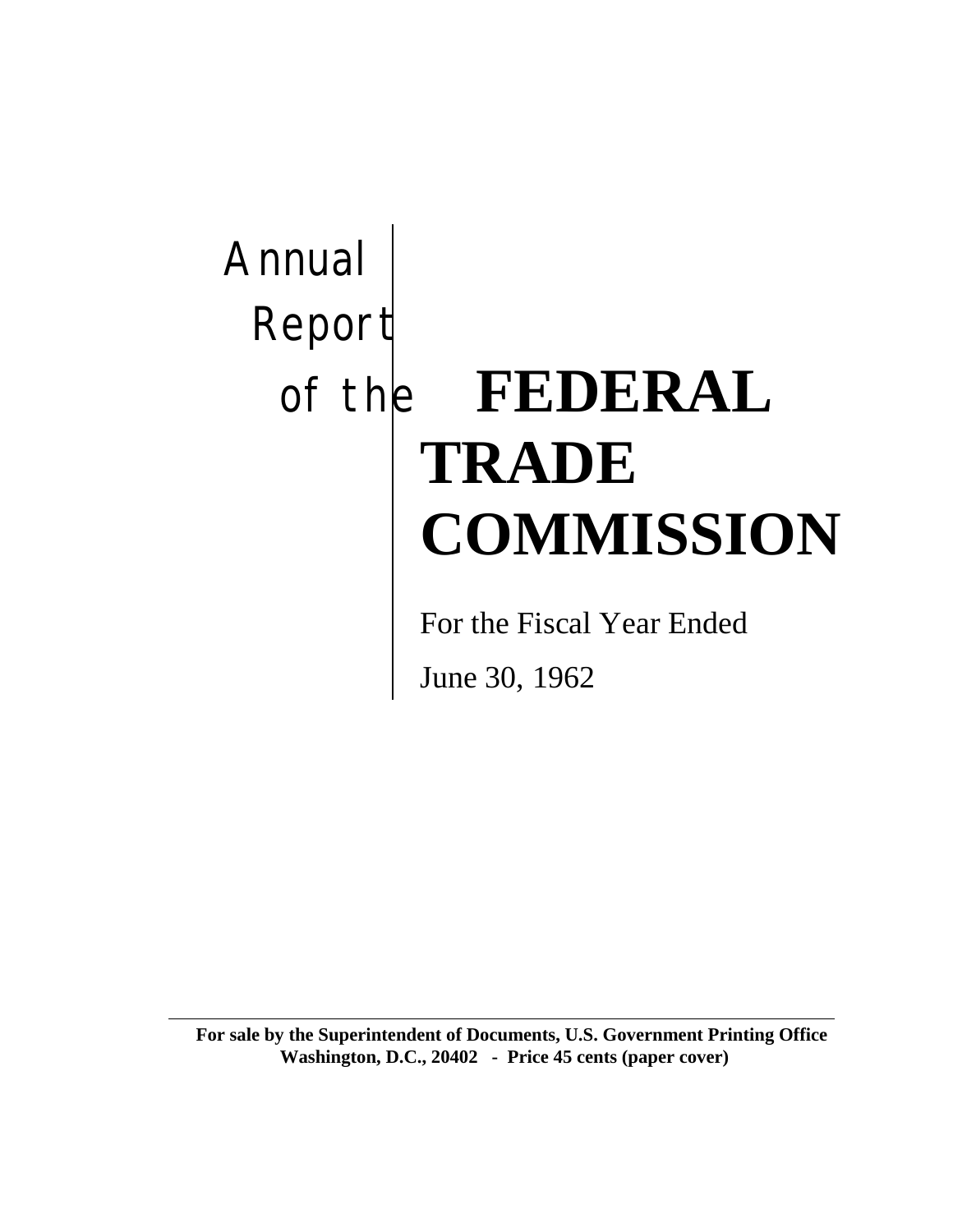# *Federal Trade Commission*

PAUL RAND DIXON, *Chairman* SIGURD ANDERSON, *Commissioner* WILLIAM C. KERN, *Commissioner* PHILIP ELMAN, *Commissioner* EVERETTE MACINTYRE, *Commissioner*

JOHN V. BUFFINGTON, *Assistant to Chairman* JOSEPH W. SHEA, *Secretary* JOHN N. WHEELOCK, *Executive Director* FRANK C. HALE, *Program Review Officer* JAMES MCI. HENDERSON, *General Counsel* EARL J. KOLB, *Director of Hearing Examiners* DANIEL J. MURPHY, *Director* Bureau of Deceptive Practices WILLIAM F. MUELLER, *Director* Bureau of Economics SAMUEL L. WILLIAMS, *Director* Bureau of Field Operations BRYAN H. JACQUES, *Director* Bureau of Industry Guidance JOSEPH E. SHEEHY, *Director* Bureau of Restraint of Trade HENRY D. STRINGER, *Director* Bureau of Textiles and Furs

ii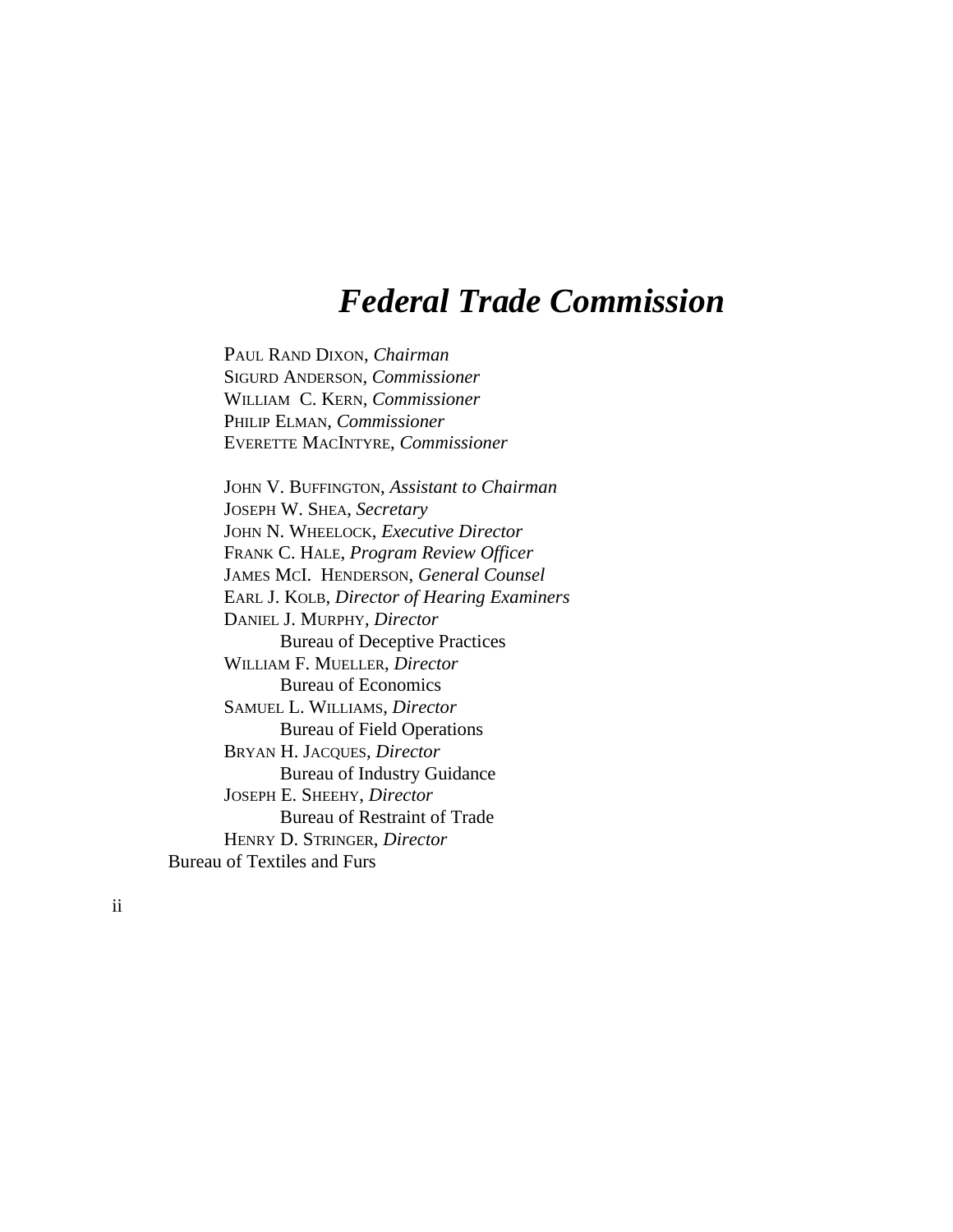#### EXECUTIVE OFFICES OF THE FEDERAL TRADE COMMISSION

Pennsylvania Avenue at Sixth Street Northwest, Washington 25, D.C.

#### Field Offices

| 30 Church St., New York 7, N.Y.                                                 | Room 10511, U.S. Courthouse and Federal<br>Building, 515 Rusk Avenue, Houston, Tex. |  |  |
|---------------------------------------------------------------------------------|-------------------------------------------------------------------------------------|--|--|
| Room 1310, 226 West Jackson Boulevard, Chicago<br>6, Ill.                       | Room 811, U.S. Courthouse, Seattle 4, Wash.                                         |  |  |
| Room 306, Pacific Building, San Francisco 3,<br>Calif.                          | Room 1128, Standard Building, Cleveland 13,<br>Ohio.                                |  |  |
| Room 405, 215 West Seventh Street, Los Angeles<br>14, Calif.                    | Room 2806, Federal Office Building, Kansas<br>City, Mo.                             |  |  |
| Room 1001, 131 State Street, Boston 9, Mass.                                    | Room 915, Forsyth Building, Atlanta 3, Ga.                                          |  |  |
| Room 1000, Masonic Temple Building, New<br>Orleans 12, La.                      | 958 North Monroe Street, Arlington 1, Va.                                           |  |  |
| Field Stations for Textiles and Furs in Addition to the<br>above Branch Offices |                                                                                     |  |  |
| Room 1003-c, U.S. Court and Custom House, St.<br>Louis 1, Mo.                   | $3030 - A$ , U.S. Courthouse,<br>Room<br>Philadelphia, Pa.                          |  |  |
| Room 1304, 1114 Commerce Street, Dallas 2, Tex.                                 | Room 936, Equitable Building, 730 17th<br>Street, Denver, Colo.                     |  |  |
| Room 204, 327 North Tryon Street, Charlotte, N.C.                               |                                                                                     |  |  |
|                                                                                 | Room 918 Metropolitan Bank Building,<br>117 N.E. First Street, Miami, Fla.          |  |  |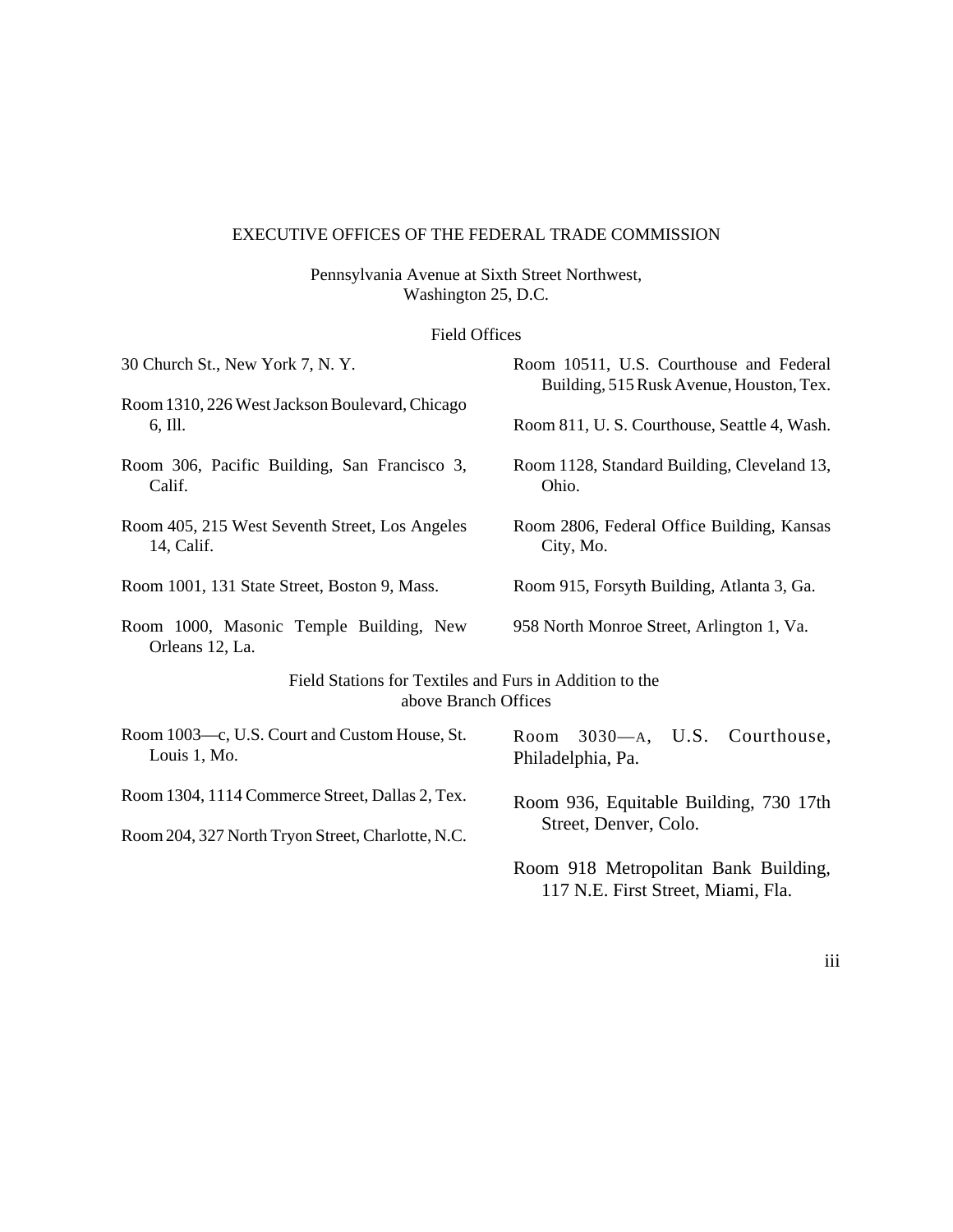## Letter of Transmittal

#### FEDERAL TRADE COMMISSION, Washington, D. C.

To the Congress of the United States:

It is a pleasure to transmit herewith the Forty-eighth Annual Report of the Federal Trade Commission, covering its accomplishments during the fiscal year ended June 30, 1962.

By direction of the Commission.

PAUL RAND DIXON, Chairman.

THE PRESIDENT OF THE SENATE. THE SPEAKER OF THE HOUSE OF REPRESENTATIVES.

v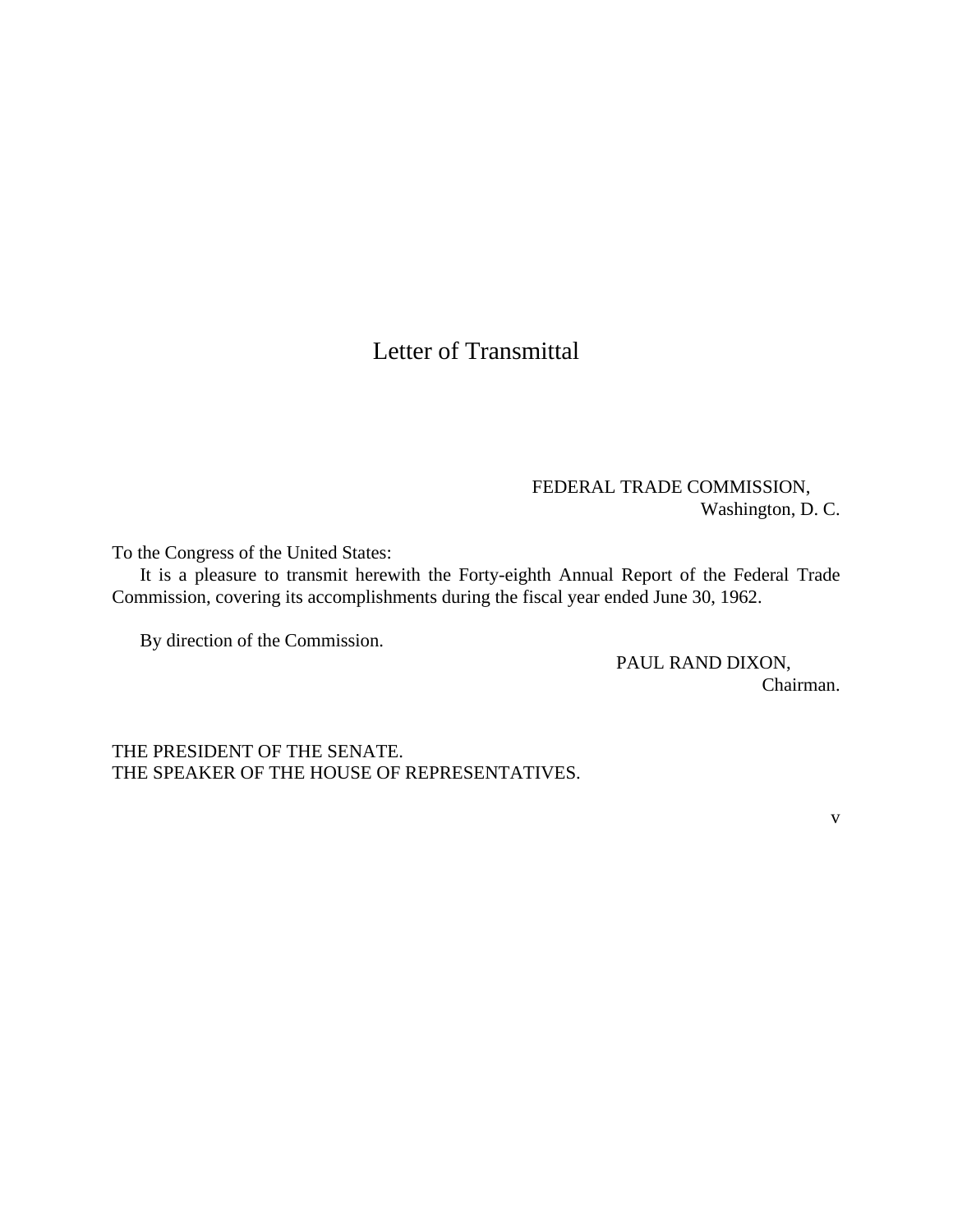## **CONTENTS**

| Chapter | Page |
|---------|------|
|         |      |
|         |      |
|         |      |
|         |      |
|         |      |
|         |      |
|         |      |
|         |      |
|         |      |
|         |      |
|         |      |
|         |      |
|         |      |
|         |      |
|         |      |
|         |      |
|         |      |
|         |      |
|         |      |
|         |      |
|         |      |
|         |      |
|         |      |
|         |      |
|         |      |
|         |      |
|         |      |
|         |      |
|         |      |
|         |      |
|         |      |
|         |      |
|         |      |
|         |      |
|         |      |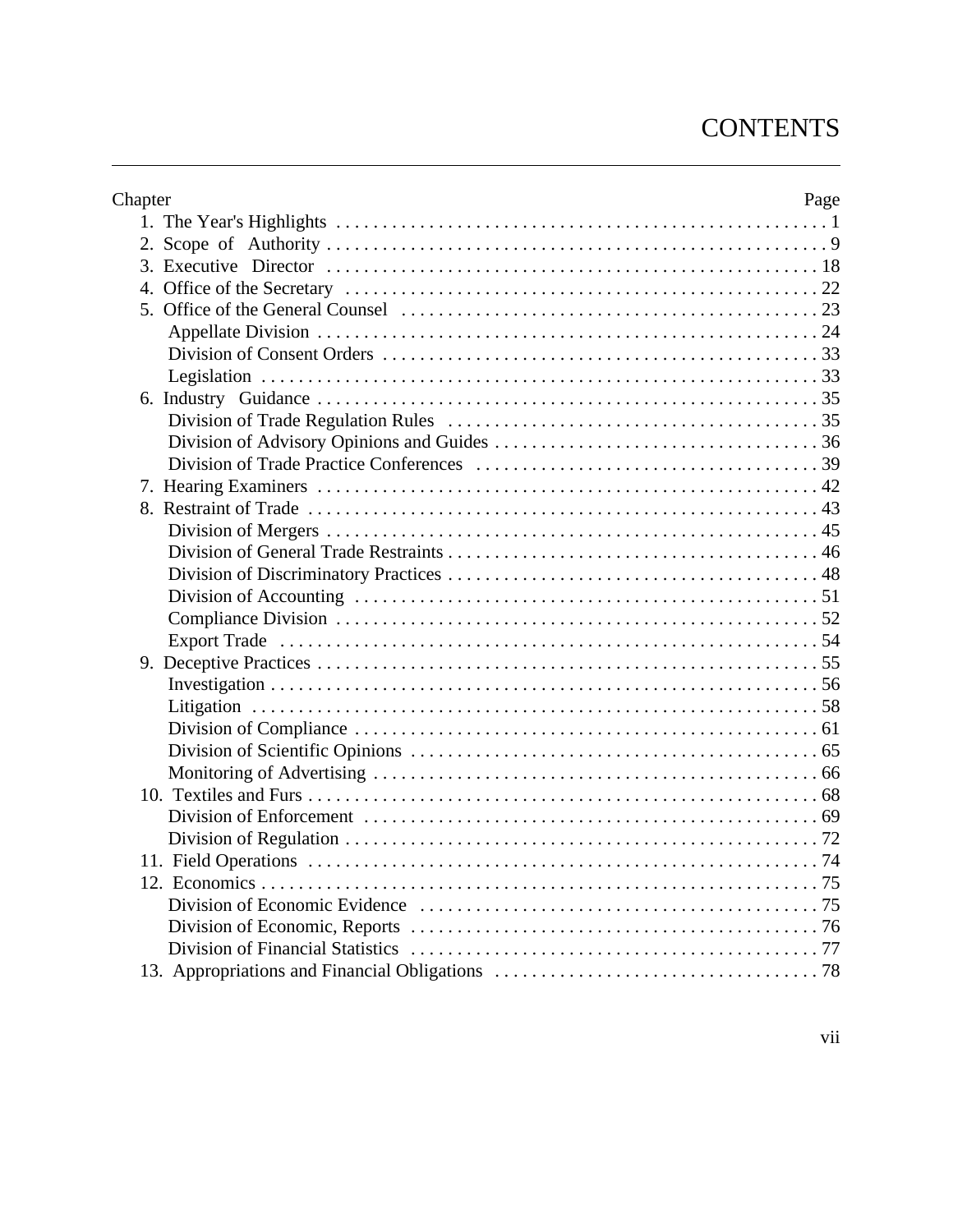| Chapter | Page |
|---------|------|
|         |      |
|         |      |
|         |      |
|         |      |

viii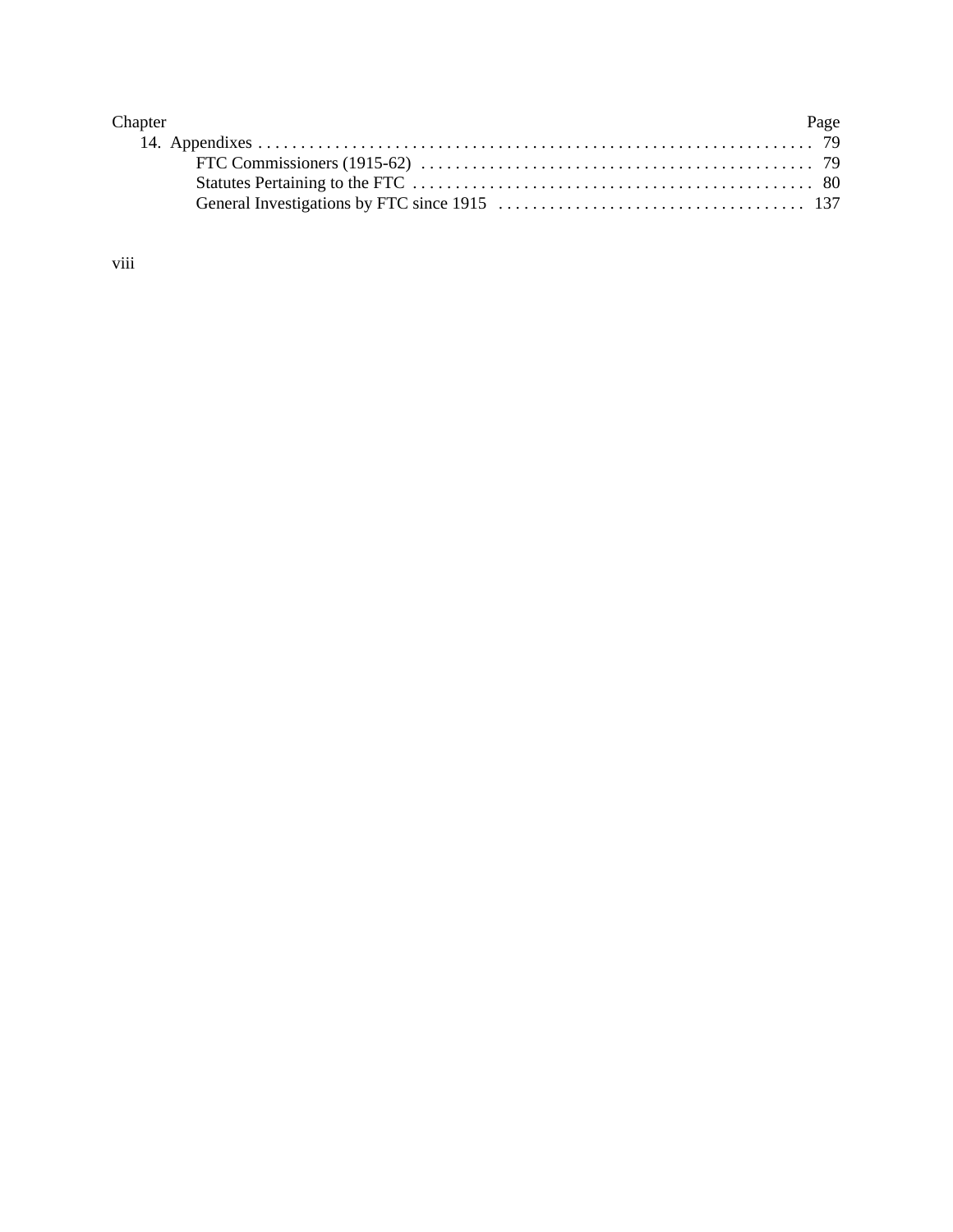A determined effort to provide dependable guidance to American businessmen on how to avoid illegal methods of competition and consumer deception highlighted the work of the Federal Trade Commission during fiscal 1962. At the same time, the Commission issued an all-time record number of orders halting unlawful business practices.

The year also witnessed the first results of major organizational and procedural changes the Commission made in order to cope with a mounting volume of work. With the Nation's economy expanding in size and complexity and building up heavier competitive pressures, necessity dictated that business evils be corrected faster and on a broader scale, even at the cost of a temporary slowdown while the Commission's reorganized staff became familiar with the new procedures. Thus, the performance pattern in casework was one of increasing momentum-not just in numbers but in effective and equitable law enforcement. Commencing with the advancement of many old cases (far enough along to warrant being completed under the former rules of practice), there followed at first a trickle, then t sharply increasing flow of casework freed from unwarranted delays. The new actions were, wherever possible, initiated not to correct isolated violations but to stamp out industrywide disregard of the laws prohibiting favoritism to powerful sellers and buyers and deception of the public, principally through advertising.

Of possibly even greater significance than the speedup of casework were two new procedures adopted late in the year. Both were designed to forestall rather than halt illegal business practices. One provides for the issuance of Trade Regulation Rules which spell out specifically and clearly what the Commission believes is illegal about particular business practices. The other provides for the Commission-not just the staff, as in the past-to give businessmen advisory opinions, whenever practicable, on whether the proposed actions would be illegal and hence would invite adversary action by the Commission.

These two procedures (discussed in more detail in Chapter Six) emphasize the Commission's deep concern with expanding its function to guide businessmen away from illegal methods of competition, rather than simply to exert the menace of the law against trans-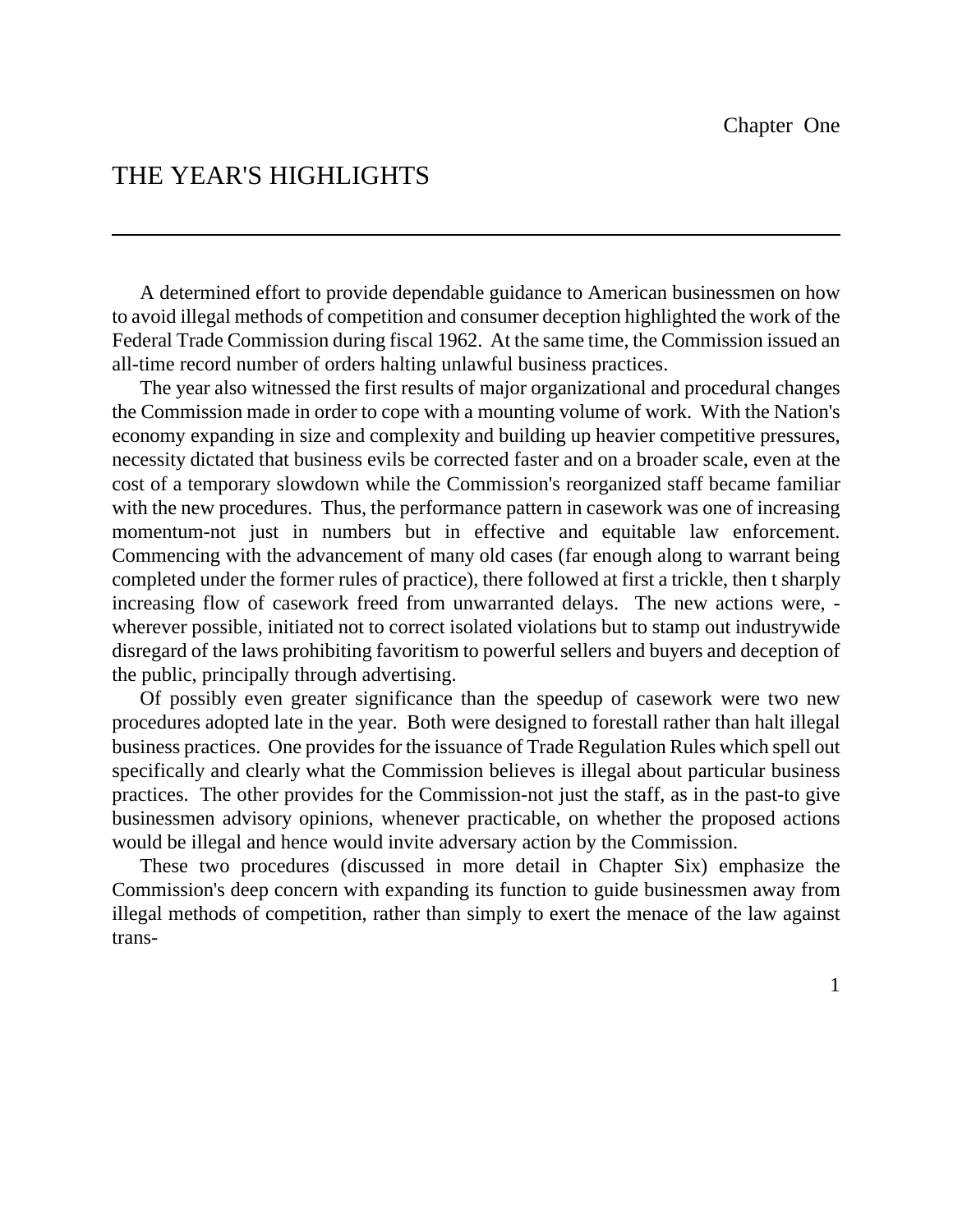gressors. Such a guidance role for the Commission was envisioned by President Woodrow Wilson and the Congress in creating the Commission in 1914. In the years that followed, this basic objective was implemented almost entirely by assuming that the world of business would note and remember what adversary actions the Commission had brought, what inferences should be drawn from its rulings on particular sets of facts, and which of these rulings had been sustained in the courts. It is believed that Trade Regulation Rules and advisory opinions will offer a long needed and welcome addition to such previous guidance.

The fiscal year began with the introduction of the new procedures for handling cases. It was not an easy transition. Members of the staff, long accustomed to a single phase of casework; namely, investigation or trial, found themselves facing responsibility for both functions. Moreover, instead of pursuing the investigation of a single law violation, the staff was called upon to learn if competing business might not be engaged in the same illegal practices, and to recommend a broader and more equitable attack--designed to eliminate business evils instead of stopping single-law violations. To do this called for fuller -use of the Commission's heretofore charily employed powers, particularly the authority to demand information by mail from corporations, and if the occasion required, to hold investigational hearings, either public or closed. This combination of centering responsibility on particular attorneys for the prosecution of a case from inception to final order, plus broadening targets of illegality to the maximum practical extent, had an initial effect of slowing clown numbers of cases. Also contributing to the temporary slowdown was a new requirement that the Commission staff be prepared to try its case when a complaint against a respondent is issued. (Here the actual purpose was to assure the. Commission that any complaint it might issue was, based on thorough investigation, and to avoid delays inherent in belated investigational work.) Finally, when to these factors was added a procedural change, giving a proposed respondent 30 days in which to enter into a consent agreement before the complaint could be announced, it appeared outwardly that the Commission's casework had ground to a halt (except for cases being completed under the old procedures). However, by January of 1962, the new casework pipeline began to flow with final orders at an increasing rate. By the fiscal year's end, an all-time record of 407 had been issued. In addition, 474 complaints were approved by the Commission, compared to 410 the year before. The new system was beginning to prove that it could produce volume as well as speed and equity in law enforcement.

This is fortunate inasmuch as casework volume mounted seriously. During fiscal 1962, applications for complaint soared to 5,519 in the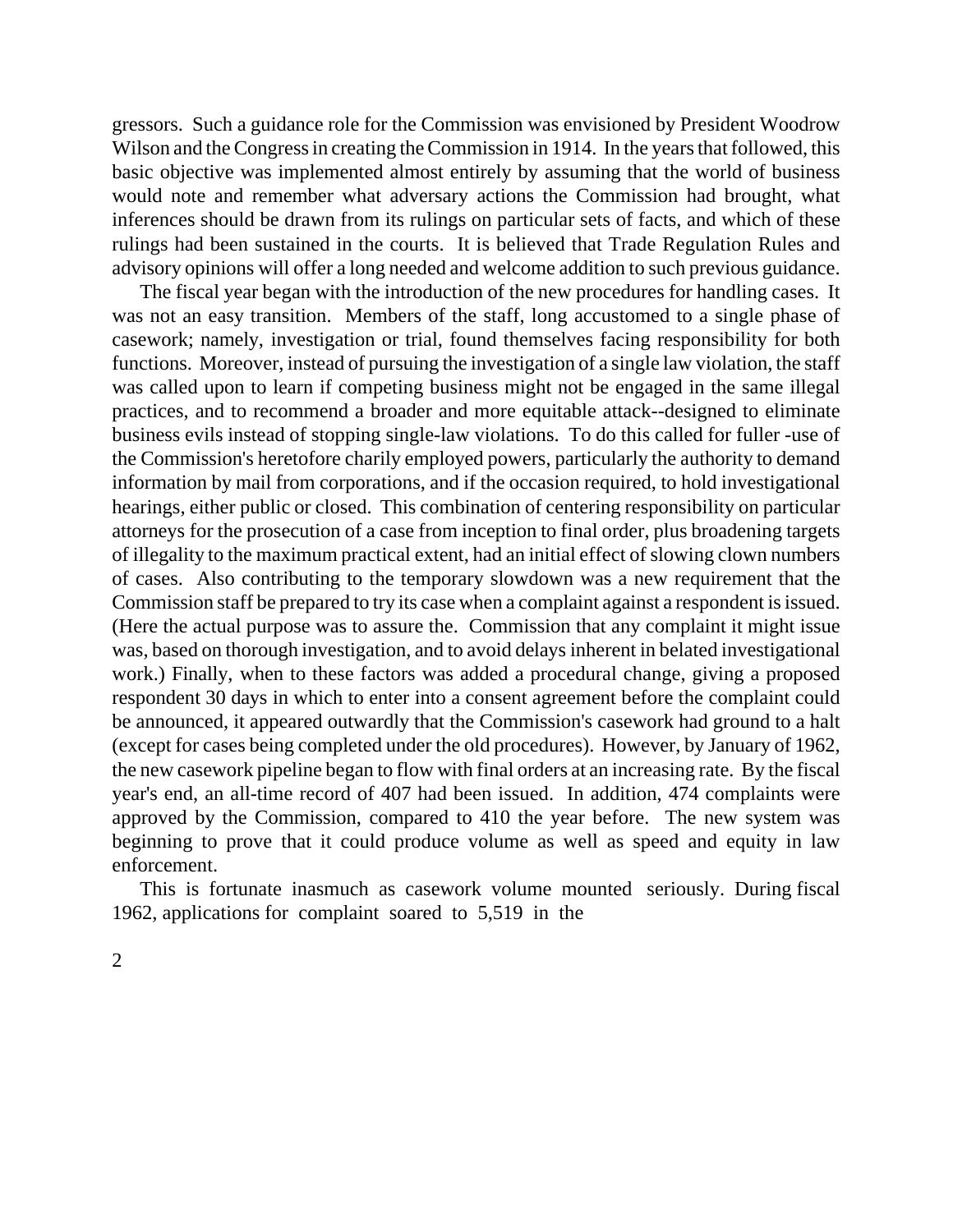area of deceptive practices-55 percent more than the average number in the preceding 5 years; and in applications for complaint against trade restraints, the number rose to 1,451, compared to 1,159, in 1961 find 1,042 in 1960. Nor are these applicatioiis the sole measure of volume, for many serve to identify trouble spots whose eradication might well prompt the Commission to institute action against a whole group of equally culpable competitors of the one named in the application.

Helping in meeting the problem of case volume was an increase in the size of the Commission's staff. Appropriations for fiscal 1962 of \$10,345,000 as compared to \$8,009,500 for 1961 made possible a staff increase from 855 to 1,126. Welcome as this increase was, the newcomers had no experience in Commission work, and the full potential of the addition could not be immediately realized; indeed, manymonths are required for this. Also, offsetting some of the capacity of the larger staff was the loss of more than a score of highly competent attorneys of long experience, many wooed by substantially higher salaries in private industry. The result was an organization with more trainees and fewer teachers. However, this situation should improve next year, due to higher Government salaries and to increased FTC experience for the newcomers.

That the Commission accomplislied a record high number of orders was due in large part to its new consent order rule. This provides, among other things, that negotiations looking to the settlement of a case by consent be conducted by the Commission's own staff and that a satisfactory order be agreed to within a specified time or the privilege of so avoiding litigation be withdrawn. One effect of this was to discourage many respondents from seeking delays when they, having been found to be engaged in an illegal course of action, would plan to cease and desist at the latest possible time.

Equally important in speeding action on cases was the fact that hearing examiners whose expertise is mandatory in contested cases were freed from the more or less routine, and certainly time-consuming burden, of officiating in consent order negotiations. In short, the new consent order rule not only called for prompt decisions by respondents but it enabled the Commission to concentrate the skill of its hearing examiners on contested cases.

In addition to the changes in procedures, the actual casework completed during fiscal 1962 is impressive.

Of theCommission'sstatutory responsibilities, none is more important than enforcing the Celler-Kefauver antimerger law, section 7 of the Clayton Act, which outlaws monopolistic and anticompetitive corporate acquisitions. Fiscal 1962 saw the Commission issue eight orders directed against unlawful mergers, a new record.

In a move to restore competitive conditions in the \$9 billion a year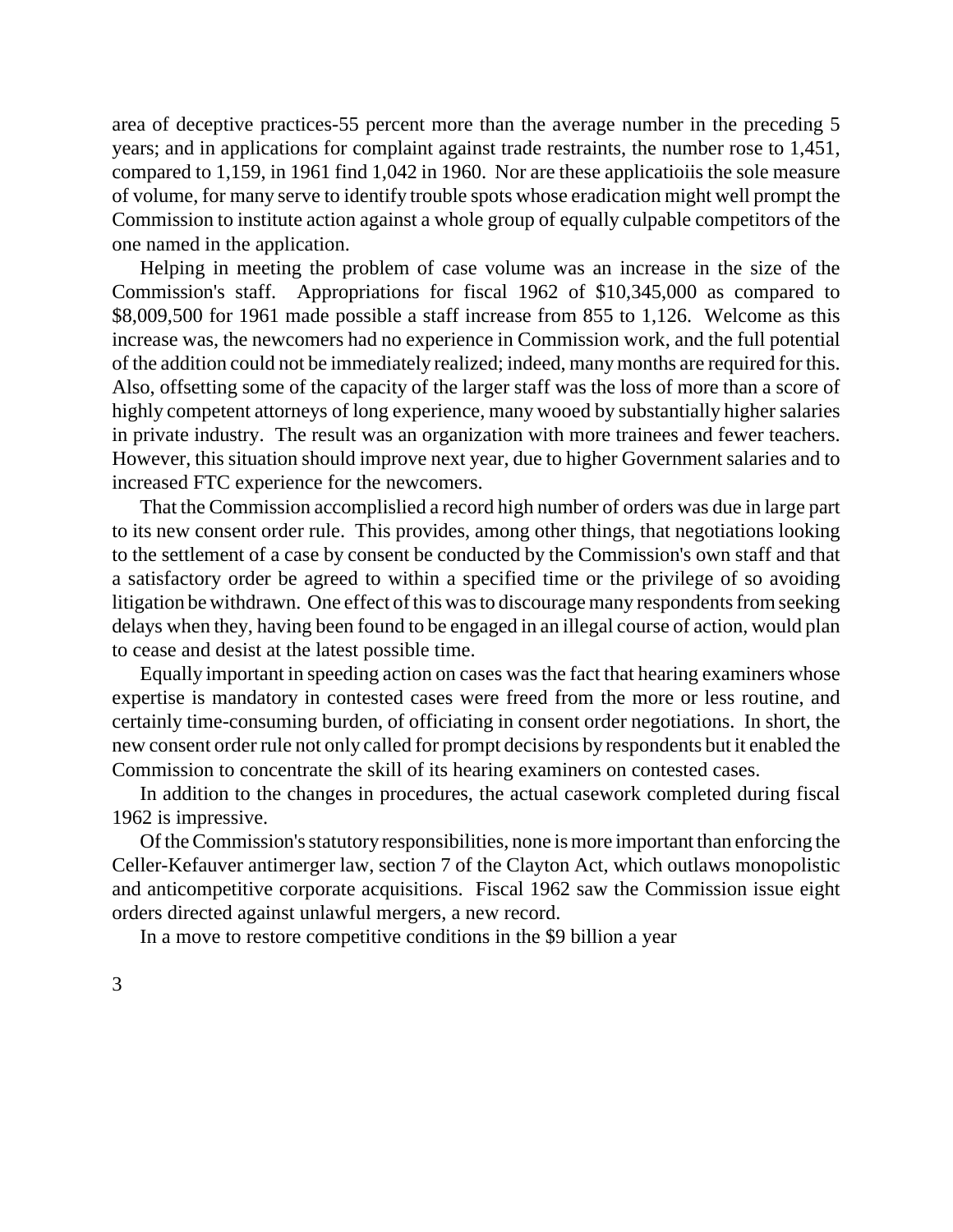dairy industry, it ordered Foremost Dairies, Inc., to sell 10 acquired concerns.

Union Carbide Corp., the, Nation's second largest chemical company and the largest producer of polyethylene resins used for making polyethylene film, was ordered to divest itself of Visking Corp., the largest manufacturer of such film.

Other divestiture orders involved Simpson Timber Co., Minnesota Mining and Manufacturing Co., the National Sugar Refining Co., Leslie Salt Co., Continental Baking Co., and Hooker Chemical Co.

At the end of the year there were 24: merger complaints in various stages of trial. Among these was a complaint challenging the acquisition of two competing grocery chains by the Grand Union Co., the operator of more than 470 supermarkets along the eastern seaboard.

Another principal target of antitrust actions wasthe granting of discriminatory prices and promotional allowances and the receipt or payment of bogus brokerage, in violation of the Robinson-Patman Amendment to the Clayton Act.

Of the 91 cease and desist orders in the restraint of trade field 74, or 81 percent, curbed such activities. The respondents included manufacturers and distributors of food, household furnishings, clothing, cosmetics, and toiletries.

An especially significant order halted a price-fixing conspiracy by 14 automobile tire and tube manufacturers, accounting for substantially all of the industry's domestic production, and 2 trade associations. Key provisions of this order were that each manufacturer must abandon its existing prices, independentlyestablish new ones, and furnish documentary proof to the Commission upon request that any changes made in its new prices within 6 months after adoption were a good-faith meeting of competition.

Orders also were issued stoppping unlawful price-fixing combinations in the sale of coconut, juice grapes used in winemaking, and polyethylene shielding material used for radiation shields around atomic reactors on naval vessels.

In a noteworthy decision, the Commission issued an order against R. H. Macy  $& Co.,$ Inc., of New York City, after ruling that the department store illegally used the leverage of its size and importance to induce suppliers to contribute more than half a million dollars towards the cost of its 1958 centennial celebration.

The Commission conducted many industrywide investigations bymail, under the powers provided by section 6 of the FTC Act. The use of section 6 special report orders has been found to be the fastest and most effective method of ascertaining the facts where violations of law reportedly are common throughout an industry. Simultaneous action also is the fairest solution since each industry member receives equal justice and none suffers a competitive disadvantage.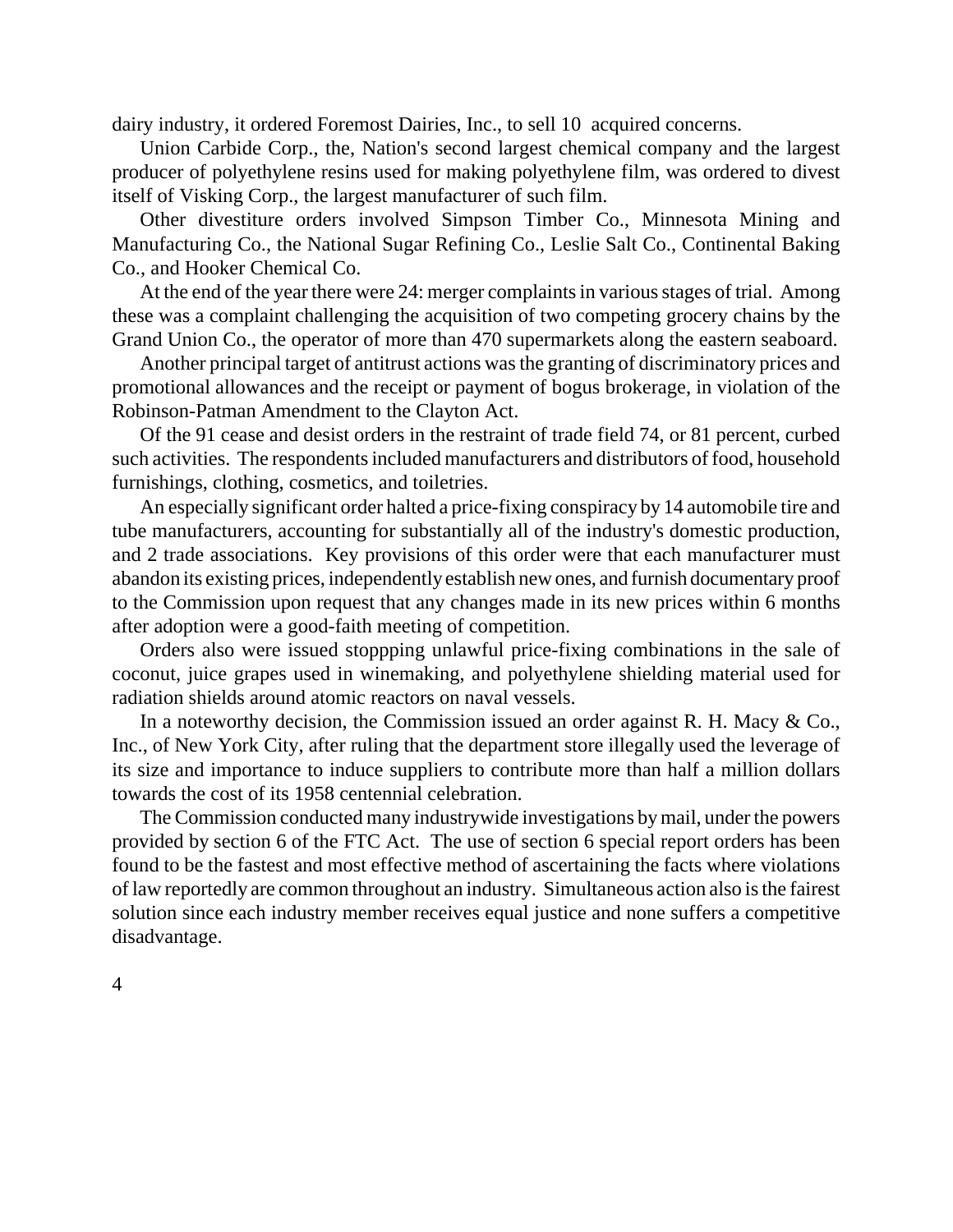One group-action investigation was to determine whether drug manufacturers and distributors unlawfully are giving lower prices and other preferential treatment to any customers. Complaints were issued charging the Nation's largest drug wholesaler and a service organization composed of drug manufacturers, and wholesalers with knowingly inducing discriminatory promotional allowances from suppliers. Proceedings also were instituted against 18 suppliers on charges of illegal favoritism in paying such allowances.

Another broad-scale investigation revealed similar discrimination among competing customers by numerous publishers of magazines, comic books and paperbacks. By the, close of the year six publishers were enjoined by orders.

Industrywide investigations also were used to ascertain the truthfulness of advertising claims for vibratory massage devices, cold remedies, analgesics, and air purifiers.

The Commission continued its efforts to assure that television demonstrations used to sell products must be valid and contain no deception. In two major decisions it ordered a fadeout to misleading TV commercials used in the promotion of shaving creams. It was found in one case that the purported "sandpaper" shown to be shaved quickly and easily after an application of "Colgate Rapid Shave" was in fact a sheet of plexiglass to which sand had been applied, and that real sandpaper could not be shaved in the manner and time demonstrated.

In the other decision, evidence established that the supposed "ordinary lather" compared unfavorably to "Rise" in TV advertising was actually "a phony substance resembling shaving cream." It did not contain the ingredients ordinarily used to keep a, shaving cream from breaking down and was so formulated that it would come out of the can in "a good puff and would disappear rapidly."

Hit hard were concerns using fictitious pricing and savings claims; particularly the kind in which the advertiser compares a higher amount ( "was," "usually," "regularly," "manufacturer's list price" and kindred designations) to his lower offering price (described as "is," "sale," "reduced to," "special," etc.). The Commission's position is that these purported bargain prices are illegally deceptive when the higher amounts are not the prices usually charged by the seller itself or the generally prevailing retail prices in the trade area.

Orders were issued halting pricing misrepresentation by sellers of electric appliances, sunglasses, watches, housewares, automobile seat covers, tires, vitamins, paint, asphalt tile, clothing, and numerous other items.

These actions were not limited to retailers using false bargain claims to lure customers in their stores. Also involved were manufacturers who preticketed their wares with fictitiously high price tags or otherwise gave retail customers the means to mislead the public as to the actual prices.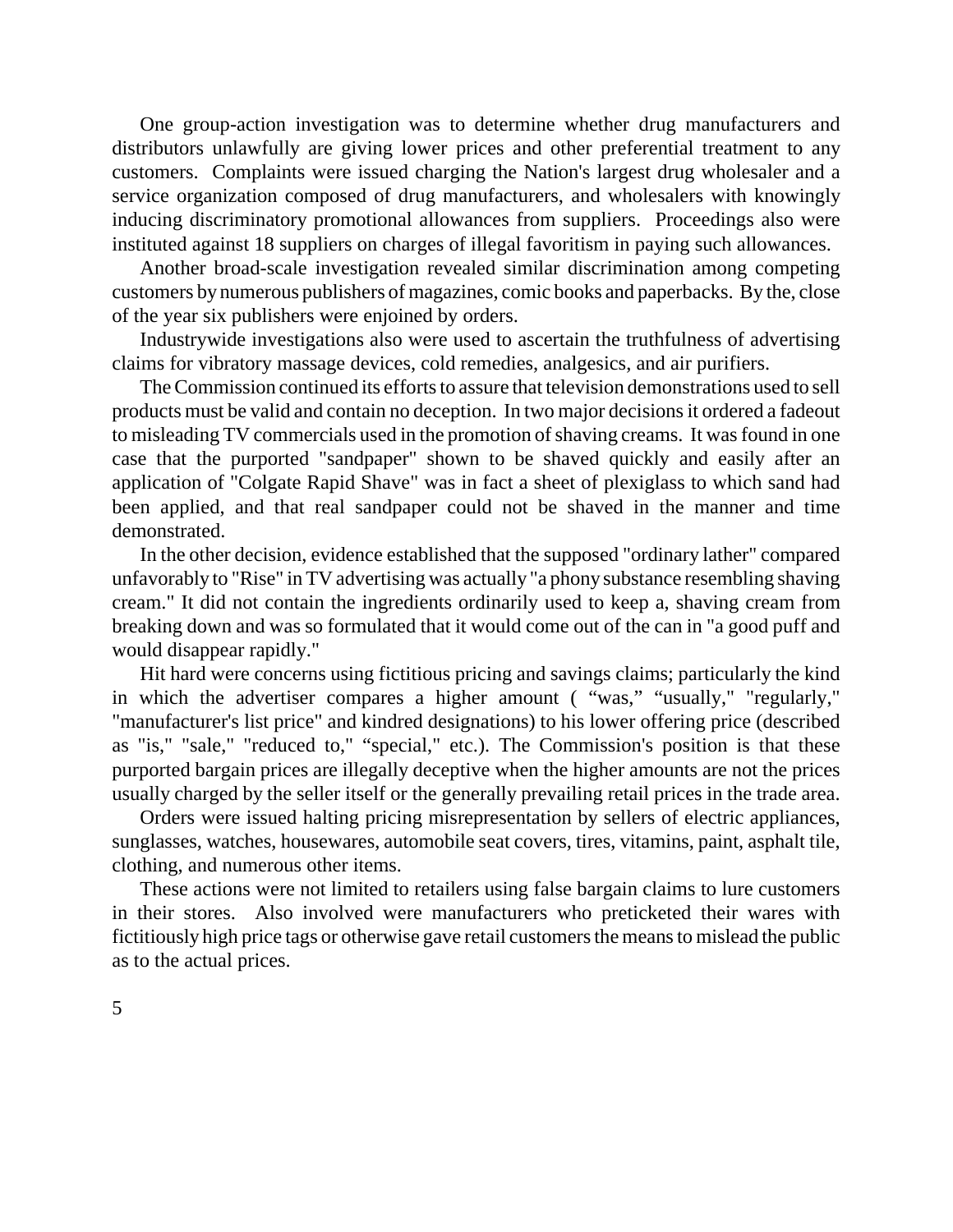For example, a large manufacturer of electric floor polishers was ordered to stop furnishing its distributors and retailers with suggested list prices that it knows or should know are higher than the, usual retail prices in the trade areas where they are supplied.

A wide variety of other deceptive practices was enjoined by the Commission, among them:

Advertising that various vitamin and mineral preparations will be beneficial in treating tiredness, nervousness and other conditions without disclosing that they -will be of no benefit whatever in the great majority of cases;

Overstating the size of merchandise;

Using bait advertisements featuring low prices in order to get leads on interested prospects to whom more expensive merchandise can be sold;

Misrepresenting that imported items are domestic, that rebuilt television picture tubes are new, that persons completing a correspondence course on civil service preparation are guaranteed Government jobs, and that purchasers of home freezer plans can buy their food requirements and a freezer for the same or less money than they have been paying for food alone.

Vigorous enforcement of the Wool Products Labeling Act, the Fur Products Labeling Act, the Textile Fiber Products Identification Act and the Flammable Fabrics Act resulted in 144: orders against violators.

The high volume of cease and desist orders during the year was not achieved at the expense of decreased emphasis on guidance procedures. Rather, the Commission relied heavily on these procedures in attempting to obtain compliance with statutes it administers.

Since, as a general rule, businessmen will abide by the law voluntarily when its requirements are clearly spelled out, the Commission continuously has intensified efforts to show them how to avoid legal pitfalls.

Ten sets of trade practice rules (five new ,and five updated sets) were promulgated, in contrast to three in fiscal 1961. The 10 industries, which have an estimated aggregate sales volume of several billion dollars, are: pleasure boat; residential aluminum siding; stationers; luggage and related products; mirror; rebuilt, reconditioned and other used automotive parts; wall coverings; metallic watch band; optical products; and tobacco distributing.

There are presently 166 industries operating under trade practice rules.

Two new "Guides" were issued-a 9-point guide for Advertising Shell Homes, and a 15 point Guide for Advertising Fallout Shelters. Guides are interpretive rules, restating in layman's language the law as previously decided by the Commission and the courts.

6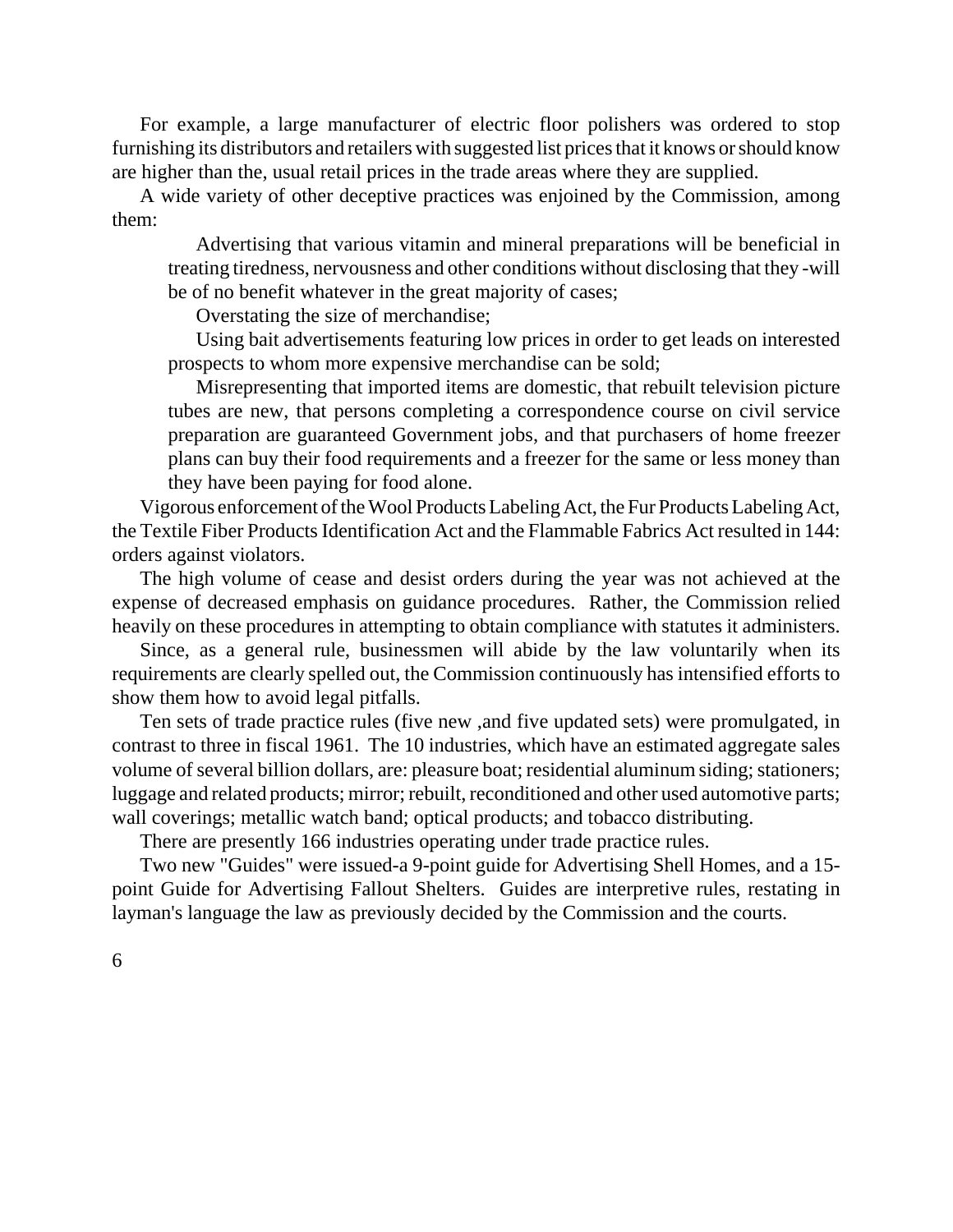These two new guides bring to eight the number issued by the Commission since the inception of the program in 1955. The earlier six cover (1) cigarette advertising, (2) tire advertising, (3) deceptive pricing, (4) bait advertising, (5) deceptive advertising of guarantees, and (6) advertising allowances and other merchandising payments and services.

The Bureau of Industry Guidance also drafted proposed guides which would require that the content of shoes be disclosed clearly and nondeceptively on labels and in advertising.

These staff proposals were sent to industry members and other interested parties for comments and suggestions, and the response was heavy. At the close of the year the Bureau was in the process of preparing guides, incorporating appropriate suggestions received, for submission to the Commission.

The Commission's vital appellate and compliance work received considerable attention during fiscal 1962. New and more vigorous measures were utilized to secure necessary information concerning compliance. In the deceptive practice field alone, judgments totaling \$100,400 were recovered in civil penalty suits. This exceeds the civil penalty judgments obtained in any previous year for all categories of compliance cases combined.

In the antimonopoly area, 350 orders were under active compliance consideration. In addition, a review was begun of all outstanding restraint of trade orders issued under section 5 of the FTC Act to determine whether violations are occurring, even though no complaints have been brought to the Commission's attention.

During the year, the Commission's first two civil penalty actions were brought -under the 1959 amendment to the Clayton Act. They seek civil penalties of \$110,000 and \$75,000 respectively, for alleged violations of orders halting discriminatory promotional allowance payments.

In addition to policing compliance with its own orders, the FTC, at the request of the Attorney General, was engaged in determining how the judgments in 56 Department of Justice antitrust cases are being complied with. Field investigation was begun in 40 of these cases. Eleven investigations were completed and in seven of the matters recommendations were forwarded to the Department of Justice.

The Commission's Appellate Division handled 86 cases during the year, completing litigation in 30. It represented the Commission in 10 of the 11 U.S. courts of appeals and 6 district courts, and participated with the Solicitor General's Office in preparing and presenting Commission cases before the Supreme Court.

The Bureau of Economics rendered economic assistance on 86 cases, of which 68 involve mergers. It also recorded and assembled the basic data on 1,360 mergers.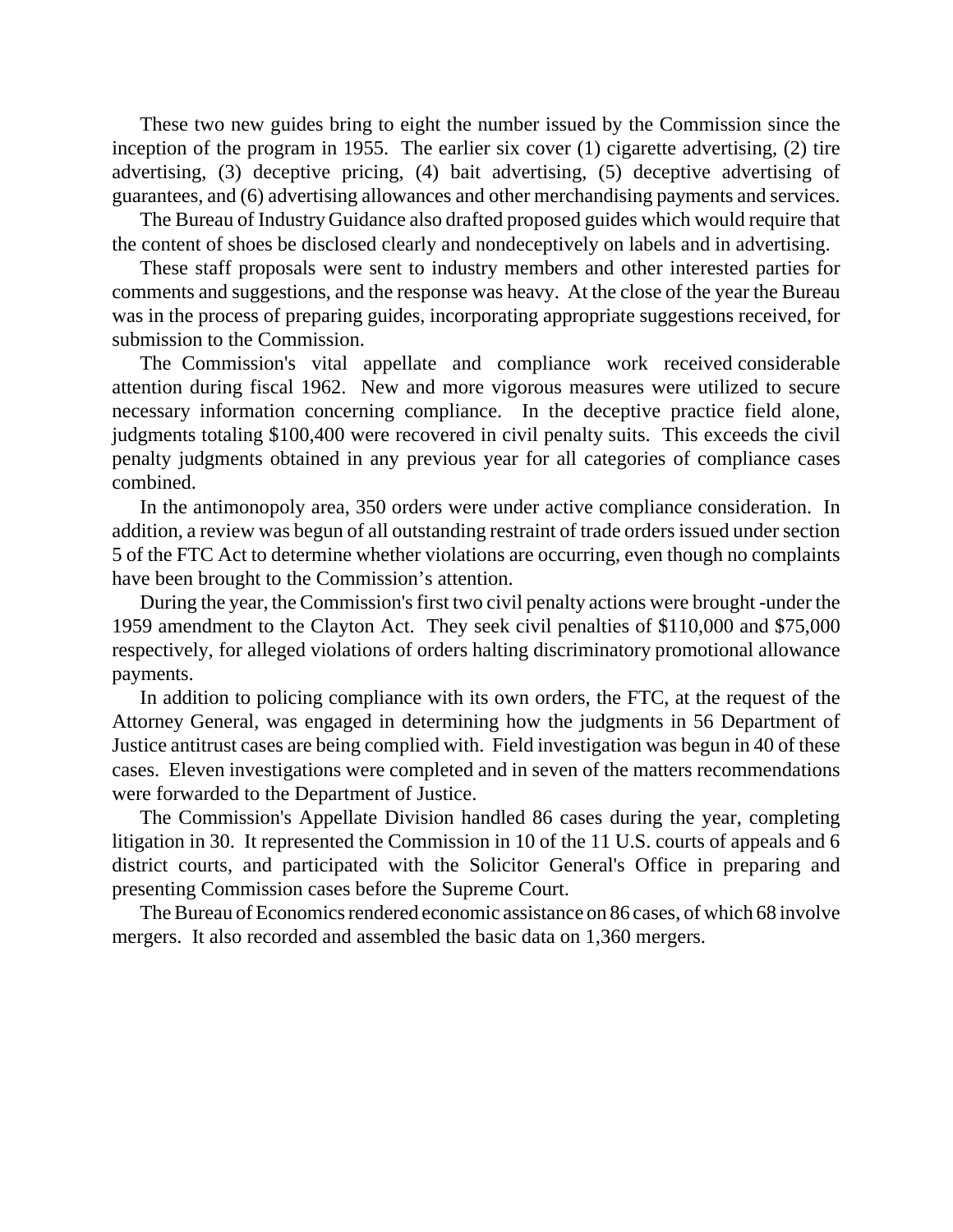Research was completed by the Bureau on another phase of the Commission's Inquiry into Food Marketing, namely, part II, Concentration and Integration in Frozen Fruits and Vegetables. In addition, it finished the processing of data collected in connection with part III, Concentration and Integration in Canned Fruits and Vegetables.

These are the highlights of the Commission's work in fiscal 1962 and perhaps, even more important, a resume of the policy decisions that will determine its effectiveness in the foreseeable future. Certainly its casework will be handled faster and more equitably as the staff becomes more expert in employing the new procedures. Then, by demonstrating a greater capacity to enforce the laws entrusted to it, the Commission can become a more useful partner to the reputable businessman for whom it was created to serve.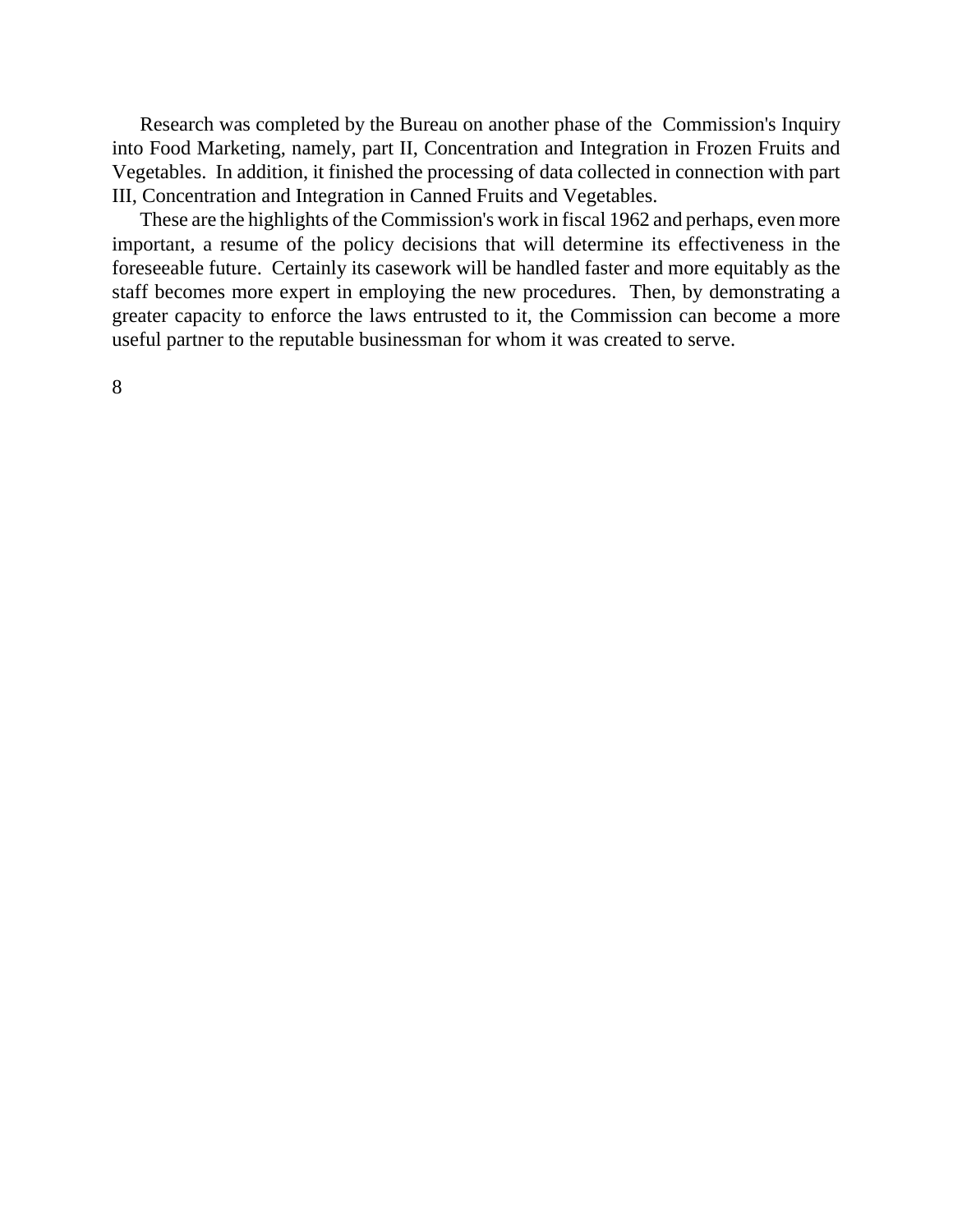## SCOPE OF AUTHORITY Basic Functions of the FTC

The Federal Trade Commission is composed of five Commissioners appointed by the President and confirmed by the Senate, of whom no more than three may be of the same political party. The Commission is charged with the responsibility for administering and enforcing laws in the field of antitrust and trade regulation. They deal with prevention of monopoly, restraints of trade, and unfair trade practices. The Commission also has the duty of investigating and reporting economic problems and corporate activity, particularly in relation to the antitrust laws and in aid of legislation. A primary purpose of the laws which the Commission administers is to protect competition in our private enterprise economy. These statutes are briefly described below.

The Federal Trade Commission Act of 1914, including the Wlieeler Lea Act Amendments of 1938

This legislation confers upon the Conunission two broad functions. Under the first, the Commission, subject to certain exceptions, is "empowered and directed to prevent persons, partnerships, or corporations,  $1$  \* \* \* from using unfair methods of competition in commerce and unfair or deceptive acts or practices in commerce,") which are declared by the statute to be unlawful. The Commission is given power to investigate, to hear cases and to make determination of prac

tices falling within this proscription.

Whenever deemed necessary in the public interest to resort to mandatory proceedings, the Commission is authorized to issue complaints against persons, partnerships, or corporations within its jurisdiction which it has reason to believe have been or are using any such unlawful methods, acts, or practices in commerce. If, upon due proceeding and

\_\_\_\_\_\_\_\_

<sup>1</sup> Excepted from the jurisdiction of the Commission under such section are "banks, common carriers subject to the acts to regulate commerce, air carriers and foreign air carriers subject to the Civil Aeronautics Administration Act of 1988, and persons, partnerships, or corporations subject to the Packers and Stockyards Act, 1921, except as provided In rection 406 (b) of said act. \*\*\*11 Specific exemption from such provision against unfair methods of competition and unfair or deceptive acts or practices in commerce Is provided for resale price maintenance contracts or agreements coming within the Federal Fair Trade Act approved July 14, 1952 (15 U. S. C. 47), also known as the McGuire Act.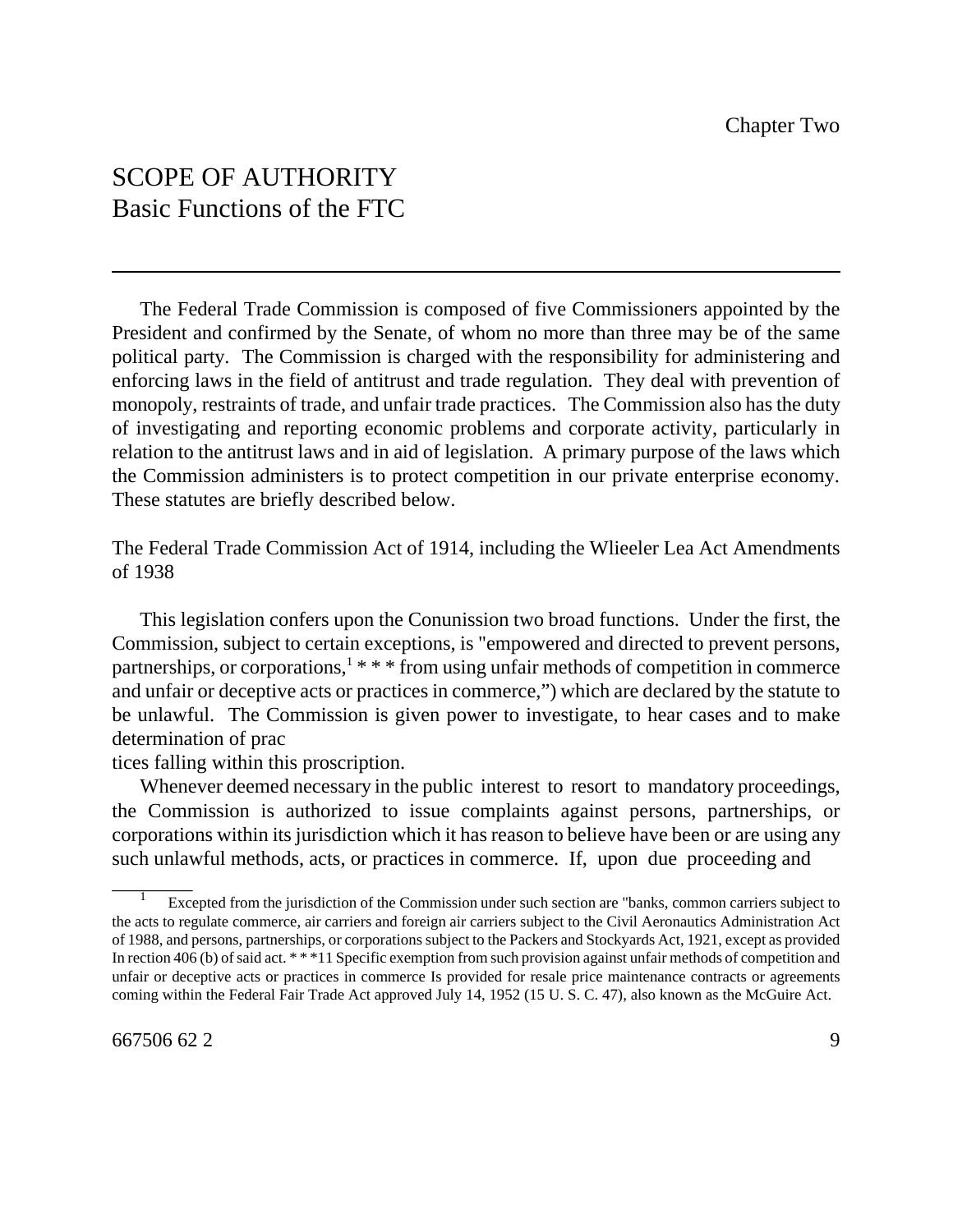hearing, the Commission finds that the practices in question violate the act, it is empowered to issue a cease and desist order against the offending party or parties. Such an order may be appealed from the Commission to a United States court of appeals, which is authorized to review the proceeding and to affirm, enforce, modify, orset aside the Commission's order. Thereafter, the ease may be taken to the Supreme Court of the United States upon writ of certiorari.

Originally, the cease and desist orders issued under the Federal Trade Commission Act were enforceable only by the appellate court through contempt proceedings, after its action had transformed the order into a decree of the court. The 1938 Wheeler-Lea amendments provided for a civil penalty action in the United States district court for violation of such final cease-and-desist orders. Under this provision the orders become final either through affirmance by the Court of Appeals or at the end of 60 days in the event no appeal is taken. If the order is violated after becoming final, a civil penalty suit may be instituted by the United States. Such an action is brought by the Attorney General at the request of the Commission, and the district court is authorized to impose civil penalties up to \$5,000 for each offense. Under an amendment enacted in 1950, each day of a continuing violation may be treated as a separate offense.<sup>2</sup>

The Wheeler-Lea Act amendments also conferred special authority upon the Commission for the control of false advertising of foods, drugs, cosmetics and curative or corrective devices. For such purposes the term "false advertisement" is defined to mean "an advertisement, other than labeling, which is misleading in a material respect;<sup>3</sup>  $* * *$ ." The term also is employed in section 4 of the Oleomargarine Act to any representations or suggestions that oleomargarine is a dairy product. In, cases of this type, jurisdiction of the Commission may be grounded in use of the United States mails as well as interstate commerce. Men necessary for protection of the public interest, the Commission is authorized to obtain temporary injunctions against the false advertising of foods, drugs, cosmetics or curative devices, pending completion of the cease and desist. order proceedings. Where the commodity advertised isinjuriousto health, or where the advertising is with intent to defraud or mislead, criminal prosecution may also be had with maximum penalties of a \$5,000 fine and 6 months' imprisonment, or double this fine and imprisonment in case of second offenses. The Commission is authorized to certify the facts to the Attorney General for prosecution whenever it has reason to believe any person, partnership or corporation is liable tinder the criminal provision.

The second broad category of functions conferred upon the Commission under the Federal Trade Commission Act consists of the

\_\_\_\_\_\_\_\_\_\_\_\_\_\_\_\_\_\_\_

 $2 \text{ Amen}$  contained In the Oleomargarine Act (64 Stat. 20).

<sup>&</sup>lt;sup>3</sup> Sec. 15, Federal Trade Commission Act.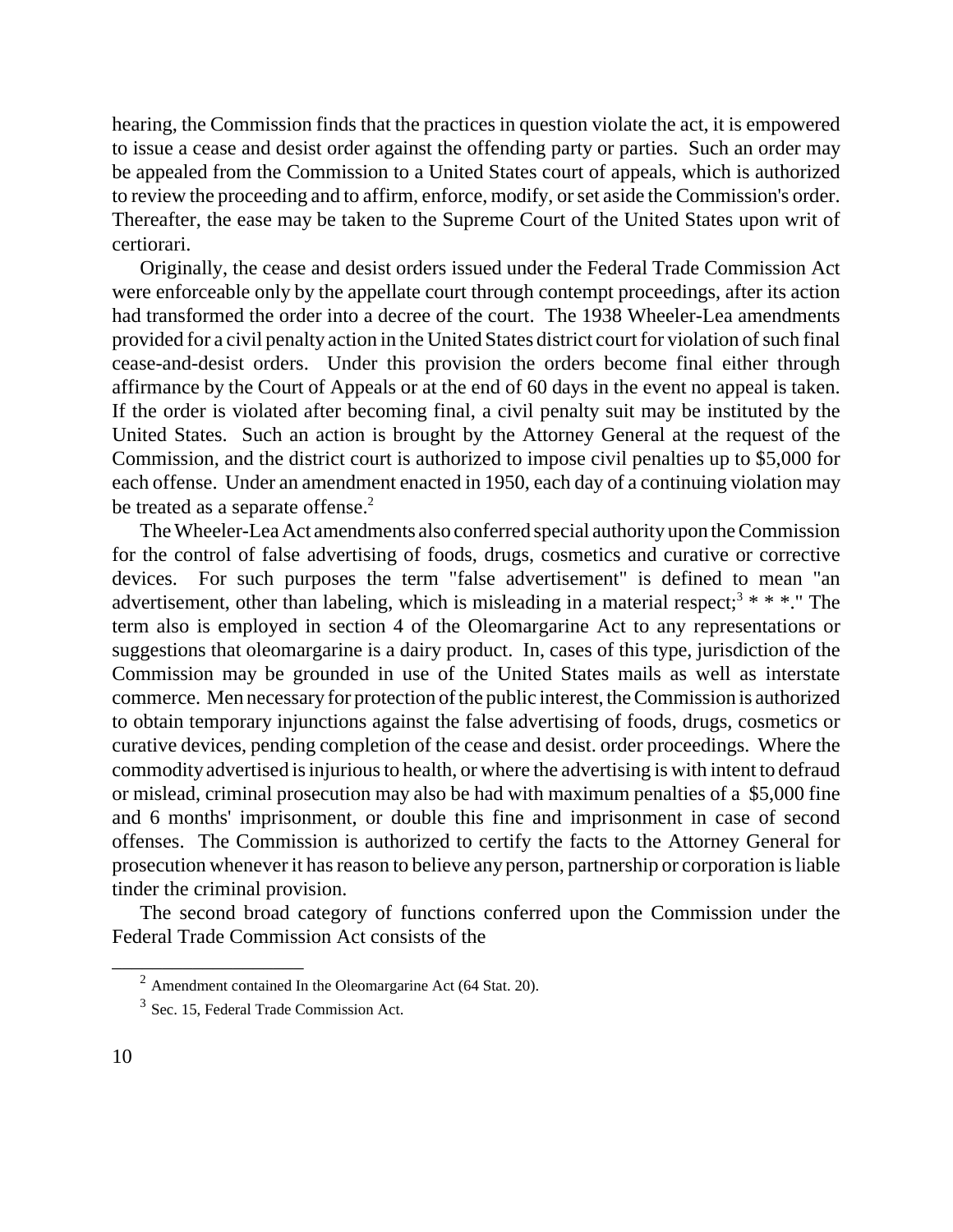powers conferred bysection 6.Thissection empowersthe Commission to gather and compile information concerning, and to investigate from time to time, "the organization, business, conduct, practices, and management of any corporation engaged in commerce, except banks and common carriers subject to the Act to regulate commerce, and its relation to other corporations and to individuals, associations, and partnerships." The Commission also is empowered to require such corporationsto furnish information and to file annual and special reports. When directed by the President or Congress, the Commission is authorized to investigate and report facts relating to any alleged violations of the antitrust acts by corporations; to investigate for the Attorney General, or on the Commission's own initiative, the manner in which antitrust decrees against corporations are being carried out; and further, upon application of the Attorney General, to recommend readjustments of the business of corporations alleged to be in violation of the antitrust acts in order to bring the conduct of such business into accord with the requirements of law.

The Commission is further empowered to investigate from time to time trade conditions in and with foreign countries where associations, combinations, or practices of manufacturers, merchants, or traders, or other conditions, may affect the foreign trade of the United States and to make reports thereon to Congress with recommendations. Under those section 6 powers of investigation and reporting, the Commission serves the executive and legislative branches of the Government, particularly in antitrust problems and in aid of legislation.

Section 7 confers authority upon the Commission to act as a master in chancery upon reference from the court to ascertain and report all appropriate form of antitrust decree in equity suits brought by or at the direction of the Attorney General.

The act confers visitorial powers upon the Commission, including specifically the right of access to documentary evidence of corporations, the right to issue subpoenas, examine witnesses, and require the production of testimony and documentary evidence. and the power to make rules and regulations to carry out provisions of the act.

#### Amendment to Packers and Stockyards Act of 1921—Public Law 85-909

This act of September 2, 1958, confers upon the Commission jurisdiction over the activities of meatpackers insofar as nonmeat food products are concerned. Prior to the amendment, the law had been interpreted as precluding the Commission from exercising any authority whatsoever over meatpackers regardless of the commodity involved.

The act also gave the Commission jurisdiction over all transactions in commerce in margarine or oleomargarine and over retail sales of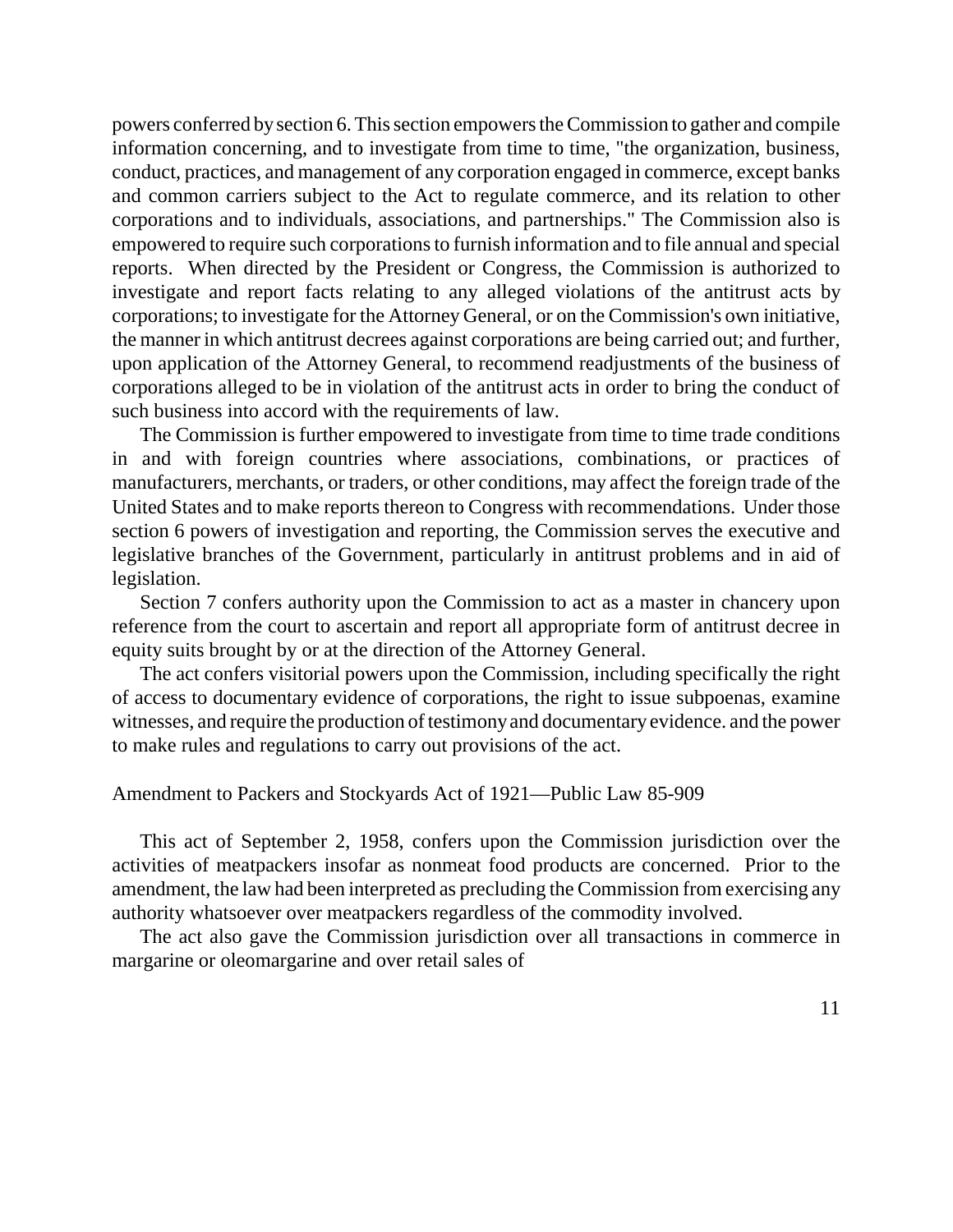meat, meat food products, livestock products in unmanufactured form, and poultry products.

It further provided, in substance, that the Commission could exercise jurisdiction over the wholesale operations of meatpackers if effective exercise of its power or jurisdiction with respect to retail sales of meat and meat food products would be impaired, and if, after notifying the Secretary of Agriculture, it was determined that the latter was not conducting an investigation or proceeding involving the same subject matter.

A corresponding provision was made for the Secretary of Agriculture to exercise jurisdiction over the retail sales of meat and meat food products if his authority over wholesale operations would otherwise be impaired and if the Commission was not investigating or proceeding with respect to the same matter.

Shortly after the enactment of this statute, several conferences were held between officials of the two agenciesto discussthe liaison arrangements which should be established under the act in order to coordinate their activities in the most efficient manner. Liaison officers were thereafter appointed for each agency and an effective system was derived for the mutual exchange of 'information on matters with respect to which both agencies may process concurrent jurisdiction.

The Clayton Act<sup>4</sup>

This antitrust law was enacted in 1914. It designates the Federal Trade Commission as an enforcing agency for the provisions of sections 2,3,7, and 8. Procedures are prescribed in section 11 by which, upon complaint and clue hearing, corrective action may be applied by the Commission in the form of a cease and desist order or, in merger cases, an order of divestiture.

Pursuant to Public Law 86-107, approved July 23, 1959, 73 Stat. 243, cease and desist orders issued by the Commission for violations of the Clayton Act became final in the same manner as those under the Federal Trade Commission Act. However, orders under proceedings initiated before the date of such amendment continue to be governed by the provisions of the Clayton Act prior to amendment.

Section 2 of the Clayton Act, amended by the Robinson-Patman Act Discriminatory Pricing.<sup>5</sup> Subject to specified justification and defenses, this section provides that it shall be illegal to discriminate in price between different purchasers of commodities of like grade and quality sold for use, consumption, or resale within the United States, where the effect of the discrimination "may be substantially to lessen competition or tend to create a monopoly in any line of com-

\_\_\_\_\_\_\_\_\_\_\_\_\_

 $<sup>4</sup>$  Approved October 15, 1914 (38 Stat 730).</sup>

<sup>5</sup> Approved June 19, 1936 (49 Stat. 1526).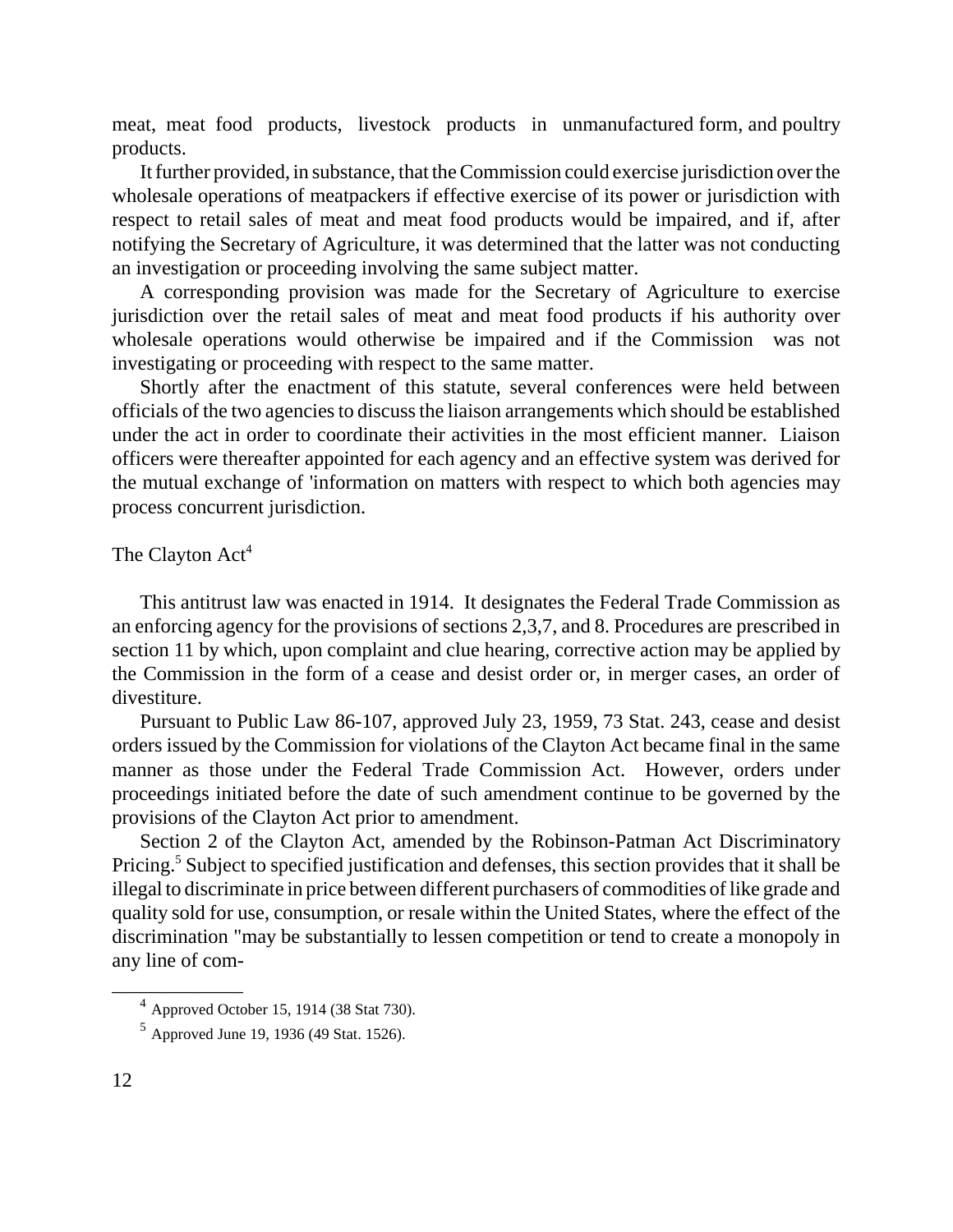merce, or to injure, destroy, or prevent competition with any person who either grants or knowingly receives the benefits of such discrimination, or with customers of either of them."

Exception is provided for differentials which make only due allowance for differences in cost of manufacture, sale, or delivery resulting from the differing methods or quantities in which the commodities are sold or delivered. Selection of customers in bona fide transactions and not in restraint of trade are not prohibited. The section, as amended, also specifies exceptions respecting sales necessitated by market conditions, disposition on account of deterioration of perishable goods; obsolescence of seasonal goods; distress sales under court process, or sales in good faith in discontinuance of business in the goods concerned. A defense to a charge of discrimination is also specified in regard to sales "made in good faith to meet an equally low price of a competitor, or the services or facilities furnished by a competitor."

Quantity Limit Provision.—This is also contained in section 2 of the amended Clayton Act. It confers authority upon the Commission, after due investigation and hearing of all interested parties, to fix and establish quantity limits as to particular commodities or classes of commodities "where it finds that available purchasers in greater quantities are so few as to render differentials on account thereof unjustly discriminatory or promotive of monopoly in any line of commerce."

Brokerages, Commissions, Proportionally Unequal Terms or Families. The Robinson-Patman Act also forbids the payment of certain brokerages and commissions except for services rendered to the party making the payment, as well as forbidding the payment by manufacturers or sellers for, or the furnishing of, services or facilities to dealers or resellers in connection with the processing, handling, sale, or offering for sale of the products or commodities sold, unless such payments or the services or facilities furnished are made available to all competing customers on proportionally equal terms.

Inducement of Discrimination. Another provision of the Robinson-Patman Act makes it unlawful for any person in the course of commerce "knowingly to induce or receive" an illegally discriminatory price.

Tying or Exclusive Dealing Contracts.— Section 3 of the Clayton Act prohibits the lease or sale in the course of commerce of goods, wares, merchandise, machinery, supplies or other commodities, for use, consumption or resale within the jurisdiction of the United States on the condition, agreement or understanding that the lessee or purchaser shall not use or deal in the goods, wares, merchandise, machinery, supplies, or other commodities of competitors of the lessor or seller, where the effect thereof "may be to substantially lessen competition or tend to create a monopoly in any line of commerce."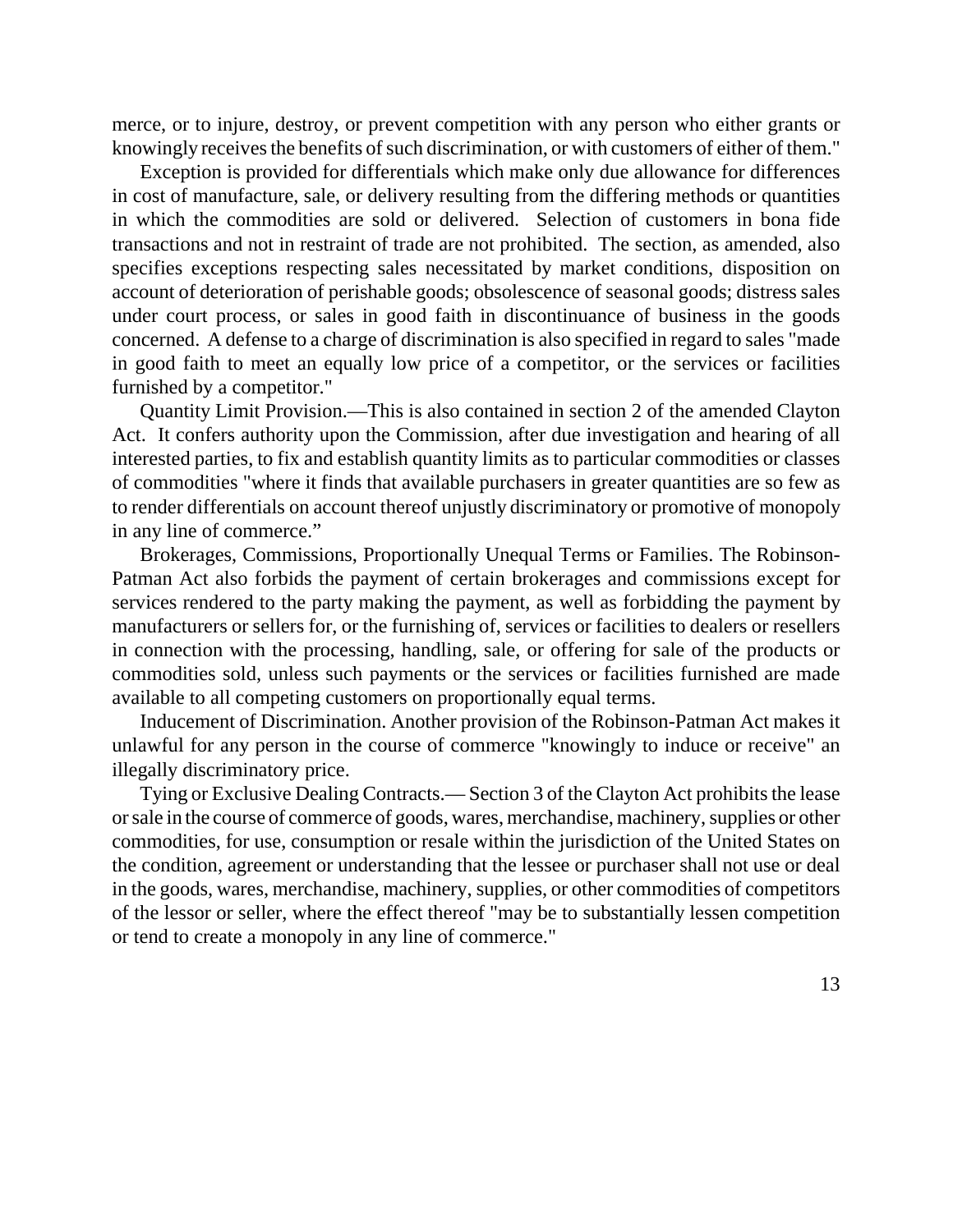Anti-Merger Law.—This statute, approved December 29, 1950,<sup>6</sup> is in the form of a revision and restatement of section 7 of the original Clayton Act. It is specific legislation on the subject of suppression of competition through the merger or consolidation of corporations. Such conduct is prohibited, whether brought about by the direct or indirect acquisition of either stock or assets of the acquired corporation, where the effect of the acquisition or merger may be substantially to lessen competition or tend to create a monopoly in any line of commerce in any section of the country. Certain exceptions are provided, including cases in which the stock is purchased solely for investment and not used for voting or otherwise to bring about or attempt to bring about the substantial lessening of competition. The Commission is designated as having enforcement responsibility applicable to commercial enterprises generally but not including specific businesses which are under the regulatory authority of other agencies, such as banks and common carriers.

Interlocking of Corporate Directorates.—Section 8 of the Clayton Act prohibits a person from serving at the same time as a director of two or more corporations, any one of which has capital, surplus, or undivided profits aggregating more than \$1,000,000, when such corporations are or have been competitors under the conditions prescribed, so that the elimination of competition would constitute a violation of any provisions of the antitrust laws.

Specifically excluded from the jurisdiction of the Federal Trade Commission under this as well as other sections of the Clayton Act are certain types of commercial enterprises subject to other regulatory authority, such as common carriers, air carriers, banks, banking associations and trust companies.

The Webb-Pomerene Export Trade Act of 1918<sup>7</sup>

This law authorizes limited cooperative activity among American exporters for the purpose of promoting export trade. Associations engaged solely in export trade are afforded exemption from the Sherman Act within certain strict boundaries set out in the act. To qualify for such exemption, an association must file with the Commission copies of its association papers or articles of incorporation and a complete description of its organizational structure, and bring this information up to date yearly. The Commission may require submission of additional information relating to the association's business activities at any time. A continuing surveillance of association activities is maintained by the Commission's Division of Export Trade.

Whenever the Commission concludes that an association is not operating within the limits of the antitrust exemption provided by the

\_\_\_\_\_\_\_\_\_\_\_\_\_\_\_\_\_\_\_

 $664$  Stat. 1125.

<sup>7</sup>40 Stat. 516.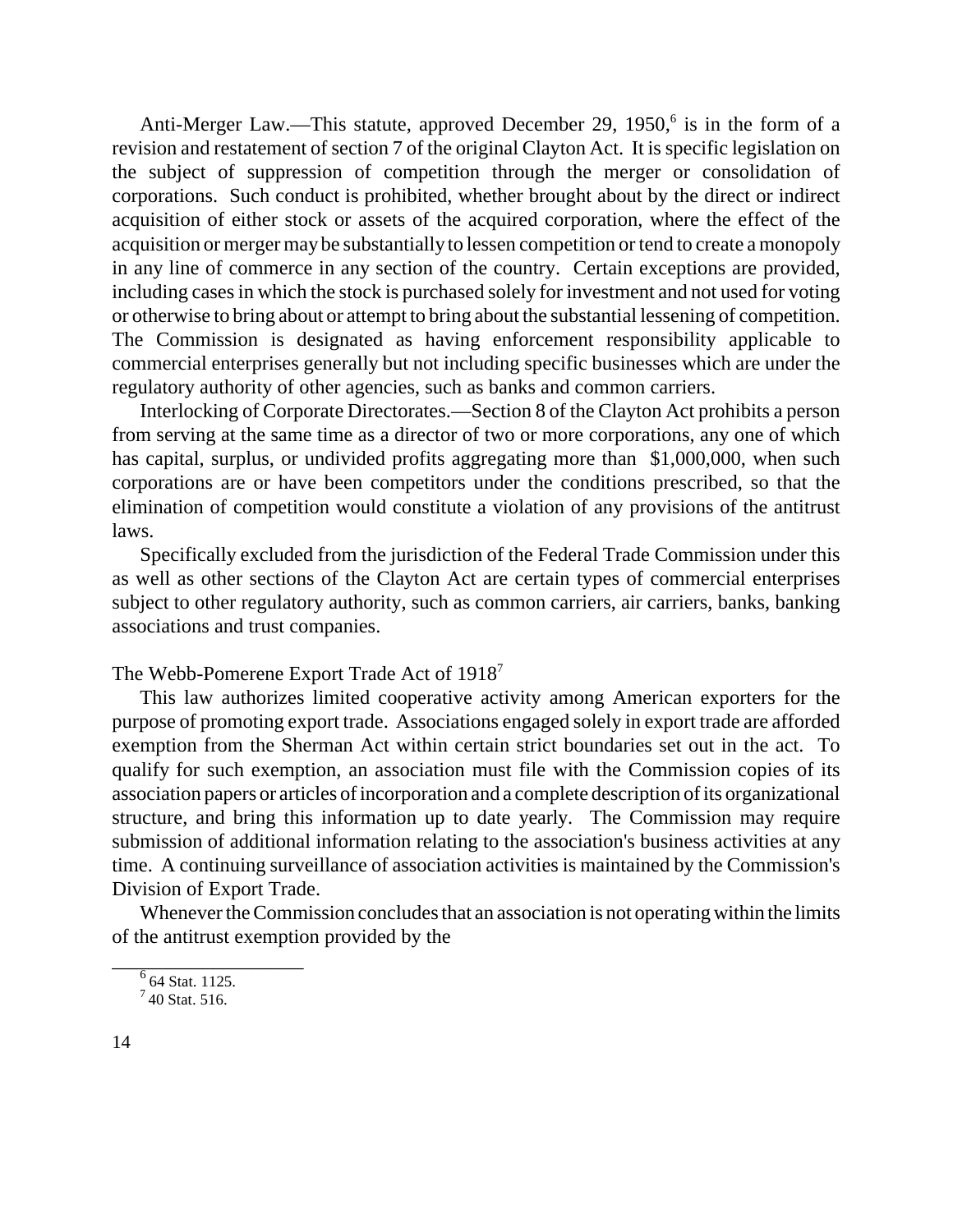act, it may make recommendations to the association for readjustment of its practices. Upon failure of an association to comply with such recommendations, the Commission will refer the matter to the Attorney General for appropriate action.

The act also extends the prohibitions of the Federal Trade Commission Act to unfair methods of competition used in export trade against export competitors even though the acts are done outside the territorial jurisdiction of the United States.

The Wool Products Labeling Act, the Fur Products Labeling Act, and the Textile Fiber Products Identification Act <sup>8</sup>

These three Federal statutes constitute "truth-in-fabrics" and "truth-in-furs" legislation. Under their terms the disclosure of content and other important factual information is required on labels and in advertising of textile and fur products.

Violations of these acts are classed as unfair methods of competition and unfair or deceptive acts and practices under the Federal Trade Commission Act. Mandatory labeling of textile, wool, and fur products is required. Labels on wool and textile products are required to disclose, by percentages the constituent fibers contained therein. Labels on fur products as well as the advertising and invoicing of such products are required to disclose to prospective purchasers the true name of the animal from which the, fur was taken. For this purpose an official Fur Products Name Guide has been issued by the Commission. The disclosure of other important information is required in order to inform the purchaser when the fur product is dyed, bleached, damaged, secondhand, or made of scraps or pieces. Under the Textile Act and the Fur Act, the country of origin or place of manufacture must be disclosed with regard to imported merchandise.

Under each act the Commission is specifically authorized to make inspections and tests of merchandise subject to the requirements of the acts and regulations. It is also directed and authorized to issue rules and regulations which have the force and effect of law. Under the Textile Act these regulations include the establishment of generic names for manufactured fibers for use in disclosing fiber content information.

Under the Wool and Fur Acts, when necessary in the public interest, the Commission may institute seizure or condemnation proceedings for misbranded merchandise. Under all three acts it may apply to the Federal courts for temporary injunction pending the completion of a Commission proceeding under which a cease and desist order is sought. Suits to collect civil penalties for violation of Commission final orders under these acts are also available. Willful vio-

\_\_\_\_\_\_\_\_\_\_\_

 $8\overline{15}$  U.S.C. § 68, 12 U.S.C. § 69, and 15 U.S.C. § 70, respectively.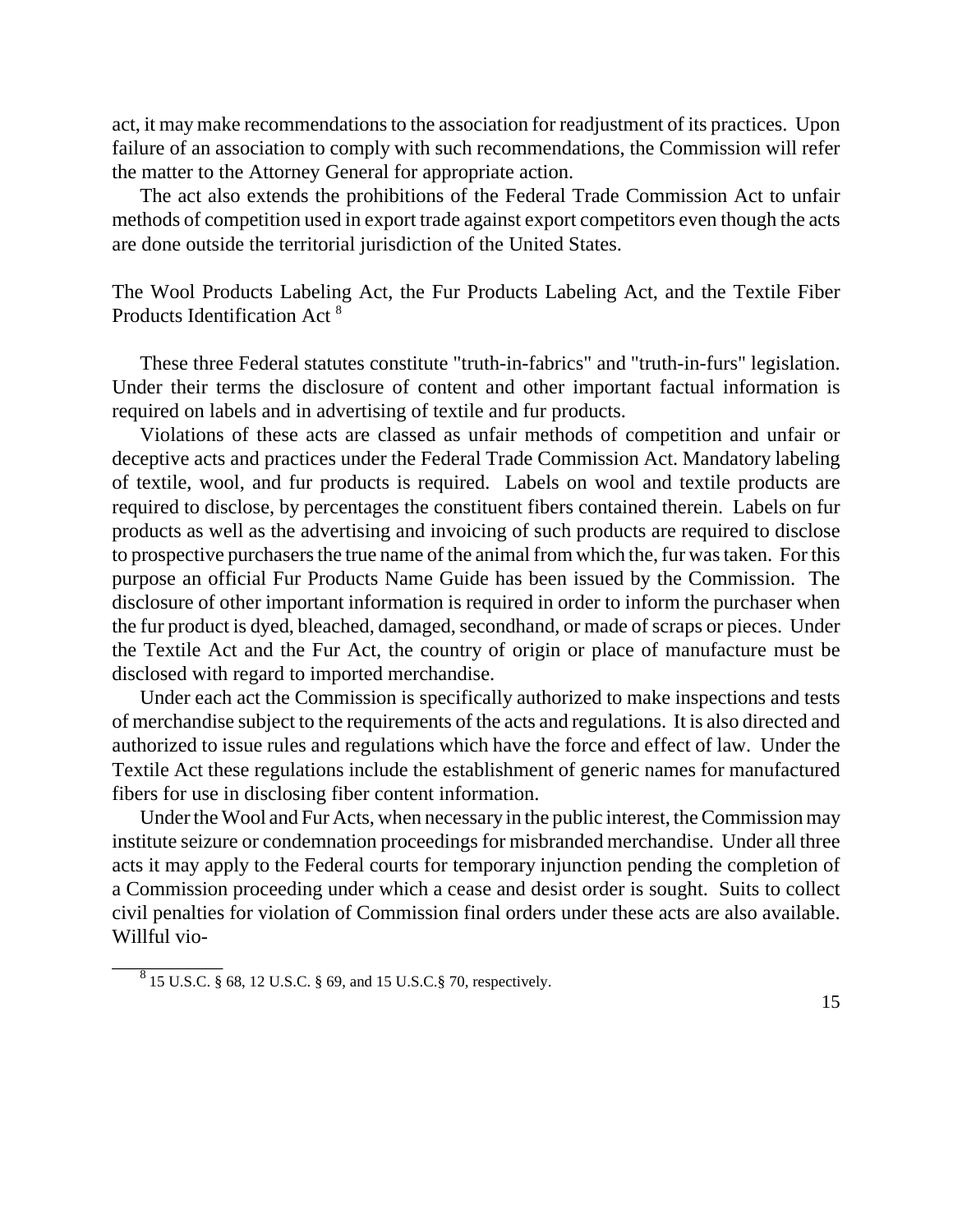lations are punishable also by misdemeanor proceedings, brought by the United Statesin the Federal district courts.

Manufacturers and distributors of products subject to these acts may issue guaranties for the protection of their customers who rely in good faith upon representations made in connection with such guaranties.

Registered identification numbers are issued by the Commission to manufacturers and distributors for use on labels in lieu of their required name.

```
Flammable Fabrics Act, Approved June 30, 1953, effective July 1, 1954 9
```
The purpose of this statute is to afford the public protection from wearing apparel made of fabrics which are so highly flammable as to be dangerous. In the past, such fabrics have brought death or severe injury to many people.

A flammability test method is prescribed and apparel or fabrics which fail the tests are considered dangerously inflammable. It is forbidden by statute to introduce or place such merchandise on the market. In its administration of this act, the Federal Trade Commission is authorized to issue rules and regulations, to conduct tests, and to make investigations and inspections. The Commission is authorized to use its power under the Federal Trade Commission Act, including the cease-and-desist order process, in carrying out its responsibilities for enforcing the act. Offending goods found in the market may be seized and condemned through district court action brought by the Commission. Pending completion of proceedings of issuance of a cease-and-desist order against an alleged violator, the Commission may apply to the court for temporary injunction. Suits for violation of a final cease-and-desist order may be brought to recover civil penalties up to \$5,000 for each offense.

Manufacturers and distributors may guarantee their merchandise as having passed reasonable and representative tests for flammability. Members of the trade who rely in good faith upon these guaranties are afforded certain protection against prosecution. Willful violations of the act, whether in placing prohibited products on the market or in issuing a false guaranty, may be prosecuted by the Government as misdemeanors. Upon conviction, fines up to \$5,000 or 1 year's imprisonment, or both, may be imposed by the court.

\_\_\_\_\_\_\_\_\_\_\_\_\_\_\_\_

 $^{9}$  67 Stat. 111.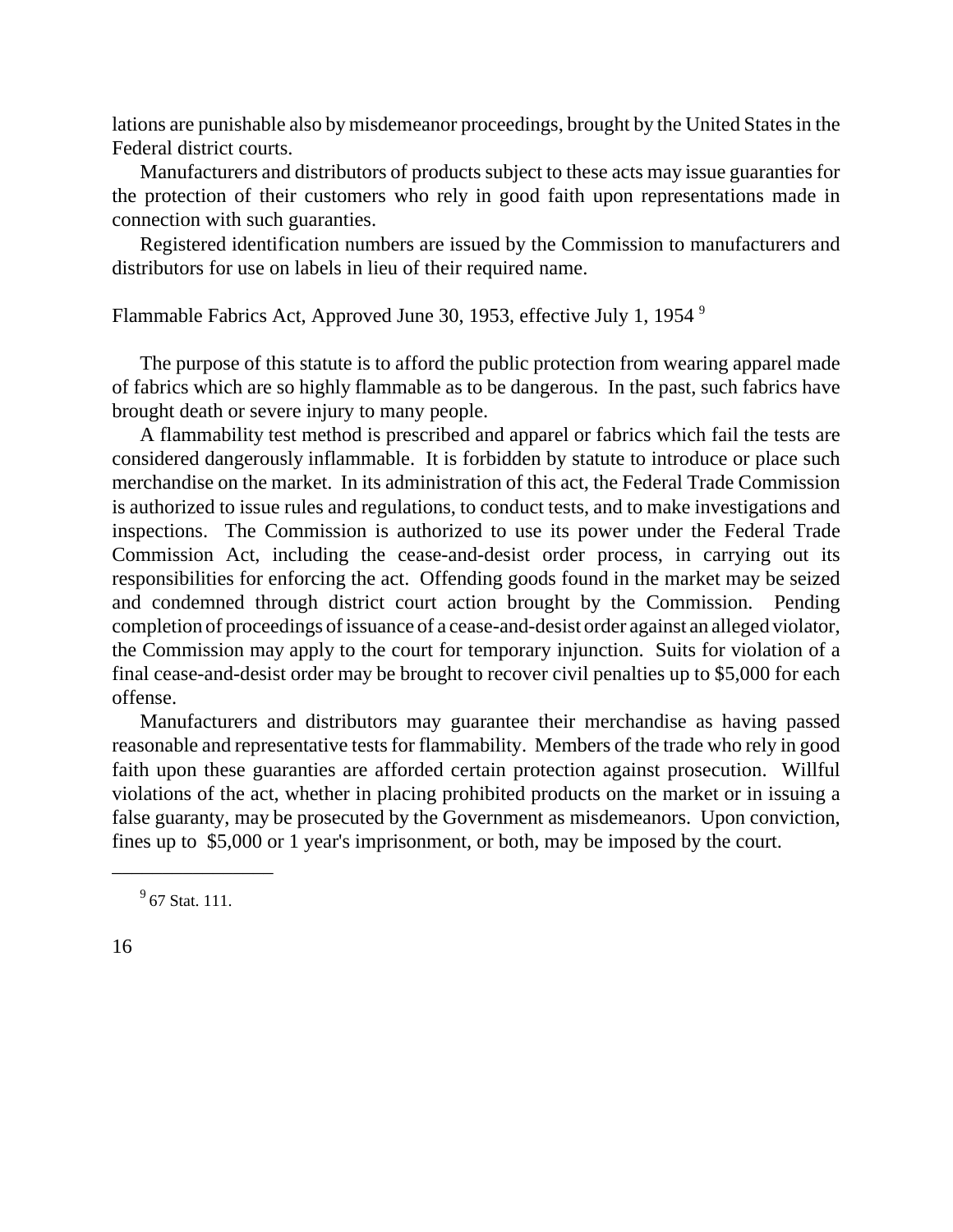Regulation of Insurance—Public Law 15, 79th Congress <sup>10</sup>

This act was passed by Congress after the Supreme Court had ruled that the insurance business is subject to Federal jurisdiction under the commerce clause of the Constitution<sup>11</sup>

Under this statute, the Federal Trade Commission and the Clayton Acts apply to the business of insurance to the extent that it is not regulated by State law.

Lanham Trade Clark Act, approved July 5,1946<sup>12</sup>

This authorizes the Commission to proceed before the Patent Office for cancellation of certain trade-marksimproperly registered or Improperly used in competition, as provided in section 14 of this act.

Defense Production Act of 1950<sup>13</sup> and Small Business Act of 1953<sup>14</sup>

The former statute authorizes the Commission to make surveys at the request of the Attorney General to determine any factors which may tend to eliminate competition, create or strengthen monopolies, injure small business, or otherwise promote undue concentration of economic power in the course of administration of the Defense Production Act of 1950. The Chairman of the Commission, as provided in section 708, also is consulted regarding voluntary industry agreements and programs which the President is authorized to utilize to further the objectives of the act. Similar consultative responsibilities rest upon the Chairman of the Commission under section 217 of the Small Business Act. After agreements and programs have been subjected to this consultative review and have received official sanction, those participating are afforded immunity from the antitrust laws and the Federal Trade Commission Act

\_\_\_\_\_\_\_\_\_\_\_\_\_\_\_\_\_\_

<sup>10</sup> Approved March 9, 1945, 59 Stat. 33. Effective June 30, 1948, see amendment approved July 25, 1947, 61 Stat. 448.

<sup>&</sup>lt;sup>11</sup> United States v. Southeastern Underwriters Association, 332 U. S. 533, June 5, 1944.

<sup>12</sup> 60 Stat. 427.

<sup>&</sup>lt;sup>13</sup> 64 Stat. 798.

 $14$  67 Stat. 232.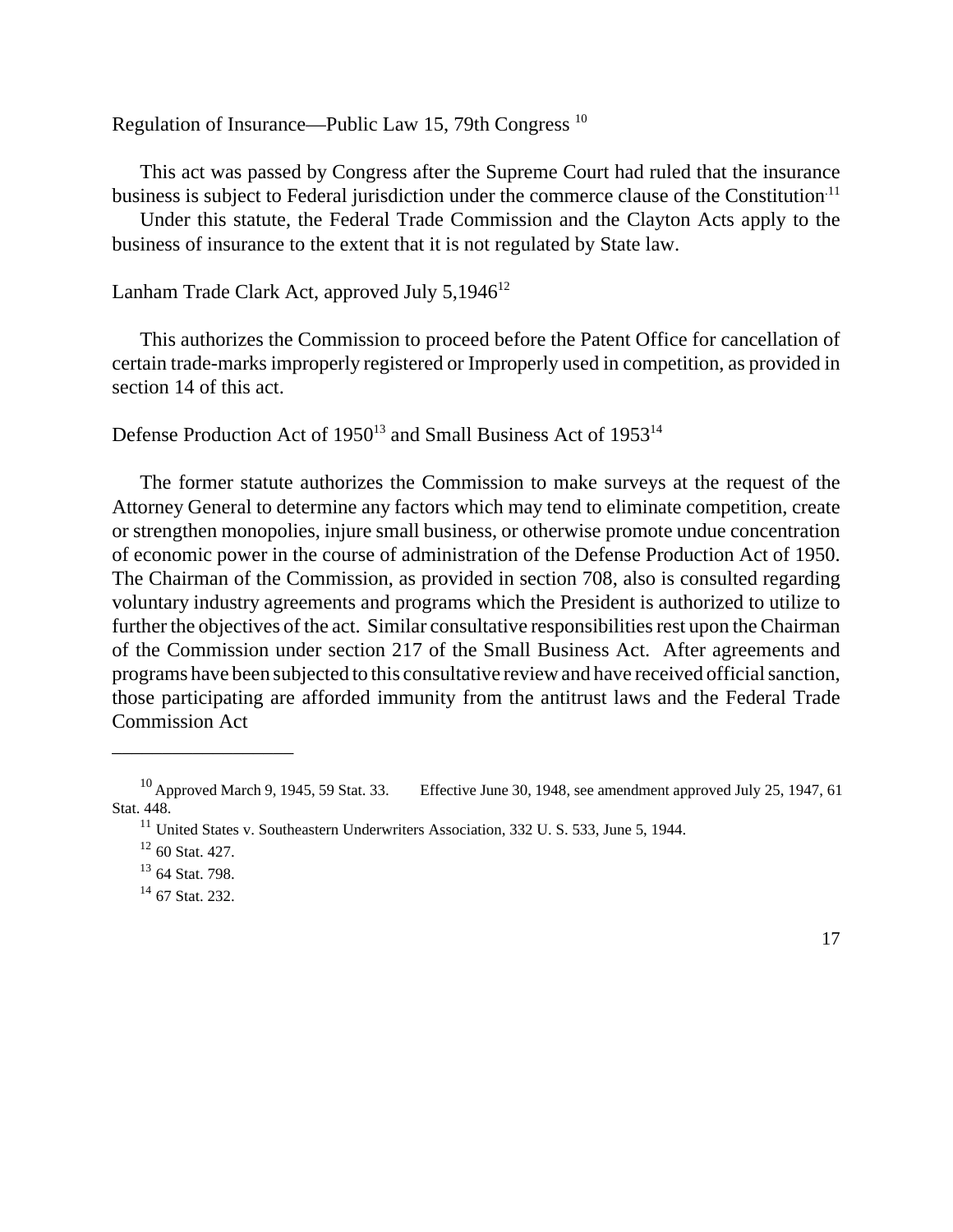## EXECUTIVE DIRECTOR

The Executive Director is the Commission's chief operating official, within the framework of policies established by theChairman and theCommission. He reviews agency operations for greater effectiveness; implements, through staff offices and operating bureaus, the policies and decisions of theChairman and theCommission. The following units perform the primary responsibilities indicated:

#### PROGRAM REVIEW OFFICER

The Program Review Officer studies the various fields of business and economic activity in which the Commission might direct its regulatory efforts and recommends areas for action and ways and means of accomplishing the action. He is the Commission's chief planning officer with respect to the performance of its statutory duties.

#### OFFICE OF ADMINISTRATION

The Office of Administration carries out plans and programs of the Commission in areas of administrative and management advisory services, organization, personnel, progress reporting, and printing. It conceives and recommends long-range plans with regard to such matters. The Office of Administration includes the following units:

#### Division of Administrative Services

The Division of Administrative Services provides various administrative services for the entire agency, such as the printing of material under section 6 (f ) of the Federal Trade Commission Act; manages space and property activities; procures and issues equipment and supplies; provides photographic and communication services; maintains the library facilities; provides repair, mail, messenger, telephone, and telegraph services for the Commission. The Division also is responsible for safety and fire prevention, and maintains liaison with General Services Administration.

#### Management Staff

The Management Staff provides management advisory services; conducts management surveys and analyses; prepares organization.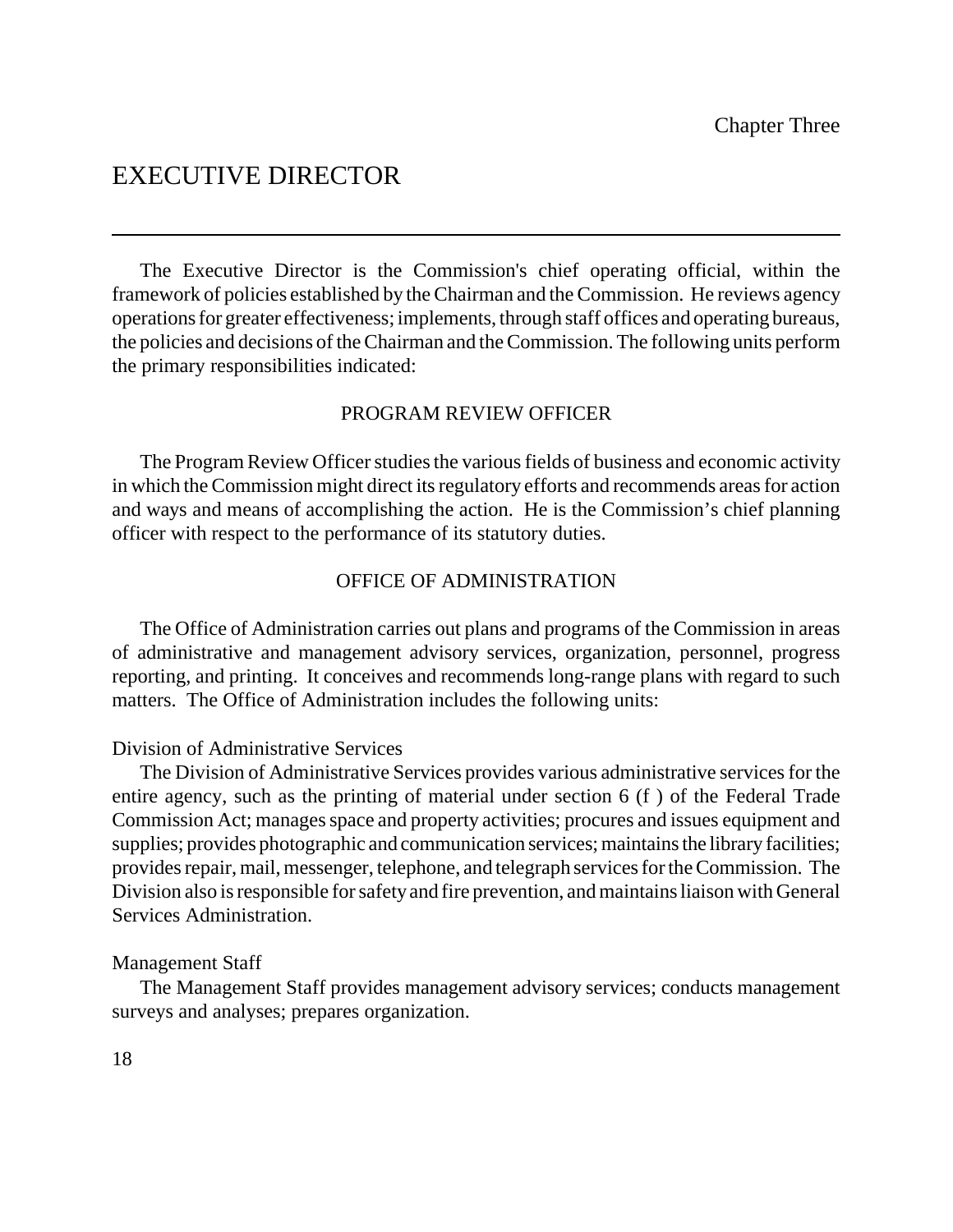procedural and paperwork management recommendations for greater effectiveness of Commission operations; administers the Administrative Manual and Administrative Bulletin system of the Commission; and conducts liaison in civil defense matters.

#### Division of Personnel

The Division of Personnel conceives, recommends and administers personnel policies and programs with regard to recruitment, appointment, placement, training, position classification, performance evaluation, employee relations, welfare and health; and advises officials and employees on personnel procedures and requirements.

During fiscal year 1962, Commission employment increased by 271 hirings over fiscal year 1961, as reflected below:

|                                                             | June 30, | June $30$ , |
|-------------------------------------------------------------|----------|-------------|
|                                                             | 1961     | 1962        |
| Headquarters Office (including the Washington Field Office, |          |             |
| located in Arlington, Va.) $\dots \dots \dots \dots$        | 656      | 845         |
| Field Office and Field Stations                             | 199      | 281         |
| Total employment                                            | 855      | 1,126       |

#### OFFICE OF THE COMPTROLLER

The Comptroller, as the Commission's director of financial operations, manages the Federal Trade Commission's financial programs and prepares the Commission's budget for presentation to appropriate governmental authorities. This office is responsible for the adherence by operating bureaus of the Commission to the allocations of funds made to these bureaus by the Commission.

As director of the Commission's finances, he formulates the accounting procedures and systems to be used in the everyday recording of financial transactions of the Commission, prepares reports required by executive management and institutes financial and management controls necessary to safeguard the assets of the Commission. In this office reports are prepared for submission to the Bureau of the Budget, the Treasury Department, the General Accounting Office and the Congress.

This office includes the Division of Budget and Finance and the Division of Machine Tabulation, thus placing all budget, fiscal and automatic data processing within one organization. Until June 1, 1962, the Division of Financial Statistics was part of the Office of the Comptroller. On that date the Division was transferred to the Bureau of Economics.

Division of Budget and Finance

This Division assists in the preparation of the Commission's budget justifications and is responsible for the maintenance of the fiscal.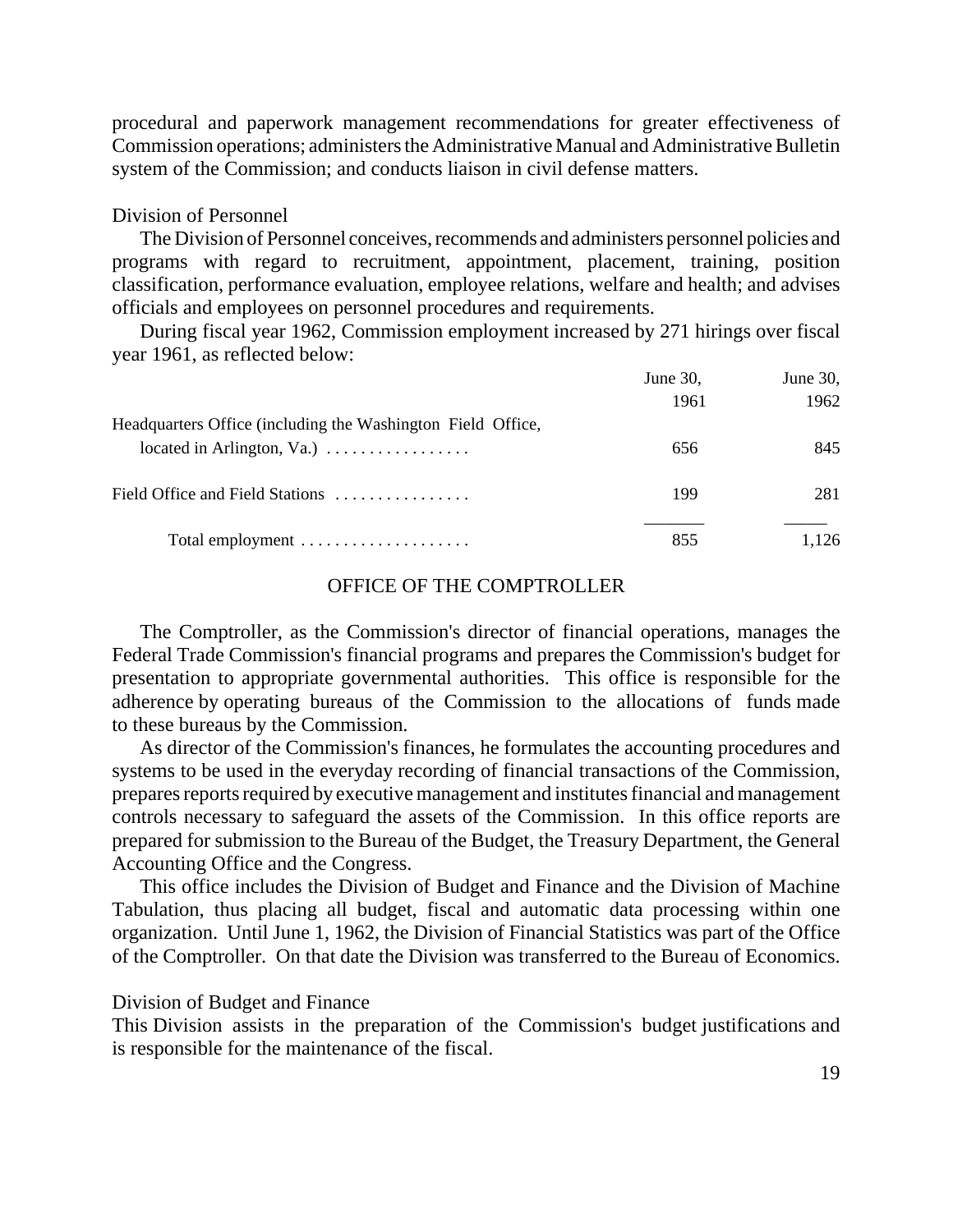records of the Commission. All records such as salary, savings bonds, taxes, social security, retirement, health benefits and annual and sick leave and other records pertaining to employees of the Commission both departmental and field operations are maintained in detail. This Division performs the audit, prior to payment of all vouchers covering payment of travel expense, communications, supplies and equipment, and maintains the fiscal records necessary to reflect the financial position of the Commission at all times.

#### Division of Machine Tabulation

This Division performs important services for the operating bureaus as well as services for other organizational units of the Commission and renders assistance to other Government agencies.

The overall functions of this Division include processing and tabulations of financial data for the Division of Financial Statistics, tabulations of data used as evidence in litigated casts, tabulation of marketing surveys in connection with the administration of the antimonopoly statutes, and basic data for management reports.

#### OFFICE OF INFORMATION

[The Office of Information plans and directs the Commission's public information and public relations program, including news announcements on all complaints, answers by respondents, initial decisions, orders, compliance actions, and reports; conducts educational programs designed to alert the public on how to identifyfalse and misleading selling schemes and illegal business practices; consults with business and consumer organizations to evaluate the relative severity of problem areas wherein consumers are being victimized; maintains liaison with consumer education groups, colleges, better business bureaus, and Government agencies to gain proper distribution of consumer educational information; writes special news releases, features, continuity, and other material for use on radio and television; writes speeches; and directs the writing and editing of the Commission's Annual Report to the Congress.]

[During fiscal year 1962 the office issued a total of 972 pressreleases. In addition, many oral and written inquiries from the press and public were answered each day.]

20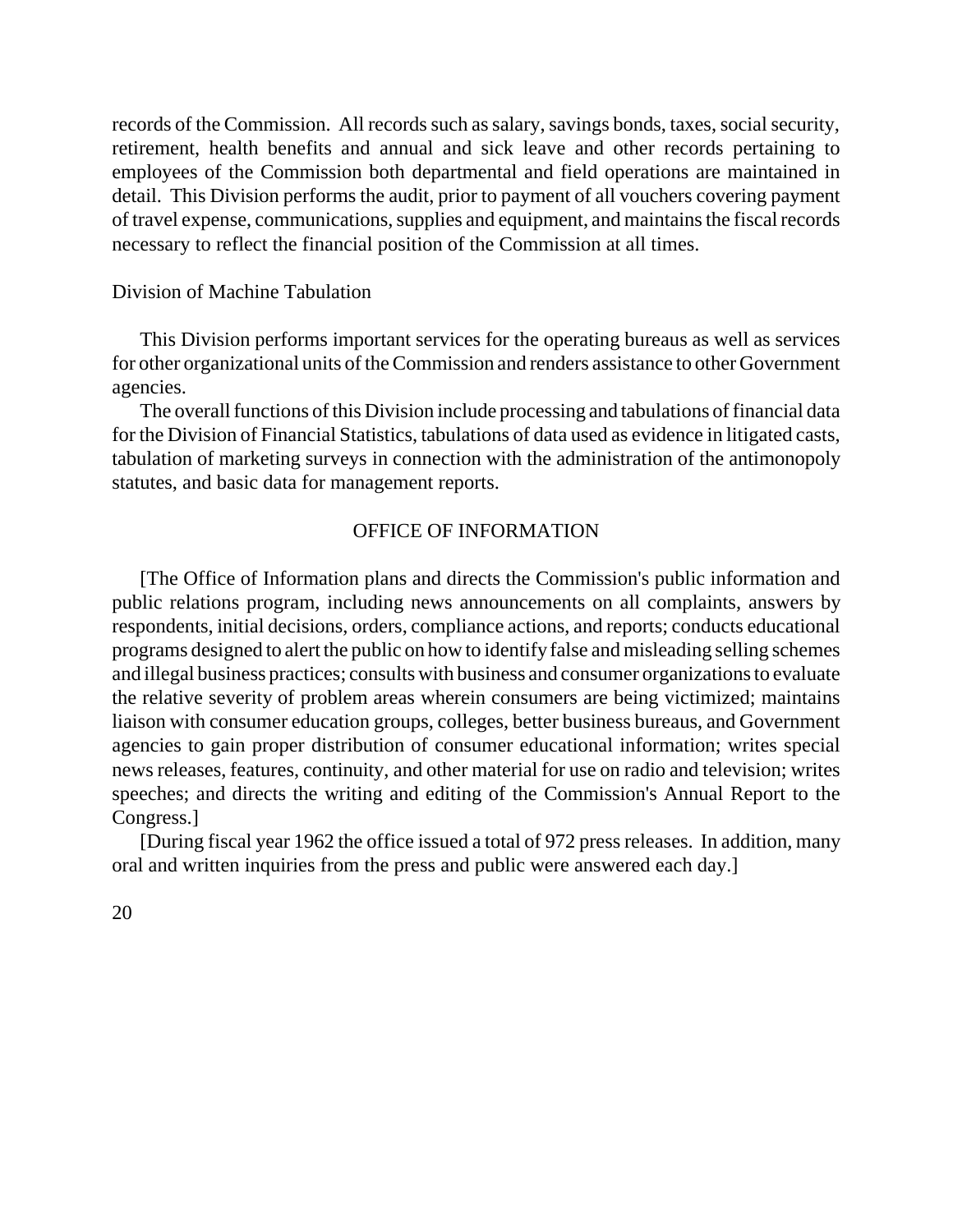### FEDERAL TRADE COMMISSION

#### ORGANIZATIONAL CHART - SEE IMAGE

21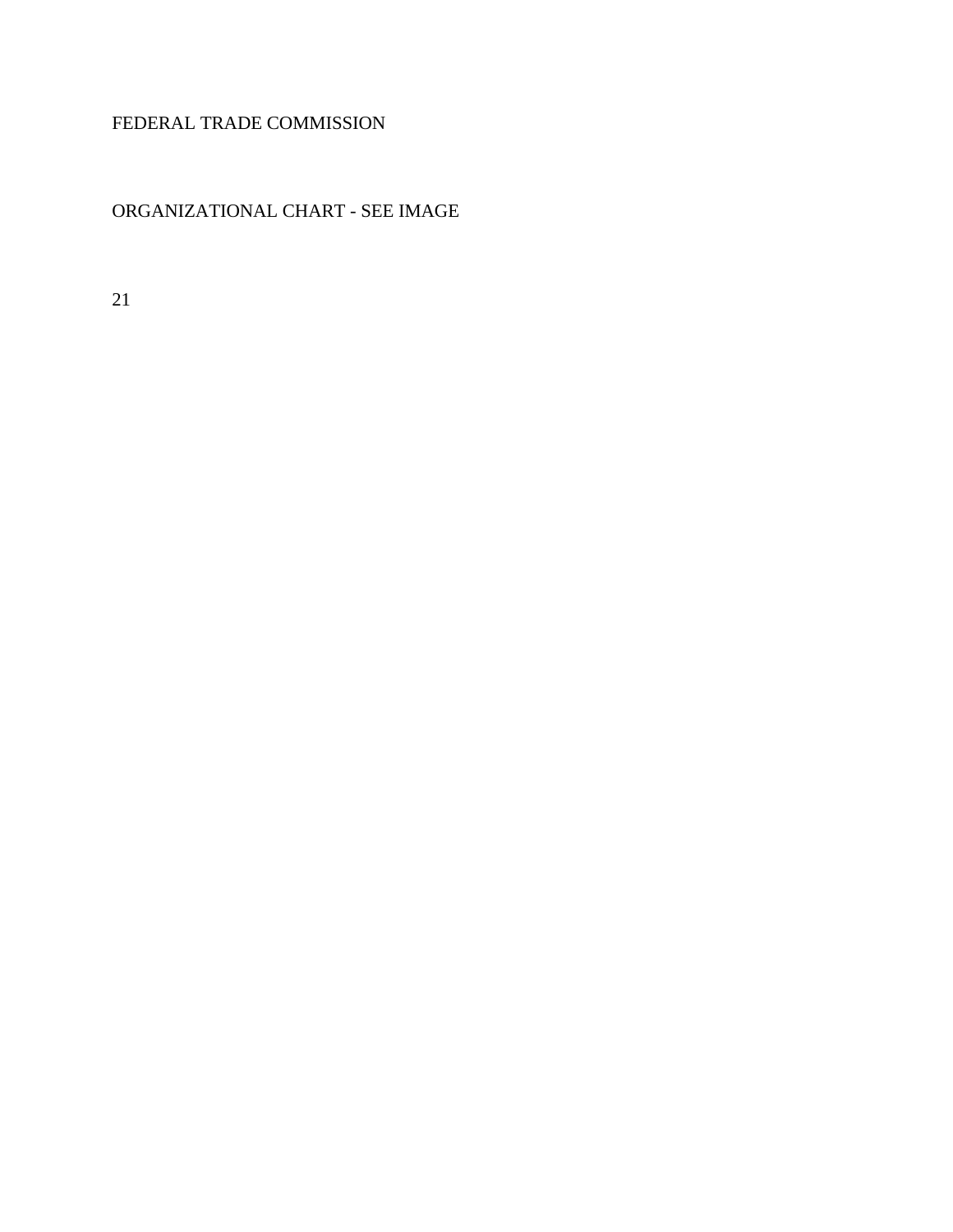## OFFICE OF THE SECRETARY

The Secretary is responsible for the minutes of Commission meetings and is the legal custodian of the Commission's seal, papers and records, including legal and public records. He is the Commission's Liaison Officer with Congress and with other Government agencies. He signs official documents and letters reflecting Commission action, supervises the assignment of matters to the Commission, the transmittal of Commission directions to the staff, the setting of oral argument; and serves as Deputy Employment Policy Officer of the Commission.

The Office Of the Secretary is also responsible for the

#### Division of Legal and Public Records

This Division, headed by the Assistant Secretary for Legal and Public Records, embraces the Formal Docket, Investigation Records, Correspondence, Public Reference and Distribution sections.

The Formal Docket and Investigation Records Sections are responsible for the establishment, management, safety, completeness, and uses and retirement of the legal and related records of the Commission.

The Correspondence Section receives, records and distributes incoming mail, including applications for complaint.

The Public Reference Section furnishes information and assistance to the public and to the staff of the Commission in relation to public, legal and court proceedings and rules of procedure.

The Distribution Section controls the supply and distribution of all publications issued by the Commissioin, such as economic and annual reports, trade practice rules, etc.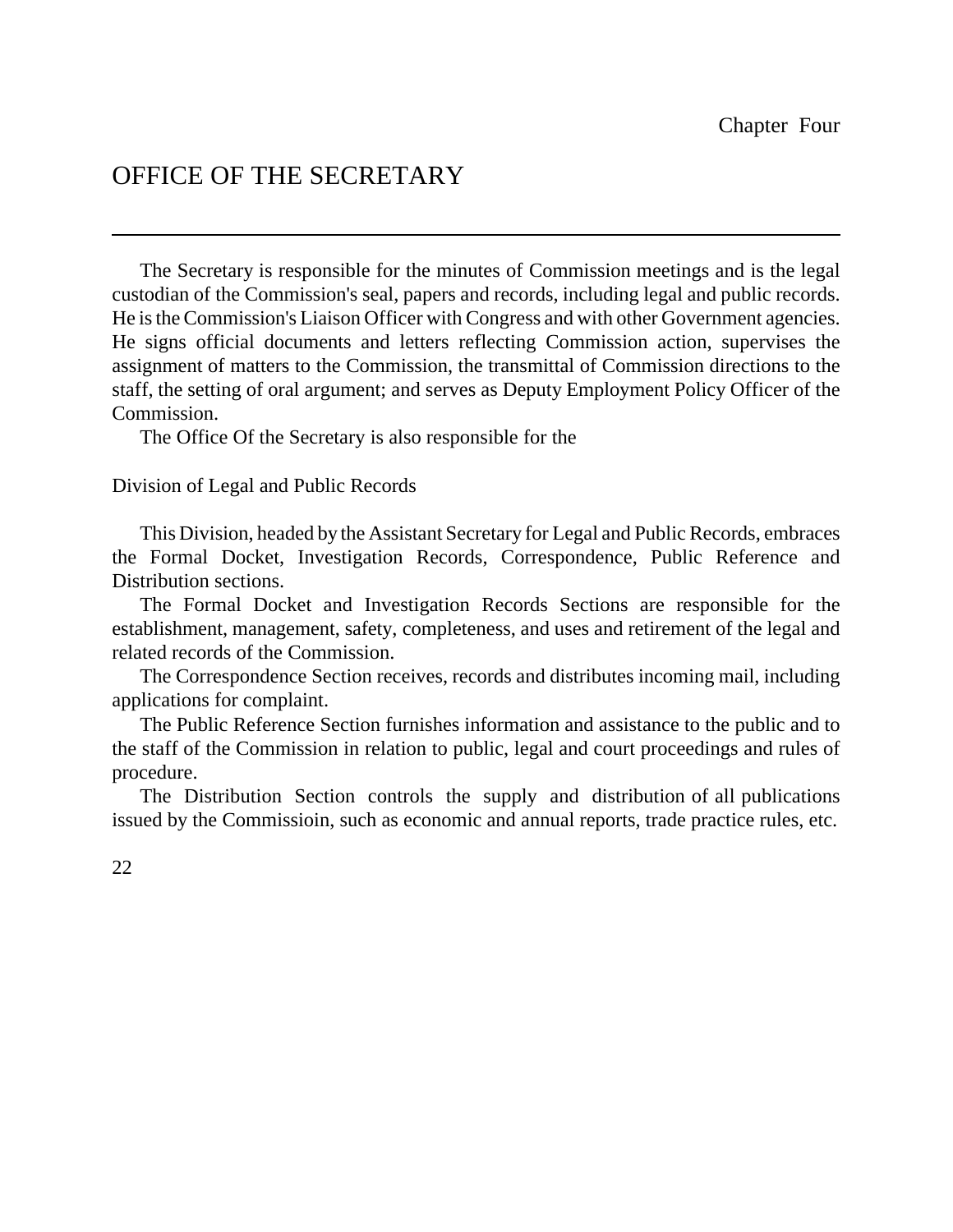## OFFICE OF THE GENERAL COUNSEL

The General Counsel serves as the chief law officer and principal legal adviser of the Comn-mssion. He and his staff represent the Commission as its counsel in all cases advancing beyond the agency or otherwise arising in the courts. All litigation in the U.S. courts of appeals, or the Court of Customs and Patent Appeals, is handled by the Office of the General Counsel. Commission cases reaching the Supreme Court, however, devolve upon the Solicitor General of the United States, who represents the Government in that court. Such cases are prepared for presentation with the collaboration of the Office of General Counsel.

In addition to the above-mentioned court work, the Office of General .Counsel passes upon all trade practice rules and "guides" prior to their approval and issuance by the Commission; the General Counsel also has charge of the review, analyses and preparation of reports of the Commission on new legislation. The General Counsel likewise provides legal supervision in cases involving court, enforcement of subpoenas, its well as cases of enforcement through actions in contempt of court for disobedience to decrees affirming Commission orders.

As a further duty, the General Counsel represents the Commission in hearings before congressional committees. The Office of General Counsel also contains the Division carrying forward the consent order program for the settlement of cases on cease and desist orders entered by consent of the parties.

The General Counsel's Office examines and reports upon industry voluntary agreements and programs utilized under the Defense Production Act, also small business production pools, research and development programs, and related agreements under the Small Business Act. Such agreements and programs under these statutes are made subject to consultation with the Chairman of the Commission prior to their being put into effect. Their review by the Office of the General Counsel is directed to such purposes as aiding small business, eliminating or minimizing anticompetitive effects that may run counter to the laws administered by the Commission, including antitrust provisions, and preventing undue concentration of economic power.

Legal memoranda and manuals for guidance of the Commission's professional staff are subject to the supervision of the General Counsel, and his Office has direction of the research and reporting unit which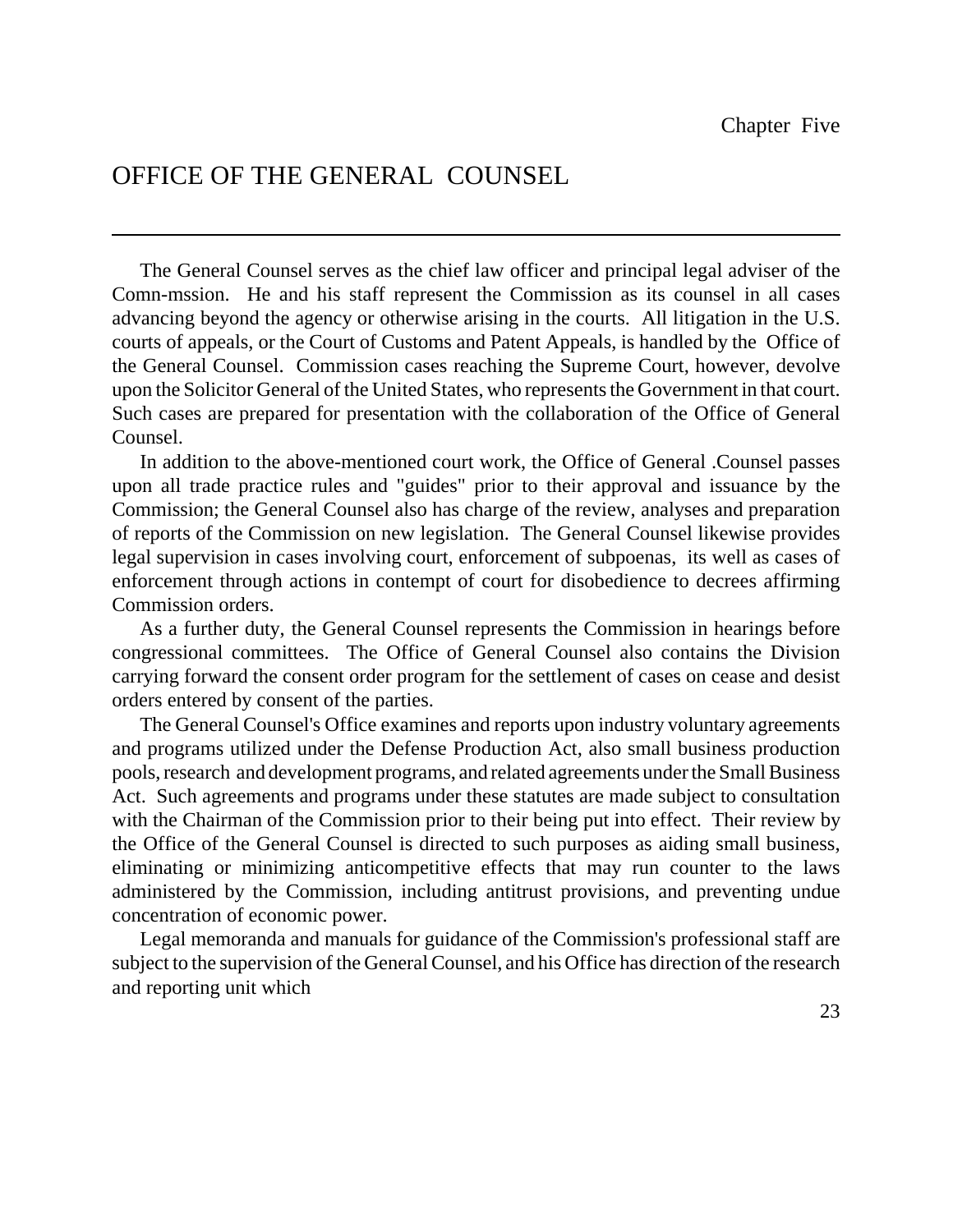prepares and publishes the Commission's Interoffice Reporter, a monthly bulletin covering court proceedings and cases in the fields of antitrust and trade regulation. The unit likewise compiles and indexes for publication the "Federal Trade Commission Decisions" and "Statutes and Court Decisions." It also edits for publication the official actions as carried in the Federal Register and the Code of Federal Regulations.

#### APPELLATE DIVISION

The principal function of the Appellate Division is to represent the Commission in Federal court proceedings.

Any person, partnership, or corporation against which the Commission has issued an order to cease and desist may petition a U.S. court of appeals to review and set aside the order. Disobedience of a court's decree enforcing a Commission order or subpena may be punished by the court as a contempt. When a subpena issued by the Commission has not been obeyed, the Commission may apply to a U.S. district court for an order directing compliance. Any person sustaining legal wrong because of final Commission action for which there is no other adequate remedy may apply for relief in a U.S. district court.

The Division represents the Commission in such litigation and in any other proceeding affecting the Commission's interest which may arise in the Federal courts. With the Office of the Solicitor General, the Division participates in the preparation and presentation of Commission cases in the U.S. Supreme Court.

In addition, the Division makes recommendations to the Commission and to the various bureaus on questions of substantive and administrative law arising in the internal conduct of the Commission's business and in court proceedings.

During fiscal 1962 the Division handled 86 cases. It completed litigation in 30 cases, 7 of which were restraint of trade matters, 15 involved deceptive business practices, 2 concerned the Commission's subpena powers, 4 were injunction suits to restrain the Commission's actions, 1 involved a trademark cancellation proceeding and I concerned the enforcement of a Commission order calling for special reports in connection with an antimerger investigation.

There were 56 cases open for further action or pending final disposition at the close of the, fiscal year, an increase of 9 over the previous year. These included 7 in the Supreme Court, 44 in courts of appeals, and 5 in district courts. They included 23 restraint of trade and 18 deceptive practice cases, 6 subpena enforcement actions, 8 injunction suits and miscellaneous matters, and 1 criminal contempt proceeding.

The Division filed 45 briefs and memoranda upon the merits, and assisted in the preparation of 16 other briefs filed on the Commis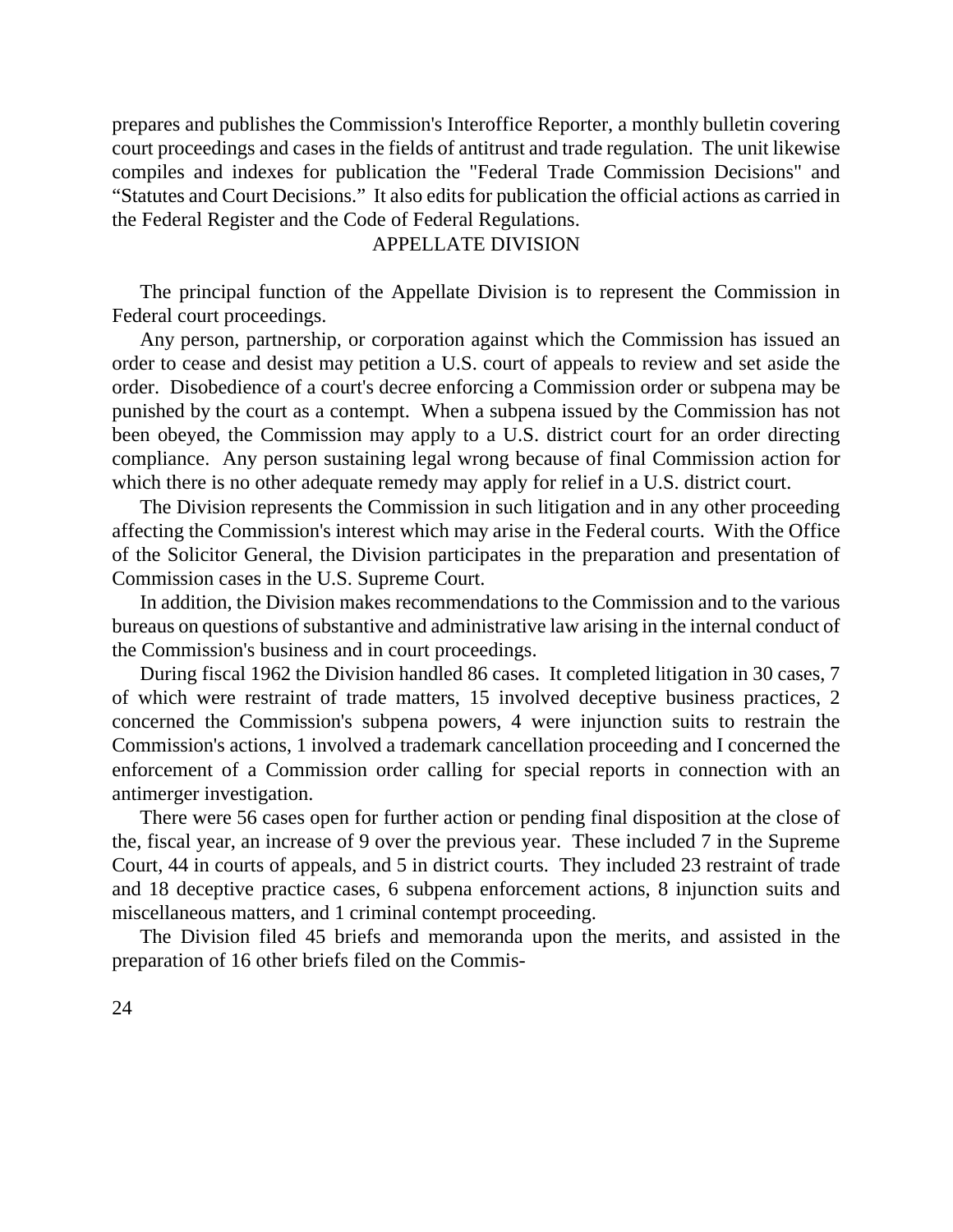sion's, behalf by the Department of Justice. Forty arguments were made by the Division staff, and nine others by the Department of Justice. Proceedings to obtain court orders enforcing subpenas were initiated in three cases. One petition for the institution of a criminal contempt proceeding was also filed. In addition, approximately 200 other papers were filed in cases in Federal litigation. The Division made numerous other court appearances, and participated in several conferences in chambers. It represented the Commission in 10 of the 11 U.S. courts of appeals, and in 6 U.S. district courts.

Restraint of Trade Cases In the Supreme Court

Decision

There was one restraint of trade case pending at the start of the year which reached decision before its close: Henry Broch & Co., seller's broker's unlawful sharing of brokerage with customer in violation of section 2 (c) of the Clayton Act. The Seventh Circuit had modified the Commission's order, limiting it to transactions between the particular seller and buyer involved in the proved violation. The court reversed and remanded with direction to affirm.

Petition for certiorari granted

SunOilCo. Petition granted to review the Fifth Circuit's decision setting aside the Commission's order (see statement, infra).

Petitions for certiorari denied

Review of courts of appeals decisions favorable to the Commission was denied in the following three cases:

Mid-South Distributors, Inc., price discrimination in the "group" purchase of automotive parts and equipment. The Fifth Circuit had affirmed the Commission's order.

Swanee Paper Corp., discriminatory payments for the benefit of a food store chain in connection with the advertising and resale of petitioner's paper products. The Second Circuit had modified and, as modified, enforced the Commission's order.

Crown Zellerbach Corp., unlawful acquisition of competitor paper company. The Ninth Circuit had affirmed the Commission's order.

In addition, the court denied a petition filed on the Commission's behalf to review an unfavorable decision:

Exquisite Form Brassiere, Inc., The District of Columbia Circuit ad set aside the Commission's order and remanded the case to the Commission (see statement, infra)

Courts of Appeals

Decisions and other dispositions

Nine of the 17 restraint of trade cases pending decision at the beginning of the fiscal year were decided before its close:

667506--62----3 25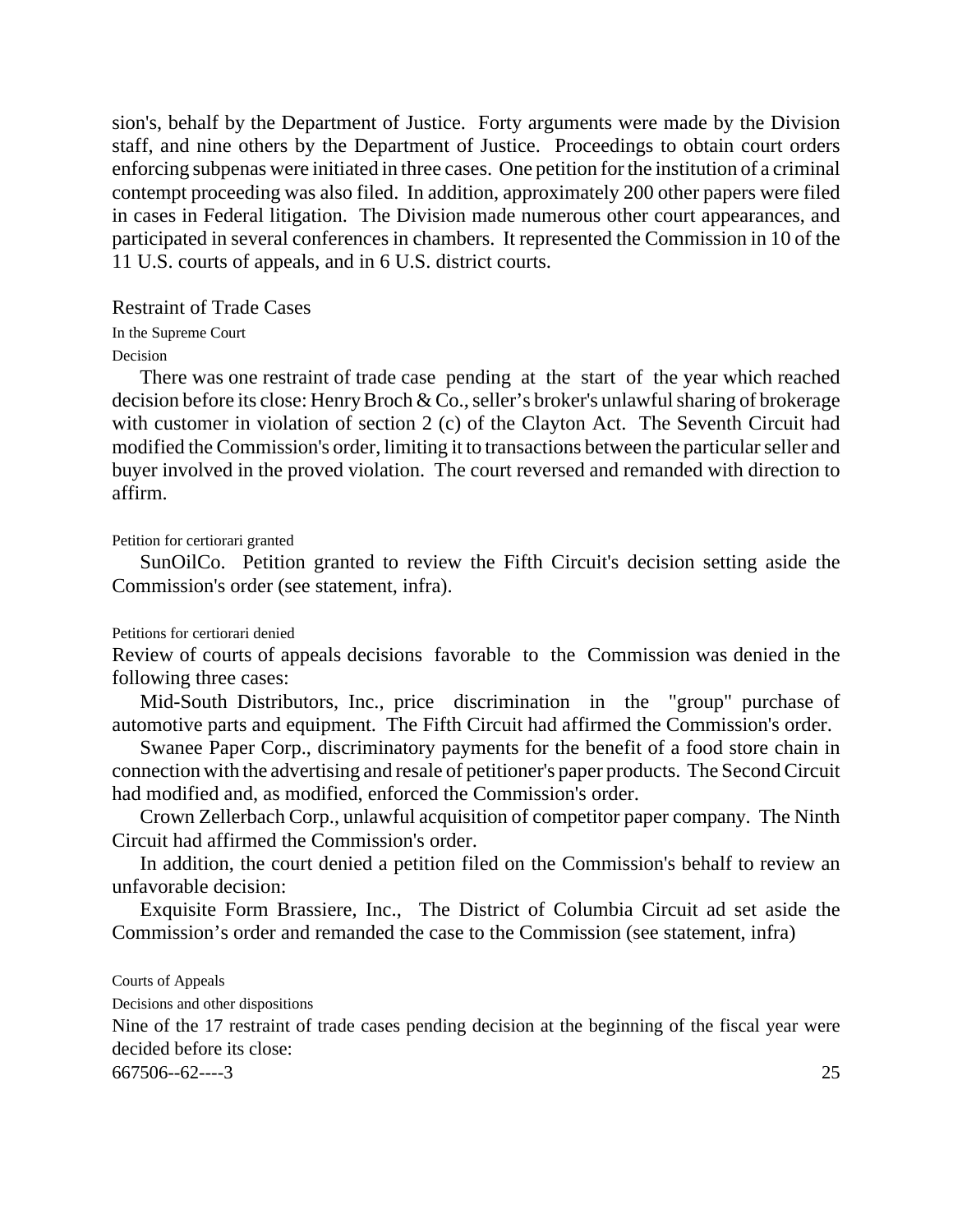Asheville, Tobacco Board of Trade, Inc. (Fourth Circuit), conspiracy involving the allocation of selling time to warehousemen on the Asheville, N.C., tobacco market. The Commission's order was modified and, as modified, enforced.

Exquisite Form, Brassiere, Inc. (District of Columbia Circuit), furnishing promotional allowances and services to certain customers, in connection with the sale of brassieres, which were not made available on proportionally equal termsto all competing customers. That part oftheCommission's order pertaining to the furnishing of services was affirmed and enforced. As to the furnishing of allowances, the Commission's order was set aside and the case was remanded to the Commission to afford the company opportunity to present a defense under the good faith meeting of competition proviso of section 2(b) of the Clayton Act.

Sun Oil Co. (Fifth Circuit), price discrimination in the sale of gasoline. The Commission's order was set aside, the court holding that a supplier's grant of a lower price to one customer to enable it to defend itself against competitive "price cutting" was lawful under section 2 (b) of the Clayton Act.

The American News Co. and the Union News Co. (Second Circuit), inducing and receiving discriminatory promotional allowancesfrom publishers. The Commission's order was modified and, as modified, was enforced.

The Grand Union Co. (Second Circuit), inducing and receiving discriminatory advertising and promotional allowances from suppliers. The court affirmed the Commission's decision that this activity was unlawful, but modified the Commission's order by limiting it to the particular arrangement involved in the case.

Mytinger & Casselberry, Inc. (District of Columbia Circuit), violation of the Federal Trade Commission Act by misrepresenting the effect of a consent decree of injunction issued by a Federal district court in a suit filed by the Food and Drug Administration, and exclusive dealing agreements in violation of the Clayton Act in the distribution of vitamin supplements. The Commission's order was affirmed and enforced.

Scott Paper Co. (Third Circuit), unlawful acquisitions of other corporations. The Commission's order was set aside and the case remanded to the Commission for the purpose of adducing additional evidence.

A. G. Spalding & Bros., Inc. (Third Circuit), unlawful acquisition of a competitor company. The Commission's order was affirmed and enforced.

The Timken Roller Bearing Co. (Sixth Circuit), exclusive dealing arrangements in violation of the Clayton Act in the distribution of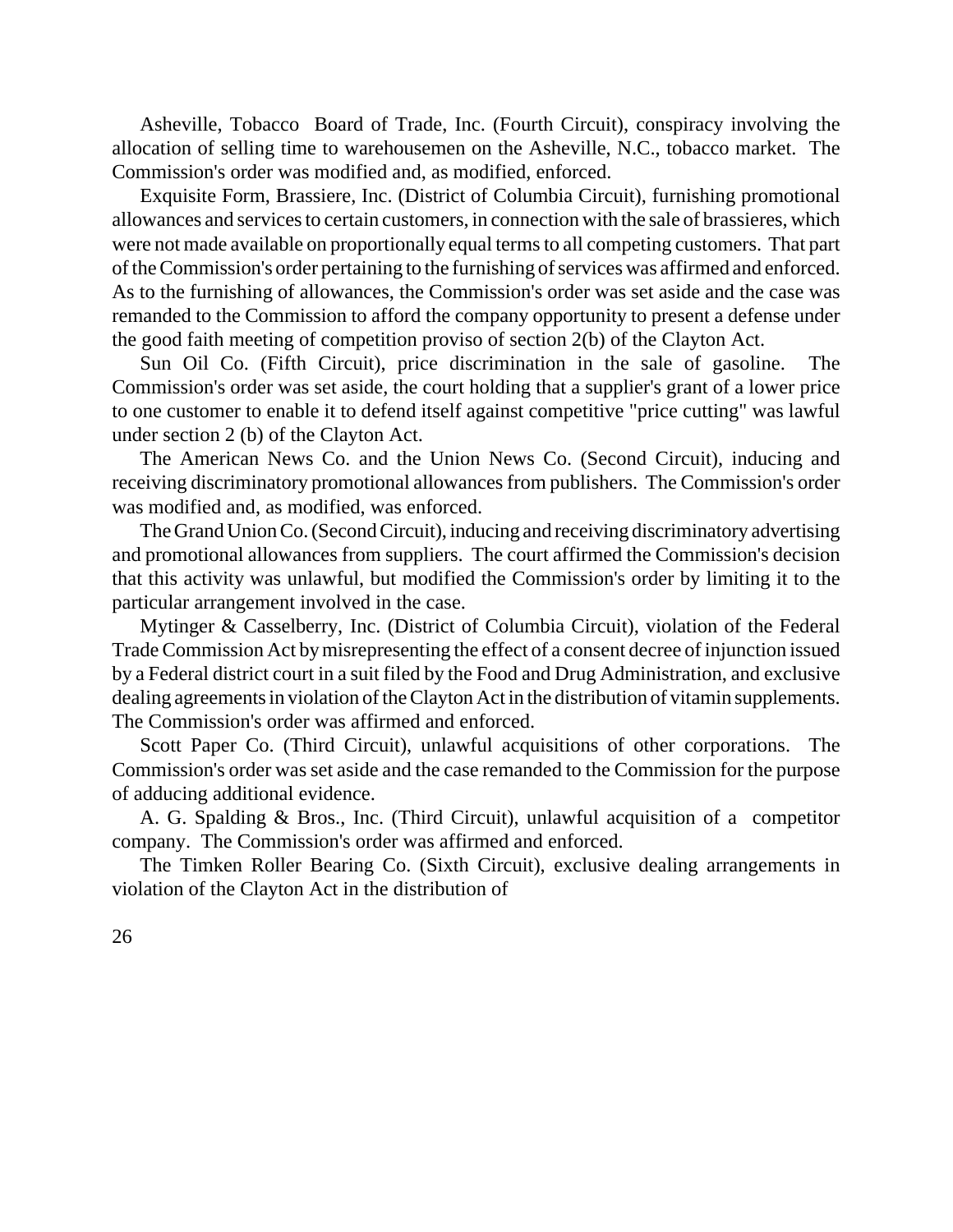tapered roller bearings. The Commission's order was set aside. The time for filing a petition for a writ of certiorari has not expired.

In addition to these decisions, petition for rehearing was denied in Crown Zellerbach Corp. (Ninth Circuit), unlawful acquisition of competitor paper company.

Two cases arose and were decided during the year:

Giant Food, Inc. (District of Columbia Circuit) inducing and receiving discriminatory advertising and promotional allowances from suppliers. The court affirmed the Commission's decision but held that the order should be modified. It has not yet issued its decree modifying the order.

Shulton, Inc. (Seventh Circuit), furnishing promotional payments to a particular customer which were not made available on proportionally equal terms to all competing customers. The court set aside the Commission's order and dismissed the complaint, holding that the "meeting competition" defense set forth under section 2 (b) of the Clayton Act should be available to the company to rebut this charge. The Commission has filed a petition for rehearing or in the alternative for modification of the opinion and judgment so as to remand the case to the Commission for the reception of additional evidence.

Cases previously pending which remained pending at the close of the year include:

Alhambra Motor Parts Co. (Ninth Circuit), price discrimination in the "group" purchase of automotive parts and equipment; Thomasville Chair Co. (Fifth Circuit), procurement of discriminatory advertising and promotional payments; Reynolds Metal,& Co. (District of Columbia Circuit), and Pillsbury Co. (Fifth Circuit), unlawful corporate acquisitions; Atlantic Refining Co. (Seventh Circuit), Firestone Tire & Rubber Co. (Fifth Circuit), Goodyear Tire & Rubber Co. (Seventh Circuit), and Shell Oil Co. (Fifth Circuit), marketing arrangements for promoting sales of tires, batteries and accessories in restraint of trade.

Pending cases which arose during the year include:

Sunshine Biscuits, Inc. (Seventh Circuit), price discrimination in the sale of potato chips: Whether the "meeting competition" defense is available to a seller in circumstances involving discriminations designed to acquire "new" customers, as opposed to the mere retention of "old" customers; ChemwayCorp. (Second Circuit), and Mueller Co. (SeventhCircuit), price discriminations in the distribution of cosmetic products and waterworks parts and equipment respectively; Shreveport Macaroni Manufacturing Co. (Fifth Circuit), and Vanity Fair Paper Mills, Inc. (Second Circuit), price discriminations in the furnishing of promotional allowances; SnapOn Tools Corp. (Seventh Circuit), illegal restrictive agreements with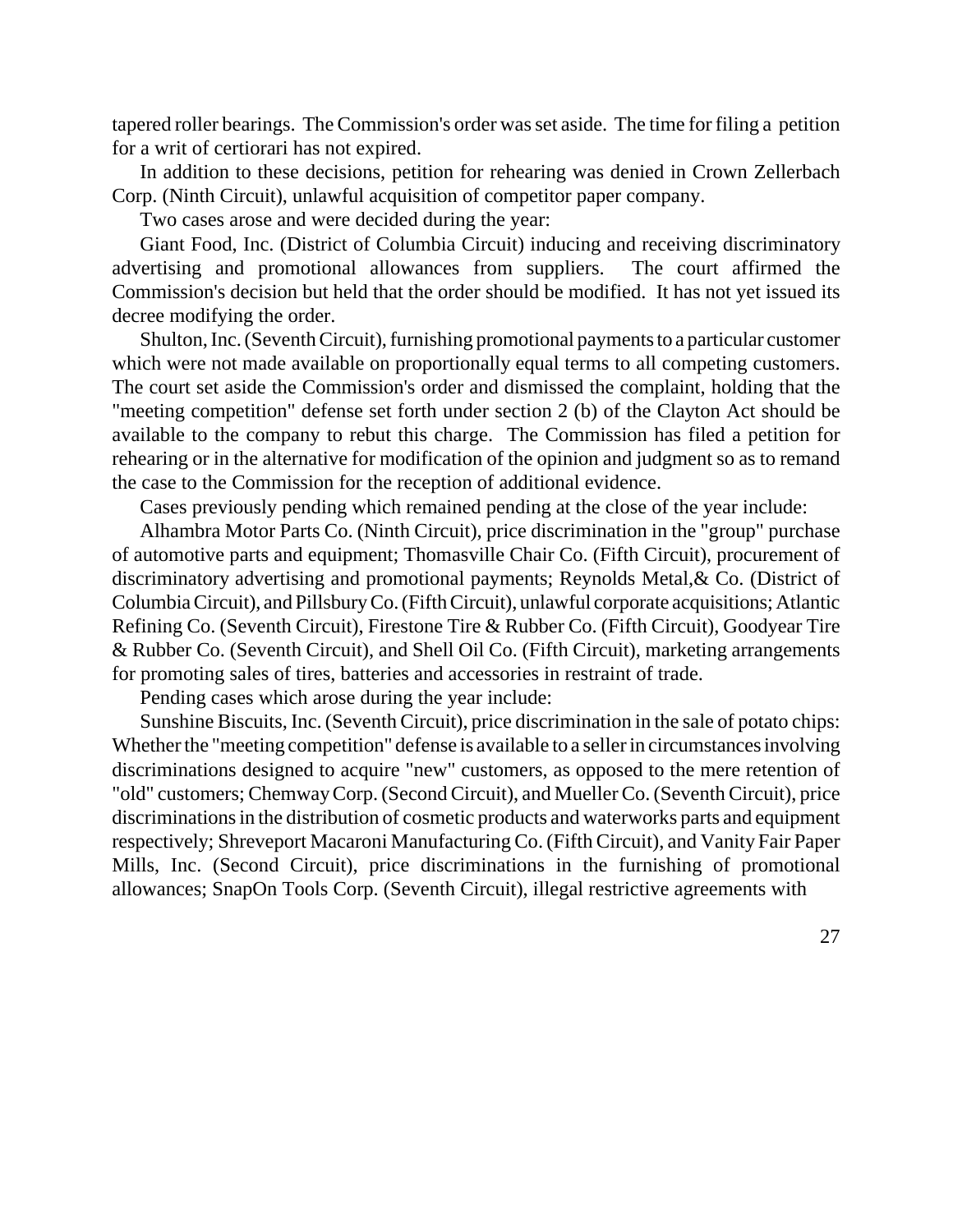resale purchasersin the distribution of mechanics'service tools and related equipment; Union Carbide Corp. (Third Circuit), unlawful acquisition of the assets of a principal corporate customer.

Deceptive Practice Cases

#### In the Supreme Court

Petitions for certiorari denied

Review of courts of appeals decisions affirming and enforcing Commission orders was denied in the following four cases:

Clinton Watch Co. (Seventh Circuit), fictitious pricing of watches and misrepresenting guarantees.

Art National Manufacturers Distributing Co. (Second Circuit), fictitious pricing of watches.

Baltimore Luggage Co. (Fourth Circuit), fictitious pricing of luggage.

Exposition Press, Inc. (Second Circuit), misrepresenting royalties in connection with subsidy book publishing.

In addition, in Evis Manufacturing Co. (Ninth Circuit), false advertising of a water conditioning device, the court denied a petition filed on the Commission's behalf to review a decision setting aside

the Commission's order.

In Courts of Appeals

Decisions and other dispositions

All of the deceptive practice cases pending at the beginning of the fiscal year reached decision before its close. In eight of these the Commission's order was affirmed and enforced:

Samuel A. Cannon (District of Columbia Circuit), misrepresenting information concerning employment opportunities.

Samuel A. Mannis (Ninth Circuit), false and deceptive invoicing and advertising of fur products in violation of the Fur Products Labeling Act.

Wren Sales Co. (Seventh Circuit), sales plans involving operation of games of chance, gift enterprises and lottery schemes.

Baltimore Luggage Co. (Fourth Circuit), fictitious pricing of luggage.

Exposition Press, Inc. (Second Circuit), misrepresenting royalties in connection with subsidy book publishing.

Bankers Securities Corp. (Third Circuit), fictitious price advertising of rugs.

United States Retail Credit Association, Inc. (Fourth Circuit), use of deception trade name and other misrepresentations in the collection of delinquent accounts.

Holland Furnace Co. (Seventh Circuit) , unfair and deceptive practices in the sale of furnaces and parts.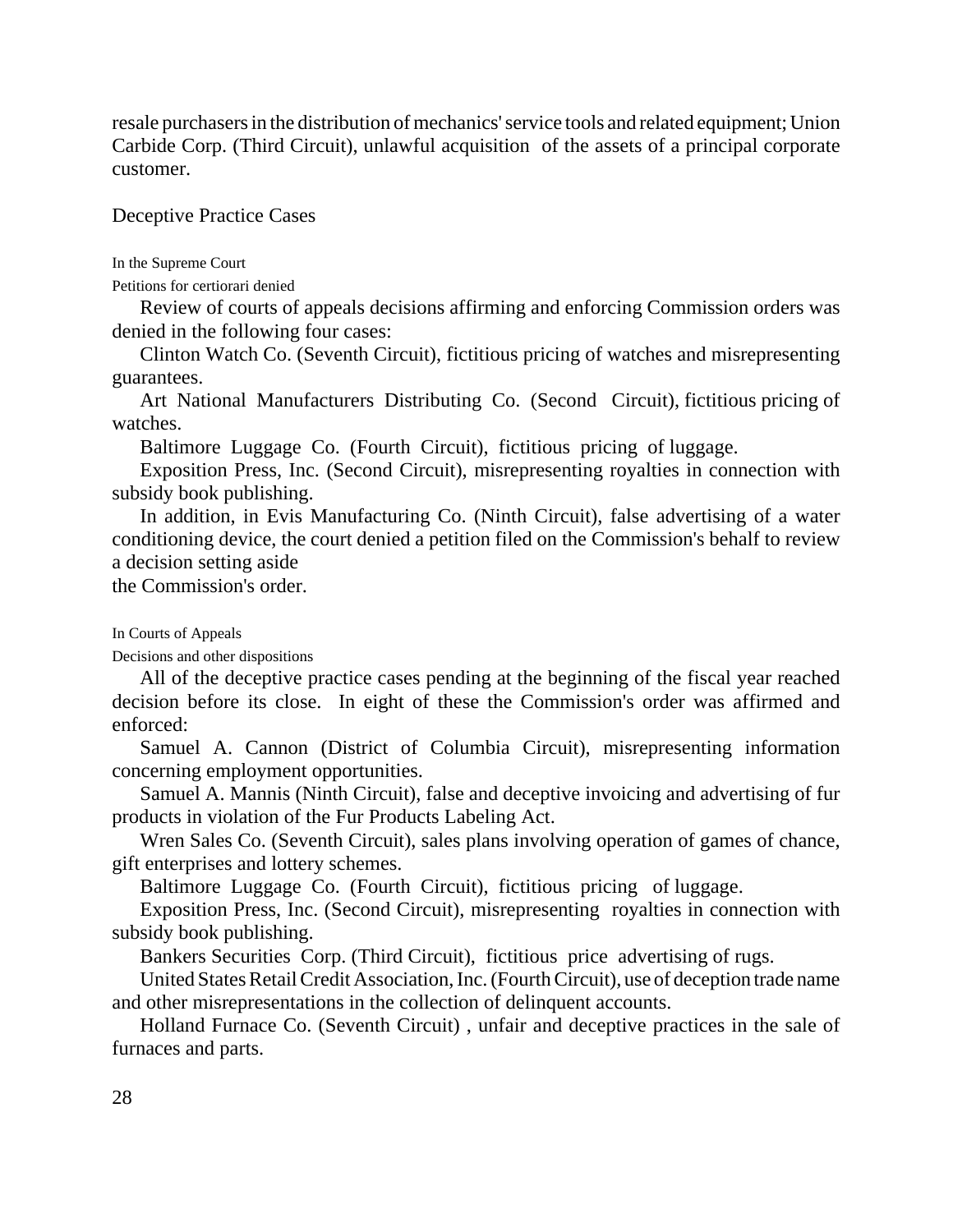In Travelers Health Association (Eighth Circuit), misrepresenting insurance policies, the Commission's order was affirmed with the exception that it not apply to the states of Nebraska and Virginia. As thus modified, the order was enforced.

In Harry Carr (First Circuit), misbranding of wool products in violation of the Wool Products Labeling Act, the Commission's order was set aside. The court also denied the Commission's petition for rehearing.

In addition, the Seventh Circuit denied petition for rehearing filed by The Clinton Watch Co., fictitious pricing of watches and misrepresenting guarantees.

Eight cases arose and were decided or disposed of during the year. In six of these the Commission's order was affirmed and enforced:

Art National Manufacturers Distributing Co. (Second Circuit), fictitious pricing of watches.

Bakers Franchise Corp. (Third Circuit), misrepresenting the dietary qualities of bread.

Murray Space Shoe Corp. (Second Circuit), misrepresenting the therapeutic qualities of shoes.

National Trade Publications Service, Inc. (Eighth Circuit), deceptive practices in the solicitation and sale of magazine subscriptions.

Spencer Gifts, Inc. (Third Circuit), misrepresenting colognes as being perfumes.

United States Association of Credit Bureau, Inc. (Seventh Circuit), deceptive trade name and insignia and misrepresenting organization of business and methods of obtaining and collecting delinquent accounts.

In addition, two petitions for review were dismissed pursuant to stipulations of the parties:

Tuseck Enterprises Co. (Sixth Circuit), obtaining credit information through use of deceptive "skip-tracing" devices: and Nash, Inc. (Third Circuit), false advertising and fictitious pricing of leather billfolds.

Pending undecided cases which arose during the year include:

Ted Bates & Co. (First Circuit) ; Colgate-Palmolive Co. (First Circuit) ; and Carter Products, Inc. (Fifth Circuit), spurious demonstrations in television commercials in connection with the sale of shaving cream; Damar Products, Inc. (Third Circuit), false advertising of "cushion vibrator" device designed to effect weight reduction and the toning and firming of sagging muscles; Gimbel Bros., Inc. (Third Circuit), false advertising of fur products; Helbros Watch Co. (District of Columbia Circuit) fictitious pricing of watches; Korber Hats, Inc. (First Circuit), deceptive labeling of men's straw hats; Pati-Port, Inc. (Fourth Circuit), false advertising of patios and carports; Rayex Corp. (Second Circuit), fictitious pricing and false representations in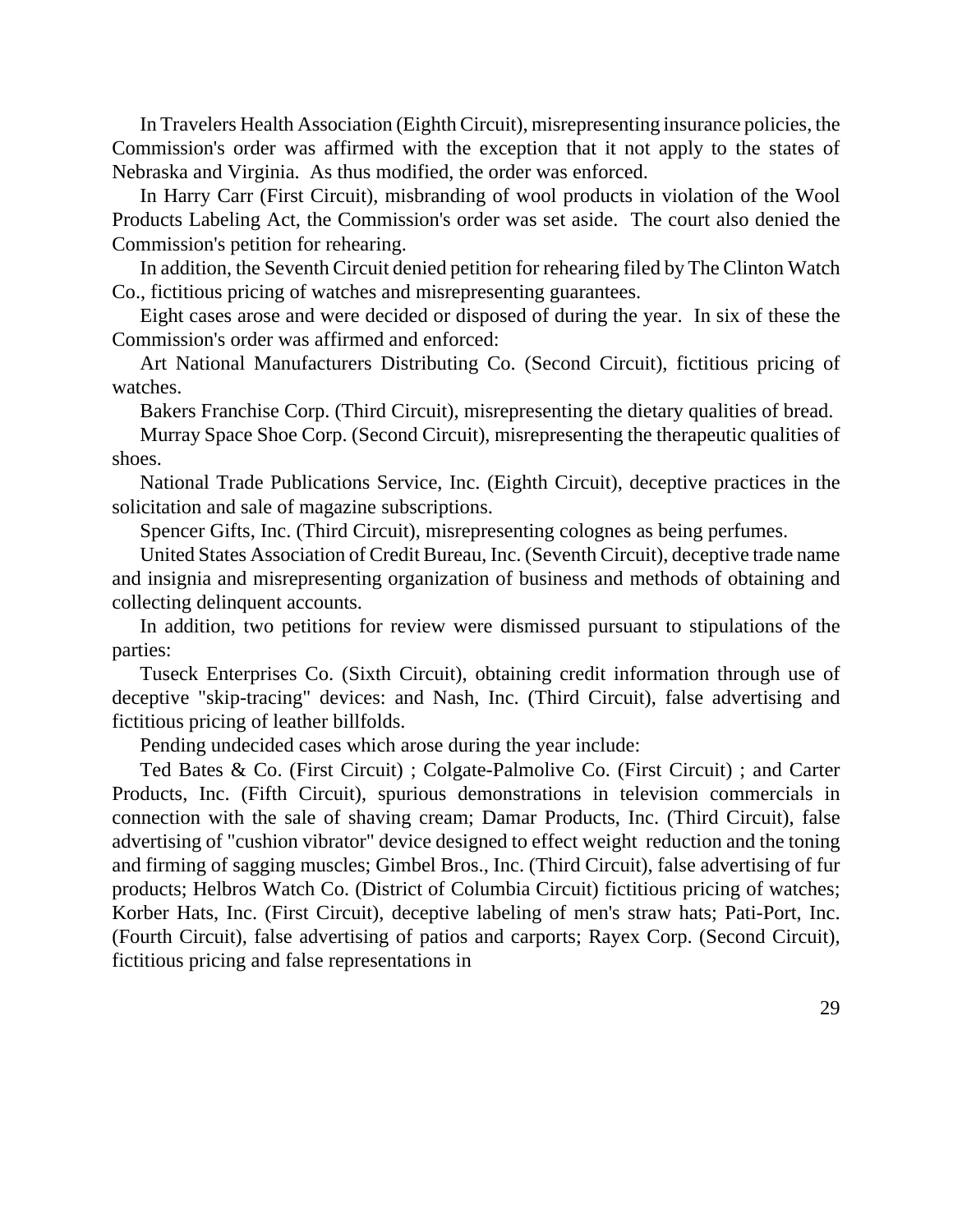connection with the sale of sunglasses; and Grady L. Rushing (Fifth Circuit), deceptive representations in connection with the sale of a course of instruction purporting to prepare purchasers for Government jobs.

Subpoena Enforcement Cases

#### In the Supreme Court

#### Petition for certiorari denied

Elmer C. Adams, Sr., and Elmer C. Adams, Jr. Petition for certiorari to review Eighth Circuit decision (see statement, infra).

#### In Courts of Appeals

#### Decisions

Elmer C. Adams, Sr., and Elmer C. Adams, Jr. (Eighth Circuit). The court affirmed the district court's determination that it lacked jurisdiction to consider the sufficiency of the complaint and overruled the lower court's refusal to direct appropriate enforcement of the Commission's subpenas.

St. Regis Paper Co., Intervenor (Seventh Circuit). The court affirmed the district court's enforcement of the Commission's subpoena to Horace G. Barden (see statement, infra).

#### Pending cases

Moore Business Forms (District of Columbia Circuit); Standard American, Inc. (Third Circuit); and John R. Harrell and Natalie E. Harrell (SeventhCircuit), on appeal from district court decisions (see statements, infra).

#### In District Courts

#### Decisions and other dispositions

Ace Books Inc. (Southern District of New York). The court ordered compliance with the Commission's subpoena but directed the hearing to be held at the company's place of business.

Horace G. Barden (Northern District of Illinois, Eastern Division). The court enforced a Commission subpena to Mr. Barden issued in connection with an investigation of St.Regis Paper Co., stayed a temporary injunction issued by an Illinois State court in a suit by St. Regis 'against 'this party, and restrained St. Regis from further prosecution of that suit and from taking advantage of the temporary injunction it had obtained.

George A. Cooper (Southern District of New York), the Commission's application for enforcement of its subpoena was granted.

John B. Harrell and Natalie E. Harrell (Eastern District of Illinois). The Commission's application for an order requiring respondents to testify and produce documentary evidence in an investigation was denied. The court held that the Commission had no power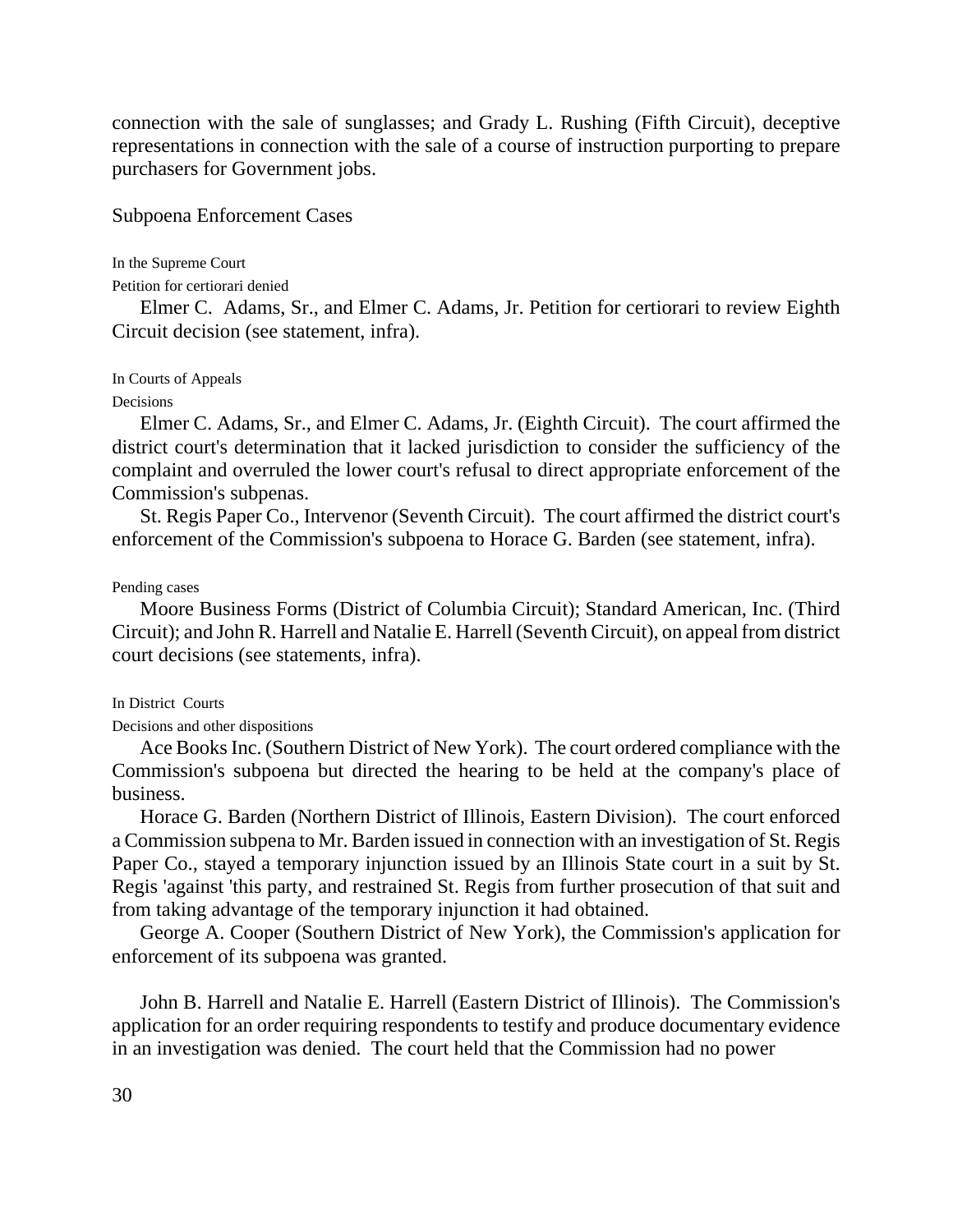to issue subpoenas duces tecum to individuals and partnerships under section 9 of the Federal Trade Commission Act. Notice of appeal has been filed.

Moore Business Forms (District of Columbia). The court directed compliance with the Commission's subpoena.

Standard American, Inc. (Eastern District of Pennsylvania). The court directed compliance with the Commission's subpoenas, ordering respondents to testify and produce documents within 30 days at a time and place to be fixed by the Commission and authorizing the Commission to take such documents into custody and to remove them to Washington, D.C., for a 36-day period.

Miscellaneous Proceedings Against the Commission

In the Supreme Court

#### Pending cases

Texaco, Inc. Petition for certiorari filed to review Fifth Circuit's denial of application for leave to adduce additional evidence (see statement, infra).

Texaco, Inc. and The B. F. Goodrich Co. (District of Columbia Circuit). Petition filed forstay, injunction or other appropriate process to preserve the status quo pending conclusion of review proceedings in lower courts (see statements, infra).

#### In Courts of Appeals

# Decisions

Texaco, Inc. Petition for leave to adduce additional evidence in an administrative proceeding pending before the Commission was denied by the Fifth Circuit.

Texaco Inc. and The B. F. Goodrich Co. Petition for injunction pending appeal was denied by the District of Columbia Circuit (see statements, infra)

#### Pending cases

Texaco, Inc. and The B. F. Goodrich Co. (District of Columbia Circuit). Appeal from the district court's denial of companies' motion for temporary restraining order and preliminary injunction (see statements, infra).

Texaco, Inc. and The B. F. Goodrich Co. (District of Columbia Circuit). Application for the allowance of an interlocutory appeal in connection with district court's certification (see statements, infra).

#### In District Courts

#### Decisions

The Procter & Gamble Co. (District of Columbia). Complaint for declaratory judgment and for injunction to restrain the taking of further evidence pursuant to the Commission's remand of an administrative proceeding to the hearing examiner. Prosecution was vol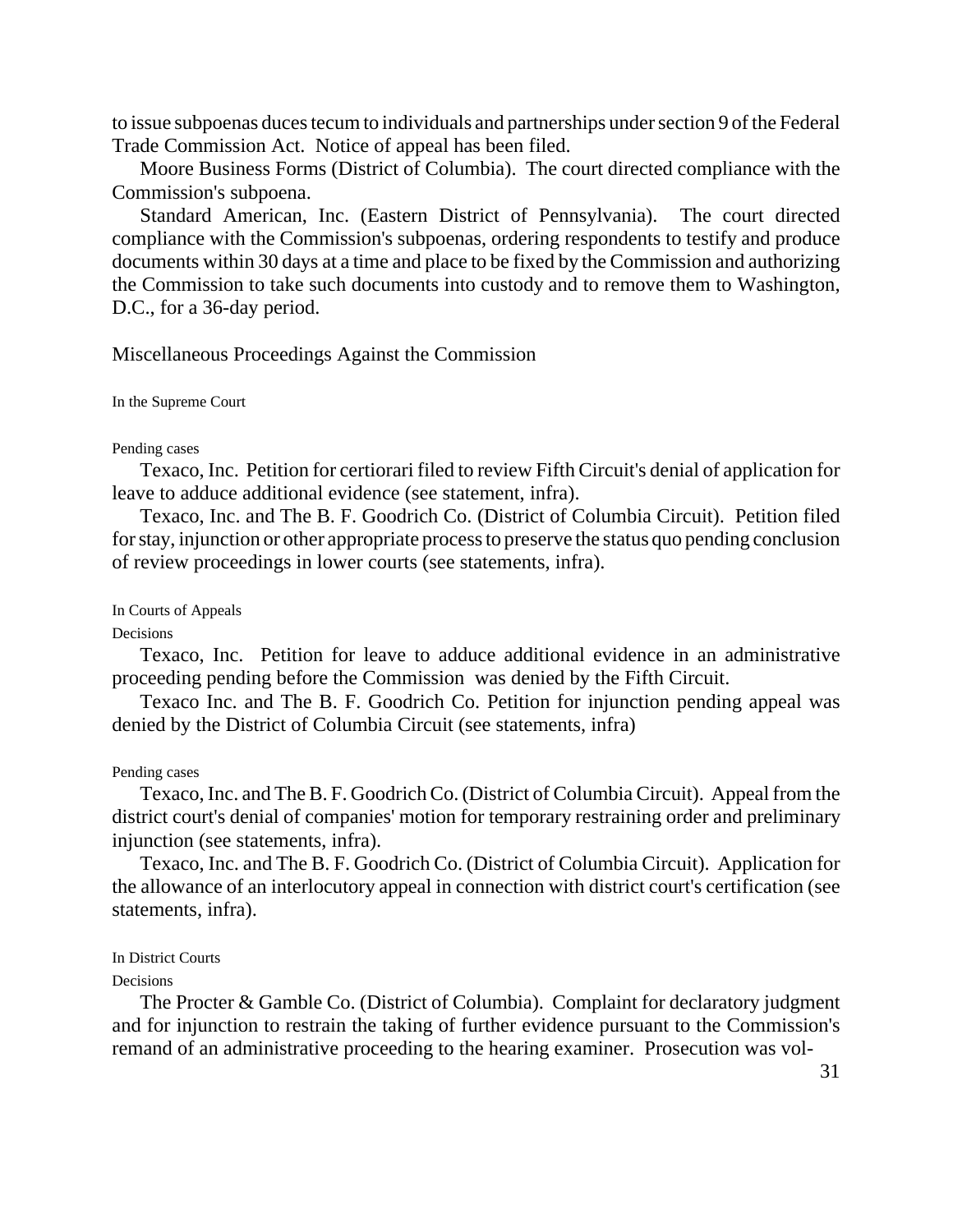untarily discontinued and complaint dismissed without prejudice on praecipe of the company.

Texaco, Inc. and The B. F. Goodrich Co. (District of Columbia) Companies' motion for temporary restraining order and preliminary injunction was denied.

#### Pending cases

Texaco, Inc. and The B. F. Goodrich Co. (District of Columbia). Complaint for declaratory judgment and injunction to restrain the taking of further evidence pursuant to the Commission's remand of an administrative proceeding to the hearing examiner. The court refused to enjoin the hearing, thus permitting the taking of further evidence by the hearing examiner. The court continued the crossmotions of the parties for summary judgment until October 2, 1962, and certified the question of whether the Commission's remand order was unlawful and improper.

Grove Laboratories, Inc. (District of Columbia). Complaint for declaratory judgment and injunctive relief. The Commission's answer includes a counterclaim for mandatory injunction requiring the company to file a special report with the Commission.

Joseph B. Hall, official of the Kroger Co. (Northern District of Illinois, Eastern Division). Complaint for declaratory judgment and injunctive relief pending upon the Commission's supplemental motion to its alternative motion to dismiss or for summary judgment.

# Contempt Proceeding

In Court of Appeals

# Pending case

Holland Furnace, Co. (Seventh Circuit). Upon the Commission's petition, the court issued an order to show cause why this company should not be held in criminal contempt for willful violations of that court's order commanding obedience to the Commission's order to cease and desist from certain unfair and deceptive practices in the sale of furnaces and parts.

Proceeding for Enforcement of Commission Order

In the Supreme Court

Decision

St. Regis Paper Co., order to file special reports in connection with an antimerger investigation. The Court affirmed the Second Circuit's holding (1) that the Commission may compel production of retained copies of a company's reports to the Census Bureau, and (2) that when default in filing special reports to the Commission has been established, section 10 of the Federal Trade Commission Act requires the imposition of the \$100 per day penalty. On mandate, the District Court for the Southern District of New York entered its judgment requiring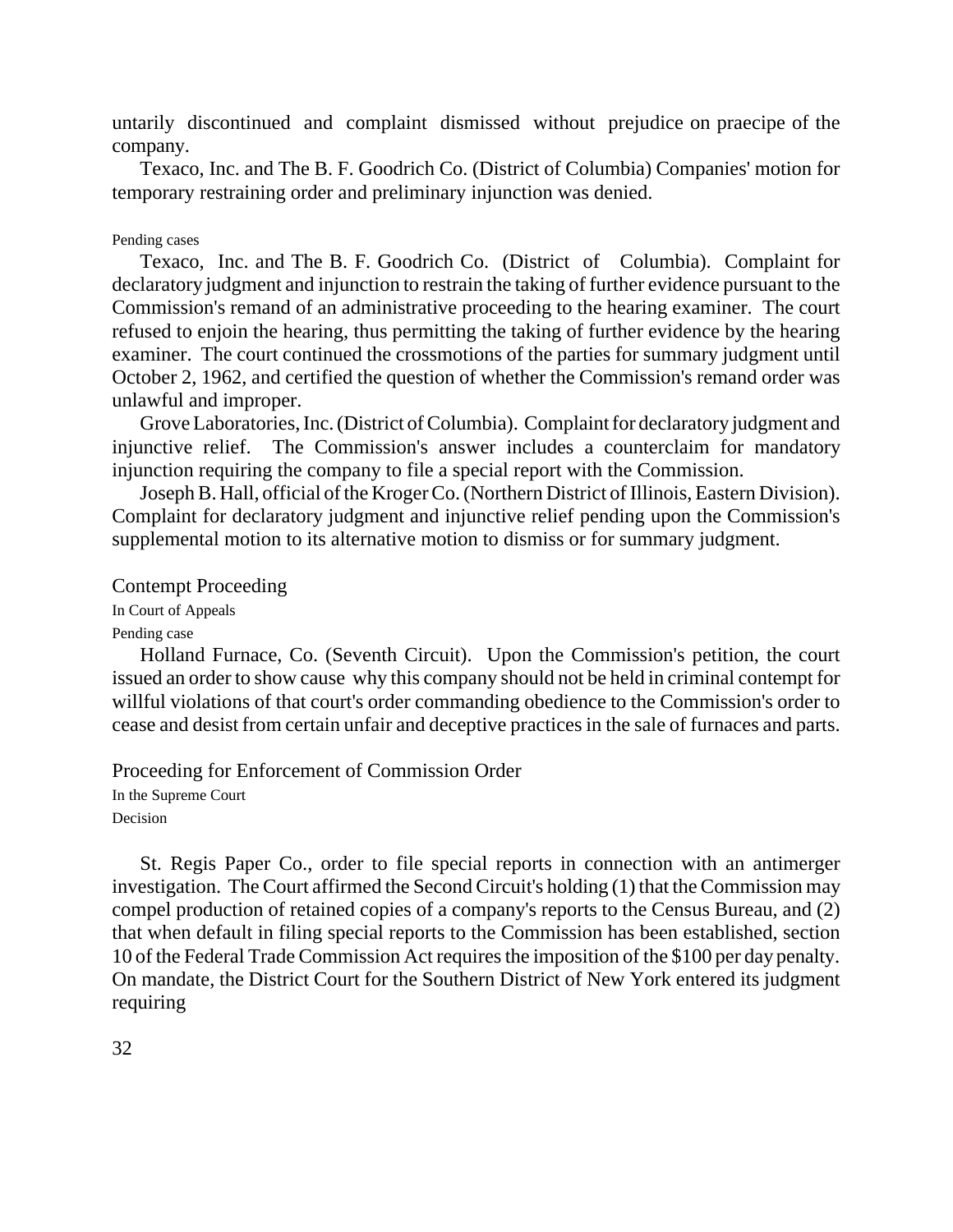payment of penalties in the amount of \$56,700 (subsequently satisfied by payment to the United States).

#### Pending Civil Penalty Case

# In District Court

Colombia Southern Chemical Corp. (Northern District of Ohio) Complaint seeking civil penalties of \$1 million for violation of the Commission's cease and desist order prohibiting conspiracy to fix prices in the distribution of calcium chloride is currently being prosecuted by this Division.

# DIVISION OF CONSENT ORDERS

As provided in part 3 of the Commission's revised Rules, a party against whom the Commission has determined to issue a complaint normally will be served with notice of the Commission's intention in that respect and receive a copy of the intended complaint and order. Parties served may file reply signifying willingness to have the proceeding disposed of by the entry of an agreement containing a consent order.

Upon such reply, the files are referred to the Division of Consent Orders, Office of the General Counsel. There, the parties served, their counsel and members of the staff may participate in the preparation and execution of an agreement containing a consent order looking to expeditious disposition of the proceeding. If it subsequently determines that the proposed executed agreement is appropriate and should be accepted, the Commission issues its complaint and simultaneously enters its decision and order.

During the year, the Division of Consent Orders transmitted 237 executed agreements containing consent orders to cease and desist to the Commission for its consideration. Included in the above were 45 signed agreements negotiated in a like number of cases in which the complaints had issued but wherein no adversary hearings had been held as of July 21, 1961, the effective date of the Commission's revised Rules governing consent order procedure.

Sixty-three matters were pending with the Division at the end of the fiscal year. This number included 21 matters in which notices of the Commission's determination to issue complaint were in course of being served but in which the 10 days allowed under the Rules for signifying willingness to utilize the consent order procedure had not expired and the parties had not replied in that respect.

### LEGISLATION

The Assistant General Counsel for Legislation advises and assists the Commission upon legislative matters.

There are several legislative proposals pending in Congress on which the Commission has sought favorable action.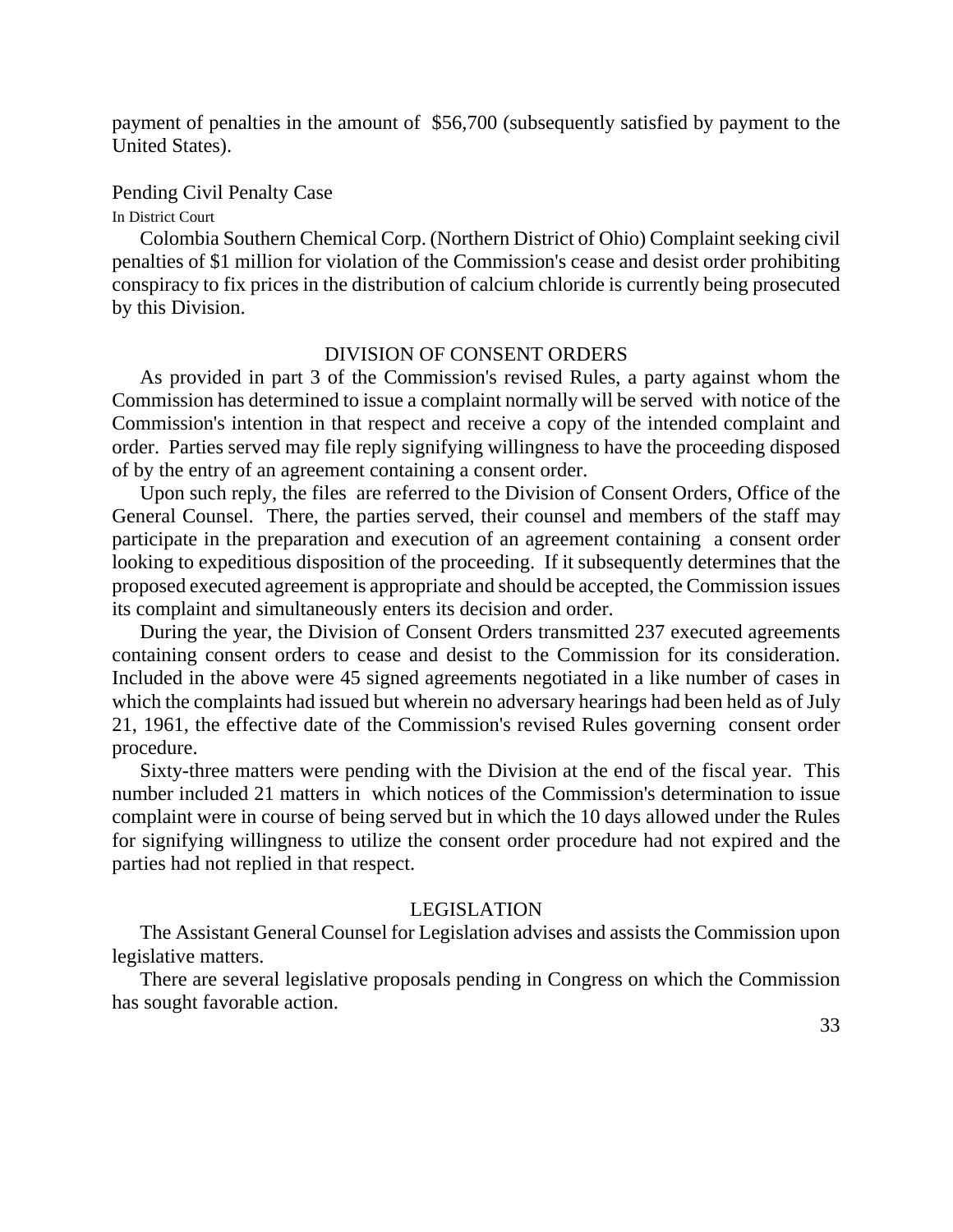The Commission continues to urge enactment of bills to require that notification of proposed mergers by corporations of significant size engaged in inter state commerce be made to the Commission, and that the Commission be authorized, following hearings and opportunity for judicial review, to issue preliminary injunctions or restraining orders against proposed mergers pending determination as to violation of section 7 of the Clayton Act.

Another series of pending bills would empower the Commission to issue temporary cease and desist orders to restrain certain acts and practices violative of statutes over which the Commission has jurisdiction pending completion of the adjudicative proceedings before the Commission. The proposals assure due process through adequate hearings and judicial review.

A significant legislative trend noted during the fiscal year has been the tendency on the part of various congressional committees in considering new legislative proposals of a regulatory nature to express desires to designate the Commission as the agency to administer such programs. This has been evidenced in congressional hearings on false and deceptive packaging of consumer goods, "truth in lending" proposals, and hardwood lumber and cigarette labeling bills.

In the course of legislative work during the fiscal year 1962, the Commission reported on 65 bills and legislative proposals. In addition, oral presentations and participation were made with regard to 17 bills or items of congressional committee consideration.

34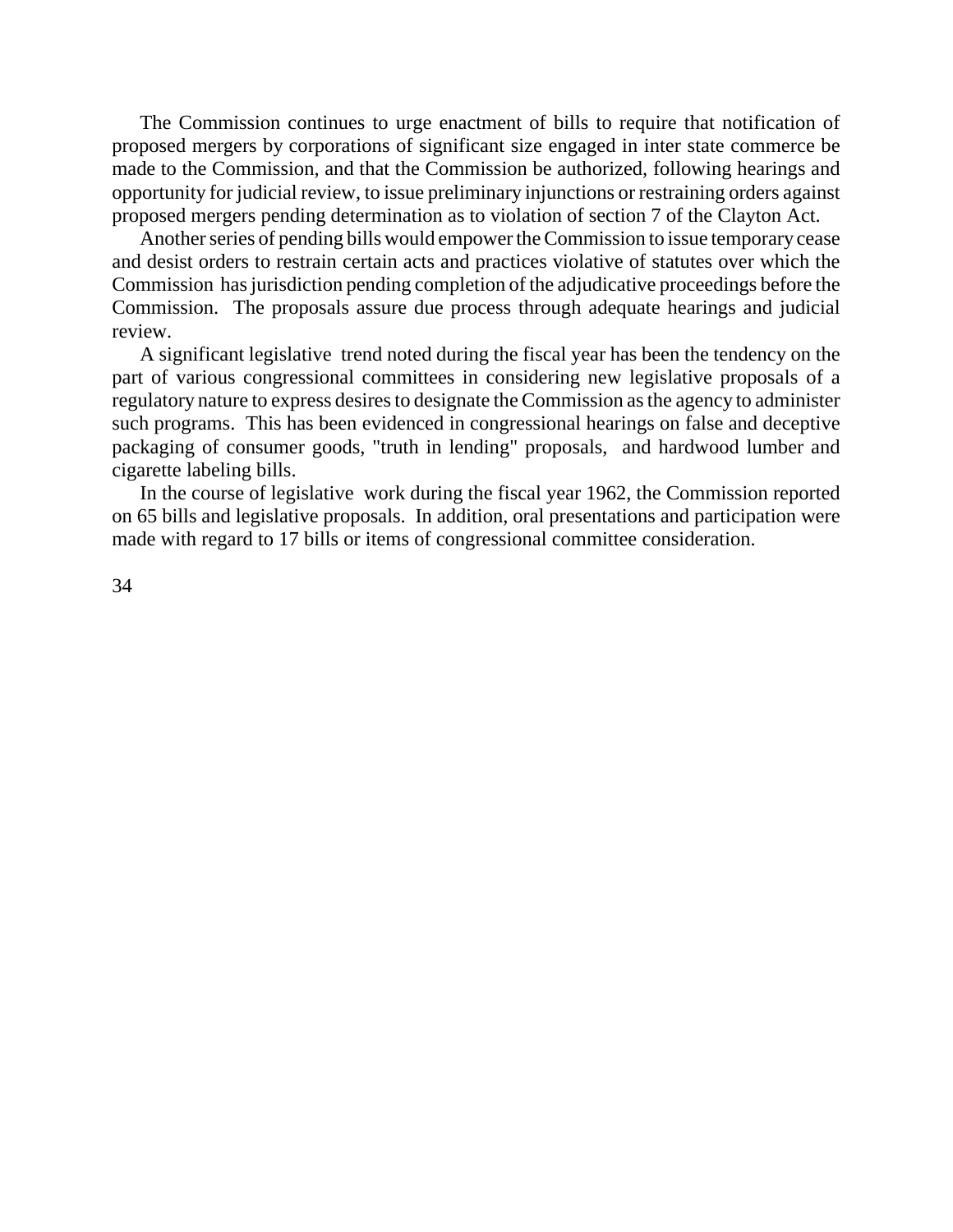# BUREAU OF INDUSTRY GUIDANCE

This Bureau administers the program for obtaining voluntary industrywide compliance with laws administered by the Commission. The objective of this program is to obtain the maximum amount of law observance quickly and inexpensively. Because the action is industrywide in scope competitive inequities are minimized.

Until the last month of the fiscal year the principal procedures administered by the Bureau were those for promulgating Trade Practice Rules and Guides. On June 1, 1962 the Bureau was given two new functions: (1) The administration of the new Trade Regulation Rule procedure, and (2) the preparation of advisory opinions which are binding upon the Commission. A description of these new functions, together with a statement of the accomplishments of the Bureau during the fiscal year, follows.

# DIVISION OF TRADE REGULATION RULES

This Division administers the newly established Trade Regulation Rule procedure. Rules promulgated under this procedure express the experience and judgment of the Commission, based on facts of which it has knowledge derived from studies, reports, investigations, hearings and other proceedings, or within official notice, concerning the substantive requirements of the statutes it administers. Trade Regulation Rules may cover all applications of a particular statutory provision and may be nationwide in effect or they may be limited to particular areas or industries or to particular products or geographic markets, as may be appropriate. Where a rule is related to all issue in an adjudicative proceeding thereafter instituted, the Commission may rely upon such rule, provided that the respondent shall have been given a fair hearing on the legality and propriety of applying the rule to the particular case.

Industry members may apply for rules and participate in the proceedings for their establishment. They are thus fully informed as to the legal requirements on the subject and are made aware that a violation of the rule is an invitation to litigation. Such awareness of the consequences of unlawful conduct constitutes a compelling factor in obtaining voluntary law observance.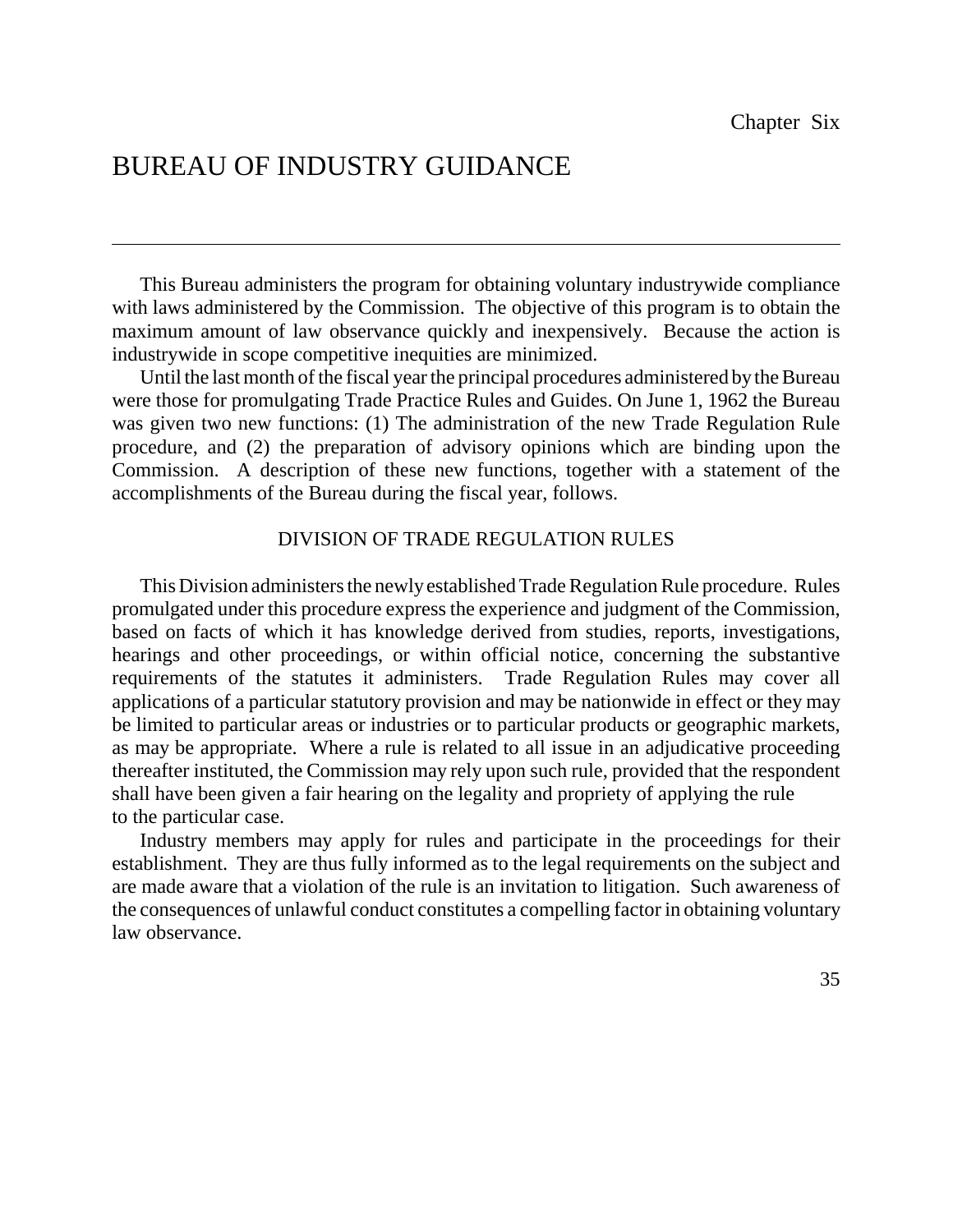Where litigation is unavoidable, the availability of a Trade Regulation Rule on the subject saves both time and the expenditure of funds in preceding against the unlawful practice in question. In such a case, it would only be necessary to present proof that the alleged violator had engaged in the banned practice. It would not be necessary to present evidence that the practice itself was violative of law since the respondent could not challenge the validity of the rule, as such.

Finally, the promulgation of rules applicable to all members of an industry serves to place industry members on an equal competitive footing and avoid inequities which might have been created had the .Commission taken action against one or several industry members for engaging in a widespread industry practice.

During the first month of its operation, the final month of the fiscal year the Division received several requests from industry members for the initiation of Trade Regulation Rule proceedings. At the close of the fiscal year these requests, together with several other prospective proceedings, were being studied before making recommendations to the Commission as to whether the institution of proceedings for the establishment of Trade Regulation Rules would be appropriate.

# DIVISION OF ADVISORY OPINIONS AND GUIDES

This Division performs a dual function. It prepares advisory opinions for the Commission which represent its official views; it also prepares and recommends the adoption of Guides to aid businessmen in complying voluntarily with the law. The two phases of the work of this Division will be presented separately in order to give a clearer picture of its mission and accomplishments.

#### Advisory opinions

In an effort to give the businessman something "more than the menace of legal process," the Commission on June 1, 1962, initiated the practice of rendering advisory opinions. Heretofore, such advice was given at the staff level but this advice was not binding upon the Commission.

The Commission is of the opinion that businessmen who, in good faith, seek the advice and counsel of the Commission in regard to a proposed course of business conduct are entitled to the benefit of the Commission's views. Whenever it is practicable to do so, the Commission will render its advisory opinion, subject only to the right to reconsider its advice should such reconsideration be in the. public interest. Information submitted, however, will not be used asthe basisfor a proceeding against the requesting party without prior notice and opportunity afforded for such party to discontinue the course of action pursued in good faith in reliance upon the Commission's advice.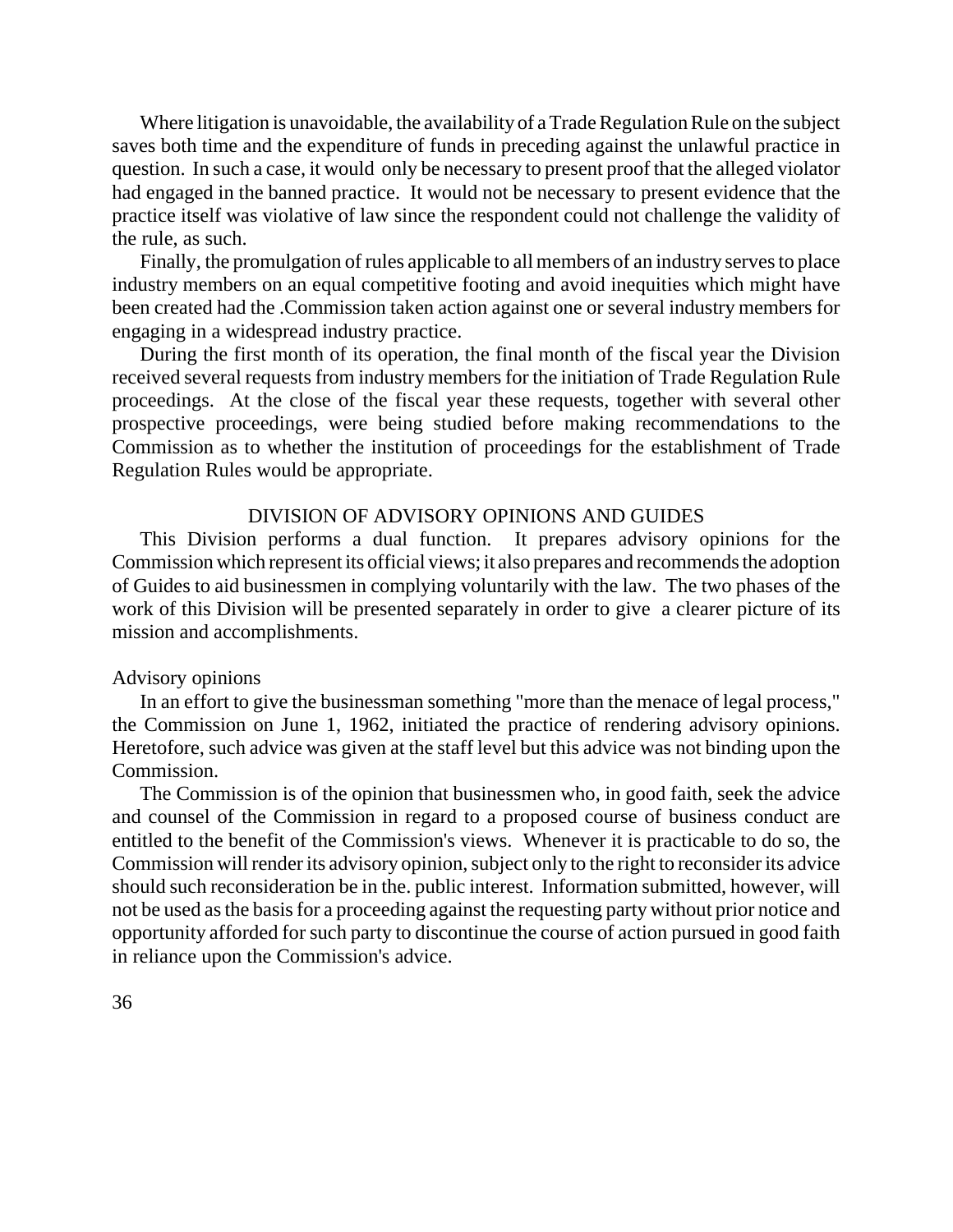The response to this new program has been overwhelming, as shown by the large number of requests for opinions received. Problems presented to date encompass almost the entire spectrum of laws administered by the Commission. For example, requests were received for opinions concerning the legality of proposed quantity discounts, exclusive dealing contracts, payment of advertising allowances, the furnishing of services or facilities, proposed corporate mergers, brokerage payments or payments in lieu of brokerage, and questions involving possible restraints of trade under section 5 of the FTC Act, as well as advertising copy of a myriad of products.

A considerable amount of time was spent by members of the staff in conferences with persons seeking information concerning the advisability of requesting formal, binding opinions. In many instances, such informal conferences have either satisfactorily disposed of the problem or have provided the means whereby a more complete and detailed submission of facts would be forthcoming when the written request was later received.

# Guides

Stated briefly, guides are a restatement in layman's language of the law as previously decided by the Commission and the courts. They are interpretive rules which serve to:

- (1) Spell out the legal boundaries of trade practices subject to regulation by the Commission;
- (2) Aid in obtaining a maximum degree of compliance which the law through administration of the Guides on an industrywide basis;
- (3) Prevent consumers from being deceived and competitors from being injured through preventing unfair trade practices from ever being used in the first instance; and
- (4) Spotlight persistent violations which warrant the application of the Commission's mandatory processes.

Generally speaking, guides may be issued in one of two forms: (1) Guides which apply to specific practices in a particular industry, such as the Cigarette and Tire Advertising Guides; (2) Guides which apply to business practices common to many industries, such as Deceptive Pricing, Bait Advertising, Guarantees, and Guides for Advertising Allowances.

# Accomplishments during fiscal 1962

Fiscal 1962 proved to be an extremely active year in obtaining compliance and giving interpretations under the various Guides. The following statistical summary indicates the accomplishments under the guide program for fiscal 1962: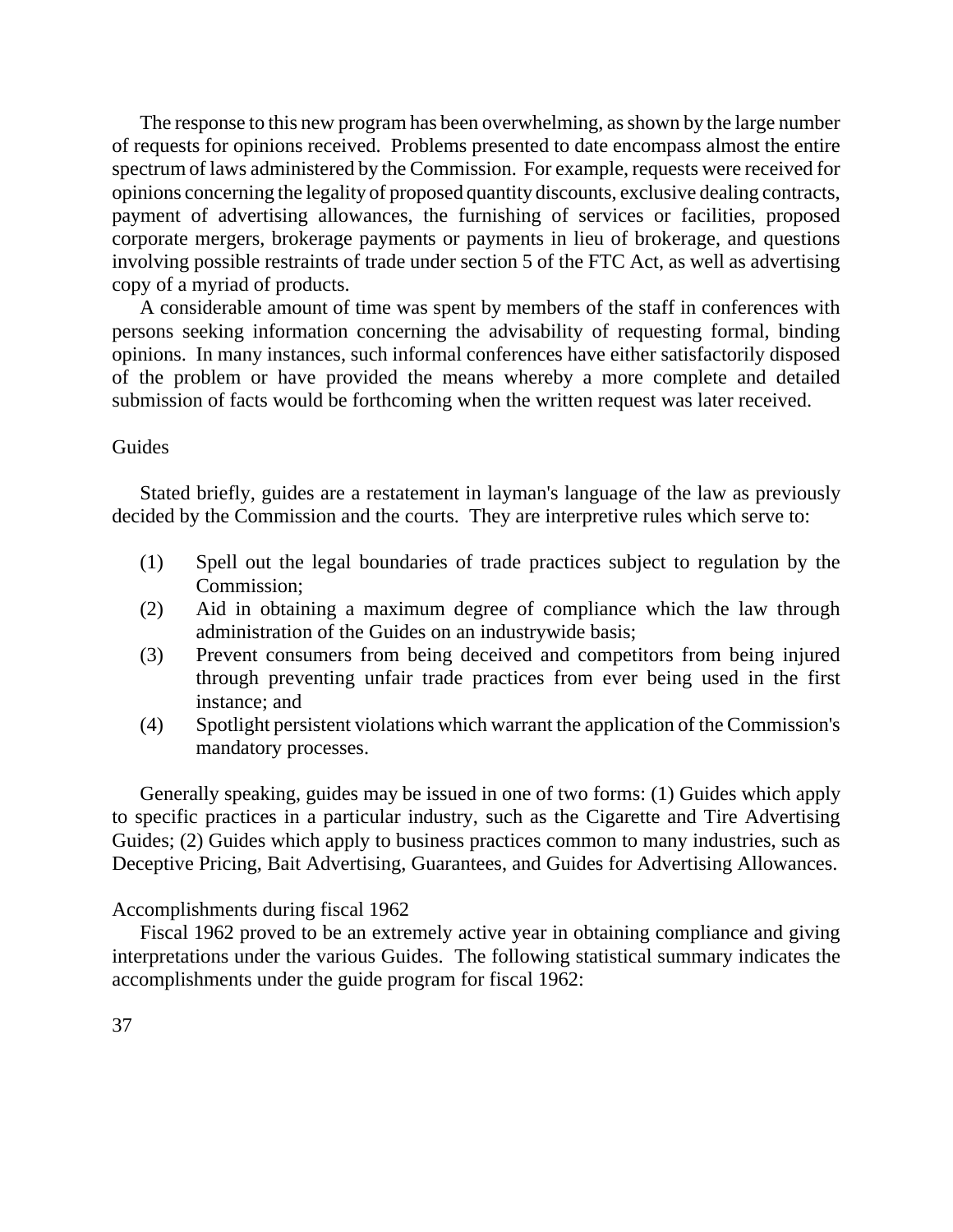During fiscal 1962 two new guides were issued, substantial progress was made in the revision or formulation of four additional guides, and the administration of existing guides continued at a high level. The two new guides approved and issued by the Commission were the Guides for Advertising Fallout Shelters and the Guides for Advertising Shell Homes.

The Guides for Advertising Fallout Shelters were prepared at the request of and in close cooperation with the Office of Civil Defense of the Department of Defense. Immediately after their issuance on December 5, 1961, there was considerable activity in their administration. Several months later, however, the construction of fallout shelters declined materially with the result that activity in the administration of these guides during the last quarter of fiscal 1962 was on a somewhat limited basis.

On April 25, 1962, the Commission adopted Guides for Advertising Shell Homes. Because this is a relatively young industry and because its principal market is the low-income group, industrywide Commission action concerning deceptive practices in the industry was considered necessary in the public interest. Copies of the guides were sent to all known shell home builders in an effort to acquaint them with the requirements of the guides and to ascertain whether their advertising complied therewith.

These guides have also elicited interesting responses from industries faced with problems similar to those covered by the guides, such as interest rates, guarantees and bait advertising. The Federal Housing Administration has distributed copies of these guides to each of its field offices, requesting that they be used in appraising the accuracy of claims made by conventional home builders who use the insured loan facilities of that agency. Also of interest is the fact that for the 2-month period following the issuance of the guides approximately 6,800 copies were distributed to interested parties requesting same.

On April 9, 1962, proposed Guides for Shoe Content Labeling and Advertising were sent to industry members and Other interested parties for their comments and suggestions. Comments and helpful suggestions were received from many members of the industry, which is composed of approximately 900 shoe manufacturers doing a\$2 billion business. At the close of the fiscal year the Division was in process of preparing guides incorporating such of these suggestions as were deemed appropriate, for submission to the Commission.

As usual, the Guides Against Deceptive Pricing were responsible for the greater volume of compliance and interpretive work. Along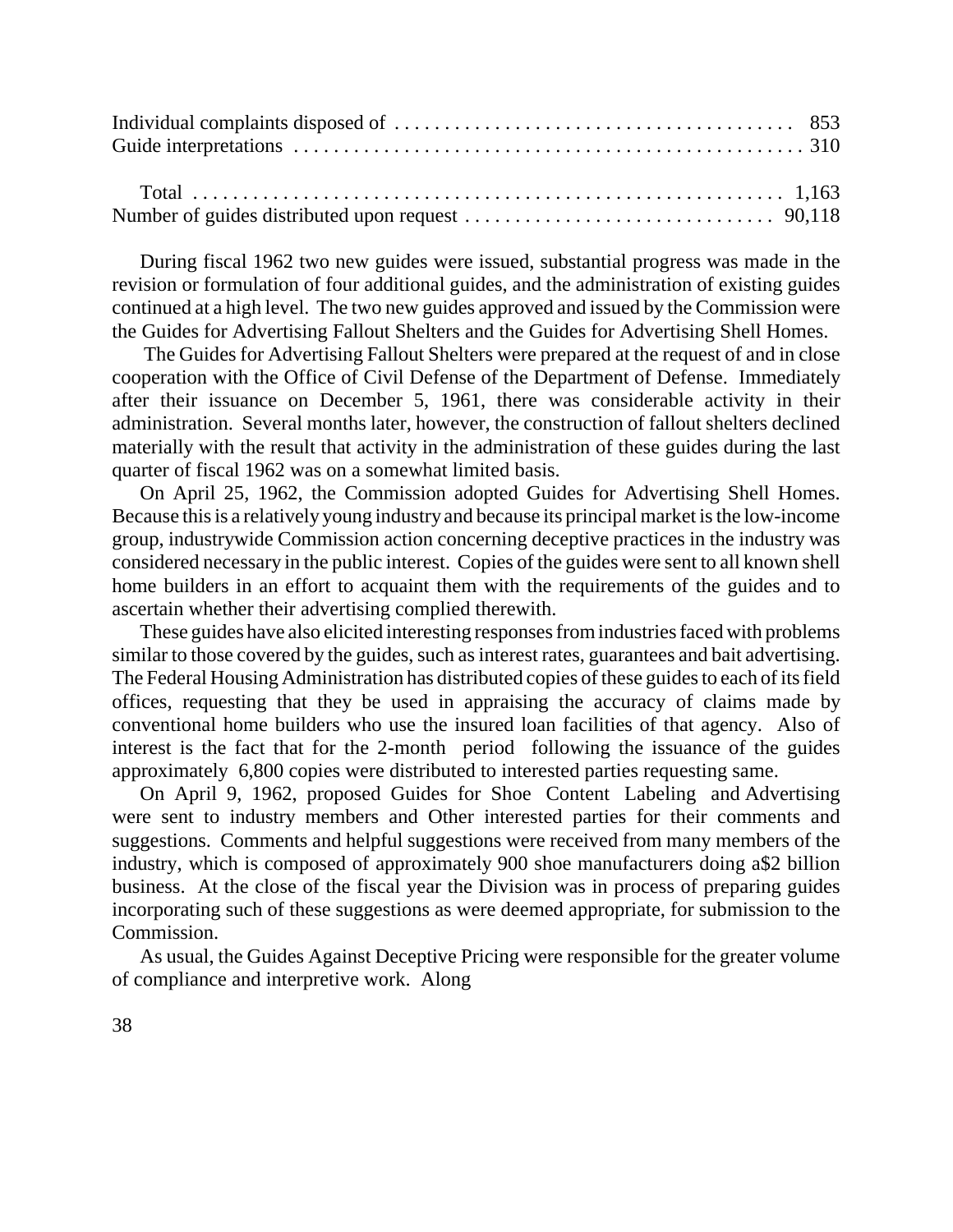with 104 interpretive matters, 375 compliance matters were disposed of under the administration of these guides. Administration of the Cigarette Advertising Guides, Tire Guides, Guarantee Guides and the Bait Advertising Guides also required considerable attention and correspondence during fiscal 1962.

#### DIVISION OF TRADE PRACTICE CONFERENCES

This Division is responsible for administering the Commission's trade practice conference program. Its primary objective is to obtain expeditious and simultaneous industrywide voluntary compliance with laws administered by the Commission. This work, as has been demonstrated through the years, reduces materially the necessity for resort to mandatory processes and the expense and competitive inequities incident thereto. The work falls into three main categories: (1) The establishment (and revision) of trade practice rules, (2) furnishing advice and guidance concerning the requirements and applicability of rules, and (3) obtaining through continuous administration of the rules the greatest possible degree of voluntary compliance with the rule provisions.

## Rulemaking work

Proceedings to establish trade practice rules may be authorized by the Commission on its own motion. However, in a majority of instances they are authorized as a result of applications received from industries. Applications are considered from the standpoint of whether the requested proceedings would likely result in substantial improvement in law observance by members of the industry. The Commission normally authorizes proceedings when it appears that the best interests of the industry and the public will be constructively advanced on sound competitive principles in consonance with public policy and result in more adequate and equitable law observance.

Upon authorization, the first step in the proceeding is usually an industry conference at which all industrymembers are afforded opportunity to propose and discuss appropriate trade practice rules for their industry. After consideration of all information and other relevant facts developed at the conference, a draft of proposed rules is prepared and submitted to the Commission. When authorized by the Commission, a public hearing is held to afford interested persons an opportunity to submit their views concerning the proposed rules. Thereafter, final rules are submitted to the Commission with the recommendation that they be approved and issued.

#### Accomplishments during fiscal 1962

New rules were promulgated for the pleasure boat industry; residential aluminum siding industry; stationers industry; metal watch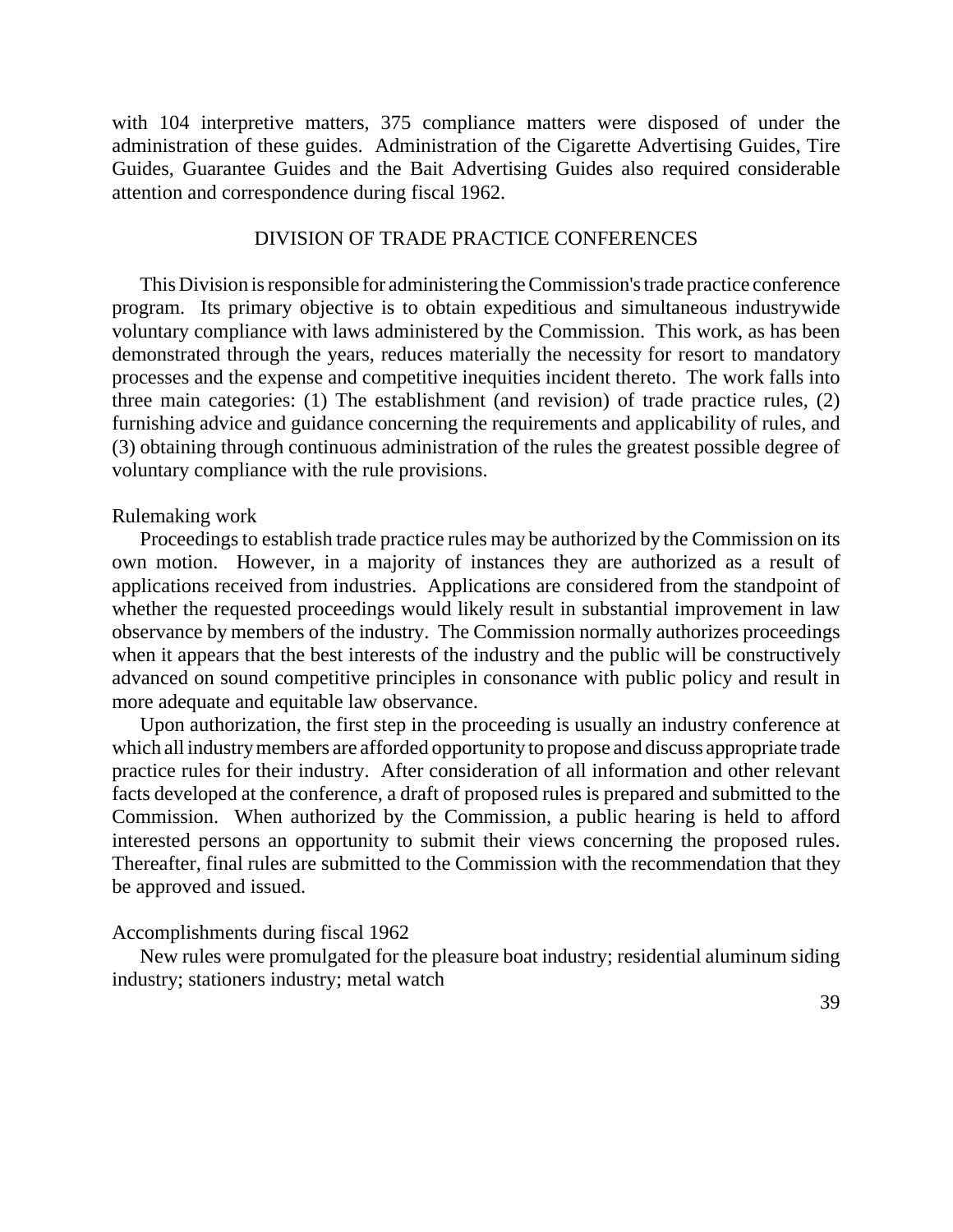band industry; and the rebuilt, reconditioned and other used automotive parts industry. In addition, existing trade practice rules for the mirror industry; luggage and related products industry; optical products industry; wall coverings industry; and tobacco distributing industry were revised. With the promulgation of rules for these 10 industries, having an estimated aggregate annual sales volume of several billion dollars, there are presently 166 industries operating under trade practice rules.

As a result of an application filed by industry representatives, trade practice proceedings were initiated and conferences held for the wire rope industry and the kosher foods industry.

Among other applications for trade practice proceedings received and given attention during the year were those for the major electrical appliances industry; metal-clad door and accessories industry; catalog industry; phonograph records industry; and the alcoholic beverage industry.

Other pending proceedings which were advanced during the year include those for the Florida fresh citrus fruit industry; household furniture industry; and the fresh fruit and vegetable industry.

# Rule administration

The Division's rule administration work is directed toward obtaining and maintaining industrywide voluntary compliance with the various provisions of the rules for 166 industries. This entails a close working liaison with industry members and their trade associations,furnishing rule interpretations and advice to industry members, issuing warnings on courses of business conduct which would contravene rule provisions, conducting discussions on subjects covered by rules, and effecting voluntary discontinuance of practices found to violate rule requirements. During the year satisfactory disposition was effected in 684 rule-compliance matters.

Concurrently with its regular compliance work, the Division completed several special projects, having as their objective the elimination of various widespread unfair trade practices, one of which had to do with effecting discontinuance of false and misleading representations by firms engaged in the purchase of precious metals from the public. In all, 329 firms were contacted, with the result that all known violations were corrected.

An industry-wide survey of guarantees and guarantee advertising used by manufacturers of water heaters was conducted, as a result of which needed correction was effected on the part of 32 such manufacturers. This project continues in fiscal 1963.

In another project, the Division sent letters to all known manufacturers of television antennas to ascertain whether, as had been indicated they were misrepresenting the prices of their products. As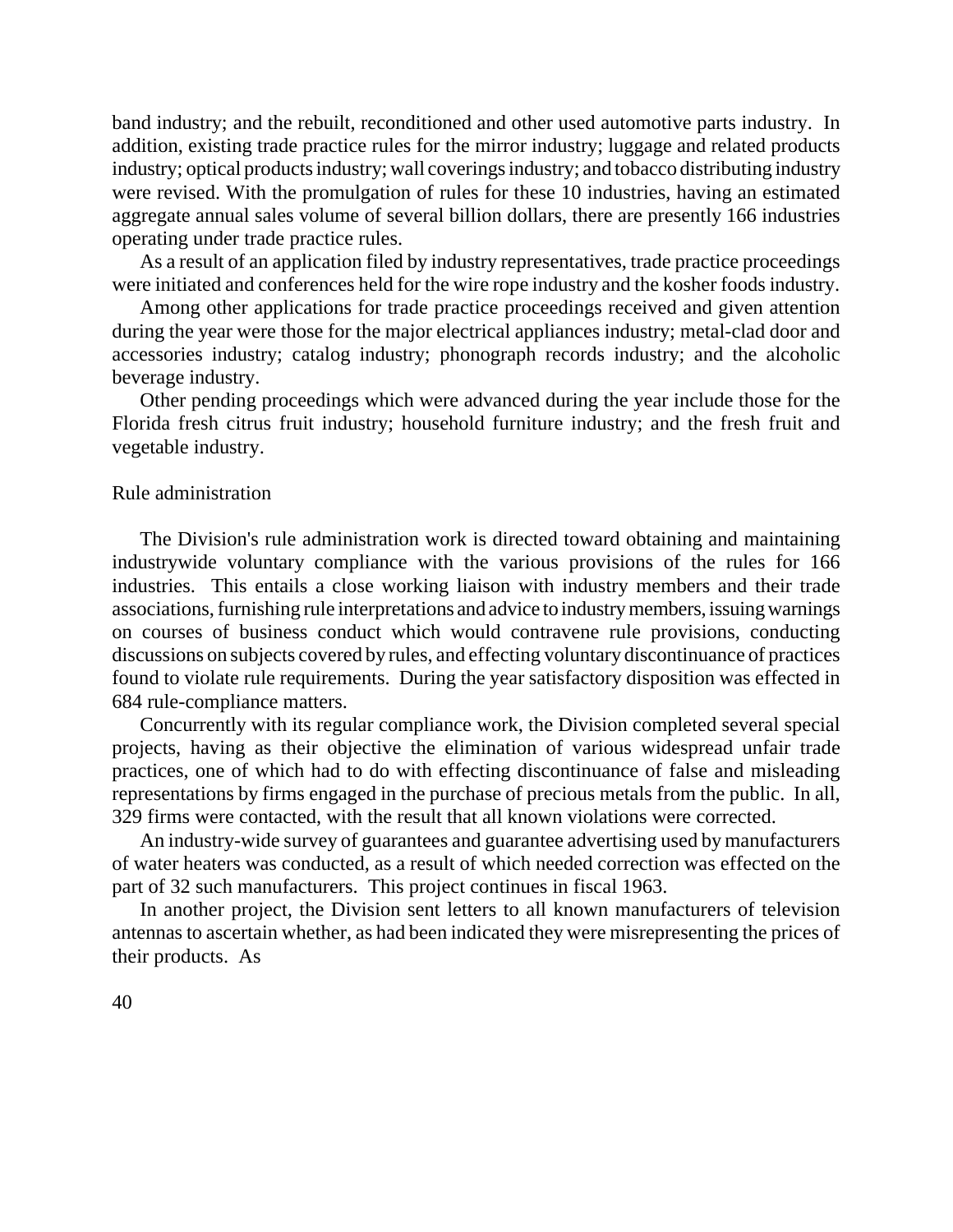a result of this survey, approximately 40 rule-compliance matters were initiated and voluntary compliance obtained in each instance.

Industrywide action was undertaken to require members of the cosmetic and toilet preparations industry to disclose the domestic manufacture, compounding, mixing, or blending of products compounded or otherwise manufactured in this country and sold under various names implying foreign origin. This project continues in fiscal 1963.

Statistics relating to rule compliance activities during fiscal 1962 are as follows:

Statistics relating to rule interpretation work during fiscal 1962 are as follows:

| $667506 - 62 - 4$ |  |
|-------------------|--|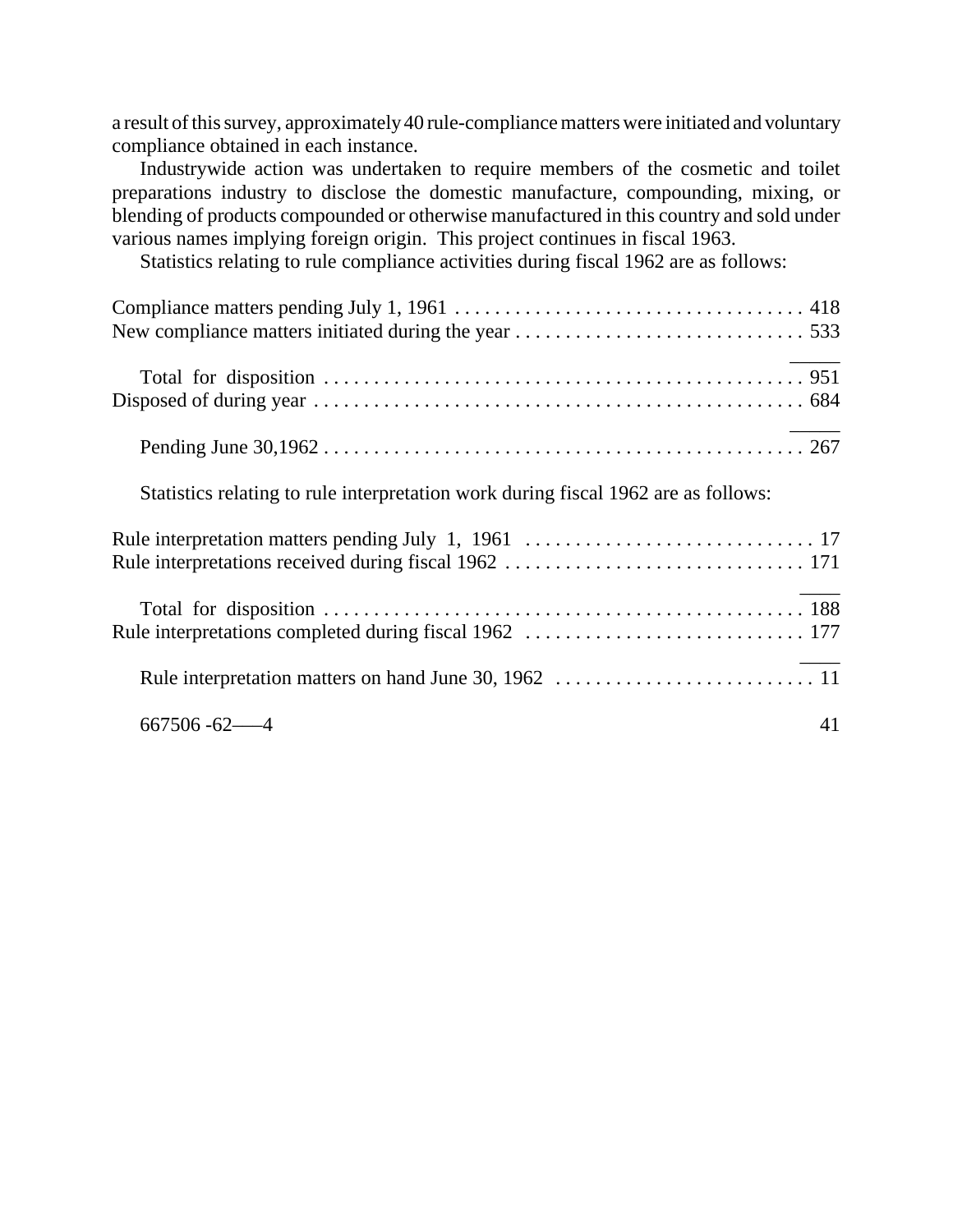# HEARING EXAMINERS

When a formal complaint is issued by the Commission, it is assigned to a hearing examiner who has the responsibility of taking testimony in support of and in opposition to the allegations of the complaint. During the year, a staff of 22 hearing examiners served the Commission.

The Administrative Procedure Act outlines the powers and duties of all hearing examiners in the Federal service, including the Federal Trade Commission. Their appointment and tenure are under the authority of the Civil Service Commission.

Hearing examiners are in charge of cases from the time the Commission issues its complaint until the initial decision is rendered. They hold pretrial conferences; conduct hearings; rule upon offers of proof, admissibility of evidence and all procedural and other interlocutory motions; and make and file an initial decision in each proceeding. In the performance of their duties as adjudication officers, hearing examiners are exempt from direction, supervision, or control of the Commission except for administrative purposes.

When a hearing examiner has completed the taking of testimony in any case, he allows the attorneys for both parties to file proposed findings of fact and draft of order. Thereafter he prepares and files an initial decision which, under the Administrative Procedure Act and the Commission's rules, becomes the decision of the Commission if no petition for review is granted or if the Commission itself does not put the case on its own docket for review. In any event, the decision of the hearing examiner becomes a part of the formal record and is taken into consideration by the Federal courts in any review of the case. The Commission may adopt, in whole or in part, the decision of the hearing examiner or may set it aside completely, in which case the Commission either rewrites the decision or remands it to the hearing examiner for the taking of further testimony.

As a result of procedural changes and the employment of six additional hearing examiners, the backlog of cases pending before hearing examiners was reduced from 380 at the beginning of fiscal 1962 to 159 at the end of the year.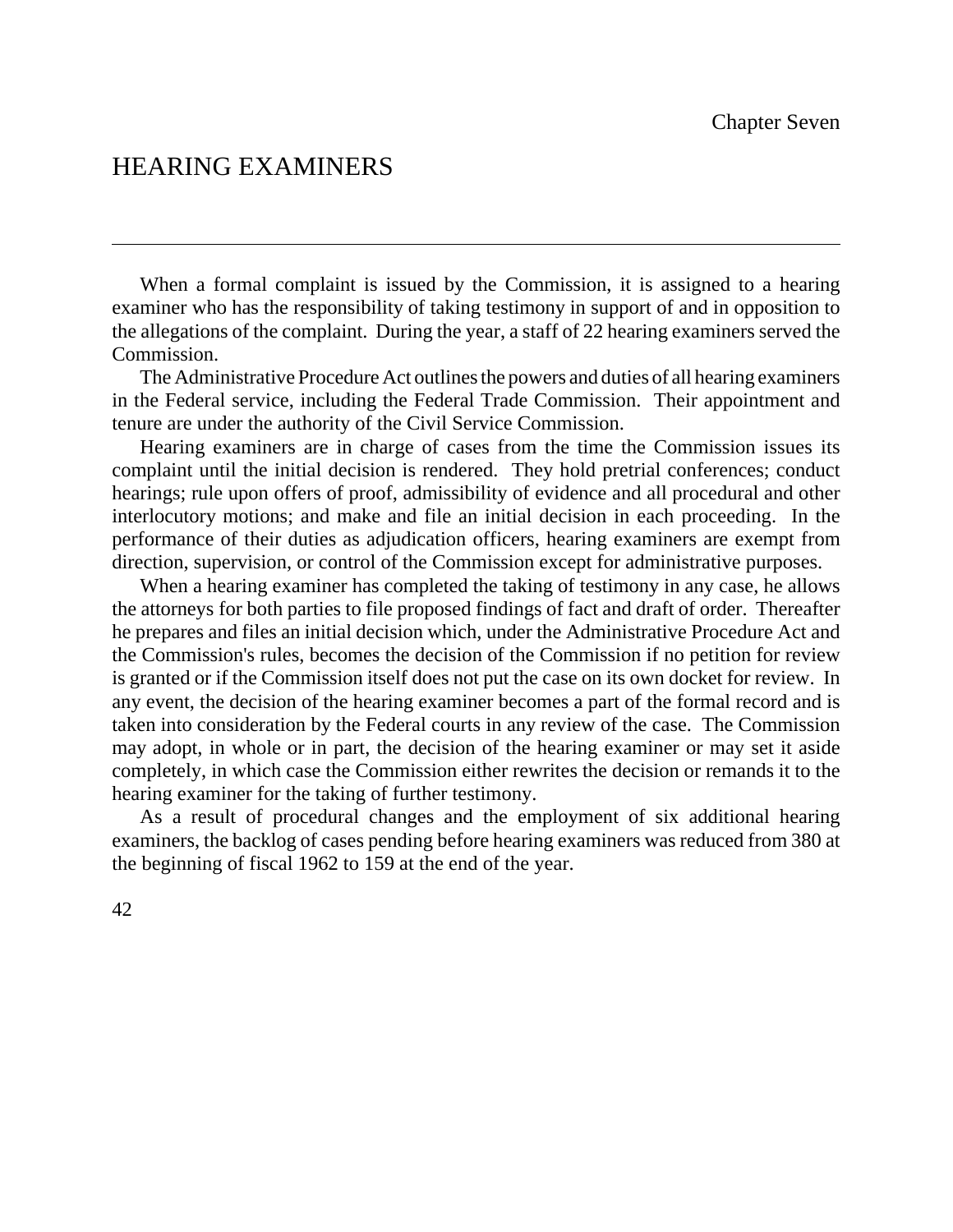# BUREAU OF RESTRAINT OF TRADE

The Bureau of Restraint of Trade consolidated the previous antimonopoly trial work of the Bureau of Litigation and of the previously existing antimonopoly activities of the Bureau of Investigation.

In addition to litigation activities, this Bureau makes all preliminary investigations in the antimonopoly field which includes general trade restraints under section 5 of the Federal Trade Commission Act and violations of sections 2, 3, 7 and 8 of the Clayton Act. All correspondence relating to these matters and all preliminary applications for complaint are received and processed in this Bureau and decisions are made on matters which warrant investigation.

Several techniques are used in conducting these investigations: (1) In some instances memoranda are forwarded to the Bureau of Field Operations outlining in detail the scope and area of investigations; (2) the Bureau of Restraint of Trade conducts field investigations for the purpose of interviewing and ascertaining the availability of prospective witnesses and obtaining documentary material; (3) it also conducts investigations by informal questionnaires and correspondence; (4) it conducts investigations by the use of investigational hearings, under the subpoena power of section 9 of the Federal Trade Commission Act or requires the filing of special reports under section 6 (b) of that act.

This Bureau secures compliance with restraint of trade orders to cease and desist. In this function, this Bureau passes upon reports of compliance filed initially and later, followup work for the purpose of assuring the continuance of compliance or initiates penalty proceedings.

On March 23, 1961, the Attorney General of the United States forwarded to the Commission a list of 56 cases in which decrees had been obtained by the Department of Justice under the Sherman Act. The Commission was requested to conduct .appropriate investigations and report on whether the defendants were in compliance with these decrees. The judgments, in most instances, involved multiple corporate defendants of major size. Many of such investigations have been completed and recommendations have been forwarded to the Department of Justice. Others are still in progress.

#### Antimonopoly Workload

TheCommission'stask of handling the increasing flow of potential cases in antimonopoly work is becoming greater, as attested to by the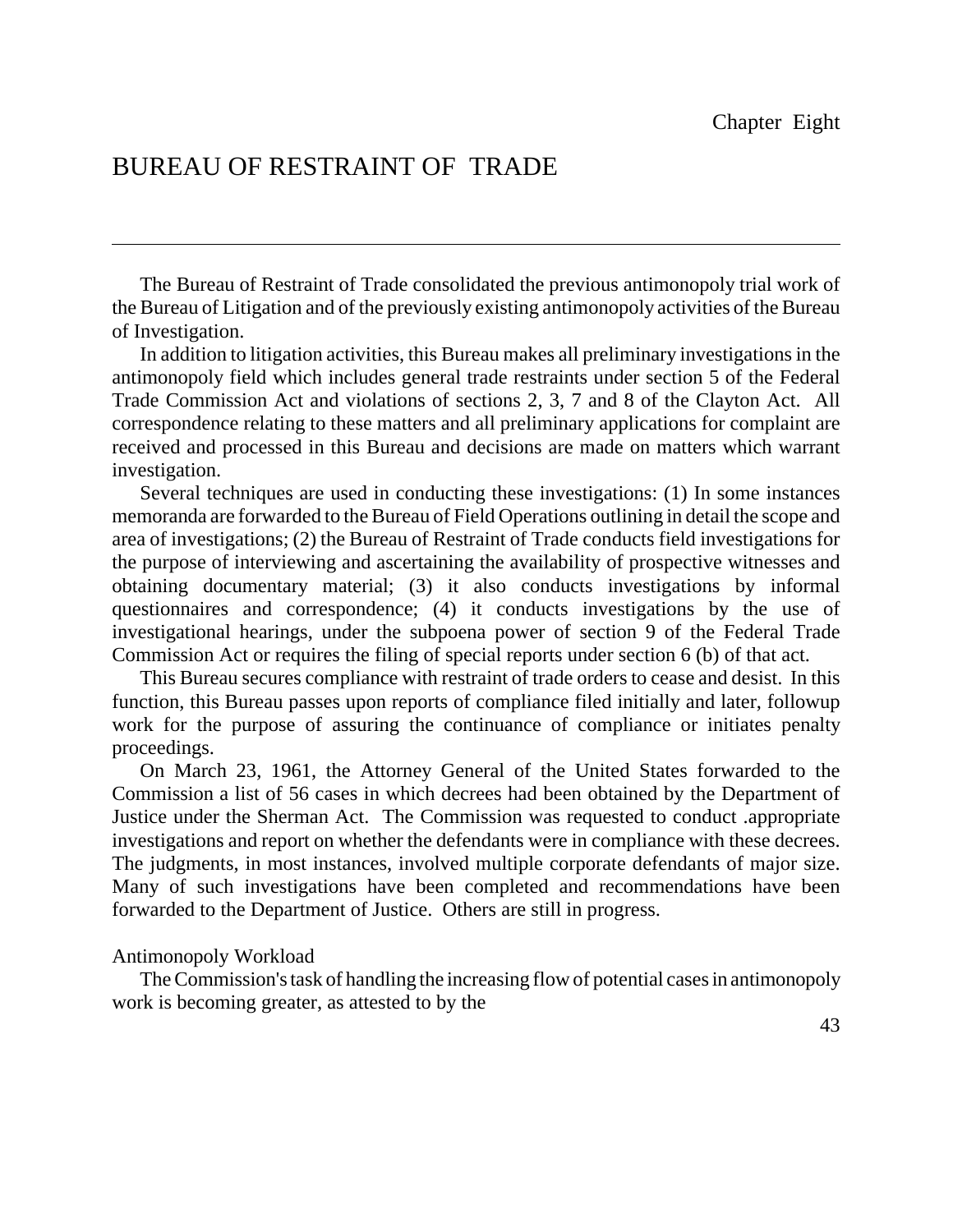increase in the number of applications received by this Bureau. During the fiscal year, 1,451 complaints were received, compared to 1,159 in fiscal year 1961 and 1,042 in fiscal year 1960.

Pending restraint of trade investigations increased from 1,484 as of June 30, 1961, to 1,694 as ofJune 30, 1962) despite a substantial increase in the number of completed restraint of trade investigations. In the fiscal year 1962, 531 restraint of trade investigations were completed, as compared to 331 in fiscal 1961.

The number of restraint of trade orders to cease and desist issued during fiscal year 1962 was substantially in excess of any recent year with the single exception of 1961. This record resulted from a successful drive to clear the docket of many of the older formal cases. During the same period there was a substantial reduction in the number of new complaints issued as compared with recent years. Several factors contributed to this reduction, not the least of which was the high rate of turnover among attorneys. In this fiscal year 17 experienced trial attorneys and 19 attorneys in this Bureau's Compliance Division left to engage in private practice or to accept far more lucrative positions in the legal departments of large corporations. Also in keeping with announced Commission policy the bureau engaged in conducting industrywide investigations principally through the use of section 6(b) reports. Inquiries of this nature in the wearing apparel, antibiotic and food distribution fields have required the issuance of hundreds of questionnaires, the processing of which has placed a heavy drain on the professional manpower of the Bureau.

Prior to the last fiscal year complaints were issued when the Commission had sufficient facts to provide reason to believe that a respondent had been or was engaged in a violation of its statutes. In the more important restraint of trade cases which were contested, hearings were held at intervals and in a large measure were investigational in character. The change in the Commission's rules of practice which became effective July 21, 1961, requires that investigations be completed before complaint is issued, that the matter be set down promptly for hearing and that the hearings continue without suspension until the record is completed.

The above were the principal reasons for the decline in the number of complaints issued in this fiscal year.

|                                                        | 1958     | 1959     | 1960      | 1961       | 1962 |
|--------------------------------------------------------|----------|----------|-----------|------------|------|
| Orders to cease and desist $\dots\dots\dots\dots\dots$ | 86<br>45 | 79<br>64 | 157<br>57 | 120<br>103 | 49   |
|                                                        |          |          |           |            |      |

Statistical summary and comparison fiscal years 1958-62

The scope and variety of the Bureau's responsibility is indicated by the summaries of activities within its various divisions: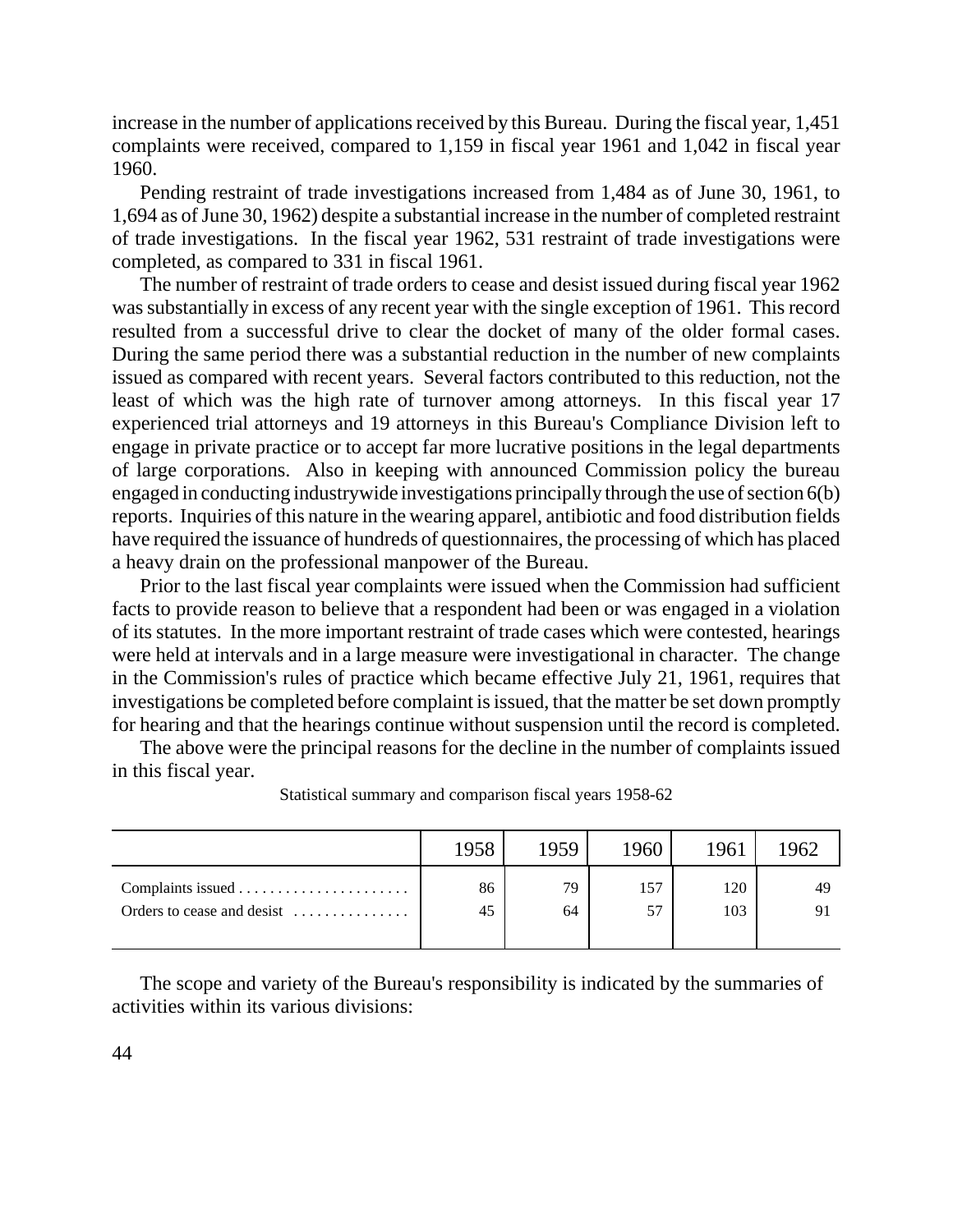#### DIVISION OF MERGERS

The function of this Division, is to analyze all acquisitions and mergers which come to its attention and which are within the jurisdiction of the Commission, to fully investigate and to litigate those which appear to be unlawful.

In its fiscal year 1962, the Commission recorded 1,633 acquisitions and mergers. After preliminary investigation of these acquisitions and mergers, consisting principally of accumulating and analyzing published financial, economic and industrial data, and communicating by letter or otherwise with the corporations involved, the Commission initiated 26 formal investigations. Compared to fiscal 1961, approximately 1,032 acquisitions and mergers were recorded and the Commission initiated 55 formal investigations.

The 26 formal investigations initiated during fiscal year 1962 were added to the 105 investigations pending at the beginning of the year. Due to its limited staff, the Division of Mergers has a backlog of 73 formal investigations. One complaint and eight orders for divestiture were issued in fiscal year 1962. At the end of fiscal 1962, there were 24 section 7 complaint matters in various stages of trial.

Of the 24 section 7 complaints pending at the end of fiscal 1962, 10 were issued in fiscal 1960, 5 in fiscal 1961 and 1 in fiscal 1962. The following is a brief resume of some of the outstanding complaints.

Kaiser Steel Corp., of Oakland, Calif., acquired a substantial portion of the voting stock of a competitor, Allison Manufacturing Co., Phoenix, Ariz. Originally issued in 1960, the complaint charged a violation with regard to steel and steel products. The complaint was issued without complete investigation. It was dismissed and a new complaint issued, Kaiser Industries Corp., in March 1961, charging an additional violation with regard to aluminum and aluminum products. It is anticipated that the case in chief will be closed after a survey, being conducted by the Bureau of Economics, is completed in the fall, and respondent is expected to present a lengthy defense.

UnionBag-Camp PaperCorp., New YorkCity, consummated five acquisitionsin various segments of the paper industry. This complaint was issued on June 15, 1960. The original complaint was amended in order to include other acquisitions in violation of section 7. Three attorneys and two economists were assigned to this case. A considerable amount of overtime on the part of the staff assigned to this case has accounted for the virtual completion of the investigation. The Bureau of Economics was authorized to conduct a survey in the shipping and sack industry.

American Marietta Co., Chicago, Ill., acquired at least 46 companies engaged in the manufacture and sale of concrete pipe, cement, lime and other products. Because of a merger with the Martin Co. of Baltimore, Md., the original complaint was amended—Martin-Mari-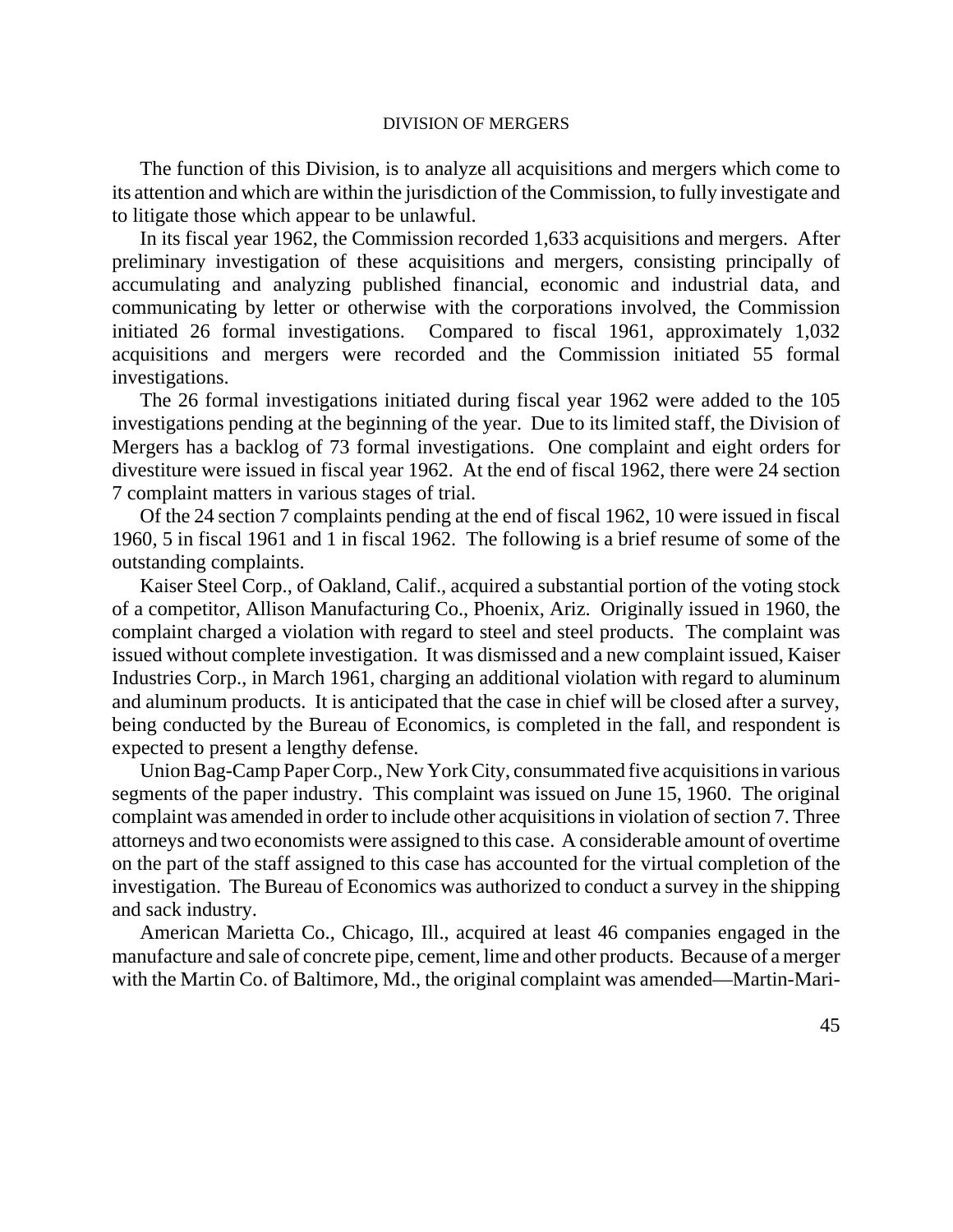etta Co. Two attorneys were assigned to this case and one economist. During fiscal year 1962 and due to the resignation of the two attorneys originally assigned to this case, two new attorneys have been assigned. A full investigation will have to be conducted before this case can go to trial. A subpoena is returnable in August 1962. It is anticipated that the initial hearings will be held in October 1962.

The Borden Co. acquired 80 dairy concerns. The complaint was issued in October 1956. Investigation was necessary to develop the market structure in many of the markets involved. With present manpower, two attorneys are assigned part time to this matter. Complaint counsel anticipates the filing of proposed findings in August 1962. In a related case, National Dairy Products Corp., which involved 40 acquisitions, the complaint was also issued in October 1956 and further hearings are anticipated in September 1962.

Kroger Co. acquired a number of grocery chains. Complaint was issued in April 1959. This matter requires full investigation before trial. A return under a subpoena duces tecum has been pending.

The Grand Union Co., involved a number of acquisitions of grocery chains. After a full investigation, in accordance with the Commission's Rules of Practice, complaint issued January 12, 1962. The proceeding was immediately set down for trial and the case in chief all but completed. Interlocutory appeals for rulings of the hearing examiner have been filed by complaint counsel and counsel for respondent.

# DIVISION OF GENERAL TRADE RESTRAINTS

This Division has responsibility for all matters in the field of restraint of trade within the scope of section 5 of the Federal Trade Commission Act.

A development affecting the efforts of the Division during the fiscal year 1962 concerns the adoption by the Commission and the courts of the views of the staff regarding the scope of section 5 of the Federal Trade Commission Act as being applicable to practices which are related to, but not within the purview of the practices which have been specifically prohibited by the amended Clayton Act.

The following are representative examples of the cases being handled by this Division.

In the case of The Grand Union Company v. FTC, the U.S. Court of Appeals for the Second Circuit decided, on February 7, 1962, that the knowing inducement and receipt of discriminatory advertising allowances, granted in violation of section 2 (a) of the Robinson-Patman Act, constitutes a violation of section 5 of the Federal Trade Commission Act. Subsequently, the Commission entered its final order In the Matter of R. H. Macy & Co., Inc., modifying the conclusions of the hearing examiner and holding that the solicitation by its buyers from supplying companies, and consequent receipt of contributions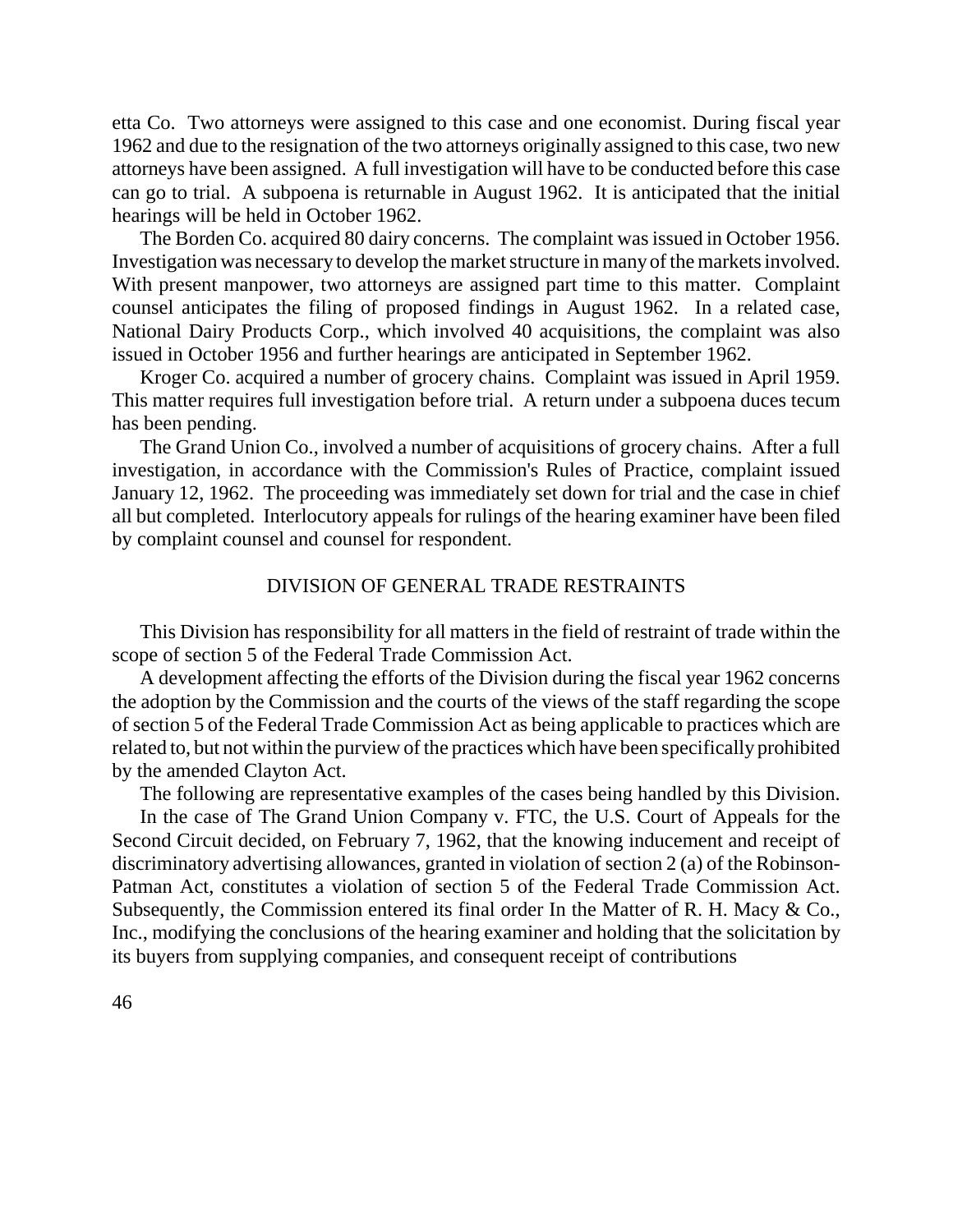from such suppliers towards the Macy 100th anniversary sale, constituted an unfair practice. These cases will provide the guidelines for the Commission in the antimonopoly field.

The decisions of the Commission in the cases of the Sandura Co. and Snap-On Tools Corp. related to restraints on competition in the distribution systems of the respondent companies through resale price maintenance, exclusive territories, and restrictions on customers. These cases will provide the guidelines for the work of the Commission in the antimonopoly field.

Principal cases of this Division, considered as a group, for they are designed to litigate practices being utilized on an industry-wide basis, concern the distribution of gasoline products and other petroleum products. The groundwork in this area has been established by virtue of the first Sun Oil Company case, now pending review in the Supreme Court of the United States. The issue involves the availability to a wholesaler who sells to an exclusive, franchised service station outlet of a "good-faith meeting competition" defense under section 2(b) of the Robinson-Patman Act.

Another matter pending having far-reaching importance is the second Sun Oil Co. proceeding, now before the Commission for review of the initial decision. This decision held a consignment arrangement between the respondent and its unnamed conspirators, entered into it for the purpose of enabling the respondent and its service station dealers to meet a competitive situation in a limited geographic area, to be an unlawful combination or conspiracy in restraint of trade.

These two cases involving Sun Oil Co. illustrates just two of the active cases initiated by this Division against the gasoline industry. There are 5 cases in litigation at various stages. In addition, investigations have been initiated against 14 other companies in this field. Most of these have been returned to the Division and are now under review.

During the fiscal year 1962, 52 formal investigations, relating to section 5 of the Federal Trade Commission Act, were initiated. Seven complaints were issued charging section 5 violations and 209 formal investigations were closed. At the beginning of fiscal 1962, there were 551 section 5 formal investigations pending; and at the close of the fiscal year there were 387 section 5 formal investigations pending. Although a substantial number of pending formal investigations have been disposed of during the fiscal year, an even larger backlog confronts this Division.

In fiscal year 1962, 8 complaints charging section 5 violations and 9 orders to cease and desist involving section 5 violations were issued. During fiscal year 1962, the Division received and assigned to its staff more than 925 separate letters of complaint. In many instances, the facts developed by extensive correspondence disclosed the necessity to initiate full field investigations.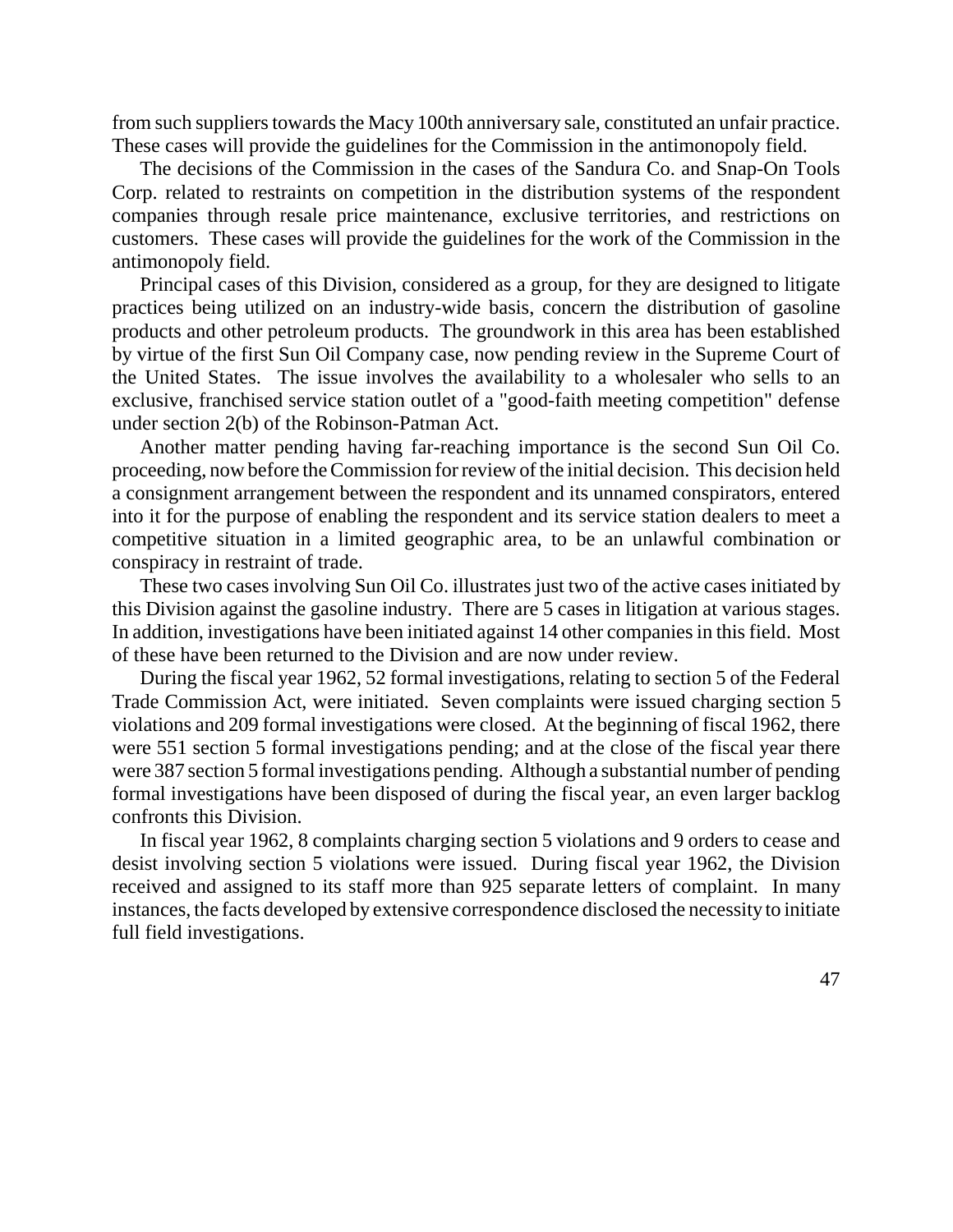# DIVISION OF DISCRIMINATORY PRACTICES

This Division is responsible for the investigation and trial of cases involving violations of sections 2 and 3 of the Clayton Act, and cases brought under section 5 of the Federal Trade Commission Act against buyers for knowingly inducing and receiving discriminatory allowances from suppliers.

The following are representative of some of the pending section 2 cases in various stage of litigation.

General Electric Company is charged with violation of section 2 (d) of the Clayton Act and section 5 of the Federal Trade Commission Act, in connection with the sale of electric household appliances, such as toasters, irons, clocks, blankets, light bulbs and other products. The section 2 (d) charge is based on discrimination between customers in the payment of allowances for cooperatively advertising appliances; the section 5 charge alleges that the allowances are paid on conditions which restrict and eliminate price competition between dealers participating in the advertising program.

A complaint is pending against McKesson & Robbins, Inc., one of the country's largest manufacturers and wholesalers of drugs, alleging that the company induced and received substantial cash payments from suppliers for advertising their products in its catalogs. The complaint alleges that the company knew or had reason to know that the suppliers making such payments discriminated in favor of McKesson & Robbins and against competing wholesalers in violation of section 2(d). The payments received per year ranged from \$300 to \$4,700.

Druggists' Service Council, Inc. (a nonprofit organization composed of drug manufacturers and wholesalers), and its wholesaler members, are charged with inducing and receiving substantial cash payments from suppliers for advertising and other services. The complaint alleges that Druggists' Service Council, Inc., and its members knew or should have known that the suppliers making such payments violated section 2 (d) for failing to make the same payments available to competing wholesalers. The payments received in one year ranged from \$1,500 to \$1,800.

Complaints charging violation of section  $2(d)$  are pending against 18 suppliers who made payments to McKesson & Robbins, Inc., and Druggists' Service Council, Inc., and failed to offer or make available similar payments to competing customers.

Quaker Oats Co., with annual sales in excess of \$3 hundred million, is charged with discriminating in price between customers in the sale of oat flour which is used primarily in the manufacture of baby foods. The company is also charged with selling oat flour at prices which are below cost in violation of section 5 of the Federal Trade Commission Act.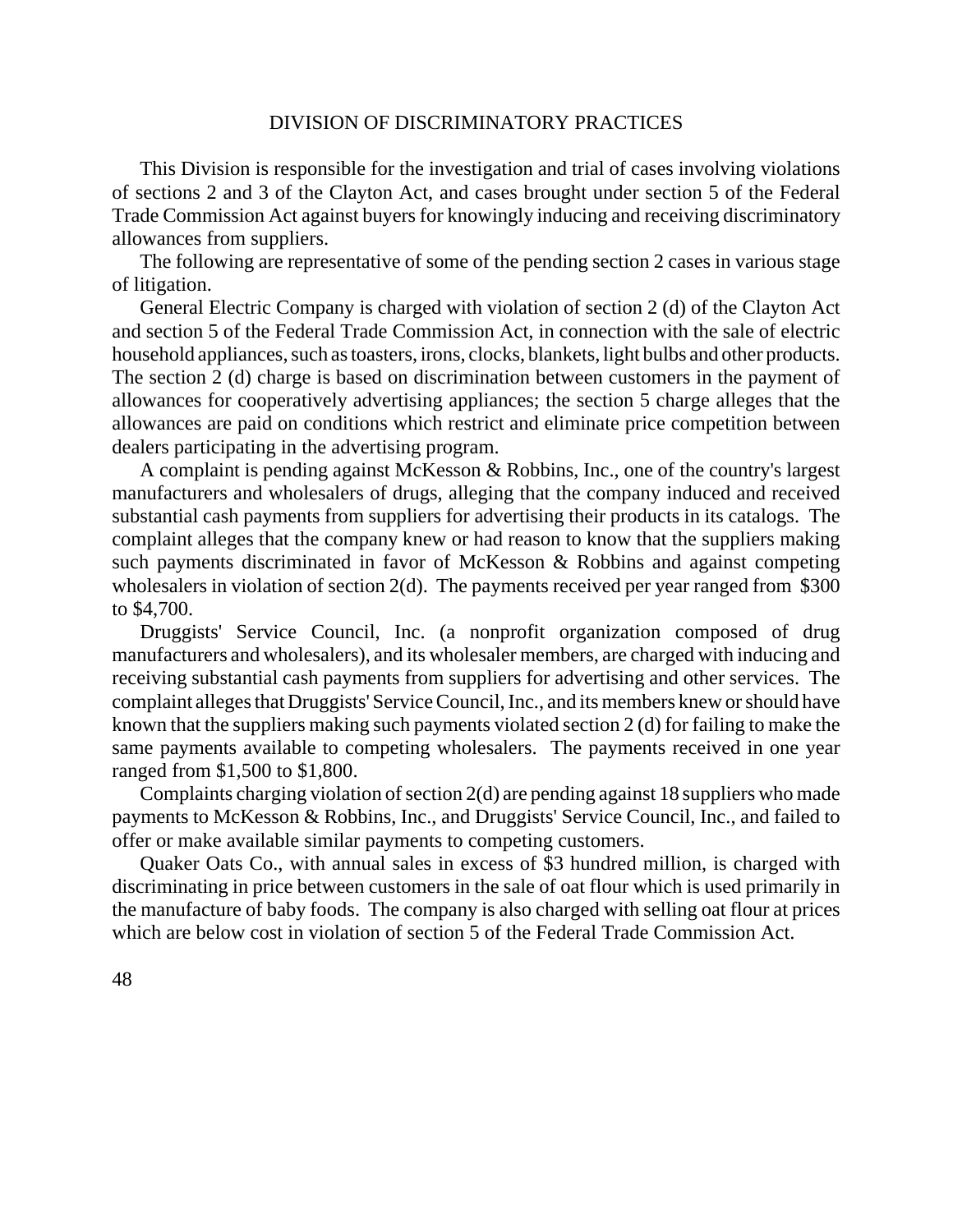American Motors Corp., a leading manufacturer and distributor of refrigerators, ranges, home freezers, washing machines and dryers, is charged with selling these products to B. F. Goodrich and other large buyers, including utility companies, for resale, at prices substantially lower than the prices at which these products are sold to competing dealers. It is alleged that the price discriminations substantially lessen competition between the dealers paying the higher prices and the favored dealers paying the lower prices.

Westinghouse Electric Corp., with annual gross sales in excess of \$1½ billion is charged with discriminating in price in favor of General Motors and certain other large volume buyers in connection with the sale of automotive miniature and sealed lamps. The company sells lamps to the favored buyers at prices which are substantially lower than the prices at which lamps are sold to competing buyers, the maximum differential being 29.2 percent.

American Bakeries Co., one of the large national baking concerns with multiple plants throughout the United States, is charged with discriminating in price and in the payment of advertising allowances and in the furnishing of services and facilities. The company allegedly sells its products to large chains, such as The Kroger Co. and F. W. Woolworth, at varying discounts ranging up to 7 percent off the net prices at which nonfavored competing dealers purchase. In addition the company favors Food Fair Stores, Inc., with advertising allowances and services which are not available to competing dealers.

In fiscal 1962, the staff expended a substantial number of man-hours, and five trial attorneys, in particular devoted almost full time to investigations and litigated cases involving discriminatory pricing in the sale of fluid milk by national dairies, large regional dairies and retail grocery chains. At present, proceedings are pending against nine national and large regional dairies, including National Dairy Co., Inc., The Borden Co., Beatrice Foods, Inc., H. P. Hood & Sons, Inc., Dean Milk Co., and others. In addition, 27 milk matters are under investigation. An investigational hearing, entailing considerable time, was conducted to develop the facts relating to a milk price war in Indianapolis, Ind.

During the year, special emphasis was placed on investigations and proceedings where it appeared that violations existed on an industry-wide scale. This approach was considered necessary in order to achieve maximum compliance in these industries and, at the same time, avoid inequities which result when corrective action istaken against a few members, leaving competitors to continue the illegal practices. Industries in which concentrated enforcement activities were directed involve (1) men's, women's and children's wearing apparel, (2) groceries, (3) magazines and books, (4) fresh fruits and vegetables.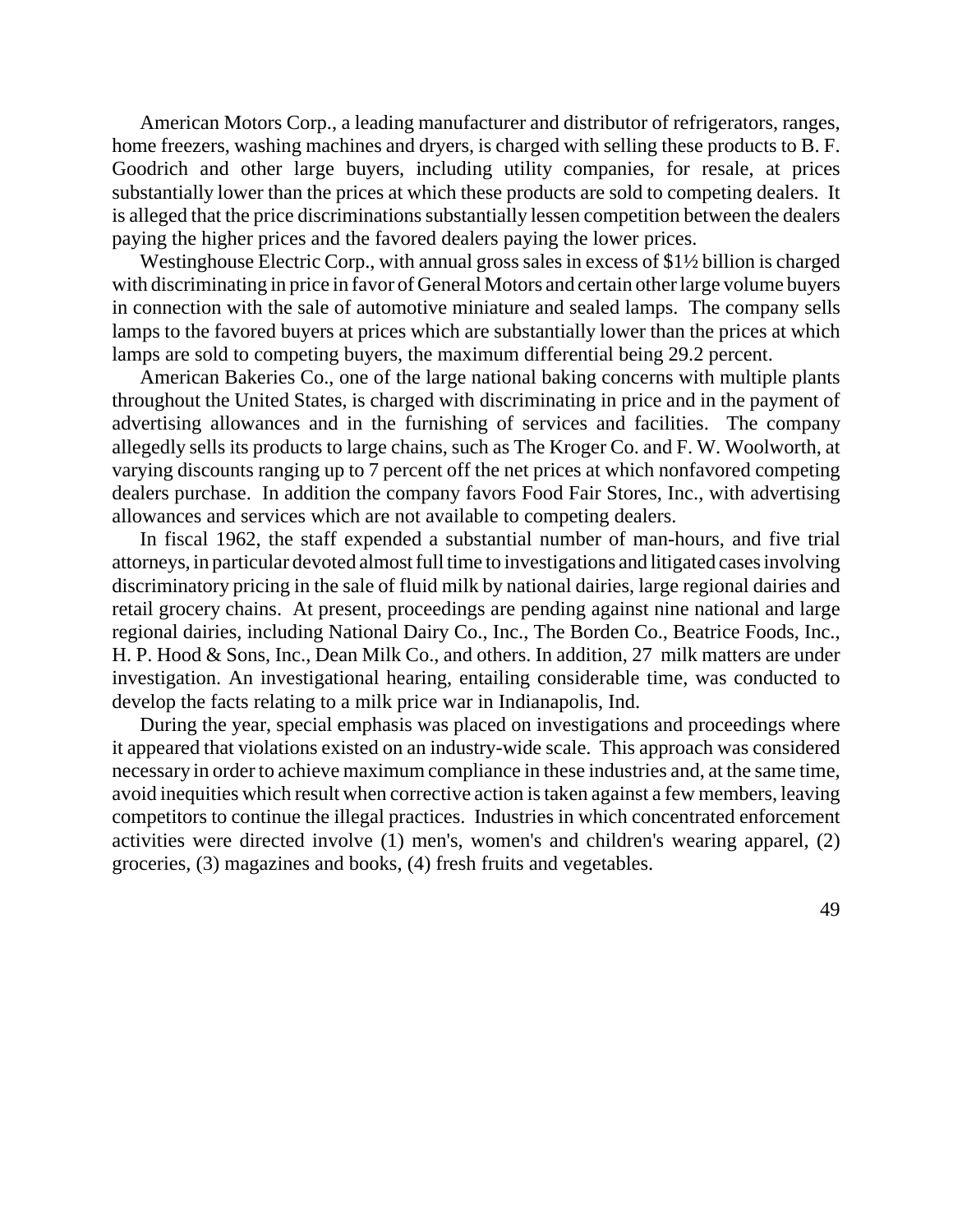Investigations in the wearing apparel industry disclosed that a very large number of manufacturers discriminated between competing customersin the payment of allowancesfor cooperative advertising and promotional services in violation of section 2 (d) of the act. Pursuant to the Commission's revised rules of practice, 154 complaints charging wearing apparel manufacturers with violation of section 2 (d) were forwarded to the Commission, together with proposed consent agreements and orders for approval and service. As of June 30, 1962, a substantial number of companies executed consent agreements which were forwarded to the Commission for approval.

A large number of national and regional chain grocery stores were investigated to determine whether they violated section 5 of the Federal Trade Commission Act, through inducing and receiving discriminatory advertising and promotional allowances from suppliers, and where they knew or should have known that the suppliers in granting such allowances violated section 2 (d) of the Clayton Act, as amended. The investigations disclosed the existence of possible violations on the part of both chains and suppliers. Approximately 323 suppliers are currently under investigation for the purpose of obtaining additional evidence required to establish both types of violations.

The Commission's activity in the book and magazine publishing industry resulted in the issuance of complaints against four publishers charging violation of section 2(d) by virtue of the payment of substantial allowances to certain large dealers and failure to make similar allowances available to competing dealers. Complaints citing 36 publishers for similar violations were referred to the Commission, together with proposed consent agreements and orders, for approval and service under the revised rules. Orders enjoining violations of section 2 (d) were issued against the following publishers: Golden Press, Inc.; Grosset & Dunlop, Inc.; Holt, Rinehart and Winston, Inc.; H.S.D. Publications, Inc.; National Police Gazette; and Williams Press, Inc.

Concentrated activity in the fresh citrus fruit; and vegetable industry resulted in the issuance of 12 complaints charging violation of section 2(c) through the illegal payment or receipt of brokerage commissions or discounts in lieu thereof. In addition, 12 complaints containing similar charges were forwarded to theCommission for approval and service under the revised rules. Orders enjoining violation of section 2(c) were entered in 35 cases. Some of the companies enjoined in these cases are: Yankee Brokerage Co., et al.; Florida Citrus Distributors, Inc.; Eidson Produce Co., et al.; George C. Palmer Brokerage Co., Inc.; Eustis Fruit Company, Inc.; Lake Region Fruit Packing Association; Minute Maid Corp., et al.; and California Fruit Exchange.

The present staff of this Division consists of 32 trial attorneys whose duties have been greatly expanded as a result of the reorganization plan of July 1, 1961.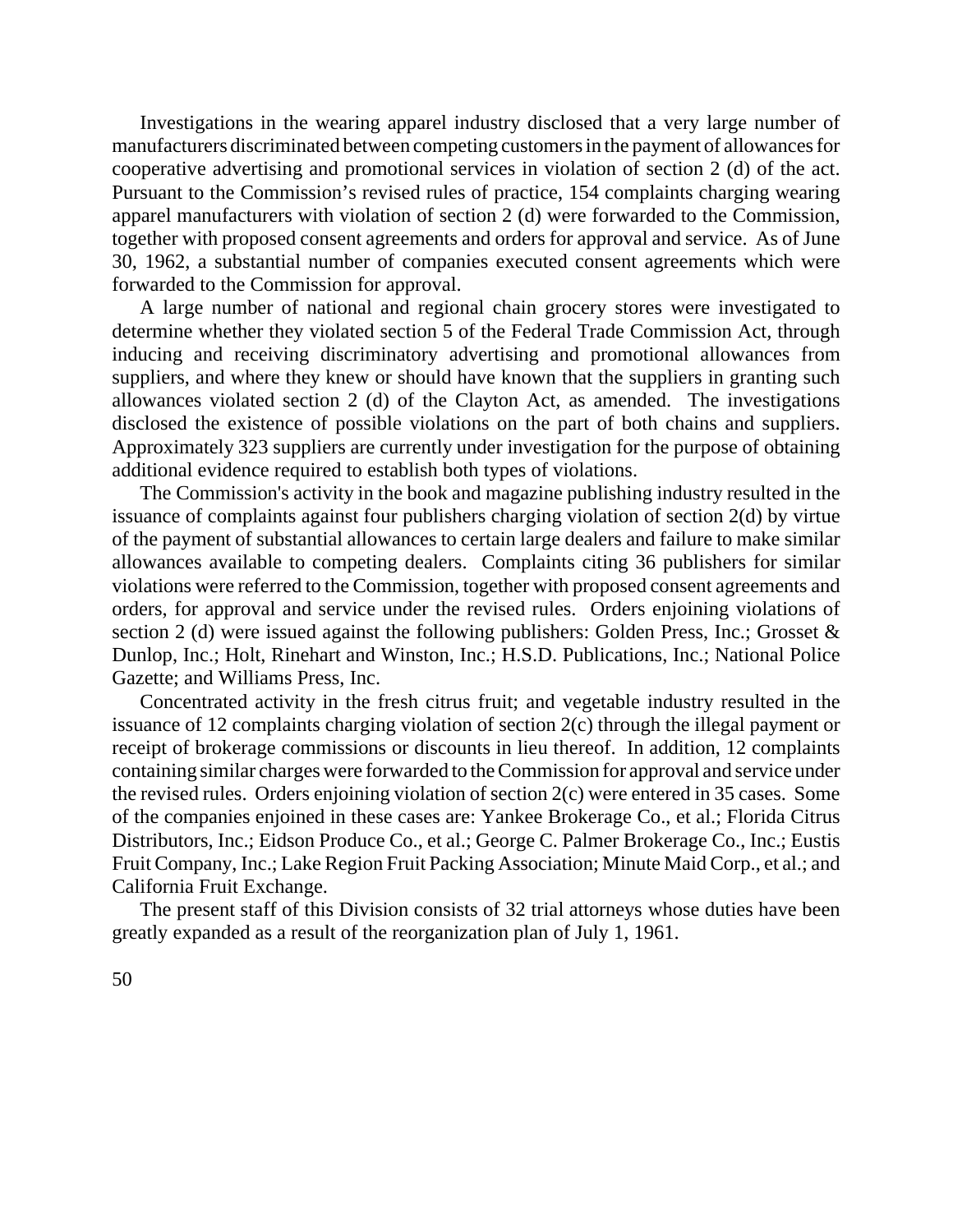The current section 2 and section 3 workload is tremendous and continues to increase. On July 1, 1961, 810 section 2 and 13 section 3 investigations were pending. On June 30,1962, 1,198 section 2 and 12 section 3 investigations were pending. This is an increase of 387, or approximately 32.3 percent. During the fiscal year 1962, 647 section 2 investigations were instituted, as compared with 549 section 2 and 7 section 3 investigations instituted in the previous year. This was an increase of 98, or approximately 15 percent.

In fiscal year 1961, 100 section 2 and two section 3 complaints were issued. During fiscal 1962, 42 section 2 complaints were issued and, in addition, 206 complaints were forwarded to the Division of Consent Orders, under the revised rules, for approval and service, together with proposed orders and consent settlement agreements. Consent settlement agreements disposing of many of the complaints have been successfully negotiated; and upon approval by the Commission, cease and desist orders will be issued. Thus, during the fiscal year 1962, 248 section 2 complaints were either issued or were being processed under the new consent settlement rules. This was an increase of 148, or 148 percent.

During fiscal year 1962, 74 section 2 and 1 section 3 orders were issued, as compared with 91 section 2 and 2 section 3 orders issued in fiscal year 1961. The reduction of orders in 1962 is due primarily to personnel changes resulting from the reorganization and the large number of vigorously contested cases. In fiscal year 1962, 3 section 2 complaints were dismissed.

On June 30, 1962, 124 section 2 complaints in contested cases were pending. As noted above, 206 section 2 complaints have been forwarded for processing under the revised consent settlement rules. While many of the latter complaints will be disposed of by consent settlement agreements, it is anticipated that many others will be the subject of litigation. Thus, at the close of fiscal year 1962, 330 section 2 complaints were pending, as compared with 162 section 2 and three section 3 cases pending as of June 30, 1961. This is an increase of 165, or 50 percent.

# DIVISION OF ACCOUNTING

The Division of Accounting furnishes accounting services in connection with the investigation and trial of legal cases and in general economic investigations. From time to time the services of the Division are also utilized in connection with hearings by congressional committees.

The Division prepares accounting analyses and studies of the pricing policies of respondents or proposed respondents in connection with the Commission's law enforcement work in regard to (1) alleged price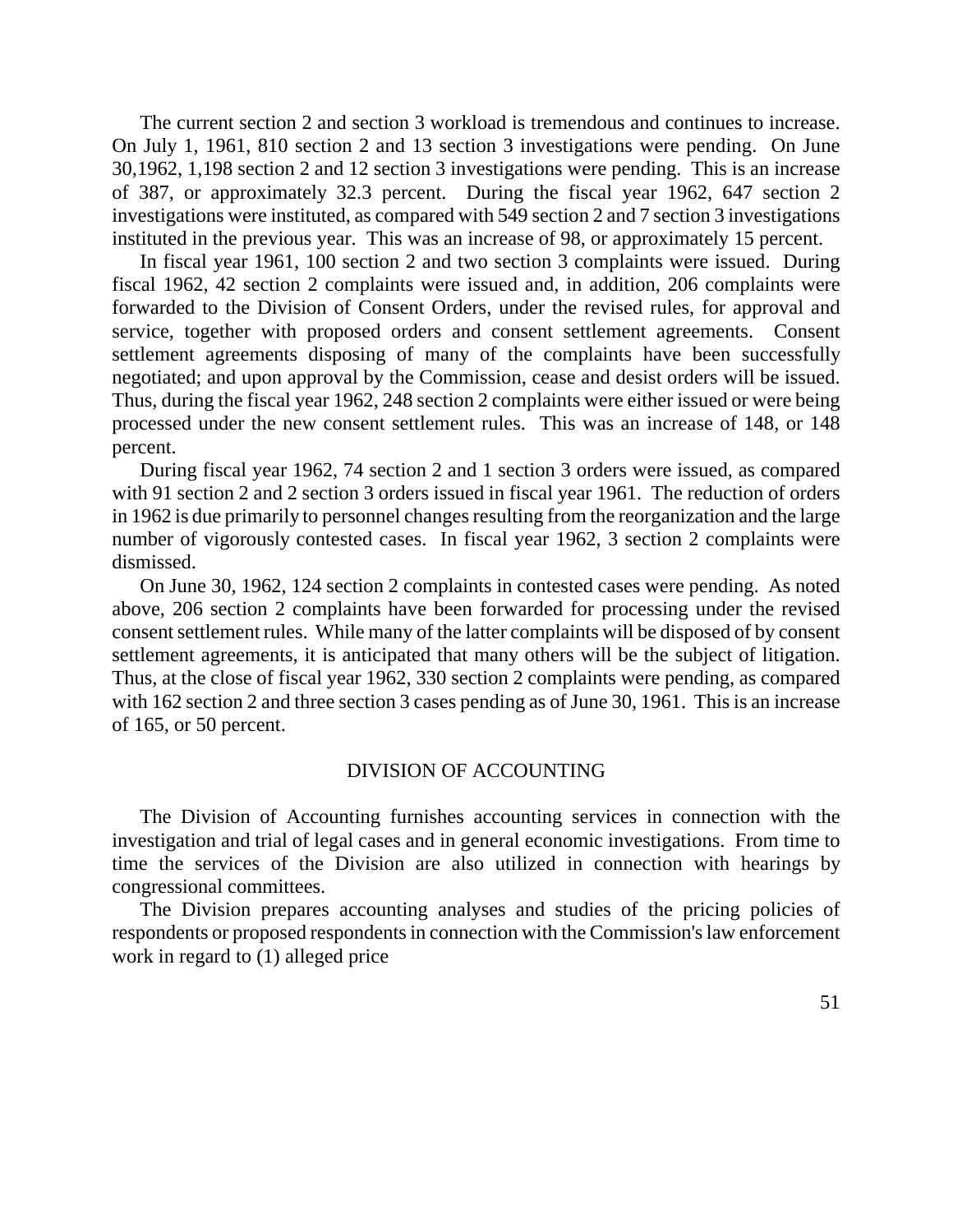discrimination under section 2 of the Clayton Act as amended by the Robinson-Patman Act; (2) cost data submitted by respondents in justification of alleged price discrimination under the Robinson-Patman Act; (3) alleged price fixing in cases arising under section 5 of the Federal Trade Commission Act; and (4) alleged sales below cost in violation of section 5 of the Federal Trade Commission Act.

In addition, the Division compiles production and sales statistics and analyzes financial data of companies and competitors involved in mergers under section 7 of the Clayton Act. It also compiles statistics concerning the financial position and operating results of companies under section 6 of the Federal Trade Commission Act.

During the last fiscal year the Division of Accounting furnished accounting services in 112 legal cases and investigations. These included 78 Robinson-Patman Act cases, 18 section 7 Clayton Act cases, 14 section 5 Federal Trade Commission Act cases, and 2 Department of Justice cases. In addition, the Division of Accounting prepared a report on "Rates of Return for Identical Companies in Selected Manufacturing Industries--1940, 1947-60". This report is a continuation of a series of reports which are in demand by professional economists and business concerns. Also, the profit data for companies in the various industries have been and are used extensively in hearings by the Subcommittee on Antitrust and Monopoly, Senate Committee on the Judiciary. For a time the Division was also engaged in the analysis and verification of financial statements submitted by canners and packers of food products in connection with the Commission's economic inquiry on food marketing, conducted by the Bureau of Economics.

### COMPLIANCE DIVISION

Fiscal year 1962 comprised the first full year of operation by this Division. The workload was divided between Commission cases, of which there were some 350 active compliance matters under consideration, and Department of Justice cases, in connection with which some 40 separate field investigations were initiated.

With respect to Department of Justice matters, 56 antitrust cases were forwarded to the Commission by letter from the Attorney General dated March 24, 1961 requesting that the Commission investigate the manner in which judgments in these cases have been and are being complied with. These judgments are for the most part based on violations of sections 1 and 2 of the Sherman Act. They involve, in most instances, multiple corporate defendants of major size. During fiscal year 1962, field investigation was begun on 40 of these cases by the staff of the Compliance Division, or by personnel in the several Commission field offices under supervision of the Compliance Division. Eleven of such investigations have been completed and rec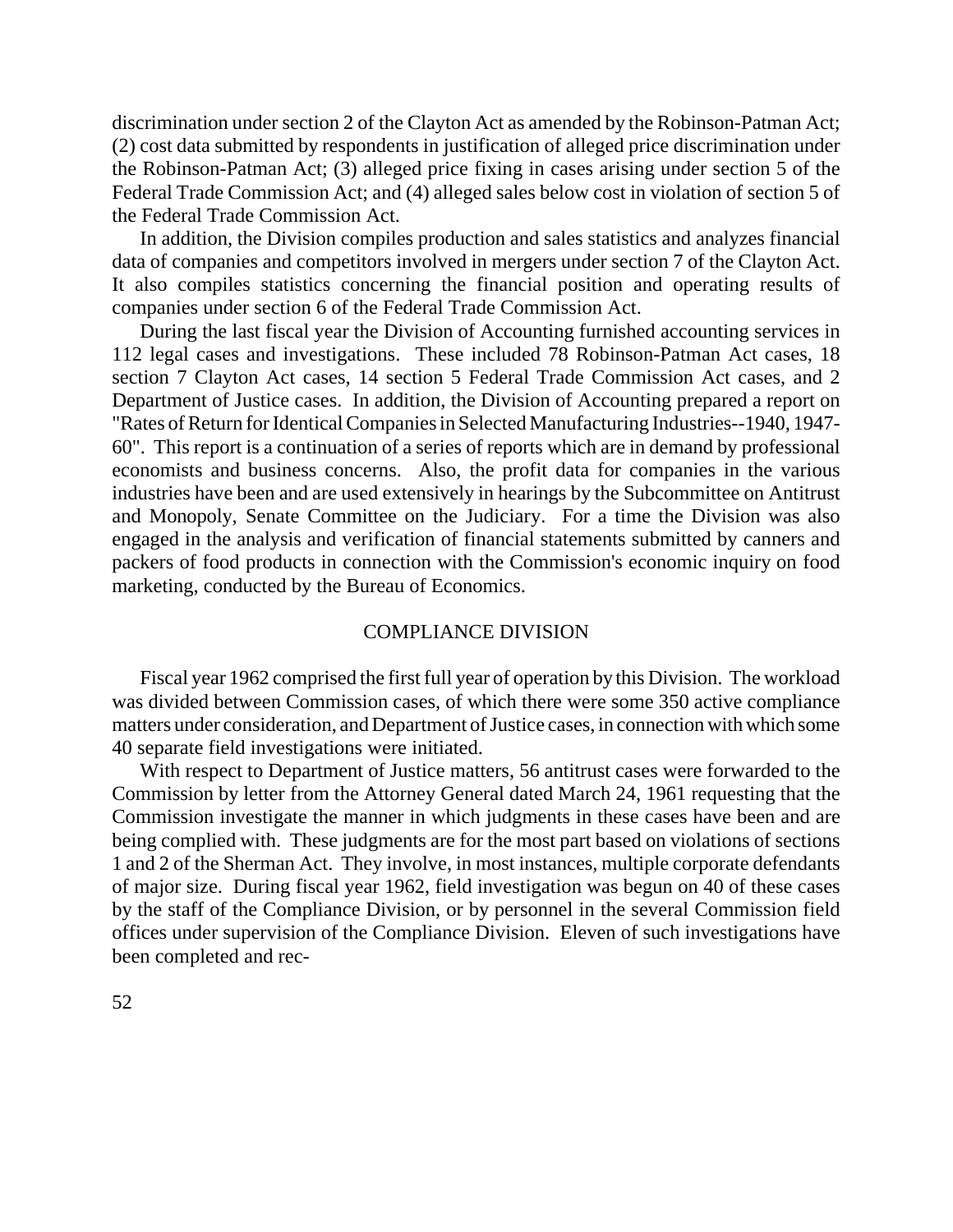ommendations have gone forward to the Justice Department in seven of these matters.

With respect to Commission compliance matters, particularly heavy demands have been made on the staff and resources of this Division since its organization July 1, 1961. During fiscal year 1962 a peak of 15 attorneys only were available for restraint of trade compliance work. Seventy orders in the section 5 restraint of trade area were under active compliance consideration. In addition, there was undertaken a review of all outstanding orders issued under section 5 of the Federal Trade Commission Act for establishment of a random spot check investigation procedure to determine whether violations are occurring even though no complaints have been brought to the attention of the Commission. Fifteen matters were in the process of investigation in the field during fiscal year 1962. Two hundred and eighty Clayton Act matters were under active compliance consideration, divided as follows: 47 under section 2 (a) of the act, 104 under section 2(c), 69 under sections 2(d) and 2(e), 10 under section 2(f) and 23 involving violation of a combination of sections. Nine section 3 exclusive dealing matters involving questions as to compliance with outstanding Commission orders, were in an active status, including three matters under investigation in the field. Eighteen section 7 orders, compliance with which requires divestiture of a variety of illegally acquired properties, were pending during fiscal year 1962.

Reports of compliance submitted in connection with restraint of trade orders to cease and desist are frequently technical in nature, complicated in form and bring to issue a complex of legal considerations. For example, reports relative to divestiture orders in section 7 matters, are oftentimes particularly involved. In addition to the task of assuring compliance with current orders of the Commission, however, this Division faces a backlog of major proportions, involving compliance consideration as to orders issued in past years.

The undertaking of new and more vigorous and direct investigative and enforcement measures both as to Clayton Act and restraint of trade matters under section 5 of the Federal Trade Commission Act, has created additional drains on the manpower resources of the staff. The use of investigational hearings, for example, although requiring the special detailing of headquarters Compliance staff personnel, was found to provide an effective, direct and efficient method of securing necessary information in a number of compliance matters. In fiscal year 1962, 32 investigation subpoena hearings were conducted by the staff of the Compliance Division.

During fiscal year 1962, the Commission's first civil penalty actions were developed and brought under the 1959 amendment to the Clayton Act. On April 14, 1962, U.S. v. Time, Inc., et al. (62 Civil 1364), was filed in the District Court for the Southern District of New York.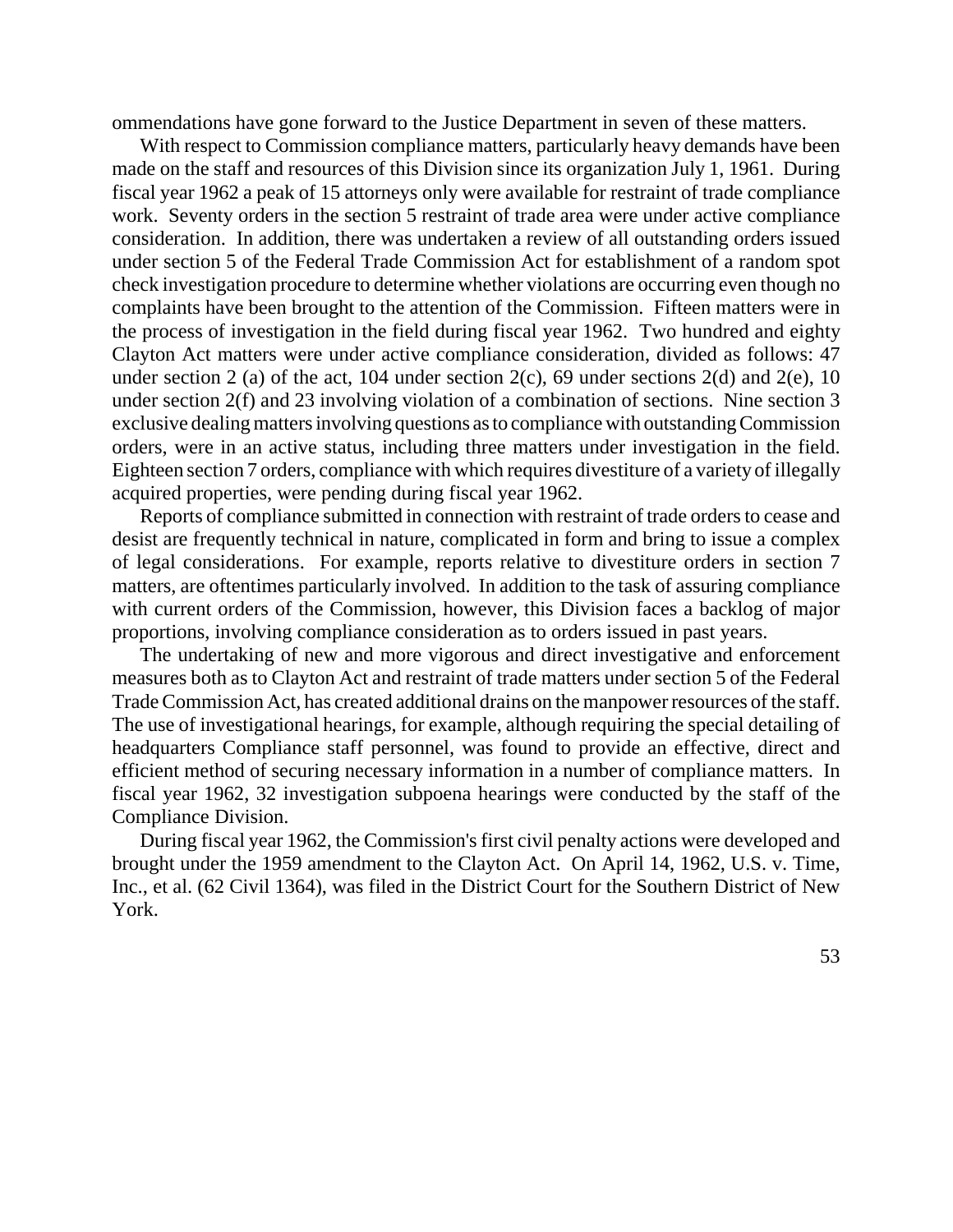This action seeks civil penalties of \$110,000 from defendants for a violation of a Commission order issued under section 2(d) of the Clayton Act. In a similar action filed against the Hearst Corp. (U.S. v. The Hearst Corporation, S.D.N.Y. 62 Civil 2057) on June 11, 1962, the Government is asking for civil penalties of \$75,000. Several other actions of this nature are now pending Commission approval and certification to the Attorney General for enforcement.

# EXPORT TRADE

By the Webb-Pomerene (Export Trade) Act of 1918, the Congress of the United States authorized cooperative activity among American exporters, within certain circumscribed bounds, for the purpose of promoting the foreign trade of the United States. This legislation was predicated upon the assumption that if Americans are to enter the markets of the world on more nearly equal terms with their organized competitors and their organized customers, and if small American producers and manufacturers are to engage in export trade on profitable terms, they must be free to unite their efforts and encouraged through certain dispensations from the restrictions of the Sherman Antitrust Act.

At the time of their formation, export trade associations are required to file with the Commission various documents descriptive of their organizational structure and manner of operation.

The Export Trade staff performs functions related to the Commission's administration of the Webb-Pomerene Act. Such responsibilities embrace supervisory authority over export associations and the corollary duty of inquiring into, and recommending reform of, activities outside the Act's permissive area.

During 1961, 32 export associations were registered with the Commission. Their total exports, in terms of dollar values, were approximately 966,500,000.

54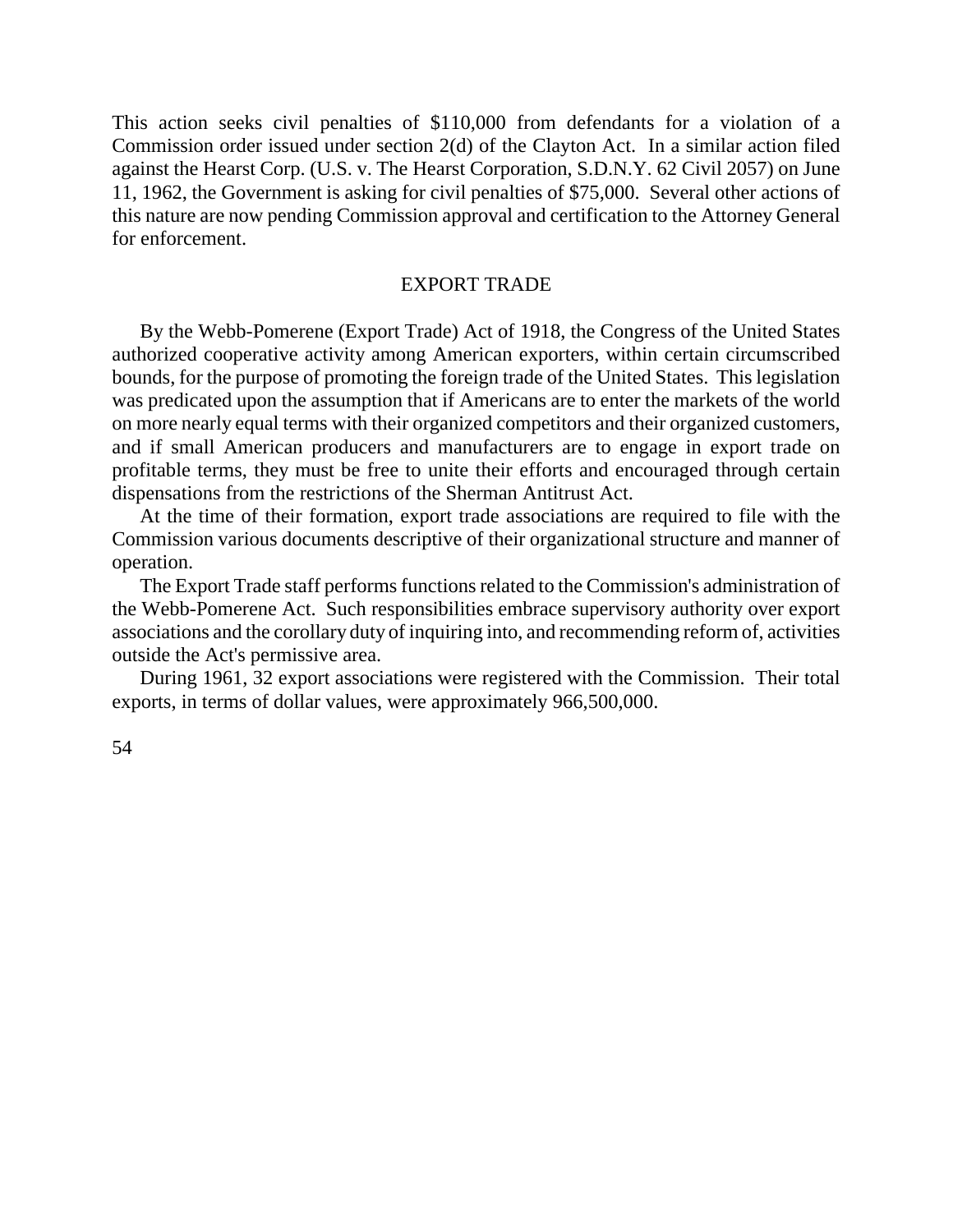# DECEPTIVE PRACTICES

The Bureau of Deceptive Practices is responsible for the investigation and trial of all cases involving acts or practices alleged to be deceptive in violation of sections 5 and 12 of the Federal Trade Commission Act, and for obtaining and maintaining compliance with cease-and-desist orders entered in such cases. The actions under section 12 are directed at preventing false advertising of food, drugs, cosmetics and therapeutic devices. Under section 5 the Bureau's responsibilities extend, with few exceptions, to all types of goods and services sold in commerce, and to all forms of possible deception, including false advertising, misbranding, oral misrepresentation, and deceptive sales schemes. The Bureau also monitors published and broadcast advertising, on a sampling basis, to detect advertisements which may be questionable. Much of the Bureau's work arises through letters of complaint from businessmen or consumers who feel that they have been injured or deceived by unfair trade practices.

To maintain high levels of employment and income in our mass production economy, it is imperative that consumers be given only truthful information about the availability and properties of the hundreds of goods and services offered for sale. The consumer armed with truthful information is best able to make the choices which direct the forces of production in our competitive free enterprise system. To the extent that the consumer's choices are dulled or frustrated by his being deceived in the marketplace, the system fails to achieve maximum success.

Deception practiced on a consumer not only injures him in his health or his pocketbook; it may destroy his confidence in advertising generally, and it injures the honest businessman, by diverting trade from him. Just as truthful, informative advertising lubricates the wheels of trade, so it may be said that deceptive advertising is sand in the gears. Thus the Bureau's activity to prevent deceptive trade practices serves simultaneously to benefit both businessmen and consumers.

Investigation and trial work in the various types of cases are carried on by three divisions of the Bureau, that is, the Division of Food and Drug Advertising, the Division of General Advertising, and the Division of General Practices. Obtaining and maintaining com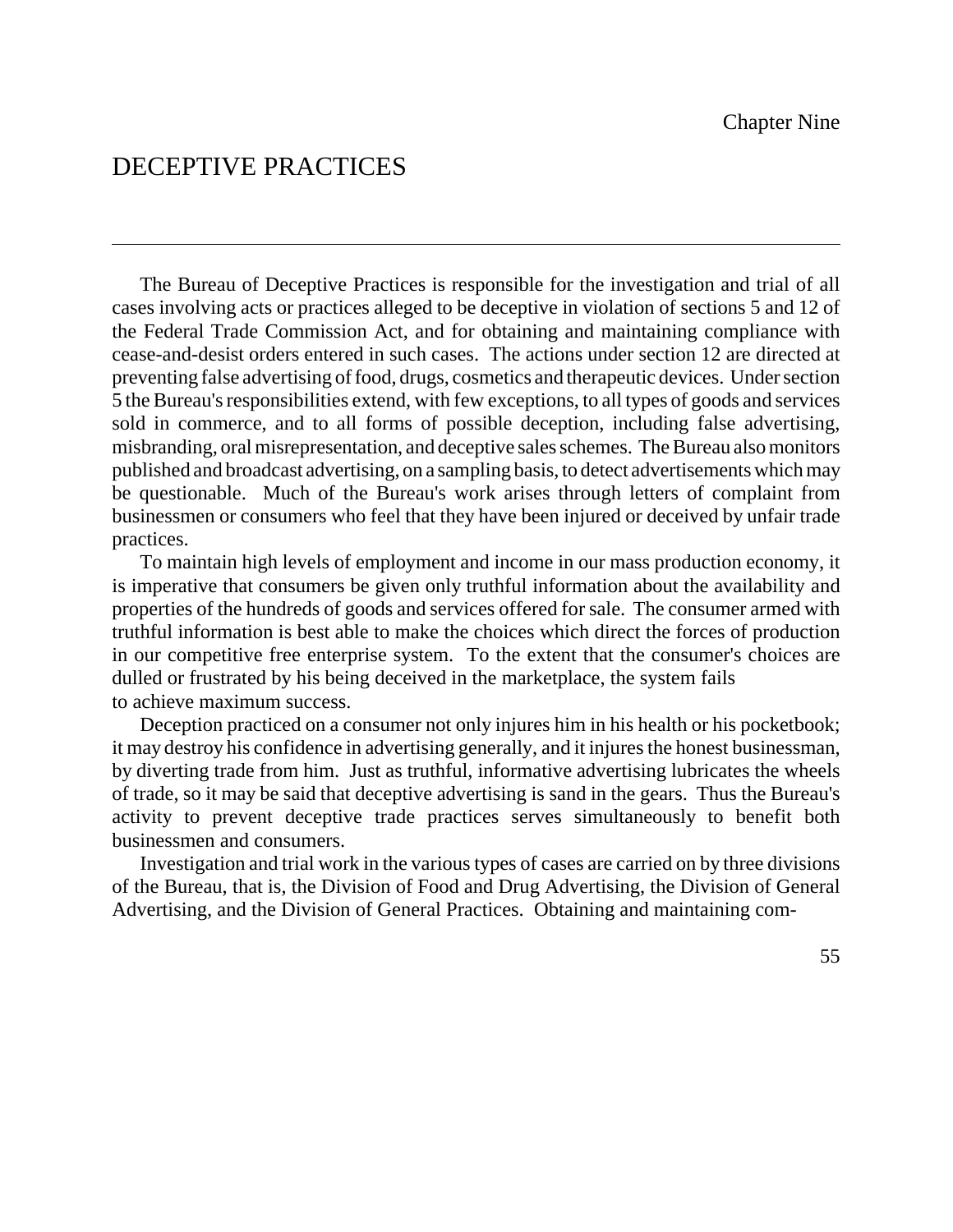pliance with deceptive practice cease-and-desist orders is the function of the Division of Compliance; and the Division of Scientific Opinions furnishes the other divisions with information and advice in matters involving medical and scientific questions.

# INVESTIGATION

Investigations of alleged or suspected deceptive practices are initiated on the basis of applications for complaint received from outside sources or on the basis of information otherwise coming to the attention of the Commission or its staff.

Information indicative of possible violation is first subjected to preliminary study by a Bureau attorney in one of the investigation and trial divisions, to determine whether the requisite elements of jurisdiction, public interest and probable deception appear to be present. Investigation if decided upon may be conducted by ordinary correspondence, or by demand for a corporation to file special report under section 6 (b) of the Federal Trade Commission Act, or by referral to the Bureau of Field Operations with request for field investigation. The Bureau attorney may, as a result of the investigation, recommend that the file be closed, that an informal assurance of discontinuance be accepted in disposition of the matter, or that formal order to cease and desist be sought. The same attorney is responsible for a matter from itsinception until final disposition. A matter may at any stage be referred to the Bureau of Industry Guidance when it appears that the procedures of that Bureau would be appropriate and efficacious.

If issuance of complaint is decided upon, the Bureau attorney participates in consent settlement negotiations or pretrial conferences, and engages in trial work to present evidence, proposed findings, briefs and arguments in support of the complaint before a hearing examiner or the Commission.

Deceptive practice applications for complaint received during fiscal year 1962 numbered 5,519, representing a 48 percent increase over the 3,727 received during the previous year, and an increase of 55 percent when compared with the average of 3,557 received during the preceding 5 years. This increase is believed to reflect a growing public awareness of the service which the Commission is prepared to render in the important area of promoting nondeceptive competition.

The Bureau initiated 897 investigations during fiscal year 1962, and completed 725. The number completed compares with 904 in fiscal 1961 and 655 in fiscal 1960. A total of 1,202 were pending on June 30, 1962.

The investigations completed in fiscal 1962 included 92 in which complaints issued, plus 40 in which complaints had been approved by the Commission but were pending consent settlement negotiations at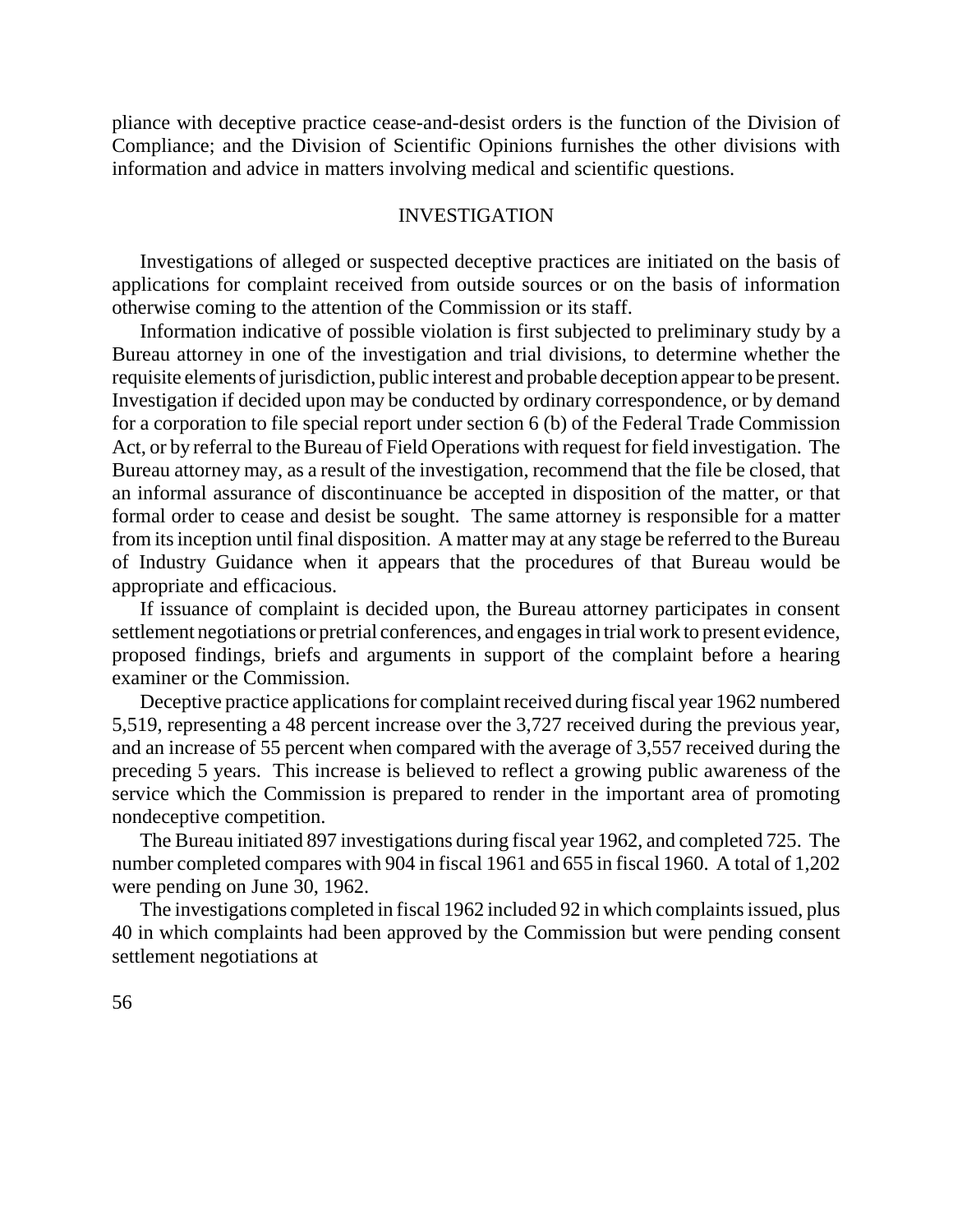the year end. A total of 278 other investigations were disposed of during the year on the basis of informal assurances that questioned practices had been discontinued without intent to resume. Twenty-three of those assurances were in the form of stipulations to cease and desist.

A number of the investigations were referred to the Bureau of Industry Guidance for use in the drafting or administration of rules or guides designed to prevent deceptive practices on a voluntary and industrywide basis. The investigations thus referred included matters of possible deception in regard to manufacturer list prices, foreign origin disclosures, labeling of furniture, and advertising of room air conditioners. The Bureau during the year cooperated with the Bureau of Industry Guidance in the drafting of rules and guides, and aided in the rendering of advisory opinions by that Bureau.

Of the investigations instituted during the year, 204 involved allegedly deceptive advertising of food, drugs, cosmetics or therapeutic devices in violation of section 12.

Using the authority of section 6 (b) to demand special reports from corporations, broadscale investigations were instituted to ascertain whether false advertising is being used to promote sales of cough and cold treatments, pain relievers, vibratory massage devices offered for use in weight reduction, and devices advertised to clean and purify the air. The Bureau also was evaluating at the year end information developed in a similar investigation with regard to advertising of treatments for hemorrhoids.

The Bureau was also investigating the advertising of mineral preparations offered for iron deficiency anemia, under circumstances which might mislead the public into delaying treatment of serious underlying diseases or disorders.

During the year, considerable interstate activity in the sale of real estate in vacation areas, sometimes called the Sun Land States, came to the attention of the Commission, and several investigations of possibly deceptive advertising in the sale of such real estate were begun.

The decision in Travelers Health Association, Eighth Circuit No. 15743, April 24, 1962 (F.T.C. Docket 6252), clarified the Commission's jurisdiction over mail-order insurance companies who use the mails to sell insurance and do not have agents within the States in which the insurance is sold. Investigations, arising from complaints from the public and on the Commission's own cognizance, have since been instituted in a number of such matters.

The Bureau had pending at the year end a number of investigations to determine whether plastic metal menders were deceptively labeled by reason of nondisclosure of potential danger in use.

Investigations were being conducted to determine whether certain concerns engaged in rating the popularity of radio and television

667506—62—–5 57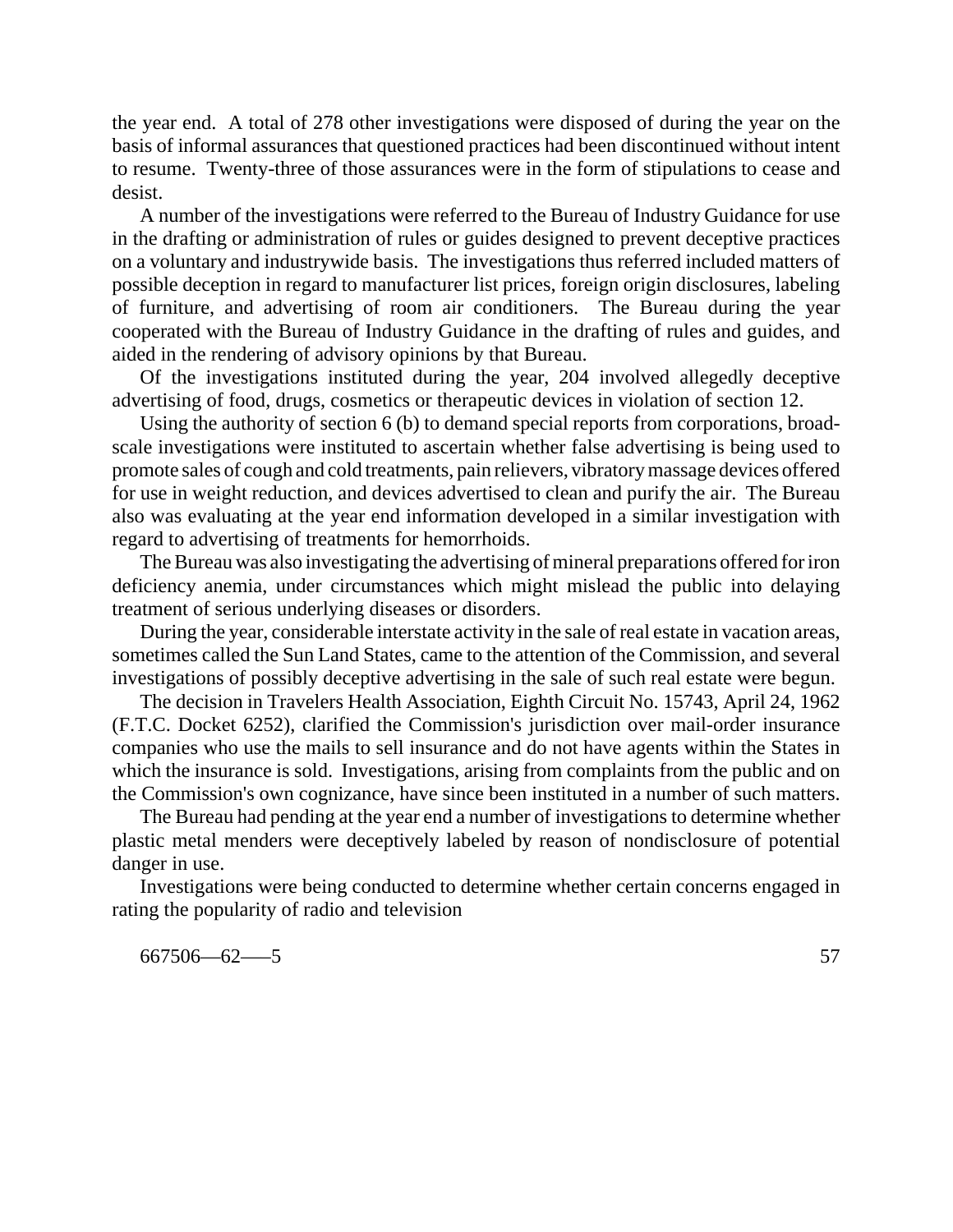programs had misrepresented the accuracy of their survey results.

Advertising of toys was given attention during the year, to prevent false claims as to performance, safety and components, especially in television advertisements which might be misleading to children.

The Berlin crisis and other international disturbances provided the launching pad for the use of "scare" tactics and other methods of false and deceptive advertising to promote the sale of fall-out shelters, shelter equipment and radiation protection devices. Numerous complaints were received as a result of a wide and intensive, although short-lived advertising program promoting the sale of fall-out shelters. As a result of investigations in this field, most of these matters have been settled on an informal basis, while some others are still pending in this Bureau.

A project involving more than 200 vendors of antibiotics used in the treatment of mastitis in cattle has been concluded. This Bureau's goal, successfully attained, was to obtain assurances that advertising for such products would contain warning of possible milk contamination following their use.

Several car-rental agencies are the subject of pending investigations. The alleged deception is that odometers used on rented cars register more miles than actually traveled by the vehicle, and the customer is charged rental on the odometer reading.

Numerous otherinvestigations concerned hard-core cases which are perennial in the field of deceptive practices. Some of the investigations related to deceptive advertising of correspondence schools. In these cases, the usual misrepresentation is that employment and job opportunities are readily available. Business opportunity matters relating to misleading assurances of the ease and sureness of profits to be gained represented a great number of cases investigated; lottery schemes and gaming devices, used as a means of distributing merchandise, were proceeded against.

Additional investigations involved misuse of the word "free"; delivery of unordered merchandise; improper use of Government insignia; failure to disclose book abridgment; misrepresentations as to food-freezer plans; false advertisements of preparations to prevent baldness or regrow hair; and bait advertising techniques.

# LITIGATION

The more important investigations completed during the year resulted in the issuance of formal complaints. Fifty-eight of the complaints were accompanied by simultaneously issued consent orders, pursuant to procedures adopted in July 1962, requiring respondents to cease and desist from use of the acts and practices charged in the complaints to be deceptive. The entry of such an order does not constitute a finding or an admission that respondents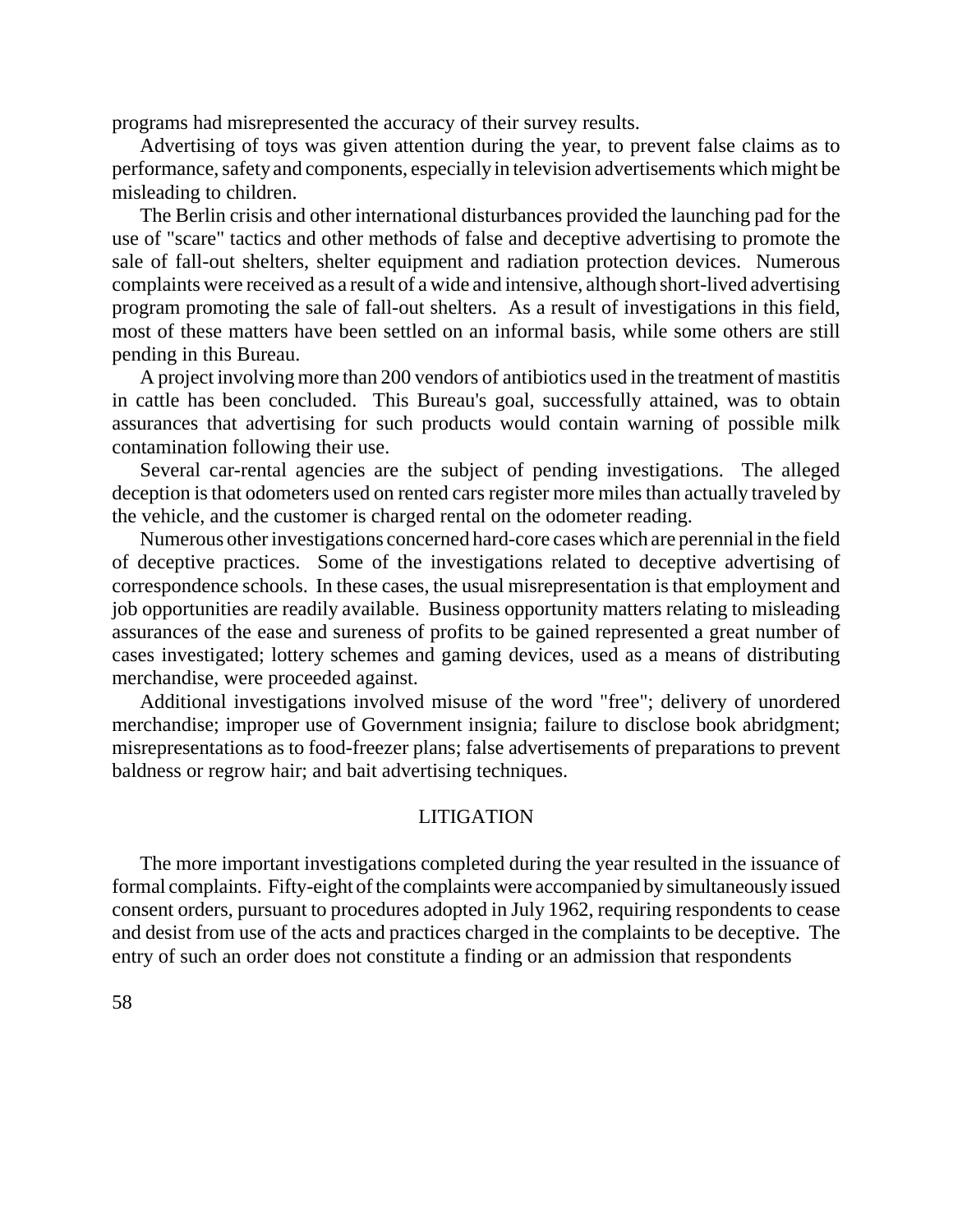have violated the law. Orders in this type of case prohibited the use of such unlawful practices as:

- Advertising of a drug preparation as a cure for rheumatism, arthritis, insomnia, constipation or blindness (C-11).
- Advertising of vitamin or mineral preparations for tiredness, poor appetite, or weakened resistance without disclosing that most persons who experience such symptoms will not derive benefit from the use of such a preparation (C-123).
- False advertising as to efficacy of a bed-wetting preventive (C-12).
- False advertising as to health benefits of children's shoes (C-20).
- False advertising of tests purporting to show superiority of "Crest" toothpaste in preventing tooth decay (C-84).
- Bait advertising and deceptive quality, price and guarantee claims in selling storm windows, house paint, floor tile, and other home improvement products (C-17, C-27,  $C-30$ ).
- False claims as to safety, and failure to disclose potential danger to health of users, in selling plastic metal menders and toys (C-77, C-141, C-152).
- Misrepresentation of correspondence courses and vending machines, through false claims of employment and of earnings (C-34, C-40, C-62, C-86, C-97, C-119, C-130).
- Misrepresentation of the durability of burial vaults (C-47).
- Misrepresentation of the leather content of shoes, wallets and brief cases (C-98, C-100, C-105, C-117).
- Misrepresentation of the savings to be achieved through purchase of food-freezer plans (C-94, C-103, C-112).
- Misrepresenting the country of origin and fictitious pricing of perfume (C-2).
- Deceptive pricing of clothing, electrical appliances, housewares, auto seat covers, and other merchandising (C-15, C-53, C-87, C-104, C-114, C-135).
- Misrepresentation of vendor as owner or operator of a "mill" or manufacturing plant (C-42, C-106, C-111, C-115, C-126).
- Deceptive use of term "guaranteed" usually in conjunction with other charges(numerous cases).
- Misrepresenting size and usual price of sleeping bags (C-51).
- Selling previously used lubricating oil or auto parts without disclosing the used or second-hand character thereof (C-80, C-92).

Formal complaints which were issued during the year in contested cases included such charges as misleading use of term "wholesale" or "wholesale prices" by mail-order houses (Docket Nos. 8428, 8449, 8517); misrepresentation of advertiser's own usual price or usual price of goods in the advertiser's trade area (8455, 8460, 8466, 8472); mis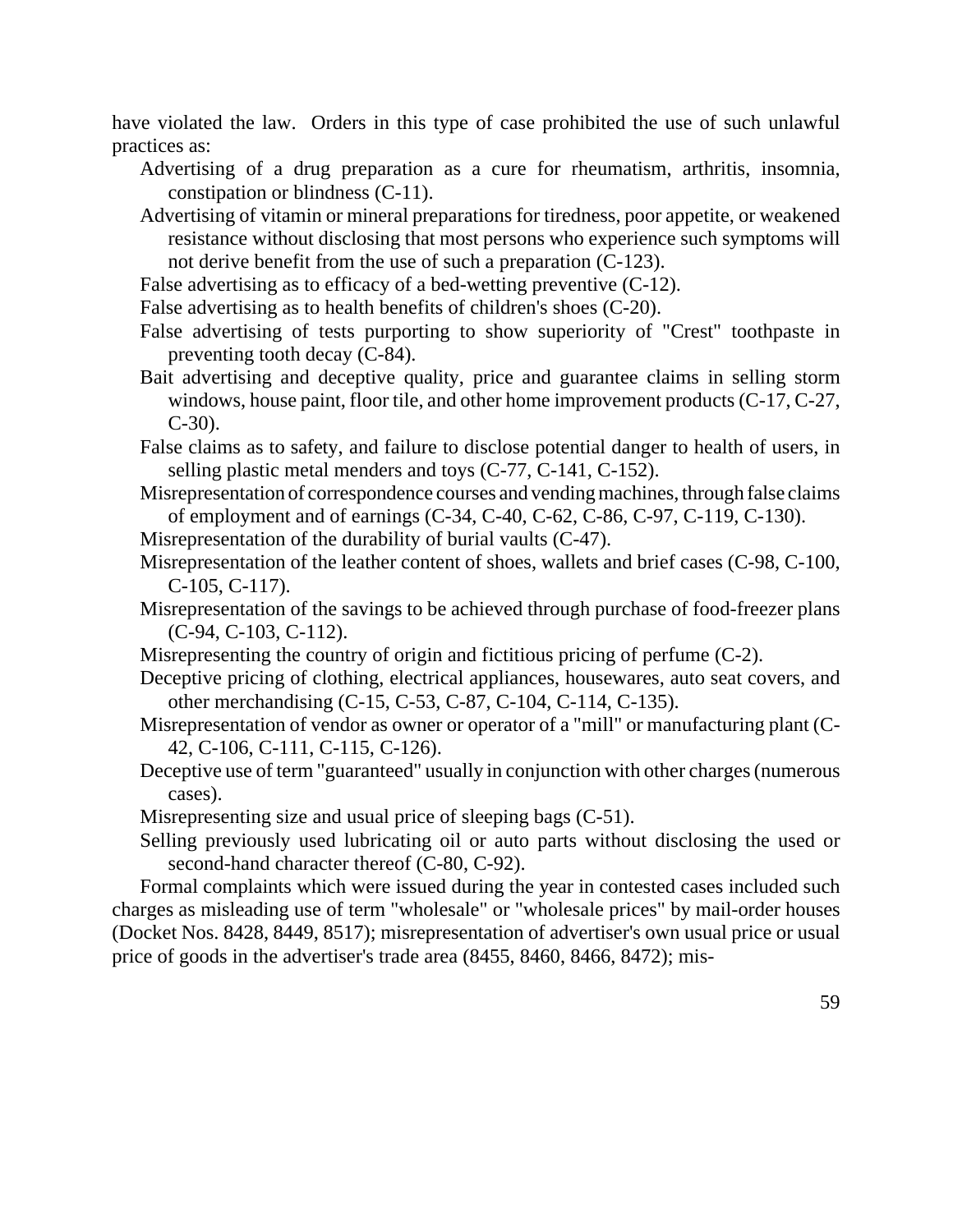representing or deceptively concealing the country of origin of merchandise (8154, 8182); misrepresenting vendor as manufacturer of product (8476, 8484); misrepresenting the usefulness of legal forms in a "do-it-yourself" will kit sold by mail (8480); use of deceptive advertising and threats of legal action against children to sell "Cloverine Salve" (8474); use of bait advertising and deceptive price, quality and guarantee claims to sell storm windows, paint, awnings, and other home improvement products (8459, 8483, 8486, 8518); use of deceptive packaging to misrepresent the size of wrapping paper (8489); false advertising as to optical properties of sunglass lenses (8465); and false advertising as to efficacy of a treatment for ingrown toenails (8478).

Cease-and-desist orders were issued during the year in 213 cases as a result of work by attorneys of the Bureau of Deceptive Practices. This included 176 cases under section 5 or 12 of the FTC Act (137 under section 5 and 39 under section 12), and 37 wool, fur or textile cases which were pending with this Bureau's attorneys at the time of the reorganization on July 1, 1962. As previously indicated, 58 of the section 5 or 12 orders were under the simultaneous complaint-and-order procedure adopted in July 1962. The Bureau's attorneys also completed supplemental litigation in 20 cases during the year, involving matters such as petitions for modification of cease-and-desist orders.

Consent orders obtained during the year under procedures which were applicable to cases pending on July 1, 1962, and orders obtained during the year in contested cases, included the following:

Richardson-Merrell, Inc., formerly known as Vick Chemical Co., Docket 8392, consented to an order prohibiting claims that the product designated "Vicks Double-Buffered Cold Tablets" will cure a common cold or shorten its duration.

Zenith Laboratories, Inc., Docket 8426, consented to an order prohibiting use of the term "quality control" and misdescription of itslaboratory facilities and procedures, in advertising drugs.

False claims respecting savings to be realized through purchase of drugs by mail were prohibited in consent orders accepted from National Drug Plan, Inc., Docket 8099, and from Nutri-Health, Inc., Docket 8178.

Claims that a drug preparation will cure alcoholism were prohibited in consent order accepted from Soberin Aids Co., Docket 8366.

Claims of sedatives being harmless and safe to take were prohibited by consent orders accepted from Thompson Medical Co., Inc., Docket 8399, and from Sedaquil, Inc., Docket 8400.

Murray Space Shoe Corp., Docket 7476, was prohibited from claiming that its shoes will correct, prevent or relieve arthritis, high blood pressure, indigestion, or stomach ulcers.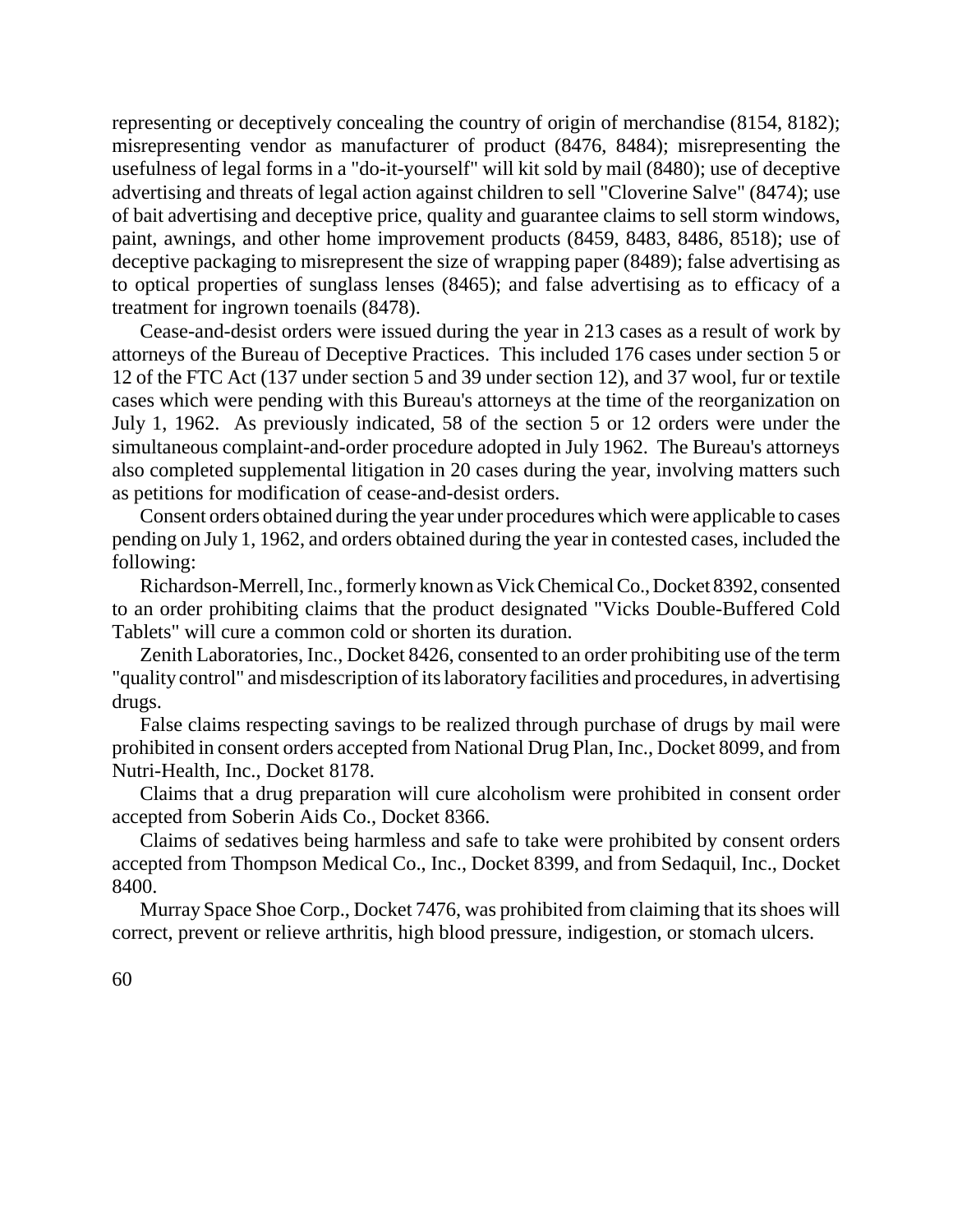Preticketing and other fictitious pricing of merchandise was prohibited by order issued against Rayex Corp., Docket 7346, and against George's Radio and Television Co., Inc., Docket 8134.

Use of term "Milan", implying Italian manufacture, was prohibited respecting hats made in Japan, by order against Korber Hats, Inc., Docket 8190.

Use of deceptive television demonstrations as to the performance of shaving creams was prohibited by orders issued against Colgate-Palmolive Co. and its advertising agency, Docket 7736, and against Carter

Products, Inc., and its advertising agency, Docket 7943.

An order entered against Bakers Franchise Corp., Docket 7472, prohibits use of misleading statements to designate the caloric content or weight-reducing properties of bread.

Order against Damar Products, Inc., Docket 7769, prohibits claims that a vibratory massage device will be of benefit to effect weight reduction.

Bait advertising and other deceptive practices in the sale of houses and home improvements were prohibited by orders entered against Lifetime, Inc., Docket 7616; Pati-Port, Inc., Docket 7665; Luxury Industries Inc., Docket 7728; Celtic Construction Co., Inc., Docket 8349; and Crawford Industries, Inc., Docket 8423.

Misrepresentation of imported clocks as having been made by the old and well-known Waltham Watch Co., of Waltham, Mass., was prohibited by order against Waltham Watch Co., of Chicago, Docket 7997.

# DIVISION OF COMPLIANCE

This Division hasthe continuing responsibility of obtaining and maintaining compliance with cease and desist orders against deceptive trade practices under the Federal Trade Commission Act.

Each respondent is required, upon the entry of an order, to submit a written report supported by relevant documentary material demonstrating the manner and form of compliance with the order. These reports are carefully scrutinized by the Division and where necessary are augmented by conferences, supplemental reports, or investigations.

The Division also maintains continuing surveillance of all orders involving false and deceptive practices issued under the FTC Act since the creation of the Commission, to discover areas of noncompliance with orders as they occur and to take prompt corrective action.

The surveillance of orders is accomplished in several ways. First, the Division maintains close cooperation with various agencies throughout the Nation, such as better business bureaus, which report possible violations. Second, from time to time selected respondents are required to file supplemental compliance reports reflective of their current practices. Third, the monitoring staff may be asked to watch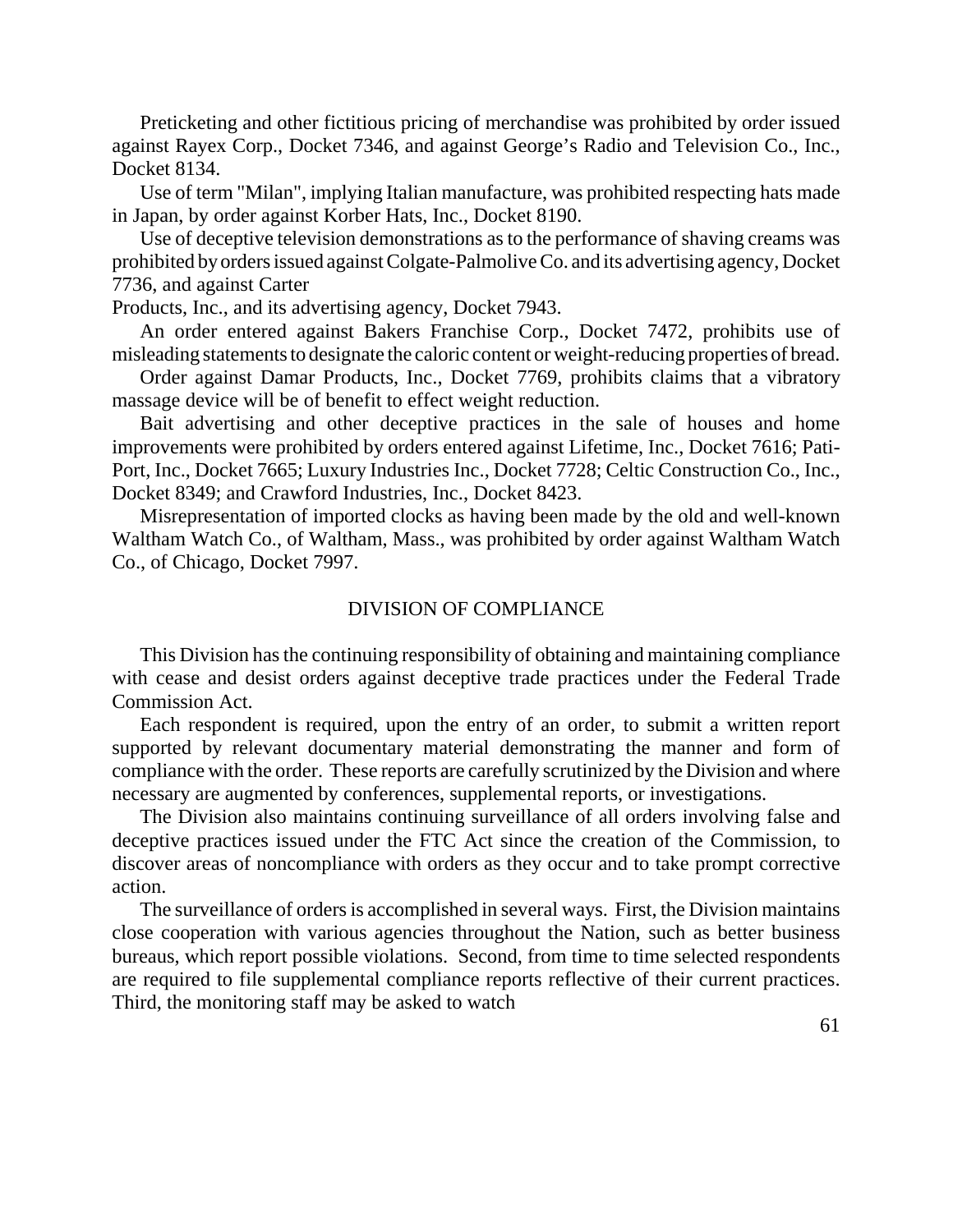for particular types of advertising. Lastly, field investigation may be requested, to determine whether an order is being violated and, if so, to gather evidence for an enforcement action. On June 30, 1962, 69 compliance investigations were in progress.

When an investigation discloses violations of an order, the Division prepares for certification to the Attorney General of a suit seeking civil penalties of up to \$5,000 for each violation or each day of violation as provided by the statute; or the Division may prepare papers for the institution of criminal contempt proceedings if the violationsinvolve an order that was reviewed by a court of appeals which commanded compliance.

In forwarding civil penalty cases to the Attorney General for filing in the U.S. District Court, the Division prepares all the necessary pleadings and a trial memorandum, and attorneys of the Division usually participate in and often conduct the trials. They usually prepare any needed further pleadings and briefs for filing with the court, which include requests for admissions, interrogatories, objections, motions, and court findings, and arrange and take oral depositions.

#### Penalty proceedings during fiscal 1962

Penalties totaling \$100,400 were recovered during fiscal 1962. This is the highest figure obtained during any fiscal year in the history of the Commission.

## Civil penalty cases concluded

Vulcanized Rubber & Plastic Company (E.D. Pa.) Misrepresentation of the rubber content of combs designed for use on human hair. Judgment for \$6,000. This judgment was affirmed by the Third Circuit and the Supreme Court denied certiorari.

National Educators, Inc. (D.C.) Misrepresentations made in connection with the sale of encyclopedias. Judgment for \$8,000.

Empire Press, Inc. (N.D. Ill.) Sale of lottery devices. Injunction entered compelling future obedience to order.

Sterling Materials Co., Inc., Ohmlac Paint & Refining Co. and Carbozite Protective Coatings, Inc. (E.D. N.Y.) Misrepresentations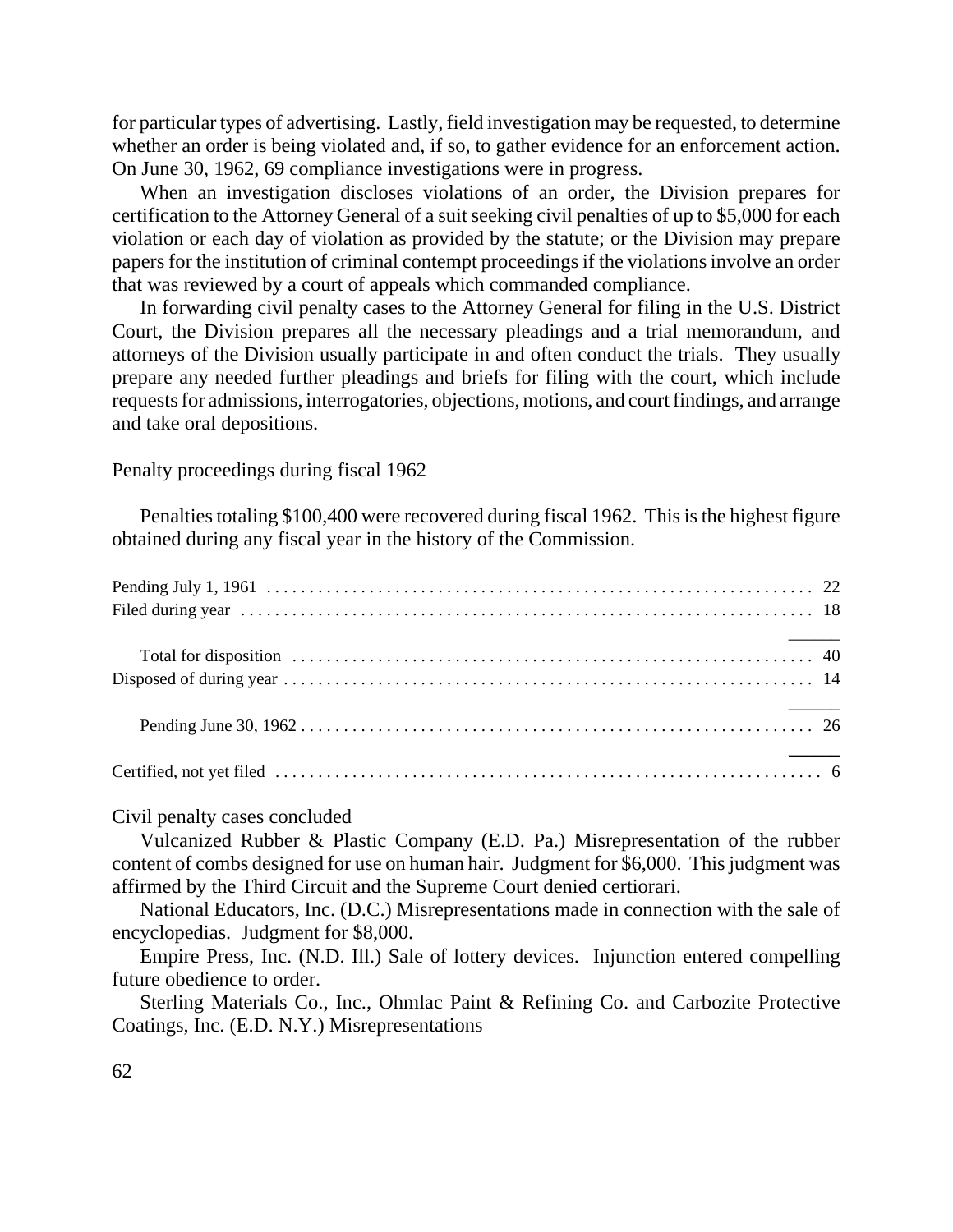made in connection with the sale of roofing and foundation paints. Judgments totaling \$28,000 were entered in the three cases.

Sun Vacuum Cleaner Co. (Md.) Bait and switch advertising of vacuum cleaners. Judgment for \$3,000 and injunction compelling future obedience to the order.

George's Radio & Television Co., Inc. (D.C.) Fictitious pricing of television sets. Judgment for \$6,000.

National Toilet Co. (W.D. Tenn.) Misrepresentations as to the efficacy of a cosmetic preparation. Judgment for \$5,000.

Personal Drug Co. (E.D. N.Y.) Misrepresentation of a drug preparation. Judgment for \$2,000 and injunction compelling future obedience to the order.

Fong Poy (N.D. Calif.) Misrepresentation of herbs and drugs sold for use in the treatment of various diseases. Judgment for \$1,300.

Parfums Corday,. Inc. (S.D. N.Y.) Misrepresentation of origin of perfumes. Judgment for \$13,000.

Fire Safety Services, Inc. (Md.) Use of scare tactics and misrepresentations in connection with the sale of fire-detection equipment. Judgment for \$28,100.

Magic-Weave, Inc. (Mass.) Misrepresentation of earnings, etc., in connection with the sale of a course of instruction in reweaving. Injunction compelling future obedience to the order.

Civil penalty cases pending

Maurice J. Lennett (Mass.) Failure to disclose prior use of automobile springs.

National Training Service, Inc., et al. (Conn.) Misrepresentation of courses of study designed to prepare purchasers thereof for examination for civil service positions.

Permanent Stainless Steel, Inc., et al. (S.D. Tex.) Misrepresentation of stainless steel cooking utensils.

United States Printing & Novelty Company, et al. (S.D. N.Y.) Interstate sale and distribution of lottery devices.

Sears, Roebuck & Co. (D.C.) Misrepresentations of savings afforded purchasers of automobile tires.

Gerald C. Burd (N.D. Calif.) Misrepresentation of cooking equipment and supplies therefor.

Kenneth R. Ogle (S.D. Ohio) Misrepresentations of photographic albums and certificates for photographs.

Matthew B. Huttner, et al. (S.D.N.Y.) Failure to reveal that books had previously been published under different titles.

Lewis I. Heater, et al. (N.D. Calif.) Misrepresentation of a correspondence course designed to train purchasers in the field of motel management.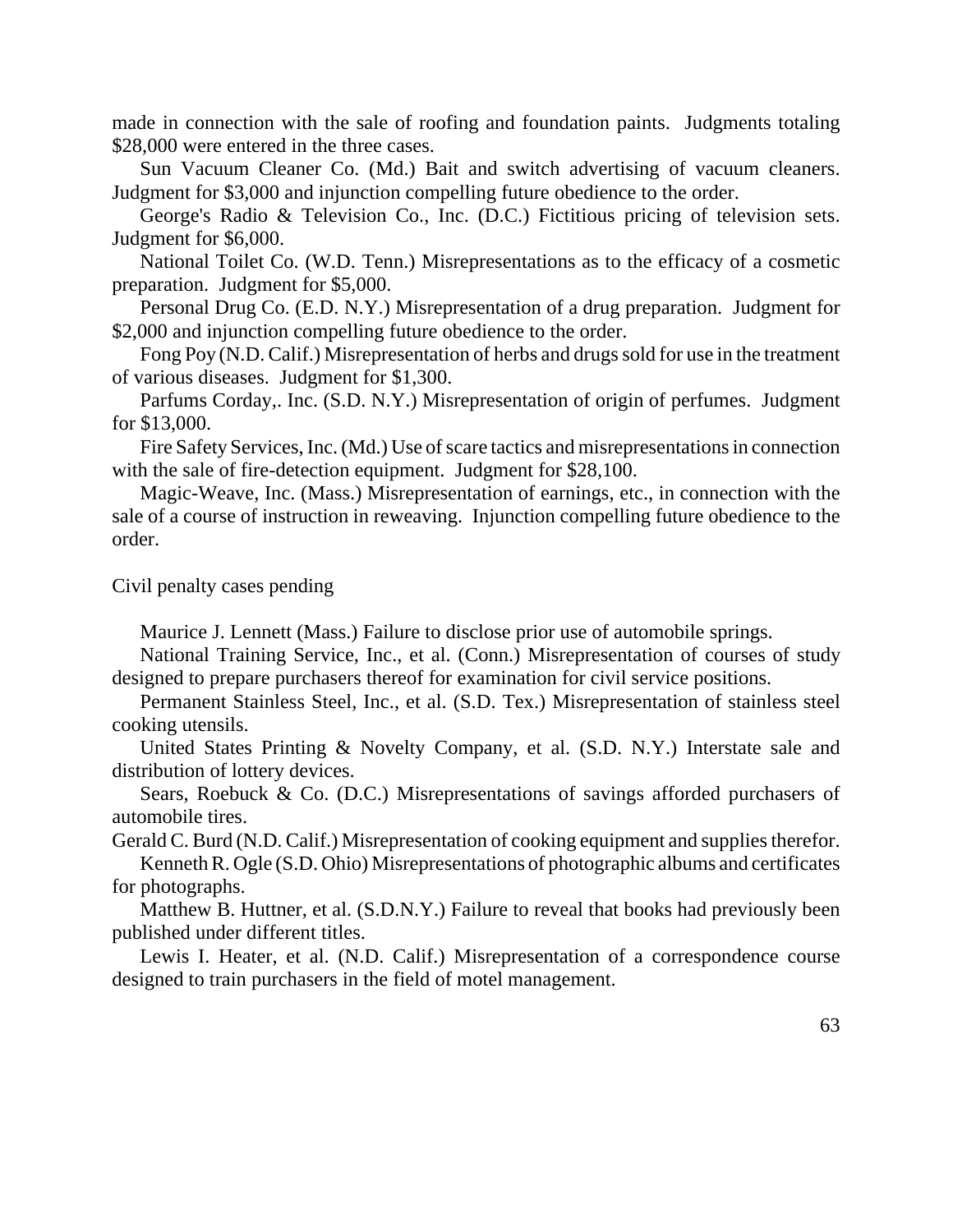Gene J. Davidson (E.D. Pa.) Misrepresentation in connection with the sale of vending machines.

American Album, Inc., et al. (N.D. Ohio) Misrepresentations of photographic albums and certificates for photographs.

Jacob Hauptmann (E.D. Pa.) Misrepresentations as to regular price of rugs and other merchandise.

American Candle Co., Inc. (E.D. N.Y.) Misrepresentations as to the composition of candles.

Wilson Chemical Co., Inc. (M.D. Pa.) Misrepresentations in connection with the sale of salves and other merchandise.

Charles C. Bennett (N.D. Tex.) Selling and distributing lottery devices.

Velox Service, Inc. (S.D. N.Y.) Misrepresenting price, value and performance of certain merchandise.

MurrayEpstein, et al.(S.D.Cal.) Misrepresenting the manufacturer and country of origin of sewing machines.

Coty, Inc. (Del.) Misrepresenting the country of origin of perfumes.

The Great Minneapolis Surplus Store, Inc., et al. (Minn.) Misrepresenting the usual and regular retail price of commodities.

Parfumerie Lido, Inc., et al. (E.D. N.Y.) Misrepresenting the usual and customary regular price and country of origin of perfume.

Sydco Industries, Inc. (S.D. N.Y.) Misrepresenting regular and usual retail price of certain products.

Radio-Television Training School, Inc. (S.D. Cal.) Misrepresentations in connection with the sale of a correspondence course in the field of radio and television.

Post-Graduate School of Nursing, Inc. (N.D. Ill.) Misrepresentations in connection with a correspondence course designed to qualify purchasers in the field of practical nursing.

William T. Loesch (S.D. Tex.) Misrepresentations in connection with sale of preparations for treatment of the hair and scalp.

Mick Dalton, et al. (Nebr.) Misrepresentations of photographic albums and certificates for photographs.

Statistics on matters and cases handled in fiscal 1962

"Matters" consist of (a) reports of compliance for processing; (b) complaints of alleged violation of orders;  $(c)$  conferences and opinions regarding compliance; and  $(d)$  initiating and processing preliminary inquiries into compliance. Each category of these "matters" is a distinct operation requiring substantial man-hours. In other words, the same case often requires handling several times, as is apparent from the following table showing the number of "matters" and the number of "cases" handled, and disclosing that of 1,138 "matters" handled involved but 680 cases.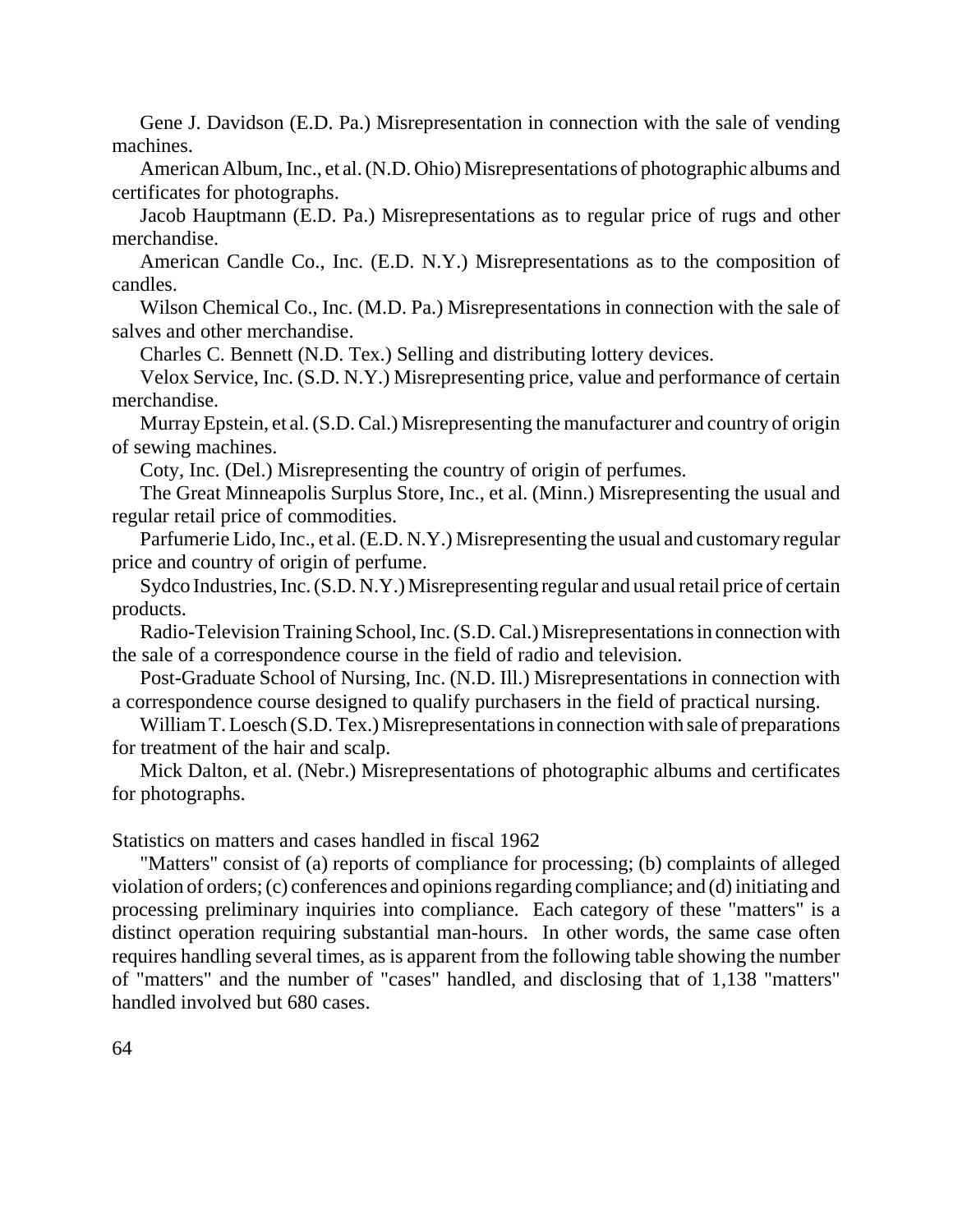| <b>Matters</b> | Fiscal |
|----------------|--------|
|                | 1962   |
|                |        |
|                |        |
|                |        |
|                |        |
|                |        |
| Cases          |        |
|                |        |
|                |        |
|                |        |
|                |        |
|                |        |

#### DIVISION OF SCIENTIFIC OPINIONS

This Division furnishes the Commission's legal staff with scientific facts and opinions concerning the composition and efficacy of foods, drugs, medical devices, cosmetics, and related commodities where questions of science arise in regard to advertising claims. It arranges for analyses or other tests of products under investigation and gathersinformation on their composition, nature, effectiveness, and safety. The Division provides scientific opinions and information in connection with matters under investigation and assists the Commission's legal staff in preparing for hearings involving questions of science and secures the services of expert scientific witnesses.

Fiscal year ended June 30, 1962:

| The subject matter of the written opinions was as follows: |  |
|------------------------------------------------------------|--|
|                                                            |  |
|                                                            |  |
|                                                            |  |
|                                                            |  |

On July 1, 1961, there were 70 requests for written scientific opinions awaiting study and report in the Division, and on June 30, 1962, the number pending had increased to 79. On June 30, 1962, there were outstanding or in preparation 17 complaints in which this Division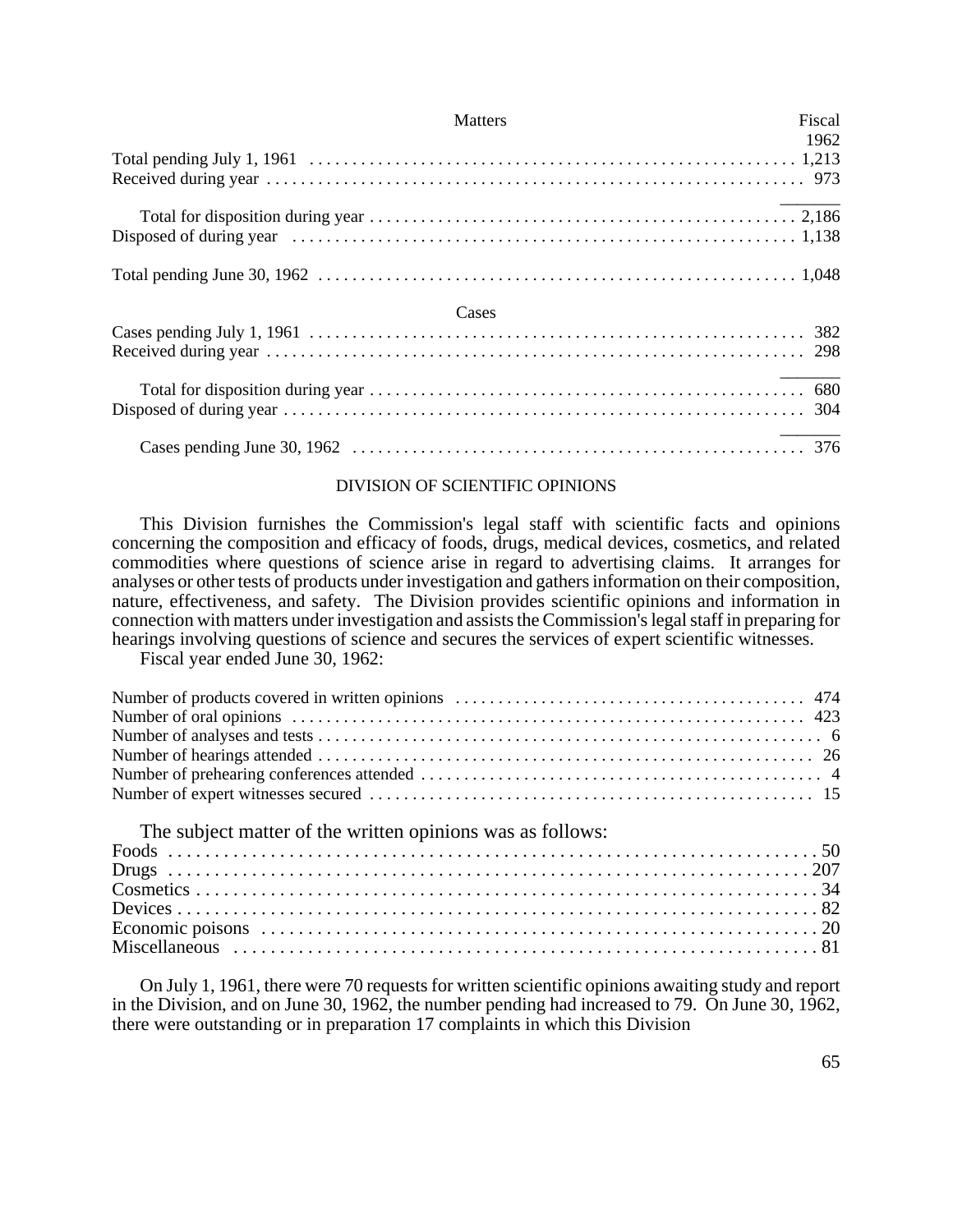is expected to obtain expert or other scientific witnesses, and act as scientific advisor to Commission attorneys prior to and during hearings.

The opinions rendered dealt with foods and beverages, analgesics, skin preparations, hair and nail preparations, dentifrices, trusses, shoes and wearing apparel for which health claims were made, medical books advertised to the public, insecticides and other economic poisons, bleaching and cleansing products, contact lenses, veterinary food and drug products, and many other preparations and devices. Continued attention was given to preparations offered for the treatment of arthritis and rheumatism. Special attention on a project basis was given to the advertising of cough and cold preparations, hemorrhoid preparations and to reducing devices. Continued attention was also given to the claims of adequate quality control appearing in the advertising used by certain manufacturers of generic-named drugs.

Many of the matters referred to the Division for scientific opinion are complex and difficult to resolve. Much of the advertising under investigation involves drugs, cosmetics, and devices regarding whose virtues and limitations the published medical and scientific literature provides, at most, only fragmentary and inconclusive information. Consequently, the Division must locate and confer with the medical specialists and other scientists who have firsthand knowledge of the therapeutic and other properties of the drugs, cosmetics, and devices. Authorities in a particular field when contacted may characterize the available scientific information as preliminary and inconclusive, but having had no actual experience with the product in question they are unable to state categorically that the advertising claims are false. In such cases the only hope of accurate appraisal and, where necessary, effective regulation of the advertising, is to have the products tested clinically. It is becoming increasingly necessary to have such tests made in order to appraise accurately the advertising for specific products.

# MONITORING OF ADVERTISING

One of the functions of the Division of Food and Drug Advertising is to monitor radio and television commercials, newspapers, magazines and other printed material. In reviewing radio and television scripts, all networks submit commercials disseminated during 1 week of each month and each individual television station submits scripts covering a 24-hour period each 3 months. Individual radio stations are requested to submit scripts covering a broadcast day once, twice or four times each year, based on coverage of the individual station.

Newspapers are requested according to a schedule permitting a daily sampling typical of those published throughout the Nation, considering geographical location, metropolitan and rural areas and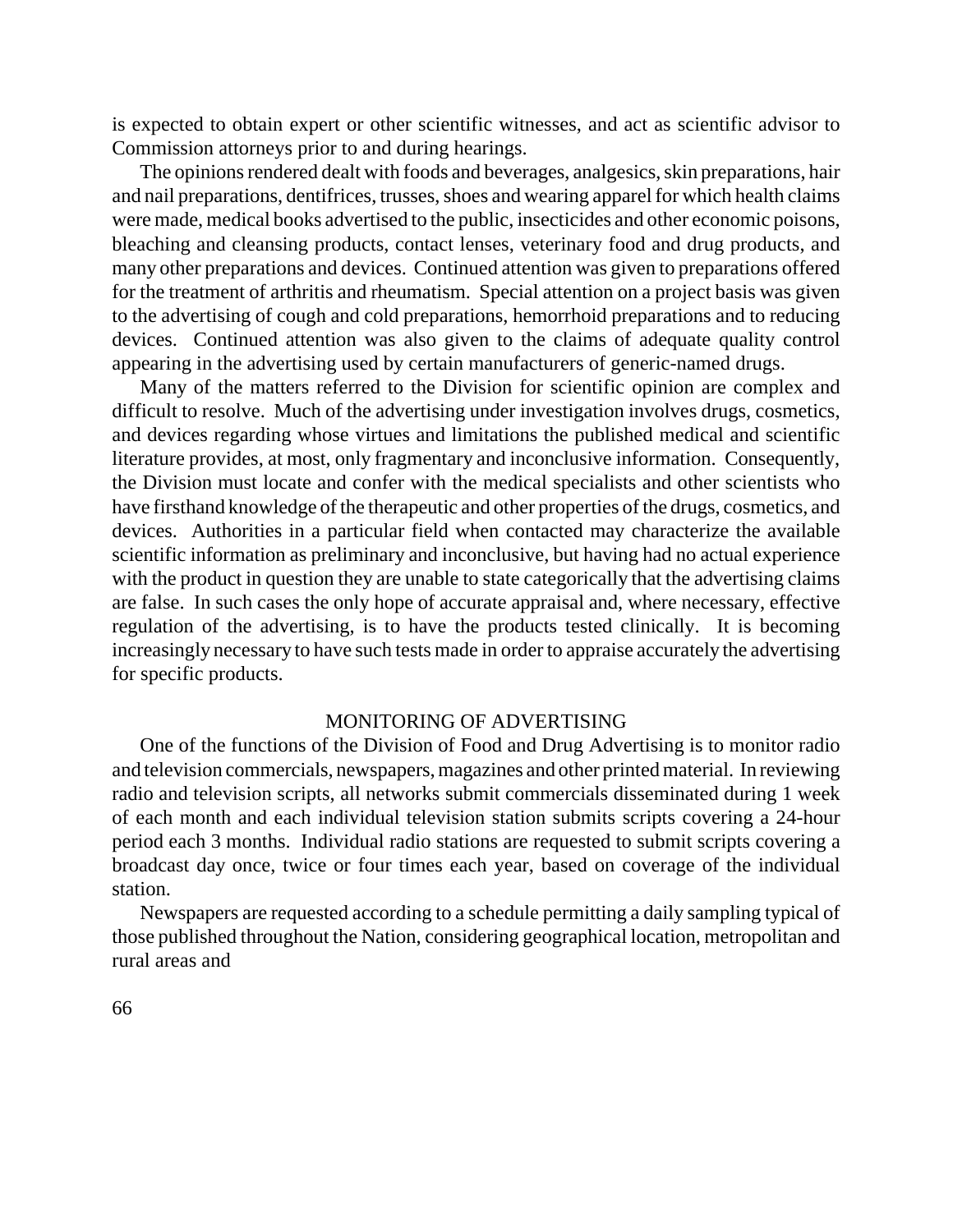other appropriate factors. Similarly, magazines are obtained an a basis which provides a representative spot checking.

In addition to broadcasting networks, individual stations submitted continuities as follows:

Radio stations: Group I (4 times yearly) ......................................................... 463 Group II (2 times yearly) ......................................................... 850 Group III (1 time yearly) ........................................................ 3,467 \_\_\_\_\_\_\_ Total stations .............................................................. 4,780 Television stations ................................................................. 657

There were reviewed in radio and television advertising the following number of continuities, and in the case of newspapers and magazines, the number of pages:

The monitoring function serves the various Bureaus and Divisions of the Commission and in some instances, other Government agencies. During the year, approximately 43,880 advertisements were furnished to operating Divisions of the Commission. Additionally, 8,828 advertisements for alcoholic beverages were forwarded to the Internal Revenue Service, the Federal agency having primary responsibility for such advertising.

Spot check monitoring of radio and television commercials disseminated in the Washington and Baltimore areas is maintained. This includes visual monitoring in the case of television commercials. Sound kinescope recordings of television commercials are made when they can be of assistance to the Commission's work.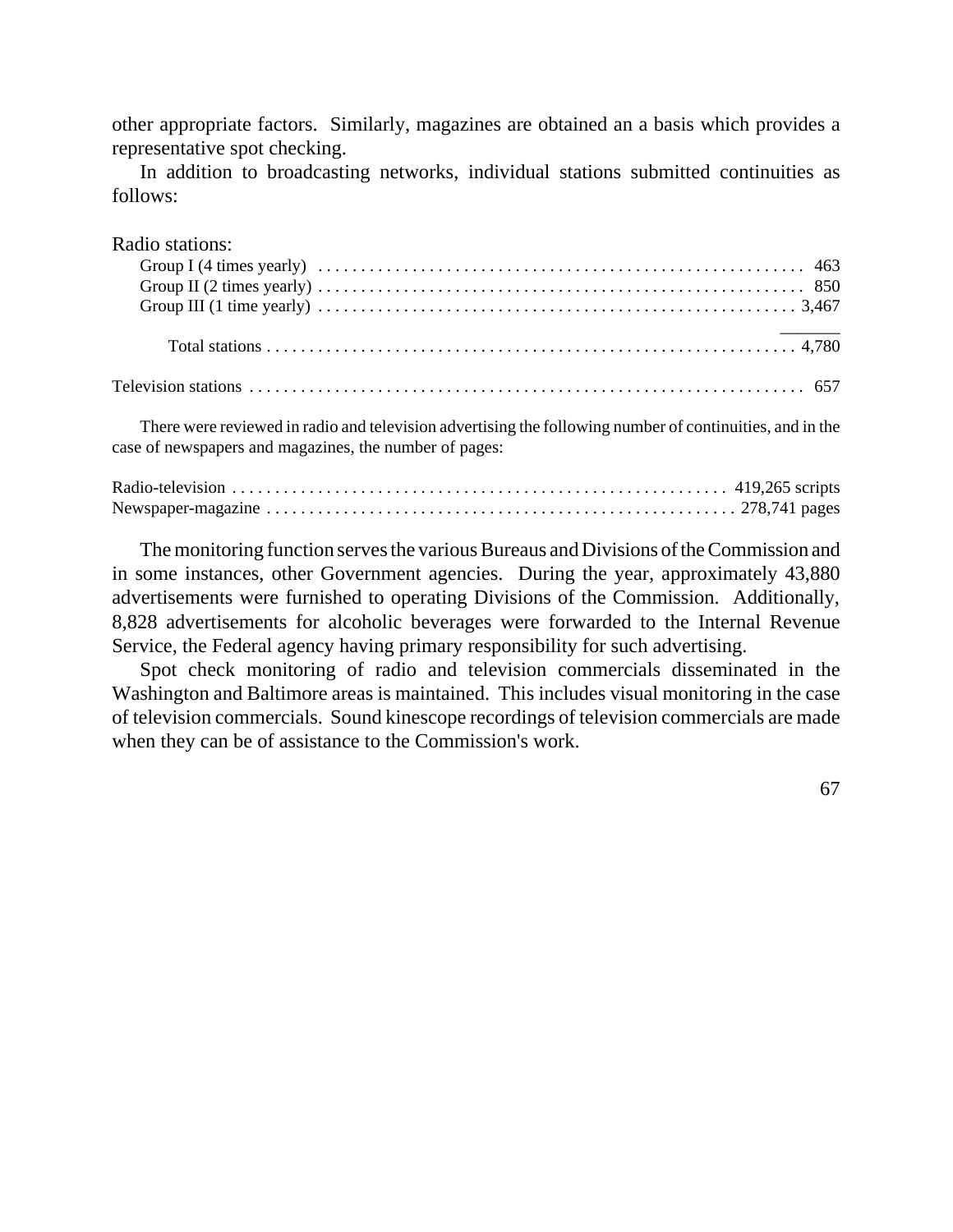# BUREAU OF TEXTILES AND FURS

The Bureau of Textiles and Furs was established in July 1961, as the successor of the Division of Textiles and Furs, Bureau of Investigation. The Bureau of Textiles and Furs administers and enforces the Wool Products Labeling Act of 1939, the Fur Products Labeling Act, the Flammable Fabrics Act and the Textile Fiber Products Identification Act. It consists of the Office of the Director and two divisions; the Division of Regulation and the Division of Enforcement.

The Wool, Textile and Fur Acts require content disclosure on labels as well as other important factual information. In addition, the Fur Act requires truthful invoicing, and it, and the Textile Act require truthful disclosures in the advertising of products subject to their terms. The Flammable Fabrics Act protects consumers by prohibiting the marketing of dangerously flammable wearing apparel and fabrics sold or intended for use in such apparel.

To assist consumers and businessmen, the rules and regulations underthe Fur Act contain a Fur Products Name Guide, which sets out the true English name of the animal producing the fur. In addition, the regulations under the Textile Act contain a list of 16 generic names for manufactured fibers which serve as common denominators for the hundreds of synthetic fibers now on the market. The Bureau also maintains a public register of continuing guaranties filed with the Commission under the four acts. These guaranties protect intermediate sellers of wool, fur and textile products when relied upon in good faith. The Bureau also issues registered identification numbers to companies whose customers do not wish to reveal their sources of supply to competitors.

Through the Division of Regulation the Bureau counsels the textile and fur industries concerning the requirements of the said acts and regulations and from time to time makes recommendations to the Commission with respect to amendments to the regulations. This Division conducts routine inspections of manufacturers of manmade fibers, dealers in natural and synthetic fibers, yarn, weaving and finishing mills, fabric jobbers and wholesalers and retail stores. In addition, similar inspections are made of fur auctions, fur dealers, fur dyers and manufacturers, wholesalers and retail furriers. The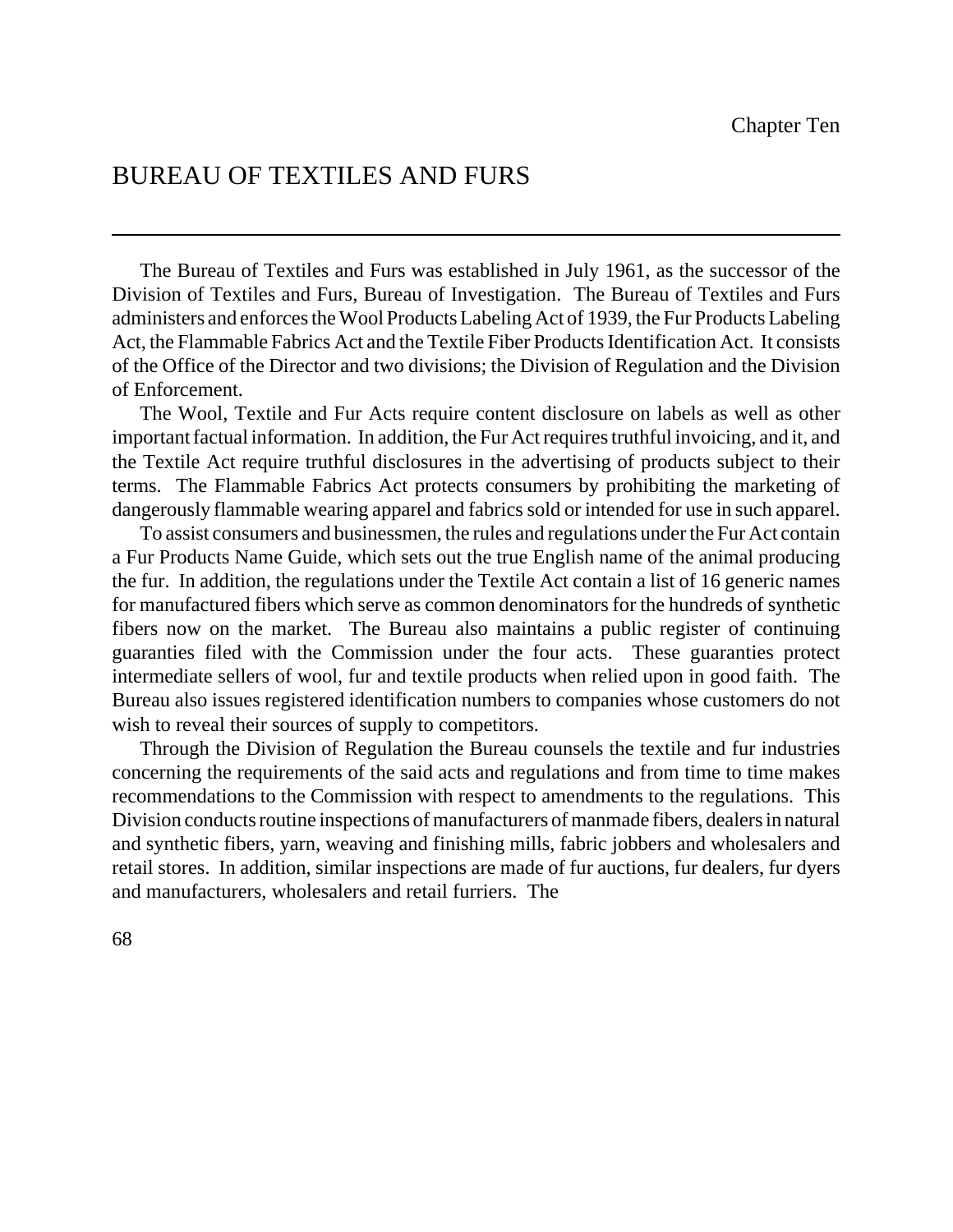Division of Regulation, through its counseling services, effects correction of minor deficiencies.

Through the Division of Enforcement, the Bureau of Textiles and Furs prosecutes major violations of the aforesaid acts and regulations. Through the Bureau of Field Operations, investigations are made of violations of the acts and regulations. The investigation reports are analyzed by the trial attorneys of the Division and considered recommendations are made to the Commission. The trial attorneys participate in consent settlement negotiations and try the cases not so settled. Trial attorneys also handle any appeals to the Commission from initial decisions of the hearing examiners.

The Compliance Section of the Division of Enforcement is assigned the duty of policing the cease and desist orders of the Commission covering violations of the Wool Products Labeling Act, the Fur Products Labeling Act, the Flammable Fabrics Act and the Textile Fiber Products Identification Act. This policing includes administrative counseling by mail, inspections of the firms and individuals under order, and formal investigations of the respondents where such procedure is deemed appropriate. In cases where there has been a violation of the Commission's orders, the Compliance Section collaborates with the Department of Justice and the United States Attorneys in the prosecution of the violations.

The Division of Enforcement also maintains a screening laboratory where tests of fibers, yarns, fabrics and furs are made to determine if these products are truthfully labeled, invoiced and advertised.

### DIVISION OF ENFORCEMENT

This Division initiates formal corrective action against responsible parties to enforce the four separate pieces of consumer legislation administered by the Bureau of Textiles and Furs, when voluntary compliance cannot be obtained.

Operating for the first full year as a division of the newly created Bureau of Textiles and Furs, the Division of Enforcement, with its staff of only 10 attorneys had handled all of the litigation and compliance work involved in enforcing the four acts mentioned above.

Three hundred fifty-one initial investigations were handled during fiscal year 1962. Two hundred six were on hand at the beginning of the year and 145 new investigations were undertaken during the year. One hundred seventy are being continued into fiscal year 1963.

One chief, one review attorney and 5 trial attorneys of the 10 assigned to this Division are responsible for the initiation and direction of investigations of unfair and deceptive practices occurring within the scope of the acts administered by the Division.

The results of such investigations are analyzed by these same trial attorneys who also are responsible for the preparation and trial of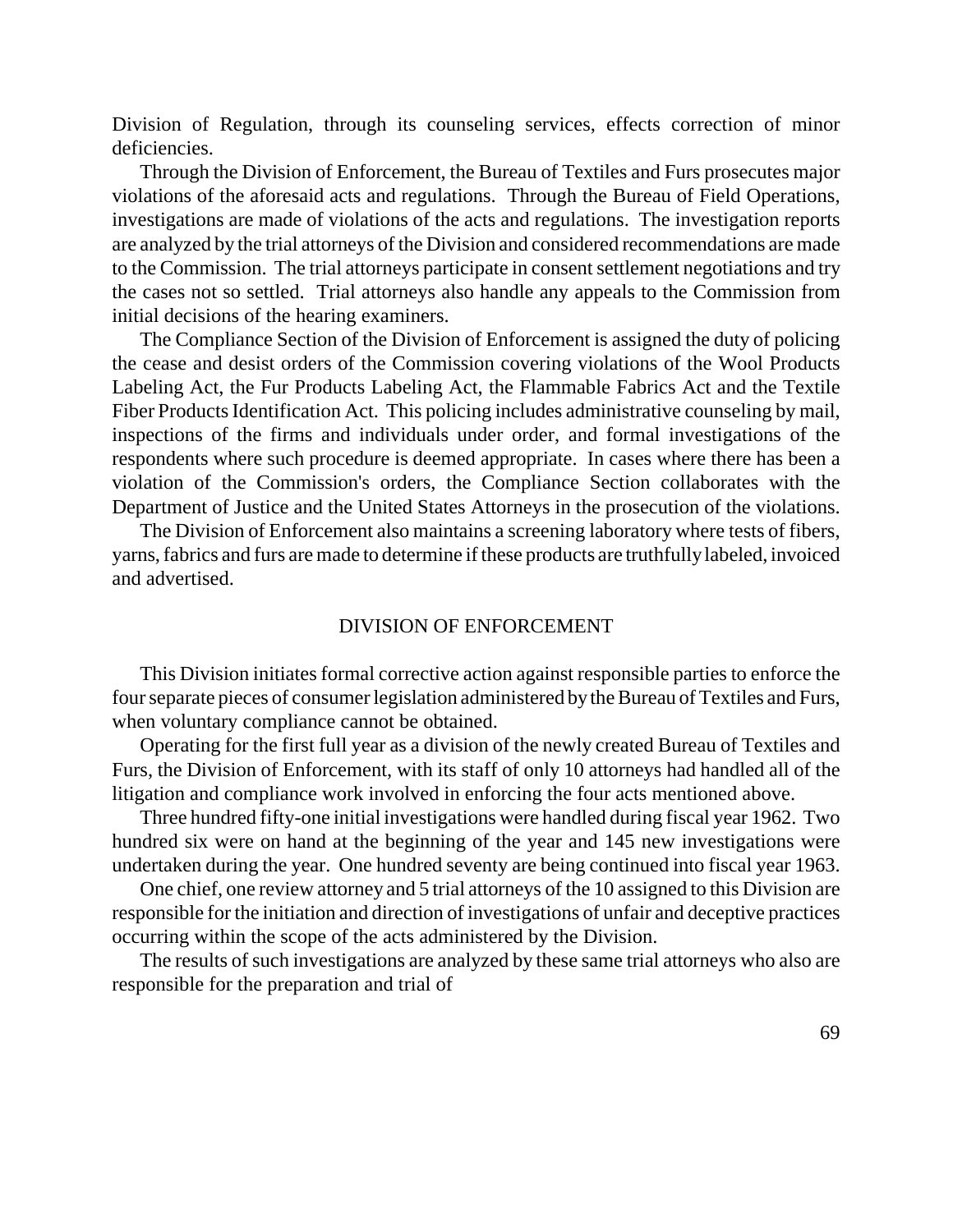the cases from the drafting of complaints to the briefing and argument of such cases before the Commission. Thus the practice in this Division is for the same attorney to handle a case from the time of its inception as a formal action until the completion of that case either by issuance of an order or by dismissal.

The remaining three attorneys of this Division handle all of the compliance matters pertaining to the acts administered by the Bureau of Textiles and Furs. During fiscal year 1962, they handled 306 matters. One hundred and forty cases were on hand at the start of the year and 166 additional cases were added during the year. One hundred and twenty cases were disposed of and 186 active cases are being carried over into fiscal year 1963.

The compliance attorneys receive cases following the issuance of cease and desist orders by the Commission and undertake such action as may be necessary to insure that the respondents comply with the order, including the initiation of compliance investigations and the preparation of civil penalty and criminal actions in the case of recalcitrant respondents.

This Division also operated a laboratory wherein tests were made on textile fabrics and woolen fabrics to determine the character and constituency of fibers contained in the fabrics; on fabrics considered to be flammable, to determine the rapidity of ignition and burning; and on fur products to determine the type furs and character of animal hairs and whether or not such furs are dyed or bleached. This laboratory was operated by one permanent technologist, augmented part of the year by a chemist.

Significant areas in which this Division moved to stop violations of the various acts are:

### (a) The Wool Products Labeling Act of 1939

The practice of wool fabric manufacturers upgrading reprocessed or reused wool by including a significant percentage of reprocessed or reused wool fibers with virgin wool fibers and then labeling the resultant product as all wool was investigated. The services of a microscopist were used to establish such practices. A complaint was issued against Allentown Mills Inc., et al., Docket 8451, and hearings were held in which the microscopist appeared as the principal witness for the Commission, testifying as to a mechanical damage to reworked fibers. The position taken by the Bureau was upheld by the hearing examiner and by the Commission and on May 24, 1962, the initial decision was adopted and a cease and desist order was issued by the Commission.

The Division has also taken action against misrepresentations as to the country of origin of wool products.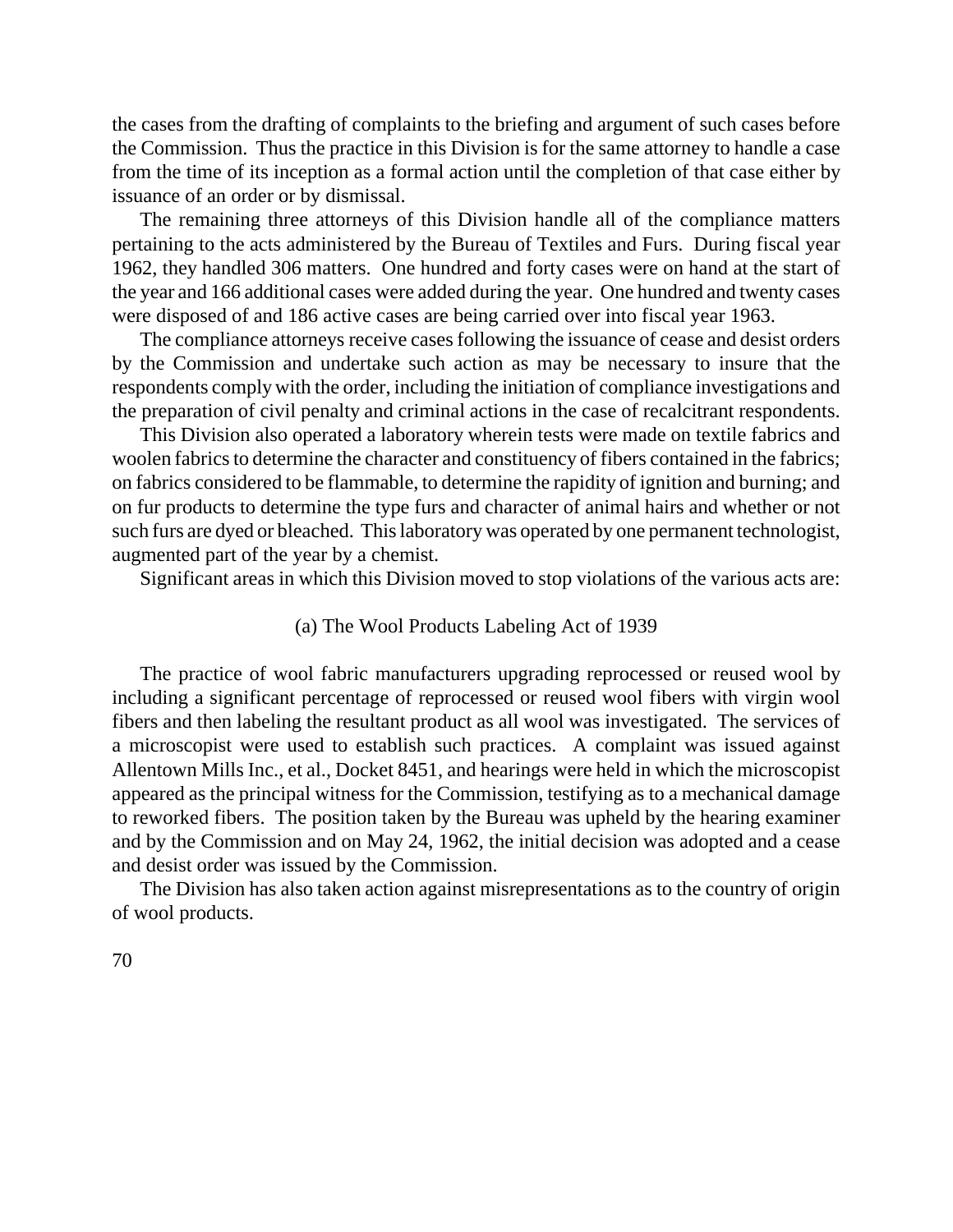#### (b) The Fur Products Labeling Act

Intensive concentration has been made under this Act against the practice of using false and deceptive comparative prices and fictitious prices, and failure to disclose tip-dyeing of furs.

Also under the Fur Products Labeling Act, a complaint was issued against an advertising copywriter who wrote advertisements for fur retailers. Although the advertising agent did not own or operate a fur store, his relation to the products which were falsely and deceptively advertised was so close that he was made a respondent. This case is presently pending before the Commission upon respondent's petition for review of the initial decision.

### (c) Textile Fiber Products Identification Act

In the enforcement of this act considerable emphasis has been placed on violations occurring as regards the name and amount of constituent fibers in the fabric. Many of these violationsinvolve the upgrading or downgrading of the amount of constituent fibers and the use of a fiber trademark in place of the generic name of the fibers. Additional attention has been given to the use of deceptive trademarks and trade name or symbol of fur-bearing animals to describe textile fabrics.

The Division has also given attention to the improper use of the name or symbol of furbearing animals to describe textile fabrics.

Additionally, the Division has incorporated charges under section 5 of the Federal Trade Commission Actrelative to pricing and savings claimsinto Textile Act complaints where the facts merited the same.

### (d) Flammable Fabrics Act

Emphasis in this field has been placed upon speed in the removal of the dangerously flammable products from the market. Efforts are made in the initial investigation to get the proposed respondent to sign an affidavit that such dangerously flammable articles will be withdrawn from sale. Should the investigator be unable to obtain the affidavit the initial investigation is made with a view toward seeking a preliminary injunction. Thus far injunctive action has not been required.

One case, arising under the Flammable Fabrics Act, was opened on March 29, 1962. The case wasinvestigated and complaint drawn. A completed consent agreement was forwarded to the Commission on June 25, 1962, or a total 88 days after the opening of the investigation.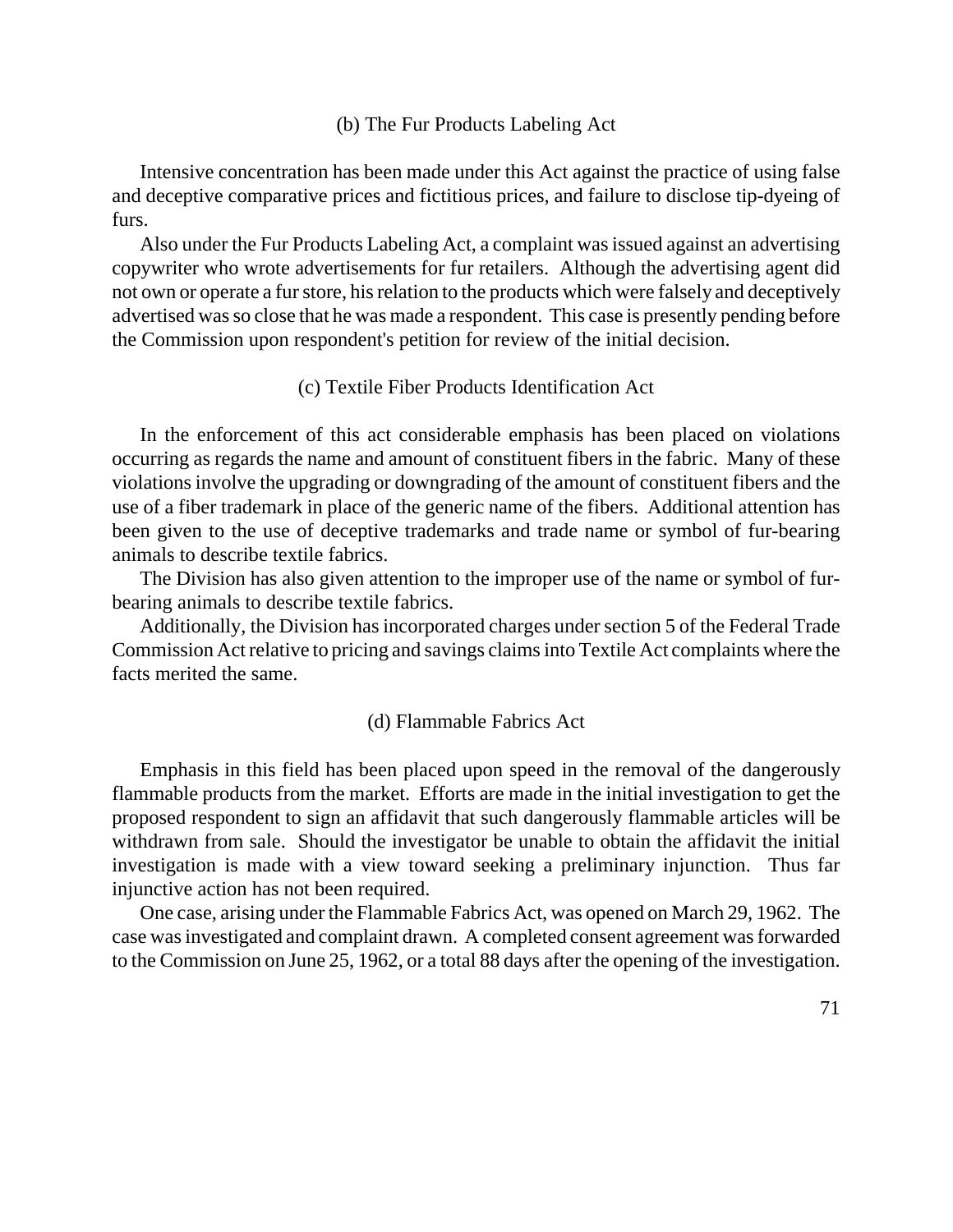|                                                              | Wool | Fur | Flam-<br>mable<br>fabrics | Textile     | section        | Total |
|--------------------------------------------------------------|------|-----|---------------------------|-------------|----------------|-------|
| Investigations initiated                                     | 14   | 103 | 10                        | 18          |                | 145   |
| Formal complaints recommended                                | 15   | 68  | 17                        | 17          |                | 118   |
| Cease and desist orders issued                               | 26   | 89  | 12                        | 18          |                | 144   |
| Investigations closed                                        | 20   | 32  |                           | 14          | 2              | 72    |
| Compliance cases opened:                                     |      |     |                           |             |                |       |
|                                                              | 26   | 89  | 12                        | 17          |                | 144   |
| $Re opened \ldots \ldots \ldots \ldots \ldots \ldots \ldots$ | 10   | 10  |                           |             |                | 22    |
| Formal compliance investigations initiated                   | 15   | 28  |                           |             |                | 45    |
| Compliance reports received and filed                        | 25   | 78  | 6                         | $\mathbf Q$ | $\mathfrak{D}$ | 120   |
| Laboratory tests performed                                   | 287  | 594 | 173                       | 149         | 22             | 1.225 |

Workload statistics of the Division of Enforcement during fiscal year 1962 are as follows

## DIVISION OF REGULATION

This Division is charged with inspection and industry counseling covering the four separate acts administered by the Bureau of Textiles and Furs. The investigational personnel of this Division, through the direction of the Bureau of Field Operations, is also responsible for the investigation of numbered cases.

The Rules and Regulations under the Fur Act contain a Fur Products Name Guide, which sets out the true English name of the animal producing the fur. This name guide was provided for in the act and it was prepared by the Commission with the assistance and cooperation of the Department of Agriculture and the Department of the Interior.

The regulations under the Textile Act contain a list of 16 generic names for manmade fibers, many of which have individual trademarks, used by the fiber producer. The Division also maintains a public register of continuing guaranties filed with the Commission under the four acts. These guaranties protect subsequent sellers of wool, fur, and textile products when relied upon in good faith. The Division also issues registered identification numbers to companies which do not wish to reveal their identity or whose customers do not wish to reveal their sources of supply to competitors. The Division also prepares amendments to the regulations under the various acts which are submitted to the Commission.

In the administration of the inspections mentioned above, the Division plans and supervises nation-wide industry counseling and compliance inspection programs. Through industry counseling, the Division attempts to secure voluntary compliance with the laws from all branches of industry. Full-time textile and fur investigators conducting general compliance inspections point out violations to the responsible parties, and, where possible, effect immediate on-the-spot corrections of minor deficiencies. Some additional personnel has been added to our staff permitting an increase in industry counseling and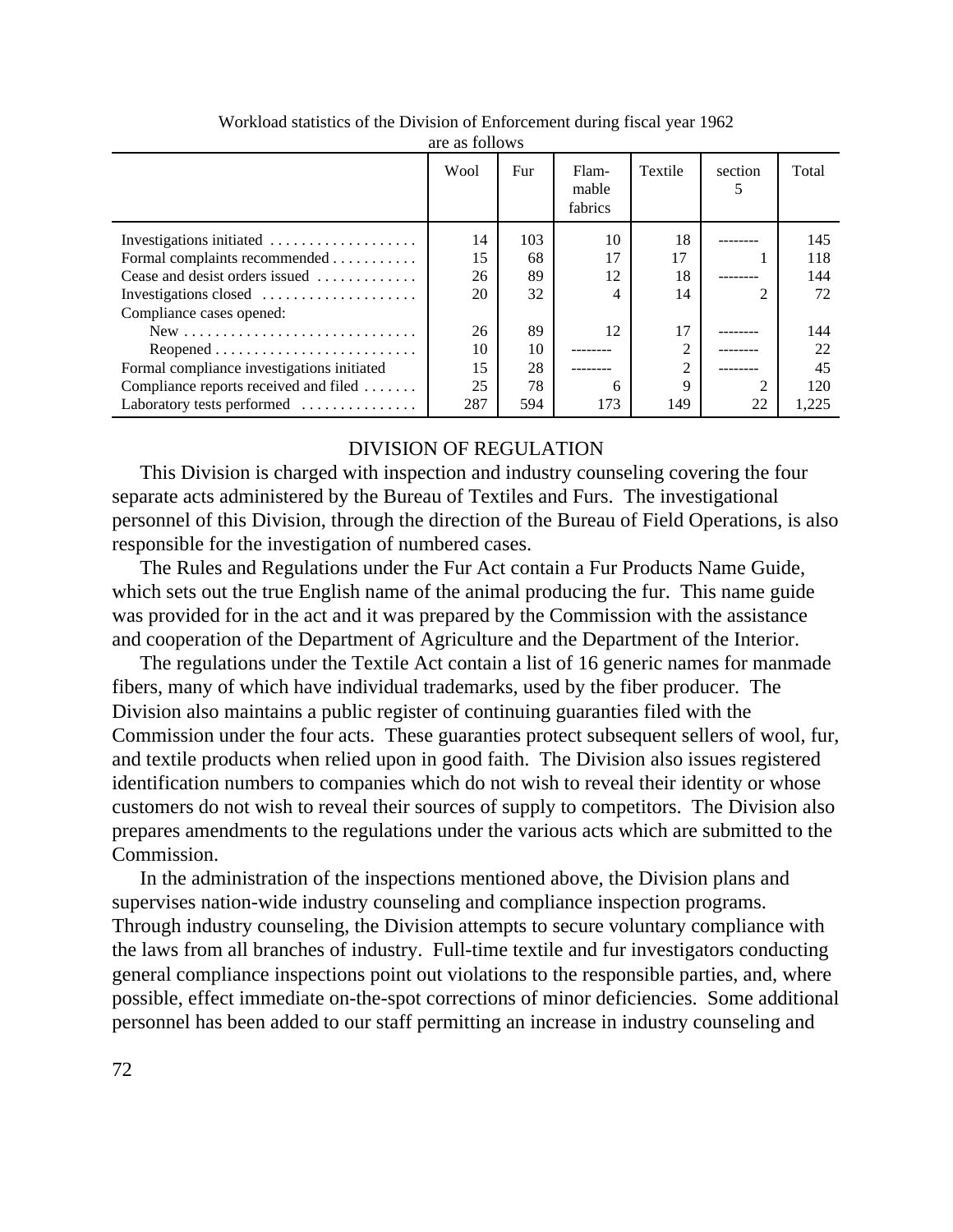compliance inspection work, which is reflected in the chart shown below.

The Textile Act continues to be the most important casewise of those handled by this Division. A sampling technique is used, and during the fiscal year increased from slightly under 31 million textile products for labeling, invoicing, and advertising deficiencies to nearly 55 ½ million. Public acceptance and industry compliance with the Textile Act continues to be very good.

|                                                                                                                                                                                                                                                                                                                    | Textile                                                               | Wool                                                                                        | Fur                                                      | Flammable<br>fabrics                  |
|--------------------------------------------------------------------------------------------------------------------------------------------------------------------------------------------------------------------------------------------------------------------------------------------------------------------|-----------------------------------------------------------------------|---------------------------------------------------------------------------------------------|----------------------------------------------------------|---------------------------------------|
| Number of inspections made<br>Products inspected (sampling method, except furs)<br>Deficiencies noted<br>Registered numbers issued<br>Continuing guaranties filed<br>Advertisements examined<br>Assurances of discontinuance<br>Incoming correspondence<br>Outgoing correspondence<br>Interpretations and opinions | 3,235<br>55,459,940<br>1.801.941<br>1,641<br>470<br>250.714<br>26,572 | 2,025<br>4,894,100<br>147,609<br>337<br>918<br>3.147<br>1,425<br>11,971<br>14,954<br>13,916 | 942<br>86,721<br>12.466<br>189<br>540<br>25,057<br>9,396 | 2,967<br>51,866,536<br>1,002<br>1,584 |
|                                                                                                                                                                                                                                                                                                                    |                                                                       |                                                                                             |                                                          |                                       |

| Division of Regulation Workload statistics—fiscal 1962 |  |  |  |  |
|--------------------------------------------------------|--|--|--|--|
|--------------------------------------------------------|--|--|--|--|

667506-62---6

73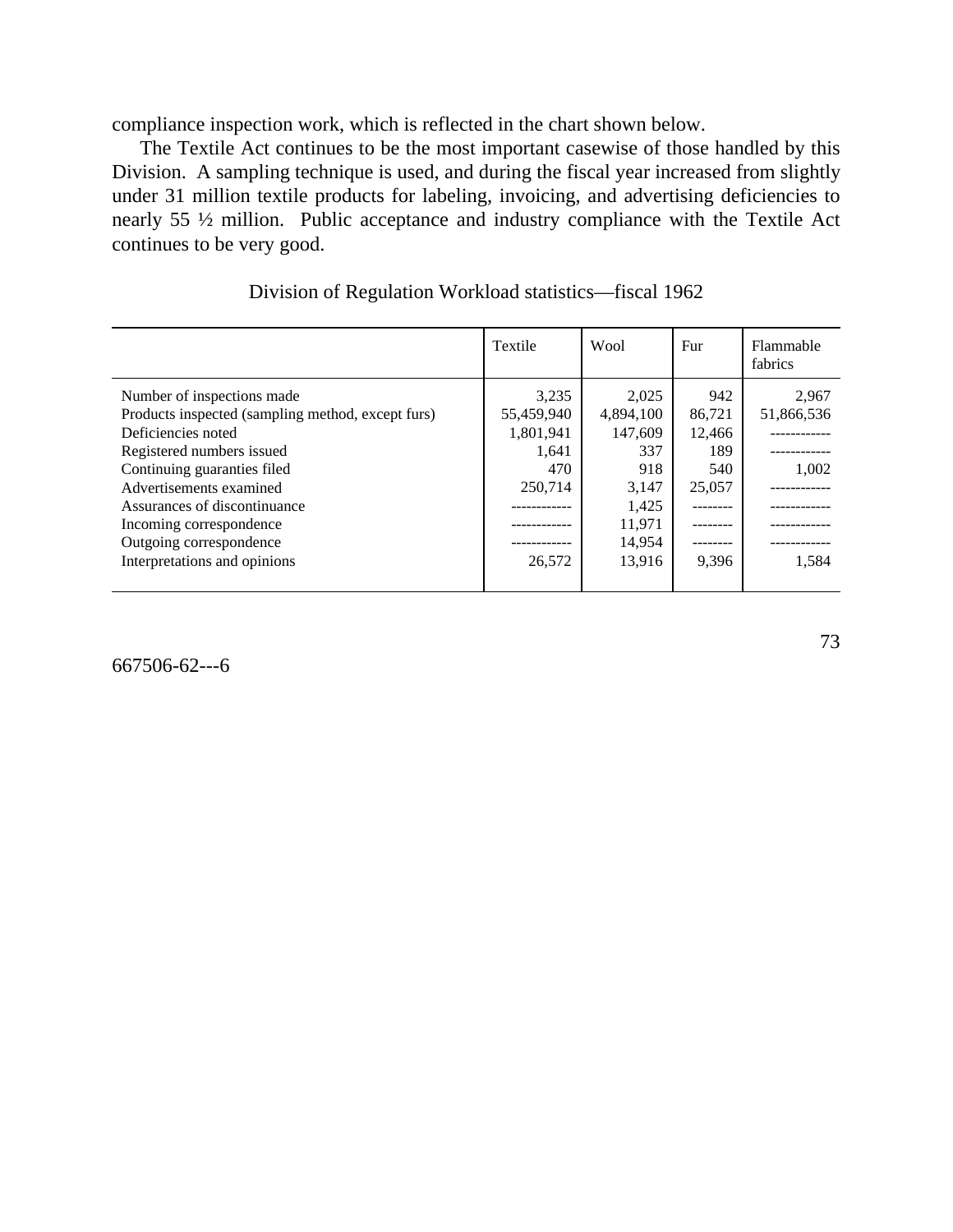# BUREAU OF FIELD OPERATIONS

Under the reorganization effectuated July 1, 1961, the Bureau of Field Operations was created to take over the field investigative activities of the former Bureau of Investigation. The investigative work of the Commission falls into three major categories, namely, restraints of trade and monopolies; unfair and deceptive acts and practices; and misbranding of textiles and furs and the sale of flammable fabrics.

In the gathering of facts and evidence which provide the basis for the corrective, as well as other, actions of the Commission, the Bureau of Field Operations utilizes the services of staff attorneys assigned to ten field offices, and two suboffices. During the fiscal year, the Bureau of Field Operations completed investigations involving 1,329 matters, of which 530 were restraint of trade cases, including 5 compliance investigations referred to the Commission bythe Antitrust Division, Department of Justice; 749 deceptive practice matters; and 50 textile and fur cases.

At the close of fiscal 1961, there were pending in the field offices 991 investigations. During the fiscal year 1962, an additional 1,177 matters were referred to the field offices for investigation, making a total caseload of 2,168 cases. There were pending as of June 30, 1962 in the field offices 839 matters, which reducesthe backlog of cases by 152 as compared to the number pending at the end of fiscal 1961.

Area price wars in the milk, bread and gasoline industries were rather numerous during the year and required extensive investigations in numerous areas of the country by the investigative staff of the Commission. One of the outstanding developments during the year in the investigative techniques employed by the Commission was the use of public hearings for purposes of developing evidence as to the pricing practices of various members of the milk industry in connection with area price wars.

During the year pilot tests were successfully undertaken in using the attorneys in the field offices for the preparation of proposed complaints and orders and for negotiating consent settlements. These pilot tests resulted in the adoption by the Commission of rules of procedure under which the field office staff will be actively used in these capacities, as well as the conducting of hearings in the field in connection with litigated cases.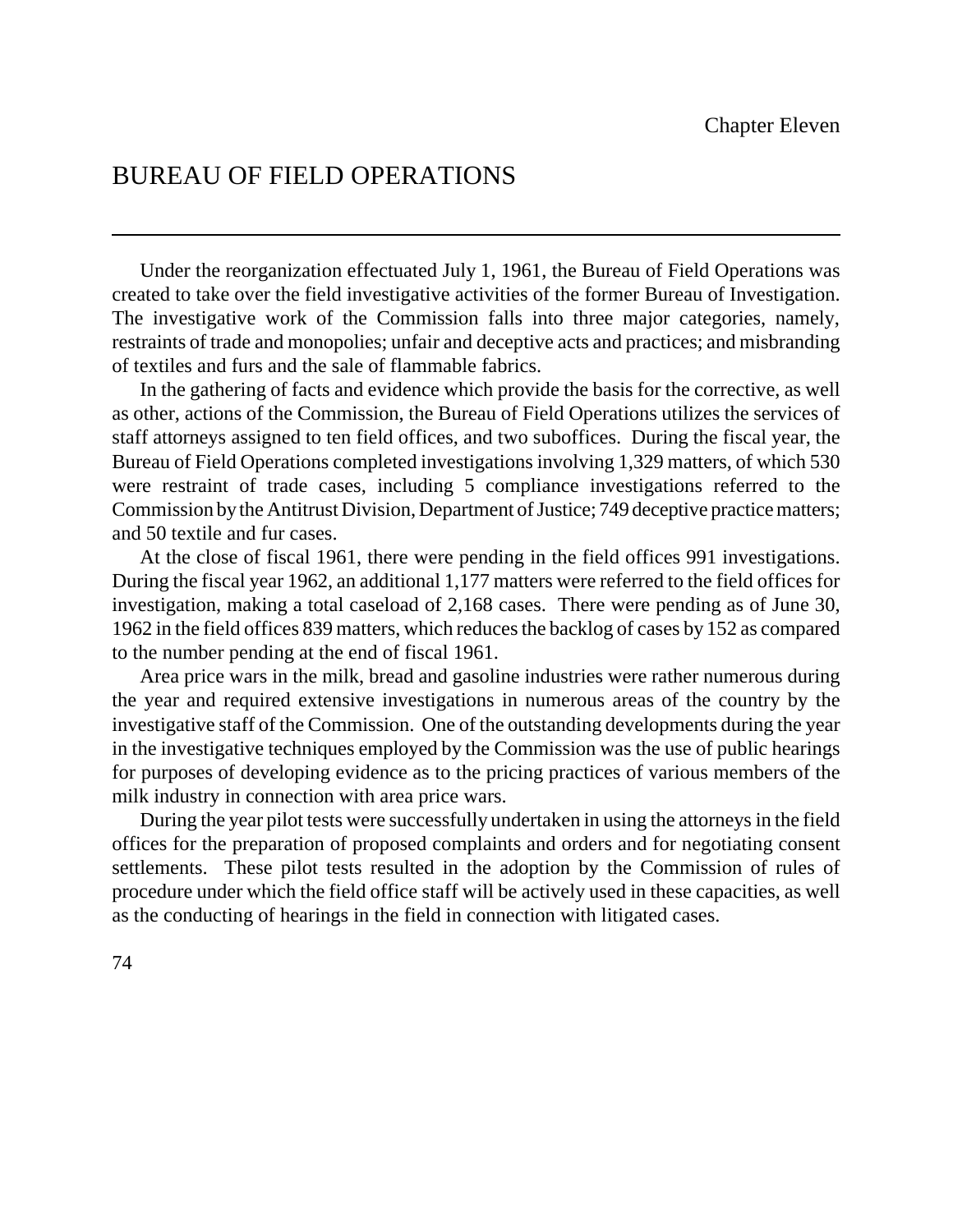# BUREAU OF ECONOMICS

The function of this Bureau is to give economic and statistical assistance to the Commission in its investigation and trial work, to make economic studies for publication in response to requests by the President, by Congress, or by the Commission, and to carry on a continuing program of quarterly financial statistics.

### DIVISION OF ECONOMIC EVIDENCE

The Division of Economic Evidence has primary responsibility for providing economic assistance to the legal bureaus and divisions in connection with the investigation and trial of cases. In addition, the division is responsible for identifying, recording, and developing information regarding mergers and acquisitions. The division also reviews section 6 surveys initiated by the legal bureaus and assists with the processing of such surveys.

During fiscal 1962, economists in the division rendered economic assistance on 86 cases and investigations, 68 of which involved mergers. Twenty-five of these 68 cases and investigations were merger cases where complaint had been issued, while 43 were formal cases in various stages of investigation. The division also recorded and assembled the basic available data on 1,360 mergers during fiscal 1962. In addition to economic assistance on mergers, the division assisted on 4 investigations by the Compliance Division; 12 investigations involving false and deceptive practices; and 7 cases and investigations involving price discriminations or unfair methods of competition.

Further economic assistance on casework was provided to the legal divisions by some economists assigned to the Division of Economic Reports. This was necessary because the relatively small number of economists in the Division of Economic Evidence could not supply even the most urgent demands for assistance by the legal bureaus. During fiscal 1962 about 36.50 percent (\$51,375) of the expenditures of the Division of Economic Reports was devoted to assistance in economic evidence work. Because of the continuing heavy demand for assistance in economic evidence matters, seven persons and \$60,000 of the 1963 budget of the Division of Economic Reports were transferred to the Division of Economic Evidence.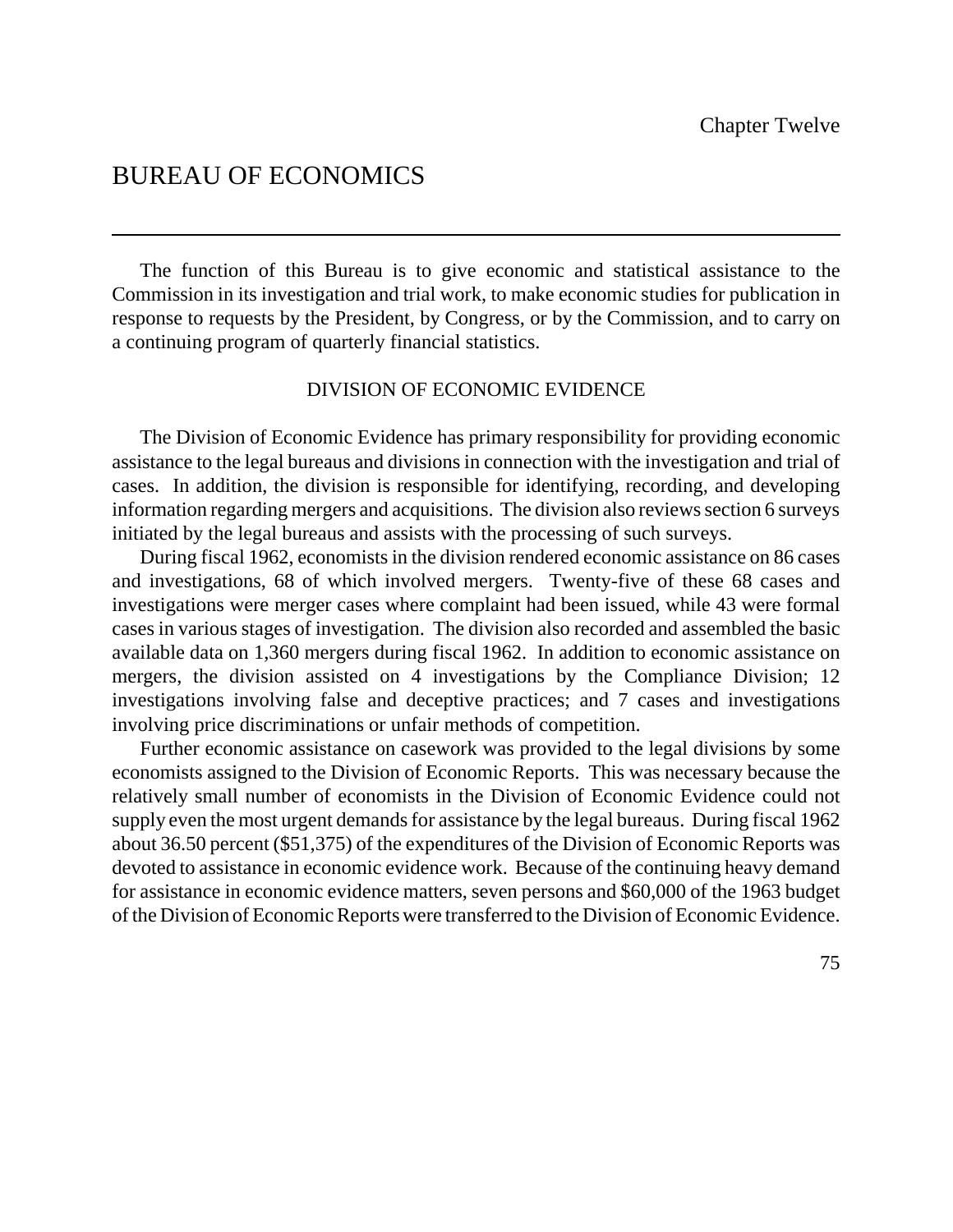### DIVISION OF ECONOMIC REPORTS

The primary responsibility of this Division is to conduct economic studies at the request of the President, the Congress or the Commission, and to provide economic advice and assistance in the program planning and development of the Commission. The Commission has broad powers under section 6 of the FTC Act to require corporations to file with it essential information on their organization, conduct and trade practices, and their relations with other corporations engaged in commerce. Such information as is deemed expedient in the public interest shall be made public in the form of economic reports.

The Division of Economic Reports prepared recommendations, which have been presented to the Commission by the Bureau of Economics, for a series of economic reports involving some of the more concentrated sectors of American industry. The compilation of data secured under section 6 powers and its presentation in report form will absorb the energies of the small staff in this division during the next fiscal year.

In addition, the Division of Economic Reports has made other proposals to the Commission designed to improve the quantity and quality of the economic data currently available to the antitrust agencies on the country's largest corporations. Many of today's concepts on the structure, organization and practices of American industry stem from the notable contributions to knowledge resulting from the work of the Temporary National Economic Committee in the late thirties; however, significant transformations have occurred in many of our more important industries in the last 25 years, particularly in those areas where there has been rapid technologic advance. Clearly, if the Commission is to carry out the statutory responsibilities entrusted to it respecting the maintenance of competitive business conditions on our economy, its work must be grounded on an understanding of industry structure and practices as they exist today.

During fiscal 1962 research was completed on the Commission's Inquiry into Food Marketing, part II, Concentration and Integration in Frozen Fruits and Vegetables. This report will be published in the fall of 1962. The Division also completed processing data collected in connection with the Commission's inquiry into food marketing, part III, Concentration and Integration in Canned Fruits and Vegetables. Analysis of these data will be completed during the next fiscal year.

During fiscal 1962 about one-third of this Division's resources was devoted to economic assistance in casework.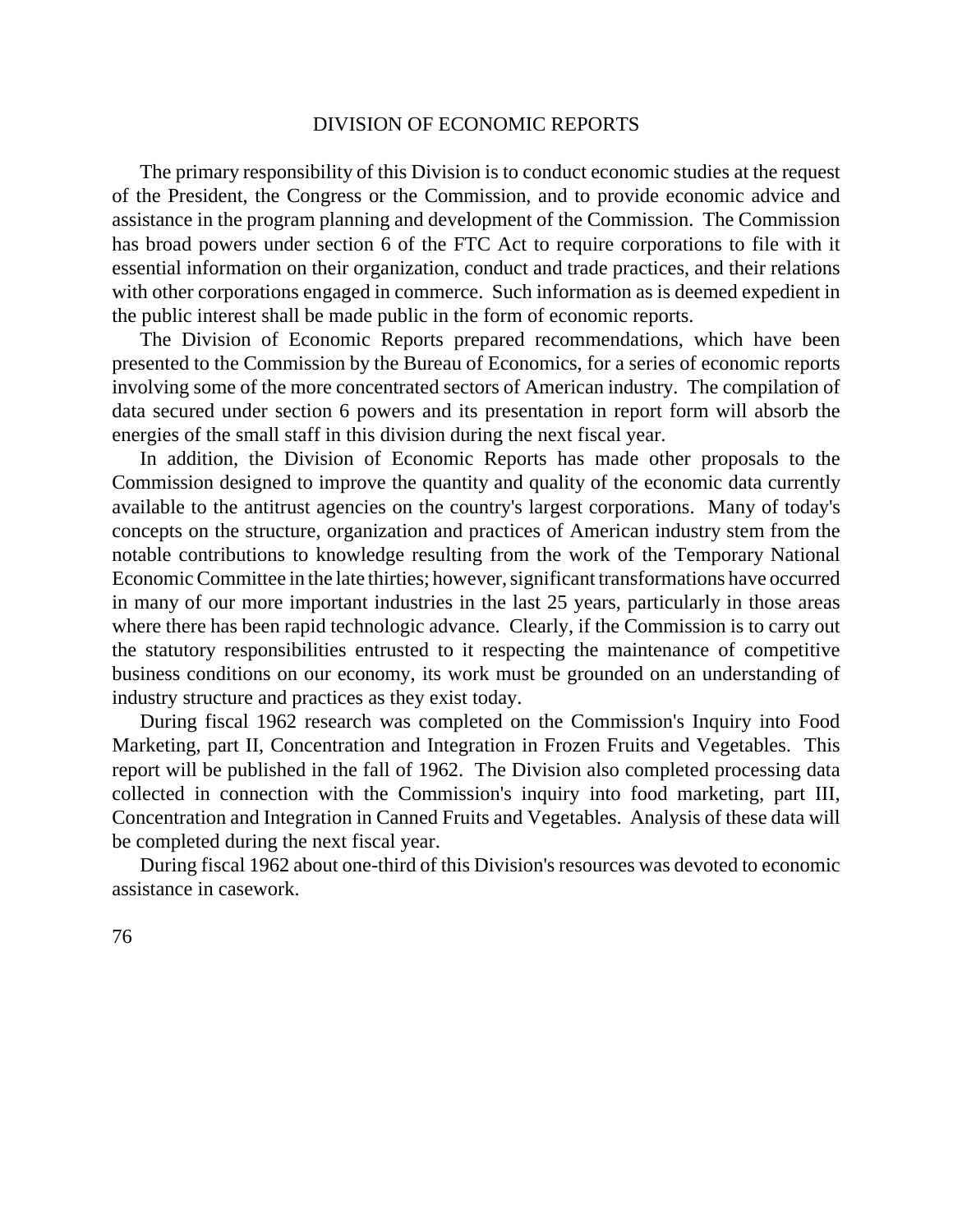# DIVISION OF FINANCIAL STATISTICS

The Division of Financial Statistics has been responsible since 1947 for summarizing, for each calendar quarter, uniform, confidential financial statements collected from a probability sample of all enterprises classified as manufacturers, except newspapers, which are required to file U.S.Corporation Income Tax Form 1120. The quarterly summaries, entitled Quarterly Financial Report for Manufacturing Corporations, are for sale by subscription by the Superintendent of Documents.

The purpose of this sample survey is to produce, each calendar quarter, an income statement and balance sheet for all manufacturing corporations, classified by both industry and asset size. (Corporations account for more than 96 percent of total receipts from all manufacturing activity in the United States; more than one-fourth of the national income originates in corporate manufacturing; manufacturing corporations account for more than half of all corporate profits.)

In the published summaries, profits per dollar of sales and rates of profit on stockholders' equity are shown each quarter for each of 60 industry and size groups of manufacturing corporations. Also shown each quarter are 45 income statement and balance sheet items, and as many financial and operating ratios, for each of 45 industry and size groups of corporate manufacturers.

The quarterly summaries are used by various agencies in the executive and legislative branches of the Federal Government to analyze current business conditions, evaluate the current financial position of small business, estimate net income in national income statistics, estimate current tax liability and future tax receipts, and determine current monetary and credit policy.

The quarterlysummaries are also used by 15,000 non-Government subscribers to measure efficiency and appraise costs by comparing a company's operating results with the average performance of companies of similar size or in the same line of business, to determine whether to undertake new ventures by comparing the profitability of various types of business activity, and as a guide to the relative movement of sales and profits in order to reduce controversies in wage negotiations.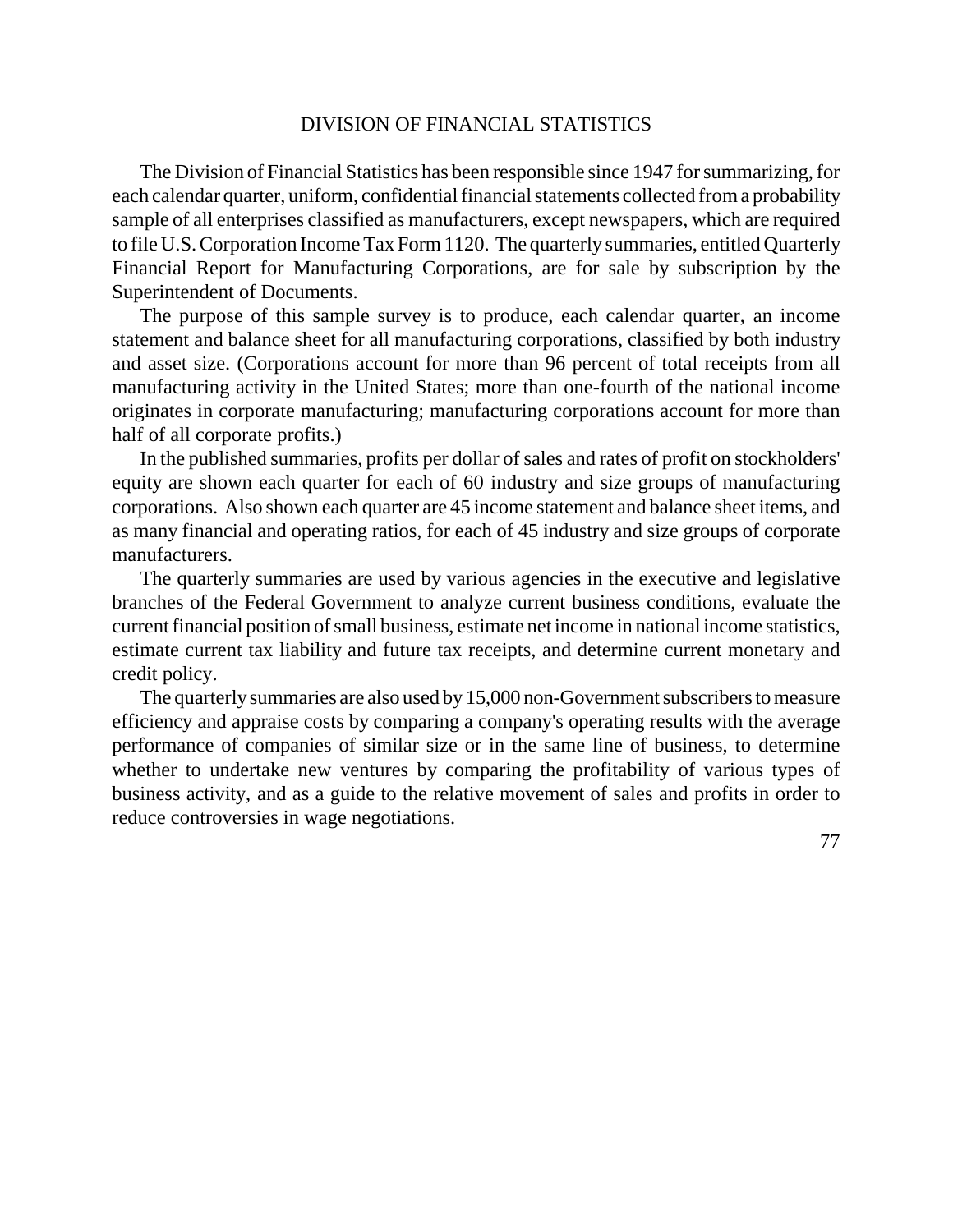# APPROPRIATIONS AND FINANCIAL OBLIGATIONS

# FUNDS AVAILABLE FOR THE FISCAL YEAR 1962

Funds available to the Commission for the fiscal year 1962 amounted to \$10,314,582. Public Law 87-141, 87th Congress, approved August 17, 1961, provided \$10,345,000 of which \$30,418 was transferred to the General Services Administration for additional space rental costs.

Obligations by activities, fiscal year 1962

| 1. Antimonopoly:        |  |
|-------------------------|--|
|                         |  |
|                         |  |
|                         |  |
|                         |  |
| 2. Deceptive practices: |  |
|                         |  |
|                         |  |
|                         |  |
|                         |  |
|                         |  |
|                         |  |

Settlements made under Federal Tort Claims Act

During the fiscal year 1962 the Commission paid no claims nor were any claims pending.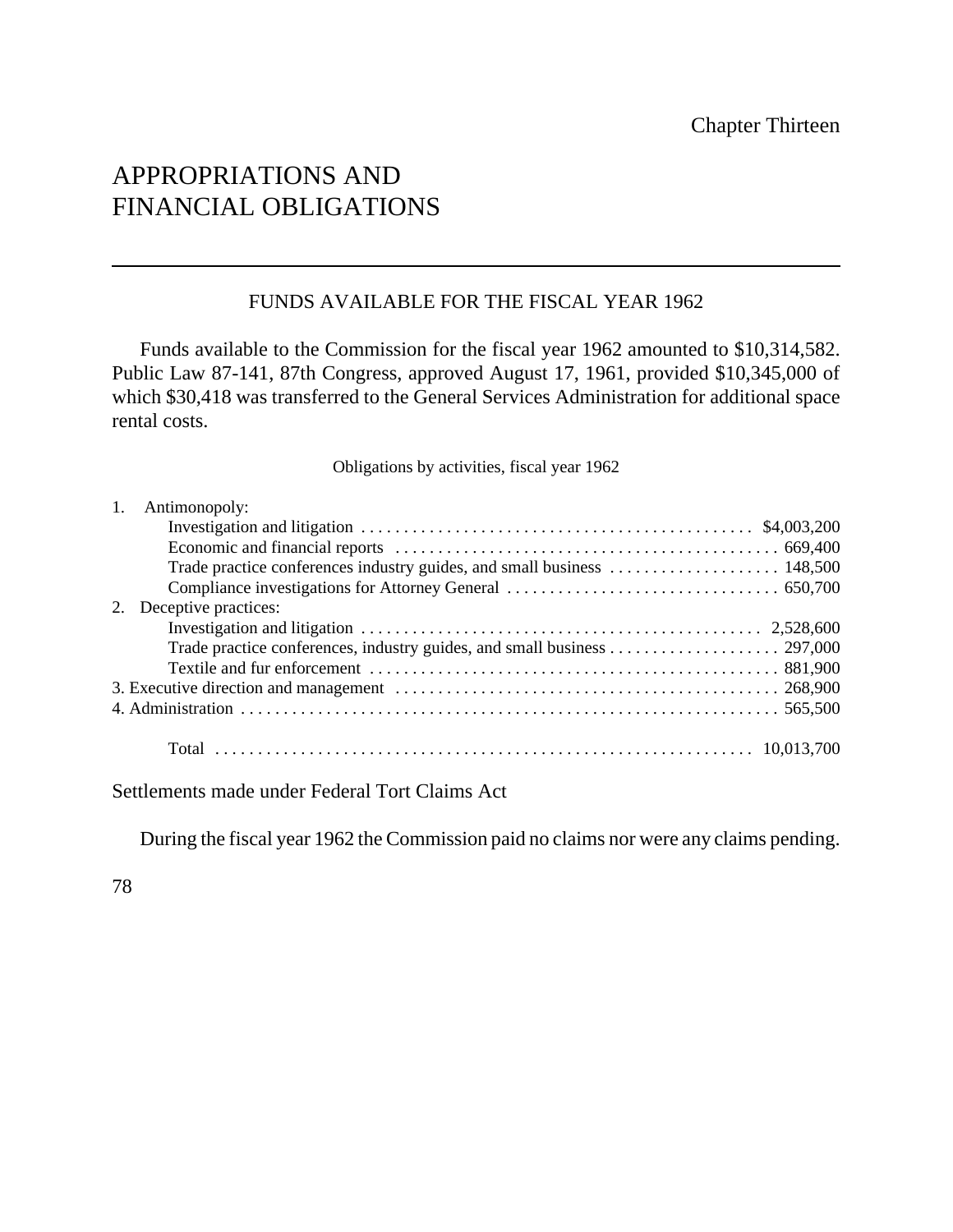# APPENDIXES

# Federal Trade Commissioners—1915-62

Name State from which appointed Period of service

Joseph E. Davies Edward N. Hurley William J. Harris Will H. Parry George Rublee William B. Colver John Franklin Fort Victor Murdock Huston Thompson Nelson B. Gaskill John Garland Pollard John F. Nugent Vernon W. Van Fleet Charles W. Hunt William E. Humphrey Abram F. Myers Edgar A. McCulloch Garland S. Ferguson Charles H. March Ewin L. Davis Raymond B. Stevens James M. Landis George C. Mathews William A. Ayres Robert E. Freer Lowell B. Mason John Carson James M. Mead Stephen J. Spingarn Albert A. Carretta Edward F. Howrey John W. Gwynne Robert T. Secrest Sigurd Anderson William C. Kern Edward T. Tait Earl W. Kintner Paul Rand Dixon Philip Elman Everette MacIntyre

Wisconsin Illinois Georgia Washington New Hampshire Minnesota New Jersey Kansas Colorado New Jersey Virginia Idaho Indiana Iowa Washington Iowa Arkansas North Carolina Minnesota Tennessee New Hampshire **Massachusetts** Wisconsin Kansas Ohio Illinois Michigan New York New York Virginia Virginia Iowa Ohio South Dakota Indiana Pennsylvania Indiana Tennessee Maryland North Carolina

Mar. 16, 1915-Mar. 18, 1918. Mar. 16, 1915-Jan. 31, 1917. Mar. 16, 1915-May 31, 1918. Mar. 16, 1915-Apr. 21, 1917. Mar. 16, 1915-May 14, 1916. Mar. 16, 1917-Sept. 25, 1920. Mar. 16, 1917-Nov. 30, 1919. Sept. 4, 1917-Jan. 31, 1924. Jan. 17, 1919-Sept. 25, 1926. Feb. 1, 1920-Feb. 24, 1925. Mar. 6, 1920-Sept. 25, 1921 Jan. 15, 1921-Sept. 25, 1927. June 26, 1922-July 31, 1926. June 16, 1924-Sept. 25, 1932. Feb. 25, 1925-Oct. 7, 1933. Aug. 2, 1926-Jan. 15, 1929. Feb. 11, 1927-Jan. 23, 1933. Nov. 14, 1927-Nov. 15, 1949. Feb. 1, 1929-Aug. 28, 1945. May 26, 1933-Oct. 23, 1949. June 26, 1933-Sept. 25, 1933. Oct. 10, 1933-June 30, 1934. Oct. 27, 1933-June 30, 1934. Aug. 23, 1934-Feb. 17, 1952. Aug. 27, 1935-Dec. 31, 1948. Oct. 15, 1945-Oct. 31, 1956. Sept. 28, 1949-March 31, 1953. Nov. 16, 1949-Sept. 25, 1955. Oct. 25, 1950-Sept. 25, 1953. June 18, 1952-Sept. 25, 1954 April 1, 1953-Sept. 12, 1955. Sept. 26, 1953-May 31, 1959. Sept. 26, 1954-Sept. 25, 1961. Sept. 12, 1955-. Sept. 26, 1955-. Nov. 2, 1956-Oct. 31, 1960. June 9, 1959-Mar. 20, 1961. Mar. 21, 1961-. April 21, 1961-. Sept. 26, 1961-.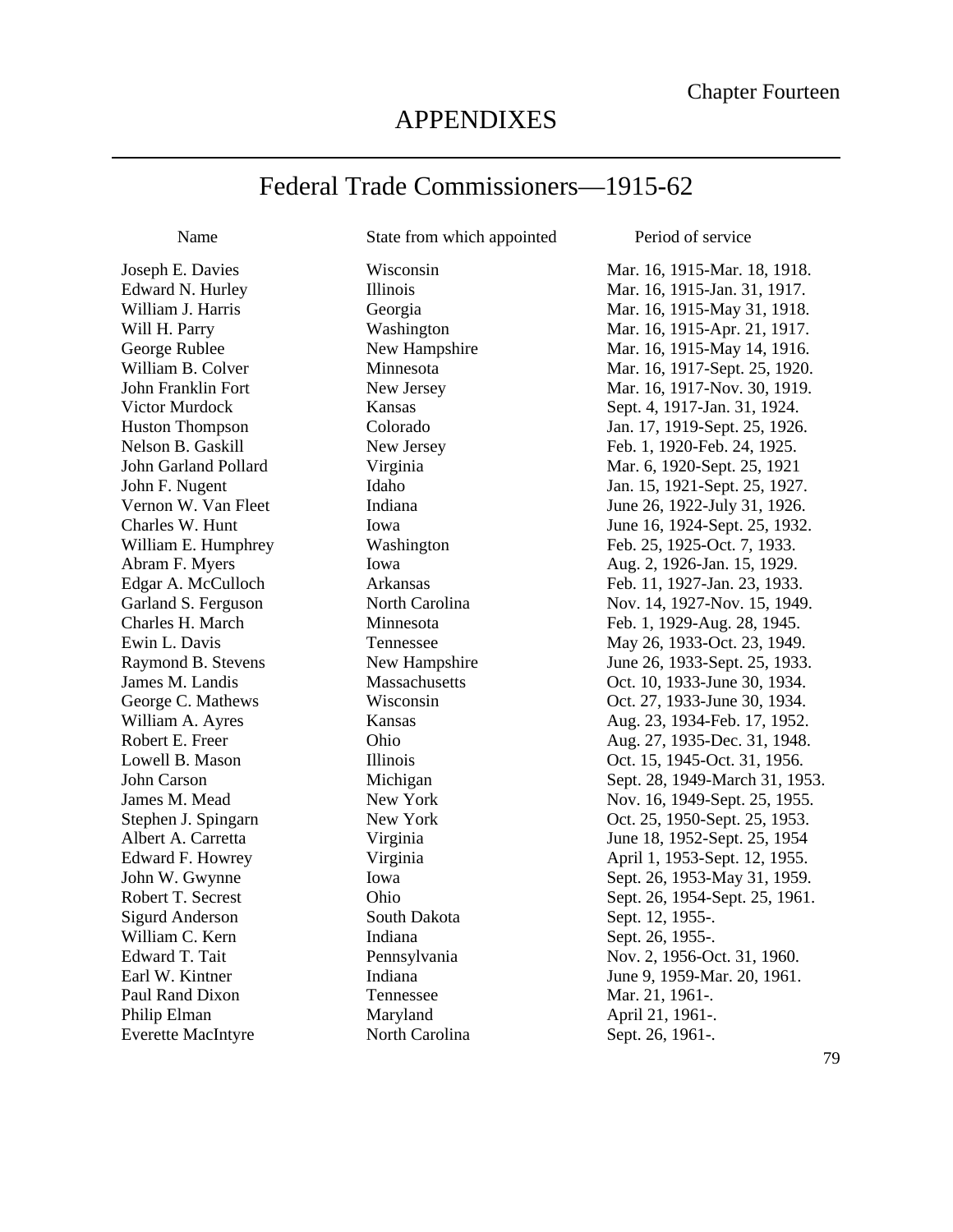### Statutes Pertaining to the Federal Trade Commission

The authority and powers of the Federal Trade Commission in the main are drawn from the following statutes:

1. Federal Trade Commission Act, approved September 26, 1914 (38 Stat. 717), and subsequently amended as indicated below.

2. Clayton Act, sections 2, 3, 7, 8 and 11, approved October 15, 1914 (38 Stat. 730, 731, 732), amended as indicated below.

3. Webb-Pomerene Export Trade Act, approved April 10, 1918 (40 Stat. 516).

4. Wheeler-Lea Act, approved March 21, 1938 (52 Stat. 111), amending the Federal Trade Commission Act.

5. Robinson-Patman Act, approved June 19, 1936, and amendment thereto approved May 26, 1938 (49 Stat. 1526; 52 Stat. 446), revising and extending section 2 of the Clayton Act.

6. Wool Products Labeling Act of 1939, approved October 14, 1940 (54 Stat. 1128).

7. Public Law 15, 79th Congress, approved March 9, 1945, "An Act to expressthe intent of the Congress with reference to the regulation of the business of Insurance" (59 Stat. 33).

8.Lanham Trade Mark Act, approved July 5, 1946 (60 Stat. 427).

9. Oleomargarine Act, approved March 16, 1950, amending Section 5 of the Federal Trade Commission Act respecting civil penalties, and section 15 respecting misleading advertisement of oleomargarine or margarine (64 Stat. 20).

10. Public Law 899, 81st Congress, approved December 29, 1950, the so-called antimerger legislation, amending and extending section 7 of the Clayton Act (64 Stat. 1125).

11. Fur Products Labeling Act, approved August 8, 1951 (65 Stat. 175).

12. Flammable Fabrics Act, approved June 30, 1953, and amendment thereto approved August 23, 1954 (67 Stat. 111; 68 Stat. 770).

13. Packers and Stockyards Act Public Law 85-909, 85th Congress, approved September 2, 1958 (72 Stat. 1749).

14. Textile Fiber Products Identification Act, approved September 2, 1958 (72 Stat. 1717).

15. Public Law 86-107, 86th Congress, approved July 23, 1959 (73 Stat. 1749).

# Federal Trade Commission Act

[Public No. 203—63d Congress, as amended by Public—No. 447—75th Congress, as amended by Public—No. 459—81st Congress, as amended by Public—No. 542—82d Congress, as amended by Public—No. 85-791—85th Congress, as amended by Public—No. 85-909—85th Congress]<sup>1</sup>

[H.R. 15613, S. 1077, H.R. 2023, H.R. 5767, H.R. 6788 and H.R. 9020]

An Act To create a Federal Trade Commission, to define Its powers and duties, and for other purposes

SECTION 1. Be it enacted by the Senate and House of Representatives of the United States of America in Congress assembled, That a commission is hereby

\_\_\_\_\_\_\_\_\_\_\_\_\_

<sup>&</sup>lt;sup>1</sup> The act is published as also amended by Public No. 706, 75th Cong. (see footnote 7), and as further amended, as above noted, by Public No. 459, 81st Cong., ch. 61, 2d session, H.R. 2023 (An Act to regulate oleomargarine, etc.), approved Mar. 16, 1950, and effective July 1, 1950 (see footnotes 9, 12, and 13).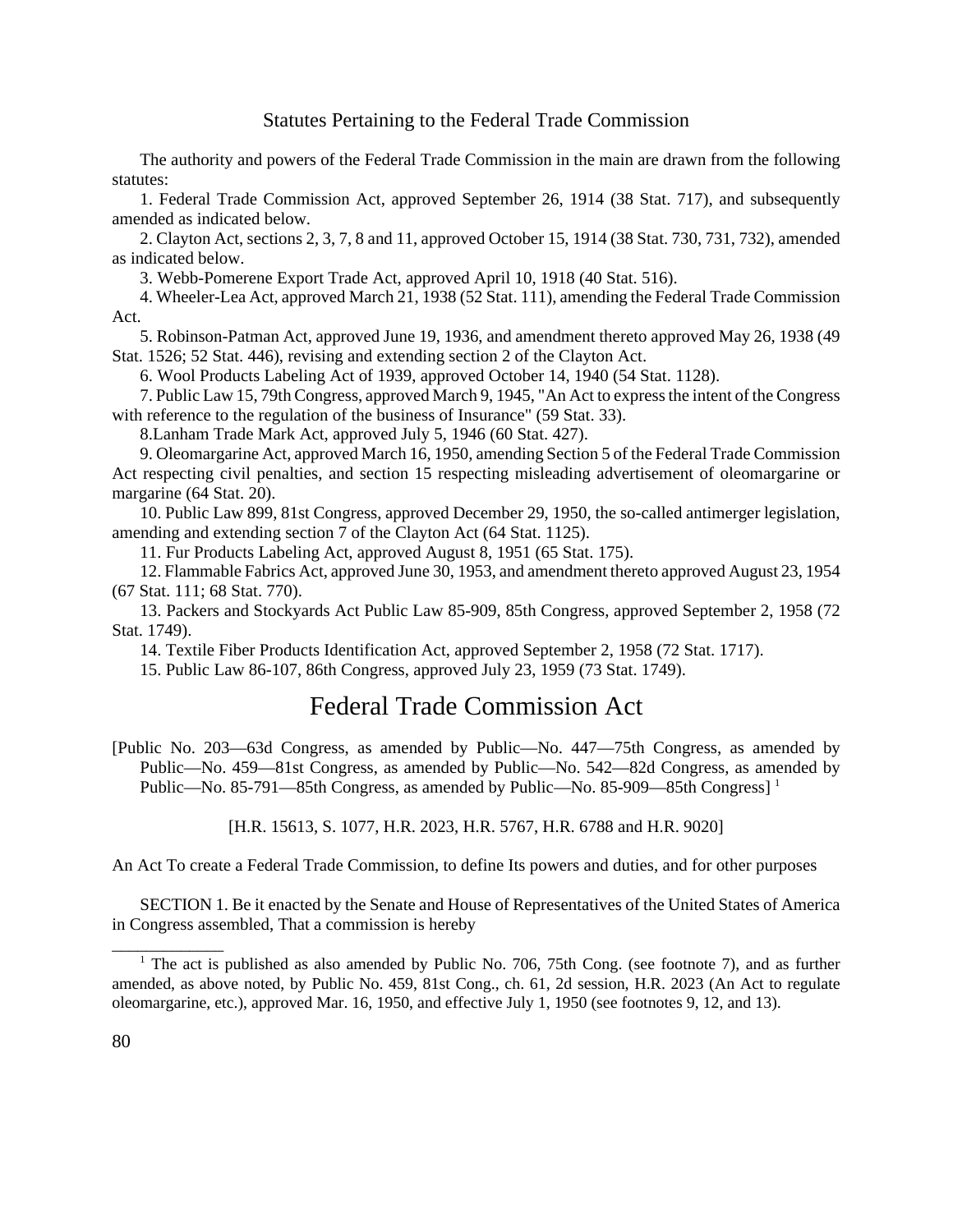created and established, to be known as the Federal Trade Commission (hereinafter referred to as the commission), which shall be composed of five commissioners, who shall be appointed by the President, by and with the advice and consent of the Senate. Not more than three of the commissioners shall be members of the same political party. The first commissioners appointed shall continue in office for terms of three, four, five, six, and seven years, respectively, from the date of the taking effect of this Act, the term of each to be designated by the President, but their successors shall be appointed for terms of seven years, except that any person chosen to fill a vacancy shall be appointed only forthe unexpired termofthe commissioner whom he shall succeed: Provided, however, That upon the expiration of his term of office a Commissioner shall continue to serve until his successor shall have been appointed and shall have qualified. The commission shall choose a chairman from its own membership.<sup>2</sup> No commissioner shall engage in any other business, vocation, or employment. Any commissioner may be removed by the President for inefficiency, neglect of duty, or malfeasance in office. A vacancy in the commission shall not impair the right of the remaining commissioners to exercise all the powers of the commission.

The commission shall have an official seal, which shall be judicially noticed.

Sec. 2. That each commissioner shall receive a salary of \$10,000 a year, payable in the same manner as the salaries of the judges of the courts of the United States.<sup>3</sup> The commission shall appoint a secretary, who shall receive a salary of \$5,000 a year payable in like manner, and it shall have authority to employ and fix the compensation of such attorneys, special experts, examiners, clerks and other employees as it may from time to time find necessary for the proper performance of its duties and as may be from time to time appropriated for by Congress.<sup>5</sup>

With the exception of the secretary, a clerk to each commissioner, the attorneys, and such special experts and examiners as the commission may from time to time find necessary for the conduct of its work, all employees of the commission shall be a part of the classified civil service, and shall enter the service under such rules and regulations as may be prescribed by the commission and by the Civil Service Commission.

All of the expenses of the commission, including all necessary expenses for transportation incurred by the commissioners or by their employees under their orders, in making any investigation, or upon official business in any other places than in the city of Washington, shall be allowed and paid on the presentation of itemized vouchers therefor approved by the commission.

<sup>5</sup>See preceding footnote.

\_\_\_\_\_\_\_\_

 $2$  Under the provisions of section 3 of Reorganization Plan No. 8 of 1950, effective May 24, 1950 (as published in the Federal Register for May 25, 1950, at P. 3175), the functions of the Commission with respect to choosing a chairman from among the membership of the Commission were transferred to the President. Under said plan, prepared by the President and transmitted to the Senate and House on Mar. 13, 1950, pursuant to the provisions oftheReorganization Act of 1949, approved June 20, 1949, there were also transferred to theChairman of the Commission, subject to certain limitations, "the executive and administrative functions of the Commission, including functions of the Commission with respect to  $(1)$  the appointment and supervision of personnel employed under the Commission, (2) the distribution of business among such personnel and among administrative units of the Commission, and (3) the use and expenditure of funds."

<sup>&</sup>lt;sup>3</sup>The salary of the Chairman was fixed at \$20,500 and the salaries of the other four Commissioners at \$20,000 by Sec. 105(9) and Sec. 106 (a)(45), respectively, of Public Law 854, 84th Cong., ch. 804, 2d sess., H.R. 7619 (an Act to adjust the rates of compensation of the heads of the executive departments and of certain other officials of the Federal Government, and for other purposes), approved July 31, 1956.

 $4$  The salary of the Secretary is controlled by the provisions of the Classification Act of 1923, approved Mar. 4, 1923, 42 Stat. 1488, as amended, which likewise generally controls the compensation of the employees.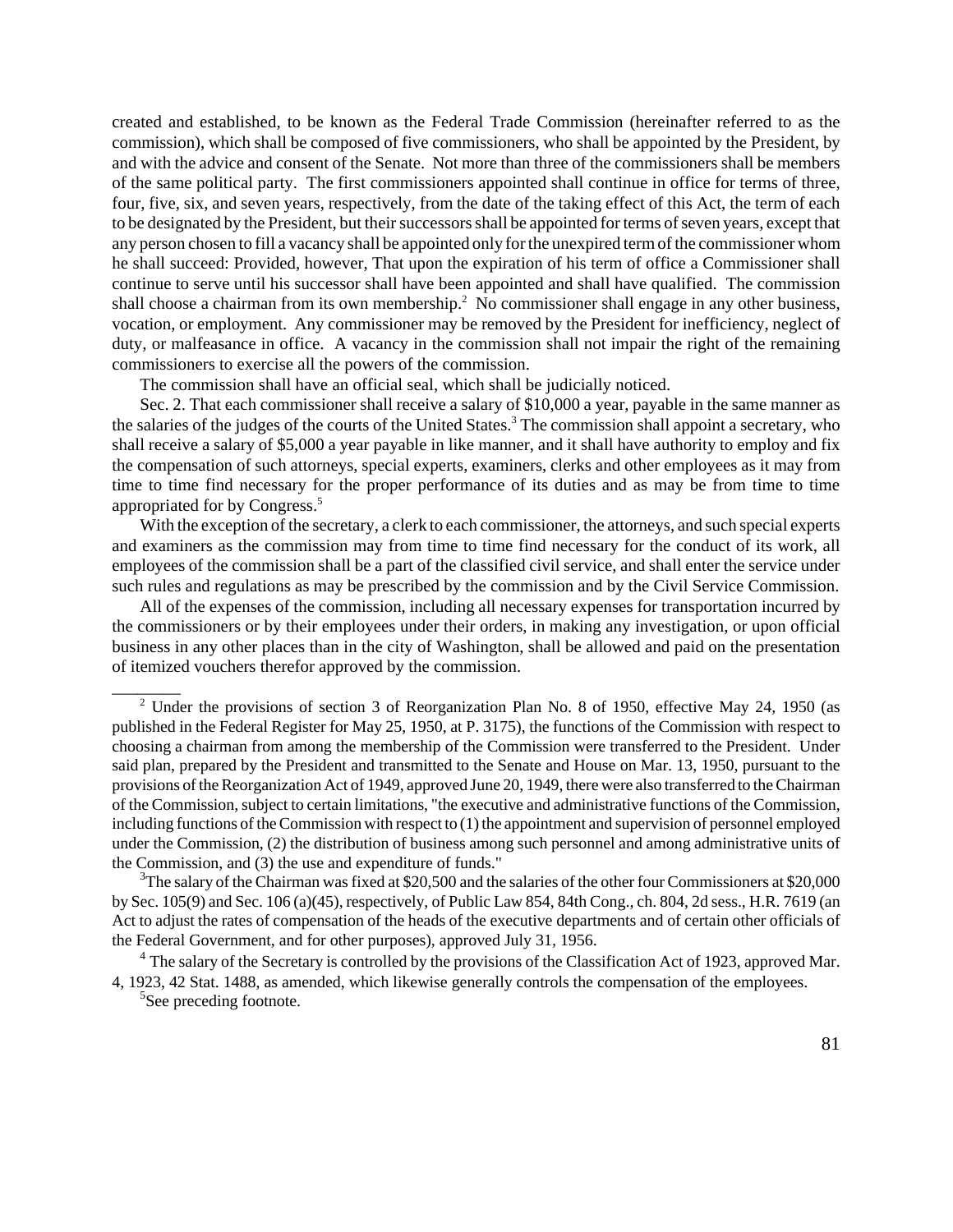Until otherwise provided by law, the commission may rent suitable offices for its use.

The Auditor for the State and Other Departments shall receive and examine all accounts of expenditures of the commission.<sup>6</sup>

Sec. 3. That upon the organization of the commission and election of its chairman, the Bureau of Corporations and the offices of Commissioner and Deputy Commissioner of Corporations shall cease to exist; and all pending investigations and proceedings of the Bureau of Corporations shall be continued by the commission.

All clerks and employees of the said bureau shall be transferred to and become clerks and employees of the commission at their present grades and salaries. All records, papers, and property of the said bureau shall become records, papers, and property of the commission, and all unexpended funds and appropriations for the use and maintenance of the said bureau, including any allotment already made to it by the Secretary of Commerce from the contingent appropriation for the Department of Commerce for the fiscal year nineteen hundred and fifteen, or from the departmental printing fund for the fiscal year nineteen hundred and fifteen, shall become funds and appropriations available to be expended by the commission in the exercise of the powers, authority, and duties conferred on it by this Act.

The principal office of the commission shall be in the city of Washington, but it may meet and exercise all its power at any other place. The Commission may, by one or more of its members, or by such examiners as it may designate, prosecute any inquiry necessary to its duties in any part of the United States.

Sec. 4. The words defined in this section shall have the following meaning when found in this Act, to wit: "Commerce" means commerce among the several States or with foreign nations, or in any Territory of the United States or in the District of Columbia, or between any such Territory and another, or between any such Territory and any States or foreign nation, or between the District of Columbia and any State or Territory or foreign nation.

"Corporation" shall be deemed to include any company, trust, so-called Massachusetts trust, or association, incorporated or unincorporated, which is organized to carry on businessforits own profit or that of its members, and has shares of capital or capital stock or certificates of interest, and any company, trust, so-called Massachusetts trust, or association, incorporated or unincorporated, without shares of capital or capital stock or certificates of interest, except partnerships, which is organized to carry on business for its own profit or that of its members.

"Documentary evidence" includes all documents, papers, correspondence, books of account, and financial and corporate records.

"Acts to regulate commerce" means the Act entitled "An Act to regulate commerce," approved February 14, 1887, and all Acts amendatory thereof and supplementary thereto and the Communications Act of 1934 and all Acts amendatory thereof and supplementary thereto.

"Antitrust Acts," means the Act entitled "An Act to protect trade and commerce against unlawful restraints and monopolies," approved July 2, 1890; also sections 73 to 77, inclusive, of an Act entitled "An Act to reduce taxation, to provide revenue for the Government, and for other purposes," approved August 27) 1894; also the Act entitled "An Act to amend sections 73 and 76 of the Act of August 27, 1894, entitled 'An Act to reduce taxation, to provide revenue

 $\overline{\phantom{a}}$ 

 $6$ Auditing of accounts was made a duty of the General Accounting Office by the Act of June 10, 1921, 42 Stat. 24.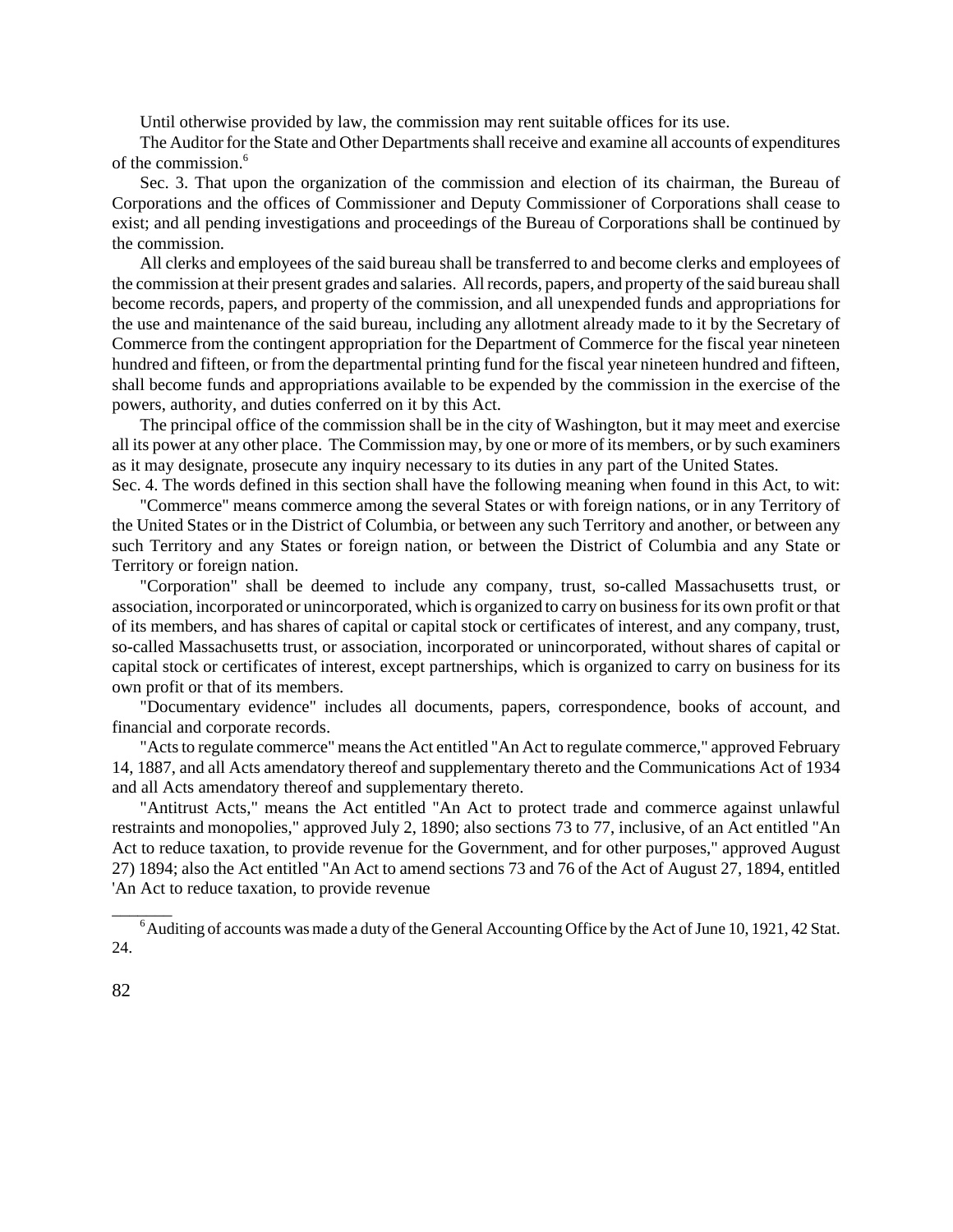for the Government, and for other purposes,'"approved February 12, 1913; and also the Act entitled "An Act to supplement existing laws against unlawful restraints and monopolies, and for other purposes," approved October 15, 1914.

Sec. 5. (a) (1) Unfair methods of competition in commerce, and unfair or deceptive acts or practices in commerce, are hereby declared unlawful.

(2) Nothing contained in this Act or in any of the Antitrust Acts shall render unlawful any contracts or agreements prescribing minimum or stipulated prices, or requiring a vendee to enter into contracts or agreements prescribing minimum or stipulated prices, for the resale of a commodity which bears, or the label or container of which bears, the trade-mark, brand, or name of the producer or distributor of such commodity and which is in free and open competition with commodities of the same general class produced or distributed by others, when contracts or agreements of that description are lawful as applied to intrastate transactions under any statute, law, or public policy now or hereafter in effect in any State, Territory, or the District of Columbia in which such resale is to be made, or to which the commodity is to be transported for such resale.

(3) Nothing contained in this Act or in any of the Antitrust Actsshall render unlawful the exercise or the enforcement of any right or right of action created by any statute, law, or public policy now or hereafter in effect In any State, Territory, or the District of Columbia, which in substance provides that willfully and knowingly advertising, offering for sale, or selling any commodity at less than the price or prices prescribed in such contracts or agreements whether the person so advertising, offering for sale, or selling is or is not a party to such a contract or agreement, is unfair competition and is actionable at the suit of any person damaged thereby.

(4) Neither the making of contracts or agreements as described in paragraph (2) of this subsection, nor the exercise or enforcement of any right or right of action as described in paragraph (3) of this subsection shall constitute an unlawful burden or restraint upon, or interference with, commerce.

(5) Nothing contained in paragraph (2) of this subsection shall make lawful contracts or agreements providing for the establishment or maintenance of minimum or stipulated resale prices on any commodity referred to in paragraph (2) of this subsection, between manufacturers, or between producers, or between wholesalers, or between brokers, or between factors, or between retailers, or between persons, firms, or corporations in competition with each other.

(6)TheCommission is hereby empowered and directed to prevent persons, partnerships, or corporations, except banks, common carriers subject to the Acts to regulate commerce, air carriers, and foreign air carriers subject to the Civil Aeronautics Act of 1938, and persons, partnerships, or corporations insofar as they are subject to the Packers and Stockyards Act, 1921, as amended, except as provided in section 406 (b) of said Act, from using unfair methods of competition in commerce and unfair or deceptive acts or practices in commerce.<sup>7</sup>

\_\_\_\_\_\_\_

"(b) The Federal Trade Commission shall have power and jurisdiction over any matter involving meat, meat food products, livestock products In unmanufactured form, or poultry

<sup>&</sup>lt;sup>7</sup> Public No. 542, 82d Cong., ch. 745, 2d sess., H.R. 5767, approved July 14, 1952 (the McGuire Act, 15 U.S.C. 45, 66 Stat. 631), amended sec. 5(a) of this act, by inserting in lieu thereof sec. 5 (a) (1) through (6).

Theretofore, by subsection (f) of sec. 1107 of the "Civil Aeronautics Act of 1938," approved June 23, 1938, Public No. 706, 75th Cong., ch. 601, 3d sess., S. 3845, 52 Stat. 1028, the language of former sec. 5(a) was amended by inserting Immediately following the words "to regulate commerce," the words "air carriers and foreign air carriers subject to the Civil Aeronautics Act of 1938, 11 as above set out in sec. 5 (a) (6).

Public No. 85-909, 85th Cong., H.R. 9020, approved Sept. 2, 1958, amended the Packers and Stockyards Act, 1921, as amended (7 U.S.C. 226, 227, and 72 Stat. 1749, 1750) by striking out subsec. (b) of sec. 406 and inserting in lieu thereof the following: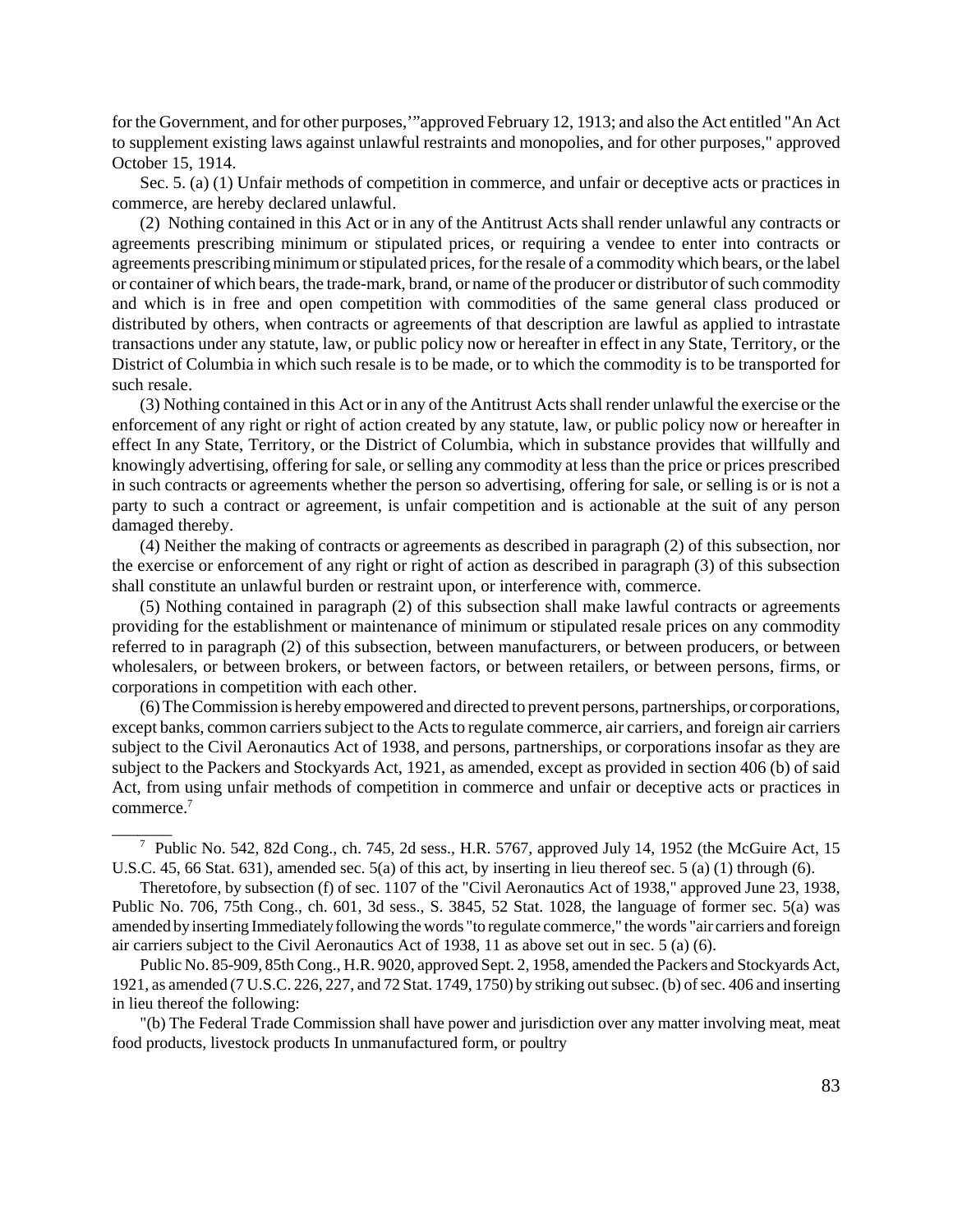(b) Whenever the Commission shall have reason to believe that any such person, partnership, or corporation has been or is using any unfair method of competition or unfair or deceptive act or practice in commerce, and if itshall appear to the Commission that a proceeding by it in respect thereof would be in the interest of the public, it shall issue and serve upon such person, partnership, or corporation a complaint stating its charges in that respect and containing a notice of a hearing upon a day and at a place therein fixed at least thirty days after the service ofsaid complaint. The person, partnership, or corporation so complained of shall have the right to appear at the place and time so fixed and show cause why an order should not be entered by the Commission requiring such person, partnership, or corporation to cease and desist from the violation of the law so charged in said complaint. Any person, partnership, or corporation may make application, and upon good cause shown may be allowed by the Commission to intervene and appear in said proceeding by counsel or in person. The testimony in any such proceeding shall be reduced to writing and filed in the office of the Commission. If upon such hearing the Commission shall be of the opinion that the method of competition or the act or practice in question is prohibited by this Act, it shall make a report in writing in which it shall state its findings as to the facts and shall issue and cause to be served on such person, partnership, or corporation an order requiring such person, partnership, or corporation to cease and desist from using such method of competition or such act or practice. Until the expiration of the time allowed for filing a petition for review, if no such petition has been duly filed within such time, or, if a petition for review has been filed within such time then until the record in the proceeding has been filed in a court of appeals of the United States, as hereinafter provided, the Commission may at any time, upon such notice and in such manner as it shall deem proper, modify or set aside, in whole or in part, any report or any order made or issued by it under this

products, which by this Act is made subject to the power or jurisdiction of the Secretary, as follows:

"(1) When the Secretary in the exercise of his duties requests of the Commission that it make investigations and reports in any case.

"(2) In any investigation of, or proceeding for the prevention of, an alleged violation of any Act administered by the Commission, arising out of acts or transactions involving meat, meat food products, livestock products in unmanufactured form, or poultry products, if the Commission determines that effective exercise of its power or jurisdiction with respect to retail sales of any such commodities is or will be impaired by the absence of power or jurisdiction over all acts or transactionsinvolving such commoditiesin such investigation or proceeding. In order to avoid unnecessary duplication of effort by the Government and burdens upon the Industry, the Commissioner shall notify the Secretary of such determination, the reasons therefor, and the acts or transactions involved, and shall not exercise power or jurisdiction with regard to acts or transactions (other than retail sales) involving such commodities if the Secretary within ten days from the date of receipt of the notice notifies the Commission that there is pending in his Department an investigation of, or proceeding for the prevention of, an alleged violation of this Act involving the same subject matter.

"(3) Over all transactionsin commerce in margarine or oleomargarine and over retailsales of meat, meat food products, livestock products in unmanufactured form, and poultry products.

"(c) The Federal Trade Commission shall have no power or jurisdiction over any matter which by this Act is made subject to the jurisdiction of the Secretary, except as provided in subsection (b) of this section." \* \* \* \* \* \* \* \*

The same Public Law also amended subsection 6 of sec. 5 (a) of the Federal Trade Commission Act (15 U.S.C. 45 (a) (6) and 38 Stat. 719) by substituting "persons, partnerships, or corporations insofar as they are subject to the Packers and Stockyards Act, 1921, as amended, except as provided in sec. 406(b) of said act" for "persons, partnerships, or corporations subject to the Packers and Stockyards Act, 1921, except as provided in sec. 406(b) of said act."

 $\overline{\phantom{a}}$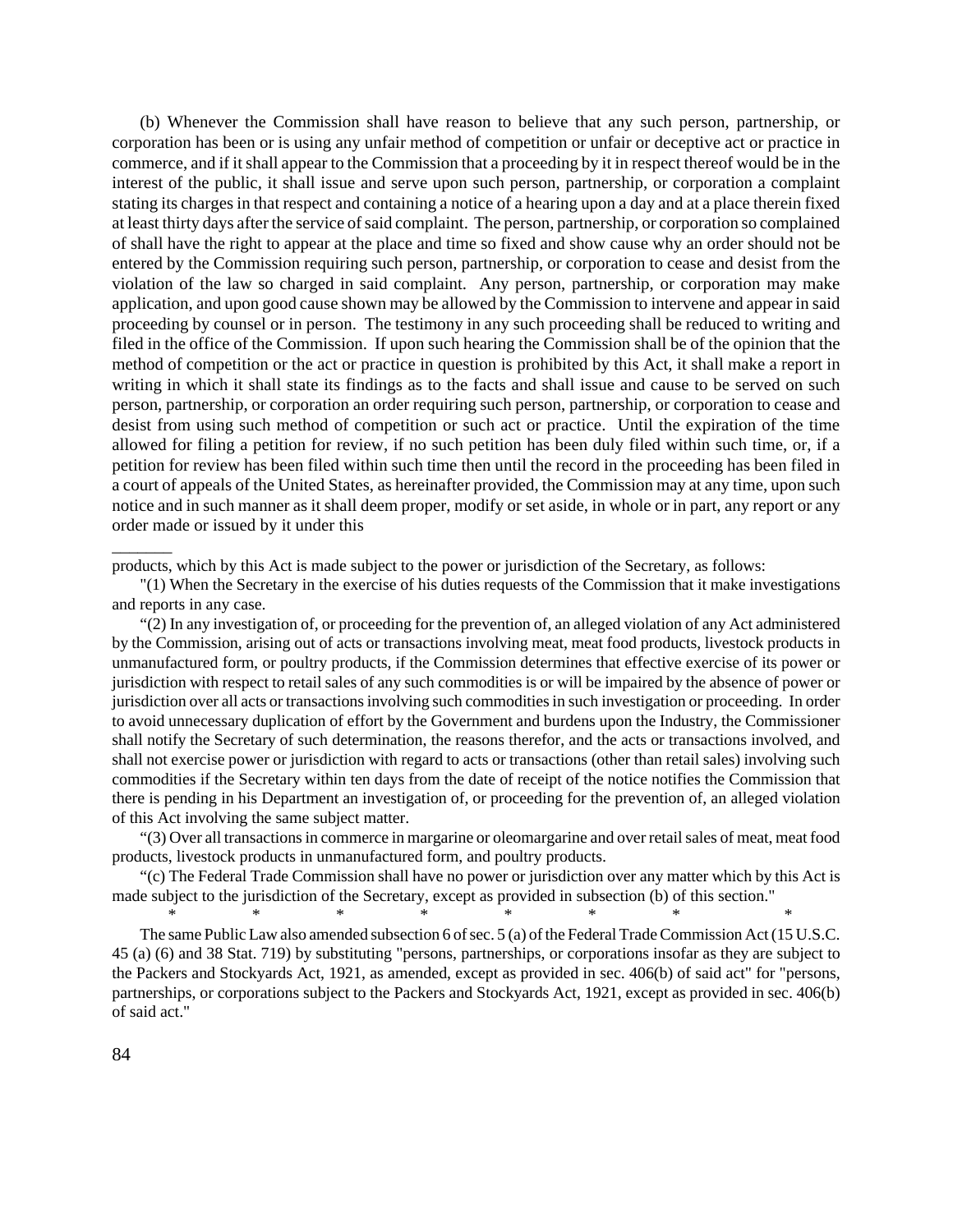section.<sup>8</sup> After the expiration of the time allowed for filing a petition for review, if no such petition has been duly filed within such time, the Commission may at any time, after notice and opportunity for hearing, reopen and alter, modify, or set aside, in whole or in part, any report or order made or issued by it under this section, whenever in the opinion of the Commission conditions of fact or of law have so changed as to require such action or if the public interest shall so require: Provided, however, That the said person, partnership, or corporation may, within sixty days after service upon him or it of said report or order entered after such a reopening, obtain a review thereof in the appropriate circuit court of appeals of the United States, in the manner provided in subsection (c) of this section.

(c) Any person, partnership, or corporation required by an order of the Commission to cease and desist from using any method of competition or act or practice may obtain a review of such order in the circuit court of appeals of the United States, within any circuit where the method of competition or the act or practice in question was used or where such person, partnership, or corporation resides or carries on business, by filing in the court, within sixty days<sup>9</sup> from the date of the service of such order, a written petition praying that the order of the Commission be set aside. A Copy of such petition shall be forthwith transmitted by the clerk of the court to the Commission, and thereupon the Commission shall file in the court the record in the proceeding, as provided in section 2112 of title 28, United States Code. Upon such filing of the petition the court shall have jurisdiction of the proceeding and of the question determined therein concurrently with the Commission until the filing of the record and shall have power to make and enter a decree affirming, modifying, or setting aside the order of the Commission, and enforcing the same to the extent that such order is affirmed and to issue such writs as are ancillary to its jurisdiction or are necessary in its judgment to prevent injury to the public or to competitors pendente lite. <sup>10</sup> The findings of the Commission as to the facts, if supported by evidence, shall be conclusive. To the extent that the order of the Commission is affirmed, the court shall thereupon issue its own order commanding obedience to the terms of such order of the Commission. If either party shall apply to the court for leave to adduce additional evidence, and shall show to the satisfaction of the court that such additional evidence is material and that there were reasonable grounds for the failure to adduce such evidence in the proceeding before the Commission, the court may order such additional evidence to be taken before the Commission and to be adduced upon the hearing in such manner and upon such terms and conditions as to the court may seem proper. The Commission may modify its findings as to the facts, or make new findings, by reason of the additional evidence so taken, and it shall file such modified or new findings, which, if supported by evidence, shall be conclusive, and its recommendation, if any, for the modification or setting aside of its original order, with the return of such additional evidence. The judgment and decree of the court shall be final, except that the same shall be subject to review by the Supreme Court upon certiorari, as provided in section 240 of the Judicial Code.

(d) Upon the filing of the record with it the jurisdiction of the court of appeals of the United States to affirm, enforce, modify, or set aside orders of the Commission shall be exclusive.<sup>11</sup>

<sup>8</sup> This sentence was amended by Public Law 85-791, 85th Cong., H.R. 6788, approved August 28, 1958, 72 Stat 942.

 $9^9$  Section 5 (a) of the amending Act of 1938 provides:

\_\_\_\_\_\_\_

"Sec. 5(a) In case of an order by the Federal Trade Commission to cease and desist, served on or before the date of the enactment of this Act, as amended by this Act, shall begin on the date of the enactment of this Act."

 $10$  The above two sentences were also amended by Public Law 85-791.

 $11$  The above section was also amended by Public Law 85-791.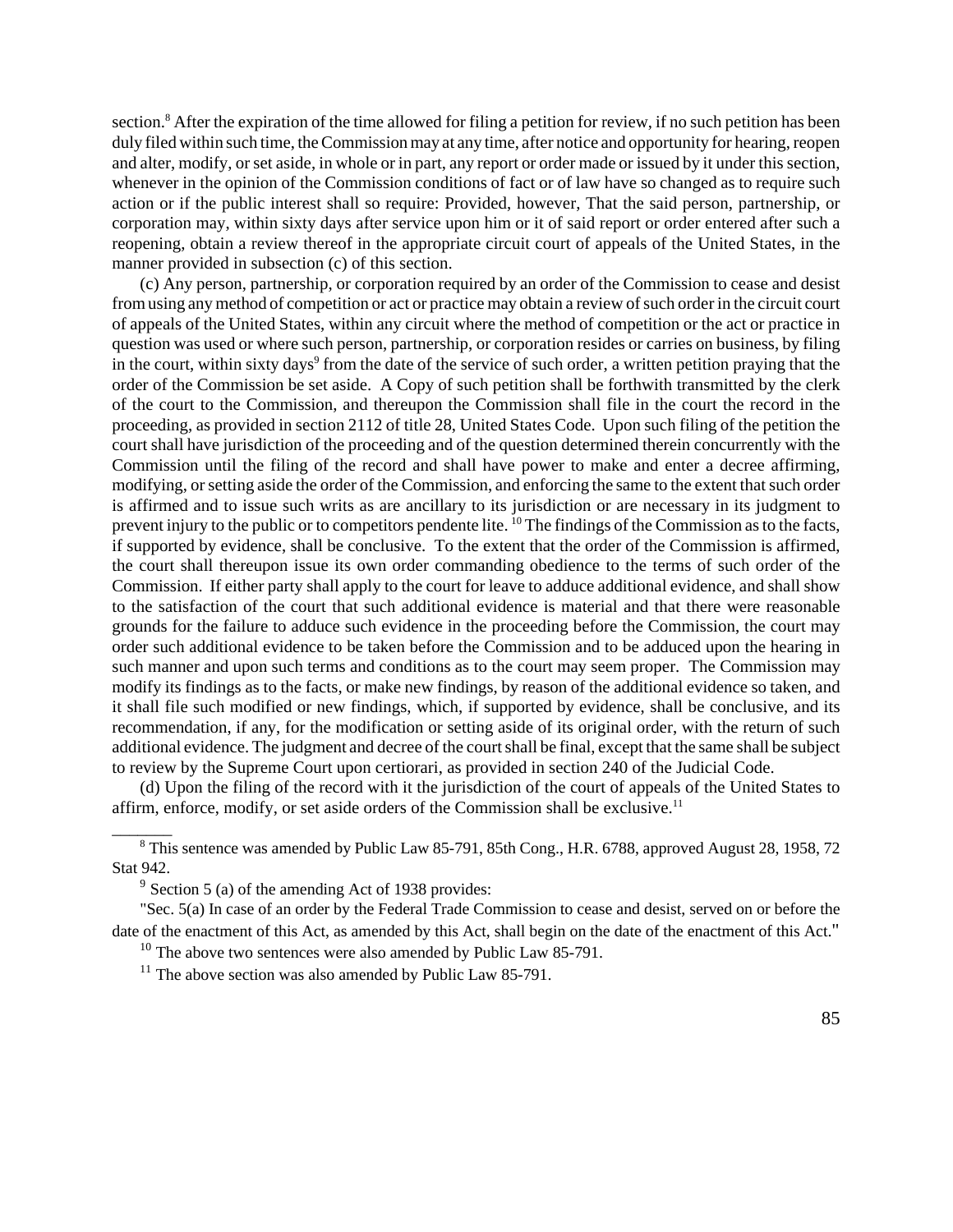(e) Such proceedings in the circuit court of appeals shall be given precedence, over other cases pending therein, and shall be in every way expedited. No order of the Commission or judgment of court to enforce the same shall in anywise relieve or absolve any person, partnership, or corporation from any liability under the Antitrust Acts.

(f) Complaints, orders, and other processes of the Commission under this section may be served by anyone duly authorized by the Commission, either (a) by delivering a copy thereof to the person to be served, or to a member of the partnership to be served, or the president, secretary, or other executive officer or a director of the corporation to be served; or (b) by leaving a copy thereof at the residence or the principal office or place of business of such person, partnership or corporation; or  $(c)$  by registering and mailing a copy thereof addressed to such person, partnership, or corporation at his or its residence or principal office or place of business. The verified return by the person so serving said complaint, order, or other process setting forth the manner of said service shall be proof of the same, and the return post office receipt for said complaint, order, or other process registered and mailed as aforesaid shall be proof of the service of the same.

(g) An order of the Commission to cease and desist shall become final—

(1) Upon the expiration of the time allowed for filing a petition for review, if no such petition has been duly filed within such time; but the Commission may thereafter modify or set aside its order to the extent provided in the last sentence of subsection (b): or

(2) Upon the expiration of the time allowed for filing a petition for certiorari, if the order of the Commission has been affirmed, or the petition for review dismissed by the circuit court of appeals, and no petition for certiorari has been duly filed; or

(3) Upon the denial of a petition for certiorari, if the order of the Commission has been affirmed or the petition for review dismissed by the circuit court of appeals; or

(4) Upon the expiration of thirty days from the date of issuance of the mandate of the Supreme Court, if such Court directs that the order of the Commission be affirmed or the petition for review dismissed.

(h) If the Supreme Court directs that the order of the Commission be modified or set aside, the order of the Commission rendered in accordance with the mandate of the Supreme Courtshall become final upon the expiration of thirty days from the time it was rendered, unless within such thirty days either party has instituted proceedings to have such order corrected to accord with the mandate, in which event the order of the Commission shall become final when so corrected.

(i) If the order of the Commission is modified or set aside by the circuit court of appeals, and if (1) the time allowed for filing a petition for certiorari has expired and no such petition has been duly filed, or (2) the petition for certiorari has been denied, or (3) the decision of the court has been affirmed by the Supreme Court, then the order of the Commission rendered in accordance with the mandate of the circuit court of appeals shall become final on the expiration of thirty days from the time such order of the Commission was rendered, unless within such thirty days either party has instituted proceedings to have such order corrected so that it will accord with the mandate, in which event the order of the Commission shall become final when so corrected.

(j) If the Supreme Court orders a rehearing; or if the case is remanded by the circuit court of appeals to the Commission for a rehearing, and if (1) the time allowed for filing a petition for certiorari has expired, and no such petition has been duly filed, or (2) the petition for certiorari has been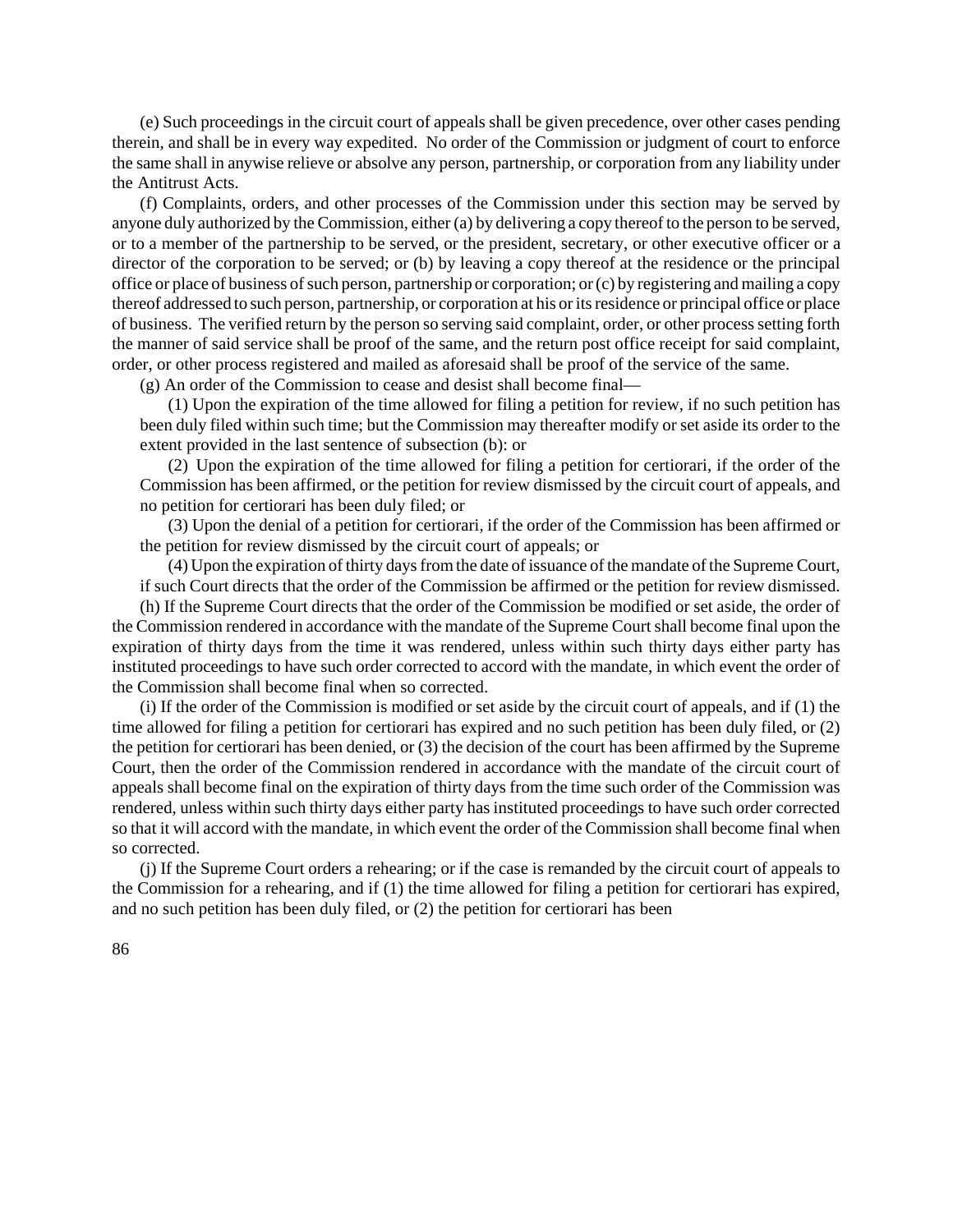denied, or (3) the decision of the court has been affirmed by the Supreme Court, then the order of the Commission rendered upon such rehearing shall become final in the same manner as though no prior order of the Commission had been rendered.

(k) As used in thissection the term "mandate," in case a mandate has been recalled priorto the expiration of thirty days from the date of issuance thereof, means the final mandate.

(l) Any person, partnership, or corporation who violates an order of the Commission to cease and desist after it has become final, and while such order is in effect, shall forfeit and pay to the United States a civil penalty of not more than \$5,000 for each violation, which shall accrue to the United States and may be recovered in a civil action brought by the United States. Each separate violation of such an order shall be a separate offense, except that in the case of a violation through continuing failure or neglect to obey a final order of the Commission each day of continuance of such failure or neglect shall be deemed a separate offense.<sup>12</sup>

Sec. 6. That the commission shall also have power—<sup>13</sup>

\_\_\_\_\_\_\_\_\_

(a) To gather and compile information concerning, and to investigate fromtime to time the organization, business, conduct, practices, andmanagement of any corporation engaged in commerce, excepting banks and common carriers subject to the Act to regulate commerce, and its relation to other corporations and to individuals, associations, and partnerships.

(b) To require, by general or special orders, corporations engaged in commerce, excepting banks, and common carriers subject to the Act to regulate commerce, or any class of them, or any of them, respectively, to file with the commission in such form as the commission may prescribe annual or special, or both annual and special, reports or answers in writing to specific questions, furnishing to the commission such information as it may require as to the organization, business, conduct, practices, management, and relation to other corporations, partnerships, and individuals of the respective corporations filing such reports or answers in writing. Such reports and answers shall be made under oath, or otherwise, as the commission may prescribe, and shall be filed with the commission within such reasonable period as the commission may prescribe, unless additional time be granted in any case by the commission.

(c) Whenever a final decree has been entered against any defendent corporation in any suit brought by the United States to prevent and restrain any violation of the antitrust Acts, to make investigation, upon its own initiative, of the manner in which the decree has been or is being carried out, and upon the application of the Attorney General it shall be its duty to make such investigation. It shall transmit to the Attorney General a report embodying its findings and recommendations as a result of any such investigation, and the report shall be made public in the discretion of the commission.

(d) Upon the direction of the President or either House of Congress to investigate and report the facts relating to any alleged violations of the antitrust Acts by any corporation.

(e) Upon the application of the Attorney General to investigate and make recommendations for the readjustment of the business of any corporation alleged

<sup>&</sup>lt;sup>12</sup> Foregoing sentence added by subsection (e) of Sec. 4, Public No. 459, 81st Congress. (See footnote 1.)

<sup>&</sup>lt;sup>13</sup>Public, No. 78, 73d Cong., approved June 16, 1933, making appropriations for the fiscal year ending June 30, 1934, for the "Executive Office and sundry independent executive bureaus, boards, commissions," etc., made the appropriation for the Commission contingent upon the provision (48 Stat. 291; 15 U.S.C.A., sec. 46a) that "hereafter no new investigations shall be initiated by the Commission as the results of a legislative resolution, except the same be a concurrent resolution of the two Houses of Congress."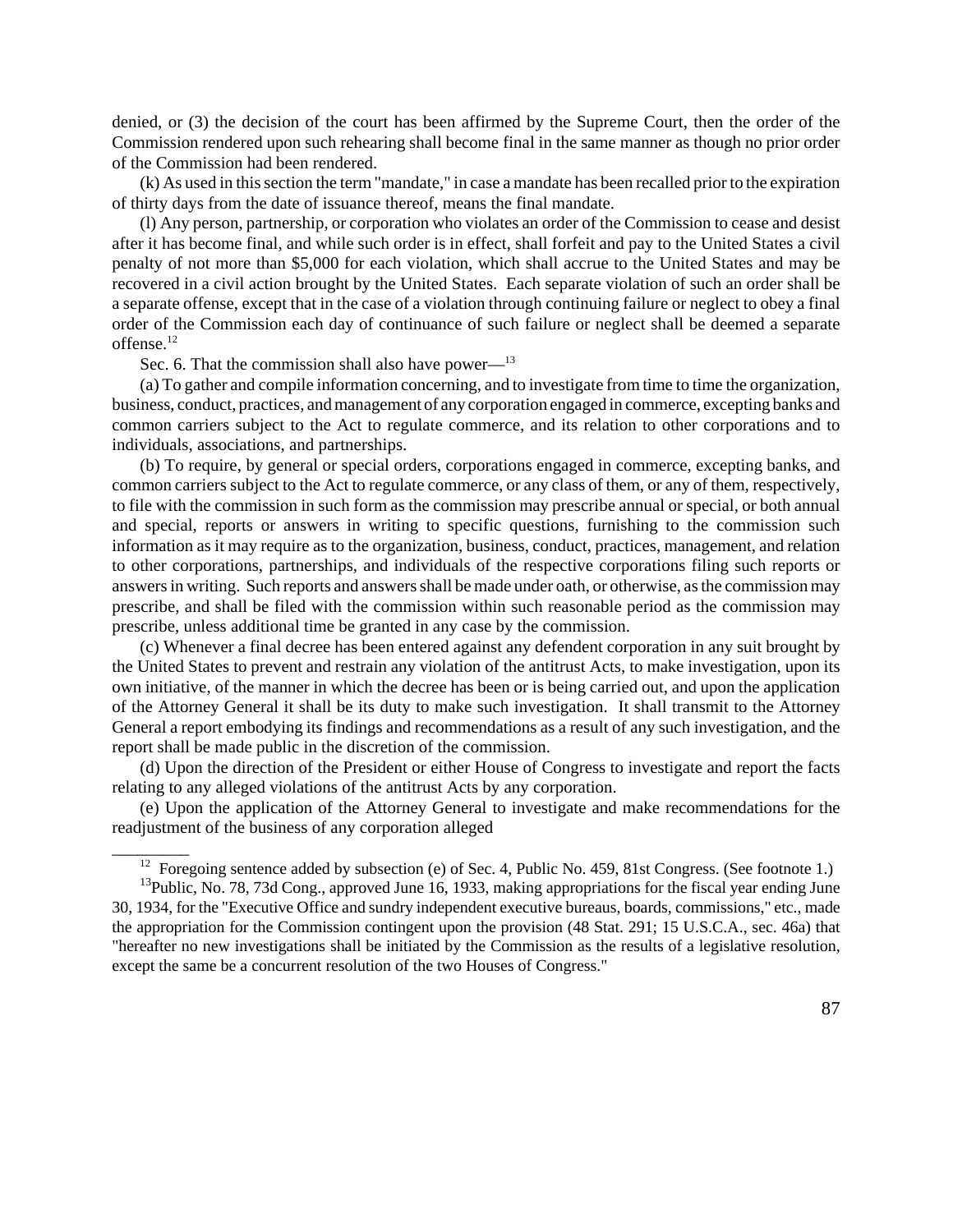to be violating the antitrust Acts in order that the corporation may thereafter maintain its organization, management, and conduct of business in accordance with law.

(f) To make public from time to time such portions of the information obtained by it hereunder, except trade secrets and names of customers, as it shall deem expedient in the public interest; and to make annual and special reports to the Congress and to submit therewith recommendations for additional legislation; and to provide for the publication of its reports and decisions in such form and manner as may be best adapted for public information and use.

(g) From time to time to classify corporations and to make rules and regulations for the purpose of carrying out the provisions of this Act.

(h) To investigate, from time to time, trade conditions in and with foreign countries where associations, combinations, or practices of manufacturers, merchants, or traders, or other conditions, may affect the foreign trade of the United States, and to report to Congress thereon, with such recommendations as it deems advisable.

Sec. 7. That in any suit in equity brought by or under the direction of the Attorney General as provided in the antitrust Acts, the court may, upon the conclusion of the testimony therein, if it shall be then of opinion that the complainant is entitled to relief, refer said suit to the commission, as a master in chancery, to ascertain and report an appropriate form of decree therein. The commission shall proceed upon such notice to the parties and under such rules of procedure as the court may prescribe, and upon the coming in of such report such exceptions may be filled and such proceedings had in relation thereto as upon the report of a master in other equity causes, but the court may adopt or reject such report, in whole or in part, and enter such decree as the nature of the case may in its judgment require.

Sec. 8. That the several departments and bureaus of the Government when directed by the President shall furnish the commission, upon its request, all records, papers, and information in their possession relating to any corporation subject to any of the provisions of this Act, and shall detail from time to time such officials and employees to the commission as he may direct.

Sec. 9. That for the purposes of this Act the commission, or its duly authorized agent or agents, shall at all reasonable times have access to, for the purpose of examination, and the right to copy any documentary evidence of any corporation being investigated or proceeded against; and the commission shall have power to require by subpoena the attendance and testimony of witnesses and the production of all such documentary evidence relating to any matter under investigation. Any member of the commission may sign subpoenas, and members and examiners of the commission may administer oaths and affirmations, examine witnesses, and receive evidence.

Such attendance of witnesses, and the production of such documentary evidence, may be required from any place in the United States, at any designated place of hearing. And in case of disobedience to a subpoena the commission may invoke the aid of any court of the United States in requiring the attendance and testimony of witnesses and the production of documentary evidence.

Any of the district courts of the United States within the jurisdiction of which such inquiry is carried on may, in case of contumacy or refusal to obey a subpoena issued to any corporation or other person, issue an order requiring such corporation or other person to appear before the commission, or to produce documentary evidence ifso ordered, or to give evidence touching the matterin question; and any failure to obey such order of the court may be punished by such court as a contempt thereof.

Upon the application of the Attorney General of the United States, at the request of the commission, the district courts of the United States shall have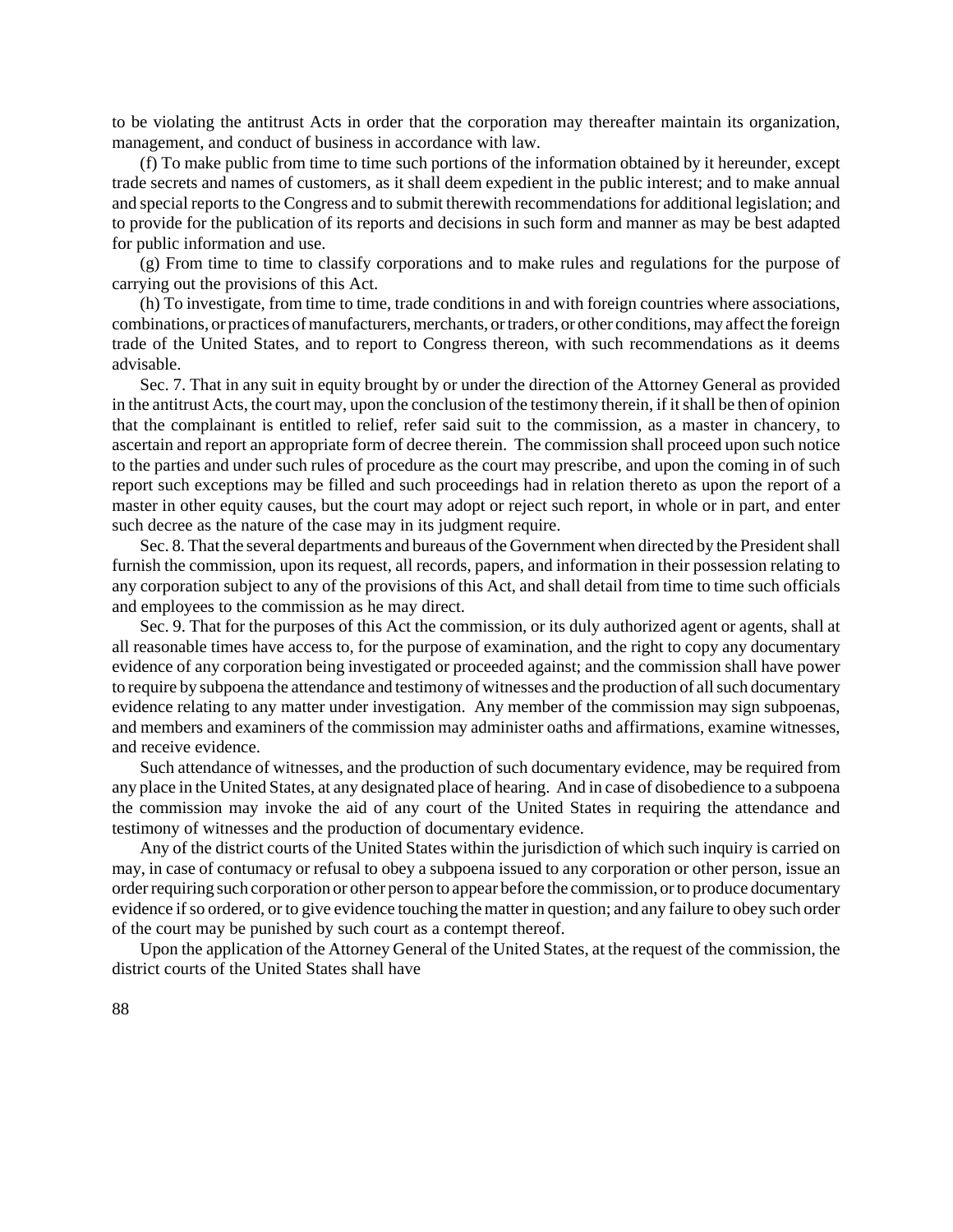jurisdiction to issuewrits ofmandamus commanding any person or corporation to complywith the provisions of this Act or any order of the commission made in pursuance thereof.

The Commission may order testimony to be taken by deposition in any proceeding or investigation pending under this Act at any stage of such proceeding or investigation. Such depositions may be taken before any person designated by the commission and having powerto administer oaths. Such testimony shall be reduced to writing by the person taking the deposition, or under his direction, and shall then be subscribed by the deponent. Any person may be compelled to appear and depose and to produce documentary evidence in the same manner as witnesses may be compelled to appear and testify and produce documentary evidence before the commission as hereinbefore provided.

Witnesses summoned before the Commission shall be paid the same fees and mileage that are paid witnesses in the courts of the United States, and witnesses whose depositions are taken, and the persons taking the same shall severally be entitled to the same fees as are paid for like services in the courts of the United States.

No person shall be excused from attending and testifying or from producing documentary evidence before the commission or in obedience to the subpoena of the commission on the ground or for the reason that the testimony or evidence, documentary or otherwise, required of him may tend to criminate him or subject him to a penalty or forfeiture. But no natural person shall be prosecuted or subjected to any penalty or forfeiture for or on account of any transaction, matter, or thing concerning which he may testify, or produce evidence, documentary or otherwise, before the commission in obedience to a subpoena issued by it: Provided, That no natural person so testifying shall be exempt from prosecution and punishment for perjury committed in so testifying.

Sec. 10. That any person who shall neglect or refuse to attend and testify, or to answer any lawful inquiry, or to produce documentary evidence, if in his power to do so, in obedience to the subpoena or lawful requirement of the commission, shall be guilty of an offense and upon conviction thereof by a court of competent jurisdiction shall be punished by a fine of not less than \$1,000 nor more than \$5,000, or by imprisonment for not more than one year, or by both such fine and imprisonment.

Any person who shall willfully make, or cause to be made, any false entry or statement of fact in any report required to be made under this Act, or who shall willfully make, or cause to be made, any false entry in any account, record, or memorandum kept by any corporation subject to this Act, or who shall willfully neglect or fail to make, or cause to be made, full, true, and correct entries in such accounts, records, or memoranda of all facts and transactions appertaining to the business of such corporation, or who shall willfully remove out of the jurisdiction of the United States, or willfully mutilate, alter, or by any other means falsify any documentary evidence of such corporation, or who shall willfully refuse to submit to the commission or to any of its authorized agents, for the purpose of inspection and taking copies, any documentary evidence of such corporation in his possession or within his control, shall be deemed guilty of an offense against the United States, and shall be subject, upon conviction in any court of the United States of competent jurisdiction, to a fine of not less than \$1,000 nor more than \$5,000 or to imprisonment for a term of not more than three years, or to both such fine and imprisonment.

If any corporation required by this Act to file any annual or special report shall fail so to do within the time fixed by the commission for filing the same and such failure shall continue for thirty days after notice of such default, the corporation shall forfeit to the United States the sum of \$100 for each

667506—62—7 89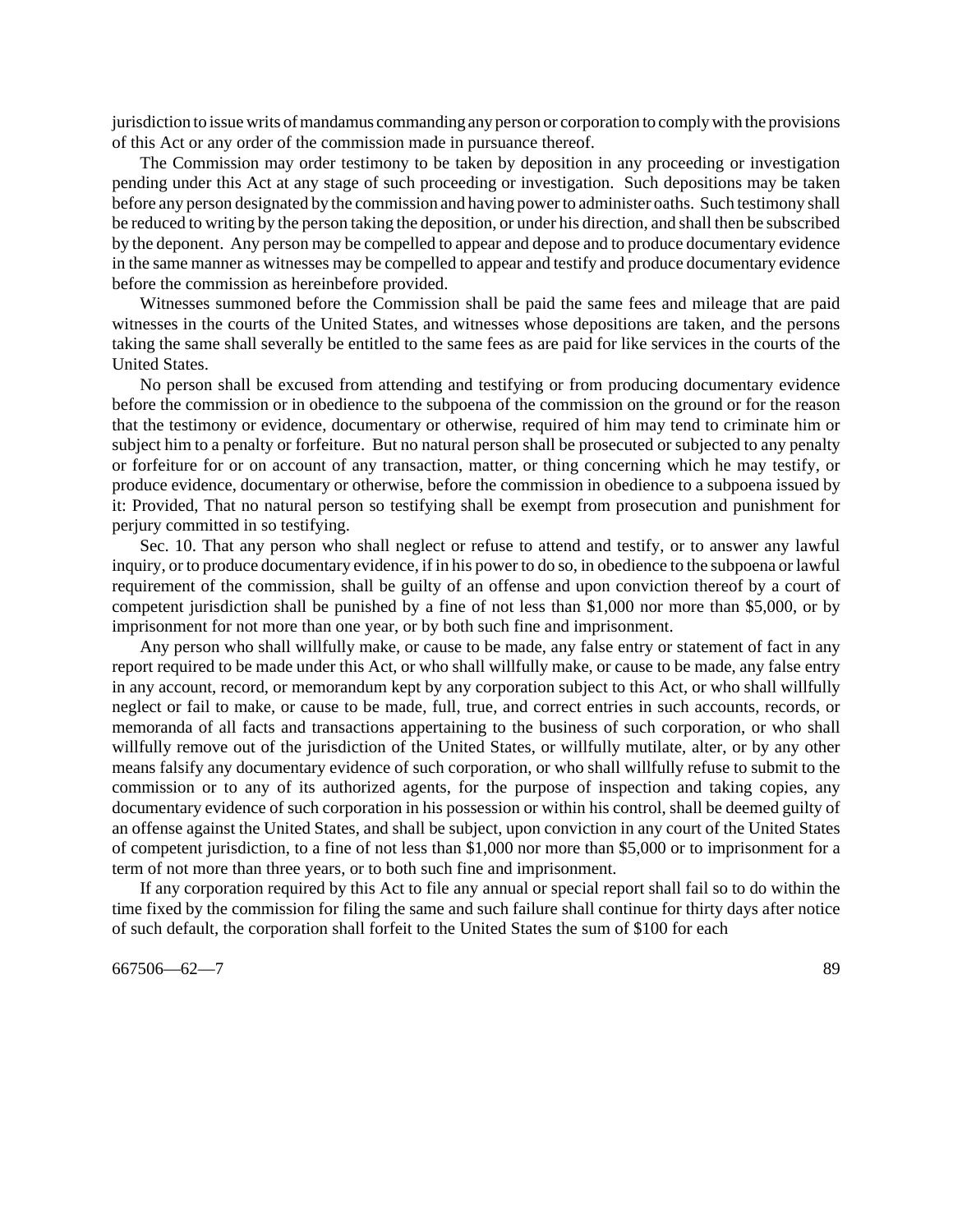and every day of the continuance of such failure, which forfeiture shall be payable into the Treasury of the United States, and shall be recoverable in a civil suit in the name of the United States brought in the district where the corporation has its principal office or in any district in which it shall do business. It shall be the duty of the various district attorneys, under the direction of the Attorney General of the United States, to prosecute for the recovery of forfeitures. The costs and expenses of such prosecution shall be paid out of the appropriation for the expenses of the courts of the United States.

Any officer or employee of the commission who shall make public any information obtained by the commission without its authority, unless directed by a court, shall be deemed guilty of a misdemeanor, and, upon conviction thereof, shall be punished by a fine not exceeding \$5,000, or by imprisonment not exceeding one year, or by fine and imprisonment, in the discretion of the court.

Sec. 11. Nothing contained in this Act shall be construed to prevent or interfere with the enforcement of the provisioning of the antitrust Acts or the Acts to regulate commerce, nor shall anything contained in the Act be construed to alter, modify, or repeal the said antitrust Acts or the Acts to regulate commerce or any part or parts thereof.

Sec. 12. (a) It shall be unlawful for any person, partnership, or corporation to disseminate, or cause to be disseminated, any false advertisement—

(1) By United States mails, or in commerce by any means, for the purpose of inducing, or which

is likely to induce, directly or indirectly the purchase of food, drugs, devices, or cosmetics; or

(2)By anymeans,forthe purpose ofinducing, or which islikely to induce, directly or indirectly, the purchase in commerce of food, drugs, devices, or cosmetics.

(b) The dissemination or the causing to be disseminated of any false advertisement within the provisions of subsection (a) of this section shall be an unfair or deceptive act or practice in commerce within the meaning of section 5.

Sec. 13. (a) Whenever the Commission has reason to believe—

(1) that any person, partnership, or corporation is engaged in, or is about to engage in, the dissemination or the causing of the dissemination of any advertisement in violation of section 12, and

(2) that the enjoining thereof pending the issuance of a complaint by the Commission under section 5, and until such complaint is dismissed by the Commission or set aside by the court on review, or the order of the Commission to cease and desist made thereon has become final within the meaning of section 5, would be to the interest of the public.

The Commission by any of its attorneys designated by it for such purpose may bring suit in a district court of the United States or in the United States court of any Territory, to enjoin the dissemination or the causing of the dissemination of such advertisement. Upon proper showing a temporary injunction or restraining order shall be granted without bond. Any such suit shall be brought in the district in which such person, partnership, or corporation resides or transacts business.

(b) Whenever it appears to the satisfaction of the court in the case of a newspaper, magazine, periodical, or other publication, published at regular intervals—

(1) that restraining the dissemination of a false advertisement in any particular issue of such publication would delay the delivery of such issue after the regular time therefor, and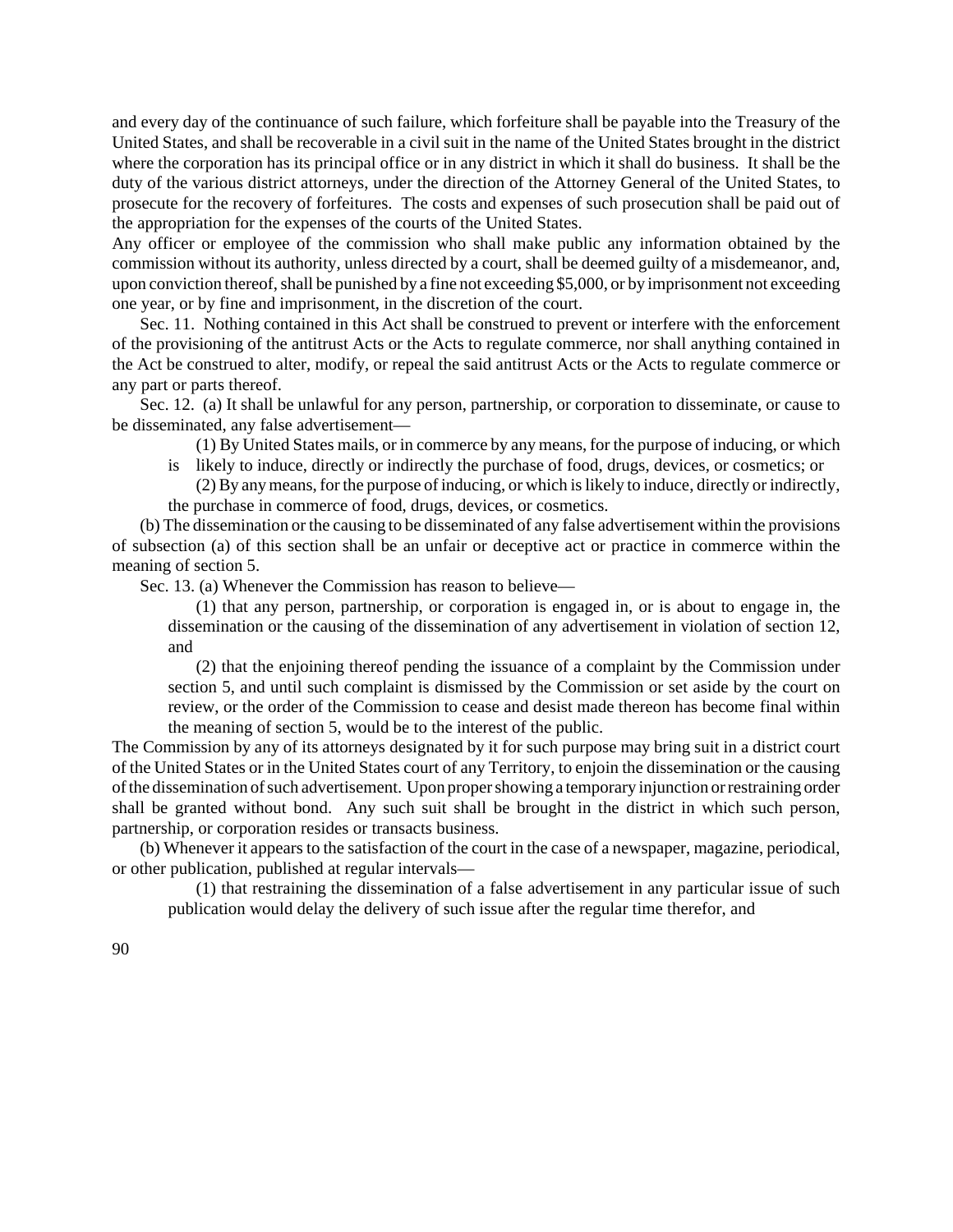(2) that such delay would be due to the method by which the manufacture and distribution of such publication is customarily conducted by the publisher in accordance with sound business practice, and not to any method or device adopted for the evasion of this section or to prevent or delay the issuance of an injunction or restraining order with respect to such false advertisement or any other advertisement, the court shall exclude such issue from the operation of the restraining order or injunction.

SEC. 14.<sup>14</sup> (a) Any person, partnership, or corporation who violates any provision of section 12(a) shall, if the use of the commodity advertised may be injurious to health because of results from such use under the conditions prescribed in the advertisement thereof, or under such conditions as are customary or usual, or if such violation is with intent to defraud or mislead, be guilty of a misdemeanor, and upon conviction shall be punished by a fine of not more than \$5,000 or by imprisonment for not more than six months, or by both such fine or imprisonment; except that if the conviction is for a violation committed after a first conviction of such person, partnership, or corporation, for any violation of such section, punishment shall be by a fine of not more than \$10,000 or by imprisonment for not more than one year, or by both such fine and imprisonment: Provided, That for the purposes of this section meats and meat food products duly inspected, marked, and labeled in accordance with rules and regulations issued under the Meat Inspection Act approved March 4, 1907, as amended, shall be conclusively presumed not injurious to health at the time the same leave official "establishments."

(b) No publisher, radio-broadcast licensee, or agency or medium for the dissemination of advertising, except the manufacturer, packer, distributor, or seller of the commodity to which the false advertisement relates, shall be liable under this section by reason of the dissemination by him of false advertisement, unless he has refused, on the request of the Commission, to furnish the Commission the name and post-office address of the manufacturer, packer, distributor, or advertising agency, residing in the United States, who caused him to disseminate such advertisement. No advertising agency shall be liable under this section by reason of the causing by it of the dissemination of any false advertisement, unless it has refused, on the request oftheCommission, to furnish theCommission the name and post-office address ofthe manufacturer, packer, distributor, or seller, residing in the United States, who caused it to cause the dissemination of such advertisement.

Sec. 15. For the purposes of sections 12, 13, and 14—

(a) (1) The term "false advertisement" means an advertisement, other than labeling, which is misleading in a material respect; and in determining whether any advertisement is misleading, there shall be taken into account (among other things) not only representations made or suggested by statement, word, design, device, sound, or any combination thereof, but also the extent to which the advertisement fails to reveal facts material in the light of such representation or material with respect to consequences which may result from the use of the commodity to which the advertisement relates under the conditions prescribed in said advertisement, or under such conditions as are customary or usual. No advertisement of a drug shall be deemed to be false if it is disseminated only to members of the medical profession, contains no false representation of material fact, and includes, or is accompanied in each instance by truthful disclosure of, the formula showing quantitatively each ingredient of such drug.

 $\overline{\phantom{a}}$ 

 $14$  Section 5 (b) of the amending Act of 1938 provides:

<sup>&</sup>quot;Sec. 5. (b) Section 14 of the Federal Trade Commission Act, added to such Act by section 4 of this Act, shall take effect on the expiration of sixty days after the date of the enactment of this Act."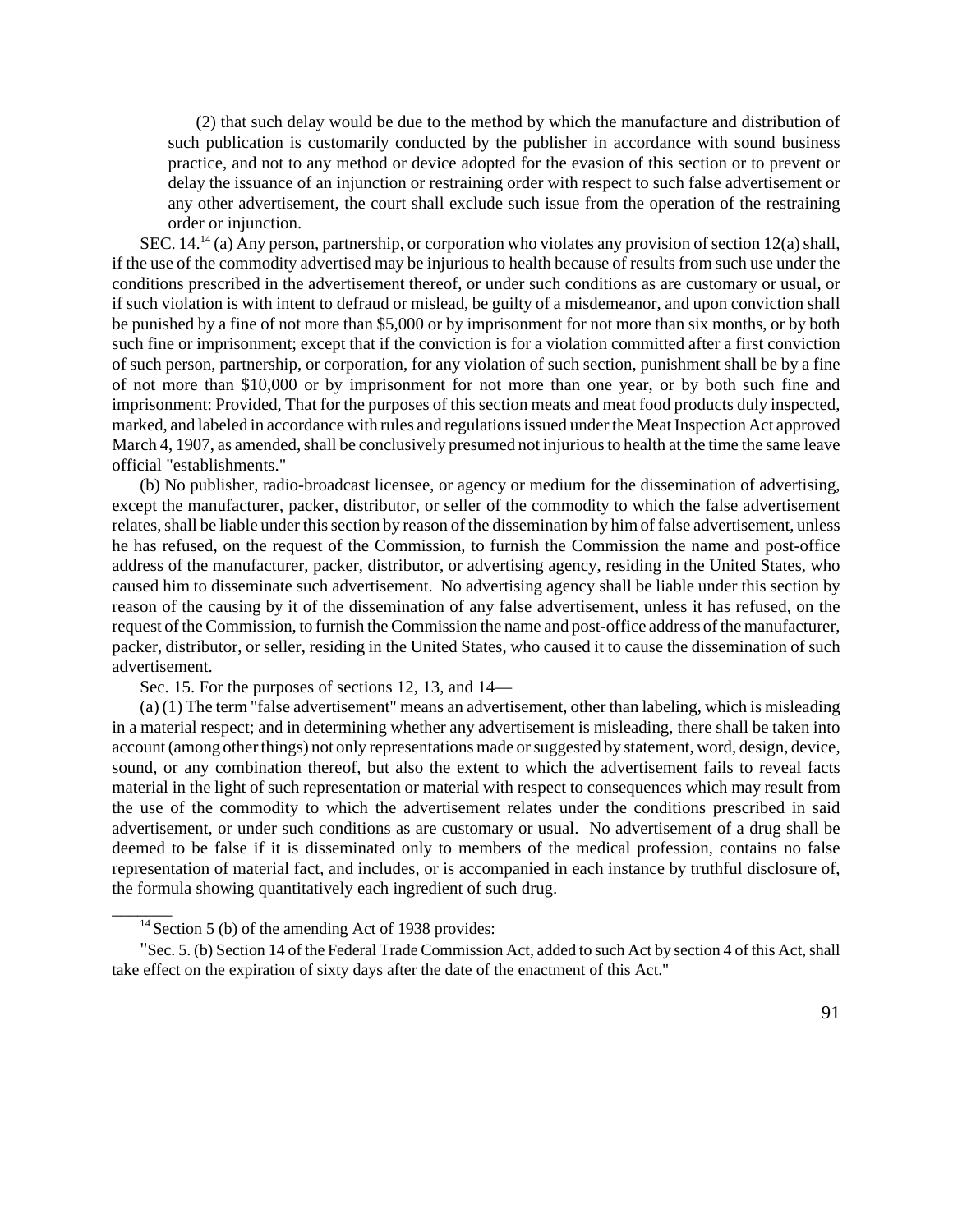(2) In the case of oleomargarine or margarine an advertisementshall be deemed misleading in a material respect if in such advertisement representations are made or suggested by statement, word, grade designation, design, device, symbol, sound, or any combination thereof, that such oleomargarine or margarine is a dairy product, except that nothing contained herein shall prevent a truthful accurate, and fullstatement in any such advertisement of all the ingredients contained in such oleomargarine or margarine.<sup>15</sup>

(b) The term "food" means(1) articles used for food or drink for man or other animals, (2) chewing gum, and (3) articles used for components of any such article.

(c) The term "drug" means (1) articles recognized in the official United States Pharmacopoeia, official Homeopathic Pharmacopoeia of the United States, or official National Formulary, or any supplement to any of them; and (2) articles intended for use in the diagnosis, cure, mitigation, treatment, or prevention of disease in man or other animals; and (3) articles (other than food) intended to affect the structure or any function of the body of man or other animals; and (4) articles intended for use as a component of any article specified in clause (1), (2), or (3); but does not include devices or their components, parts, or accessories.

(d) The term "device" (except when used in subsection (a) of thissection) meansinstruments, apparatus, and contrivances, including their parts and accessories, intended  $(1)$  for use in the diagnosis, cure, mitigation, treatment, or prevention of disease in man or other animals; or (2) to affect the structure or any function of the body of man or other animals.

(e) The term "cosmetic" means (1) articles to be rubbed, poured, sprinkled, or sprayed on, introduced into, or otherwise applied to the human body or any part thereof intended for cleansing, beautifying, promoting attractiveness, or altering the appearance, and (2) articles intended for use as a component of any such article; except that such term shall not include soap.

(f) For the purposes of this section and section 407 of the Federal Food Drug, and Cosmetic Act, as amended, the term "oleomargarine" or "margarine" includes—

(1) all substances, mixtures, and compounds known as oleomargarine or margarine;

(2) all substances, mixtures, and compounds which have a consistence similar to that of butter and which contain any edible oils or fats other than milk fat if made in imitation or semblance of butter.<sup>16</sup>

Sec. 16. Whenever the Federal Trade Commission has reason to believe that any person, partnership, or corporation is liable to a penalty under section 14 or under subsection (1) of section 5, it shall certify the facts to the Attorney General, whose duty it shall be to cause appropriate proceedings to be brought for the enforcement of the provisions of such section or subsection.

Sec. 17. If any provision of this Act, or the application thereof to any person, partnership, corporation, or circumstance, is held invalid, the remainder of the Act and the application of such provision to any other person, partnership, corporation, or circumstance, shall not be affected thereby.

Sec. 18. This Act may be cited as the "Federal Trade Commission Act."

Original approved September 26, 1914.

Amended and approved March 21, 1938.<sup>17</sup>

<sup>16</sup> Subsection (b) of sec. 4 of Public No. 459, 81st Congress (see footnote 1) further amended sec. 15 of this Act, by adding at the end thereof the new subsection (f) as above set out.

 $17$  See footnote. 1.

\_\_\_\_\_\_\_\_\_\_

<sup>&</sup>lt;sup>15</sup> Subsection (a) of sec. 4 of Public No. 459, 81st Congress (see footnote 1), amended sec. 15 of this Act by inserting "(1)" after the letter "(a)" in subsection (a) above, and by adding at the end of such subsection new paragraph (2), above set out.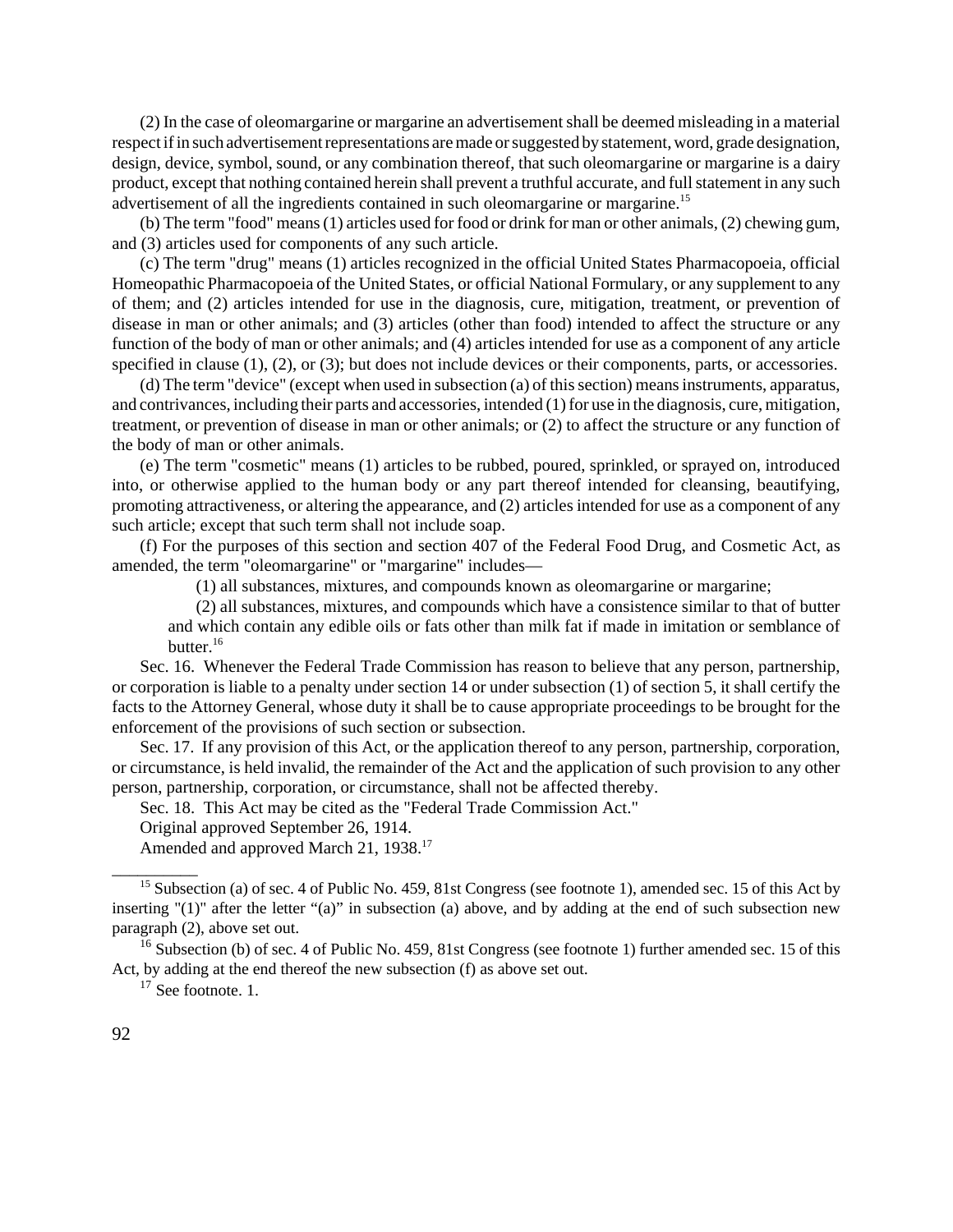# Packers and Stockyards Act

[Public Law 85-909, 85th Congress, H.R. 9020, September 2, 1958]

AN ACT To amend the Packers and Stockyards Act, 1921, as amended, and for other purposes

Be it enacted by the Senate and House of Representatives of the United States of America in Congress assembled, That the Packers and Stockyards Act, 1921, as amended (42 Stat. 159, as amended; 7 U.S.C. 181 and the following), is amended as follows:

(1) By amending section 202 by inserting after the word "unlawful" the words "with respect to livestock, meats, meat food products, livestock products in unmanufactured form, poultry, or poultry products".

(2) By amending section 406 by striking out subsection (b) and inserting in lieu thereof the following:

"(b) The Federal Trade Commission shall have power and jurisdiction over any matter involving meat, meat food products, livestock products in unmanufactured form, or poultry products, which by this Act is made subject to the power or jurisdiction of the Secretary, as follows:

"(1) When the Secretary in the exercise of his duties requests of the Commission that it make investigations and reports in any case.

"(2) In any investigation of, or proceeding for the prevention of, an alleged violation of any Act administered by the Commission, arising out of acts or transactions involving meat, meat food products, livestock products in unmanufactured form, or poultry products, if the Commission determines that effective exercise of its power or jurisdiction with respect to retail sales of any such commodities is or will be impaired by the absence of power or jurisdiction over all acts or transactions involving such commodities in such investigation or proceeding. In order to avoid unnecessary duplication of effort by the Government and burdens upon the industry, the Commissioner shall notify the Secretary of such determination, the reasons therefor, and the acts or transactionsinvolved, and shall not exercise power or jurisdiction with regard to acts or transactions (other than retail sales) involving such commodities if the Secretary within ten days from the date of receipt of the notice notifies the Commission that there is pending in his Department an investigation of, or proceeding for the prevention of, an alleged violation of this Act involving the same subject matter.

"(3) Over all transactions in commerce in margarine or oleomargarine and over retail sales of meat, meat food products, livestock products in unmanufactured form, and poultry products.

"(c) The Federal Trade Commission shall have no power or jurisdiction over any matter which by this Act is made subject to the jurisdiction of the Secretary, except as provided in subsection (b) of this section.

"(d) The Secretary of Agriculture shall exercise power or jurisdiction over oleomargarine or retail sales of meat, meat food products, livestock products in unmanufactured form, or poultry products only when he determines, in any investigation of, or any proceeding for the prevention of, an alleged violation of this Act, that such action is necessary to avoid impairment of his power or jurisdiction over acts or transactions involving livestock, meat, meat food products, livestock products in unmanufactured form, poultry or poultry products, other than retail sales thereof. In order to avoid unnecessary duplication of effort by the Government and burdens upon the industry, the Secretary shall notify the Federal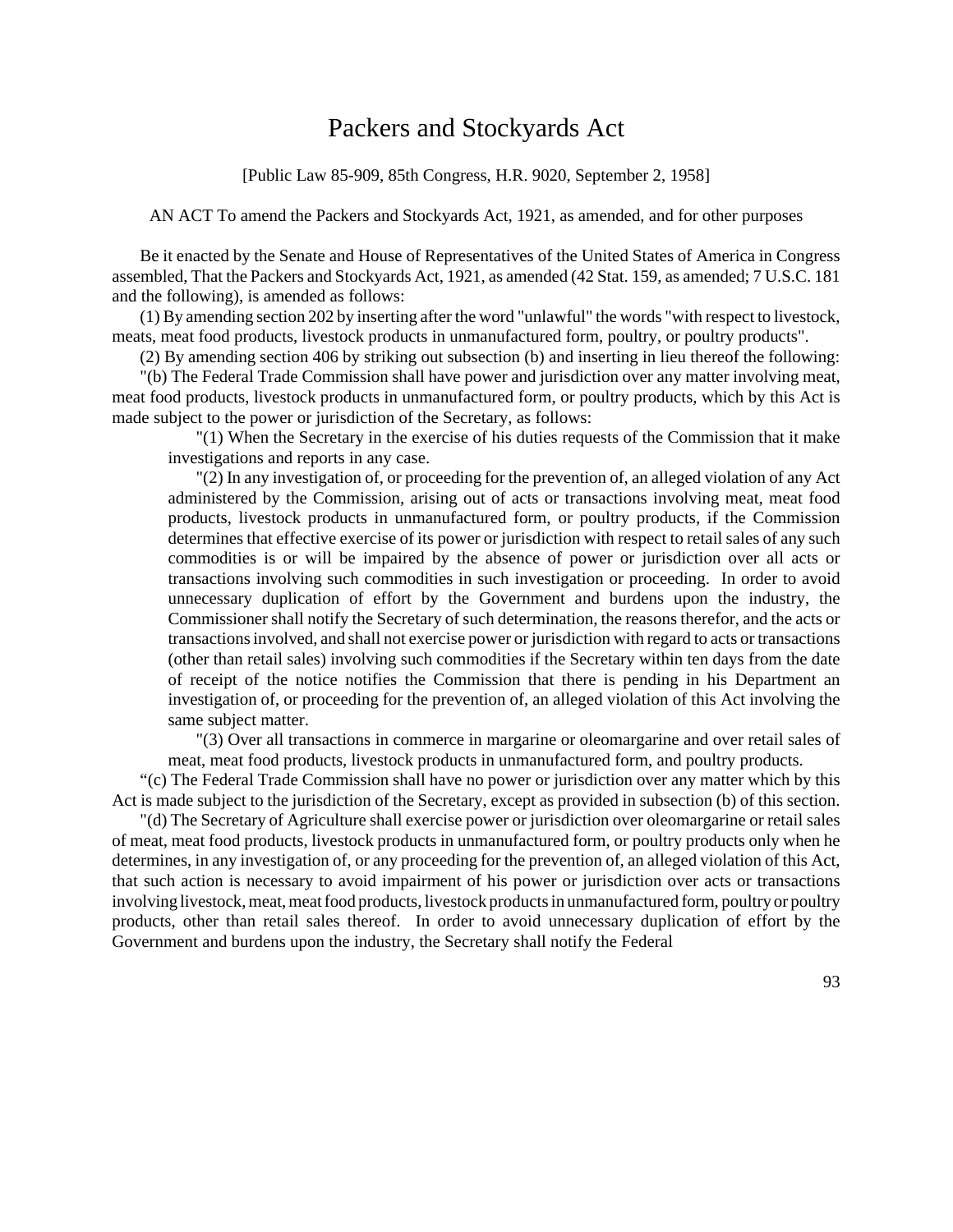Trade Commission of such determination, the reasons therefor, and the acts or transactions involved, and shall not exercise power or jurisdiction with respect to acts or transactions involving oleomargarine or retail sales of meat, meat food products, livestock products in unmanufactured form, or poultry products if the Commission within ten days from the date of receipt of such notice notifies the Secretary that there is pending in the Commission an investigation of, or proceeding for the prevention of, an alleged violation of any Act administered by the Commission involving the same subject matter.

"(e) The Secretary of Agriculture and the Federal TradeCommission shall include in theirrespective annual reports information with respect to the administration of subsections (b) and (d) of this section." Sec. 2. Said Act is further amended—

(1) by striking out the words "at a stockyard" from sections 301 (c) and 301 (d) ;

(2) by striking out the last sentence of section 302 (a): Provided, however, That nothing herein shall be deemed a definition of the term "public stockyards" as used in section 15 (5) of the Interstate Commerce Act;

(3) by inserting after the first sentence in section 303 the following sentence: "Every other person operating as a market agency or dealer as defined in section 301 of the Act may be required to register in such manner as the Secretary may prescribe.";

(4) by amending section 311 by striking out the words "stockyard owner or market agency" wherever they occur and inserting "stockyard owner, market agency, or dealer" and by striking out "stockyard owners or market agencies" and inserting "stockyard owners, market agencies, or dealers";

(5) by striking out the words "at a stockyard" from section 312(a).

Sec. 3. Subsection 6 of section 5 (a) of the Federal Trade Commission Act (15 U.S.C. 45(a) (6)) is amended by striking out "persons, partnerships or corporations subject to the Packers and Stockyards Act, 1921, except as provided in section 406(b) of said Act", and substituting therefor the following: "persons, partnerships, or corporations insofar as they are subject to the Packers and Stockyards Act, 1921, as amended, except as provided in section 406(b) of said Act".

Sec. 4. Section 407 of the Packers and Stockyards Act, 1921, as amended, is amended (1) by inserting "(a)" immediately after "Sec. 407." and (2) by adding at the end thereof the following new subsection:

"(b) The Secretary shall maintain within the Department of Agriculture a separate enforcement unit to administer and enforce title II of this Act."

Approved September 2, 1958.

# Clayton Act

[Public—No. 212—63d Congress, As Amended by Public—No. 692—74th Congress,<sup>1</sup> and Public—No. 899—81st Congress and Public Law 86-107, 86th Congress]

[H.R. 15657]

An Act To supplement existing laws against unlawful restraints and monopolies, and for other purposes Sec. 1. Definitions. (38 Stat. 730; 15 U.S.C.A., sec. 12.)

Be it enacted by the Senate and House of Representatives of the United States of America in Congress assembled, That "antitrust laws," as used herein, in-

\_\_\_\_\_\_\_\_

<sup>&</sup>lt;sup>1</sup> The Robinson-Patman Act (see footnote 2). See also footnotes 5 and 13 with respect to the repeal of Section 9, Section 17 in part, Sections 18 and 19, and Sections 21-25, inclusive, by two acts of June 25, 1948, namely, C. 645 (62 Stat. 683) and C. 646 (62 Stat. 896); and footnotes concerning the amendment of Sections 7 and 11 by act of Dec. 29, 1950, C. 1184 (64 Stat 1125).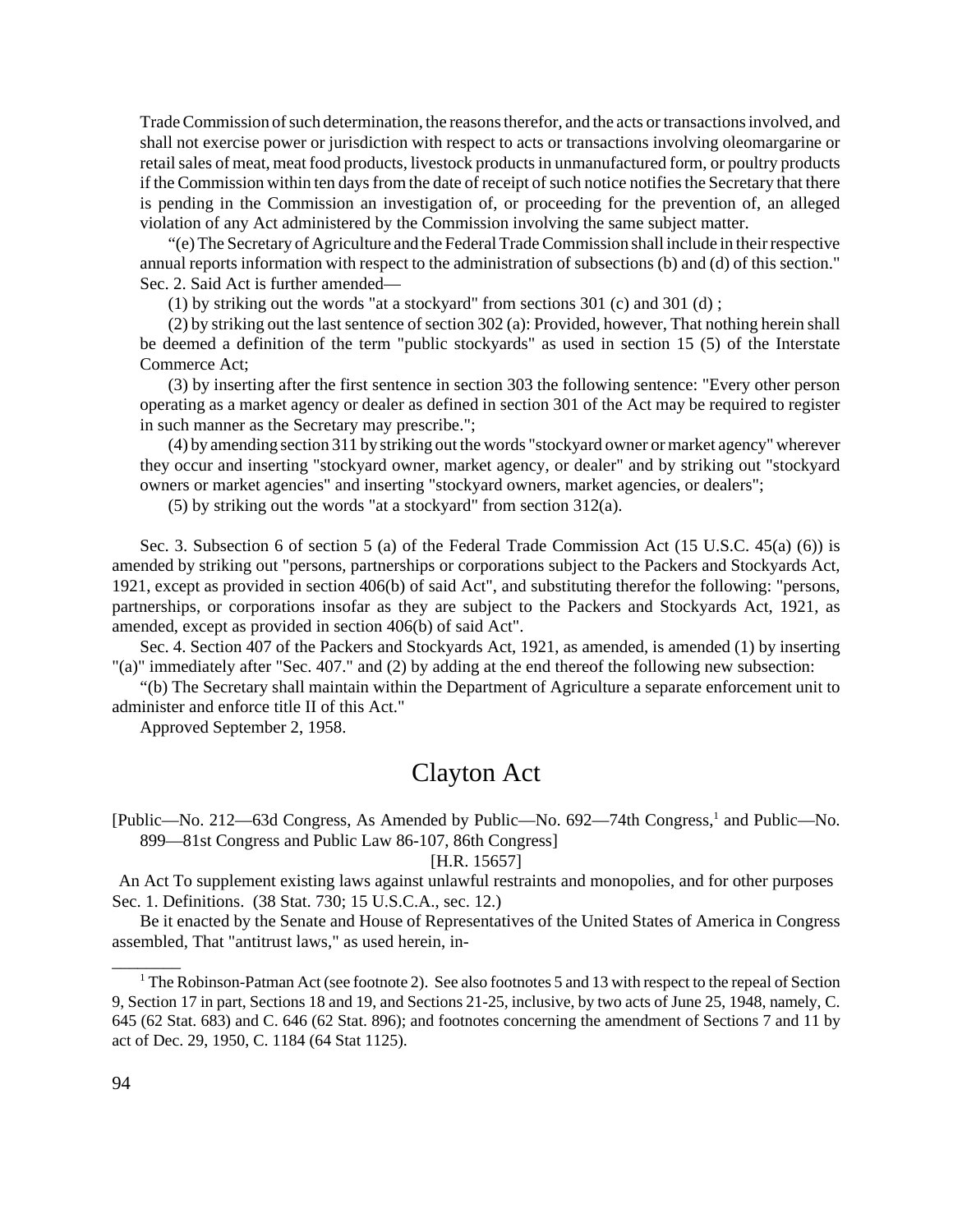cludes the Act entitled "An Act to protect trade and commerce against unlawful restraints and monopolies," approved July second, eighteen hundred and ninety; sections seventy-three to seventy-seven, inclusive of an Act entitled "An Act to reduce taxation, to provide revenue for the Government, and for other purposes," of August twenty-seventh, eighteen hundred and ninety-four; an Act entitled "An Act to amend section seventythree and seventy-six of the Act of August twenty-seventh, eighteen hundred and ninety-four, entitled "An Act to reduce taxation, to provide revenue for the Government, and for other purposes,'" approved February twelfth, nineteen hundred and thirteen; and also this Act.

"Commerce," as used herein, means trade or commerce among the several States and with foreign nations, or between the District of Columbia or any Territory of the United States and any State, Territory or foreign nation, or between any Insular possessions or other places under the jurisdiction of the United States, or between any such possession or place and any State or Territory of the United States or the District of Columbia or any foreign nation, or within the District of Columbia or any Territory or any Insular possession or other Place under the jurisdiction of the United States: Provided, That nothing in this Act contained shall apply to the Philippine Islands.

The word "person" or "persons" wherever used in this Act shall be deemed to include corporations and associations existing under or authorized by the laws of either the United States, the laws of any of the Territories, the laws of any State, or the laws of any foreign country.

#### Sec. 2. DISCRIMINATING IN PRICE, SERVICE, OR FACILITIES.<sup>2</sup> (49 Stat. 1526; 15 U.S.C.A., sec. 13, as amended.)

Sec. 2. (a) That it shall be unlawful for any person engaged in commerce, in the course of such commerce, either directly or indirectly, to discriminate in price between different purchasers of commodities of like grade and quality, where either or any of the purchases involved in such discrimination are in commerce, where such commodities are sold for use, consumption, or resale within the United States or any Territory thereof or the District of Columbia or any Insular possession or other place under the jurisdiction of the United States, and where the effect of such discrimination may be substantially to lessen competition or tend to create a monopoly in any line of commerce, or to injure, destroy, or prevent competition with any person who either grants or knowingly receives the benefit of such discrimination, or with customers of either of them: Provided, That nothing herein contained shall prevent differentials which make only due allowance for differences in the cost of manufacture, sale, or delivery resulting from the differing methods or quantities in which such commodities are to such purchasers sold or delivered: Provided, however, That the Federal Trade Commission may, after due investigation and hearing to all interested parties, fix and establish quantity limits, and

 $\overline{\phantom{a}}$ 

<sup>&</sup>lt;sup>3</sup> This section of the Clayton Act contains the provisions of the Robinson-Patman Anti-Discrimination Act, approved June 19, 1936, amending Section 2 of the original Clayton Act, approved Oct. 15, 1914.

Section 4 of said Act provides that nothing therein "shall prevent a cooperative association from returning to its members, producers, or consumers the whole, or any part of, the net earnings or surplus resulting from its trading operations, in proportion to their purchases or sales from, to, or through the association."

Public No. 550, 75th Congress, approved May 26, 1938, to amend the said Robinson-Patman Act, further provides that nothing therein "shall apply to purchases of their supplies for their own use by schools, colleges, universities, public libraries, churches, hospitals, and charitable institutions not operated for profit."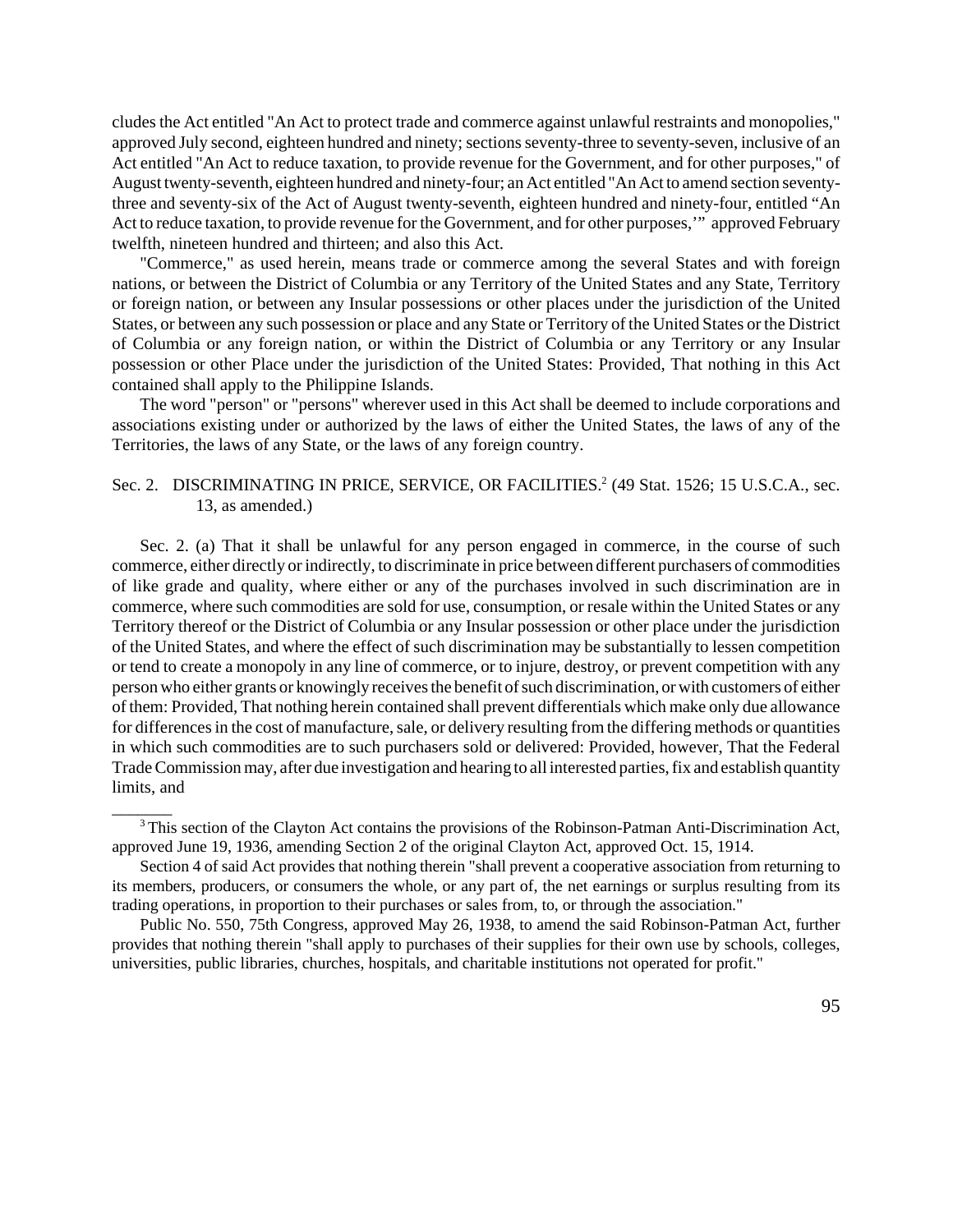revise the same as it finds necessary, as to particular commodities or classes of commodities, where it finds that available purchasers in greater quantities are so few as to render differentials on account thereof unjustly discriminatory or promotive of monopoly in any line of commerce; and the foregoing shall then not be construed to permit differentials based on differences in quantities greater than those so fixed and established: And provided further, That nothing herein contained shall prevent persons engaged in selling goods, wares, or merchandise in commerce from selecting their own customersin bona fide transactions and not in restraint of trade: And provided further, That nothing herein contained shall prevent price changes from time to time where in response to changing conditions affecting the market for or the marketability of the goods concerned such as but not limited to actual or imminent deterioration of perishable goods, obsolescence of seasonal goods, distress sales under court process, or sales in good faith in discontinuance of business in the goods concerned.

(b) Upon proof being made, at any hearing on a complaint under this section, that there has been discrimination in price or services or facilities furnished, the burden of rebutting the prima facie case thus made by showing justification shall be upon the person charged with a violation of this section, and unless justification shall be affirmatively shown, the Commission is authorized to issue an order, terminating the discrimination: Provided, however, That nothing herein contained shall prevent a seller rebutting the prima facie case thus made by showing that his lower price or the furnishing of services or facilities to any purchaser or purchasers was made in good faith to meet an equally low price of a competitor, or the services or facilities furnished by a competitor.

(c) That it shall be unlawful for any person engaged in commerce, in the course of such commerce, to pay or grant, or to receive or accept, anything of value

as a commission, brokerage, or other compensation, or any allowance or discount in lieu thereof, except for services rendered in connection with the sale or purchase of goods, wares, or merchandise, either to the other party to such transaction or to an agent, representative, or other intermediary therein where such intermediary Is acting in fact for or in behalf, or is subject to the direct or indirect control, of any party to such transaction other than the person by whom such compensation is so granted or paid.

(d) That it shall be unlawful for any person engaged in commerce to pay or contract for the payment of anything of value to or for the benefit of a customer of such person in the course of such commerce as compensation or in consideration for any services or facilities furnished by or through such customer in connection with the processing, handling, sale, or offering for sale of any products or commodities manufactured, sold, or offered for sale by such person, unless such payment or consideration is available on proportionally equal terms to all other customers competing in the distribution of such products or commodities.

(e) That is shall be unlawful for any person to discriminate in favor of one purchaser against another purchaser or purchasers of a commodity bought for resale, with or without processing, by contracting to furnish or furnishing, or by contributing to the furnishing of, any services or facilities connected with the processing, handling, sale, or offering for sale of such commodity so purchased upon terms not accorded to all purchasers on proportionally equal terms.

(f) That it shall be unlawful for any person engaged in commerce, in the course of such commerce, knowingly to induce or receive a discrimination in price which is prohibited by this section.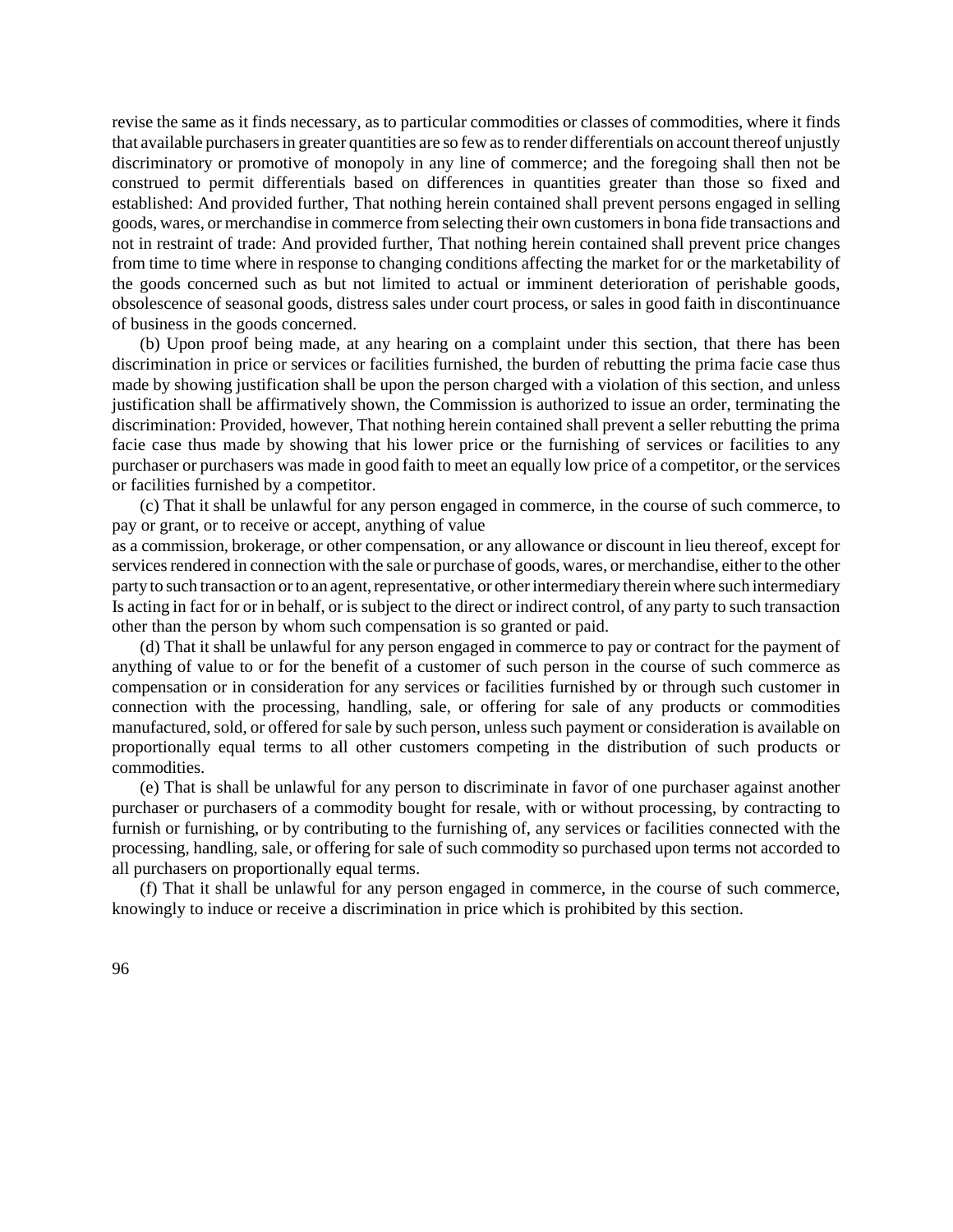#### Sec. 3.TYING OREXCLUSIVELEASES, SALES, ORCONTRACTS.(38 Stat. 731; 15U.S.C.A.,sec. 14.)

Sec. 3. That it shall be unlawful for any person engaged in commerce, in the course of such commerce, to lease or make a sale or contract for sale of goods, wares, merchandise, machinery, supplies or other commodities, whether patented or unpatented, for use, consumption orresale within the United States or any Territory thereof or the District of Columbia or any insular possession or other place under the jurisdiction of the United States, or fix a price charged therefor, or discount from or rebate upon, such price, on the condition, agreement or understanding that the lessee or purchaser thereof shall not use or deal in the goods, wares, merchandise, machinery, supplies, or other commodities of a competitor or competitors of the lessor or seller, where the effect of such lease, sale, or contract for sale or such condition, agreement or understanding may be to substantially lessen competition or tend to create a monopoly in any line of commerce.

#### Sec. 4. VIOLATION OF ANTITRUST LAWS—DAMAGES. (38 Stat. 731; U.S.C.A., sec. 15.)

Sec. 4. That any person who shall be injured in his business or property by reason of anything forbidden in the antitrust laws may sue therefor in any district court of the United States in the district in which the defendant resides, or is found, or has an agent, without respect to the amount in controversy, and shall recover threefold the damages by him sustained, and the cost of suit, including a reasonable attorney's fee.

Sec. 4A.<sup>3</sup> Whenever the United States is hereafter injured in its business or property by reason of anything forbidden in the antitrust laws it may sue therefor in the United States district court for the district in which the defendent resides or is found or has an agent, without respect to the amount in controversy, and shall recover actual damages by it sustained and cost of suit.

Sec. 4B. Any action to enforce any cause of action under sections 4 or 4A shall be forever barred unless commenced within four years after the cause of action accrued. No cause of action barred under existing law on the effective date of this Act shall be revived by this Act.

### Sec. 5. PROCEEDINGS BY OR IN BEHALF OF UNITED STATES UNDER ANTITRUST LAWS. FINAL JUDGMENTS OR DECREES THEREIN AS EVIDENCE IN PRIVATE LITIGATION. INSTITUTION THEREOF AS SUSPENDING STATUTE, OF LIMITATIONS. (38 Stat. 731; 15 U.S.C.A., sec. 16.)

Sec. 5.(a) A final judgment or decree heretofore or hereafter rendered in any civil or criminal proceeding brought by or on behalf of the United States under the antitrust laws to the effect that a defendant has violated said laws shall be prima facie evidence against such defendant in any action or proceeding brought by any other party against such defendant under said laws or by the United States under section 4A, as to all matters respecting which said judgment or decree would be an estoppel as between the parties thereto: Provided, That this section shall not apply to consent judgments or decrees entered before any testimony has been taken or to judgments or decrees entered in actions under Section 4A.

(b) Whenever any civil or criminal proceeding is instituted by the United States to prevent, restrain, or punish violations of any of the antitrust laws, but not including an action under section 4A, the running of the statute of limitations in respect of every section 4A, the running of the statute of limitations in respect

\_\_\_\_\_\_\_

 $3$  Sec. 4A, 4B, 5 (a) and 5 (b) were added by Pub. Law 137, approved July 7, 1955, 69 Stat. 282, 283.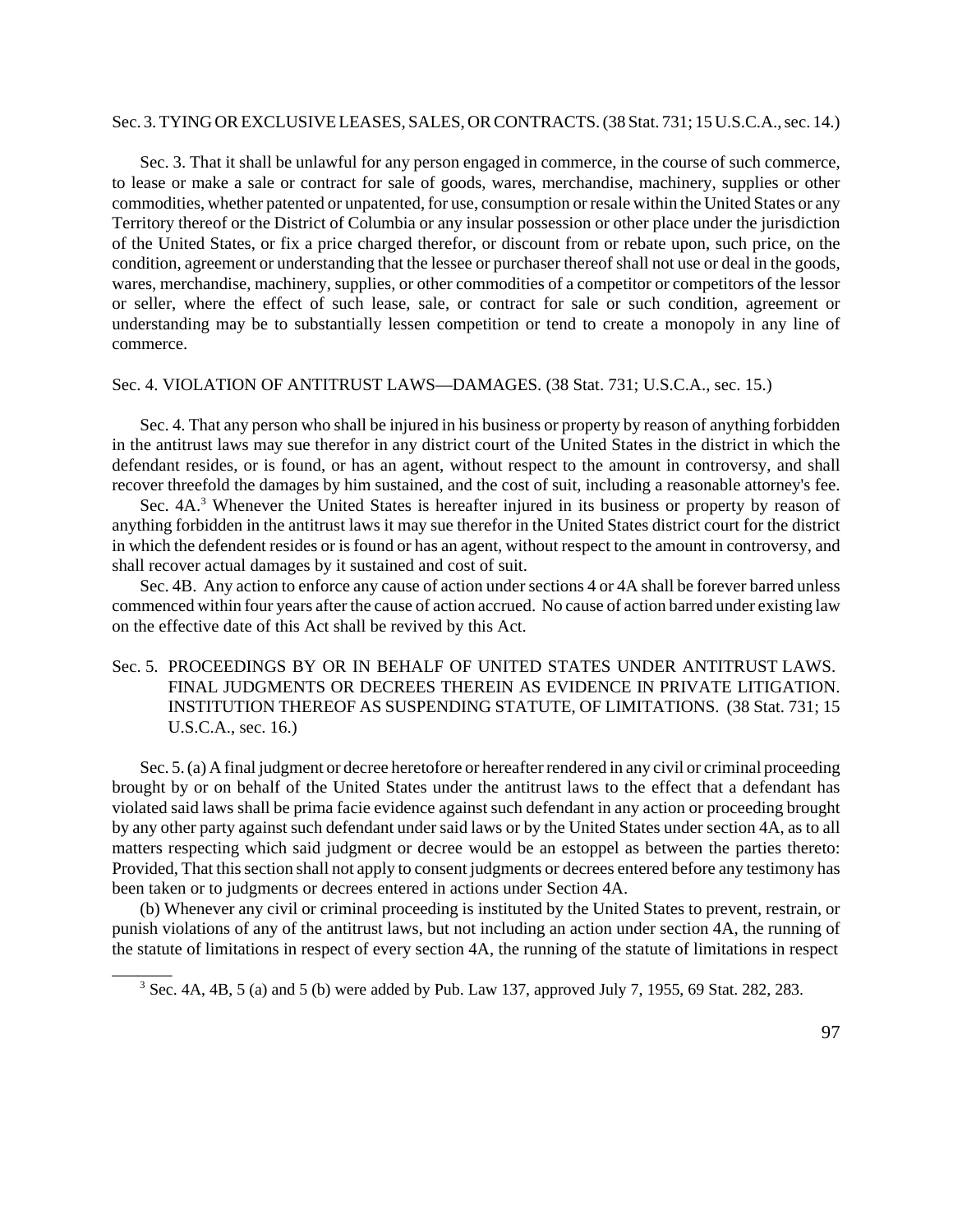of every private right of action arising under said laws and based in whole or in part on any matter complained of in said proceeding shall be suspended during the pendency thereof and for one year thereafter: Provided, however, That whenever the running of the statute of limitations in respect of a cause of action arising under section 4 is suspended hereunder, any action to enforce such cause of action shall be forever barred unless commenced either within the period of suspension or within four years after the cause of action accrued.

#### Sec. 6. LABOR OF HUMAN BEINGS NOT A COMMODITY OR ARTICLE OF COMMERCE. (38 Stat. 731; 15 U.S.C.A., sec. 17.)

Sec. 6. That the labor of a human being is not a commodity or article of commerce. Nothing contained in the antitrust laws shall be construed to forbid the existence and operation of labor, agricultural, or horticultural organizations, instituted for the purposes of mutual help, and not having capital stock or conducted for profit, or to forbid or restrain individual members of such organizations from lawfully carrying out the legitimate objects thereof; nor shall such organizations, or the members thereof, be held or construed to be illegal combinations or conspiracies in restraint of trade, under the antitrust laws.

#### Sec. 7. ACQUISITION BY CORPORATION OF STOCK OR OTHER SHARE CAPITAL OF OTHER CORPORATION OR CORPORATIONS. (38 Stat. 731; 15 U.S.C.A., sec. 18.)

Sec. 7.<sup>4</sup> That no corporation engaged in commerce shall acquire, directly or indirectly, the whole or any part of the stock or other share capital and no corporation subject to the jurisdiction of the Federal Trade Commission shall acquire the whole or any part of the assets of another corporation engaged also in commerce, where in any line of commerce in any section of the country, the effect of such acquisition may be substantially to lessen competition, or to tend to create a monopoly.

No corporation shall acquire, directly or indirectly, the whole or any part of the stock or other share capital and no corporation subject to the jurisdiction of the Federal Trade Commission shall acquire the whole or any part of the assets of one or more corporations engaged in commerce, where in any line of commerce in any section of the country, the effect of such acquisition, of such stocks or assets, or of the use of such stock by the voting or granting of proxies or otherwise, may be substantially to lessen competition, or to tend to create a monopoly.

This section shall not apply to corporations purchasing such stock solely for investment and not using the same by voting or otherwise to bring about, or in attempting to bring about, the substantial lessening of competition. Nor shall anything contained in this section prevent a corporation engaged in commerce from causing the formation of subsidiary corporations for the actual carrying on of their immediate lawful business, or the natural and legitimate branches or extensions thereof, or from owning and holding all or a part of the stock of such subsidiary corporations, when the effect of such formation is not to substantially lessen competition.

Nor shall anything herein contained be construed to prohibit any common carrier subject to the laws to regulate commerce from aiding in the construction of branches or short lines so located as to become feeders to the main line of the company so aiding in such construction or from acquiring or owning all or any part of the stock of such branch lines, nor to prevent any such common carrier from acquiring and owning all or any part of the stock of a branch or short line

\_\_\_\_\_\_\_\_\_\_\_\_

<sup>&</sup>lt;sup>4</sup> This section, and also section 11, which amend the respective sections of the Clayton Act, were enacted by Act of Dec. 29, 1950 (P.L. 899; 64 Stat. 1125; 15 U.S.C. 18).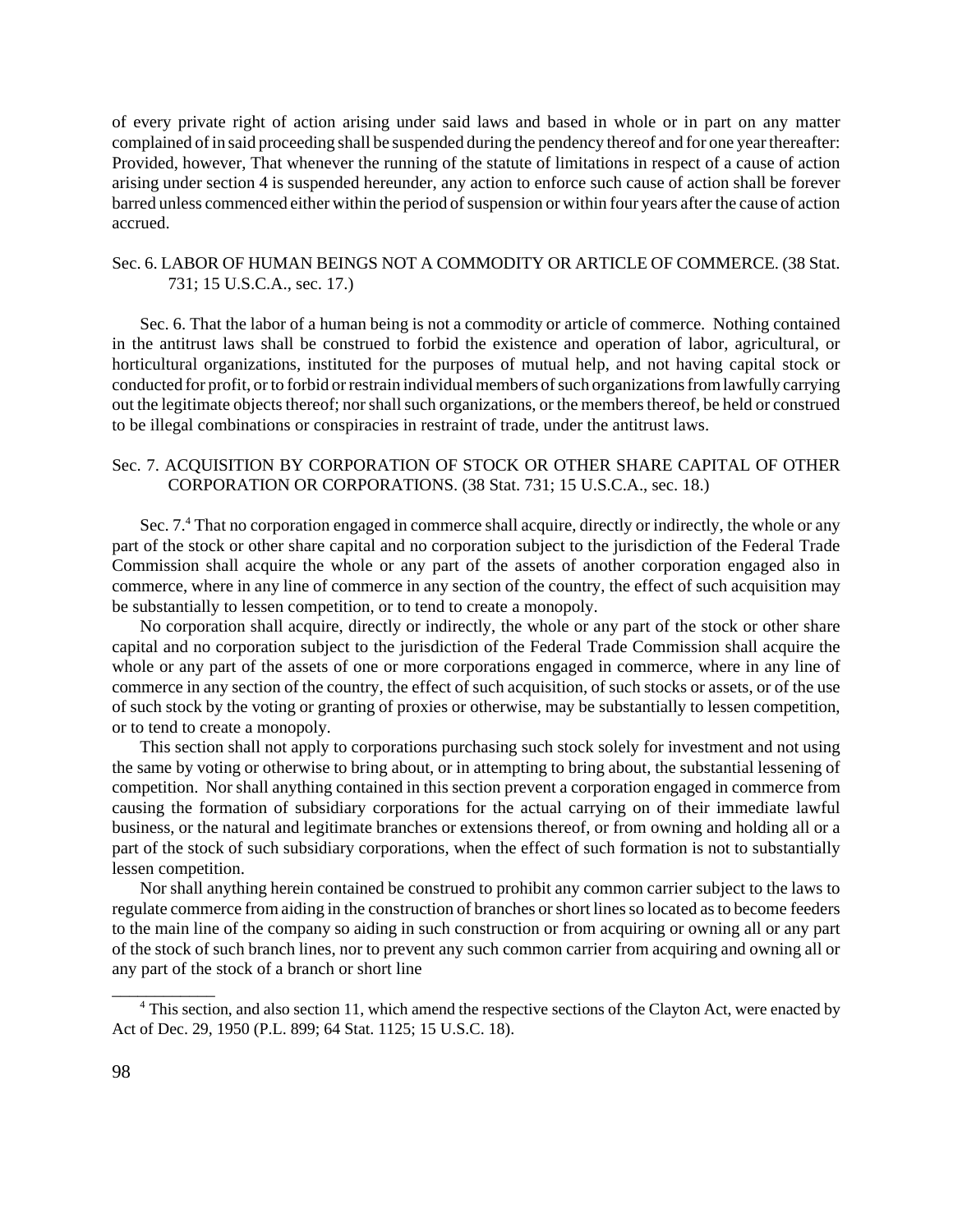constructed by an independent company where there is no substantial competition between the company owning the branch line so constructed and the company owning the main line acquiring the property or an interest therein, nor to prevent such common carrier from extending any of its lines through the medium of the acquisition of stock or otherwise of any other common carrier where there is no substantial competition between the company extending its lines and the company whose stock, property, or an interest therein is so acquired.

Nothing contained in this section shall be held to affect or impair any right heretofore legally acquired: Provided, That nothing in this section shall be held or construed to authorize or make lawful anything heretofore prohibited or made illegal by the antitrust laws, nor to exempt any person from the penal provisions thereof or the civil remedies therein provided.

Nothing contained in this section shall apply to transactions duly consummated pursuant to authority given by the Civil Aeronautics Board, Federal Communications Commission, Federal Power Commission, Interstate Commerce Commission, the Securities and Exchange Commission in the exercise of its jurisdiction under section 10 of the Public Utility Holding Company Act of 1935, the United States Maritime Commission, or the Secretary of Agriculture under any statutory provision vesting such power in such Commission, Secretary, or Board.

#### Sec. 8. INTERLOCKING DIRECTORS, OFFICERS, OR EMPLOYEES OF BANKS AND DIRECTORS OF OTHER CORPORATIONS. (38 Stat. 732 (as amended by 48 Stat. 718); 15 U.S.C.A., sec. 19.)

Sec. 8. No private banker or director, officer, or employee of any member bank of the Federal Reserve System or any branch thereof shall be at the same time a director, officer, or employee of any other bank, banking association, savings bank, or trust company organized under the National Bank Act or organized under the laws of any State or of the District of Columbia, or any branch thereof, except that the Board of Governors of the Federal Reserve System may by regulation permit such service as a director, officer, or employee of not more than one other such institution or branch thereof; but the foregoing prohibition shall not apply In the case of any one or more of the following or any branch thereof:

(1) A bank, banking association, savings bank, or trust company, more than 90 per centum of the stock of which is owned directly or indirectly by the United States or by any corporation of which the United States directly or indirectly owns more than 90 per centum of the stock.

(2) A bank, banking association, savings bank, or trust company which has been placed formally in liquidation or which is in the hands of a receiver, conservator, or other official exercising similar functions.

(3) A corporation, principally engaged in international or foreign banking or banking in a dependency or insular possession of the United States which has entered into an agreement with the Board of Governors of the Federal Reserve System pursuant to section 25 of the Federal Reserve Act.

(4) A bank, banking association, savings bank, or trust company, more than 50 per centum of the common stock of which is owned directly or indirectly by persons who own directly or indirectly more than 50 per centum of the common stock of such member bank.

(5) A bank, banking association, savings bank, or trust company not located and having no branch in the same city, town, or village as that in which such member bank or any branch thereof is located, or in any city, town, or village contiguous or adjacent thereto.

(6) A bank, banking association,savings bank, or trust company not engaged in a class or classes of business in which such member bank is engaged.

(7) A mutual savings bank having no capital stock.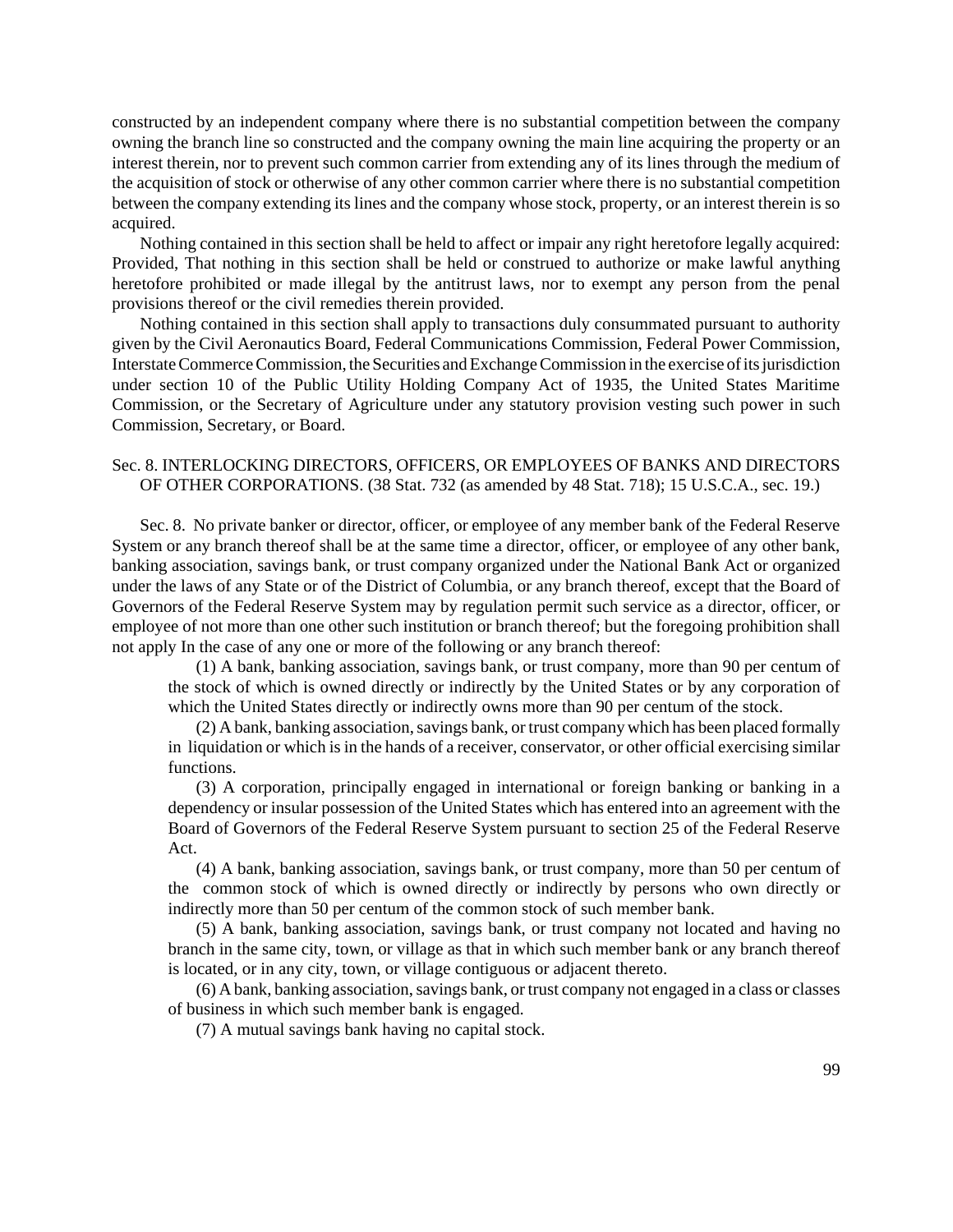Until February 1, 1939, nothing in this section shall prohibit any director, officer, or employee of any member bank of the Federal Reserve System, or any branch there, who is lawfully serving at the same time as a private banker or as a director, officer, or employee of any other bank, banking association, savings bank, or trust company, or any branch thereof, on the date of enactment of the Banking Act of 1935, from continuing such service.

The Board of Governors of the Federal Reserve System is authorized and directed to enforce compliance with this section, and to prescribe such rules and regulations as it deems necessary for that purpose.

That from and after two years from the date of the approval of this Act no person at the same time shall be a director in any two or more corporations, any one of which has capital, surplus, and undivided profits aggregating more than \$1,000,000, engaged in whole or in part in commerce, other than banks, banking associations, trust companies, and common carriers subject to the Act to regulate commerce, approved February fourth, eighteen hundred and eighty-seven, if such corporations are or shall have been theretofore, by virtue of their business and location of operation, competitors, so that the elimination, of competition by agreement between them would constitute a violation of any of the provisions of any of the antitrust laws. The eligibility of a director under the foregoing provision shall be determined by the aggregate amount of the capital, surplus, and undivided profits, exclusive of dividends declared but not paid to stockholders, at the end of the fiscal year of said corporation next preceding the election of directors, and when a director has been elected in accordance with the provisions of this Act it shall be lawful for him to continue as such for one year thereafter.

When any person elected or chosen as a director or officer or selected as an employee of any bank or other corporation subject to the provisions of this Act is eligible at the time of his election or selection to act for such bank or other corporation in such capacity his eligibility to act in such capacity shall not be affected and he shall not become or be deemed amenable to any of the provisions hereof by reason of any change in the affairs of such bank or other corporation from whatsoever cause, whether specifically excepted by any of the provisions hereof or not, until the expiration of one year from the date of his election or employment.

#### Sec. 9. WILLFUL MISAPPLICATION, EMBEZZLEMENT, ETC., OF MONEYS, FUNDS, ETC., OF COMMON CARRIER A FELONY. (38 Stat. 733; 18 U.S.C.A., sec. 412.)

Sec. 9.<sup>5</sup> Every president, director, officer or manager of any firm, association or corporation engaged in commerce as a common carrier, who embezzles, steals, abstracts, or willfully misapplies, or willfully permits to be misapplied, any of the moneys, funds, credits, securities, property, or assets of such firm, association, or corporation, arising or accruing from, or used in, such commerce, in whole or in part, or willfully and knowingly converts the same to his own use or to the use of another, shall be deemed guilty of a felony and upon conviction shall be fined not less than \$500 or confined in the penitentiary not less than one year nor more than ten years, or both, in the discretion of the court.

Prosecutions hereunder may be in the district court of the United States for the district wherein the offense may have been committed.

That nothing in this section shall be held to take away or impair the jurisdiction of the courts of the several States under the laws thereof; and a judgment of conviction or acquittal on the merits under the laws of any State shall be a bar to any prosecution hereunder for the same act or acts.

\_\_\_\_\_\_\_\_\_\_\_\_\_\_\_\_

<sup>5</sup>Repealed by Act of June 25, 1948, c. 645 (62 Stat. 683), which revised, codified, and enacted into "positive law" Title 18 of the Code (Crimes and Criminal Procedure). Said act reenacted said matter as to substance, as 18 U.S.C., See. 660 (62 Stat. 730).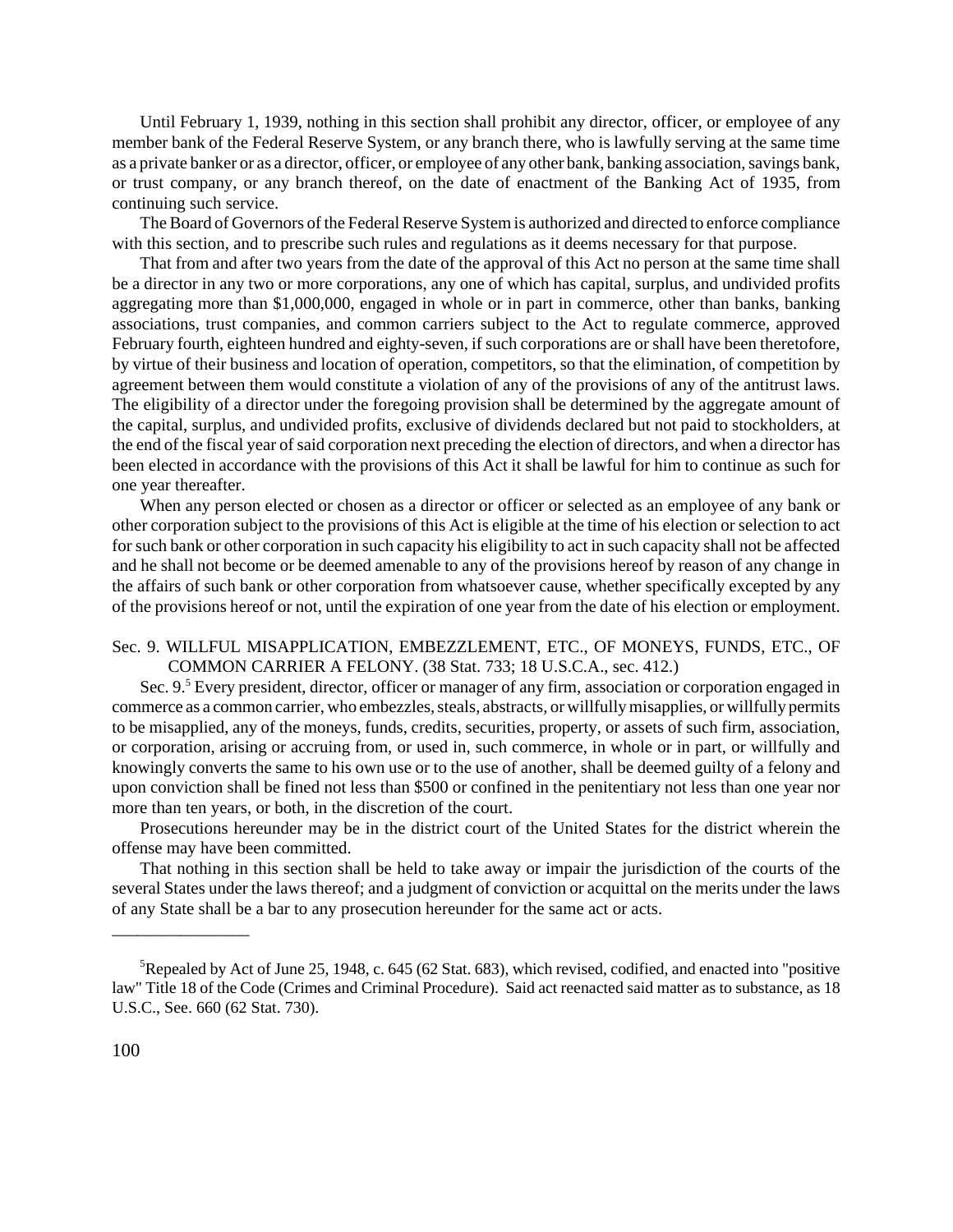#### Sec. 10. LIMITATIONS UPON DEALINGS AND CONTRACTS OF COMMON CARRIERS, WHOSE INTERLOCKING DIRECTORS, ETC. (38 Stat. 734; 15 U.S.C.A., sec. 20.)

SEC. 10. That after two years from the approval of this Act no common carrier engaged in commerce shall have any dealings in securities, supplies, or other articles of commerce, or shall make or have any contracts for construction or maintenance of any kind, to the amount of more than \$50,000, in the aggregate, in any one year, with another corporation, firm, partnership, or association when the said common carrier shall have upon its board of directors or as its president, manager, or as its purchasing or selling officer, or agent in the particular transaction, any person who is at the same time a director, manager, or purchasing or selling officer of, or who has any substantial interest in, such other corporation, firm, partnership, or association, unless and except such purchases shall be made from, or such dealings shall be with, the bidder whose bid is the most favorable to such common carrier, to be ascertained by competitive bidding under regulations to be prescribed by rule or otherwise by the Interstate Commerce Commission. No bid shall be received unless the name and address of the bidder or the names and addresses of the officers, directors, and general managers thereof, if the bidder be a corporation, or of the members, if it be a partnership or firm, be given with the bid.

Any person who shall, directly orindirectly, do or attempt to do anything to prevent anyone frombidding or shall do any act to prevent free and fair competition among the bidders or those desiring to bid shall be punished as prescribed in this section in the case of an officer or director.

Every such common carrier having any such transactions or making any such purchases shall within thirty days after making the same file with the InterstateCommerceCommission a full and detailed statement of the transaction showing the manner of the competitive bidding, who were the bidders, and the names and addresses of the directors and officers of the corporations and the members of the firm or partnership bidding; and whenever the said commission shall, after investigation or hearing, have reason to believe that the law has been violated in and about the said purchases or transactions it shall transmit all papers and documents and its own views or findings regarding the transaction to the Attorney General.

If any common carrier shall violate this section it shall be fined not exceeding \$25,000; and every such director, agent, manager or officer thereof who shall have knowingly voted for or directed the act constituting such violation or who shall have aided or abetted in such violation shall be deemed guilty of a misdemeanor and shall be fined not exceeding \$5,000, or confined in jail not exceeding one year, or both, In the discretion of the court.

#### Sec. 11. JURISDICTION TO ENFORCE COMPLIANCE, COMPLAINTS, FINDINGS, AND ORDERS. APPEALS, SERVICE. (38 Stat. 734; 15 U.S.C.A., sec 21.)

Sec. 11 (a).<sup>6</sup> That authority to enforce compliance with sections 2, 3, 7, and 8 of this Act by the persons respectively subject thereto is hereby vested in the Interstate Commerce Commission where applicable to common carriers subject to the Interstate Commerce Act, as amended; in the Federal Communications Commission where applicable to common carriers engaged in wire or radio communication or radio transmission of energy; in the Civil Aeronautics Board where applicable to air carriers and foreign air carriers subject to the Civil Aeronautics Act of 1938; in the Federal Reserve Board where applicable to

\_\_\_\_\_\_\_\_\_\_

<sup>6</sup>This section, and also section 7, which amend the respective sections of the Clayton Act, were enacted by Act of Dec. 29, 1950. (P.L. 899; 64 Stat. 1125; 15 U.S.C. 21.)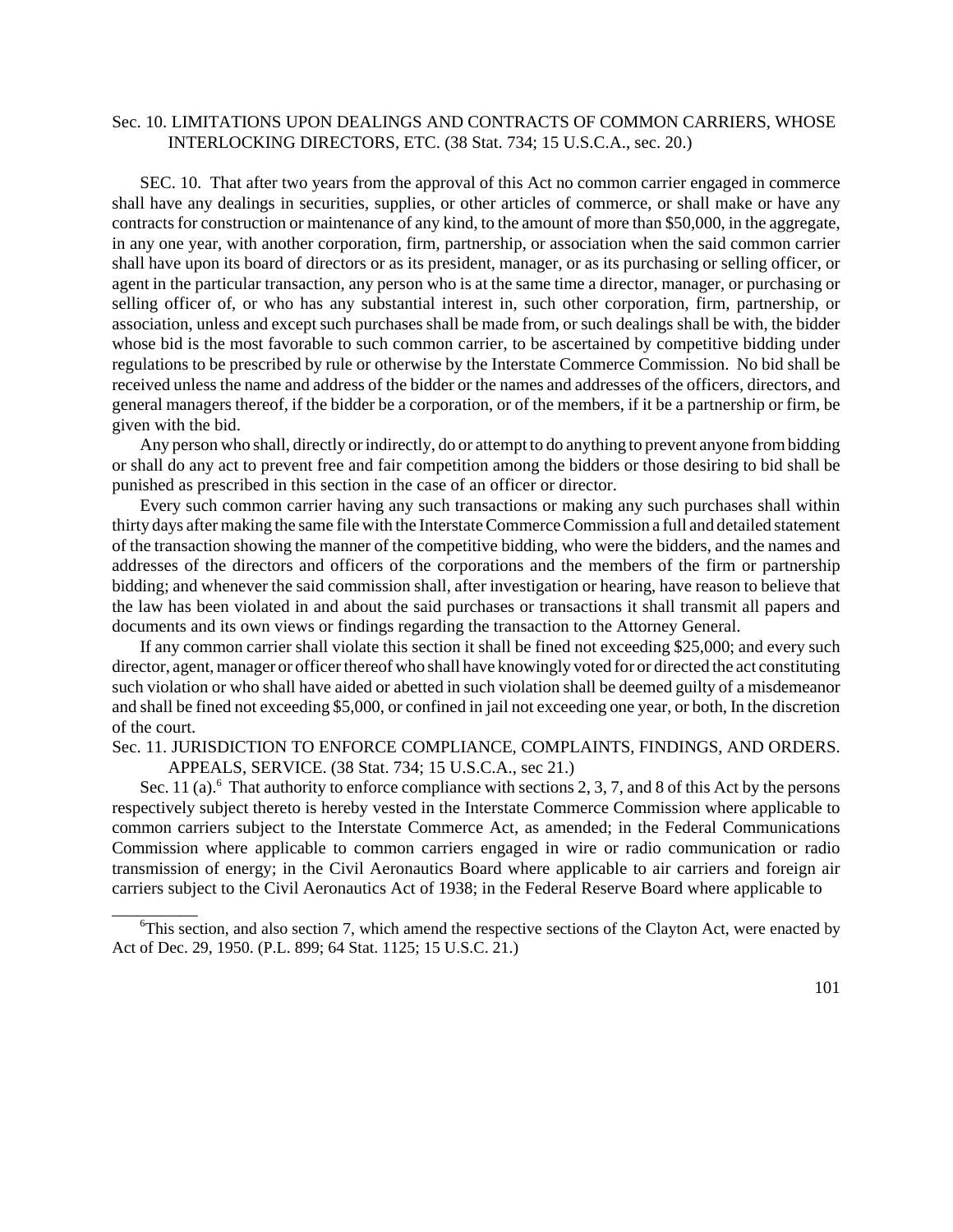banks, banking associations, and trust companies; and in the Federal Trade Commission where applicable to all other character of commerce to be exercised as follows:

(b) Whenever theCommission orBoard vested with jurisdiction thereofshall have reason to believe that any person is violating or has violated any of the provisions of sections 2, 3, 7, and 8 of this Act, it shall issue and serve upon such person and the Attorney General a complaint stating its charges in that respect, and containing a notice of hearing upon a day and at a place therein fixed at least thirty days after the service of said complaint. The person so complained of shall have the right to appear at the place and time so fixed and show cause why an order should not be entered by the Commission or Board requiring such person to cease and desist from the violation of the law so charged in said complaint. The Attorney General shall have the right to intervene and appear in said proceeding and any person may make application, and upon good cause shown may be allowed by the Commission or Board, to intervene and appear in said proceeding by counsel or in person. The testimony in any such proceeding shall be reduced to writing and filed in the office of the Commission or Board. If upon such hearing the Commission or Board, as the case may be, shall be of the opinion that any of the provisions of said sections have been or are being violated, it shall make a report in writing, in which it shall state its findings as to the facts, and shall issue and cause to be served on such person an order requiring such person to cease and desist from such violations, and divest itself of the stock, or other share capital, or assets, held or rid itself of the directors chosen contrary to the provisions of sections 7 and 8 of this Act, if any there be, in the manner and within the time fixed by said order. Until the expiration of the time allowed for filing a petition for review, if no such petition has been duly filed within such time, or, if a petition for review has been flied within such time then until the record in the proceeding has been filed in a court of appeals of the United States, as hereinafter provided, the Commission or Board may at any time, upon such notice and in such manner as it shall deem proper, modify or set aside, in whole or in part, any report or any order made or issued by it under this section. After the expiration of the time allowed for filing a petition for review, if no such petition has been duly filed within such time, the Commission or Board may at any time, after notice and opportunity for hearing, reopen and alter, modify, or set aside, in whole or in part, any report or order made or issued by it under this section, whenever in the opinion of the Commission or Board conditions of fact or of law have so changed as to require such action or if the public interest shall so require: Provided, however, That the said person may, within sixty days after service upon him or it of said report or order entered after such a reopening, obtain a review thereof in the appropriate court of appeals of the United States, in the manner provided in subsection (c) of this section.<sup>7</sup>

(c) Any person required by such order of the commission or board to cease and desist from any such violation may obtain a review of such order in the court of appeals of the United Statesfor any circuit within which such violation

The amendments so made do not apply to any proceeding initiated before the date of enactment of that Act under the third or fourth paragraph of section II. Each such proceeding continues to be governed by the provisions of such section as they existed on the day preceding the date of enactment of Public Law 86-107.

\_\_\_\_\_\_\_

 $7$  Parts of paragraphs two, three, four and five of this section were amended by Public Law 85-79.1, 86th Cong., H.R. 6788, approved August 28, 1958, 72 Stat. 943.

The first and second paragraphs of this section were redesignated as subsections (a) and (b), the last sentence of subsection (b) was amended, and the third, fourth, fifth, sixth and seventh paragraphs were amended by Public Law 86-107, 86th Cong., S. 726, approved July 23, 1959, 73 Stat. 243-246.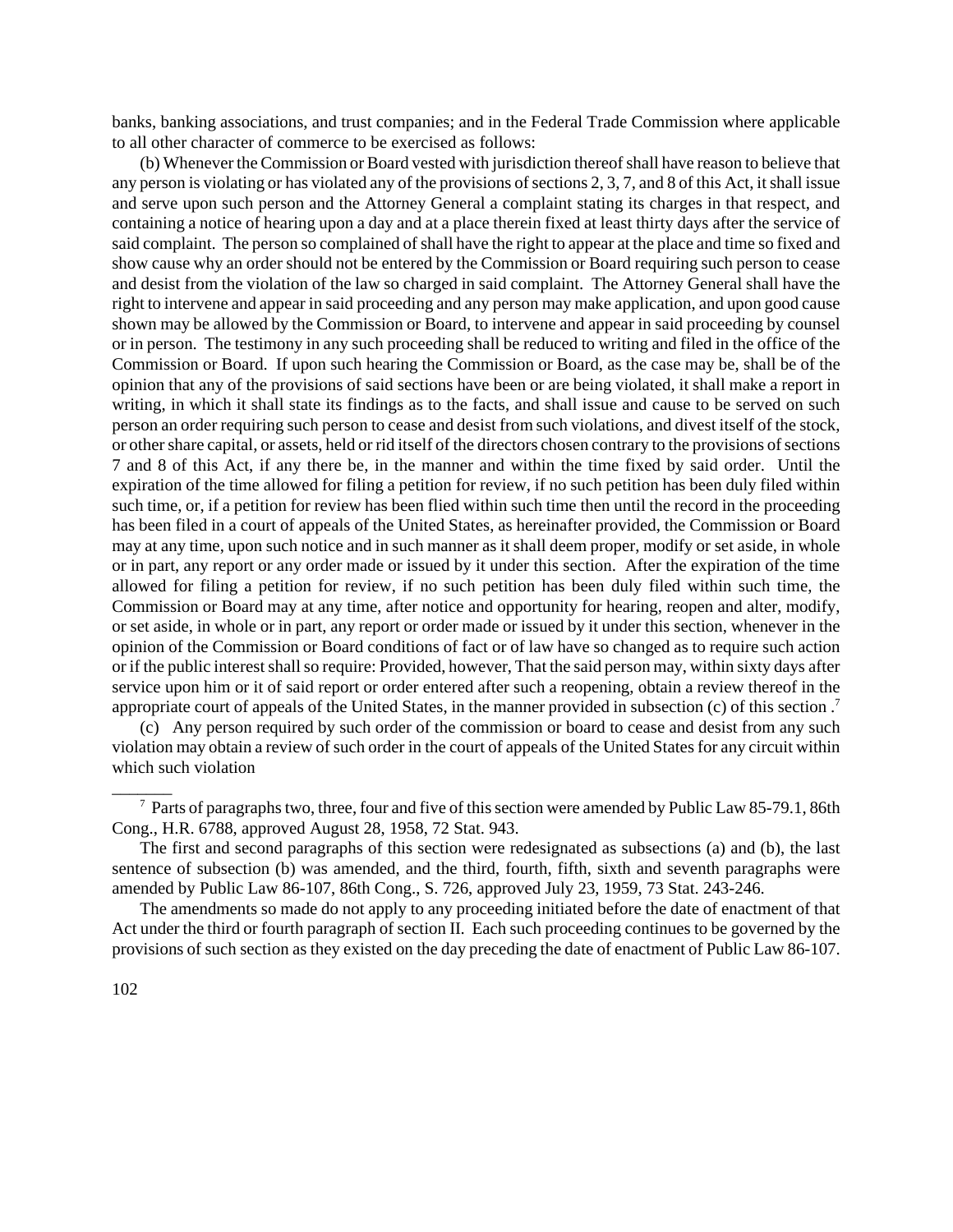occurred or within which such person resides or carries on business, by filing in the court, within sixty days after the date of the service of such order, a written petition praying that the order of the commission or board be set aside. A copy of such petition shall be forthwith transmitted by the clerk of the court to the commission or board, and thereupon the commission or board shall file in the court the record in the proceeding, as provided in section 2112 of title 28, United States Code. Upon such filing of the petition the court shall have jurisdiction of the proceeding and of the question determined therein concurrently with the commission or board until the filing of the record, and shall have power to make and enter a decree affirming, modifying, or setting aside the order of the commission or board, and enforcing the same to the extent that such order is affirmed, and to issue such writs as are ancillary to its jurisdiction or are necessary in its judgment to prevent injury to the public or to competitors pendente lite. The findings of the commission or board as to the facts, if supported by substantial evidence, shall be conclusive. To the extent that the order of the commission or board is affirmed, the court shall issue its own order commanding obedience to the terms of such order of the commission or board. If either party shall apply to the court for leave to adduce additional evidence, and shall show to the satisfaction of the court that such additional evidence is material and that there were reasonable grounds for the failure to adduce such evidence in the proceeding before the commission or board, the court may order such additional evidence to be taken before the commission or board, and to be adduced upon the hearing in such manner and upon such terms and conditions asto the court may seem proper. The commission or board may modify its findings as to the facts, or make new findings, by reason of the additional evidence so taken, and shall file such modified or new findings, which, if supported by substantial evidence, shall be conclusive, and its recommendation, if any, for the modification or setting aside of its original order, with the return of such additional evidence. The judgment and decree of the court shall be final, except that the same shall be subject to review by the Supreme Court upon certiorari, as provided in section 1254 of title 28 of the United States Code.

(d) Upon the filing of the record with it the jurisdiction of the court of appealsto affirm, enforce, modify, or set aside orders of the commission or board shall be exclusive.

(e) Such proceedings in the court of appeals shall be given precedence over other cases pending therein, and shall be in every way expedited. No order of the commission or board or judgment of the court to enforce the same shall in anywise relieve or absolve any person from any liability under the antitrust laws.

(f) Complaints, orders, and other processes of the commission or board under thissection may be served by anyone duly authorized by the commission or board, either (1) by delivering a copy thereof to the person to be served, or to a member of the partnership to be served, or to the president, secretary, or other executive officer or a director of the corporation to be served; or (2) by leaving a copy thereof at the residence or the principal office or place of business of such person; or (3) by mailing by registered or certified mail a copy thereof addressed to such person at his or its residence or principal office or place of business. The verified return by the person so serving said complaint, order, or other process setting forth the manner of said service shall be proof ofthe same, and the return post office receipt forsaid complaint, order, or other process mailed by registered or certified mail as aforesaid shall be proof of the service of the same.

(g) Any order issued under subsection (b) shall become final—

(1) upon the expiration of the time allowed for filing a petition for review, if no such petition has been duly filed within such time; but the commission or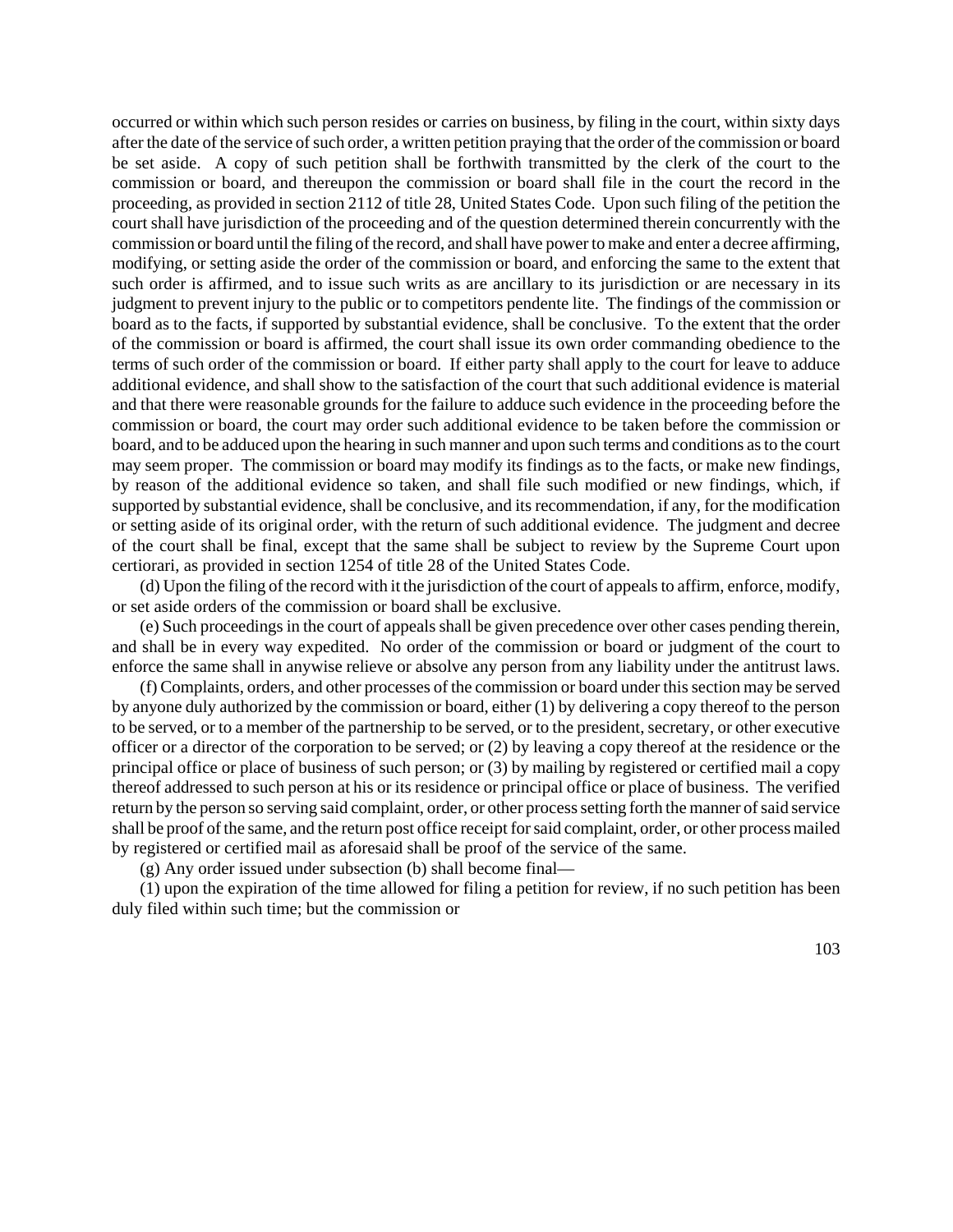board may thereafter modify or set aside its order to the extent provided in the last sentence of subsection (b); or

(2) upon the expiration of the time allowed for filing a petition for certiorari, if the order of the commission or board has been affirmed, or the petition for review has been dismissed by the court of appeals, and no petition for certiorari has been duly filed; or

(3) upon the denial of a petition for certiorari, if the order of the commission or board has been affirmed or the petition for review has been dismissed by the court of appeals; or

(4) upon the expiration of thirty days from the date of issuance of the mandate of the Supreme Court, if such Court directs that the order of the commission or board be affirmed or the petition for review be dismissed.

(h) If the Supreme Court directs that the order of the commission or board be modified or set aside, the order of the commission or board rendered in accordance with the mandate of the Supreme Court shall become final upon the expiration of thirty days from the time it was rendered, unless within such thirty days either party has instituted proceedings to have such order corrected to accord with the mandate, in which event the order of the commission or board shall become final when so corrected.

(1) If the order of the commission or board is modified or set aside by the court of appeals, and if (1) the time allowed for filing a petition for certiorari has expired and no such petition has been duly filed, or (2) the petition for certiorari has been denied, or (3) the decision of the court has been affirmed by the Supreme Court, then the order of the commission or board rendered in accordance with the mandate of the court of appeals shall become final on the expiration of thirty days from the time such order of the commission or board was rendered, unless within such thirty days either party has instituted proceedings to have such order corrected so that it will accord with the mandate, in which event the order of the commission or board shall become final when so corrected.

(j) If the Supreme Court orders a rehearing; or if the case is remanded by the court of appeals to the commission or board for a rehearing, and if (1) the time allowed for filing a petition for certiorari has expired, and no such petition has been duly filed, or (2) the petition for certiorari has been denied, or (3) the decision of the court has been affirmed by the Supreme Court, then the order of the commission or board rendered upon such rehearing shall become final in the same manner as though no prior order of the commission or board had been rendered.

(k) As used in thissection the term "mandate," in case a mandate has been recalled prior to the expiration of thirty days from the date of issuance thereof, means the final mandate.

(1) Any person who violates any order issued by the commission or board under subsection (b) after such order has become final, and while such order is in effect, shall forfeit, and pay to the United States a civil penalty of not more than \$5,000 for each violation, which shall accrue to the United States and may be recovered in a civil action brought by the United States. Each separate violation of any such order shall be a separate offense, except that in the case of a violation through continuing failure or neglect to obey a final order of the commission or board each day of continuance of such failure or neglect shall be deemed a separate offense.

Sec. 12. PLACE OF PROCEEDING UNDER ANTITRUST LAWS. SERVICE OF PROCESS. (38 Stat. 736; 15 U.S.C.A., sec. 22.)

Sec. 12. That any suit, action, or proceeding under the antitrust laws against a corporation may be brought not only in the judicial district whereof it is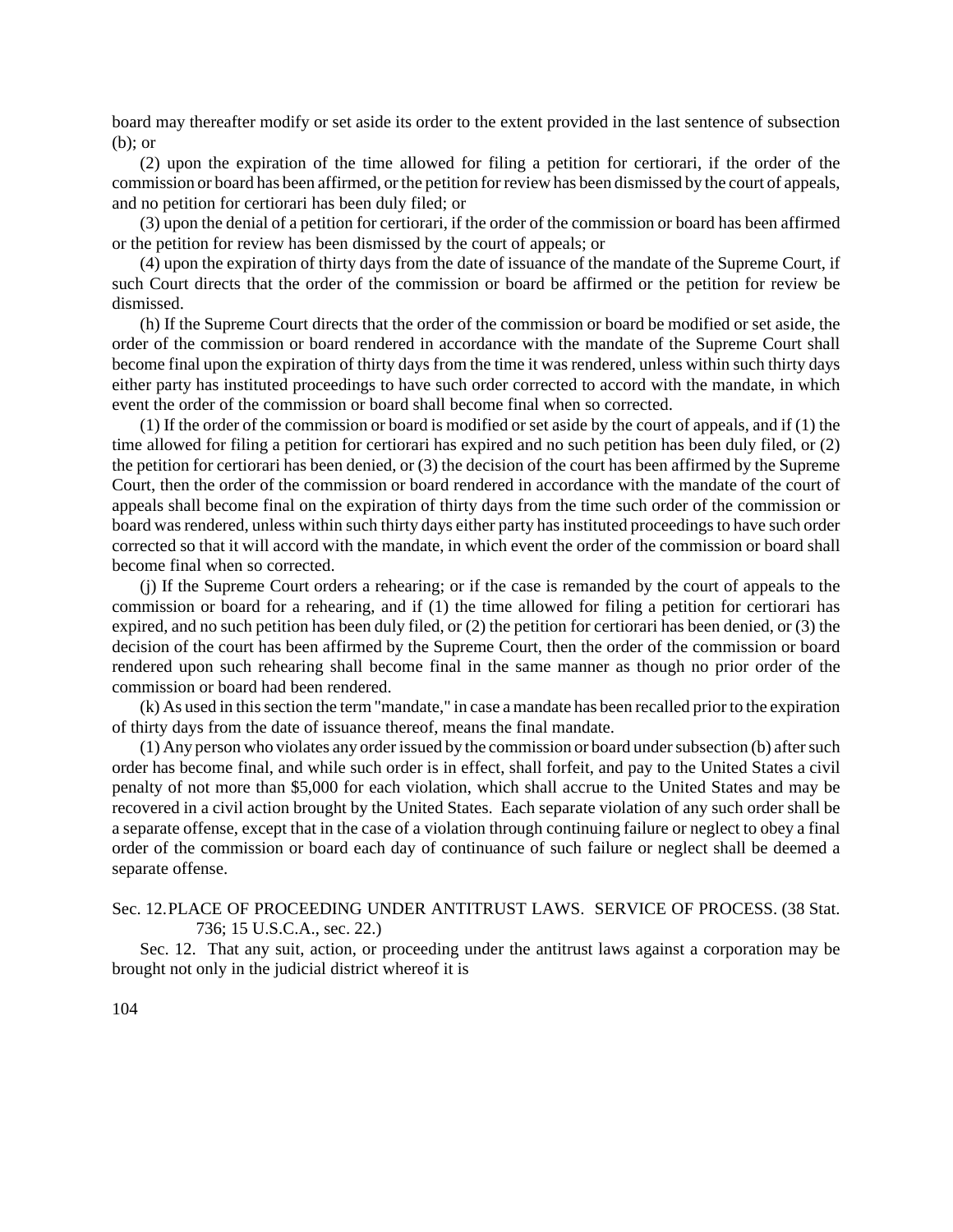an inhabitant, but also in any district wherein it may be found or transacts business; and all process in such cases may be served in the district of which it is an inhabitant, or wherever it may be found.

## Sec. 13.SUBPOENAS FOR WITNESSES IN PROCEEDINGS BY OR ON BEHALF OF THE UNITED STATES UNDER ANTITRUST LAWS. (38 Stat. 736; 15 U.S.C.A., sec. 23.)

Sec. 13. That in any suit, action, or proceeding brought by or on behalf of the United States subpoenas for witnesses who are required to attend a court of the United States in any judicial district in any case, civil or criminal, arising under the antitrust laws may run into any other district: Provided, That in civil cases no writ of subpoena shall issue for witnesses living out of the district in which the court is held at a greater distance than one hundred miles from the place of holding the same without the permission of the trial court being first had upon proper application and cause shown.

## Sec. 14.VIOLATION BY CORPORATION OF PENAL PROVISIONS OF ANTITRUST LAWS. (38 Stat. 736; 15 U.S.C.A., sec. 24.)

Sec. 14. That whenever a corporation shall violate any of the penal provisions of the antitrust laws, such violation shall be deemed to be also that of the individual directors, officers, or agents of such corporation who shall have authorized, ordered, or done any of the acts constituting in whole or in part such violation, and such violation shall be deemed a misdemeanor, and upon conviction therefor of any such director, officer, or agent he shall be punished by a fine of not exceeding \$5,000 or by imprisonment for not exceeding one year, or by both, in the discretion of the court.

## Sec.15. JURISDICTION OF UNITED STATES DISTRICT COURTS TO PREVENT AND RESTRAIN VIOLATIONS OF THIS ACT. (38 Stat. 736; 15 U.S.C.A., sec. 25.)

Sec. 15. That the several district courts of the United States are hereby invested with jurisdiction to prevent and restrain violations of this Act, and it shall be the duty of the several district attorneys of the United States, in their respective districts, under the direction of the Attorney General, to institute proceedings in equity to prevent and restrain such violations. Such proceedings may be by way of petition setting forth the case and praying that such violation shall be enjoined or otherwise prohibited. When the parties complained of shall have been duly notified of such petition, the court shall proceed, as soon as may be, to the hearing and determination of the case; and pending such petition, and before final decree, the court may at any time make such temporary restraining order or prohibition asshall be deemed just in the premises. Whenever it shall appear to the court before which any such proceeding may be pending that the ends of justice require that other parties should be brought before the court, the court may cause them to be summoned whether they reside in the district in which the court is held or not, and subpoenasto that end may be served in any district by the marshal thereof.

## Sec. 16. INJUNCTIVE RELIEF AGAINST THREATENED LOSS BY VIOLATION OF ANTITRUST LAWS. (38 Stat. 737; 15 U.S.C.A., sec. 26.)

Sec. 16. That any person, firm, corporation, or association shall be entitled to sue for and have injunctive relief, in any court of the United States having jurisdiction over the parties, as against threatened loss or damage by a violation of the antitrust laws, including sections two, three, seven, and eight of this Act,

667506—62—8 105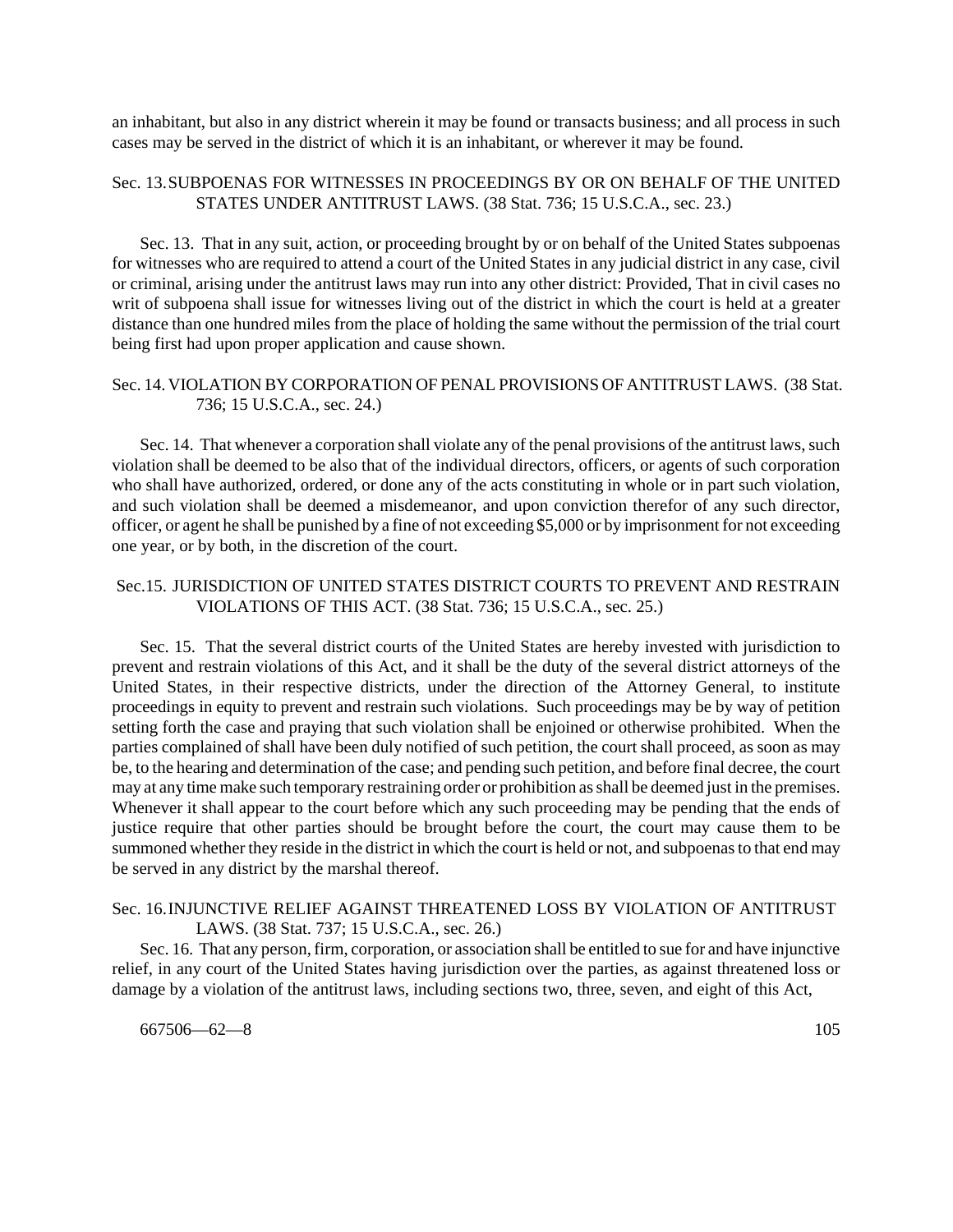when and under the same conditions and principles as injunctive relief against threatened conduct that will cause loss or damage is granted by courts of equity, under the rules governing such proceedings, and upon the execution of proper bond against damages for an injunction improvidently granted and a showing that the danger of irreparable loss or damage is immediate, a preliminary injunction may issue: Provided, That nothing herein contained shall be construed to entitle any person, firm, corporation, or association, except the United States, to bring suit in equity for injunctive relief against any common carrier subject to the provisions of the Act to regulate commerce, approved February fourth, eighteen hundred and eighty-seven, in respect of any matter subject to the regulation, supervision, or other jurisdiction of the Interstate Commerce Commission.

## Sec. 17. PRELIMINARY INJUNCTIONS, TEMPORARY RESTRAINING ORDERS. (38 Stat. 737; first two paragraphs are 28 U.S.C.A., see. 381.)

Sec. 17.<sup>8</sup> That no preliminary injunction shall be issued without notice to the opposite party.

No temporary restraining order shall be granted without notice to the opposite party unless it shall clearly appear from specific facts shown by affidavit or by the verified bill that immediate and irreparable injury, loss, or damage will result to the applicant before notice can be served and a hearing had thereon. Every such temporary restraining order shall be endorsed with the date and hour of issuance, shall be forthwith filed in the clerk's office and entered of record, shall define the injury and state why it is irreparable and why the order was granted without notice, and shall by its terms expire within such time after entry, not to exceed ten days, as the court or judge may fix, unless within the time so fixed the order is extended for a like period for good cause shown, and the reasons for such extensions shall be entered of record. In case a temporary restraining order shall be granted without notice in the contingency specified, the matter of the issuance of a preliminary injunction shall be set down for a hearing at the earliest possible time and shall take precedence of all matters except older matters of the same character; and when the same comes up for hearing the party obtaining the temporary restraining ordershall proceed with the application for a preliminary injunction, and if he does not do so the court shall dissolve the temporary restraining order. Upon two days' notice to the party obtaining such temporary restraining order the opposite party may appear and move the dissolution or modification of the order, and in that event the court or judge shall proceed to hear and determine the motion as expeditiously as the ends of justice may require.

Section two hundred and sixty-three of an Act entitled "An Act to codify, revise, and amend the laws relating to the judiciary," approved March third, nineteen hundred and eleven, is hereby repealed.

Nothing in this section contained shall be deemed to alter, repeal, or amend section two hundred and sixty-six of an Act entitled "An Act to codify, revise, and amend the lawsrelating to the judiciary," approved March third, nineteen hundred and eleven.

## Sec. 18. NO RESTRAINING ORDER OR INTERLOCUTORY ORDER OF INJUNCTION WITHOUT GIVING SECURITY. (38 Stat. 738; 28 U.S.C.A., sec. 382.)

Sec. 18.<sup>9</sup> That except as otherwise provided in section 16 of this Act, no restraining order or interlocutory order of injunction shall issue, except upon the giving of security by the applicant in such sum as the court or judge may

\_\_\_\_\_\_\_\_\_\_\_\_\_\_\_\_\_

<sup>8</sup> See second paragraph of footnote 13.

<sup>&</sup>lt;sup>9</sup> See second paragraph of footnote 13.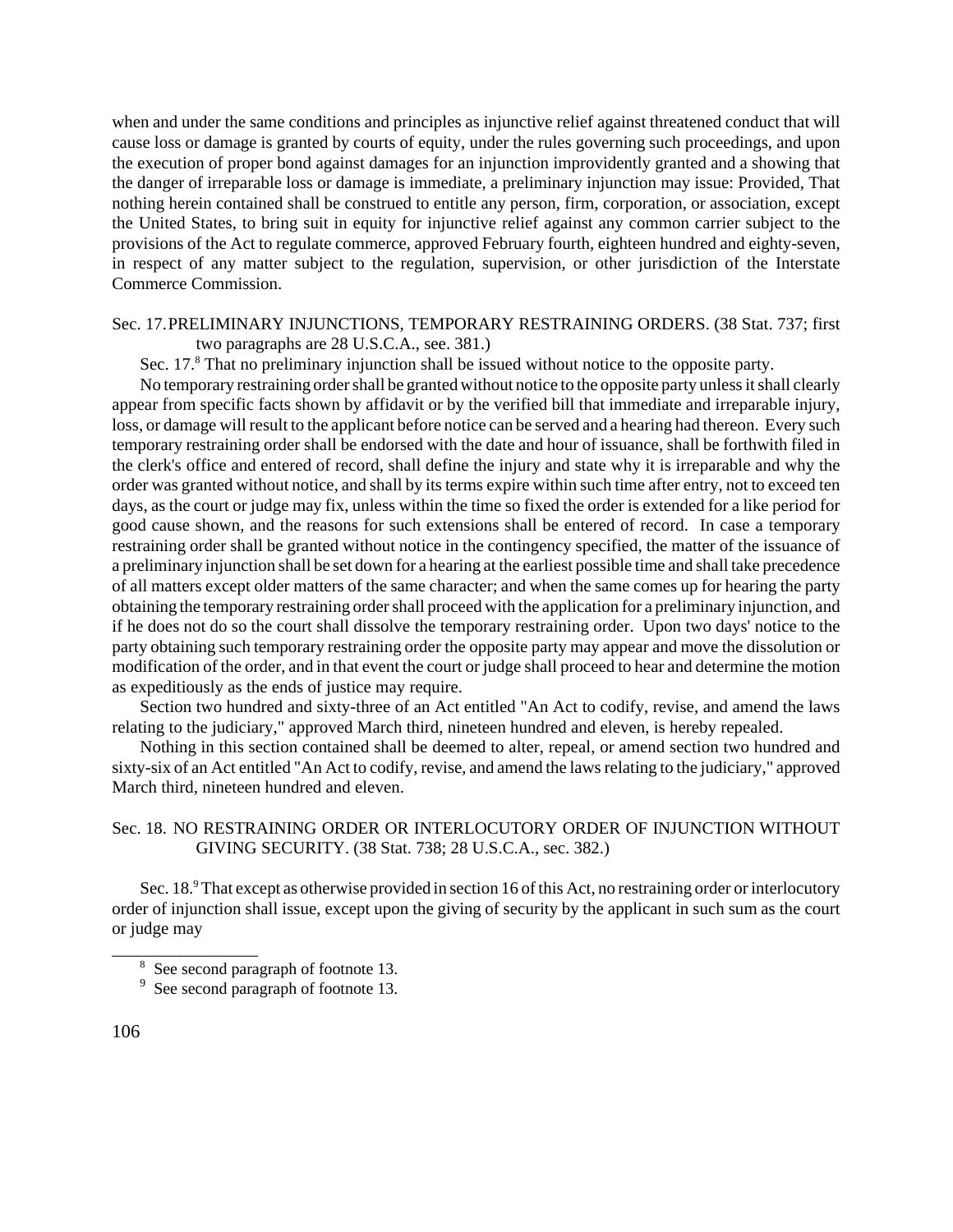deem proper, conditioned upon the payment of such costs and damages as may be incurred or suffered by any party who may be found to have been wrongfully enjoined or restrained thereby.

## Sec. 19. ORDERS OF INJUNCTION OR RESTRAINING ORDERS—REQUIREMENTS. (38 Stat. 738; 28 U.S.C.A., sec. 383.)

Sec. 19.<sup>10</sup> That every order of injunction or restraining order shall set forth the reasons for the issuance of the same, shall be specific in terms, and shall describe in reasonable detail, and not by reference to the bill of complaint or other document, the act or acts sought to be restrained, and shall be binding only upon the parties to the suit, their officers, agents, servants, employees and attorneys, or those in active concert or participating with them, and who shall, by personal service or otherwise, have received actual notice of the same.

# Sec. 20. RESTRAINING ORDERS OR INJUNCTIONS BETWEEN AN EMPLOYER AND EMPLOYEES, EMPLOYERSANDEMPLOYEES,ETC.,INVOLVING OR GROWING OUT OF TERMS OR CONDITIONS OF EMPLOYMENT. (38 Stat. 738; 29 U.S.C.A., sec. 52.)

Sec. 20. That no restraining order or injunction shall be granted by any court of the United States, or a judge or the judges thereof, in any case between an employer and employees, or between employers and employees, or between employees, or between persons employed and persons seeking employment, involving, or growing out of, a dispute concerning terms or conditions of employment, unless necessary to prevent irreparable injury to property, or to a property right of the party making the application, for which injury there is no adequate remedy at law, and such property or property right must be described with particularity in the application which must be in writing and sworn to by the applicant or by his agent or attorney.

And no such restraining order or injunction shall prohibit any person or persons, whether singly or in concert, fromterminating any relation of employment, or fromceasing to performany work or labor, or from recommending, advising, or persuading others by peaceful means so to do; or from attending at any place where any such person or persons may lawfully be, for the purpose of peacefully obtaining or communicating information, or from peacefully persuading any person to work or to abstain from working; or from ceasing to patronize or to employ any party to such dispute, or from recommending, advising, or persuading others by peaceful and lawful means so to do; or from paying or giving to, or withholding from, any persons engaged in such dispute, any strike benefits or other moneys orthings of value; orfrompeaceably assembling in a lawful manner, and for lawful purposes; or from doing any act or thing which might lawfully be done in the absence of such dispute by any party thereto; nor shall any of the acts specified in this paragraph be considered or held to be violations of any law of the United States.

## SEC. 21. DISOBEDIENCE OF ANY LAWFUL WRIT, PROCESS, ETC., OF ANY UNITED STATES DISTRICT COURT, OR ANY DISTRICT OF COLUMBIA COURT. (38 Stat. 738; 28 U.S.C.A., sec. 386.)

Sec. 21.<sup>11</sup> That any person who shall willfully disobey any lawful writ, process, order, rule, decree, or command of any district court of the United States or any court of the District of Columbia by doing any act or thing therein, or thereby forbidden to be done by him, if the act or thing so done by him be of such character as to constitute also a criminal offense under any statute of the United States, or under the laws of any State in which the act was committed, shall be proceeded against for his said contempt hereinafter provided.

\_\_\_\_\_\_\_

 $10$  Ibid.

 $11$  See footnote 18.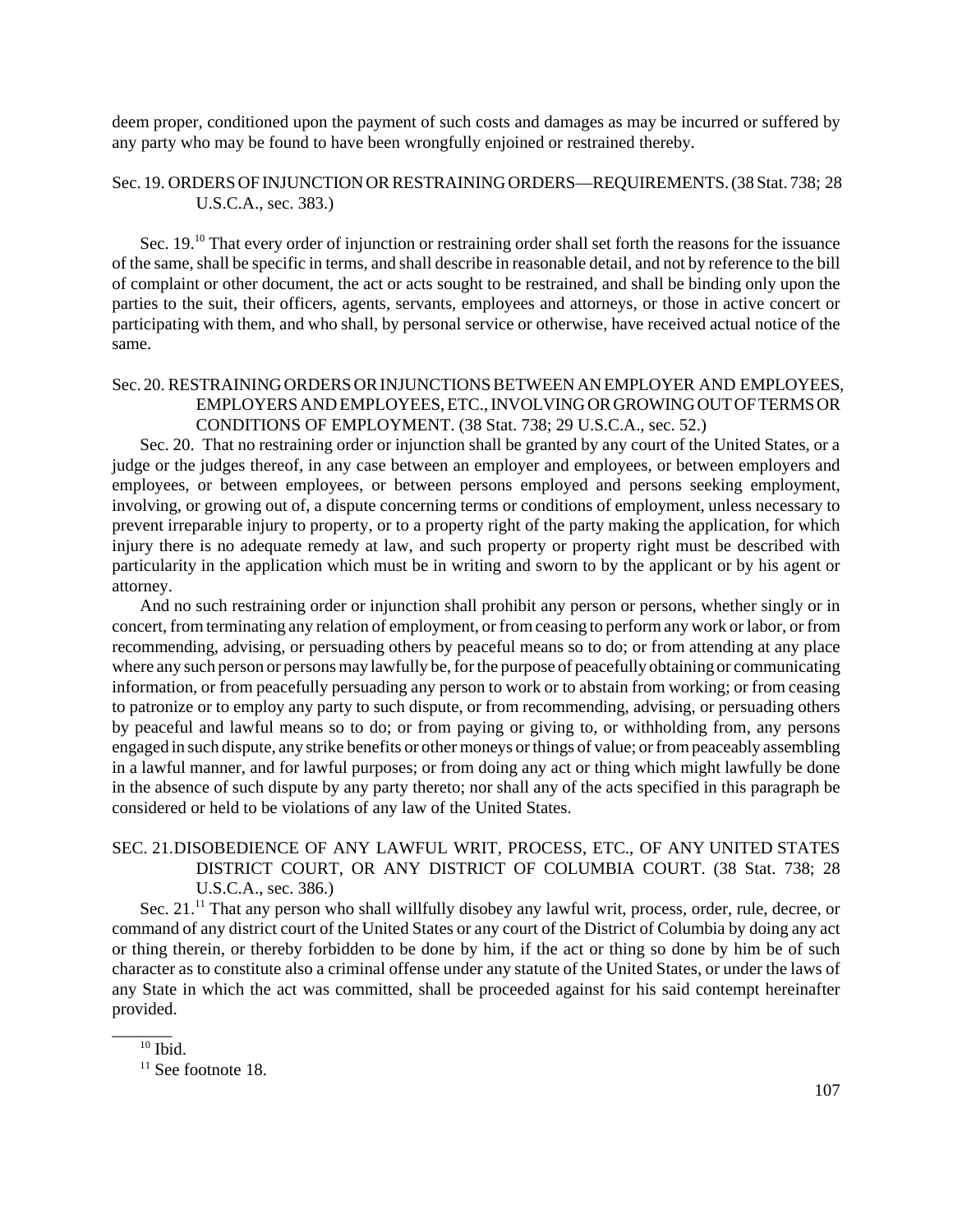## Sec. 22.RULE TO SHOW CAUSE OR ARREST. TRIAL. PENALTIES. (38 Stat. 738; 28 U.S.C.A., sec. 387.)

Sec. 22.<sup>12</sup> That whenever it shall be made to appear to any district court or judge thereof, or to any judge therein sitting, by the return of a proper officer or lawful process, or upon the affidavit of some credible person, or by information filed by any district attorney, that there is reasonable ground to believe that any person has been guilty of such contempt, the court or judge thereof, or any judge therein sitting, may issue a rule requiring the said person so charged to show cause upon a day certain why he should not be punished therefor, which rule, together with a copy of the affidavit or information, shall be served upon the person charged, with sufficient promptness to enable him to prepare for and make return to the order at the time fixed therein. If upon or by such return, in the judgment of the court, the alleged contempt be not sufficiently purged, a trialshall be directed at a time and place fixed by the court: Provided, however, That if the accused, being a natural person, fail or refuse to make return to the rule to show cause, an attachment may issue against his person to compel an answer, and in case of his continued failure or refusal, or if for any reason it be impracticable to dispose of the matter on the return day, he may be required to give reasonable bail for his attendance at the trial and his submission to the final judgment of the court. Where the accused is a body corporate, an attachment for the sequestration of its property may be issued upon like refusal or failure to answer.

In all cases within the purview of this Act such trial may be by the court or upon demand of the accused, by a jury; in which latter event the court may impanel a jury from the jurors then in attendance, or the court or the judge thereof in chambers may cause a sufficient number of jurors to be selected and summoned, as provided by law, to attend at the time and place of trial, at which time a Jury shall be selected and impaneled as upon trial for misdemeanor; and such trial shall conform, as near as may be, to the practice in criminal cases prosecuted by indictment or upon information.

If the accused be found guilty, judgment shall be entered accordingly, prescribing the punishment, either by fine or imprisonment, or both, in the discretion of the court. Such fine shall be paid to the United States or to the complainant or other party injured by the act constituting the contempt, or may, where more than one is so damaged, be divided or apportioned among them as the court may direct, but in no case shall the fine to be paid to the United States exceed, in case the accused is a natural person. the sum of \$1,000, nor shall such imprisonment exceed the term of six months: Provided, That in any case the court or a judge thereof may, for good cause shown, by affidavit or proof taken in open court or before such judge and filed with the papers in the case, dispense with the rule to show cause, and may issue an attachment for the arrest of the person charged with contempt; in which event such person, when arrested, shall be brought before such court or a judge thereof without unnecessary delay and shall be admitted to bail in a reasonable penalty for his appearance to answer to the charge or for trial for the contempt; and thereafter the proceedings shall be the same as provided herein in case the rule had issued in the first instance.

 $12$  Ibid.

\_\_\_\_\_\_\_\_\_\_\_\_\_\_\_\_

108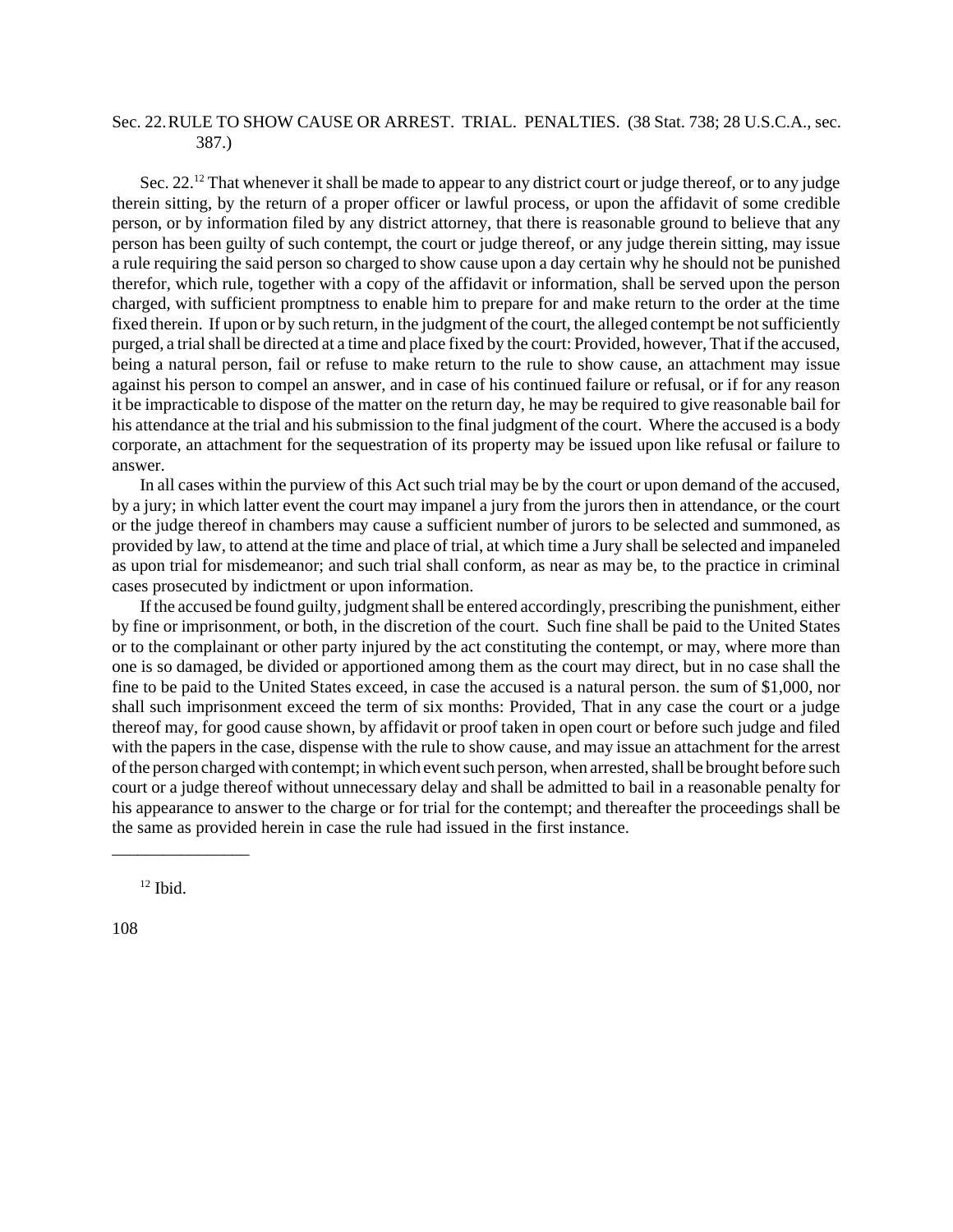#### Sec. 23. EVIDENCE, APPEALS. (38 Stat. 739; 28 U.S.C.A., sec. 388.)

Sec. 23.<sup>13</sup> That the evidence taken upon the trial of any persons so accused may be preserved by bill of exceptions, and any judgment of conviction may be reviewed upon writ of error in all respects as now provided by law in criminal cases, and may be affirmed, reversed, or modified as justice may require. Upon the granting of such writ of error, execution of judgment shall be stayed, and the accused, if thereby sentenced to imprisonment, shall be admitted to bail in such reasonable sum as may be required by the court, or by any justice or any judge of any district court of the United States or any court of the District of Columbia.

## Sec. 24.CASES OFCONTEMPT NOT SPECIFICALLY EMBRACED IN SECTION 21 NOT AFFECTED D. (38 Stat. 739; 28 U.S.C.A., sec. 389.)

Sec. 24.<sup>14</sup> That nothing herein contained shall be construed to relate to contempts committed in the presence of the court, or so near thereto as to obstruct the administration of justice, nor to contempts committed in disobedience of any lawful writ, process, order, rule, decree, or command entered In any suit or action brought or prosecuted in the name of, or on behalf of, the United States, but the same, and all the other cases of contempt not specifically embraced within section twenty-one of this Act, may be punished in conformity to the usages at law and in equity now prevailing.

# Sec. 25. PROCEEDINGS FOR CONTEMPT LIMITATIONS. (38 Stat. 740; 28 U.S.C.A., sec. 390.)

Sec. 25.<sup>15</sup> That no proceeding for contempt shall be instituted against any person unless begun within one year from the date of the act complained of nor shall any such proceeding be a bar to any criminal prosecution for the same act or acts; but nothing herein contained shall affect any proceedings in contempt pending at the time of the passage of this Act.

## Sec. 26. INVALIDING OF ANY CLAUSE, SENTENCE, ETC., NOT TO IMPAIR REMAINDER OF ACT. (38 Stat. 740; 15 U.S.C.A., sec. 27.)

Sec. 26. If any clause, sentence, paragraph, or part of this Act shall, for any reason, be adjudged by any court of competent jurisdiction to be invalid, such judgment shall not affect, impair, or invalidate the remainder thereof, but shall be confined in its operation to the clause, sentence, paragraph, or part thereof directly involved in the controversy in which such judgment shall have been rendered.

Approved, October 15, 1914.\*

\_\_\_\_\_\_\_\_

<sup>&</sup>lt;sup>13</sup>Sections 21 to 25, inclusive, were repealed by Act of June 25, 1948, c. 645 (62 Stat. 683), which revised, codified and enacted into "positive law," Title 18 of the Code (Crimes and Criminal Procedure). Said act reenacted said matter, excluding Section 23, asto substance, as 18 U.S.C., Section 402 (as amended by Public Law 72, May 21, 1949, 81st Congress), 18 U.S.C., Section 3285 and 18 U.S.C., Section 3691. Section 23 was omitted as no longer required in view of the civil and criminal rules promulgated by the Supreme Court.

The Act of June 25, 1948, c. 646 (62 Stat. 896), which revised, codified and enacted into law, Title 28 of the Code (Judicial Code and Judiciary), repealed the first, second, and fourth paragraphs of Section 17, and repealed Sections 18 and 19, in view of Rule 65, Federal Rules of Civil Procedure, which covers the substance of the matter involved.

 $14$  See footnote 13.

<sup>&</sup>lt;sup>15</sup> See footnote 13.

<sup>\*</sup>Original act.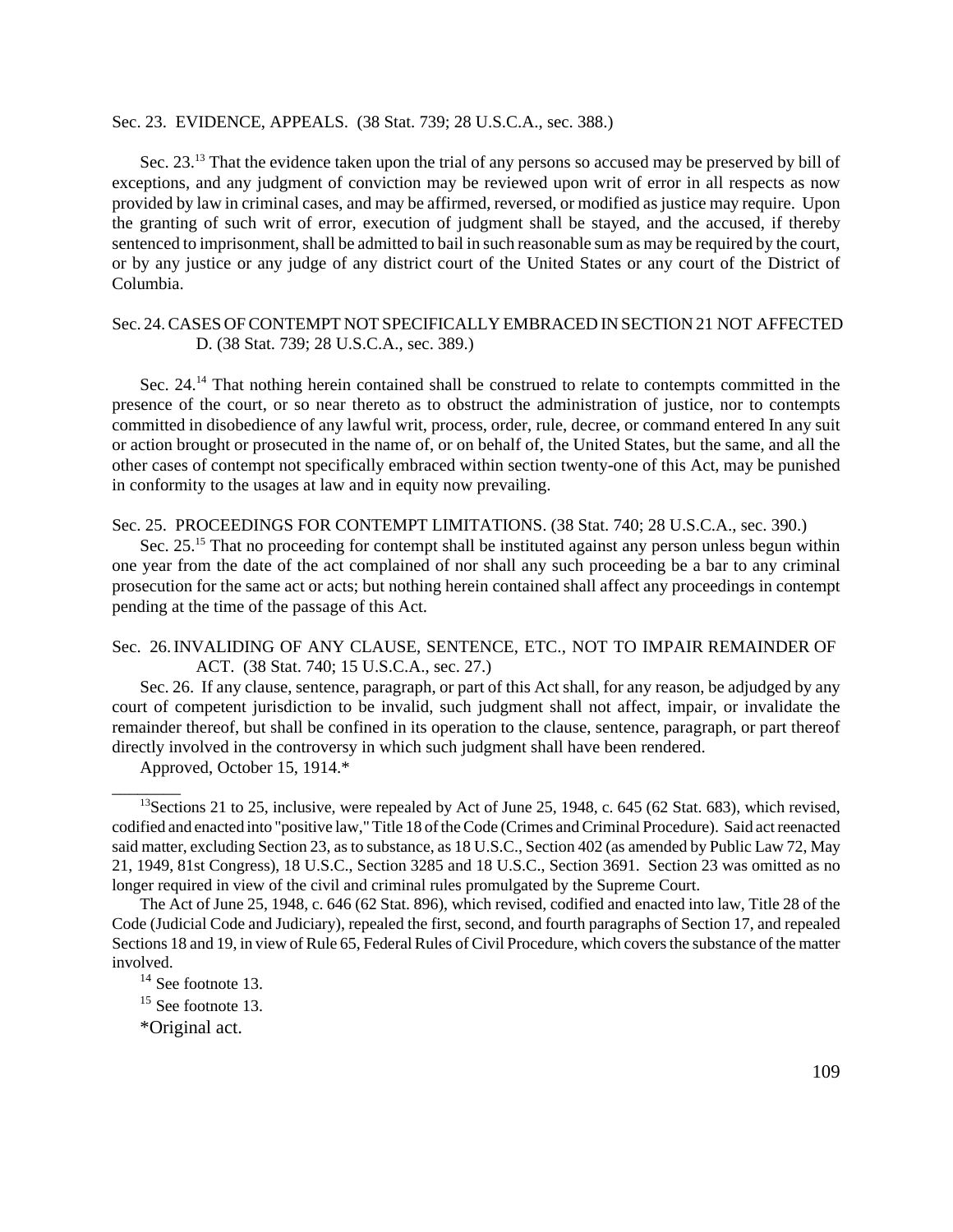# Export Trade Act

# [Public—No. 126—65th Congress] [H.R. 2316] An Act To promote export trade, and for other purposes

Be it enacted by the Senate and House of Representatives of the United States of America in Congress assembled, That the words "export trade" wherever used in this Act means solely trade or commerce in goods, wares, or merchandise exported, or in the course of being exported from the United States or any Territory thereof to any foreign nation; but the words "export trade" shall not be deemed to include the production, manufacture, or selling for consumption or for resale, within the United States or any Territory thereof, of such goods, wares, or merchandise, or any act in the course of such production, manufacture, or selling for consumption or for resale.

That the words "trade within the United States" wherever used in this Act mean trade or commerce among the several States or in any Territory of the United States, or in the District of Columbia, or between any such Territory and another, or between any such Territory or Territories and any State or States or the District of Columbia, or between the District of Columbia and any State or States.

That the word "association" wherever used in this Act means any corporation or combination, by contract or otherwise, of two or more persons, partnerships, or corporations.

Sec. 2. That nothing contained in the Act entitled "An Act to protect trade and commerce against unlawful restraints and monopolies." approved July second, eighteen hundred and ninety, shall be construed as declaring to be illegal an association entered into for the sole purpose of engaging in export trade and actually engaged solely in such export trade, or an agreement made or act done in the course of export trade by such association, provided such association, agreement, or act is not in restraint of trade within the United States, and is not in restraint of the export trade of any domestic competitor of such association: and provided further, That such association does not, either in the United States or elsewhere, enter into any agreement, understanding, or conspiracy, or do any act which artificially or intentionally enhances or depresses prices within the United States of commodities of the class exported by such association, or which substantially lessens competition within the United States or otherwise restrains trade therein.

Sec. 3. That nothing contained in section seven of the Act entitled "An act to supplement existing laws against unlawful restraints and monopolies, and for other purposes," approved October fifteenth, nineteen hundred and fourteen, shall be construed to forbid the acquisition or ownership by any corporation of the whole or any part of the stock or other capital of any corporation organized solely for the purpose of engaging in export trade, and actually engaged solely in such export trade, unless the effect of such acquisition or ownership may be to restrain trade or substantially lessen competition within the United States.

Sec. 4. That the prohibition against "unfair methods of competition" and the remedies provided for enforcing said prohibition contained in the Act entitled "An Act to create a Federal Trade Commission, to define its powers and duties, and for other purposes," approved September twenty-sixth, nineteen hundred and fourteen, shall be construed as extending to unfair methods of competition used in export trade against competitors engaged in export trade, even though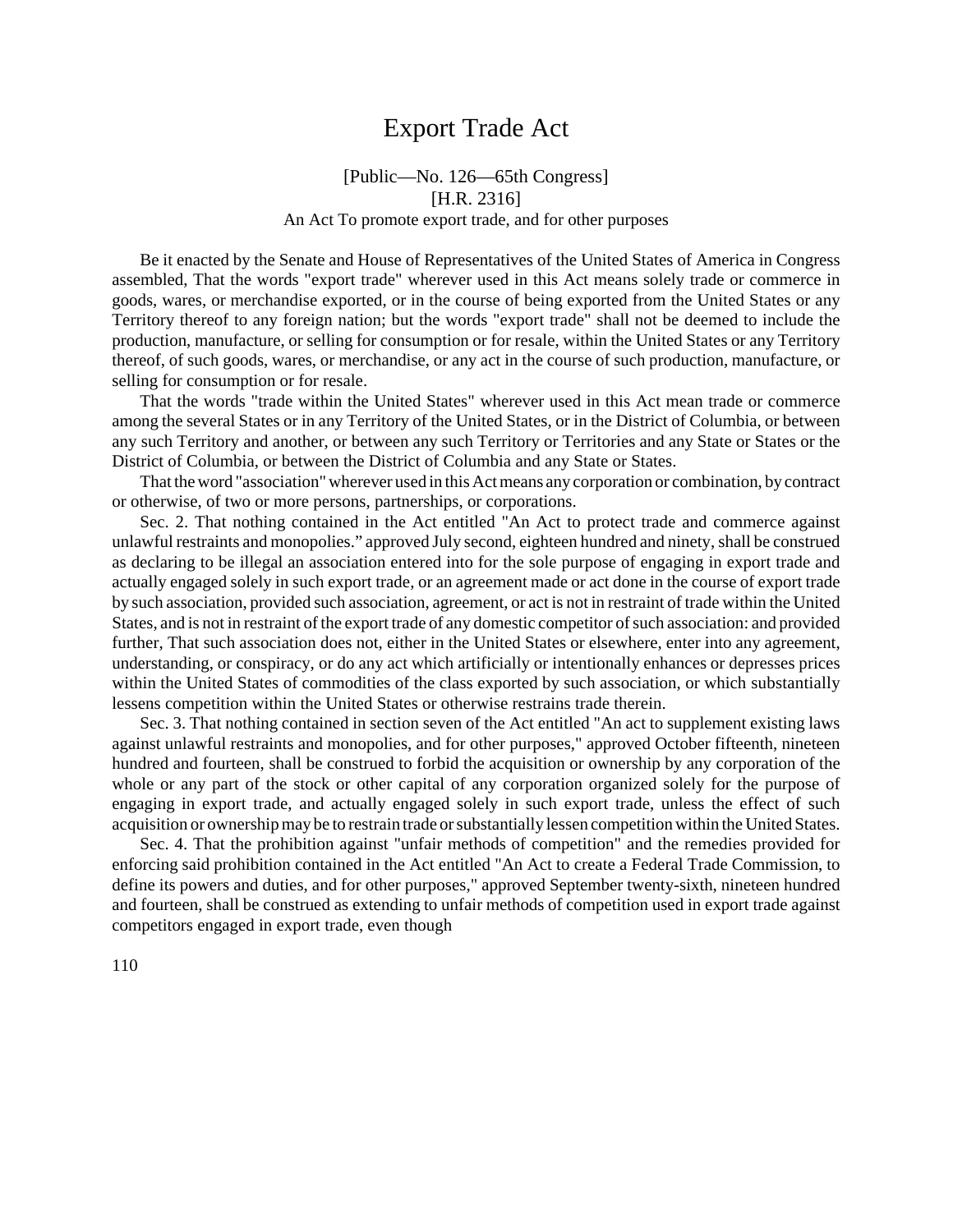the acts constituting such unfair methods are done without the territorial jurisdiction of the United States.

Sec. 5. That every association now engaged solely in export trade, within sixty days after the passage of this Act, and every association entered into hereafter which engages solely in export trade, within thirty days after its creation, shall file with the Federal Trade Commission a verified written statement setting forth the location of its offices or places of business and the names and addresses of all its officers and of all its stockholders or members, and if a corporation, a copy of its certificate or articles of incorporation, and bylaws, and if unincorporated, a copy of its articles or contract of association, and on the first day of January of each year thereafter it shall make a like statement of the location of its offices or places of business and the names and addresses of all its officers and of all its stockholders or members and of all amendments to and changes in its articles or certificate of incorporation or in its articles or contract of association. It shall also furnish to the commission such information as the commission may require as to its organization, business, conduct, practices, management, and relation to other associations, corporations, partnerships, and individuals. Any association which shall fall so to do shall not have the benefit of the provisions of section two and section three of this Act, and it shall also forfeit to the United States the sum of \$100 for each and every day of the continuance of such failure, which forfeiture shall be payable into the Treasury of the United States, and shall be recoverable in a civil suit in the name of the United States brought in the district where the association has its principal office, or in any district in which it shall do business. It shall be the duty of the various district attorneys, under the direction of the Attorney General of the United States to prosecute for the recovery of the forfeiture. The costs and expenses of such prosecution shall be paid out of the appropriation for the expenses of the courts of the United States.

Whenever the Federal Trade Commission shall have reason to believe that an association or any agreement made or act done by such association isin restraint of trade within the United States or in restraint of the export trade of any domestic competitor of such association, or that an association either in the United States or elsewhere has entered into any agreement, understanding, or conspiracy, or done any act which artificially or intentionally enhances or depresses prices within the United States of commodities of the class exported by such association, or which substantially lessens competition within the United States or otherwise restrains trade therein, it shall summon such association, its offices, and agents to appear before it, and thereafter conduct an investigation into the alleged violations of law. Upon investigation, if it shall conclude that the law has been violated, it may make to such association recommendations for the readjustment of its business, in order that it may thereafter maintain its organization and management and conduct its business in accordance with law. If such association falls to comply with the recommendations of the Federal Trade Commission, said commission shall refer its findings and recommendations to the Attorney General of the United States for such action thereon as he may deem proper.

For the purpose of enforcing these provisions the Federal Trade Commission shall have all the powers, so far as applicable, given it in "An Act to create a Federal Trade Commission, to define its powers and duties, and for other purposes."

Approved, April 10, 1918.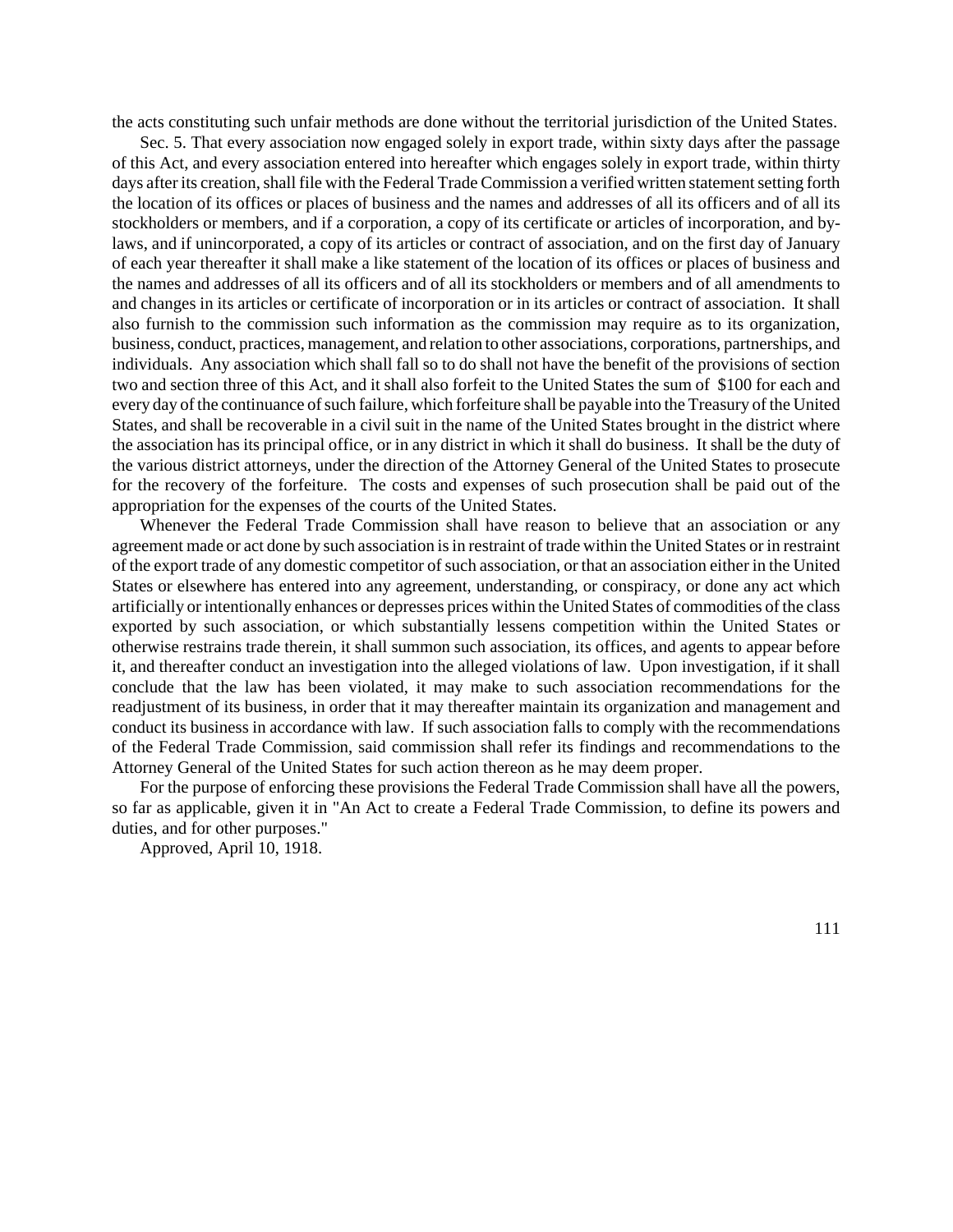# Wool Products Labeling Act of 1939

[Public—No. 850—76th Congress—3d Session] [S. 162] [54 Stat. 1128; 15 U.S.C.A., § 68]

An Act to protect producers, manufacturers, distributors, and consumers from the unrevealed presence of substitutes and mixtures in spun, woven, knitted, felted, or otherwise manufactured wool products, and for other purposes

Be it enacted by the Senate and House of Representatives of the United States of America in Congress assembled, That this Act may be cited as the "Wool Products Labeling Act of 1939."

### **DEFINITIONS**

Sec. 2. As used in this Act—

(a) The term "person" means an individual, partnership, corporation, association, or any other form of business enterprise, plural or singular, as the case demands.

(b) The term "wool" means the fiber from the fleece of the sheep or lamb or hair of the Angora or Cashmere goat (and may include the so-called specialty fibers from the hair of the camel, alpaca, llama, and vicuna) which has never been reclaimed from any woven or felted wool product.

(c) The term "reprocessed wool" means the resulting fiber when wool has been woven or felted into a wool product which, without ever having been utilized in any way by the ultimate consumer, subsequently has been made into a fibrous state.

(d) The term "reused wool" means the resulting fiber when wool or reprocessed wool has been spun, woven, knitted, or felted into a wool product which, after having been used in any way by the ultimate consumer, subsequently has been made into a fibrous state.

(e) The term "wool product" means any product, or any portion of a product, which contains, purports to contain, or in any way is represented as containing wool, reprocessed wool, or reused wool.

(f) The term "Commission" means the Federal Trade Commission.

(g) The term "Federal Trade Commission Act" means the Act of Congress entitled "An Act to create a Federal Trade Commission, to define its powers and duties, and for other purposes," approved September 26, 1914, as amended, and the Federal Trade Commission Act approved March 21,1938.

(h) The term "commerce" means commerce among the several States or with foreign nations, or in any Territory of the United States or in the District of Columbia, or between any such Territory and another, or between any such Territory and any State or foreign nation, or between the District of Columbia and any State or Territory or foreign nation.

(i) The term "Territory" includes the insular possessions of the United States and also any Territory of the United States.

## MISBRANDING DECLARED UNLAWFUL

Sec. 3. The introduction, or manufacture for introduction, into commerce, or the sale, transportation, or distribution, in commerce, of any wool product which is misbranded within the meaning of this Act or the rules and regulations hereunder, is unlawful and shall be an unfair method of competition, and an unfair and deceptive act or practice, in commerce under the Federal Trade Commission Act; and any person who shall manufacture or deliver for shipment or ship or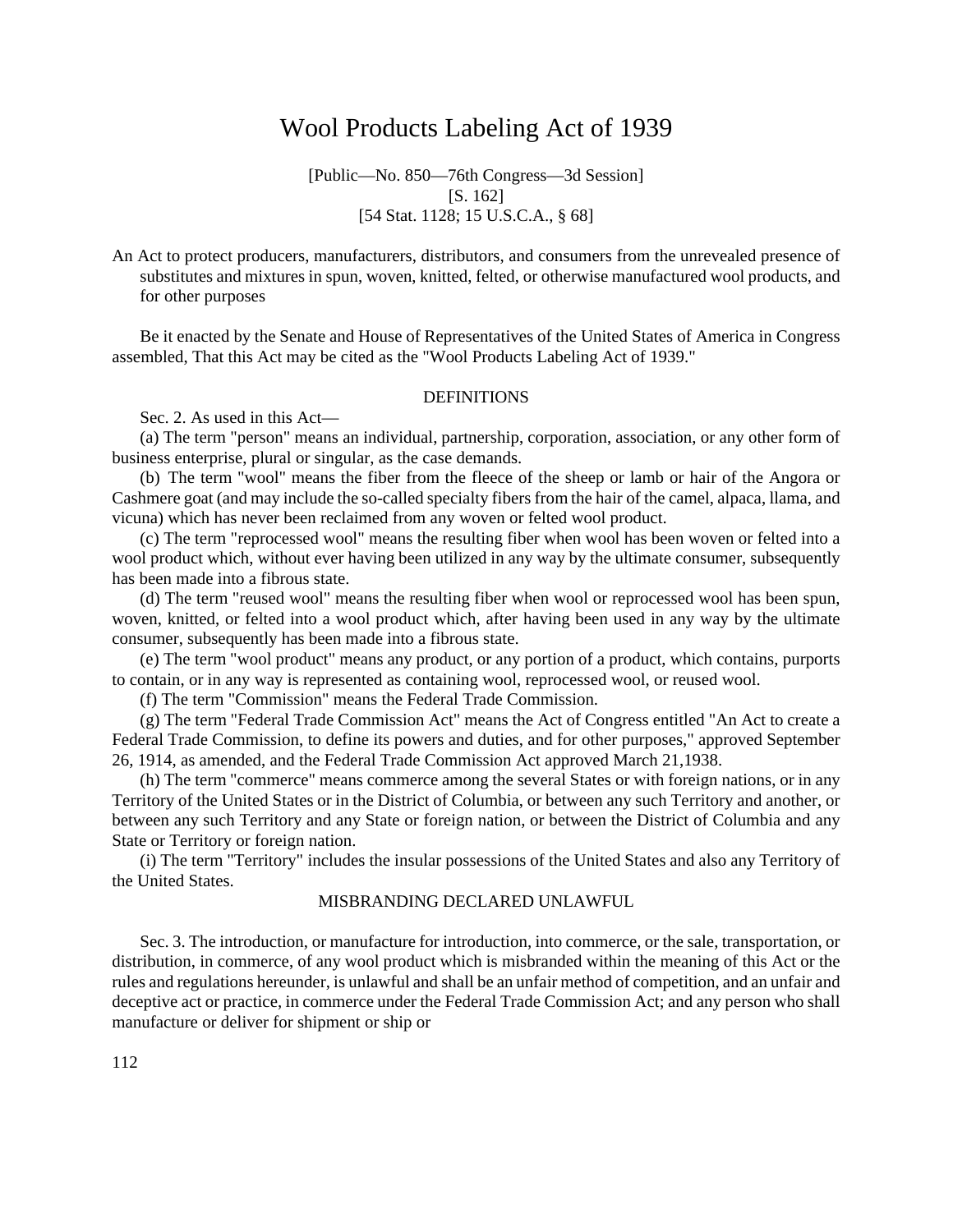sell or offer for sale in commerce, any such wool product which is misbranded within the meaning of this Act and the rules and regulations hereunder is guilty of an unfair method of competition, and an unfair and deceptive act or practice, in commerce within the meaning of the Federal Trade Commission Act.

This section shall not apply—

(a) To any common carrier or contract carrier in respect to a wool product shipped or delivered for shipment in commerce in the ordinary course of its business; or

(b) To any person manufacturing, delivering for shipment, shipping, selling, or offering for sale, for exportation from the United States to any foreign country a wool product branded in accordance with the specifications of the purchaser and in accordance with the laws of such country.

## MISBRANDED WOOL PRODUCTS

Sec. 4 (a) A wool product shall be misbranded—

(1) If it is falsely or deceptively stamped, tagged, labeled, or otherwise identified.

(2) If a stamp, tag, label, or other means of identification, or substitute therefor under section 5, is not on or affixed to the wool product and does not show—

(A) the percentage of the total fiber weight of the wool product, exclusive of ornamentation not exceeding 5 per centum of said total fiber weight, of (1) wool; (2) reprocessed wool; (3) reused wool; (4) each fiber other than wool if said percentage by weight of such fiber is 5 per centum or more; and (5) the aggregate of all other fibers: Provided, That deviation of the fiber contents of the wool product from percentages stated on the stamp, tag, label, or other means of identification, shall not be misbranding under this section if the person charged with misbranding proves such deviation resulted from unavoidable variations in manufacture and despite the exercise of due care to make accurate the statements on such stamp, tag, label, or other means of identification.

(B) the maximum percentage of the total weight of the wool product, of any nonfibrous loading, filling, or adulterating matter.

(C) the name of the manufacturer of the wool product and/or the name of one or more persons subject to section 3 with respect to such wool product.

(3) In the case of a wool product containing a fiber other than wool, if the percentages by weight of the wool contents thereof are not shown in words and figures plainly legible.

(4) In the case of a wool product represented as wool, if the percentages by weight of the wool content thereof are not shown in words and figures plainly legible, or if the total fiber weight of such wool product is not 100 per centum wool exclusive of ornamentation not exceeding 5 per centum of such total fiber weight.

(b) In addition to information required in this section, the stamp, tag, label, or other means of identification, or substitute therefor under section 5, may contain other information not violating the provisions of this Act or the rules and regulations of the Commission.

(c) If any person subject to section 3 with respect to a wool product finds or has reasonable cause to believe its stamp, tag, label, or other means of identification, or substitute therefor under section 5, does not contain the information required by this Act, he may replace same with a substitute containing the information so required.

(d) Thissection shall not be construed asrequiring designation on garments or articles of apparel offiber content of any linings, paddings, stiffening, trim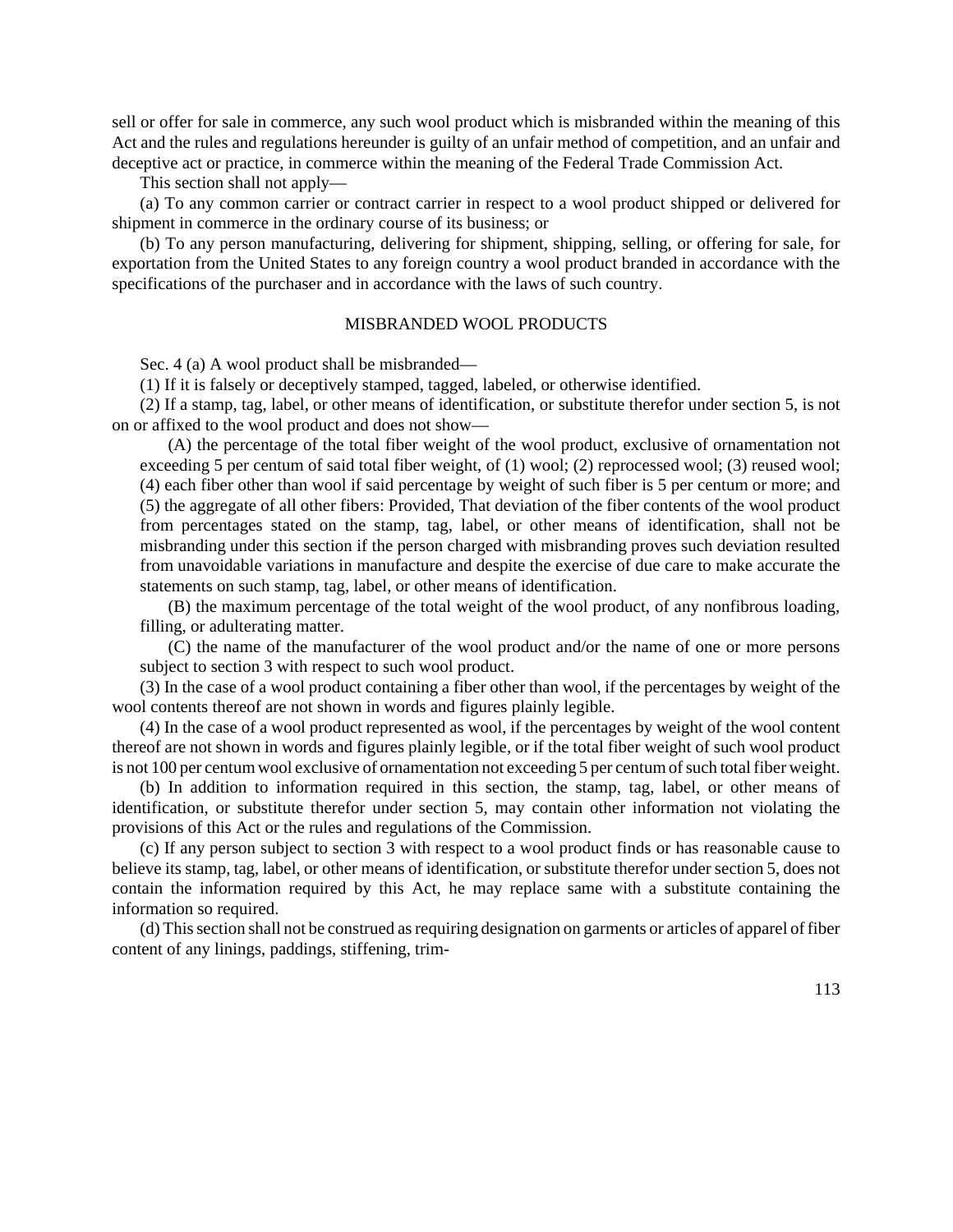mings, or facings, except those concerning which express or implied representations of fiber content are customarily made, nor as requiring designation of fiber content of products which have an insignificant or inconsequential textile content: Provided, That if any such article or product purports to contain or in any manner is represented as containing wool, this section shall be applicable thereto and the information required shall be separately set forth and segregated.

The Commission, after giving due notice and opportunity to be heard to interested persons, may determine and publicly announce the classes of such articles concerning which express or implied representations of fiber content are customarily made, and those products which have an insignificant or inconsequential textile content.

## AFFIXING OF STAMP, TAG, LABEL, OR OTHER IDENTIFICATION

Sec. 5. Any person manufacturing for introduction, or first introducing into commerce a wool product shall affix thereto the stamp, tag, label, or other means of identification required by this Act, and the same, or substitutes therefor containing identical information with respect to content of the wool product or any other products contained therein in an amount of 5 per centum or more by weight and other information required under section 4, shall be and remain affixed to such wool product, whether it remains in its original state or is contained in garments or other articles made in whole or in part therefrom, until sold to the consumer: Provided, That the name of the manufacturer of the wool product need not appear on the substitute stamp, tag, or label if the name of the person who affixes the substitute appears thereon.

Any person who shall cause or participate in the removal or mutilation of any stamp, tag, label, or other means of identification affixed to a wool product with intent to violate the provisions of this Act, is guilty of an unfair method of competition, and an unfair and deceptive act or practice, in commerce within the meaning of the Federal Trade Commission Act.

### ENFORCEMENT OF THE ACT

Sec. 6. (a) Except as otherwise specifically provided herein, this Act shall be enforced by the Federal Trade Commission under rules, regulations, and procedure provided for in the Federal Trade Commission Act.

The Commission is authorized and directed to prevent any person from violating the provisions of this Act in the same manner, by the same means, and with the same jurisdiction, powers, and duties as though all applicable terms and provisions of the Federal Trade Commission Act were incorporated into and made a part of this Act; and any such person violating the provisions of this Act shall be subject to the penalties and entitled to the privileges and immunities provided in said Federal Trade Commission Act, in the same manner, by the same means, and with the same jurisdiction, powers, and duties as though the applicable terms and provisions of the said Federal Trade Commission Act were incorporated into and made a part of this Act.

The Commission is authorized and directed to make rules and regulations for the manner and form of disclosing information required by this Act, and for segregation of such information for different portions of a wool product as may be necessary to avoid deception or confusion, and to make such further rules and regulations under and in pursuance of the terms of this Act as may be necessary and proper for administration and enforcement.

The Commission is also authorized to cause inspections, analyses, tests, and examinations to be made of any wool products subject to this Act; and to cooperate with any department or agency of the Government, with any State,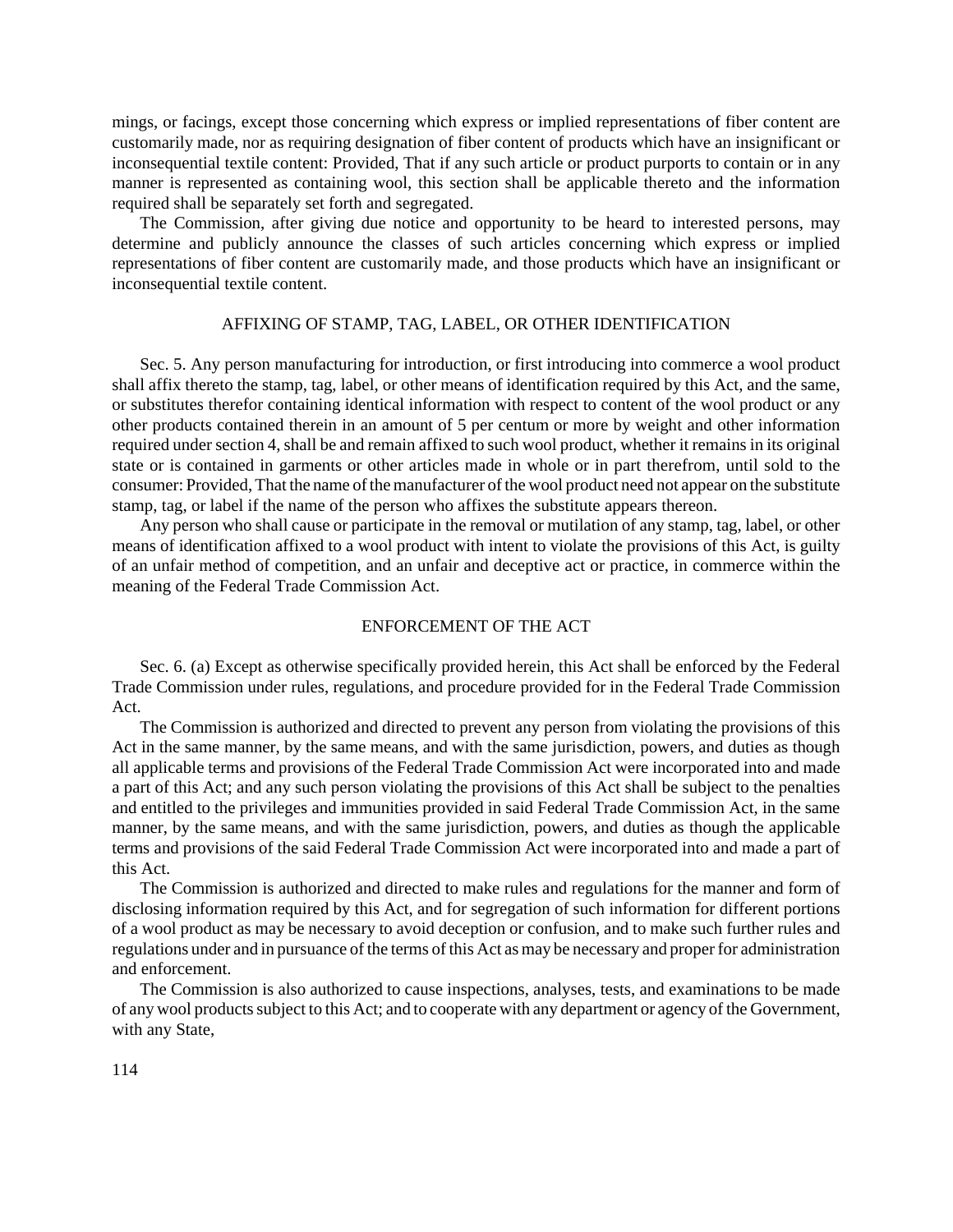Territory, or possession, or with the District of Columbia; or with any department, agency, or political subdivision thereof; or with any person.

(b) Every manufacturer of wool products shall maintain proper records showing the fiber content as required by this Act of all wool products made by him, and shall preserve such records for at least three years.

The neglect or refusal to maintain and so preserve such records is unlawful, and any such manufacturer who neglects or refuses to maintain and so preserve such records shall forfeit to the United States the sum of \$100 for each day of such failure, which shall accrue to the United States and be recoverable in a civil action.

#### CONDEMNATION AND INJUNCTION PROCEEDINGS

Sec. 7. (a) Any wool products shall be liable to be proceeded against in the district court of the United States for the district in which found, and to be seized for confiscation by process of libel for condemnation, if the Commission has reasonable cause to believe such wool products are being manufactured or held for shipment, or shipped, or held for sale or exchange after shipment, in commerce in violation of the provisions of this Act, and if after notice from the Commission the provisions of this Act with respect to said products are notshown to be complied with. Proceedings in such libel cases shall conform as nearly as may be to suits in rem in admiralty, and may be brought by the Commission.

If such wool products are condemned by the court, they shall be disposed of, in the discretion of the court, by destruction; by sale; by delivery to the owner or claimant thereof upon payment of legal costs and charges and upon execution of good and sufficient bond to the effect that such wool products will not be disposed of until properly stamped, tagged, labeled, or otherwise identified under the provisions of this Act; or by such charitable disposition as the court may deem proper. If such wool products are disposed of by sale, the proceeds, less legal costs and charges, shall be paid into the Treasury of the United States.

(b) Whenever the Commission has reason to believe that—

(1) Any person is violating, or is about to violate, sections 3, 5 8, or 9 of this Act, and that

(2) It would be to the public interest to enjoin such violation until complaint is issued by the Commission under the Federal Trade Commission Act and such complaint dismissed by the Commission or set aside by the court on review, or until order to cease and desist made thereon by the Commission has become final within the meaning of the Federal Trade Commission Act,

the Commission may bring suit in the district court of the United States or in the United States court of any Territory, for the district or Territory in which such person resides or transacts business, to enjoin such violation, and upon proper showing a temporary injunction or restraining order shall be granted without bond.

#### EXCLUSION OF MISBRANDED WOOL PRODUCTS

Sec. 8. All wool products imported into the United States, except those made more than twenty years prior to such importation, shall be stamped, tagged, labeled, or otherwise identified, in accordance with the provisions of this Act, and all invoices of such wool products required under the Act of June 17, 1930 (c. 497, title IV, 46 Stat. 719), shall set forth, in addition to the matter therein specified, the information with respect to said wool products required under the provisions of this Act, which information shall be in the invoices prior to their certification under said Act of June 17, 1930.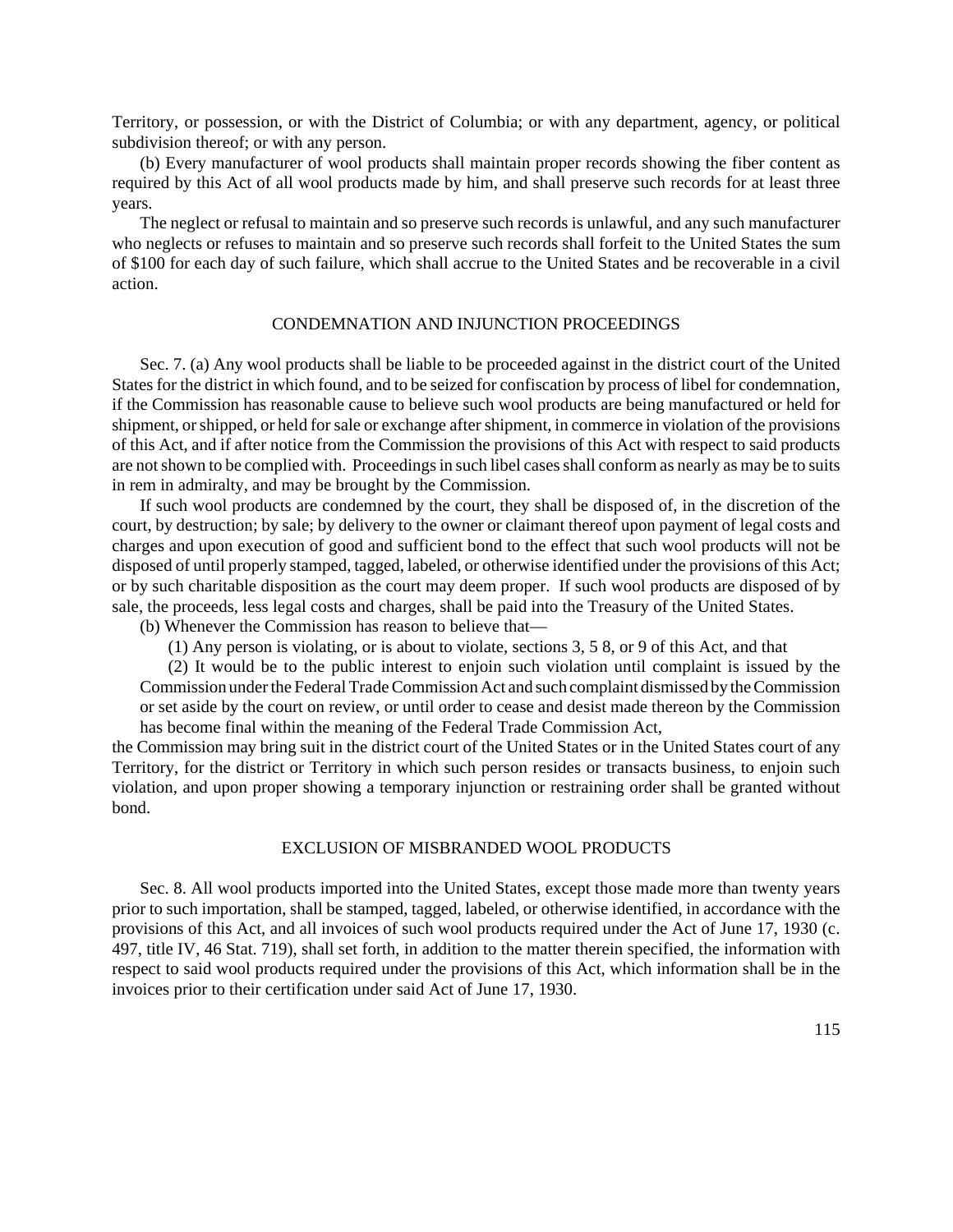The falsification of, or failure to set forth, said information in said invoices, or the falsification or perjury of the consignee's declaration provided for in said Act of June 17, 1930, insofar as it relates to said information, shall be an unfair method of competition, and an unfair and deceptive act or practice, in commerce under the Federal Trade Commission Act; and any person who falsifies, or fails to set forth, said information in said invoices, or who falsifies or perjures said consignee's declaration insofar as it relates to said information, may thenceforth be prohibited by the Commission from importing, or participating in the importation of, any wool products into the United States except upon filing bond with the Secretary of the Treasury in a sumdouble the value ofsaid wool products and any duty thereon, conditioned upon compliance with the provisions of this Act.

A verified statement from the manufacturer or producer of such wool products showing their fiber content as required under the provisions of this Act may be required under regulations prescribed by the Secretary of the Treasury.

## GUARANTY

Sec. 9. (a) No person shall be guilty under section 3 if he establishes a guaranty received in good faith signed by and containing the name and address of the person residing in the United States by whom the wool product guaranteed was manufactured and/or from whom it was received, that said wool product is not misbranded under the provisions of this Act.

Said guaranty shall be either (1) a separate guaranty specifically designating the wool product guaranteed, in which case it may be on the invoice or other paper relating to said wool product; or (2) a continuing guaranty filed with the Commission applicable to all wool products handled by a guarantor in such form as the Commission by rules and regulations may prescribe.

(b) Any person who furnishes a false guaranty, except a person relying upon a guaranty to the same effect received in good faith signed by and containing the name and address of the person residing in the United States by whom the wool product guaranteed was manufactured and/or from whom it was received, with reason to believe the wool product falsely guaranteed may be introduced, sold, transported, or distributed in commerce, is guilty of an unfair method of competition, and an unfair and deceptive act or practice, in commerce within the meaning of the Federal Trade Commission Act.

#### CRIMINAL PENALTY

Sec. 10. Any person who willfully violates sections 3, 5, 8, or 9 (b) of this Act shall be guilty of a misdemeanor and upon conviction shall be fined not more than \$5,000, or be imprisoned not more than one year, or both, in the discretion of the court: Provided, That nothing herein shall limit other provisions of this Act.

Whenever the Commission has reason to believe any person is guilty of a misdemeanor under this section, it shall certify all pertinent facts to the Attorney General, whose duty it shall be to cause appropriate proceedings to be brought for the enforcement of the provisions of this section against such person.

## APPLICATION OF EXISTING LAWS

Sec. 11. The provisions of this Act shall be held to be in addition to, and not in substitution for or limitation of, the provisions of any other Act of the United States.

## EFFECTIVE DATE

Sec. 12. This Act shall take effect nine months after the date of its passage.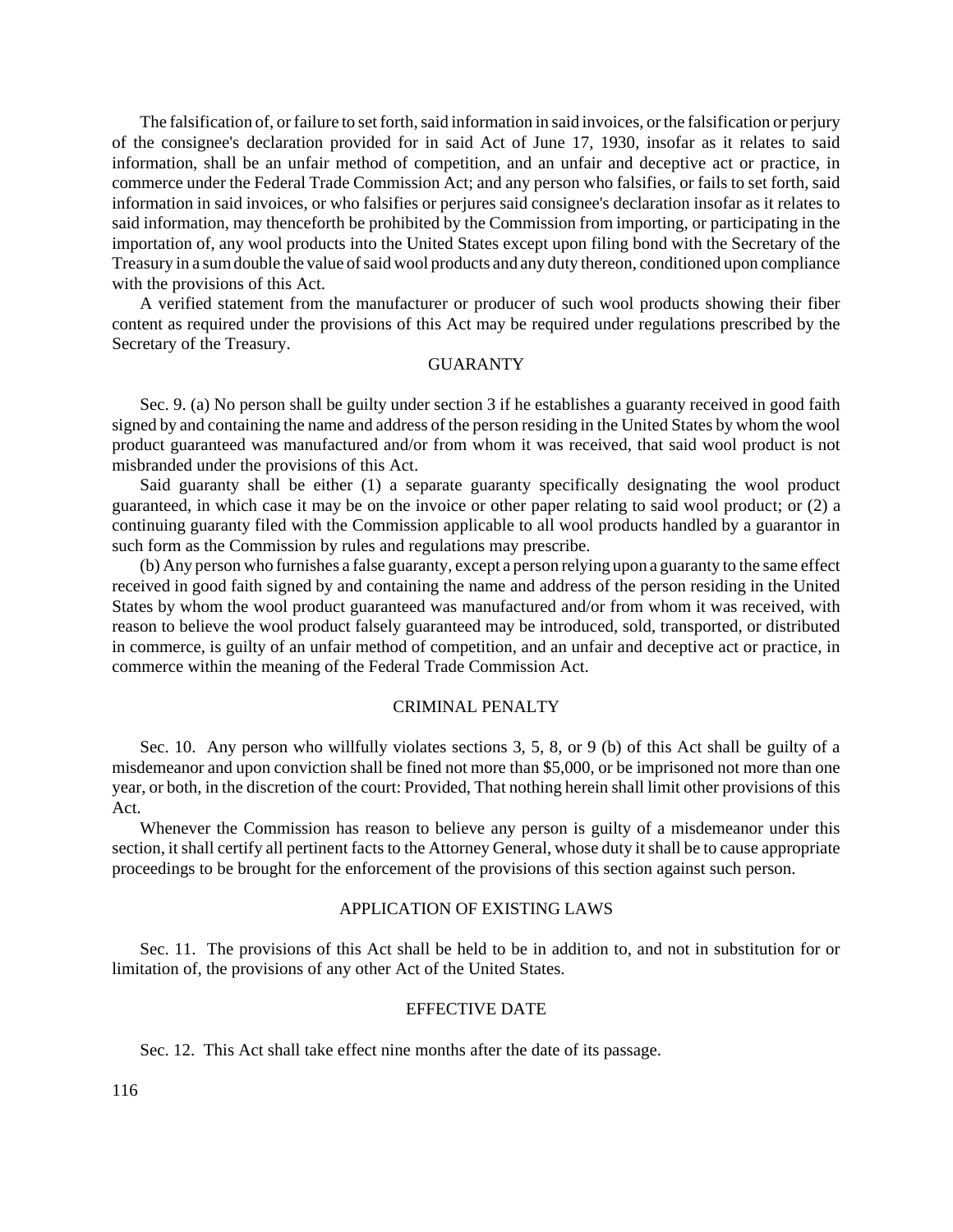#### SEPARABILITY CLAUSE

Sec. 13. If any provision of this Act, or the application thereof to any person, partnership, corporation, or circumstance is held invalid, the remainder of the Act and the application of such provision to any other person, partnership, corporation, or circumstance shall not be affected thereby.

#### **EXCEPTIONS**

Sec. 14. None of the provisions of this Act shall be construed to apply to the manufacture, delivery for shipment, shipment, sale, or offering for sale any carpets, rugs, mats, or upholsteries, nor to any person manufacturing, delivering for shipment, shipping, selling, or offering for sale any carpets, rugs, mats, or upholsteries.

Approved, October 14, 1940.

 $\overline{\phantom{a}}$ 

# Insurance Act

[Public Law 15, 79th Congress,<sup>1</sup> Chapter 20, 1st Session] [S. 340]

An Act To express the Intent of the Congress with reference to the regulation of the business of insurance

Be it enacted, by the Senate and House of Representatives of the United States of America in Congress assembled, That the Congress hereby declares that the continued regulation and taxation by the several States of the business of insurance is in the public interest, and that silence on the part of the Congress shall not be construed to impose any barrier to the regulation or taxation of such business by the several States.

Sec. 2. (a) The business of insurance, and every person engaged therein, shall be subject to the laws of the several States which relate to the regulation or taxation of such business.

(b) No Act of Congress shall be construed to invalidate, impair, or supersede any law enacted by any State for the purpose of regulating the business of insurance, or which imposes a fee or tax upon such business, unlesssuchActspecifically relatesto the business ofInsurance: Provided,That afterJune 30, 1948, the Act of July 1890, as amended, known as the Sherman Act, and the Act of October 15, 1914, as amended, known asthe Clayton Act, and the Act of September 26, 1914, known asthe Federal Trade Commission Act, as amended, shall be applicable to the business of insurance to the extent that such business is not regulated by State law.

Sec. 3. (a) Until June 30, 1948, the Act of July 2, 1890, as amended, known as the Sherman Act, and the Act of October 15, 1914, as amended, known as the Clayton Act, and the Act of September 26, 1914, known as the Federal Trade Commission Act, as amended, and the Act of June 19, 1936, known as the Robinson-Patman Antidiscrimination Act, shall not apply to the business of insurance or to acts in the conduct thereof.

(b) Nothing contained in this Act shall render the said Sherman Act inapplicable to any agreement to boycott, coerce, or intimidate, or act of boycott, coercion, or intimidation.

Sec. 4. Nothing contained in this Act shall be construed to affect in any manner the application to the business of insurance of the Act of July 5, 1935, as amended, known as the National Labor Relations Act, or the Act of June 25, 1938, as

<sup>&</sup>lt;sup>1</sup> As amended by Public Law 238, 80th Cong., 1st Sess., July 25, 1947.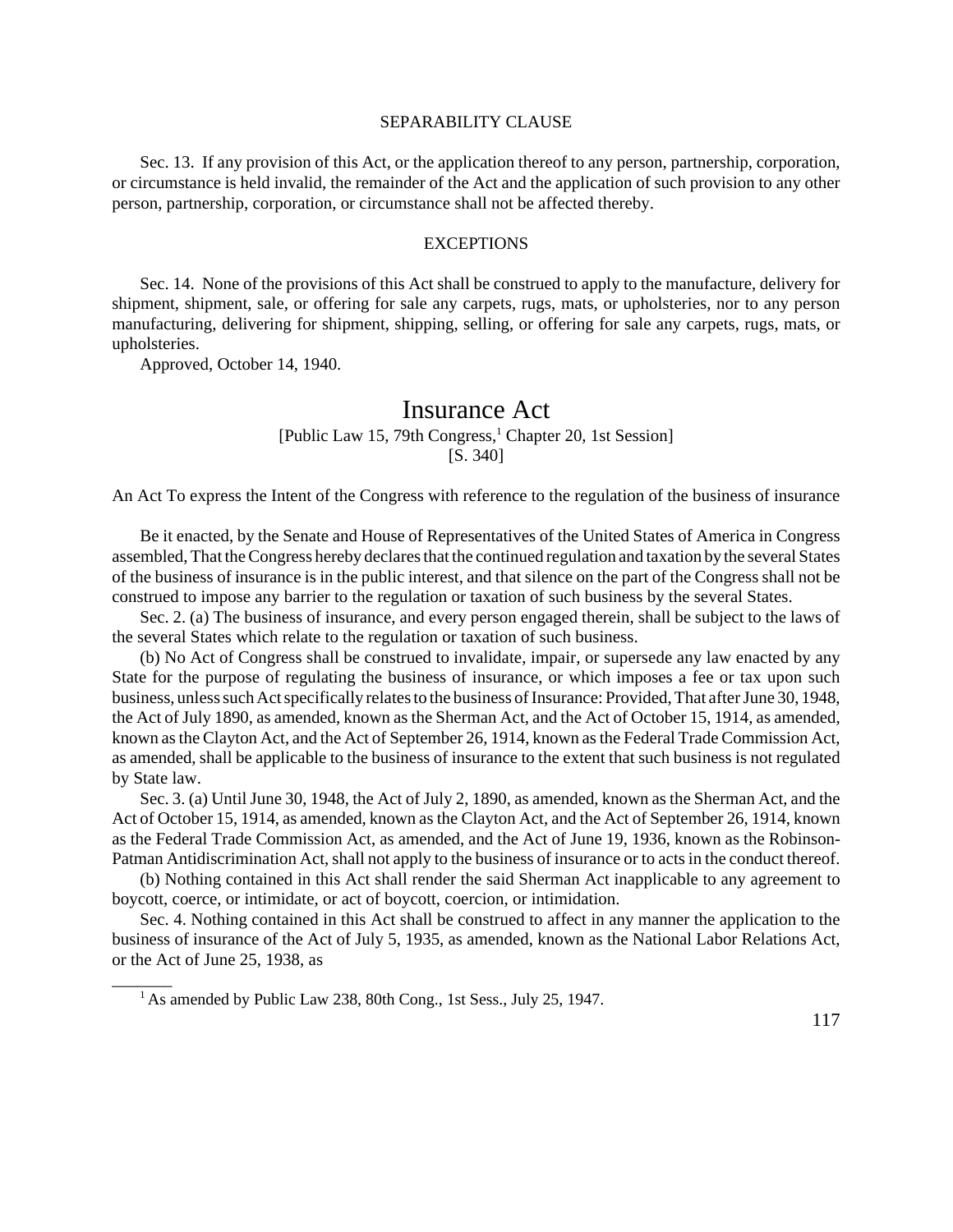amended, known as the Fair Labor Standards Act of 1938, or the Act of June 5, 1920, known as the Merchant Marine Act, 1920.

Sec. 5. As used in this Act, the term "State" includes the several States, Alaska, Hawaii, Puerto Rico, and the District of Columbia.

Sec. 6. If any provision of this Act, or the application of such provision to any person or circumstances, shall be held invalid, the remainder of the Act, and the application of such provision to persons or circumstances other than those as to which it is held invalid, shall not be affected.

Approved March 9, 1945.

# Lanham Trade-Mark Act

## [Public Law 489, 79th Congress, Chapter 540, 2d Session]

## [H.R. 1654]

An Act To provide for the registration and protection of trade-mark used in commerce, to carry out the provisions of certain international conventions, and for other purposes

## CANCELLATION

Sec. 14. Any person who believes that he is or will be damaged by the registration of a mark on the principal register established by this Act, or under the Act of March 3, 1881, or the Act of February 20, 1905, may upon the payment of the prescribed fee, apply to cancel said registration—

(a) within five years from the date of the registration of the mark under this Act; or

(b) within five years from the date of the publication under section 12 (c) hereof of a mark registered under the Act of March 3, 1881, or the Act of February 20, 1905; or

(c) at any time if the registered mark becomes the common descriptive name of an article or substance on which the patent has expired, or has been abandoned or its registration was obtained fraudulently or contrary to the provisions of section 4 or of subsections (a), (b), or (c) of section 2 of this Act for a registration hereunder, or contrary to similar prohibitory provisions of said prior Acts for a registration thereunder, or if the registered mark has been assigned and is being used by, or with the permission of, the assignee so as to misrepresent the source of the goods or services in connection with which the mark is used, or if the mark was registered under the Act of March 3, 1881, or the Act of February 20, 1905, and has not been published under the provisions of subsection (e) of section 12 of this Act; or

(d) at any time in the case of a certification mark on the ground that the registrant (1) does not control, or is not able legitimately to exercise control over, the use of such mark, or (2) engages in the production or marketing of any goods or services to which the mark is applied, or (3) permits the use of such mark for other purposes than as a certification mark, or (4) discriminately refuses to certify, or to continue to certify the goods or services of any person who maintains the standards or conditions which such mark certifies.

Provided, That the Federal Trade Commission may apply to cancel on the grounds specified in subsections (e) and (d) of this section any mark registered on the principal register established by this Act, and the prescribed fee shall not be required.

Approved July 5, 1946.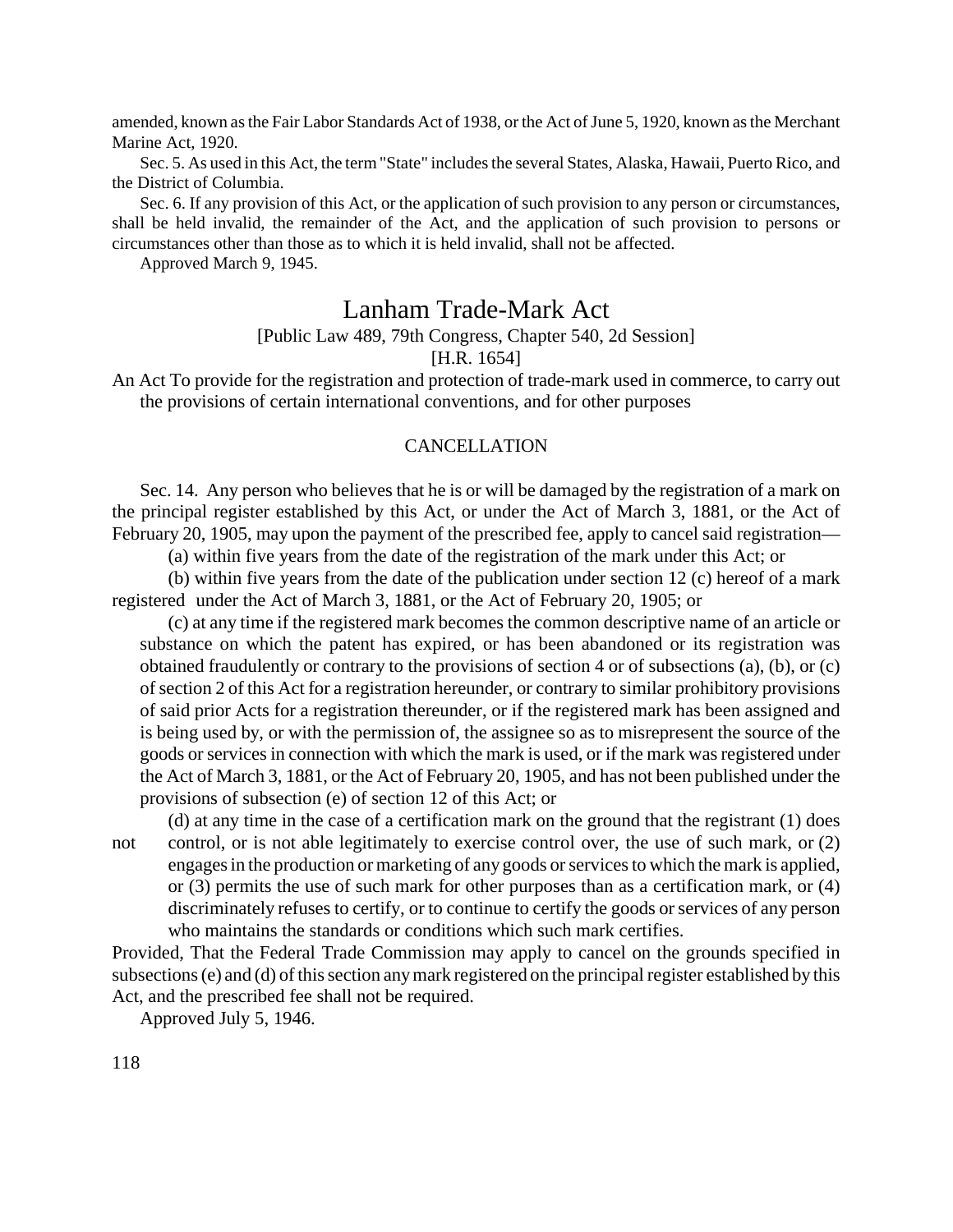# Fur Products Labeling Act

## [Public Law 110, 82d Congress, Chapter 298, 1st Session] [H.R. 2321] [65 Stat. 179; 15 U.S.C.A. § 69]

## An Act To protect consumers and others against misbranding, false advertising, and false invoicing of fur products and furs

Be it enacted by the Senate and House of Representatives of the United States of America in Congress assembled, That this Act may be cited as the "Fur Products Labeling Act."

Sec. 2. As used in this Act—

(a) The term "Person" means an individual, partnership, corporation, association, business trust, or any organized group of any of the foregoing.

(b) The term "fur" means any animal skin or part thereof with hair, fleece, or fur fibers attached thereto, either in its raw or processed state, but shall not include such skins as are to be converted into leather or which in processing shall have the hair, fleece, or fur fiber completely removed.

(c) The term "used fur" means fur in any form which has been worn or used by an ultimate consumer.

(d) The term "fur product" means any article of wearing apparel made in whole or in part of fur or used fur; except that such term shall not include such articles as the Commission shall exempt by reason of the relatively small quantity or value of the fur or used fur contained therein.

(e) The term "waste fur" means the ears, throats, or scrap pieces which have been severed from the animal pelt, and shall include mats or plates made therefrom.

(f) The term "invoice" means a written account, memorandum, list, or catalog, which is issued in connection with any commercial dealing in fur products or furs, and describes the particulars of any fur products or furs, transported or delivered to a purchaser, consignee, factor, bailee, correspondent, or agent, or any other person who is engaged in dealing commercially in fur products or furs.

(g) The term "Commission" means the Federal Trade Commission.

(h) The term "Federal Trade Commission Act" meansthe Act entitled "An Act to create a Federal Trade Commission, to define its powers and duties, and for other purposes", approved September 26, 1914, as amended.

(i) The term "Fur Products Name Guide" means the register issued by the Commission pursuant to section 7 of this Act.

(j) The term "commerce" means commerce between any State, Territory, or possession of the United States, or the District of Columbia, and any place outside thereof; or between points within the same State, Territory, or possession, or the District of Columbia, but through any place outside thereof; or within any Territory or possession or the District of Columbia.

(k) The term "United States" means the several States, the District of Columbia, and the Territories and possessions of the United States.

## MISBRANDING, FALSE ADVERTISING, AND INVOICING DECLARED UNLAWFUL

Sec. 3. (a) The introduction, or manufacture for introduction, into commerce, or the sale, advertising or offering for sale in commerce, or the transportation or distribution in commerce, of any fur product which is misbranded or falsely or deceptively advertised or invoiced, within the meaning of this Act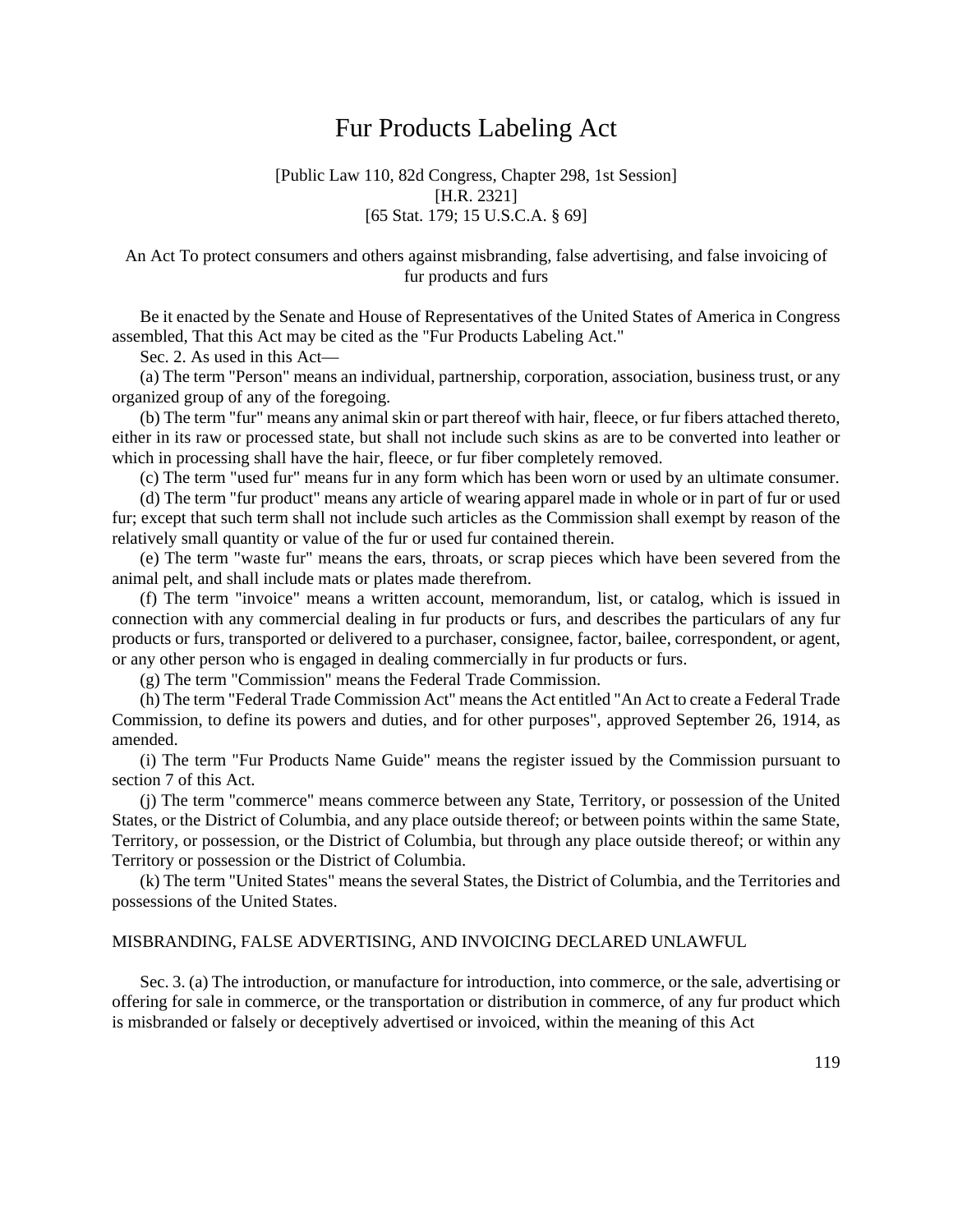or the rules and regulations prescribed under section 8 (b), is unlawful and shall be an unfair method of competition, and an unfair and deceptive act or practice, in commerce under the Federal Trade Commission Act.

(b) The manufacture for sale, sale, advertising, offering for sale, transportation or distribution, of any fur product which is made in whole or in part of fur which has been shipped and received in commerce, and which is misbranded or falsely or deceptively advertised or invoiced, within the meaning of this Act or the rules and regulations prescribed under section 8(b), is unlawful and shall be an unfair method of competition, and an unfair and deceptive act or practice, in commerce under the Federal Trade Commission Act.

(c) The introduction into commerce, or the sale, advertising or offering for sale in commerce, or the transportation or distribution in commerce, of any fur which is falsely or deceptively advertised or falsely or deceptively invoiced, within the meaning of this Act or the rules and regulations prescribed under section 8(b), is unlawful and shall be an unfair method of competition, and an unfair and deceptive act or practice, in commerce under the Federal Trade Commission Act.

(d) Except as provided in subsection (c) of this section, it shall be unlawful to remove or mutilate, or cause or participate in the removal or mutilation of, prior to the time any fur product is sold and delivered to the ultimate consumer, any label required by this Act to be affixed to such fur product, and any person violating this subsection is guilty of an unfair method of competition, and an unfair or deceptive act or practice, in commerce under the Federal Trade Commission Act.

(e) Any person introducing, selling, advertising, or offering for sale, in commerce, or processing for commerce, a fur product, or any person selling, advertising, offering for sale or processing a fur product which has been shipped and received in commerce, may substitute for the label affixed to such product pursuant to section 4 of this Act, a label conforming to the requirements of such section, and such label may show in lieu of the name or other identification shown pursuant to section 4 (2) (E) on the label so removed, the name or other identification of the person making the substitution. Any person substituting a label shall keep such records as will show the information set forth on the label that he removed and the name or names of the person or persons from whom such fur product was received, and shall preserve such records for at least three years. Neglect or refusal to maintain and preserve such records is unlawful, and any person who shall fail to maintain and preserve such records shall forfeit to the United States the sum of \$100 for each day of such a failure which shall accrue to the United States and be recoverable by a civil action. Any person substituting a label who shall fail to keep and preserve such records, or who shall by such substitution misbrand a fur product, shall be guilty of an unfair method of competition, and an unfair or deceptive act or practice, in commerce under the Federal Trade Commission Act.

(f) Subsections (a), (b), and (c) of this section shall not apply to any common carrier, contract carrier or freight forwarder in respect of a fur product or fur shipped, transported, or delivered for shipment in commerce in the ordinary course of business.

## MISBRANDED FUR PRODUCTS

Sec. 4. For the purposes of this Act, a fur product shall be considered to be misbranded—

(1) if it is falsely or deceptively labeled or otherwise falsely or deceptively identified, or if the label contains any form of misrepresentation or deception, directly or by implication, with respect to such fur product;

120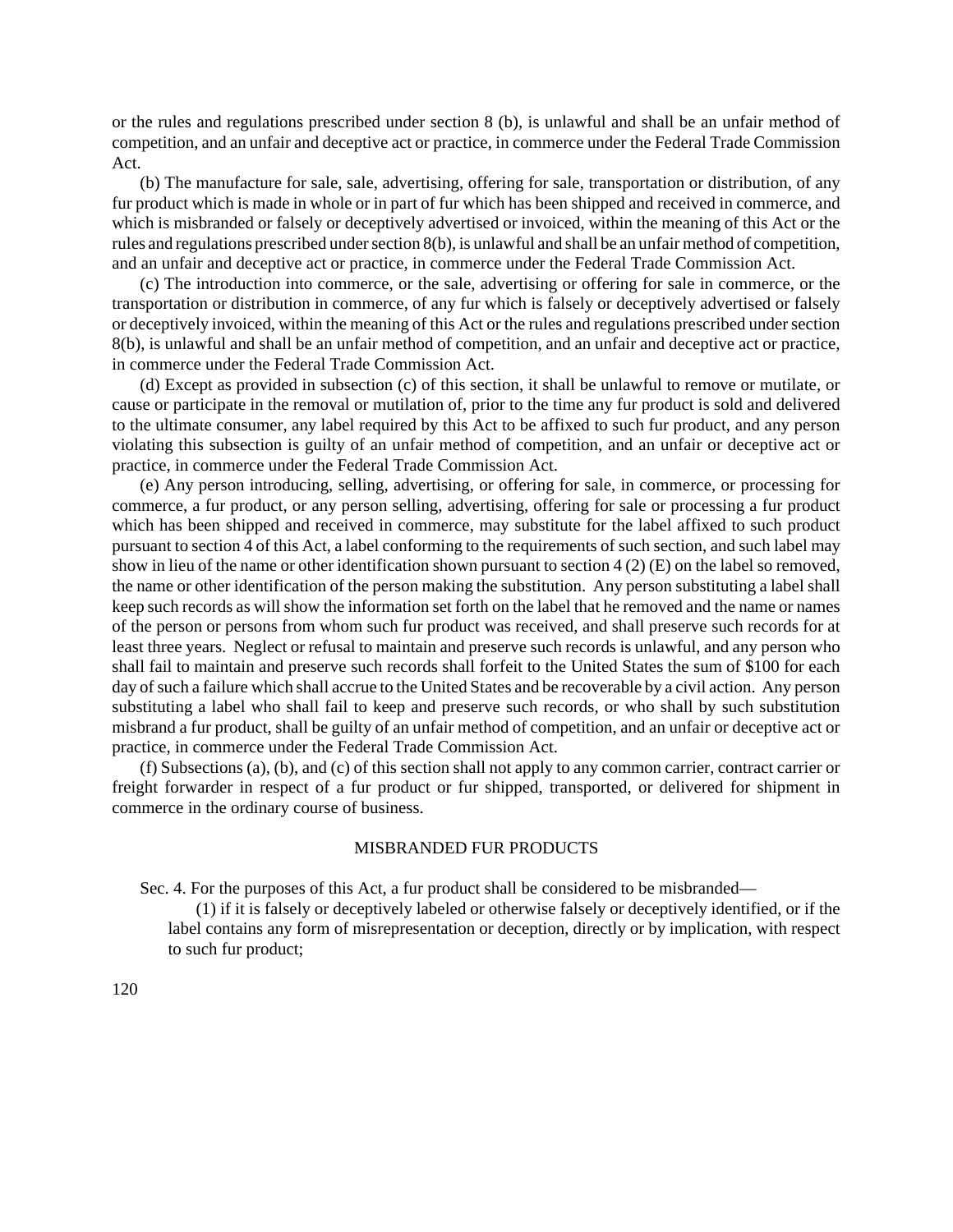(2) if there is not affixed to the fur product a label showing in words and figures plainly legible—

(A) the name or names (as set forth in the Fur Products Name Guide) of the animal or animals that produced the fur, and such qualifying statement as may be required pursuant to section 7(c) of this Act;

(B) that the fur product contains or is composed of used fur, when such is the fact;

(C) that the fur product contains or is composed of bleached, dyed, or otherwise artificially colored fur, when such is the fact;

(D) that the fur product is composed in whole or in substantial part of paws, tails, bellies, or waste fur, when such is the fact;

(E) the name, or other identification issued and registered by the Commission, of one or more of the persons who manufacture such fur product for introduction into commerce, introduce it into commerce, sell it in commerce, advertise or offer it for sale in commerce, or transport or distribute it in commerce;

(F) the name of the country of origin of any imported furs used in the fur product;

(3) if the label required by paragraph (2) (A) of this section sets forth the name or names of any animal or animals other than the name or names provided for in such paragraph.

### FALSE ADVERTISING AND INVOICING OF FUR PRODUCTS AND FURS

Sec. 5. (a) For the purposes of this Act, a fur product or fur shall be considered to be falsely or deceptively advertised if any advertisement, representation, public announcement, or notice which is intended to aid, promote, or assist directly or indirectly in the sale or offering for sale of such fur product or fur—

(1) does not show the name or names (as set forth in the Fur Products Name Guide) of the animal or animals that produced the fur, and such qualifying statement as may be required pursuant to section 7(c) of this Act;

(2) does not show that the fur is used fur or that the fur product contains used fur, when such is the fact;

(3) does not show that the fur product or fur is bleached, dyed, or otherwise artificially colored fur when such is the fact;

(4) does not show that the fur product is composed in whole or in substantial part of paws, tails, bellies, or waste fur, when such is the fact;

(5) contains the name or names of any animal or animals other than the name or names specified in paragraph (1) of this subsection, or contains any form of misrepresentation or deception, directly or by implication, with respect to such fur product or fur;

(6) does not show the name of the country of origin of any imported furs or those contained in a fur product.

(b) For the purposes of this Act, a fur product or fur shall be considered to be falsely or deceptively invoiced—

(1) if such fur product or fur is not invoiced to show—

(A) the name or names (as set forth in the Fur Products Name Guide) of the animal or animals that produced the fur, and such qualifying statements as may be required pursuant to section 7 (c) of this Act;

(B) that the fur product contains or is composed of used fur, when such is the fact;

(C) that the fur product contains or is composed of bleached, dyed, or otherwise artificially colored fur, when such is the fact;

667506—63—9 121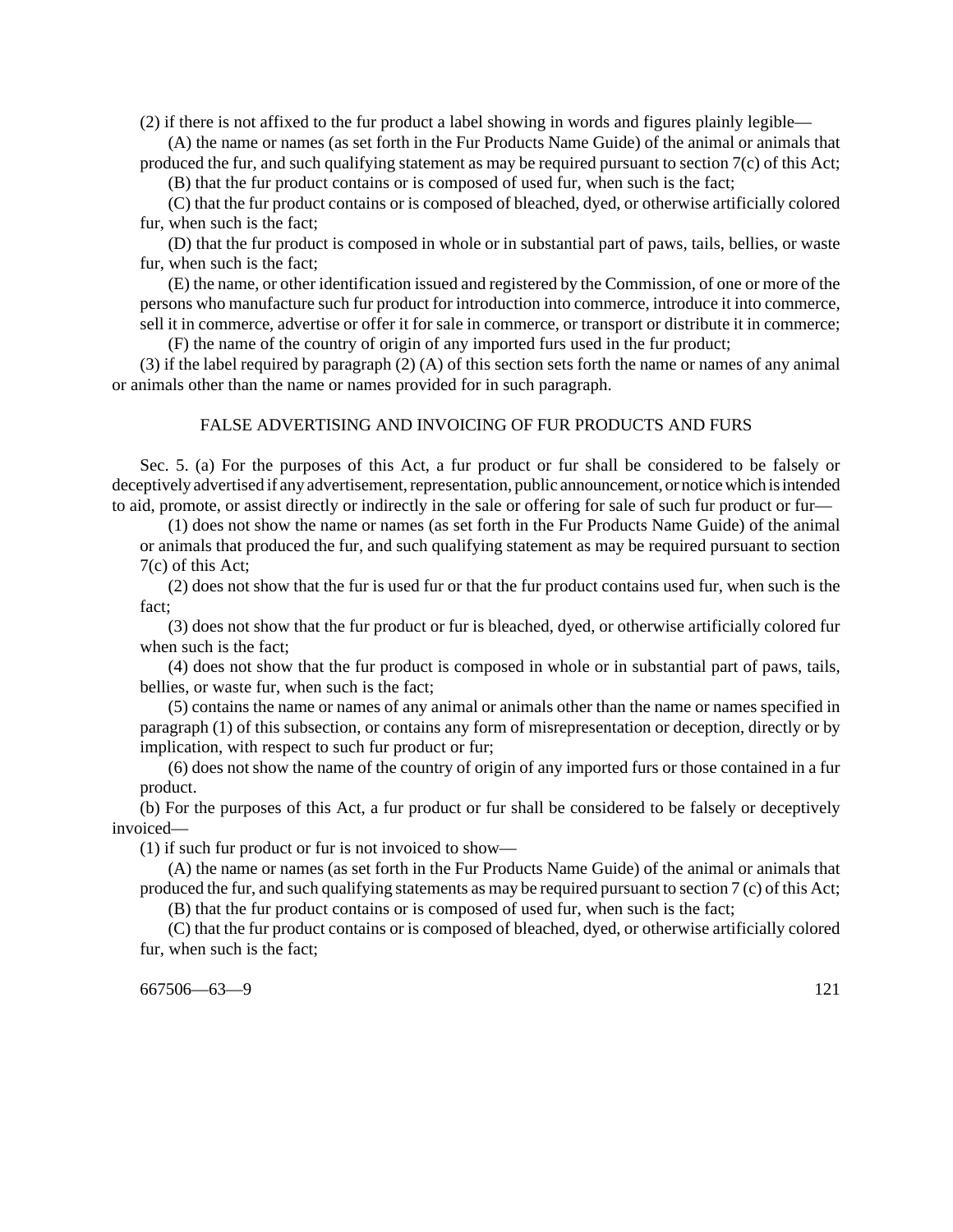(D) that the fur product is composed in whole or in substantial part of paws, tails, bellies, or waste fur, when such is the fact;

(E) the name and addresses of the person issuing such invoice;

(F) the name of the country of origin of any imported furs or those contained in a fur product;

(2) if such invoice contains the name or names of any animal or animals other than the name or names specified in paragraph (1) (A) of this subsection, or contains any form of misrepresentation or deception, directly or by implication, with respect to such fur product or fur.

## EXCLUSION OF MISBRANDED OR FALSELY INVOICED FUR PRODUCTS OR FURS

Sec. 6. (a) Fur products imported into the United States shall be labeled so as not to be misbranded within the meaning of section 4 of this Act; and all invoices of fur products and furs required under title IV of the Tariff Act of 1930, as amended, shall set forth, in addition to the matters therein specified, information conforming with the requirements of section 5 (b) of this Act, which information shall be included in the invoices prior to their certification under the Tariff Act of 1930, as amended.

(b) The falsification of, or failure to set forth, said information in said invoices, or the falsification or perjury of the consignees declaration provided for in the Tariff Act of 1930, as amended, insofar as it relates to said information, shall be an unfair method of competition, and an unfair and deceptive act or practice, in commerce under the Federal Trade Commission Act; and any person who falsifies, or fails to set forth, said information in said invoices, or who falsifies or perjures said consignee's declaration insofar as it relates to said information, may thenceforth be prohibited by the Commission from importing, or participating in the importation of, any fur products or furs into the United States except upon filing bond with the Secretary of the Treasury in a sum double the value of said fur products and furs, and any duty thereon, conditioned upon compliance with the provisions of this section.

(c) A verified statement from the manufacturer, producer of, or dealer in, imported fur products and furs showing information required under the provisions of this Act may be required under regulations prescribed by the Secretary of the Treasury.

## NAME GUIDE FOR FUR PRODUCTS

Sec 7. (a) The Commission shall, with the assistance and cooperation of the Department of Agriculture and the Department of the Interior, within six months after the date of the enactment of this Act, issue, after holding public hearings, a register setting forth the names of hair, fleece, and fur-bearing animals, which shall be known as the Fur Products Name Guide. The names used shall be the true English names for the animals in question, or in the absence of a true English name for an animal, the name by which such animal can be properly identified in the United States.

(b) The Commission may, from time to time, with the assistance and cooperation of the Department of Agriculture and Department of the Interior, after holding public hearings, add to or delete from such register the name of any hair, fleece, or fur-bearing animal.

(c) If the name of an animal (assetforth in the Fur Products Name Guide) connotes a geographical origin or significance other than the true country or place of origin of such animal, the Commission may require whenever such name is used in setting forth the information required by this Act, such qualifying statement as it may deem necessary to prevent confusion or deception.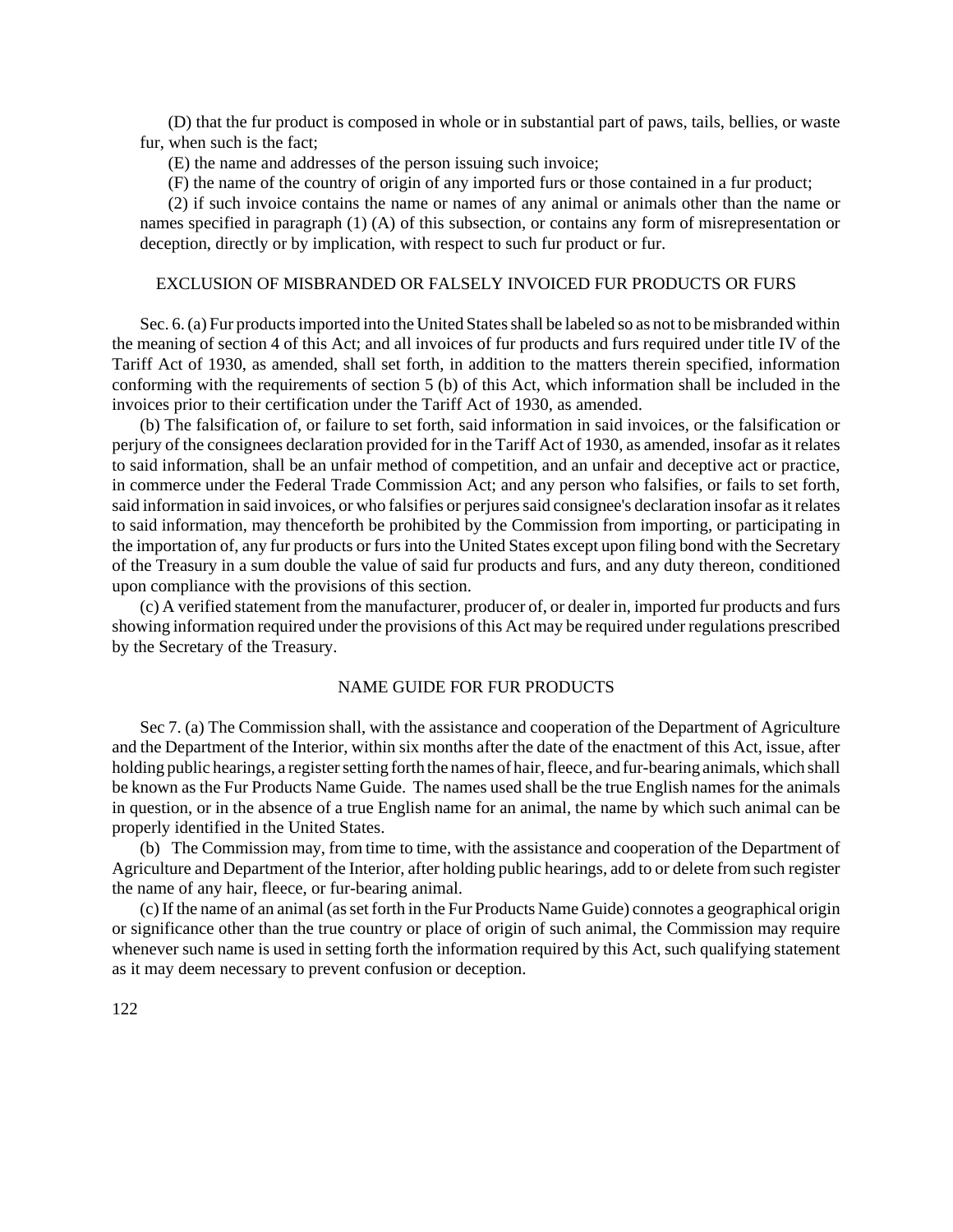#### ENFORCEMENT OF THE ACT

Sec. 8. (a) (1) Except as otherwise specifically provided in this Act, sections 3, 6, and 10 (b) of this Act shall be enforced by the Federal Trade Commission under rules, regulations, and procedure provided for in the Federal Trade Commission Act.

(2) The Commission is authorized and directed to prevent any person from violating the provisions of sections 3, 6, and 10(b) of this Act in the same manner, by the same means, and with the same jurisdiction, powers, and duties asthough all applicable terms and provisions of the Federal Trade Commission Act were incorporated into and made a part of this Act; and any such person violating any provision of section 3, 6, or 10(b) of this Act shall be subject to the penalties and entitled to the privileges and immunities provided in said Federal Trade Commission Act as though the applicable terms and provisions of the said Federal Trade Commission Act were incorporated into and made a part of this Act.

(b) TheCommission is authorized and directed to prescribed rules and regulations governing the manner and form of disclosing information required by this Act, and such further rules and regulations as may be necessary and proper for purposes of administration and enforcement of this Act.

(c) The Commission is authorized (1) to cause inspections, analyses, tests, examinations to be made of any fur product or fur subject to this Act; and (2) to cooperate, on matters related to the purposes of this Act, with any department or agency of the Government; with any State, Territory, or possession, or with the District of Columbia; or with any department, agency, or political subdivision thereof; or with any person.

(d) (1) Every manufacturer or dealer in fur products or furs shall maintain proper records showing the information required by this Act with respect to all fur products or furs handled by him, and shall preserve such records for at least three years.

(2) The neglect or refusal to maintain and preserve such records is unlawful, and any such manufacturer or dealer who neglects or refuses to maintain and preserve such records shall forfeit to the United States the sum of \$100 for each day of such failure which shall accrue to the United States and be recoverable by a civil action.

## CONDEMNATION AND INJUNCTION PROCEEDINGS

Sec. 9. (a) (1) Any fur product or fur shall be liable to be proceeded against in the district court of the United States for the district in which found, and to be seized for confiscation by process of libel for condemnation, if the Commission has reasonable cause to believe such fur product or fur is being manufactured or held for shipment, or shipped, or held for sale or exchange after shipment, in commerce, in violation of the provisions of this Act, and if after notice from the Commission the provisions of this Act with respect to such fur product or fur are not shown to be complied with. Proceedings in such Libel cases shall conform as nearly as may be to suits in rem in admiralty, and may be brought by the Commission.

(2) If such fur products or furs are condemned by the court, they shall be disposed of, in the discretion of the court, by destruction, by sale, by delivery to the owner or claimant thereof upon payment of legal costs and charges and upon execution of good and sufficient bond to the effect that such fur or fur products will not be disposed of until properly marked, advertised, and invoiced as required under the provisions of this Act; or by such charitable disposition asthe court may deemproper. If such furs or fur products are disposed of by sale, the proceeds, less legal costs and charges, shall be paid into the Treasury of the United States as miscellaneous receipts.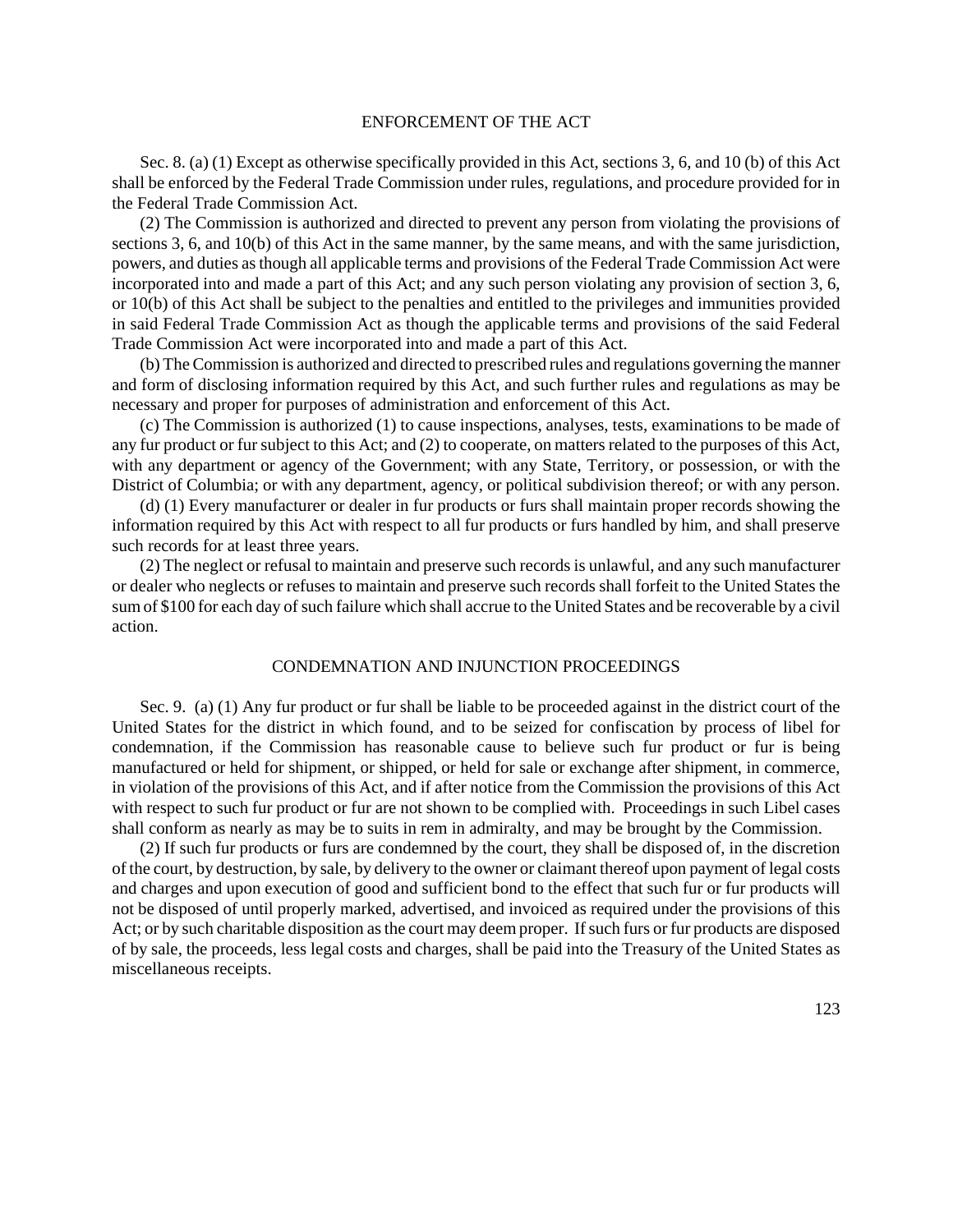(b) Whenever the Commission has reason to believe that—

(1) any person is violating, or is about to violate, section 3, 6, or 10 (b), of this Act; and

(2) it would be to the public interest to enjoin such violation until complaint is issued by the Commission under the Federal Trade Commission Act and such complaint dismissed by the Commission or set aside by the court on review, or until order to cease and desist made thereon by the Commission has become final within the meaning of the Federal Trade Commission Act.

the Commission may bring suit in the district court of the United States or in the United States court of any Territory, for the district or Territory in which such person resides or transacts business, to enjoin such violation, and upon proper showing a temporary injunction or restraining order shall be granted without bond.

## GUARANTY

Sec. 10. (a) No person shall be guilty under section 3 if he establishes a guaranty received in good faith signed by and containing the name and address of the person residing in the United States by whom the fur product or fur guaranteed was manufactured or from whom it was received, that said fur product is not misbranded or that said fur product or fur is not falsely advertised or invoiced under the provisions of this Act. Such guaranty shall be either (1) a separate guaranty specifically designating the fur product or fur guaranteed, in which case it may be on the invoice or other paper relating to such fur product or fur; or (2) a continuing guaranty filed with the Commission applicable to any fur product or fur handled by a guarantor, in such form as the Commission by rules and regulations may prescribe.

(b) It shall be unlawful for any person to furnish, with respect to any fur product or fur, a false guaranty (except a person relying upon a guaranty to the same effect received in good faith signed by and containing the name and address of the person residing in the United States by whom the fur product or fur guaranteed was manufactured or from whom it was received) with reason to believe the fur product or fur falsely guaranteed may be introduced, sold, transported, or distributed in commerce, and any person who violates the provisions of this subsection is guilty of an unfair method of competition, and an unfair or deceptive act or practice, in commerce within the meaning of the Federal Trade Commission Act.

### CRIMINAL PENALTY

Sec. 11. (a) Any person who wilfully violates section 3, 6, or 10 (b) of this Act shall be guilty of a misdemeanor and upon conviction shall be fined not more than \$5,000, or be imprisoned not more than one year. or both, in the discretion of the court.

(b) Whenever the Commission has reason to believe any person is guilty of a misdemeanor under this section, it shall certify all pertinent facts to the Attorney General, whose duty it shall be to cause appropriate proceedings to be brought for the enforcement of the provisions of this section against such person.

#### APPLICATION OF EXISTING LAWS

Sec. 12. the provisions of this Act shall be held to be in addition to, and not in substitution for or limitation of, the provisions of any other Act of Congress.

## SEPARABILITY OF PROVISIONS

Sec. 13. If any provision of this Act or the application thereof to any person or circumstances is held invalid, the remainder of the Act and the application of such provision to any other person or circumstance shall not be affected thereby.

#### EFFECTIVE DATE

Sec. 14. This Act, except section 7, shall take effect one year after the date of its enactment. Approved August 8, 1951.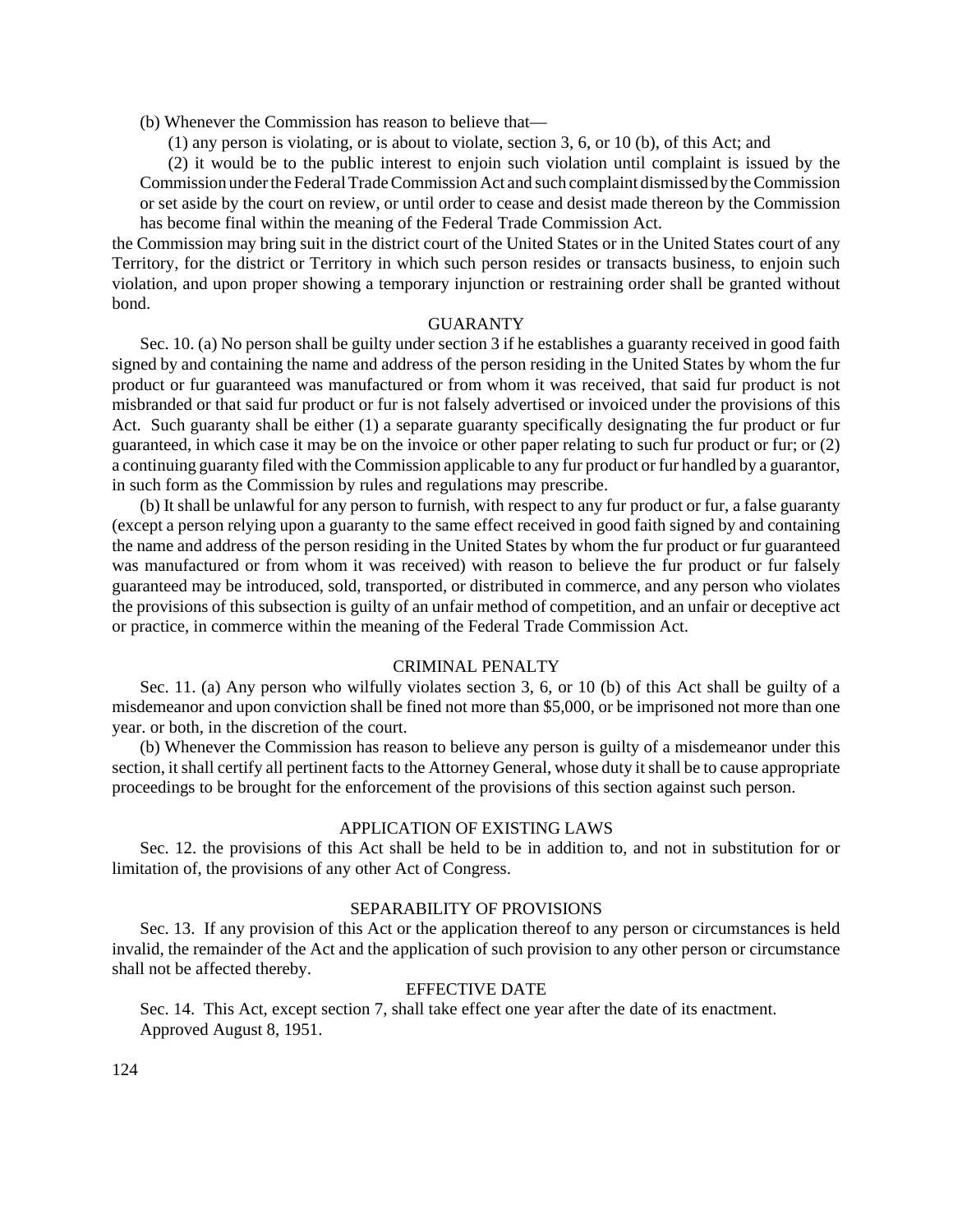# Flammable Fabrics Act

(Approved June 30, 1953; 67 Stat. 111; 15 U. S. C. Sec. 1191)

[Public—No. 88—83D CONGRESS, CH. 164—1ST Sess.] [H.R. 5069]

AN ACT To prohibit the introduction or movement in interstate commerce of articles of wearing apparel and fabrics which are so highly flammable as to be dangerous when worn by individuals, and for other purposes.

Be it enacted by the Senate and House of Representatives of the United States of America in Congress assembled,

#### SHORT TITLE

## SECTION 1. This Act may be cited as the "Flammable Fabrics Act." **DEFINITIONS**

Sec. 2. As used in this Act—

(a) The term "Person" means an individual, partnership, corporation, association, or any other form of business enterprise.

(b) The term "commerce" means commerce among the several States or with foreign nations, or in any Territory of the United States or in the District of Columbia or between any such Territory and another, or between any such Territory and any State or foreign nation, or between the District of Columbia and any State or Territory or foreign nation.

(c) The term "Territory" includes the insular possessions of the United States and also any Territory of the United States.

(d) The term "article of wearing apparel" means any costume or article of clothing worn or intended to be worn by individuals except hats, gloves, and footwear: Provided. however, That such hats do not constitute or form part of a covering for the neck, face, or shoulders when worn by individuals: Provided further, That such gloves are not more than fourteen inches in length and are not affixed to or do not form an integral part of another garment: And provided further, That such footwear does not consist of hosiery in whole or in part and is not affixed to or does not form an integral part of another garment.

(e) The term "fabric" means any material (other than fiber, filament, or yarn) woven, knitted, felted, or otherwise produced from or in combination with any natural or synthetic fiber, film, or substitute therefor which is intended or sold for use in wearing apparel except that interlining fabrics when intended or sold for use in wearing apparel shall not be subject to this Act.

(f) The term "interlining" means any fabric which isintended for incorporation into an article of wearing apparel as a layer between an outer shell and an inner lining.

(g) The term "Commission" means the Federal Trade Commission.

(h) The term "Federal Trade Commission Act" means the Act of Congress entitled "An Act to create a Federal Trade Commission, to define its powers and duties, and for other purposes", approved September 26. 1914, as amended.

#### PROHIBITED TRANSACTIONS

Sec. 3. (a) The manufacture for sale, the sale, or the offering for sale, in commerce, or the importation into the United States, or the introduction, delivery for introduction, transportation or causing to be transported in commerce or for the purpose of sale or delivery after sale in commerce, of any article of wearing apparel which under the provisions of section 4 of this Act is so highly flammable as to be dangerous when worn by individuals, shall be unlawful and shall be an unfair method of competition and an unfair and deceptive act or practice in commerce under the Federal Trade Commission Act.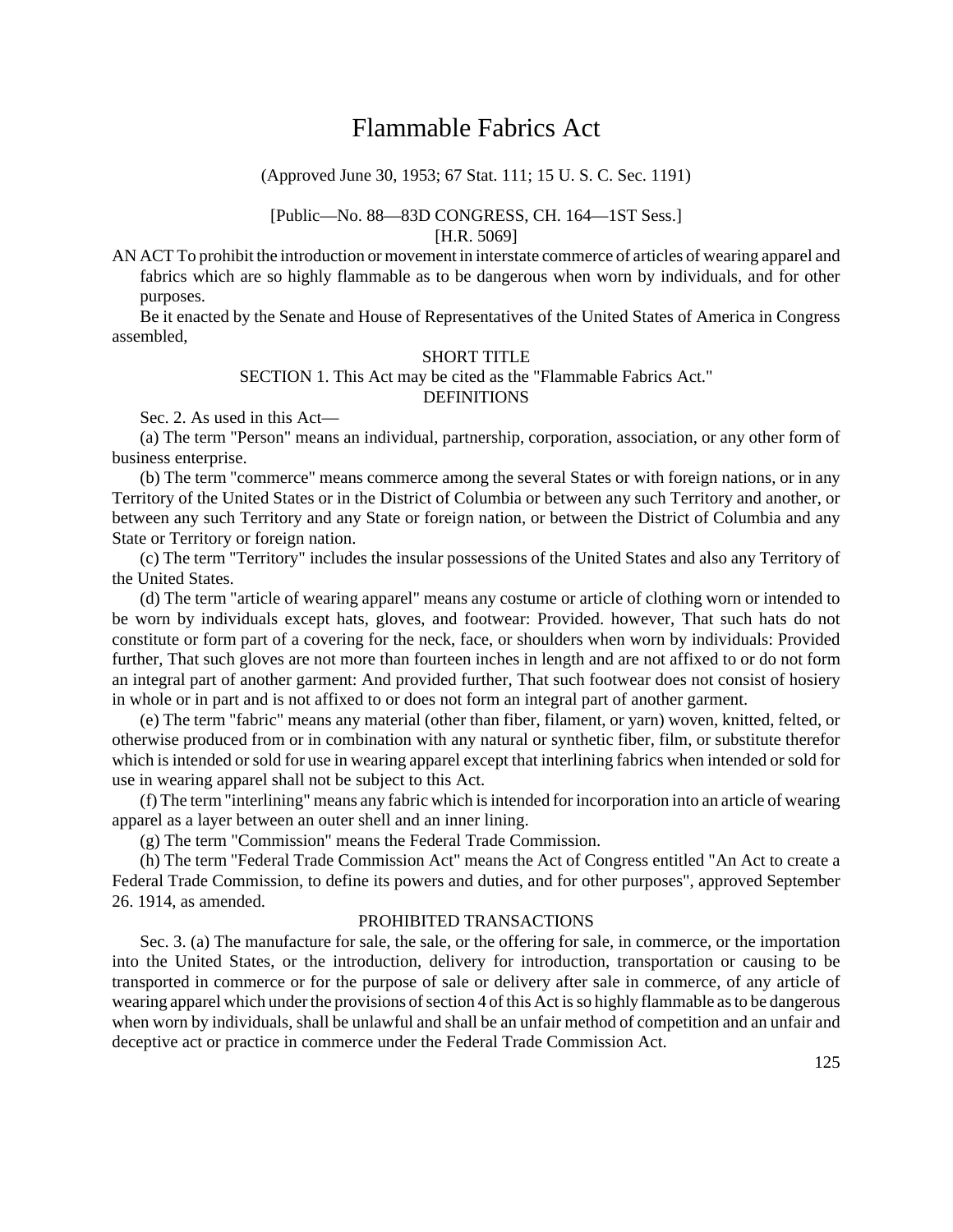(b) The sale or the offering for sale, in commerce, or the importation into the United States, or the introduction, delivery for introduction, transportation or causing to be transported in commerce or for the purpose of sale or delivery after sale in commerce, of any fabric which under the provisions of section 4 of this Act is so highly flammable as to be dangerous when worn by individuals, shall be unlawful and shall be an unfair method of competition and an unfair and deceptive act or practice in commerce under the Federal Trade Commission Act.

(c) The manufacture for sale, the sale, or the offering for sale, of any article of wearing apparel made of fabric which under section 4 is so highly flammable as to be dangerous when worn by individuals and which has been shipped or received in commerce shall be unlawful and shall be an unfair method of competition and an unfair and deceptive act or practice in commerce under the Federal Trade Commission Act.

### STANDARD OF FLAMMABILITY

Sec. 4. (a) Any fabric or article of wearing apparel shall be deemed so highly flammable within the meaning of section 3 of this Act as to be dangerous when worn by individuals if such fabric or any uncovered or exposed part of such article of wearing apparel exhibits rapid and intense burning when tested under the conditions and in the manner prescribed in the Commercial Standard promulgated by the Secretary of Commerce effective January 30, 1953, and identified as "Flammability of Clothing Textiles, Commercial Standard 191-53,"or exhibits a rate of burning in excess of that specified in paragraph 3.11 of the Commercial Standard promulgated by the Secretary of Commerce effective May 22, 1953, and identified as "General Purpose Vinyl Plastic Film, Commercial Standard 192-53." For the purposes of this Act, such Commercial Standard 191-53 shall apply with respect to the hats, gloves, and footwear covered by section 2 (d) of this Act, notwithstanding any exception contained in such Commercial Standard with respect to hats, gloves, and footwear.

(b) If at any time the Secretary of Commerce finds that the Commercial Standards referred to in subsection (a) of this section are inadequate for the protection of the public Interest, he shall submit to the Congress a report setting forth his findings together with such proposals for legislation as he deems appropriate.

(e) Notwithstanding the provisions of paragraph 3.1Commercial Standard 191-53, textiles free from nap, pile, tufting, flock, or other type of raised fiber surface when tested as described in said standard shall be classified as class 1, normal flammability, when the time of flame spread is three and one-half seconds or more, and as class 3, rapid and intense burning, when the time of flame spread is less than three and one-half  $seconds.<sup>1</sup>$ 

#### ADMINISTRATION AND ENFORCEMENT

Sec. 5. (a) Except as otherwise specifically provided herein, sections 3, 5, 6, and 8 (p) of this Act shall be enforced by the Commission under rules, regulations and procedures provided for in the Federal Trade Commission Act.

(b) The Commission is authorized and directed to prevent any person from violating the provisions of section 3 of this Act in the same manner, by the same means and with the same jurisdiction, powers and duties as though all applicable terms and provisions of the Federal Trade Commission Act were incorporated into and made a part of this Act; and any such person violating any provision of section 3 of this Act shall be subject to the penalties and entitled to the privileges and immunities provided in said Federal Trade Commission Act as though the applicable terms and provisions of the said Federal Trade Commission Act were incorporated into and made a part of this Act.

\_\_\_\_\_\_\_

<sup>&</sup>lt;sup>1</sup> Subparagraph (e) added by Public No. 629, 83d Cong., Ch. 833, Second Session, S. 3379 (An Act to amend section 4 of the Flammable Fabrics Act, with respect to standards of flammability in the case of certain textiles), approved Aug. 23, 1954.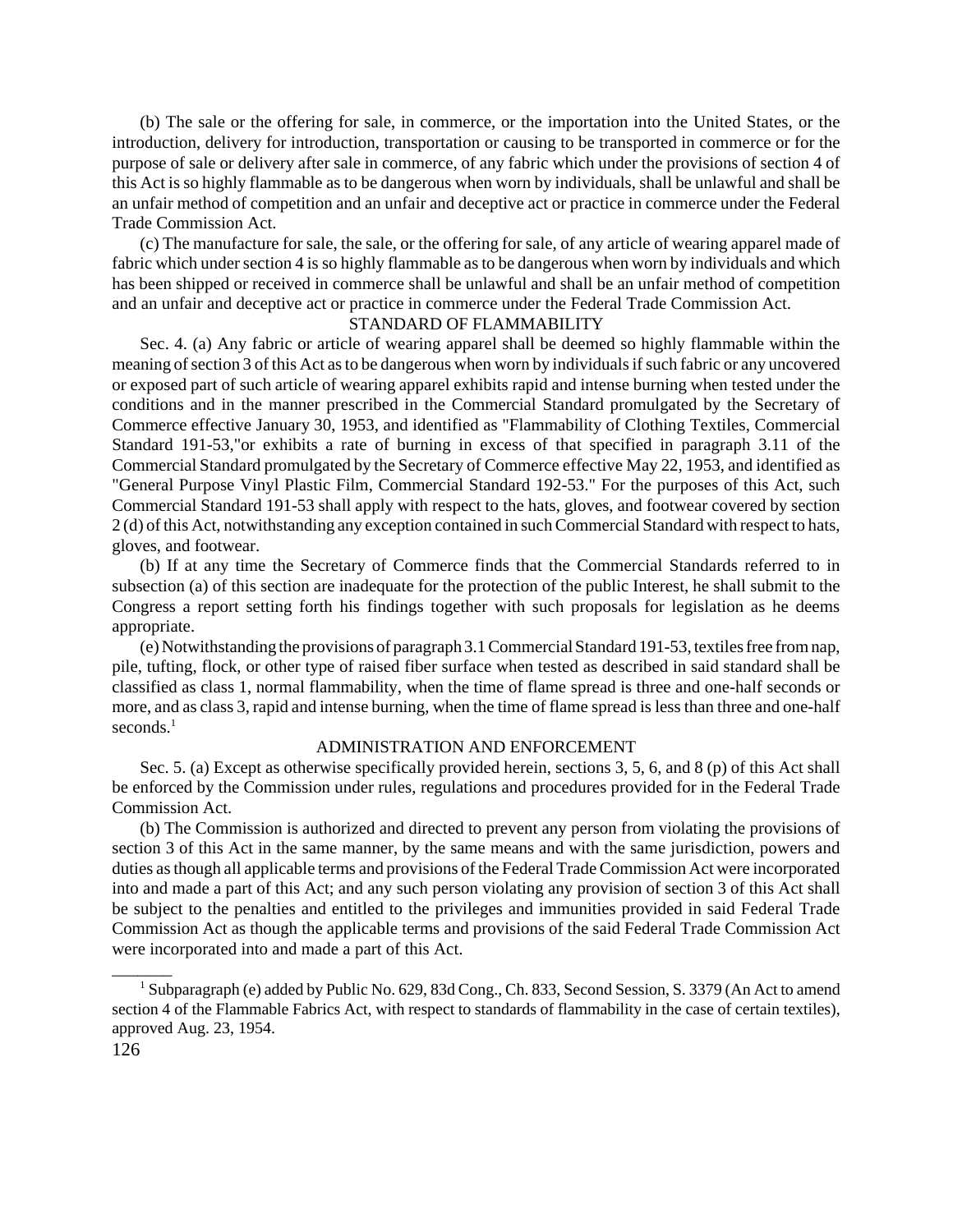(c) The Commission is authorized and directed to prescribe such rules and regulations as may be necessary and proper for purposes of administration and enforcement of this Act.

(d) The Commission is authorized to—

(1) cause inspections, analyses, tests, and examinationsto be made of any article of wearing apparel or fabric which it has reason to believe falls within the prohibitions of this Act; and

(2) cooperate on matters related to the purposes of this Act with any department or agency of the Government; with any State, Territory, or possession or with the District of Columbia; or with any department, agency, or political subdivision thereof; or with any person.

#### INJUNCTION AND CONDEMNATION PROCEEDINGS

Sec. 6. (a) Whenever the Commission has reason to believe that any person is violating or is about to violate section 3 of this Act, and that it would be in the public interest to enjoin such violation until complaint under the Federal Trade Commission Act is issued and dismissed by the Commission or until order to cease and desist made thereon by the Commission has become final within the meaning of the Federal Trade Commission Act or is set aside by the court on review the Commission may bring suit in the district court of the United States or in United States court of any Territory for the district or Territory in which such person resides ortransacts business, to enjoin such violation and upon propershowing a temporary injunction or restraining order shall be granted without bond.

(b) Whenever the Commission has reason to believe that any article of wearing apparel has been manufactured or introduced into commerce or any fabric has been introduced in commerce in violation of section 3 of this Act, it may institute proceedings by process of libel for the seizure and confiscation of such article of wearing apparel or fabric in any district court of the United States within the jurisdiction of which such article of wearing apparel or fabric is found. Proceedings in cases instituted under the authority of this Section shall conform as nearly as may be to proceedings in rem in admiralty, except that on demand of either party and in the discretion of the court, any issue of fact shall be tried by jury. Whenever such proceedings involving identical articles of wearing apparel or fabrics are pending in two or more jurisdictions, they may be consolidated for trial by order of any such court upon application seasonably made by any party in interest upon notice to all other parties in interest. Any court granting an order of consolidation shall cause prompt notification thereof to be given to other courts having jurisdiction in the cases covered thereby and the clerks of such other courts shall transmit all pertinent records and papers to the court designated for the trial of such consolidated proceedings.

(c) In any such action the court upon application seasonably made before trial shall by order allow any party in interest, his attorney or agent, to obtain a representative sample of the article of wearing apparel or fabric seized.

(d) If such articles of wearing apparel or fabrics are condemned by the court they shall be disposed of by destruction, by delivery to the owner or claimant thereof upon payment of court costs and fees and storage and other proper expenses and upon execution of good and sufficient bond to the effect that such articles of wearing apparel or fabrics will not be disposed of for wearing apparel purposes until properly and adequately treated or processed so as to render them lawful for introduction into commerce, or by sale upon execution of good and sufficient bond to the effect that such articles of wearing apparel or fabrics will not be disposed of for wearing apparel purposes until properly and adequately treated or processed so as to render them lawful for introduction into commerce. If such products are disposed of by sale the proceeds, less costs and charges, shall be paid into the Treasury of the United States.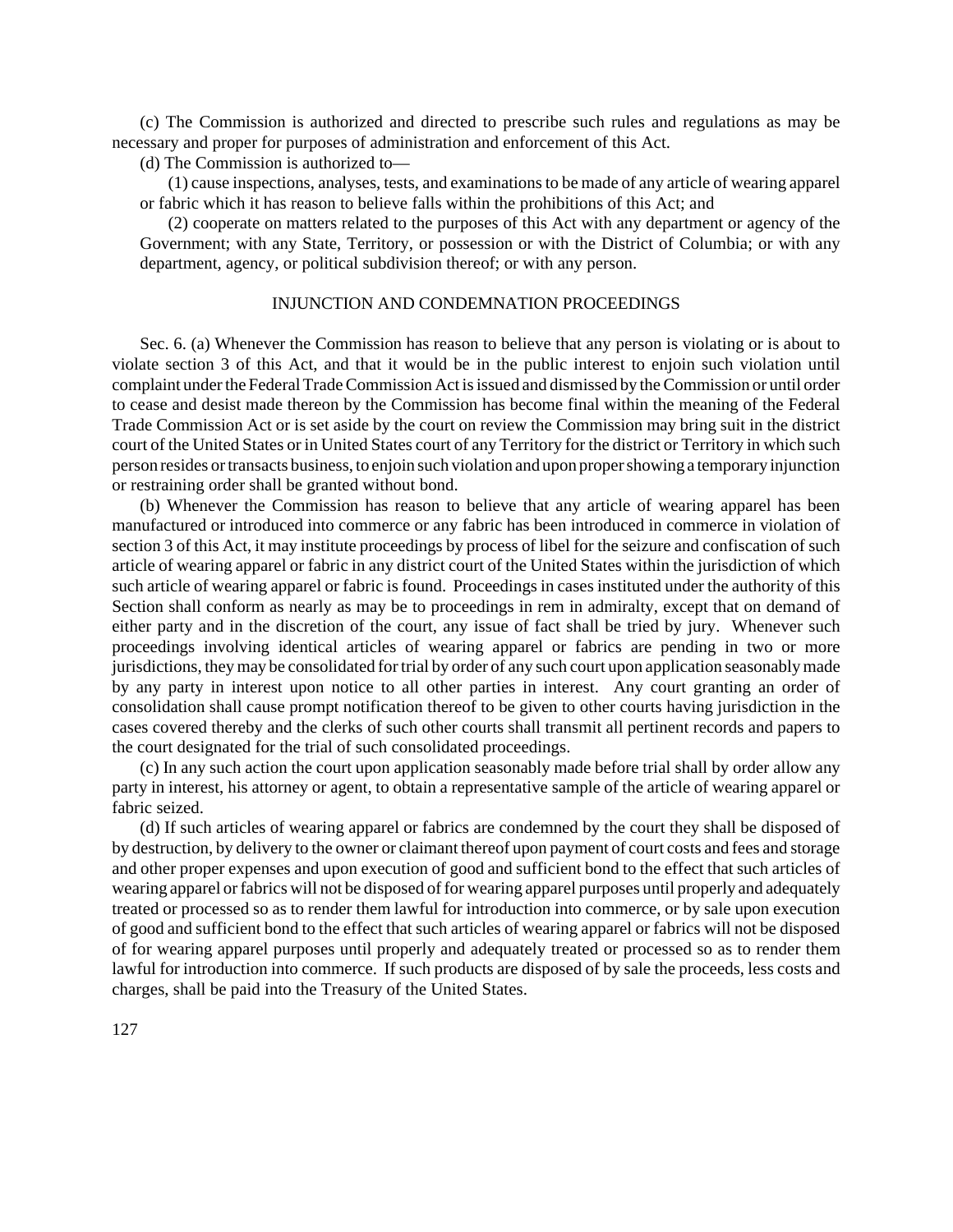#### PENALTIES

Sec. 7. Any person who willfully violates section 3 or 8 (b) of this Act shall be guilty of a misdemeanor, and upon conviction thereof shall be fined not more than \$5,000 or be imprisoned not more than one year or both in the discretion of the court: Provided, That nothing herein shall limit other provisions of this Act.

#### **GUARANTY**

Sec. 8. (a) No person shall be subject to prosecution under section 7 of this Act for a violation of section 3 of this Act if such person (1) establishes a guaranty received in good faith signed by and containing the name and address of the person by whom the wearing apparel or fabric guaranteed was manufactured or from whom it was received, to the effect that reasonable and representative tests made under the procedures provided in section 4 of this Act show that the fabric covered by the guaranty, or used in the wearing apparel covered by the guaranty, is not, under the provisions of section 4 of this Act, so highly flammable as to be dangerous when worn by individuals, and (2) has not, by further processing, affected the flammability of the fabric or wearing apparel covered by the guaranty which he received. Such guaranty shall be either (1) a separate guaranty specifically designating the wearing apparel or fabric guaranteed, in which case it may be on the invoice or other paper relating to such wearing apparel or fabric; or (2) a continuing guaranty filed with the Commission applicable to any wearing apparel or fabric handled by a guarantor. In such form as the Commission by rules or regulations may prescribe.

(b) It shall be unlawful for any person to furnish, with respect to any wearing apparel or fabric, a false guaranty (except a person relying upon a guaranty to the same effect received in good faith signed by and containing the name and address of the person by whom the wearing apparel or fabric guaranteed was manufactured or from whom it was received) with reason to believe the wearing apparel or fabric falsely guaranteed may be introduced, sold, or transported in commerce, and any person who violates the provisions of this subsection is guilty of an unfair method of competition, and an unfair or deceptive act or practice, in commerce within the meaning of the Federal Trade Commission Act.

## SHIPMENTS FROM FOREIGN COUNTRIES

Sec. 9. Any person who has exported or who has attempted to export from any foreign country into the United States any wearing apparel or fabric which, under the provisions of section 4, is so highly flammable as to be dangerous when worn by individuals may thenceforth be prohibited by the Commission from participating in the exportation from any foreign country into the United States of any wearing apparel or fabric except upon filing bond with the Secretary of the Treasury in a sum double the value of said products and any duty thereon, conditioned upon compliance with the provisions of this Act.

#### INTERPRETATION AND SEPARABILITY

Sec. 10. The provisions of this Act shall be held to be in addition to, and not in substitution for or limitation of, the provisions of any other law. If any provision of this Act or the application thereof to any person or circumstances is held invalid the remainder of the Act and the application of such provisions to any other person or circumstances shall not be affected thereby.

#### EXCLUSIONS

Sec. 11.The provisions of this Act shall not apply (a) to any common carrier, contract carrier, or freight forwarder with respect to an article of wearing apparel or fabric shipped or delivered for shipment into commerce in the ordinary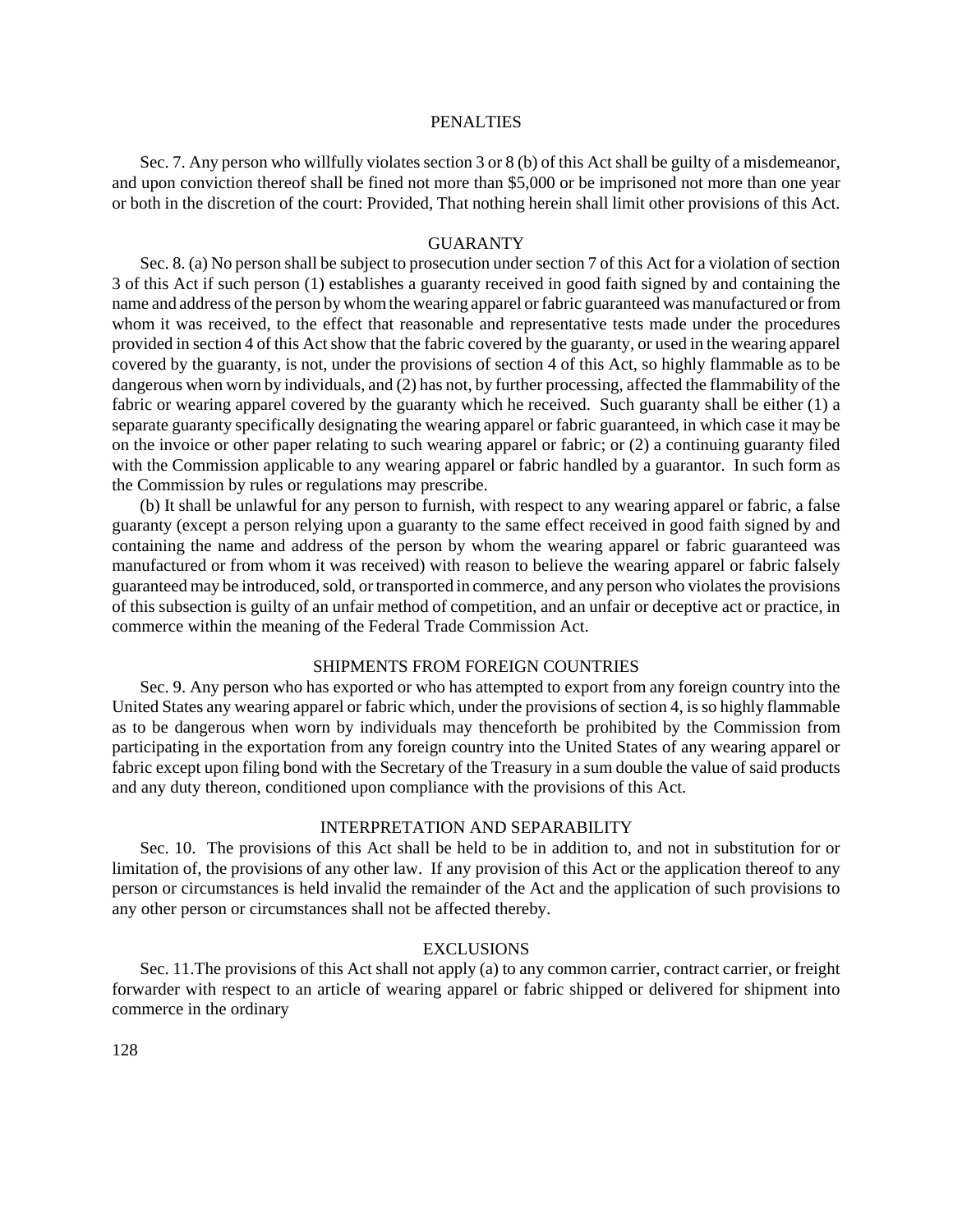course of its business; or (b) to any converter, processor, or finisher in performing a contract or commission service for the account of a person subject to the provisions of this Act: Provided, That said converter, processor, or finisher does not cause any article of wearing apparel or fabric to become subject to this Act contrary to the terms of the contract or commission service; or (c) to any article of wearing apparel or fabric shipped or delivered for shipment into commerce for the purpose of finishing or processing to render such article or fabric not so highly flammable, under the provisions of section 4 of this Act, as to be dangerous when worn by individuals.

#### EFFECTIVE DATE

Sec. 12. This Act shall take effect one year after the date of its passage.

## AUTHORIZATION OF NECESSARY APPROPRIATIONS

Sec. 13. There is hereby authorized to be appropriated such sums as may be necessary to carry out the provisions of this Act.

Approved June 30, 1953.

# Textile Fiber Products Identification Act

[Public Law 85-897, 85th Congress, H.R. 469, September 2, 1958]

AN ACT To protect producers and consumers against misbranding and false advertising of the fiber content of textile fiber products, and for other purposes

Be it enacted by the Senate and House of Representatives of the United States of America in Congress assembled, That this Act may be cited as the "Textile Fiber Products Identification Act".

## **DEFINITIONS**

Sec. 2. As used in this Act—

(a) The term "person" means an individual, partnership, corporation, association, or any other form of business enterprise.

(b) The term "fiber" or "textile fiber" means a unit of matter which is

capable of being spun into a yarn or made into a fabric by bonding or by interlacing in a variety of methods including weaving, knitting, braiding, twisting, or webbing, and which is the basic structural element of textile products.

(c) The term "natural fiber" means any fiber that exists as such in the natural state.

(d) The term "manufactured fiber" means any fiber derived by a process of manufacture from any substance which, at any point in the manufacturing process, is not a fiber.

(e) The term "yarn" means a strand of textile fiber in a form suitable for weaving, knitting, braiding, felting, webbing, or otherwise fabricating into a fabric.

(f) The term "fabric" means any material woven, knitted, felted, or otherwise produced from, or in combination with, any natural or manufactured fiber, yarn, or substitute therefor.

(g) The term "household textile articles" means articles of wearing apparel, costumes and accessories, draperies, floor coverings, furnishings, beddings, and other textile goods of a type customarily used in a household regardless of where used in fact.

(h) The term "textile fiber product" means—

(1) any fiber, whether in the finished or unfinished state, used or intended for use in household textile articles;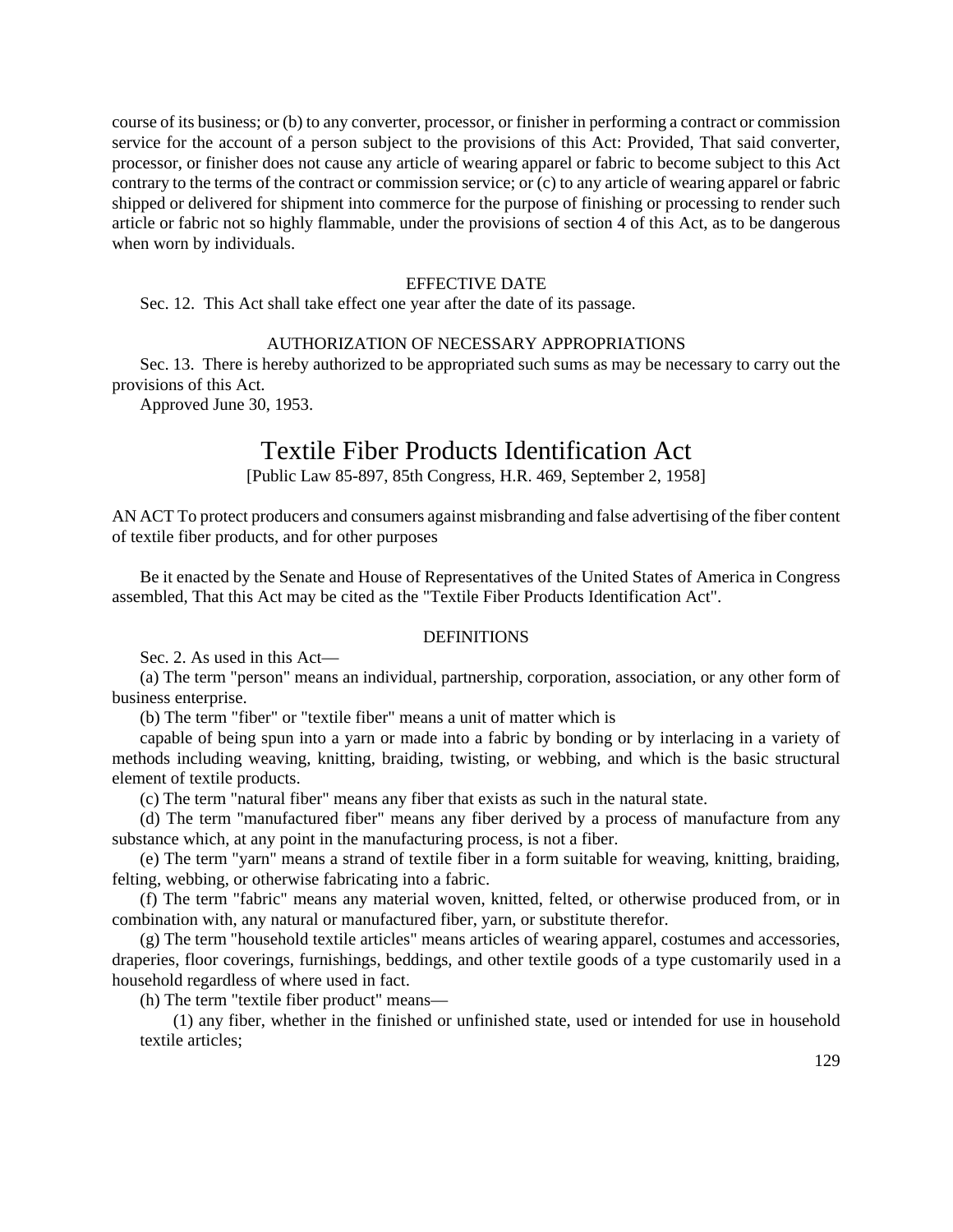(2) any yarn or fabric, whether in the finished or unfinished state, used or intended for use in household textile articles; and

(3) any household textile article made in whole or in part of yarn or fabric;

except that such term does not include a product required to be labeled under the Wool Products Labeling Act of 1939.

(i) The term "affixed" means attached to the textile fiber product in any manner.

(j) The term "Commission" means the Federal Trade Commission.

(k) The term "commerce" means commerce among the several States or with foreign nations, or in any Territory of the United States or in the District of Columbia, or between any such Territory and another, or between any such Territory and any State or foreign nation or between the District of Columbia and any State or Territory or foreign nation.

(l) The term "Territory" includes the insular possessions of the United States, and also any Territory of the United States.

(m) The term "ultimate consumer" means a person who obtains a textile fiber product by purchase or exchange with no intent to sell or exchange such textile fiber product in any form.

## MISBRANDING AND FALSE ADVERTISING DECLARED UNLAWFUL

Sec. 3. (a) The introduction, delivery for introduction, manufacture for introduction, sale, advertising, or offering for sale, in commerce, or the transportation or causing to be transported in commerce, or the importation into the United States, of any textile fiber product which is misbranded or falsely or deceptively advertised within the meaning of this Act or the rules and regulations promulgated thereunder, is unlawful, and shall be an unfair method of competition and an unfair and deceptive act or practice in commerce under the Federal Trade Commission Act.

(b) The sale, offering for sale, advertising, delivery, transportation, or causing to be transported, of any textile fiber product which has been advertised or offered for sale in commerce, and which is misbranded or falsely or deceptively advertised, within the meaning of this Act or the rules and regulations promulgated thereunder, is unlawful, and shall be an unfair method of competition and an unfair and deceptive act or practice in commerce under the Federal Trade Commission Act.

(c) The sale, offering for sale, advertising, delivery, transportation, or causing to be transported, after shipment in commerce, of any textile fiber product, whether in its original state or contained in other textile fiber products, which is misbranded or falsely or deceptively advertised, within the meaning of this Act or the rules and regulations promulgated thereunder, is unlawful, and shall be an unfair method of competition and an unfair and deceptive act or practice in commerce under the Federal Trade Commission Act.

(d) This section shall not apply—

(1) to any common carrier or contract carrier or freight forwarder with respect to a textile fiber product received, shipped, delivered, or handled by it for shipment in the ordinary course of its business;

(2) to any processor or finisher in performing a contract for the account of a person subject to the provisions of this Act if the processor or finisher does not change the textile fiber content of the textile fiber product contrary to the terms of such contract;

(3) with respect to the manufacture, delivery for transportation, transportation, sale, or offering for sale of a textile fiber product for exportation from the United States to any foreign country;

(4) to any publisher or other advertising agency or medium for the dissemination of advertising or promotional material, except the manufacturer,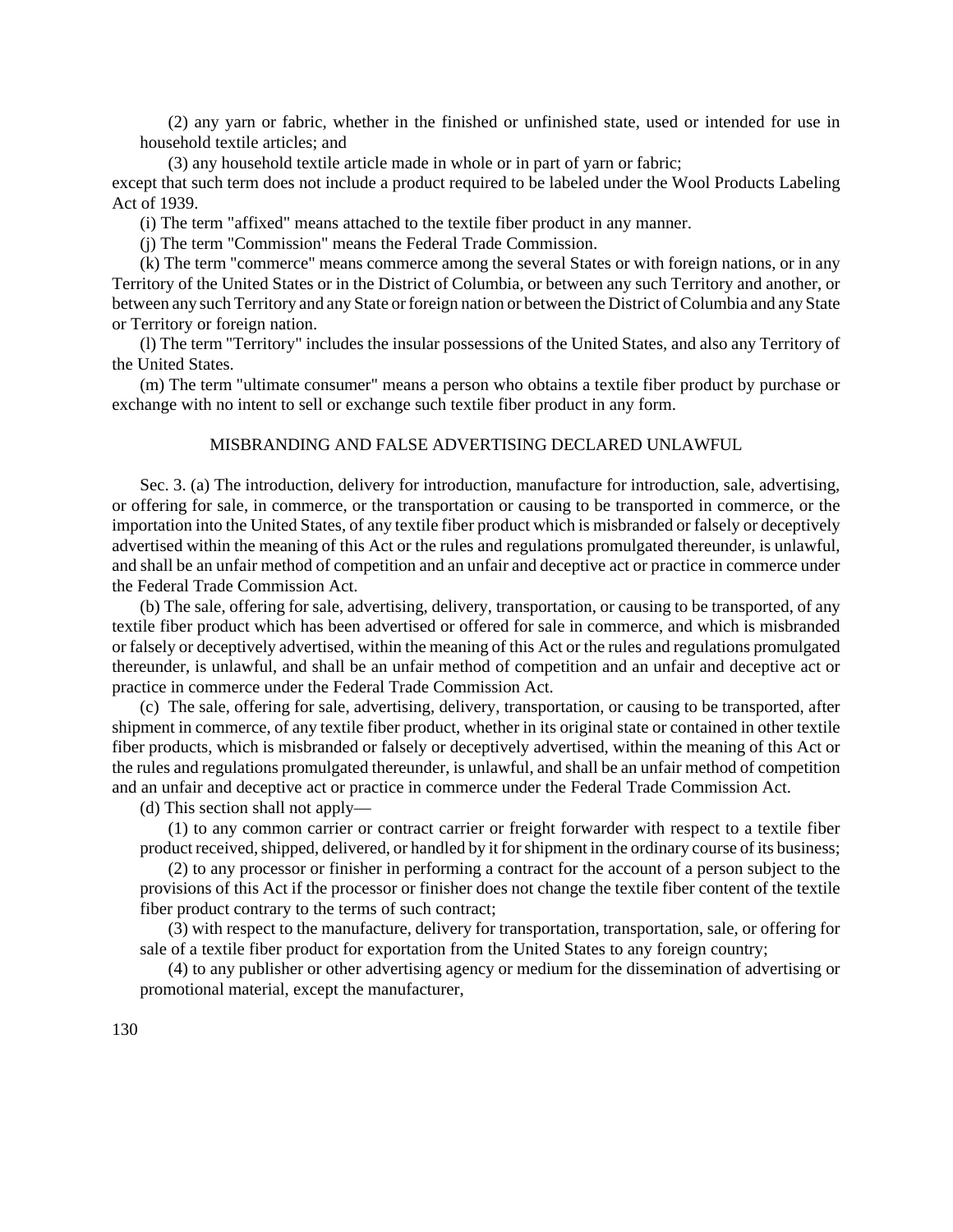distributor, or seller of the textile fiber product to which the false or deceptive advertisement relates, if such publisher or other advertising agency or medium furnishes to the Commission, upon request, the name and post office address of the manufacturer, distributor, seller, or other person residing in the United States, who caused the dissemination of the advertising material; or

(5) to any textile fiber product until such product has been produced by the manufacturer or processor in the form intended for sale or delivery to. or for use by, the ultimate consumer: Provided, That this exemption shall apply only if such textile fiber product is covered by an invoice or other paper relating to the marketing or handling of the textile fiber product and such invoice or paper correctly discloses the information with respect to the textile fiber product which would otherwise be required under section 4 of this Act to be on the stamp, tag, label, or other identification and the name and address of the person issuing the invoice or paper.

#### MISBRANDING AND FALSE ADVERTISING OF TEXTILE FIBER PRODUCTS

Sec. 4. (a) Except as otherwise provided in this Act, a textile fiber product shall be misbranded if it is falsely or deceptively stamped, tagged, labeled, invoiced, advertised, or otherwise identified as to the name or amount of constituent fibers contained therein.

(b) Except as otherwise provided in this Act, a textile fiber product shall be misbranded if a stamp, tag, label, or other means of identification, or substitute therefor authorized by section 5, is not on or affixed to the product showing in words and figures plainly legible, the following:

(1) The constituent fiber or combination of fibers in the textile fiber product, designating with equal prominence each natural or manufactured fiber in the textile fiber product by its generic name in the order of predominance by the weight thereof if the weight of such fiber is 5 per centum or more of the total fiber weight of the product, but nothing in this section shall be construed as prohibiting the use of a nondeceptive trademark in conjunction with a designated generic name: Provided, That exclusive of permissible ornamentation, any fiber or group of fibers present in an amount of 5 per centumor less by weight of the total fiber content shall not be designated by the generic name or the trademark of such fiber or fibers, but shall be designated only as "other fiber" or "other fibers" as the case may be.

(2) The percentage of each fiber present, by weight, in the total fiber content of the textile fiber product, exclusive of ornamentation not exceeding 5 per centum by weight of the total fiber content: Provided, That, exclusive of permissible ornamentation, any fiber or group of fibers present in an amount of 5 per centum or less by weight of the total fiber content shall not be designated by the generic name or trademark of such fiber or fibers, but shall be designated only as "other fiber" or "other fibers" as the case may be: Provided further, That in the case of a textile fiber product which contains more than one kind of fiber, deviation in the fiber content of any fiber in such product from the amount stated on the stamp, tag, label, or other identification shall not be a misbranding under this section unless such deviation is in excess of reasonable tolerances which shall be established by the Commission: And provided further, That any such deviation which exceeds said tolerances shall not be a misbranding if the person charged proves that the deviation resulted from unavoidable variations in manufacture and despite due care to make accurate the statements on the tag, stamp, label, or other identification.

(3) The name, or other identification issued and registered by the Commission, of the manufacturer of the product or one or more persons subject to section 3 with respect to such product.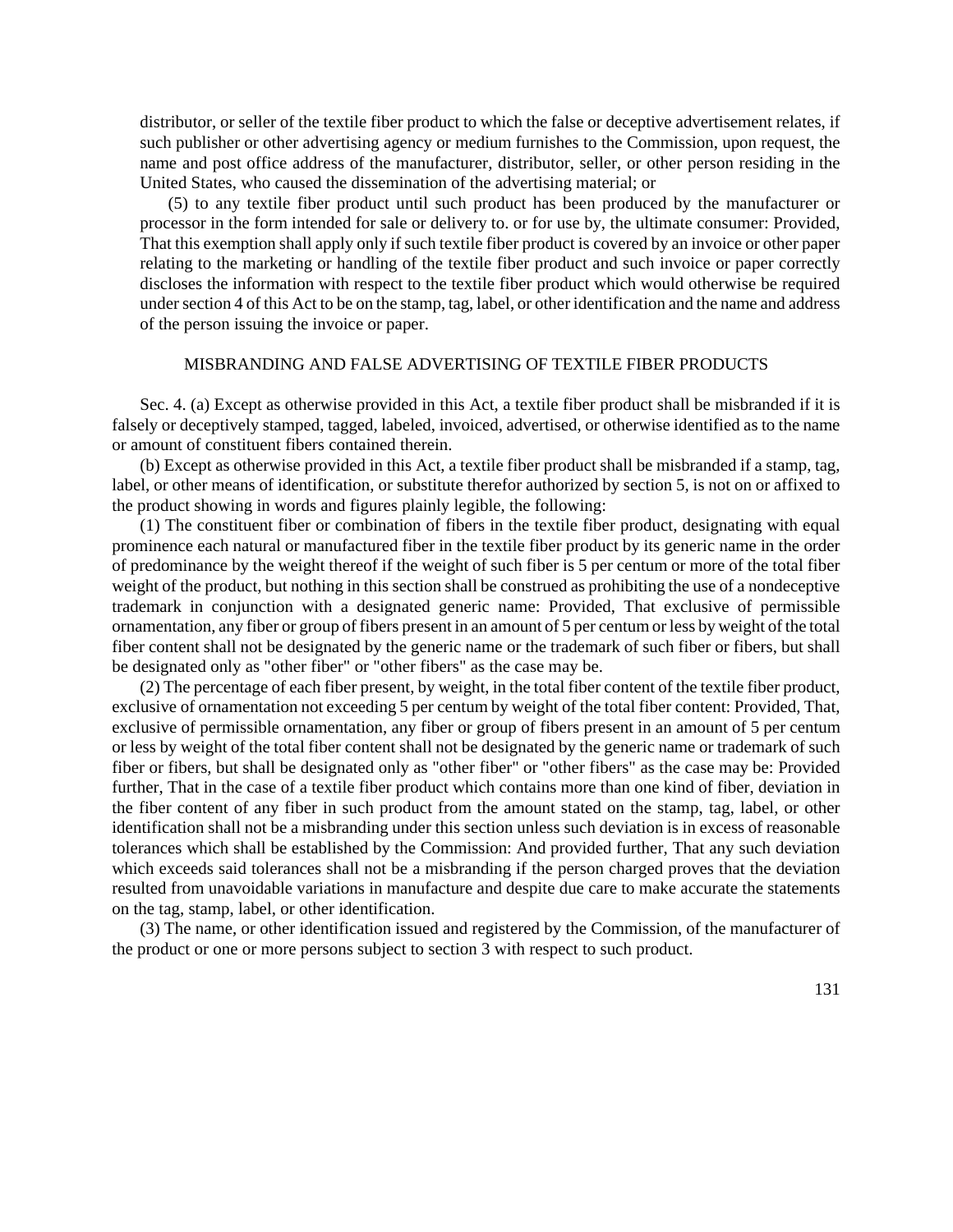(4) If it is an imported textile fiber product the name of the country where processed or manufactured.

(c) For the purposes of this Act, a textile fiber product shall be considered to be falsely or deceptively advertised if any disclosure or implication of fiber content is made in any written advertisement which is used to aid, promote, or assist directly or indirectly in the sale or offering for sale of such textile fiber product, unless the same information as that required to be shown on the stamp, tag, label, or other Identification under section 4(b) (1) and (2) is contained in the heading, body, or other part of such written advertisement, except that the percentages of the fiber present in the textile fiber product need not be stated.

(d) In addition to the information required in this section, the stamp, tag, label, or other means of identification, or advertisement may contain other information not violating the provisions of this Act.

(e) This section shall not be construed as requiring the affixing of a stamp, tag, label, or other means of identification to each textile fiber product contained in a package if (1) such textile fiber products are intended for sale to the ultimate consumer in such package (2) such package has affixed to it a stamp, tag, label, or other means of identification bearing, with respect to the textile fiber products contained therein, the information required by subsection (b), and (3) the information on the stamp, tag, label, or other means of identification affixed to such package is equally applicable with respect to each textile fiber product contained therein.

(f) This section shall not be construed as requiring designation of the fiber content of any portion of fabric, when sold at retail, which is severed from bolts, pieces, or rolls of fabric labeled in accordance with the provisions of this section at the time of such sale: Provided, That if any portion of fabric severed from a bolt, piece, or roll of fabric is in any manner represented as containing percentages of natural or manufactured fibers, other than that which is set forth on the labeled bolt, piece, or roll, this section shall be applicable thereto, and the information required shall be separately set forth and segregated as required by this section.

(g) For the purposes of this Act, a textile fiber product shall be considered to be falsely or deceptively advertised if the name or symbol of any fur-bearing animal is used in the advertisement of such product unless such product, or the part thereof in connection with which the name or symbol of a fur-bearing animal is used, is a fur or fur product within the meaning of the Fur Products Labeling Act: Provided, however, That where a textile fiber product contains the hair or fiber of a fur-bearing animal, the name of such animal, in conjunction with the word "fiber", "hair", or "blend", may be used.

(h) For the purposes of this Act, a textile fiber product shall be misbranded if it is used as stuffing in any upholstered product, mattress, or cushion after having been previously used as stuffing in any other upholstered product, mattress, or cushion, unless the upholstered product, mattress, or cushion containing such textile fiber product bears a stamp, tag, or label approved by the Commission indicating in words plainly legible that it contains reused stuffing.

#### REMOVAL OF STAMP, TAG, LABEL, OR OTHER IDENTIFICATION

Sec. 5. (a) After shipment of a textile fiber product in commerce it shall be unlawful, except as provided in this Act, to remove or mutilate, or cause or participate in the removal or mutilation of, prior to the time any textile fiber product is sold and delivered to the ultimate consumer, any stamp, tag, label, or other identification required by this Act to be affixed to such textile fiber product, and any person violating this section shall be guilty of an unfair method of competition, and an unfair or deceptive act or practice, under the Federal Trade Commission Act.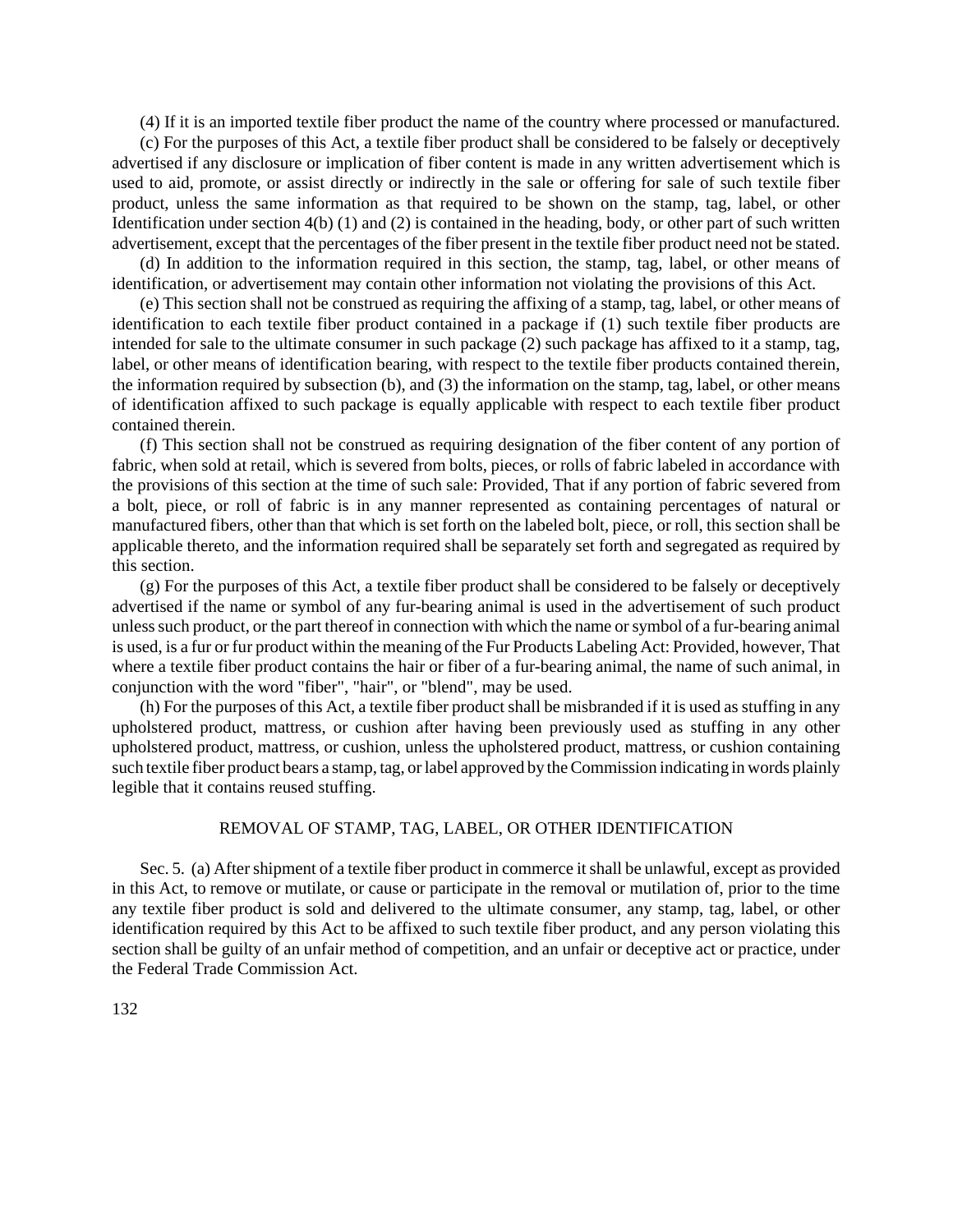(b) Any person—

(1) introducing, selling, advertising, or offering for sale, in commerce, or importing into the United States, a textile fiber product subject to the provisions of this Act, or

(2) selling, advertising, or offering for sale a textile fiber product whether in its original state or contained in other textile fiber products, which has been shipped, advertised, or offered for sale, in commerce.

may substitute for the stamp tag, label, or other means of identification required to be affixed to such textile product pursuant to section 4 (b), a stamp, tag, label, or other means of identification conforming to the requirements of section 4(b), and such substituted stamp, tag, label, or other means of identification shall show the name or other identification issued and registered by the Commission of the person making the substitution.

(e) If any person other than the ultimate consumer breaks a package which bears a stamp, tag, label, or other means of identification conforming to the requirements of section 4, and if such package contains one or more units of a textile fiber product to which a stamp, tag, label, or other identification conforming to the requirements of section 4 is not affixed, such person shall affix a stamp, tag, label, or other identification bearing the information on the stamp, tag, label, or other means of identification attached to such broken package to each unit of textile fiber product taken from such broken package.

#### RECORDS

Sec. 6. (a) Every manufacturer of textile fiber products subject to this Act shall maintain proper records showing the fiber content as required by this Act of all such products made by him, and shall preserve such records for at least three years.

 $(b)$  Any person substituting a stamp, tag, label, or other identification pursuant to section 5 $(b)$  shall keep such records as will show the information set forth on the stamp, tag, label, or other identification that he removed and the name or names of the person or personsfromwhomsuch textile fiber product wasreceived, and shall preserve such records for at least three years.

(c) The neglect or refusal to maintain or preserve the records required by this section is unlawful, and any person neglecting or refusing to maintain such records shall be guilty of an unfair method of competition, and an unfair or deceptive act or practice, in commerce, under the Federal Trade Commission Act.

#### ENFORCEMENT OF THE ACT

Sec. 7. (a) Except as otherwise specifically provided herein, this Act shall be enforced by the Federal Trade Commission under rules, regulations, and procedure provided for in the Federal Trade Commission Act.

(b) The Commission is authorized and directed to prevent any person from violating the provisions of this Act in the same manner, by the same means, and with the same jurisdiction, powers, and duties asthough all applicable terms and provisions of the Federal Trade Commission Act were incorporated into and made a part of this Act; and any such person violating the provisions of this Act shall be subject to the penalties and entitled to the privileges and immunities provided in said Federal Trade Commission Act, in the same manner, by the same means, and with the same jurisdiction, powers, and duties as though the applicable terms and provisions of the said Federal Trade Commission Act were incorporated into and made a part of this Act.

(c) The Commission is authorized and directed to make such rules and regulations, including the establishment of generic names of manufactured fibers, under and in pursuance of the terms of this Act as may be necessary and proper for administration and enforcement.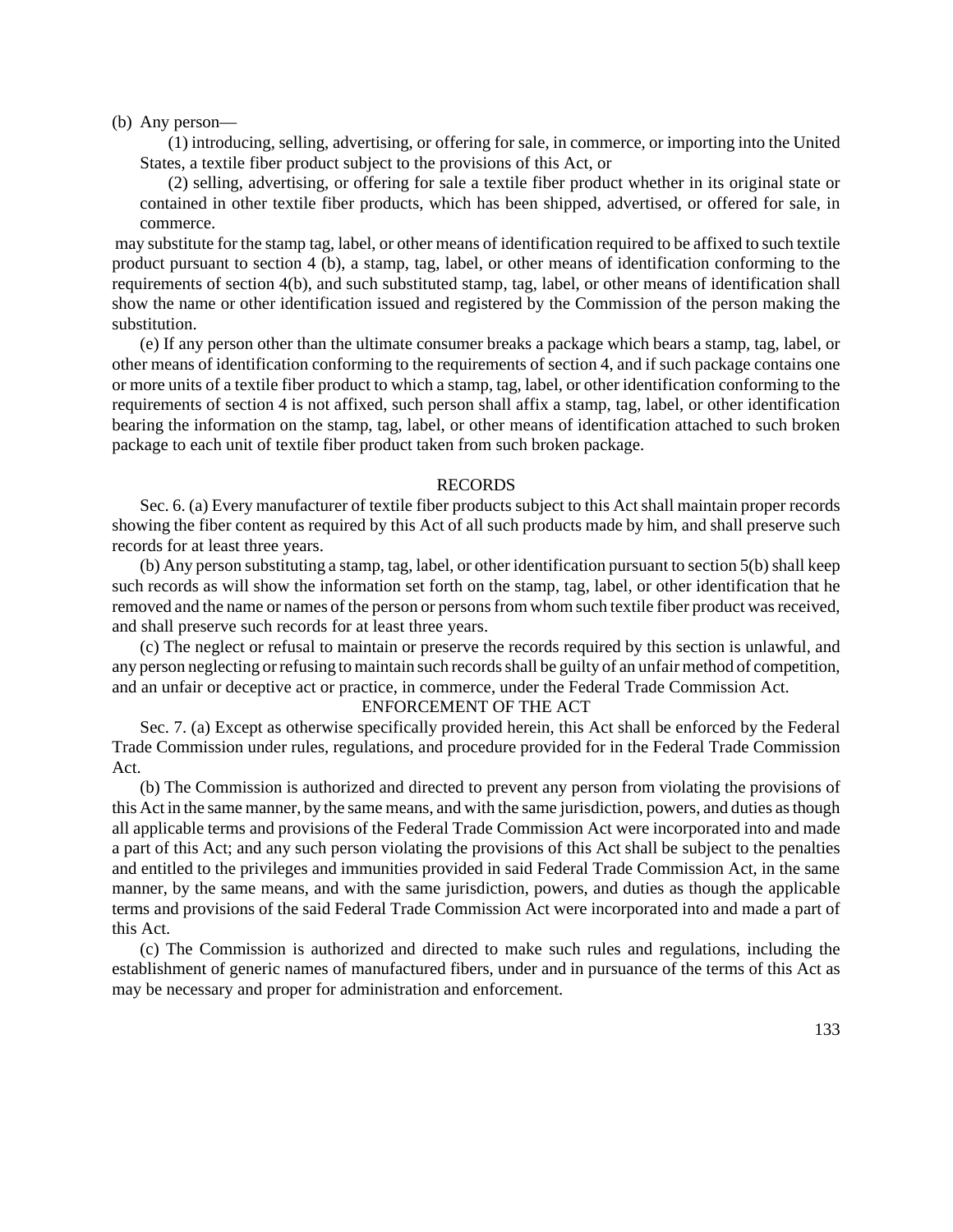(d) The Commission is authorized to cause inspections, analyses, tests, and examinations to be made of any product subject to this Act.

#### INJUNCTION PROCEEDINGS

Sec. 8. Whenever the Commission has reason to believe—

(a) that any person is doing, or is about to do, an act which by section 3, 5, 6, 9, or 10 (b) is declared to be unlawful; and

(b) that it would be to the public interest to enjoin the doing of such act until complaint is issued by the Commission under the Federal Trade Commission Act and such complaint is dismissed by the Commission or set aside by the court on review or until an order to cease and desist made thereon by the Commission has become final within the meaning of the Federal Trade Commission Act,

the Commission may bring suit in the district court of the United States or in the United States court of any Territory, for the district or Territory in which such person resides or transacts business, to enjoin the doing of such act and upon proper showing a temporary injunction or restraining order shall be granted without bond.

## EXCLUSION OF MISBRANDED TEXTILE FIBER PRODUCTS

Sec. 9. All textile fiber products imported into the United States shall be stamped, tagged, labeled, or otherwise identified in accordance with the provisions of section 4 of this Act, and all invoices of such products required pursuant to section 484 of the Tariff Act of 1930, shall set forth, in addition to the matter therein specified, the information with respect to said products required under the provisions of section 4(b) of this Act, which information shall be in the invoices prior to their certification, if such certification is required pursuant to section 484 of the Tariff Act of 1930. The falsification of, or failure to set forth the required information in such invoices, or the falsification or perjury of the consignee's declaration provided for in section 485 of the Tariff Act of 1930, insofar as it relates to such information, is unlawful, and shall be an unfair method of competition, and an unfair and deceptive act or practice, in commerce under the Federal Trade Commission Act; and any person who falsifies, or perjures the consignee's declaration insofar as it relates to such information, may thenceforth be prohibited by the Commission from importing, or participating in the importation of, any textile fiber product into the United States except upon filing bond with the Secretary of the Treasury in a sum double the value of said products and any duty thereon, conditioned upon compliance with the provisions of this Act. A verified statement from the manufacturer or producer of such products showing their fiber content as required under the provisions of this Act may be required under regulation prescribed by the Secretary of the Treasury.

## GUARANTY

Sec. 10. (a) No person shall be guilty of an unlawful act under section 3 if he establishes a guaranty received in good faith, signed by and containing the name and address of the person residing in the United States by whom the textile fiber product guaranteed was manufactured or from whom it was received, that said product is not misbranded or falsely invoiced under the provisions of this Act. Said guaranty shall be (1) a separate guaranty specifically designating the textile fiber product guaranteed, in which case it may be on the invoice or other paper relating to said product; or(2) a continuing guaranty given by sellerto the buyer applicable to all textile fiber products sold to or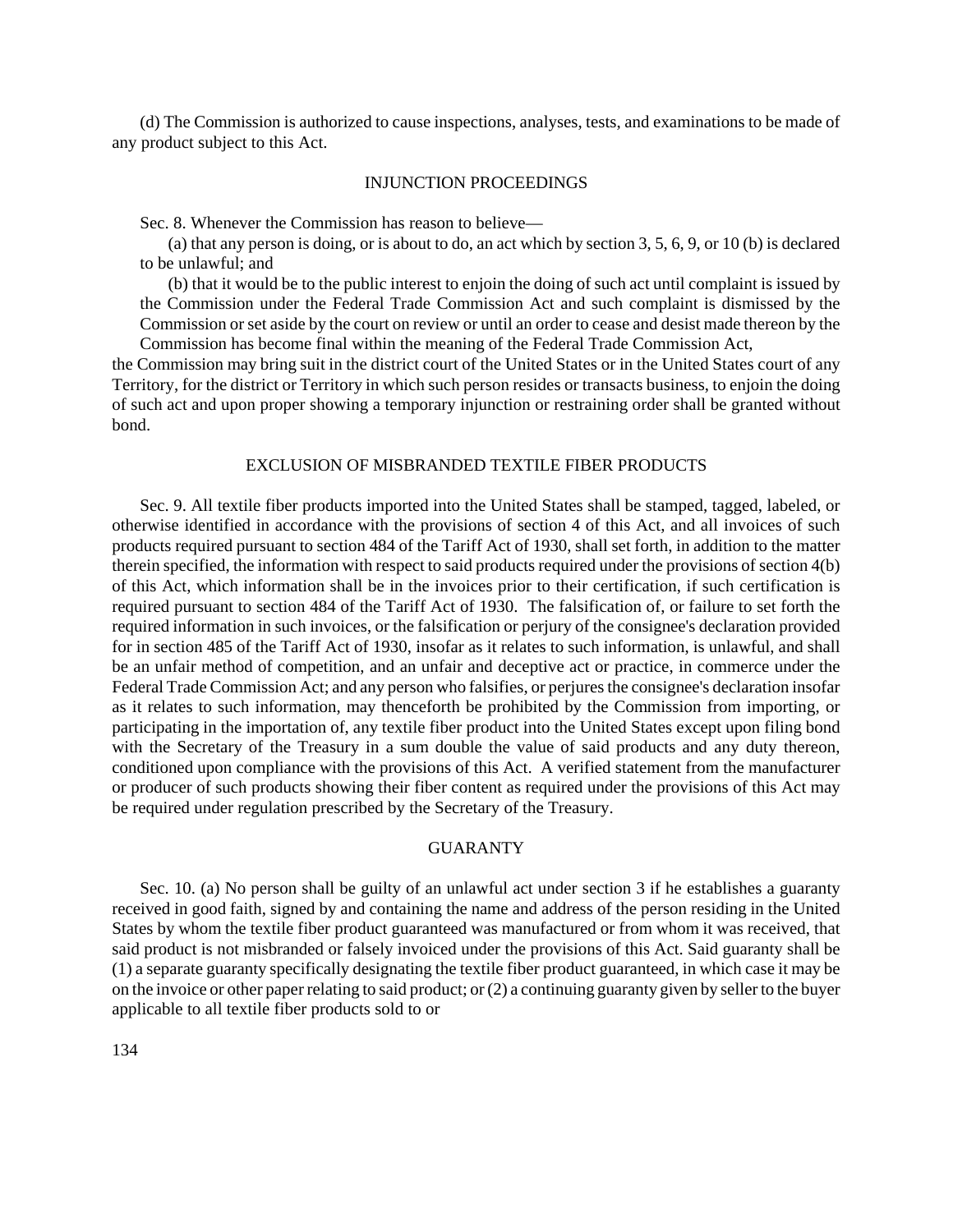to be sold to buyer by seller in a form as the Commission, by rules and regulations, may prescribe; or (3) a continuing guaranty filed with theCommission applicable to all textile fiber products handled by a guarantor in such form as the Commission by rules and regulations may prescribe.

(b) The furnishing of a false guaranty, except where the person furnishing such false guaranty relies on a guaranty to the same effect received in good faith signed by and containing the name and address of the person residing in the United States by whom the product guaranteed was manufactured or from whom it was received, is unlawful, and shall be an unfair method of competition, and an unfair and deceptive act or practice, in commerce, within the meaning of the Federal Trade Commission Act.

#### CRIMINAL PENALTY

Sec. 11. (a) Any person who willfully does an act which by section 3, 5, 6, 9, or 10 (b) is declared to be unlawful shall be guilty of a misdemeanor and upon conviction shall be fined not more than \$5,000 or be imprisoned not more than one year, or both, in the discretion of the court: Provided, That nothing in this section shall limit any other provision of this Act.

(b) Whenever the Commission has reason to believe that any person is guilty of a misdemeanor under this section, it may certify all pertinent facts to the Attorney General. If, on the basis of the facts certified, the Attorney General concurs in such belief, it shall be his duty to cause appropriate proceedings to be brought for the enforcement of the provisions of this section against such person.

#### **EXEMPTIONS**

Sec. 12. (a) None of the provisions of this Act shall be construed to apply to—

(1) upholstery stuffing, except as provided in section 4(h);

(2) outer coverings of furniture, mattresses, and box springs;

(3) linings or interlinings incorporated primarily for structural purposes and not for warmth;

(4) filling or padding incorporated primarily for structural purposes and not for warmth;

(5) stiffenings, trimmings, facings, or interfacings;

(6) backings of, and paddings or cushions to be used under, floor coverings;

(7) sewing and handicraft threads;

(8) bandages, surgical dressings, and other textile fiber products, the labeling of which is subject to the requirements of the Federal Food, Drug and Cosmetic Act of 1938, as amended;

(9) waste materials not intended for use in a textile fiber product;

(10) textile fiber products incorporated in shoes or overshoes or similar outer footwear;

(11) textile fiber products incorporated in headwear, handbags, luggage, brushes, lampshades, or toys, catamenial devices, adhesive tapes and adhesive sheets, cleaning cloths impregnated with

chemicals, or diapers.

The exemption provided for any article by paragraph (3) or (4) of this subsection shall not be applicable if any representation as to fiber content of such article is made in any advertisement, label, or other means of identification covered by section 4 of this Act.

(b) The Commission may exclude from the provisions of this Act other textile fiber products (1) which have an insignificant or inconsequential textile fiber content, or (2) with respect to which the disclosure of textile fiber content is not necessary for the protection of the ultimate consumer.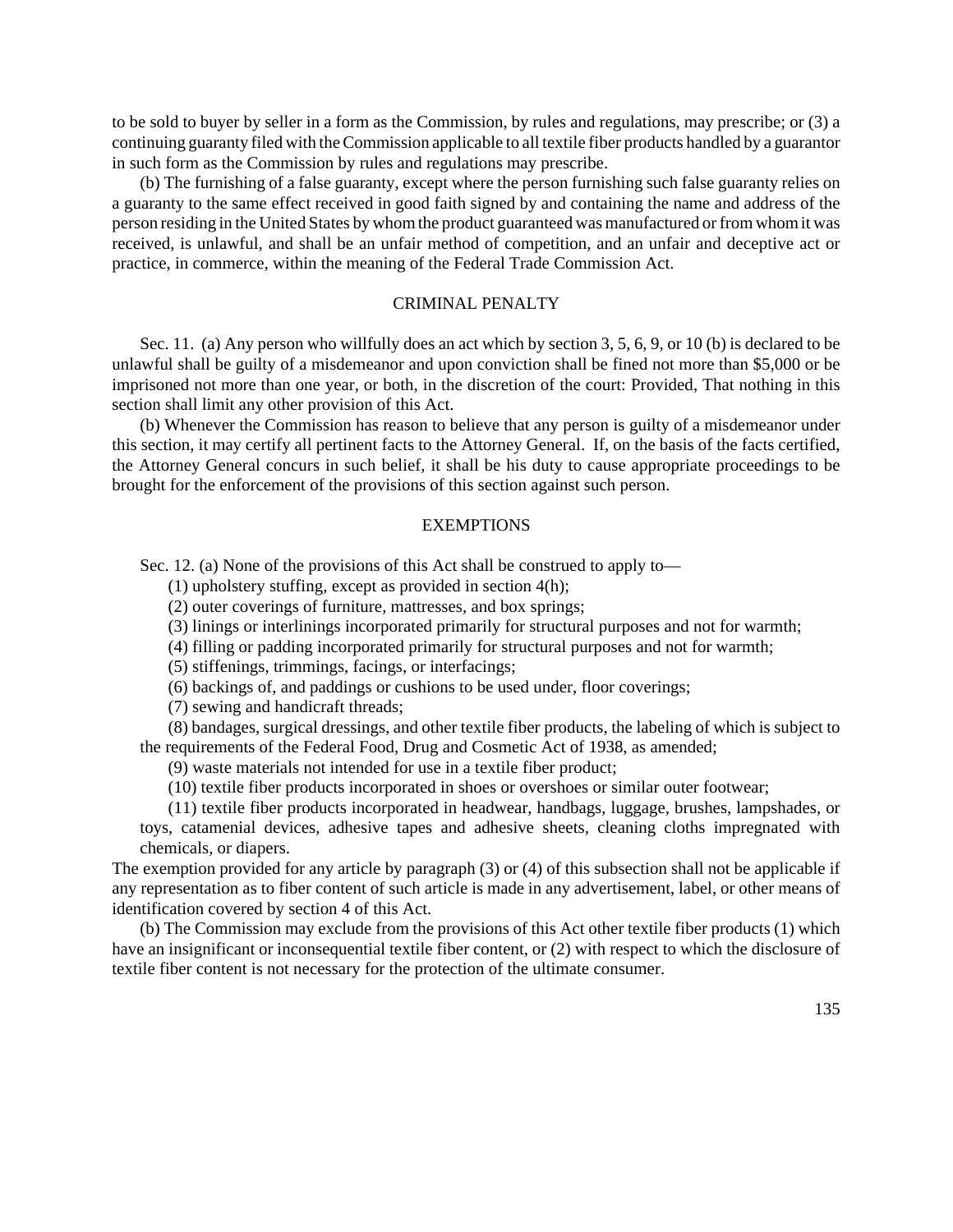#### SEPARABILITY CLAUSE

Sec. 13. If any provision of this Act, or the application thereof to any person, as that term is herein defined, is held invalid, the remainder of the Act and the application of the remaining provisions to any person shall not be affected thereby.

## APPLICATION OF EXISTING LAWS

Sec. 14. The provisions of this Act shall be held to be in addition to, and not in substitution for or limitation of, the provisions of any other Act of the United States.

# EFFECTIVE DATE

Sec. 15. This Act shall take effect eighteen months after enactment, except for the promulgation of rules and regulations by the Commission, which shall be promulgated within nine months after the enactment of this Act. The Commission shall provide for the exception of any textile fiber product acquired prior to the effective date of this Act.

Approved September 2, 1958.

136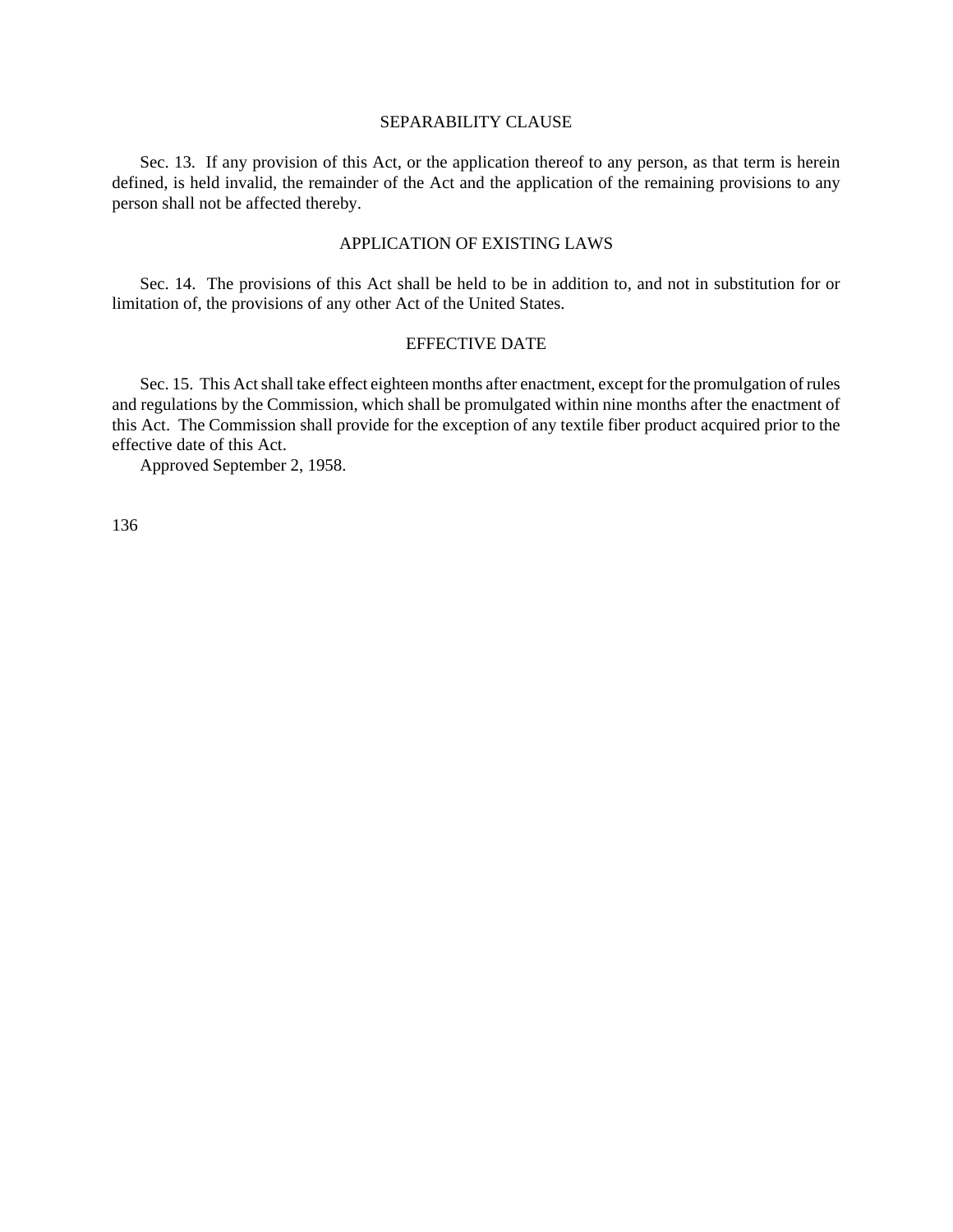# General Investigations by the Commission, since 1915

Since its establishment in 1915, the Federal Trade Commission has conducted numerous general inquiries which are alphabetically listed and briefly described in the following pages.<sup>1</sup> They were made at the request of the President, the Congress, the Attorney General, Government agencies, or on motion of the Commission pursuant to the Federal Trade Commission Act.

Reports on these inquiries in many instances have been published as Senate or House documents or as Commission publications. Printed documents, unless indicated as being out of print, $\frac{2}{3}$  may be purchased from the Superintendent of Documents, Government Printing Office, Washington, D. C. Processed publications are available without charge from the Federal Trade Commission while the supply lasts.

Agencies initiating or requesting investigations are indicated in parentheses in the headings. Investigations, the results of which have been published, are listed below. Following this listing are unpublished investigations conducted by the Commission.

Accounting Systems (F. T. C.)—pointing the way to a general improvement in accounting practices, the Commission, published Fundamentals of a Cost System for Manufacturers (H. Doc. 1356, 64th, 31 p., o. p., 7/1/16) and A System of Accounts for Retail Merchants (19 p., o. p., 7/15/16).

Accounting Systems—See Distribution Cost Accounting.

Advertising as a Factor in Distribution.—See Distribution Methods and Costs.

Agricultural Implements—See Farm Implements and Distribution Methods and Costs.

Agricultural Implements and Machinery (Congress).<sup>3</sup>—Prices of farm products reached record lows in 1932 but prices of many farm implements, machines, and repair parts maintained high levels resulting in widespread complaints in the next few years. The Commission investigated the situation (Public Res. 130, 74th, 6/24/36) and, following submission of its report, Agricultural Implement and Machinery Industry (H. Doc. 702, 75th, 1,176 p., 6/6/38, o. p.), the industry made substantial price reductions. The report criticized certain competitive practices on the part of the dominant companies which the companies later promised to remedy. It showed, among other things, that a few major companies had maintained a concentration of control which resulted in large part from their acquisition of the capital stock or assets of competitors prior to enactment of the Clayton Antitrust Act in 1914 and thereafter from their purchase of assets of

<sup>1</sup> The wartime cost-finding inquiries, 1917-18 (p. 122), include approximately 870 separate investigations.

 $2$  Documents out of print (designated "o. p.") are available in depository libraries.

<sup>3</sup> Inquiries desired by either House of Congress are now undertaken by the Commission as a result of concurrent resolutions of both Houses.

667506—63—10 137

 $\overline{\phantom{a}}$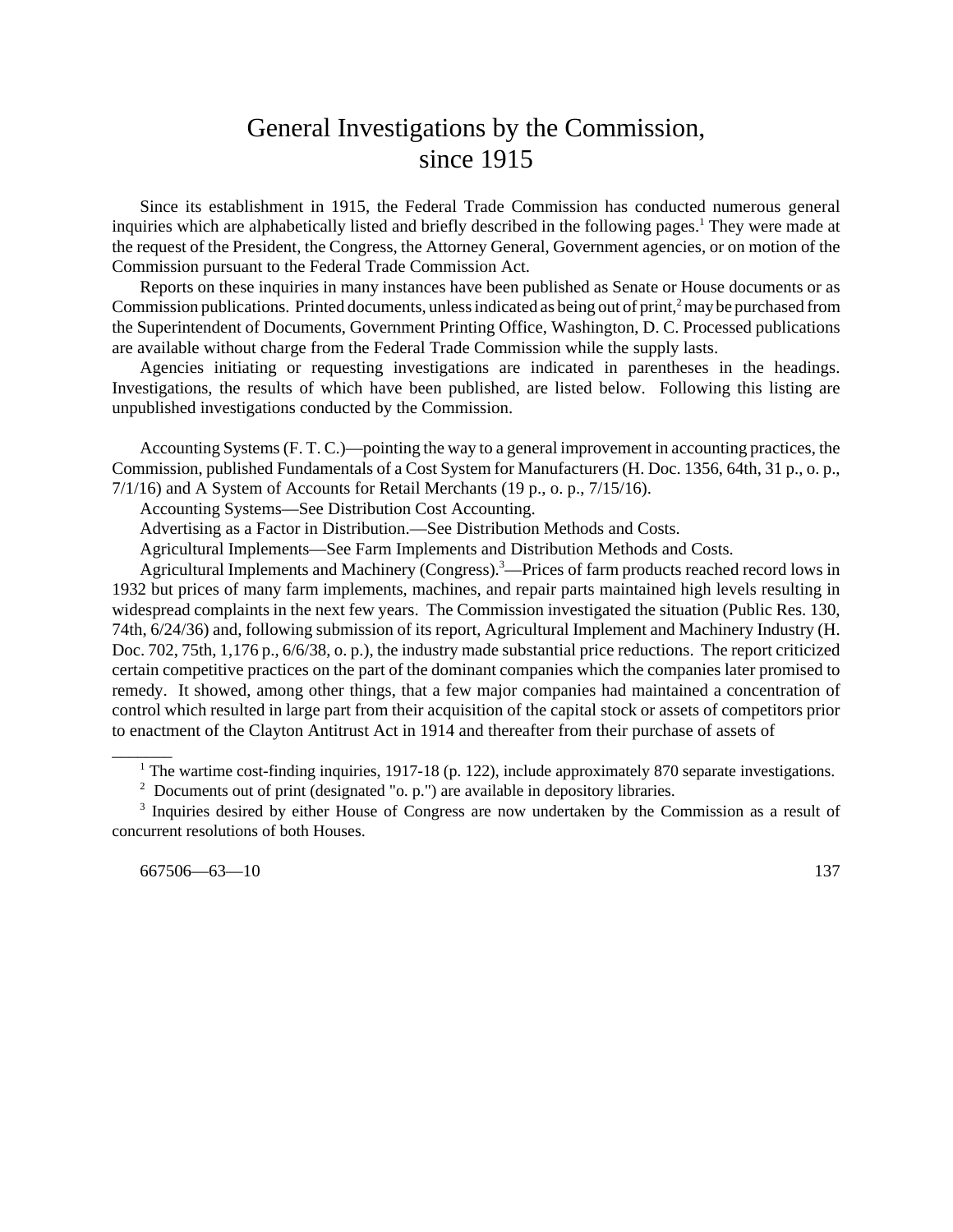competitors rather than capital stock.<sup>4</sup> (See also under Farm Implements and Independent Harvester Co.)

Agricultural Income (Congress).—Investigating a decline in agricultural income and increases or decreases in the income of corporations manufacturing and distributing wheat, cotton, tobacco, livestock, milk, and potato products (Public Res. 61, 74th, 8/27/35), and table and juice grapes, fresh fruits and vegetables (Public Res. 112, 74th, 6/20/36), the Commission made recommendations concerning, among other things, the marketing of commodities covered by the inquiry; corporate consolidations and mergers;<sup>5</sup> unbalanced agricultural-industrial relations; cooperative associations; production financing; transportation; and terminal markets. Its recommendations for improvement of the Perishable Agricultural Commodities Act were adopted by Congress in amending that act (Public, 328, 75th) in 1937. [Report of the F. T. C. on Agricultural Income Inquiry, Part I, Principal Farm Products, 1,134 p., o. p. 3/2/37 (summary, conclusions, and recommendations, S. Doc. 54, 75th, 40 p., o. p.); Part II, Fruits, Vegetables, and Grapes, 906 p., 6/10/37, o. p.; Part III, Supplementary Report, 154 p., 11/8/37; and interim reports of 12/26/35 (H. Doc. 380, 74th, 6 p.), and 2/1/37 (S. Doc. 17, 75th, 16 p., o. p.).]

Agricultural Prices—See Price Deflation.

Antibiotics Manufacture (F. T. C.).—Because of the rising importance and the cost of antibiotic drugs, and the lack of published information on their production, a Commission resolution of July 13, 1956, authorized the study which appeared as Economic Report on Antibiotics Manufacture (361 p., 6/27/58). This volume covered the origin and history of the industry, the companies manufacturing antibiotics, production processes, marketing, prices, costs, profits, patents and trademarks, and public health aspects.

Automobiles.—See Distribution Methods and Costs, and Motor Vehicles.

Bakeries and Bread.—See under Food.

Beet Sugar.—See under Food—Sugar.

Building Materials.—See Distribution Methods and Costs.

Calcium Arsenate (Senate).—High prices of calcium arsenate, a poison used to destroy the cotton boll weevil (S. Res. 417, 67th, 1/23/23), appeared to be due to sudden increased demand rather than trade restraints (Calcium Arsenate Industry, S. Doc. 345, 67th, 21 p., o. p., 3/3/23).

Cartels—See paragraphs headed Copper Industry, International Phosphate Cartels, Sulphur Industry, International Electrical Equipment Cartel, International Steel Cartels, Fertilizer (F. T. C.), International Petroleum Cartels, and International Alkali Cartels.

Cement (Senate).—Inquiry into the cement industry's competitive conditions and distributing processes  $(S. Res. 448, 71st, 2/16/31)$  showed that rigid application of the multiple basing-point price system<sup>6</sup> tended to lessen price competition and destroy the value of sealed bids; concerted activities of manufacturers and dealers strengthened the system's price effectiveness; and dealer associations' practices were designed to restrict sales to recognized "legitimate" dealers (Cement industry, S. Doc. 71, 73d, 160 p., o. p., 6/9/33).

\_\_\_\_\_\_\_

<sup>4</sup>Conditions With Respect to the Sale and Distribution of Milk and Dairy Products (H. Doc. 94, 75th, 1/4/37), p. 88; Report of the P. P. C. on Agricultural Income Inquiry, Part I (8/2/37), P. 26; Agricultural Implement and Machinery Industry (H. Doc. 702, 75th, 6/6/89), P. 1038, The Present Trend of Corporate Mergers and Acquisitions 3/7/47); The Merger Movement: A Summary Report (1948); and F. T. C. Annual Reports: 1988, pp. 19 and 29: 1939, p 14: 1940, p. 12; 1941, p. 19; 1942, p. 9; 1943, p. 9; 1944, p. 7; 1945, p. 8; 1946, p. 12; 1947, p. 12; and 1948, p. 11.

<sup>5</sup> See footnote 4 above.

<sup>6</sup> Basing-point systems are also discussed in the published reports listed herein under "Price Bases," "Steel Code," and "Steel Sheet Piling."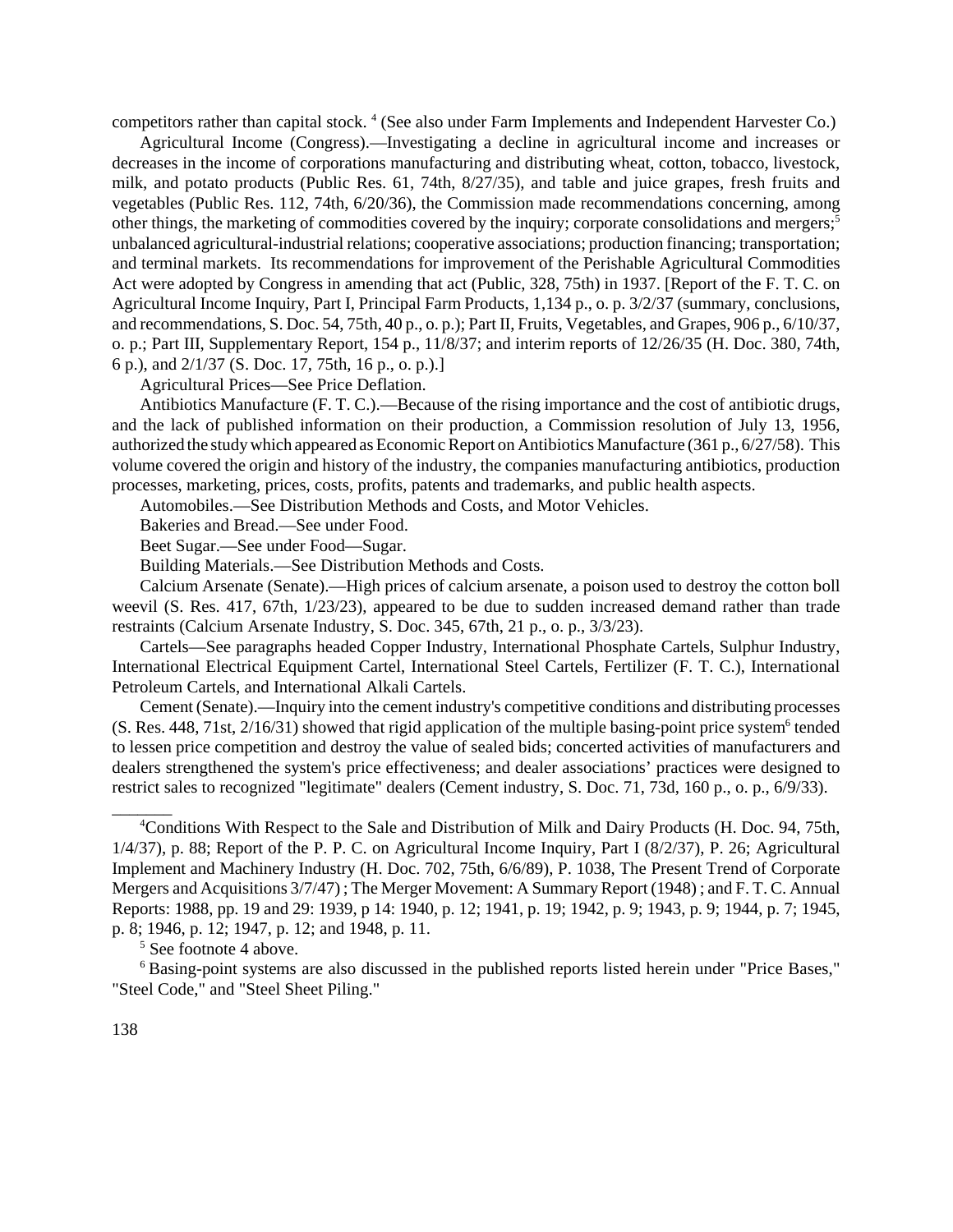Chain Stores(Senate).—Practically every phase of chain-store operation was covered (S.Res. 224, 70th, 5/5/28), including cooperative chains, chain-store manufacturing and wholesale business, leaders and loss leaders, private brands, short weighing and overweighing and sales, costs, profits, wages, special discounts and allowances, and prices and margins of chain and independent grocery and drug distributors in selected cities. (For subtitles of 33 reports published under the general title, Chain Stores, 1931-33, see F. T. C. Annual Report, 1941, p. 201.)

In the Final Report on the Chain-Store investigation (S. Doc. 4, 74th, 110 p., o. p., 12/14/34), legal remedies available to combat monopolistic tendencies in chain-store development were discussed.<sup>7</sup> The Commission's recommendations pointed the way to subsequent enactment of the Robinson-Patman Act (1936) prohibiting price and other discriminations, and the Wheeler-Lea Act (1938) which amended the Federal Trade Commission Act so as to broaden the prohibition of unfair methods of competition in section 5 to include unfair or deceptive acts or practices in interstate commerce.

Cigarette Shortage (F. T. C. and Senate Interstate Commerce Committee Chairman), Wartime, 1944- 45.—In response to complaints from the public and a request from the Chairman of the Senate Interstate Commerce Committee (letter dated 12/l/44), the Commission investigated the cigarette shortage and reported, among other things that the scarcity was directly traceable to the large volume of cigarettes moving to the armed forces and the Allies; that it was not attributable to violations of laws administered by the Commission; but that certain undesirable practices such as hoarding and tie-in sales had developed. (Report of The F. T. C. on the Cigarette Shortage, 33 pages, processed, o. p., 2/13/45.)

Coal (Congress and F. T. C.), Wartime, 1917-18, Etc.—From 1916 through the first World War period and afterward, the Commission at different times investigated anthracite and bituminous coal prices and the coal industry's financial condition. Resulting cost and price reports are believed to have substantially benefited the consumer. Among the published reports were: Anthracite Coal Prices, preliminary (S. Doc. 19, 65th, 4 p., o. p., 5/4/17); Preliminary Report by the F. T. C. on the Production and Distribution of Bituminous Coal (11. Doc. 152, 35th, 8 p., o. p., 5/19/17); Anthracite and Bituminous Coal Situation, summary (H. Doc. 193, 65th, 29 p., o. p., 6/19/17); and Anthracite and Bituminous Coal .(S. Doc. 50, 65th, 420 p., o. p., 6/19/17) pursuant to S. Res. 217, 64th 2/22/16; H. Res. 352, 64th, 8/18/16, and S. Res. 51, 65th, 5/1/17; Washington, D. C., Retail Coal Situation (5 p., release, processed, o. p., 8/11/17) pursuant to F. T. C. motion; Investment and Profit in Soft-Coal Mining (two parts, 5/31/22 and 7/6/22, 218 p., o. p., S. Doc. 207, 65th)—pursuant to F. T. C. motion; and Report of the F T. C. on Premium Prices of Anthracite (97 p., o. p., 7/6/25)—pursuant to F. T. C. motion.

Coal, Cost of Production (F. T. C.), Wartime, 1917-18 President Wilson fixed coal prices by Executive order under the Lever Act (1 917) on the basis of information furnished by the commission. For use of the U. S. Fuel administration in continuing price control, the Commission compiled monthly cost production reports, collecting cost records for 1917-18 for about 99 percent of the anthracite and 95 percent of the bituminous coal production (Cost Reports of the F. T. C.—Coal, 6/30/19, summarized for principal coalproducing States or regions: (1) Pennsylvania, bituminous, 103 p., o. p.; (2) Pennsylvania, anthracite, 145 p., o. p.; (2) Illinois, bituminous, 127 p., o. p.; (4) Alabama, Tennessee, and Kentucky, bituminous, 210 p., o. p.; (5) Ohio, Indiana, and Michigan, bituminous, 288 p., o. p.; (6) Maryland, West Virginia, and Virginia, bituminous, 286 p., o. p.; .and (7) trans-Mississippi States, bituminous, 459 p., o. p.).

<sup>7</sup> See footnote 4.

\_\_\_\_\_\_\_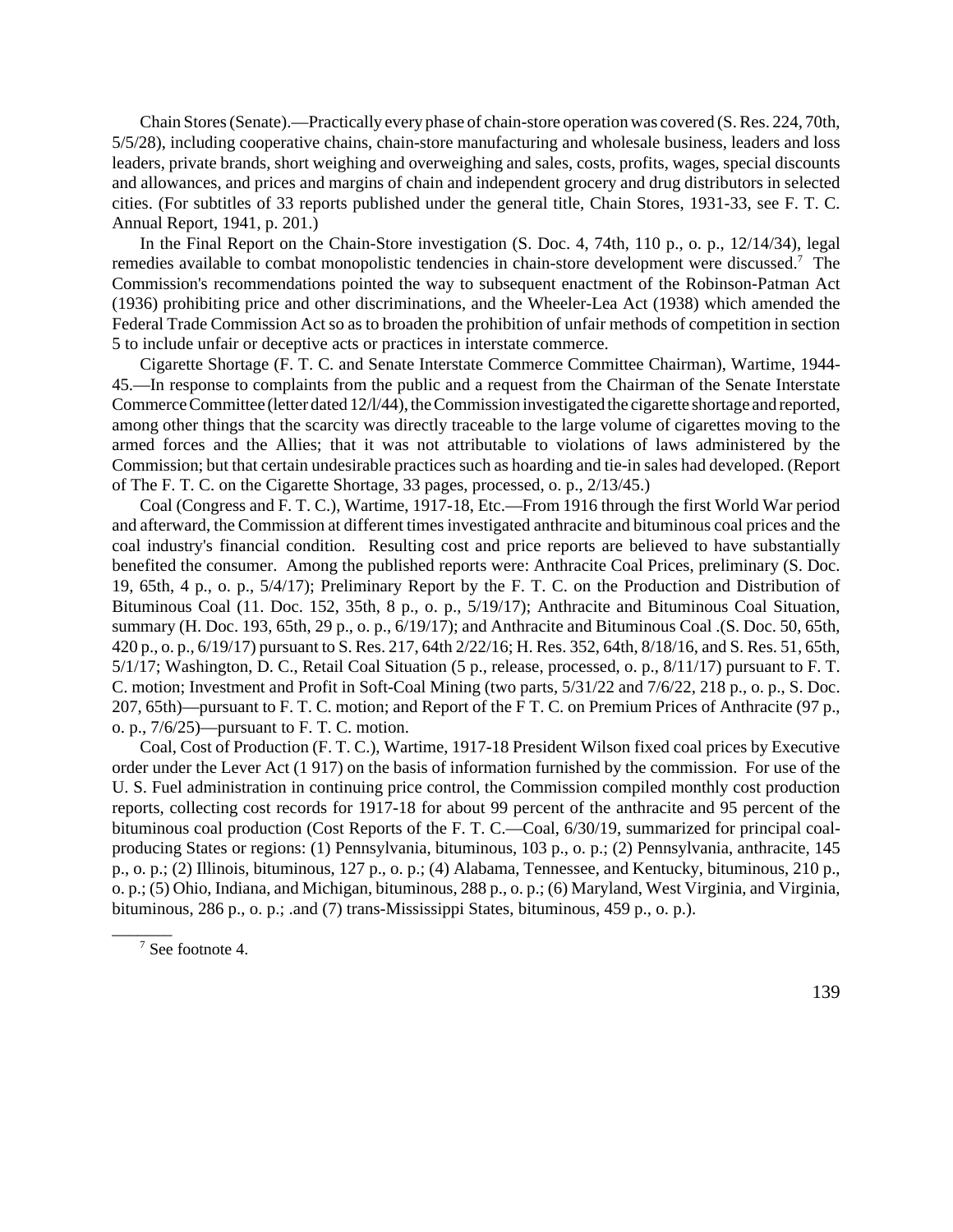Coal, Current Monthly Reports (F. T. C.).—The Commission (December 1919) initiated a system of current monthly returns from the soft coal industry similar to those compiled during the World War, 1917-18 (Coal—Monthly Reports on Cost of Production, 4/20/20 to 10/30/20, Nos. 1 to 6, and two quarterly reports. with revised costs, 8/25/20 and 12/6/20, processed, o. p.). An Injunction to prevent the calling for the monthly reports (denied about 7 years later) led to their abandonment.

Coffee (F. T. C.).—In its 1954 Economic Report of the Investigation of Coffee Prices, the Commission reported that the coffee price spiral of 1953-54 "cannot be explained in terms of the competitive laws of supply and demand." The report lists and discusses six Major factors responsible for the price spiral, and recommends Congressional action to correct some of the "market imperfections" and "irregularities" found. (523 pp., 7/30/54.)

Combed Cotton Yarns.—See Textiles.

Commercial Bribery (F. T. C.).— Investigating the prevalence of bribery of customers' employees as a means of obtaining trade, the Commission published A Special Report on Commercial Bribery (H. Doc. 1107, 65th, 3 p., o. p)., 5/15/18), recommending legislation striking at this practice; Commercial Bribery (S. Doc. Unnumbered 65th, 36 p., o. p., 8/22/18); and Commercial Bribery (S. Doc. 258, 66th, 7 p., o. p., 3/18/20).

Concentration in Manufacturing, Changes in, 1935 to 1947 and 1950 (F. T. C.).—This 153-page report shows that, on the basis of a study of the top 200 companies, concentration in American manufacturing was 2.8 percentage points higher in 1950 than in 1935. The report explores the reasons for the changes in recorded concentration in individual industries

Concentration of Productive Facilities (F. T. C.)—In a study of the extent of concentration of economic power, the Commission reported that 46 percent of the total net capital assets of all manufacturing corporations in the United States. in 1947 was concentrated in the 113 largest manufacturers. The report is entitled The Concentration of Productive Facilities, 1947—Total Manufacturing and 26 Selected Industries (96p.). See also Divergence between Plant and Company Concentration.

Control of Iron Ore (F. T. C.) A study of the concentration of iron ore supplies covers the sources and consumption of iron ore in 1948, an estimate of reserves available to major companies and an analysis of effect of possible shortage on big and small companies. The Control of Iron Ore, o. p. (1952).

Cooperation in American Export Trade—See Foreign Trade.

Cooperation in Foreign Countries (F. T. C.).—Inquiries made by the Commission regarding the cooperative movement in 15 European countries resulted in a report, Cooperation in Foreign Countries (S. Doc. 171, 68th, 202 p., o. p., 11/29/24), recommending further development of cooperation in the United States.

Cooperative Marketing (Senate).—This inquiry (S. Res. 34, 69th, 3/17/25) covered the development of the cooperative movement in the U. S. and illegal interferences with the formation and operation of cooperatives; and a comparative study of costs, prices, and marketing methods (Cooperative Marketing, S.. Doc. 95, 70th, 721 p., o. p., 4/80/28).

Copper—See Wartime Cost Finding, 1917-18.

Copper Industry (F. T. C.)—The Commission's report on The Copper Industry, transmitted to Congress (3/11/47), was in two parts: Part I—The Copper Industry of the United States and International Copper Cartels, and Part II—Concentration and Control by the Three Dominant Companies, o. p. The Commission reported that "The copper situation is particularly serious, not only because of the concentration of control of the ore reserves and of the productive capacity, but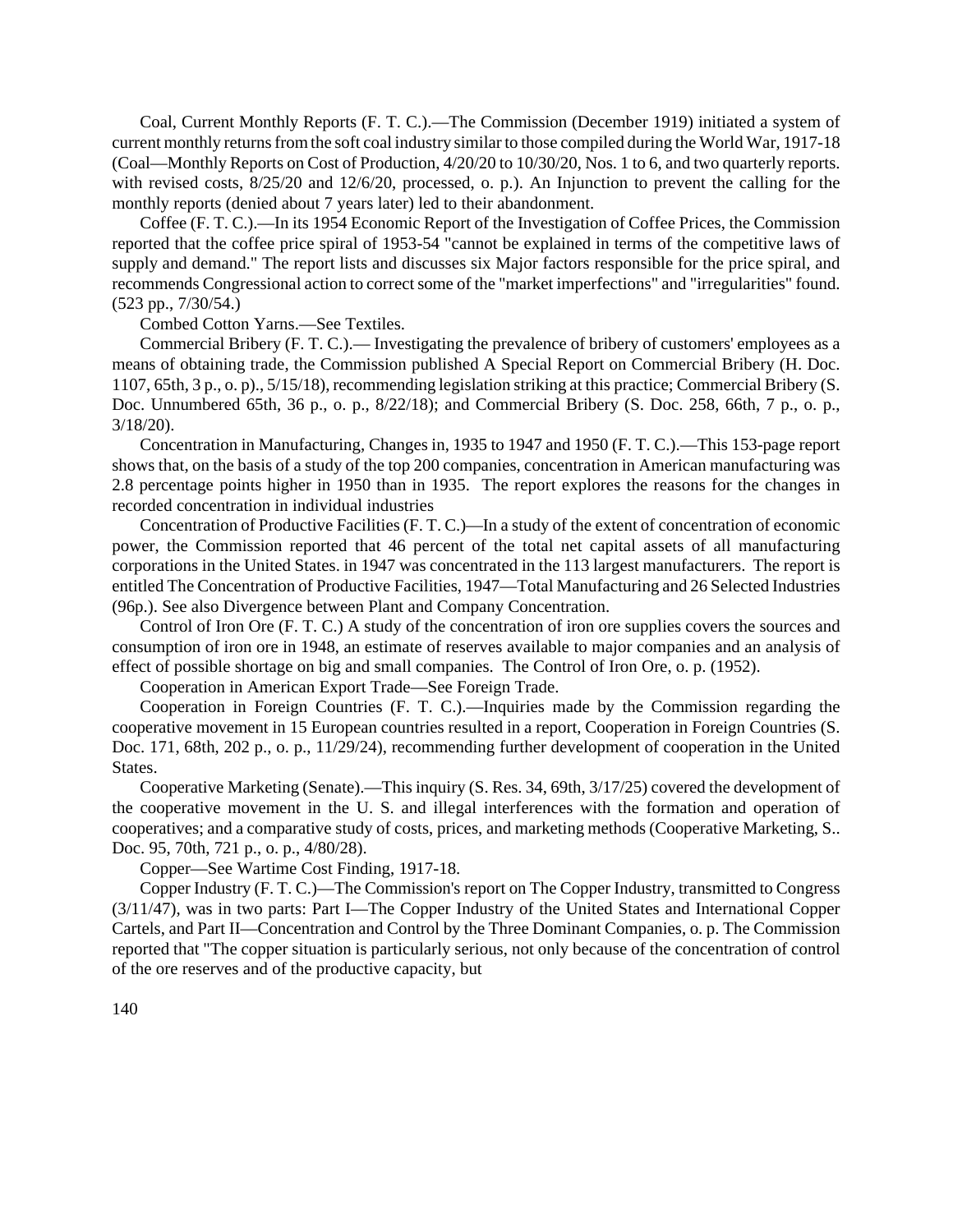also because the domestic supply is inadequate to meet the demands of high level national production and employment. Furthermore, the production of foreign copper, on which the United States will become increasingly dependent, is likewise dominated by a few corporate groups which in the past have operated cooperatively in cartels to regulate production and prices."

Corporation Reports.—See Quarterly Financial Reports.

Corporate Mergers and Acquisitions (F. T. C.)—To determine the impact on the Nation's economy of corporate mergers and acquisitions, the Commission made a study of the merger movement for the years 1940-46, inclusive. The results of the study were transmitted to Congress in a report entitled The Present Trend of Corporate Mergers and Acquisitions (23 p., o. p., 3/7/47), which showed, among other things, that during the period covered, more than 1,800 formerly independent competitive firms in manufacturing and mining industries alone had disappeared as a result of mergers or acquisitions, and that more than one-third of the total number of acquisitions occurred in only three industries, food, nonelectrical machinery, and textiles and apparel—all predominantly "small business" fields.

In 1948 the Commission published The Merger Movement: A Summary Report 134 p., o. p., also 7 p. processed summary). In this report the legal history of the antimerger provisions of the Clayton Act is reviewed. Significant individual mergers are examined in detail. Maps, diagrams, charts and tabular statistical materials are used to illustrate the economic effects of the then in force anti-merger legislation.

The Report on Corporate Mergers and Acquisitions (210 p.) was published in May 1955. This study, bringing up to date much of the statistical material in the 1947 and 1948 reports, showed, among other things, that 1,773 formerly independent competitive firms in manufacturing and mining industries alone had disappeared in the period 1947-54 as a result of mergers or acquisitions, and that more than one-third of the total number of acquisitions occurred in only 3 industries, food, nonelectrical machinery, and textiles and apparel—all predominantly small business fields.

Cost Accounting—See Accounting Systems.

Cost of Living (President), Wartime, 1917-18.—Delegates from the various States met in Washington, April 30 and May 1, 1917, at the request of the Federal Trade Commission, and considered the rapid rise of wartime prices and the plans then being made for the Commission's general investigation of foodstuffs. [See Foods (President), Wartime, 1917-18, herein.] Proceedings of the conference were published (High Cost of Living, 119 p., o. p.).

Cotton Industry.—See Textiles.

Cottonseed Industry (House), Investigating alleged price fixing (H. Res. 439, 69th, 3/2/27), the Commission reported evidence of cooperation among State associations but no indication that cottonseed crushers, or refineries had fixed prices in violation of the antitrust laws (Cottonseed Industry, H. Doc. 193, 70th, 37 p., o. p. 3/5/28).

Cottonseed Industry (Senate), Two resolutions (S. Res. 136, 10/21/29, and S. Res. 147, 11/2/29—71st) directed the Commission to determine whether alleged unlawful combinations of cottonseed oil mill corporations sought to lower and fix prices of cottonseed and to sell cottonseed meal at a fixed price under boycott threat; and whether such corporations acquired control of cotton gins to destroy competitive markets and depress or control prices paid to seed producers (Investigation of the Cottonseed Industry, preliminary report, S. Doc. 91, 71st, 4 p., o. p., 2/28/30, and final report, 207 p., o. p., with 11 vols. testimony, S. Doc. 209, 71st, 5/19/33.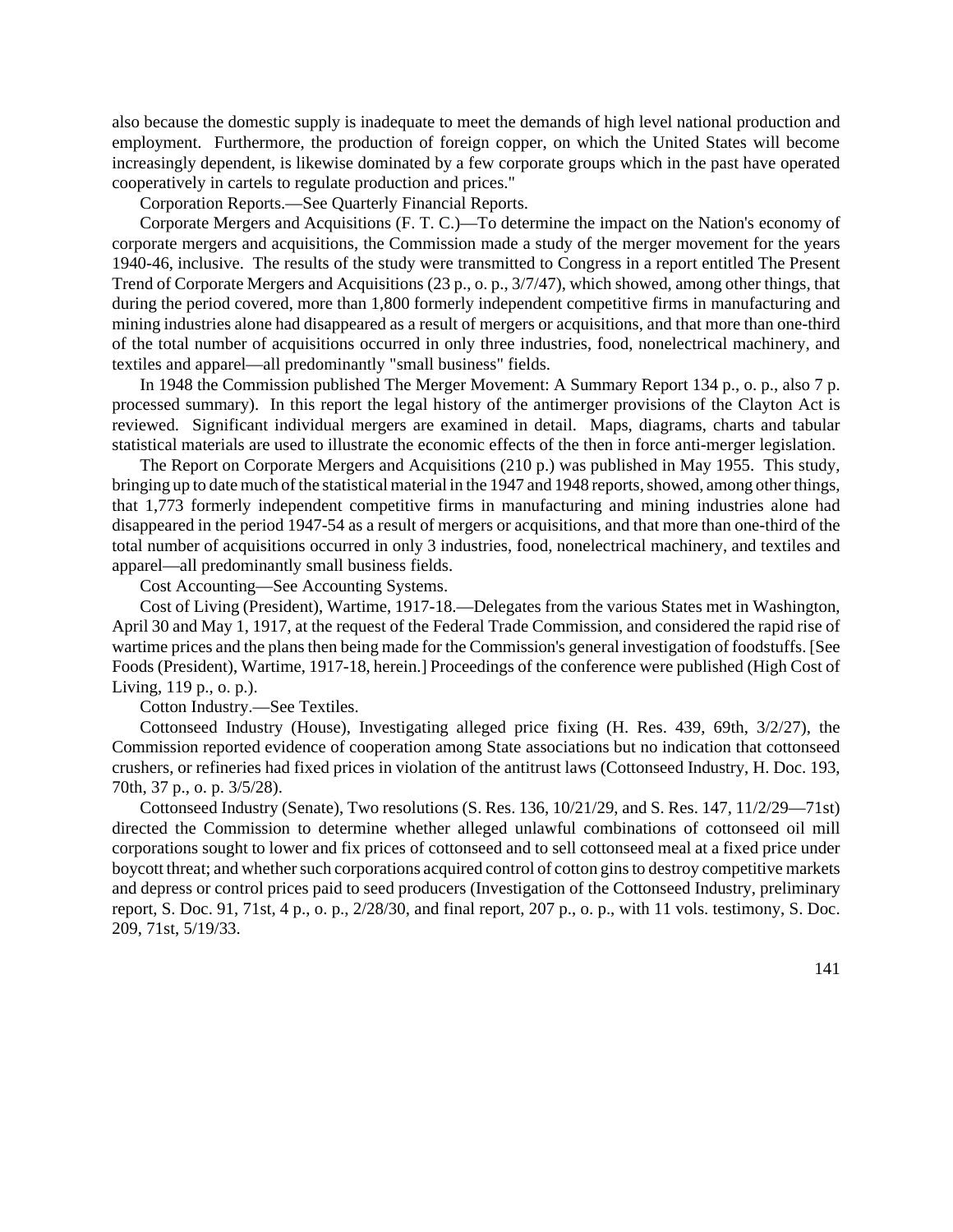Distribution Cost Accounting (F. T. C.).—To provide a guide for current legislation and determine ways for improving accounting methods, the Commission studied distribution cost accounting in connection with selling, warehousing, handling, delivery, credit and collection (Case Studiesin DistributionCost Accounting for Manufacturing and Wholesaling. H- Doc. 287, 77th, 215 p. o. p., 6/23/41).

Distribution.—See Millinery Distribution.

Distribution of Steel Consumption.—A study to determine the distribution of steel in a time of shortage, when control over distribution rests with the producers. (1949-1950) The results of the study were transmitted to the subcommittee on Monopoly of the Senate Select Committee on Small Business and published as a committee print. (20p) o. p., 3/31/52.

Distribution Methods and Costs (F. T. C.).—This inquiry into methods and costs of distributing important consumer commodities (F. T. C. Res., 6/27/40 was undertaken by the Commission pursuant to authority conferred upon it by section 6 of the F. T. C. Act. Eight parts of the F. T. C. Report on Distribution Methods and Costs were transmitted to Congress and published under the subtitles: Part I, Important Food Products(11/11/43, 223 p., o. p.); Part III, Building Materials—Lumber, Paints and Varnishes, and Portland Cement (2/19/44, 50 p., o. p.); Part IV, Petroleum Products, Automobiles, Rubber Tires and Tubes, Electrical Household Appliances, and Agricultural Implements (3/2/44, 189 p.. o. p.); Part V, Advertising as a factor in Distribution (10/30/44, 50 p. o. p.; Part VI, Milk Distribution, Prices, Spreads and Profits(6/18/45, 58 p.); Part VII, Cost of Production and Distribution of Fish in the Great Lakes Area (6/30/45, 59 p.); Part VII, Cost of Production and Distribution of Fish in New England (6/30/45, 118 p.); and Part IX, Cost of Production and Distribution of Fish on the Pacific Coast (7/25/46, 82 p.). The inquiries relating to fish were conducted in cooperation with the Coordinator of Fisheries, Interior Department. During World War II special reports on the distribution of some 20 commodity groups were made for confidential use of the Office of Price Administration and other war agencies.

Divergence Between Plant and Company Concentration (F. T. C.).—In this 1950 report, the Commission measured the divergence between plant and company concentration for each of 340 manufacturing industries. The Divergence between Plant and Company Concentration, 1947 (162 p., o. p.). See also Concentration of Productive Facilities.

Du Pont Investments (F. T. C.),The Report of the F. T. C. on Du Pont Investments (F. T. C. motion 7/29/27; report, 46 p., o. p. processed, 2/l/29) discussed reported acquisition by E. I. du Pont de Nemours & Co. of U. S. Steel Corp. stock, together with previously reported holdings in General Motors Corp.

Electric and Gas Utilities, and Electric Power—See Power.

FarmImplements(Senate), Wartime, 1917-18.—The Report of the F. T. C. on the Causes of High Prices of Farm Implements (inquiry under S. Res. 223, 65th, 5/13/18; report, 713 p., o. p., 5/4/20) disclosed numerous trade combinations for advancing prices and declared the consent decree for dissolution of International Harvester Co. to be inadequate. The Commission recommended revision of the decree and the Department of Justice proceeded to that end.

Farm Implements (F. T. C.).—A 1948 report on the Manufacture and Distribution of Farm Implements (160 p., also 8 p. processed summary) concerns the production and distribution policies of large manufacturers of farm machinery. The report includes information respecting important developments and trends in the industry.

Feeds,Commercial(Senate).—Seeking to determinewhether purported combinations in restraint of trade existed (S. Res. 140, 66th, 7/31/19), the Com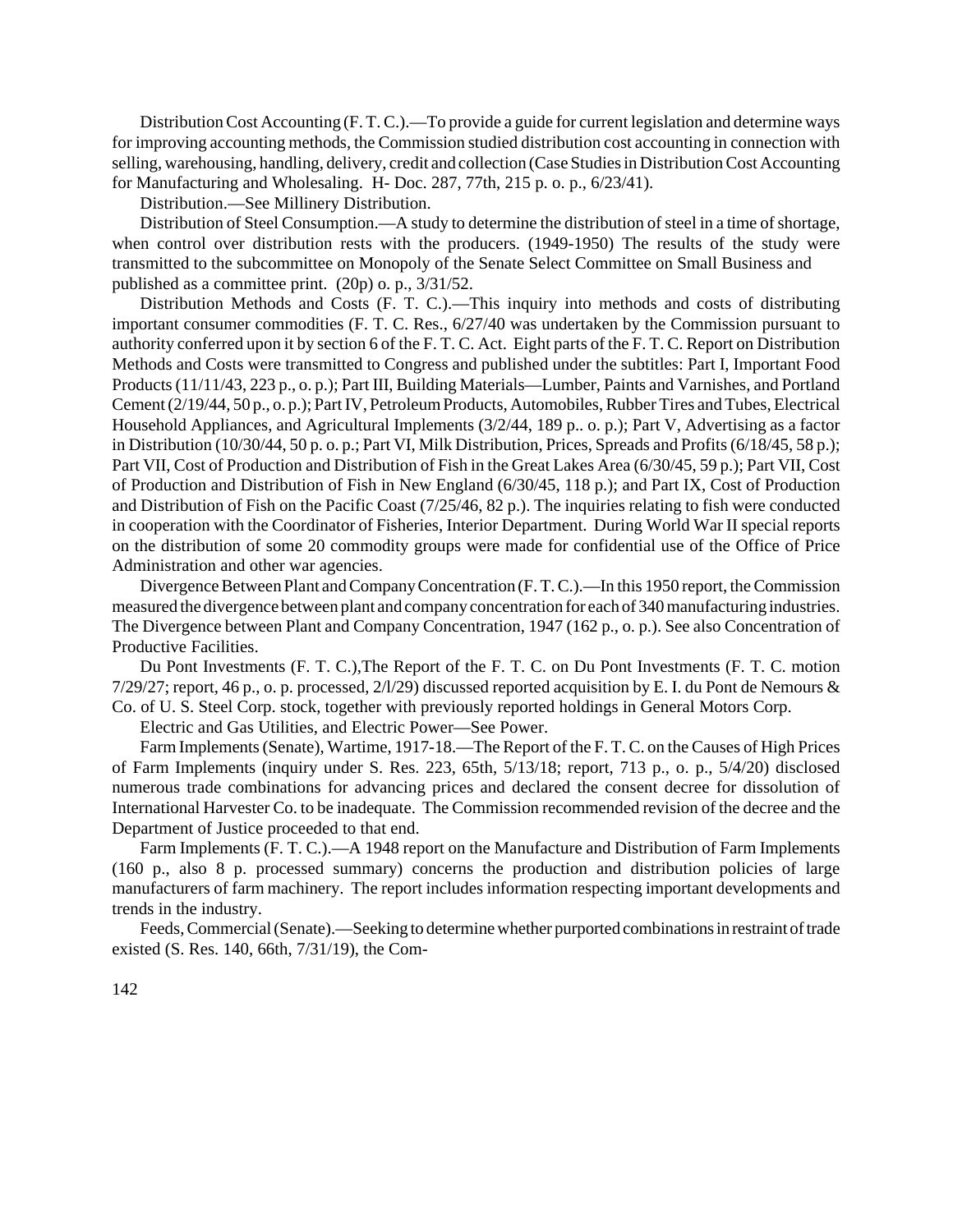mission found that although some association activities were in restraint of trade, there were no substantial antitrust violations (Report of the F. T. C. on Commercial Feeds, 206 p., o. p., 3/29/21.

Fertilizer (Senate).—Begun by the Commissioner of Corporations<sup>8</sup> (S. Res. 487, 62d, 3/1/13), this inquiry disclosed extensive use of bogus independent fertilizer companies for competitive purposes (Fertilizer Industry, S. Doc. 551, 64th, 269 p., o. p., 8/19/16). Agreements for abolition of such unfair competition were reached.

Fertilizer (Senate).—A second fertilizer inquiry (S. Res. 307, 67th, 6/17/22) developed that active competition generally prevailed in that industry in theU.S., although in some foreign countries combinations controlled certain important raw materials. The Commission recommended improved agricultural credits and more extended cooperation by farmers in buying fertilizer (Fertilizer

Industry, S. Doc. 347, 67th, 87 p., o. p., 3/8/23).

Fertilizer (F. T. C.).—The Commission's 1949 report on The Fertilizer Industry (100 p.) is concerned primarily with restrictions and wastes which interfere with the supply of plant food materials in the quantities needed and at prices low enough to facilitate maintenance of soil fertility. The Nation's resources of nitrogen, phosphate, and potash are discussed, and the inter-relationships of producers and mixers are reviewed. The report also summarizes available information concerning cartel control of nitrogen, phosphates, and potash.

Fish—See Distribution Methods and Costs.

Flags (Senate), Wartime, 1917-18.—Unprecedented increases in the prices of U. S. flags in 1917, due to wartime demand, were investigated (S. Res. 35, 65th, 4/16/17). The Inquiry was reported in Prices of American Flags (S. Doc. 82, 65th, 6 p., o. p., 7/26/17).

Flour Milling.—See Food, below.

\_\_\_\_\_\_\_

Food (President), Wartime, 1917-18,—President Wilson, as a wartime emergency measure (2/7/17), directed the Commission "to investigate and report the facts relating to the production, ownership, manufacture, storage, and distribution of foodstuffs" and "to ascertain the facts bearing on alleged violations of the antitrust acts." Two major series of reports related to meat packing at the grain trade with separate inquiries into flour milling, canned vegetables and fruits, canned salmon, and related matters, as listed below.

Food (President) Continued—Meat Packing.—Food Investigation-Report of the F. T. C. on the Meat-Packing Industry was published in six parts: I. Extent and Growth of Power of the Five Packers in Meat and Other Industries (6/24/19, 574, p., o. p.); 11. Evidence of Combination Among Packers (11/25/18, 294 p., o. p.); 111. Methods of the Five Packers in Controlling the Meat-Packing Industry (6/28/19, 325 p., o. p.); IV. The Five Large Packers in Produce and Grocery Foods (6/30/19, 390 p., o. p.); V. Profits of the Packers (6/28/19, 110 p., o. p.); VI Cost of Growing Beef Animals, Cost of Fattening Cattle, and Cost of Marketing Livestock (6/30/19, 183 p., o. p.); and summary (H. Doc. 1297, 65th, 51 p., o. p., 7/3/18).

The reports first led to antitrust proceedings against the Big Five Packers, resulting in a consent decree (Supreme Court of the D. C.,  $2/27/20$ ),<sup>9</sup> which had substantially the effect of Federal legislation in restricting their future operations to certain lines of activity. As a further result of the investigation, Con-

 $8$  The Commission was created September 26, 1914, upon passage of the Federal Trade Commission Act, sec. 8 of which provided that "all pending investigations and proceedings of the Bureau of Corporations (of the Department of Commerce) shall be continued by the Commisson."

<sup>&</sup>lt;sup>9</sup> The legal history of the consent decree and a summary of ditergent economic interests involved in the question of packers participation in unrelated lines of food products were set forth by the Commission in Packer Consent Decree (S. Doc. 219, 68th, 44 p. o. p., 2/20/25), prepared pursuant to S. Res. 278, 68th, 12/8/24.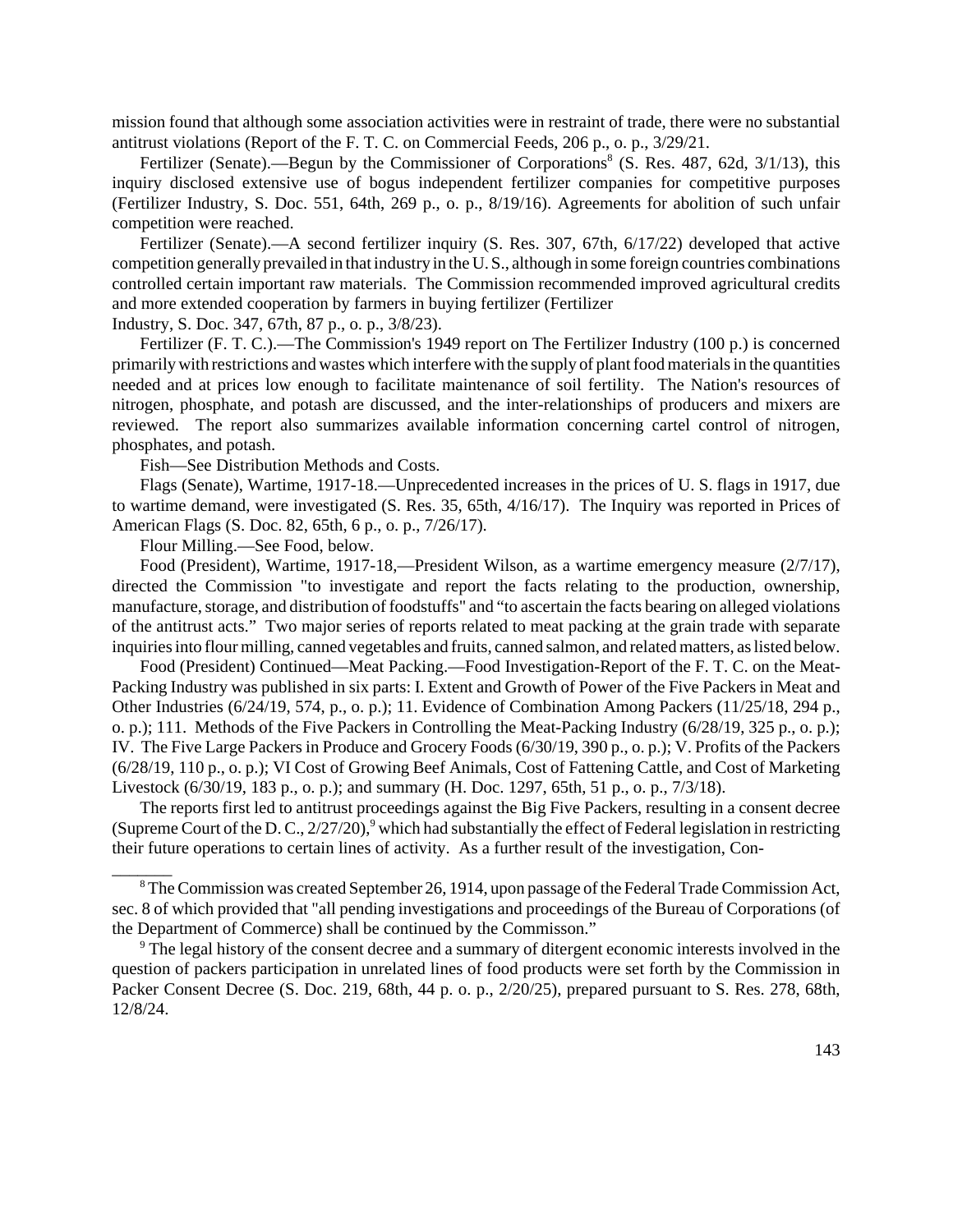gress enacted the Packers and Stockyards Act (1921), adopting the Commission's recommendation that the packers be divorced from control of the stockyards. (The meat-packing industry is further referred to under Meat Packing Profit Limitation, p. 150.)

Food (President) Continued—Grain Trade.—Covering the industry from country elevator to central market, the Report of the F.T.C. on the Grain Trade was published in seven parts: I. Country Grain Marketing (9/15/20, 350 p., o.p.): II. Terminal Grain Markets and Exchanges (9/15/20, 333 p., o.p.); III. Terminal Grain Marketing (12/21/21, 332 p., o.p.); IV. Middlemen's Profits and Margins (9/26/23, 215 p., o.p.); V. Future Trading Operations in Grain (9/15/20 347 p., o.p.); VI. Prices of Grain and Grain Futures  $(9/10/24, 374 \text{ p.}, 0. p.);$  and VII. Effects of Future Trading  $(6/25/26, 419 \text{ p.}, 0. p.).$  The investigation as reported in vol. V, and testimony by members of the Commission's staff (U.S. Congress House Committee on Agriculture, future trading, hearings 67th, April 25-May 2, 1921) was an important factor in enactment of the Grain Futures Act (1921). (Further reference to the grain trade is made under Grain Elevators, Grain Exporters, and grain Wheat Prices, p. 149.)

Food (President) Continued—Bakeries and Flour Milling.—One F.T.C. report was published by the Food Administration (U.S. Food Administration, Report of the F.T.C. on Bakery Business in United states, pp. 5- 13, o.p. 1133/17). Other reports were: Food Investigation, Report of the F.T.C. on Flour Milling and Jobbing (4/4/18, 27 p., o.p.) And Commercial Wheat Flour Milling (9/15/20, 118 p., o.p.).

Food (President) Continued—Canned Foods,<sup>10</sup> Private Car Lines, Wholesale Food Marketing—Under the general title Food Investigation were published Report of the F.T.C. on Canned Foods—General Report and Canned Vegetables and Fruits (5/18/18, 83 p., o.p.); Report of the F.T.C. on Canned Foods—Canned Salmon (12/27/18, 83 p., o.p.); Report of the F.T.C. on Private Car Lines, regarding transportation of meats, fruits, and vegetables, (6/27/19, 271 p., o.p.); and Report of the F.T.C. on Wholesale Marketing of Food (6/30/19, 268 p., o.p.), which recommended that a wholesale dealer in perishable food products should be required to procure a Federal license and that Federal inspection and standards should be provided. Provisions in accordance with these recommendations were incorporated in the Perishable Agricultural Commodities Act (1930).

Food—Bread and Flour (Senate).—Reports on this inquiry (S. Res. 163, 68th, 2/26/24) were: Competitive Conditions in Flour Milling (S.Doc. 97, 70th, 140 p., o.p., 5/3/26); Bakery Combines and Profits (S. Doc. 212, 69th, 95 p., o.p., 2/11/27); Competition and profits in Bread and Flour (S. Doc. 98, 70th, 509 p., o.p., 1/11/28); and Conditions in the Flour Milling Business, supplementary (S. Doc. 96, 72d, 26 p., o.p., 5/28/32).

Food—Wholesale Baking Industry (F.T.C.)—This inquiry (F.T.C. Res., 8/31/45) resulted in two reports to Congress: Wholesale Baking Industry, Part I—Waste in the Distribution of Bread (4/22/46, processed, 29 p., o.p. and Wholesale Baking Industry, Part II—Costs, Prices and Profits (8/7/46, 137 p., o.p.). Part I developed facts concerning wasteful and uneconomic practices in the distribution of bread, including consignment selling which involves the taking back of unsold bread; furnishing, by gift or loan, bread racks, stands, fixtures, etc., to induce distributors to handle a given company's products. It was found that, although War Food Order No. 1 which prohibited these practices was only partially observed, in 1945 as compared with 1942, the quantity of bread saved

 $\overline{\phantom{a}}$ 

 $10$ In connection with its wartime cost finding inquiries. 1917–18. P. 124 herein, the Commission published Report of the F.T.C. on Canned Foods 1918–Corn, Peas, String Beans, Tomatoes, and Salmon (86 p., 11/21/21).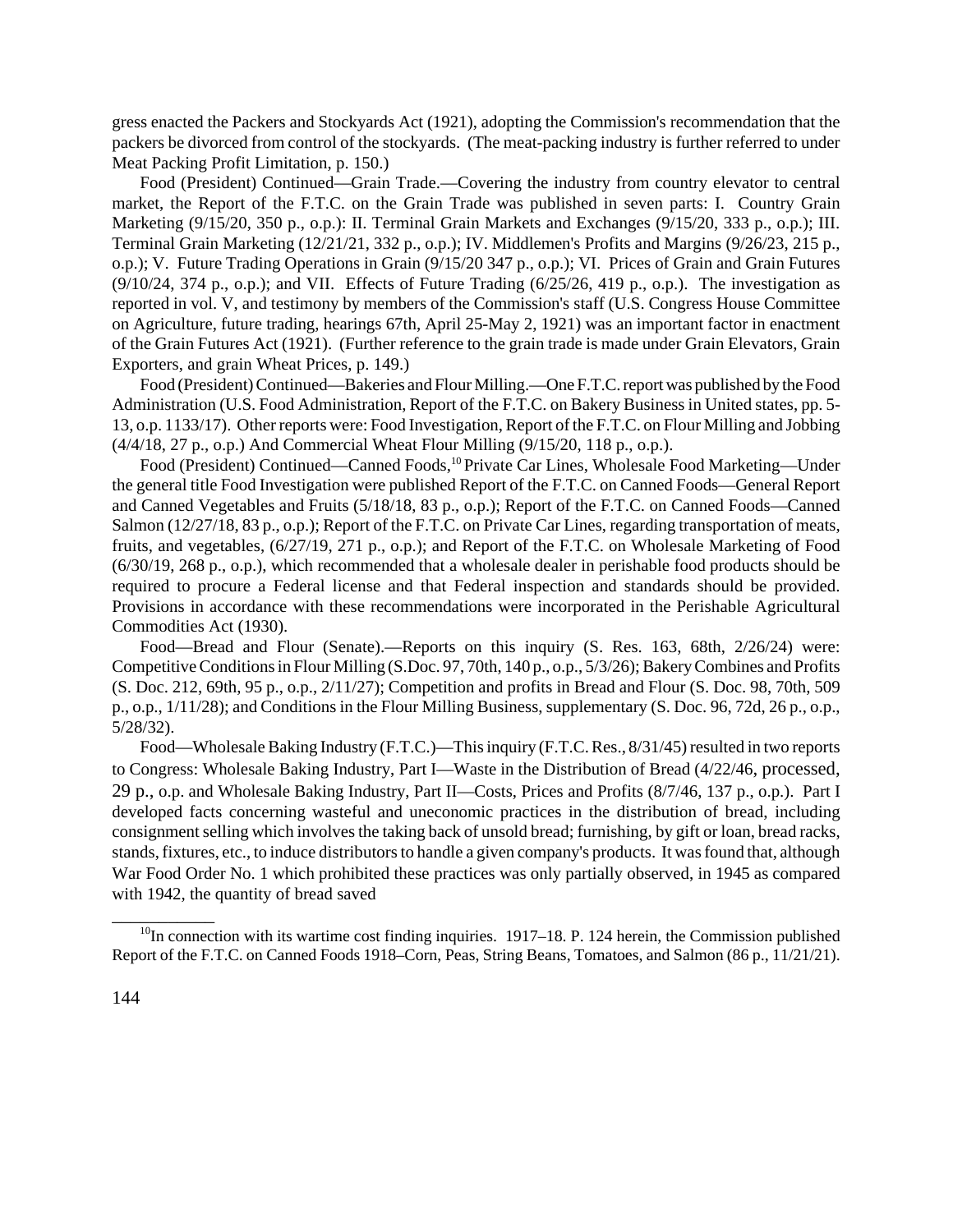was sufficient to supply the population of England, Scotland, and Wales with a daily ration of one-third of a loaf for 30 days, the population of France for 36 days or the population of Finland for nearly 1 year. The Commission suggested that "a careful examination of present laws be made by the legislative and executive branches of the Government, to determine what legislation, if any, is needed to permanently eliminate wasteful trade practices and predatory competition which threaten the existence of many small bakers, foredoom new ventures to failure and promote regional monopolistic control of the wholesale bread baking industry."

Part II presents information concerning prices and pricing practices in the industry, profits earned, and unit costs of production and distribution. It compares the details of production and distribution costs for bread and rolls, other bakery products, and for all bakery products for two operating periods in 1945, March and September. Comparisons of costs are also made for these two periods for plants arranged by geographical areas. Comparisons of the costs of production and distribution are made by size groups of wholesale bakeries.

Food—Fish.—See Distribution methods and Costs.

Food—Flour Milling (Senate).—This study of costs, profits, and other factors (S. Res. 212, 67th, 1/18/22) was reported in Wheat Flour Milling Industry (S. Doc. 130, 68th, 130 p., o.p., 5/16/24).

Food—FlournMilling Industry, Growth and Concentration in (F.T.C.).—The Commission's study showed that there has been a progressive increase in the size of flour-mill operations and a progressive decrease in the number of flournsize of flournmill operations and a progressive decrease in the number of flournmilling establishments. Nevertheless, the commission reported, there is a lesser degree of concentration in the flournmilling industry than in many other important industries. The results of the study were presented to Congress in a report on the Growth and Concentration in the FlournMilling Industry (6/2/47, 36 p.).

Food—Grain Elevators (F.T.C.) Wartime, 1917-18.—In view of certain bills pending before Congress with reference to regulations of the grain trade, the Commission, in a preliminary report. Profits of Country and Terminal Grain Elevators (S. Doc. 40, 67th, 12 p., o.p., 6/13/21) presented certain data collected during its inquiry into the grain trade ordered by the President.

Food—Grain Exporters (Senate).—The low prices of export wheat in 1921 gave rise to this inquiry (S. Res. 133, 67th, 12/22/21) concerning harmful speculative price manipulations on the grain exchanges and alleged conspiracies among country grain buyers to agree on maximum purchasing prices. The Commission recommended stricter supervision of exchanges and additional storage facilities for grain not controlled by grain dealers (Report of the F.T.C. on Methods and operations of Grain Exporters, 2 vols., 387 p., o.p., 5/16/22 and 6/18/23).

Food—Grain. Wheat Prices (President).—An extraordinary decline of wheat prices was investigated (President Wilson's directive 10/12/20) and found to be due chiefly to abnormal market conditions (Report of the F.T.C. on Wheat Prices for the 1920 Crop, 91 p., o.p., 12/13/20).

Food—Important Food Products.—See Distribution Methods and Costs.

Food—Marketing (F.T.C.).—On October 9, 1958, the Commission launched a study of significant economic trends in food marketing. In the first phase of this investigation facts were developed concerning the growth of corporate chains and voluntary and cooperative wholesalers. On June 30, 1959, the Commission published a statistical report entitled Economic Inquiry into Food Marketing—Interim Report (6 p., 22 tables, o.p.). This was followed by publication of Economic Inquiry into Food Marketing, Part I, concentration and integration in Retailing (January 1960, 338 p.).

Food—Meat Packing Profit Limitation (Senate), Wartime, 1917-18.—Following an inquiry (S. Res. 177, 66th, 9/3/19) involving wartime control of this business as established by the U.S. Food Administration in 1917-18, the Com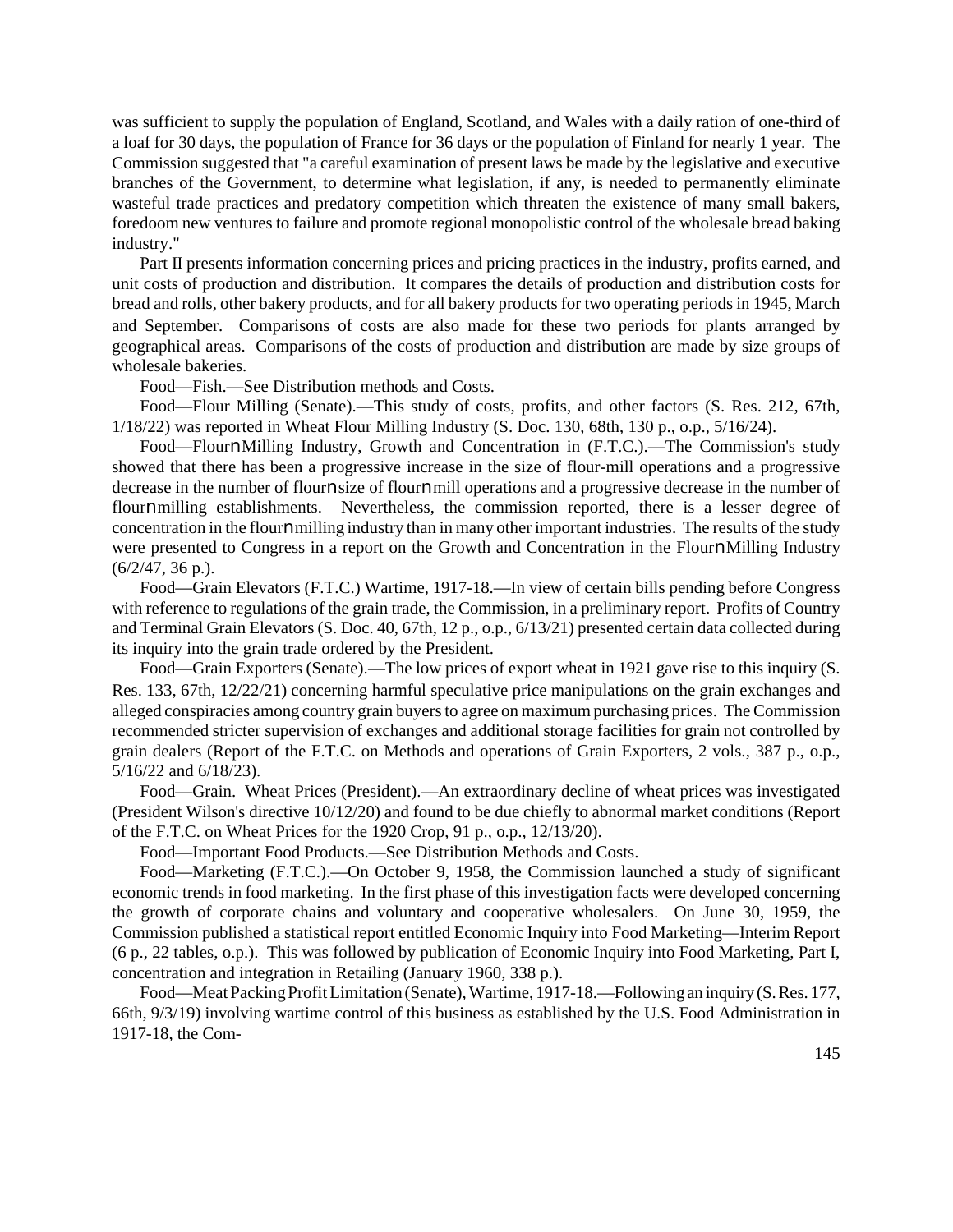mission recommended greater control and lower maximum profits (Maximum Profit Limitation on Meat Packing Industry, S. Doc. 110, 66th, 179 p., o. p. 9/25/19).

Food—Milk.—See Distribution Methods and Costs.

Food—Milk and Milk Products (Senate), Wartime, 1917-18—Covering an inquiry (S. Res. 431, 65th, 3/3/10) into fairness of milk prices to producers and of canned-milk prices to consumers, the Report of the F. T. C. on Milk and Milk Products 1914-18 (6/6/21, 234 p., o. p.)showed a marked concentration of control and questionable practices many of which later were recognized by the industry as being unfair.

Food—Milk and Dairy Products (House).—Competitive conditions in different milk-producing areas were investigated (H. Con. Res. 32, 73d, 6/15/34). Results of the inquiry were published in seven volumes: Report of the F. T. C. on the Sale and Distribution of Milk Products, Connecticut and Philadelphia Milksheds (H. Doc. 152, 74th, 901 p., o. p., 4/5/35); Report of the F. T. C. on the Sale and Distribution of Milk and Milk Products (Connecticut and Philadelphia Milksheds, interim report, H. Doc. 387, 74th, 125 p., o. p., 12/31/35); Chicago Sales Area (H. Doc. 451, 74th, 103 p., o. p., 4/15/36); Boston, Baltimore, Cincinnati, St. Louis (H. Doc. 501, 74th, 243 p., o. p., 6/4/36); Twin City Sales Area (H. Doc. 506, 74th, 71 p., o. p., 6/13/36); and New York Area Milk Sales Area (H. Doc 95, 75th, 138 p.,

o. p., 9/30/36). The Commission reported that many of the industry's problems could be dealt with only by the States and recommended certain legislation and procedure, both State and Federal (Summary Report on Conditions with Respect to the Sale and Distribution of Milk and Dairy Products, H. Doc. 94, 75th, 39 p., o. p., 1/4/37). Legislation has been enacted in a number of States carrying into effect all or a portion of the Commission's recommendations.

Food—Peanut Prices (Senate).—An alleged price-fixing combination of peanut crushers and mills was investigated (S. Res. 139, 71st, 10/22/29). The Commission found that an industry-wide decline in prices offarmers'stock peanuts during the business depression was not due to such a combination, although pricing practices of certain mills tended to impede advancing and to accelerate declining prices (Prices and Competition Among Peanut Mills, S. Doc. 132, 72d, 78 p., o. p., 6/30/32).

Food—Raisin Combination (Attorney General).—Investigating allegations of a combination among California raisin growers (referred to F. T. C. 9/30/19), the Commission found the enterprise not only organized in restraint of trade but conducted in a manner threatening financial disaster to the growers. The Commission recommended changes which the growers adopted (California Associated Raisin Co., 26 p., processed, o. p., 6/8/20).

Food—Southern Livestock Prices (Senate).—Although the low prices of southern livestock in 1910 gave rise to a belief that discrimination was being practiced, a Commission investigation (S. Res. 133, 66th, 7/25/19)revealed that alleged discrimination did not appearto exist(Southern Livestock Prices, S. Doc. 209, 66th, 11. p., o. p., 2/2/20).

Food—Sugar (House)—An extraordinary advance in the price of sugar in 1919 (H. Res. 150, 66th, 10/1/19) wasfound to be due chiefly to speculation and hoarding. The Commission made recommendations for correcting these abuses (Report of the F. T. C. on Sugar Supply and Prices, 205 p., o. p., 11/15/20).

Food—Sugar, Beet (F. T. C.).—Initiated by the Commissioner of Corporations,<sup>11</sup> but completed by the F. T. C., this inquiry dealt with the cost of growing beets and the cost of beet-sugar manufacture (Report on the Beet Sugar Industry in the U. S., H. Doc. 158, 65th, 164 p., o. p., 5/24/17).

<sup>11</sup>See footnote 8.

\_\_\_\_\_\_\_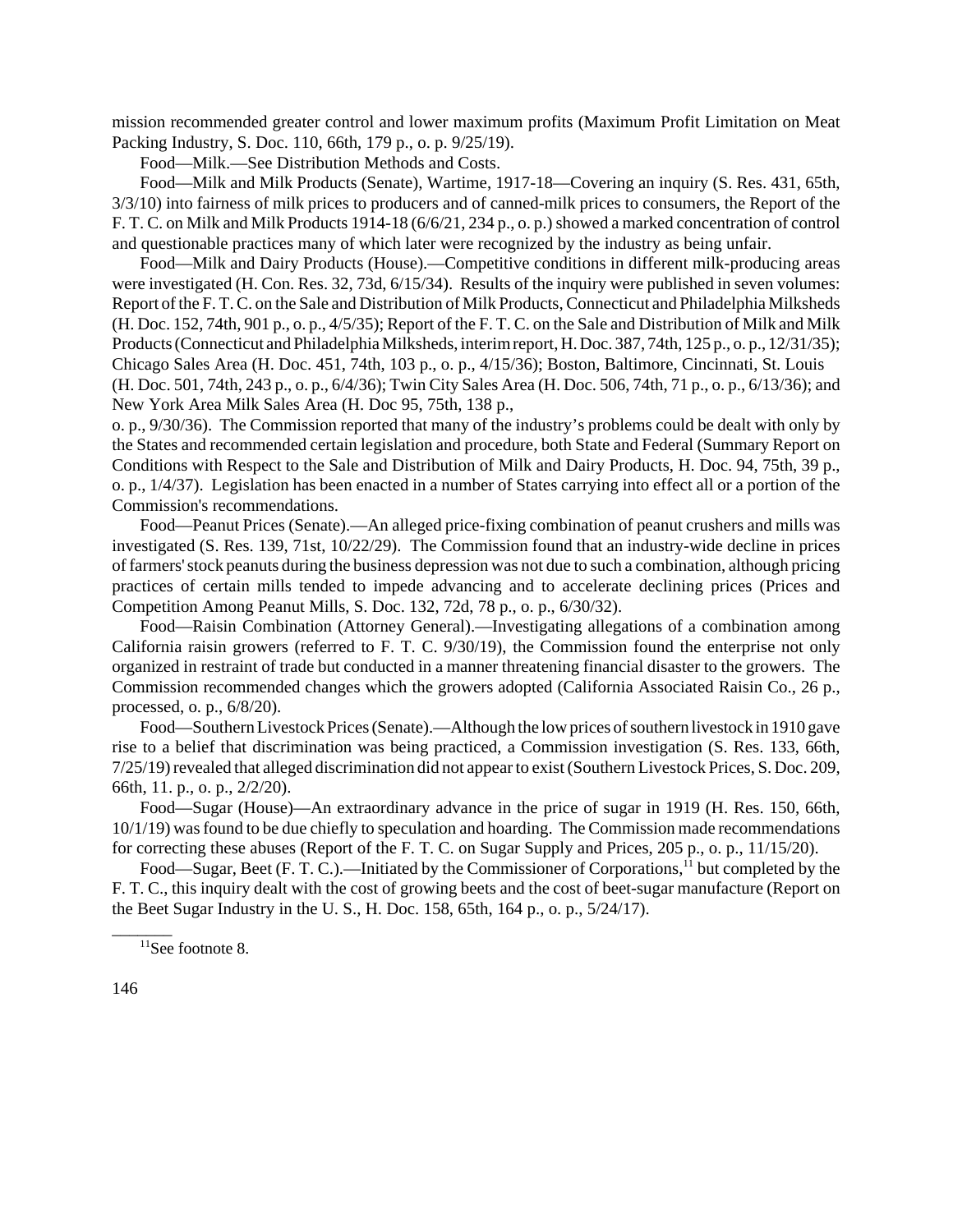Foreign Trade--Antidumping Legislation (F. T. C.),To develop information for use of Congress in its consideration of amendments to the antidumping laws, the Commission studied recognized types of dumping and provisions for preventing the dumping of goods from foreign countries (Antidumping Legislation and Other Import Regulations in the United, States and Foreign Countries, S. Doc. 112, 73d, 100 p., o. p., 1/11/34; supplemental report, 111 p., o. p., processed, 6/27/38).

Foreign Trade—cooperation in American Export Trade (F. T. C.).-This Inquiry related to competitive conditions affecting Americans in international trade. The Export Trade Act, also known as the Webb-Pomerene law, authorizing the association of U. S. manufacturers for export trade, was enacted as a result ofCommission recommendations(Cooperation in AmericanExportTrade, 2 vols., 984 p., o. p., 6/30/16; also summary, S. Doc. 426, 64th, 7 p., o. p., 5/2/16; and conclusions 1916. 14 p., o. p.).

Foreign Trade—Cotton Growing Corporation (Senate).The report of an inquiry (S. Res. 317, 68th, 1/27/25) concerning the development of this British company, Empire Cotton Growing Corporation (S. Doc. 226, 68th, 30 p., o. p., 2/28/25), showed there was then little danger of serious competition with the American grower or of a possibility that the United States would lose its position asthe largest producer of raw cotton.

Gasoline.—See Petroleum.

Grain.—See Food.

Grain Exchange Actions (F. T. C. and Chairman of Senate Committee on Agriculture and Forestry).—The Commission's report on Economic Effects of Grain Exchange Actions Affecting Futures Trading During the First Six Months of 1946 (85 p., o. p., 2/4/47) presents results of a special study made at the request of the then Chairman of the Senate Committee on Agriculture and Forestry. The report reviews the factors which made it impossible, during the first half of 1946, for futures trading to be conducted in the usual manner on the Chicago, Kansas City and Minneapolis grain exchanges under existing conditions of Government price control and severe restrictions on the movement of short supplies of free grain in the cash market. The report also discusses the economic effects of emergency actions taken by the exchanges on the interests trading in futures, and suggests, among other things, that both the Commodity Exchange Act and the U. S. Warehouse Act "should be so amplified and coordinated, or even combined, as to make effective the type and scope of regulation over futures trading contemplated by the Congress in enacting the Commodity Exchange Act."

Guarantee Against Price Decline (F. T. C.).—Answers to a circular letter (12/26/19) calling for information and opinions on this subject were published in Digest of Replies in Response to an Inquiry of the F. T. C. Relative to the Practice of Giving Guaranty Against Price Decline (68 p., o. p. 5/27/20).

Housefurnishings (Senate).—This inquiry (S. Res. 127, 67th, 1/4/22) resulted in three volumes showing concerted efforts to effect uniformity of prices in some lines (Report of the F. T. C. on House Furnishing Industries, 1018 p., o. p., 1/17/23, 10/1/23, and 10/6/24).

Independent Harvester Co. (Senate), Wartime, 1917-18—After investigation (S. Res. 212, 65th, 3/11/18) of the organization and methods of operation of the company which had been formed several years before to compete with the "harvester trust," but which had passed into receivership, the F. T. C. Report to the Senate on the Independent Harvester Co. (5 p., release, processed, o. p., 5/15/18) showed the company's failure was due to mismanagement and insufficient capital.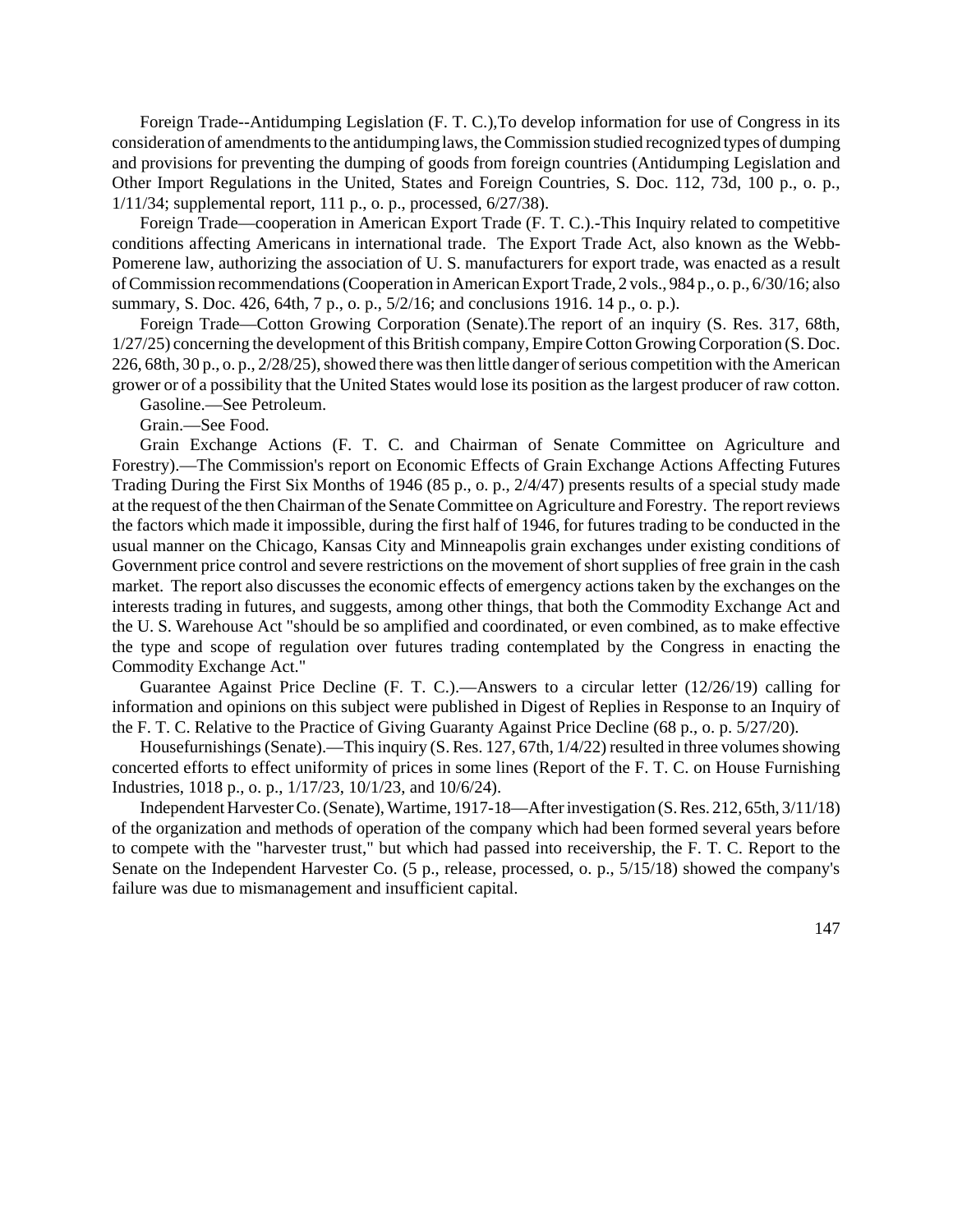Industrial Concentration and Product Diversification in the 1,000 Largest Manufacturing Companies: 1950 (F. T. C.).—This purely statistical report published in January 1957 has 127 pages of text which state the findings in 52 text tables and 22 charts covering all manufacturing, food, electrical apparatus, and transportation equipment, and 529 pages of appendix tables covering these and other manufacturing industries. The 4 leading shippers of each product are identified, but shipments by individual companies are not disclosed.

Interlocking Directorates (F. T. C.).—This 1950 report on Interlocking Directorates summarizes the interlocking relationships among directors of the 1,000 largest manufacturing corporations. It also covers the interlocking directorates between these corporations and a selected list of banks, investment trusts, insurance companies, railroads, public utilities, and distributive enterprises.

International Alkali Cartels (F. T. C.).—In a report (1950) on International Cartels in the Alkali Industry, o. p., the Commission discussed the nature, extent, and effect of International agreements concerning baking soda,soda ash, and caustic soda to which organized groups of American and European alkali producers were parties from 1924 until 1946.

International Electrical Equipment Cartel (F. T. C.).—In its 1948 report on this subject (107 p., also 10 p. processed summary) the Commission points out the high degree of economic concentration in the electrical equipment industry which exists in each of the important industrial nations.

International Petroleum Cartel.—A staff study of the activities of the seven major oil companies in relation to control over the international oil industry. Staff Report to the Federal Trade Commission submitted to the Subcommittee on Monopoly of the Select Committee on Small Business, U. S. Senate Committee print No. 6, 82d Cong.—2d sess. 378 p., 1952.

International Phosphate Cartels (F. T. C.).—The F. T. C. Report on International Phosphate Cartels (F. T. C. Res. 9/19/44) developed facts with respect to the practices, arrangements and agreements between domestic phosphate companies and foreign competitors through international cartels, through which minimumexport prices were fixed. These prices varied from market to market, depending upon competition, ocean freight rates, and other factors. The agreements established fixed quotas in each grade, and sales were allocated among members of the Phosphate Export Association according to their quotas and the grade involved. The report (processed, 60 p.) was transmitted to Congress 5/1/46.

International Steel Cartels (F. T. C.)—A report to Congress concerning numerous cartel agreements relating to steel which were adopted between World War I and World War II. Certain American companies participated in those agreements, which were both national and international in scope. The International agreements allotted quotas to the different national groups, fixed prices in the export trade, and established reserved and unreserved areas (International Steel Cartels (1948), 115 p., o. p.)

Iron Ore.—See Control of Iron Ore.

Large Manufacturing Companies (F. T. C.).—This 1951 report, entitled A List of 1,000 Large Manufacturing Companies, Their Subsidiaries and Affiliates, 1948, shows for each of the 1,000 largest manufacturing corporations which publish financial statements the percentage of stock interest held by the corporation in each of its subsidiaries and affiliates. The parent corporations are grouped in 21 major industries and ranked as to size on the basis of their total assets in 1948. 223 p., o. p., 6/1/51.

Leather and Shoes (F. T. C. and House), Wartime, 1917-18.— General complaint regarding high prices of shoes led to this inquiry, which is reported in Hide and Leather Situation, preliminary report (H. Doc. 857, 65th, 5 p., o. p., 1/23/18).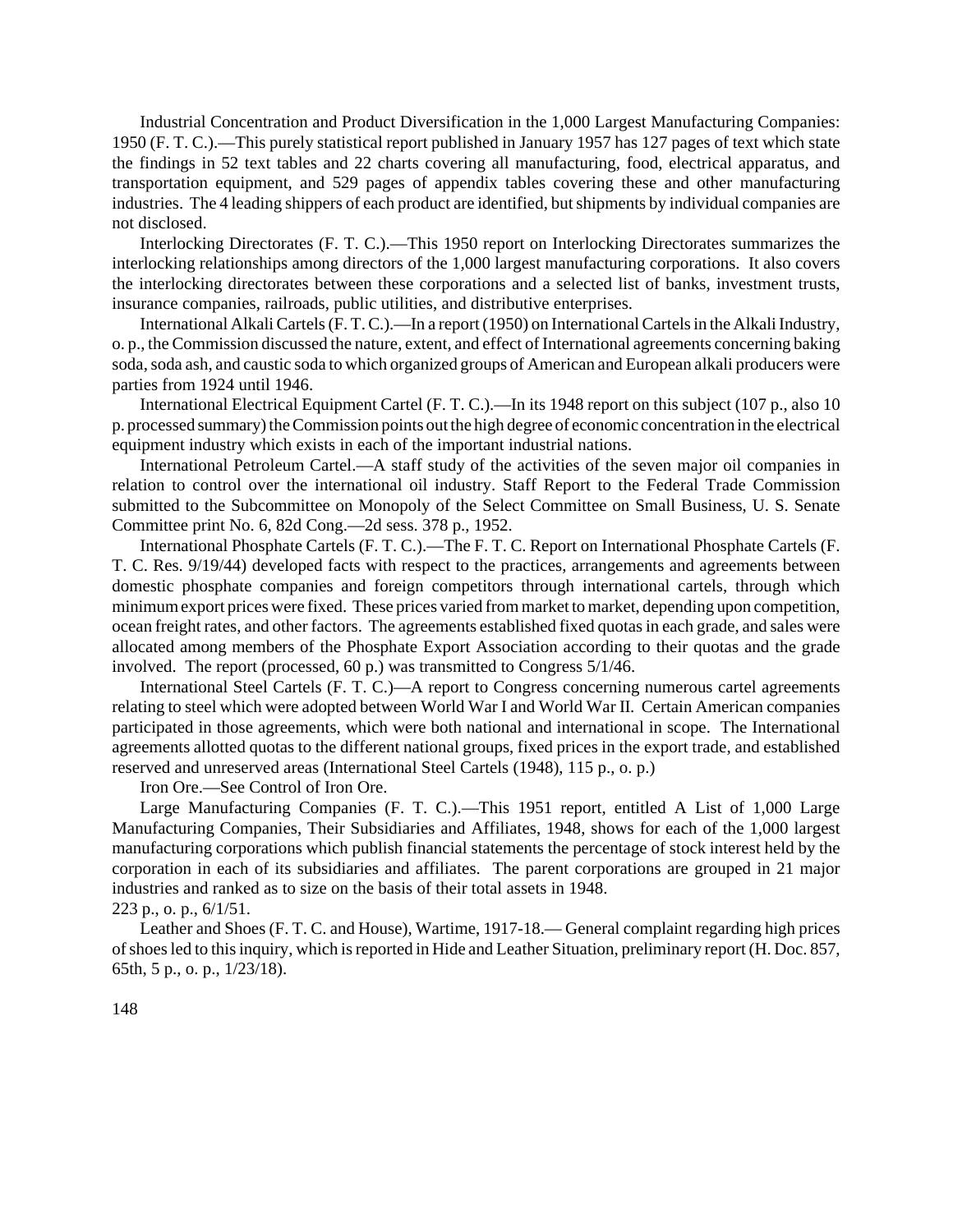and Report on Leather and Shoe Industries (180 p., o.p., 8/21/19). A further study (H. Res. 217, 66th, 8/19/19) resulted in the Report of the F.T.C. on Shoe and Leather Costs and Prices (212 p., o.p., 6/10/21).

Lumber—Costs.—See Wartime Cost Finding, 1917–18.

Lumber Trade Associations (Attorney General).—The Commission's extensive survey of lumber manufacturers' associations(referred to F.T.C., 9/4/19) resulted in Department of Justice proceedings against certain associations for alleged antitrust law violations. Documents published were: Report of the F.T.C. on lumberManufacturers'Trade Associations, incorporating regionalreports of 1/10/21, 2/18/21, 6/9/21, and 2/15/22 (150 p., o.p.); Report of the F.T.C. on Western Red Cedar Association, Lifetime Post Association, and Western Red Cedarmen's Information Bureau (22 p., o.p., 1/24/23), also known as Activities of Trade Associations and Manufacturers of Posts and Polesin the Rocky Mountain and Mississippi Valley Territory (S.Doc. 293, 67th, o.p.); and Report of the F.T.C. on Northern Hemlock and Hardwood Manufacturers Association (52 p., o.p., 5/7/23).

Lumber Trade Association (F.T.C.).—Activities of five large associations were investigated in connection with the Open-Price Associations inquiry to bring down to date the 1919 lumber association inquiry (Chap. VIII of Open Price Trade Associations, S. Doc. 226, 70th, 516 p., o.p., 2/13/29).

MeatnPacking Profit Limitations.—See Food.

Mergers (F.T.C.).—(See Corporate Mergers.)

Milk.—See Food.

Millinery Distribution (President).—This inquiry, requested by President Roosevelt, embraced growth and development of syndicates operating units for retail millinery distribution, the units consisting of leased departments in department or specialty stores (Report to the President of the united States on Distribution Methods in the Millinery Industry, 65 p., processed, 11/21/39, o.p.).

Monopolistic Practices and Small Business.—A study by the staff of the Commission on the effect of certain monopolistic practices on small business, requested by the Subcommittee on Monopoly of the Senate Select Committee on Small Business. The results were transmitted to the Subcommittee and published as a committee print by Selected Committee on Small Business, U.S. Senate, 82d Cong. (88 p. 3/31/52).

Motor Vehicles (Congress).—Investigating (Public Res. 87, 75th, 4/13/38) distribution and retail sales policies of motor vehicle manufacturers and dealers, the Commission found, among other things, a high degree of concentration and strong competition; that many local dealers' associations fixed prices and operated used-car valuation or appraisal bureaus essentially as combinations to restrict competition; that inequities existed in dealer agreements and in certain manufacturers' treatment of some dealers; and that some companies' car finance plans developed serious abuses (Motor Vehicle Industry, H. Doc. 468, 76th, 1077 p., o.p., 6/5/39). The leading companies voluntarily adopted a number of the Commission's recommendations as company policies.

National Wealth and Income (Senate)—In 1922 the national wealth was estimated (inquiry pursuant to S. Res. 451, 67th, 2/28/23) at \$353,000,000,000 and the national income in 1923 at \$70,000,000,000 [NationalWealth and Income (S. Doc. 126, 69th, 381 p., o.p., 5/25/26) andTaxation andTax-ExemptIncome (S. Doc. 148, 68th, 144 p., o.p. 6/6/24)].

OpennPrice Associations (Senate).—An investigation (S. Res. 28, 69th,  $3/17/25$ ) to ascertain the number and names of so-called open-price associations, their importance in industry and the extent to which members maintained uniform prices, was reported in Open-Price Trade Associations (S. Doc. 226, 70th, 516 p., o.p., 2/13/29).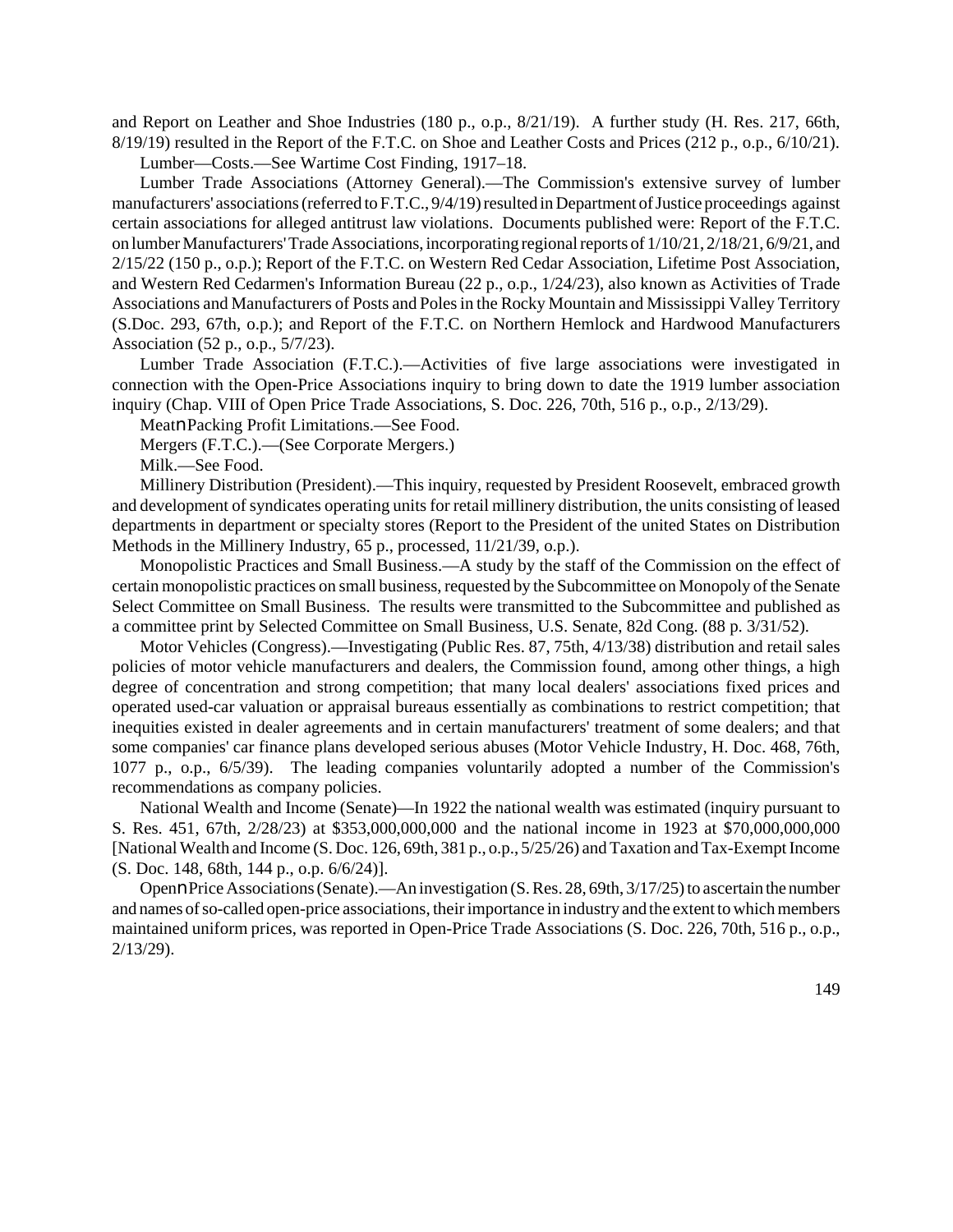Packer Consent Decree.—See Food (President) Continued—Meat Packing.

Paper—Book (Senate), Wartime, 1917-18.—This inquiry (S. Res. 269, 64th, 9/7/16) resulted in proceedings by the Commission against certain manufacturers to prevent price enhancement and the Commission recommended legislation to repress trade restraints [Book Paper Industry—A Preliminary Report (S. Doc. 45, 65th, 11 p., o. p., 6/13/17), and Book Paper Industry—Final Report (S. Doc., 79, 65th, 125 p., o. p., 8/21/17)].

Paper—Newsprint (Senate), Wartime, 1917-18.—High prices of newsprint (S. Res. 177, 64th, 4/24/16) were shown to have been partly a result of certain newsprint association activities in restraint of trade. Department of Justice proceedings resulted in abolishment of the association and indictment of certain manufacturers. The Commission for several years conducted monthly reporting of production and sales statistics, and helped provide some substantial relief for smaller publishers in various parts of the country. [ Newsprint Paper Industry, preliminary (S. Doc. 3, 65th, 12 p., o. p., 3/3/17); Report of the F. T. C. on the Newsprint Paper Industry (S. Doc. 49, 65th) 162 p., o. p., 6/13/17); an Newsprint Paper Investigation (in response to S. Res. 95, 65th, 6/27/17; S. Doc. 61. 65th, 8 p., o. p., 7/10/17)].

Paper—Newsprint (Senate),The Question investigated (S. Res. 337, 70th, 2/27/29) was whether a monopoly existed among newsprint manufacturers and distributorsin supplying paper to publishers ofsmall dailies and weeklies (Newsprint Paper Industry, S. Doc. 214, 71st, 116 p., o. p., 6/30/30).

Petroleum.—See International Petroleum Cartel.

Petroleum Products—See Distribution Methods and Costs.

Petroleum and Petroleum Products, Prices (President and Congress).—At different times the Commission has studied prices of petroleum and petroleum products and issued reports thereon as follows: Investigation of the Price of Gasoline, preliminary (S. Doc. 403, 64th, 15 p., o. P., 4/10/16) and report on the Price of Gasoline in 1915 (H. Doc. 74, 65th, 224 p., o. p., 4/11/17—both pursuant to S. Res. 109, 63d, 6/18/13 <sup>12</sup> and S. Res. 457, 63d, 9/28/14, which reports discussed high prices and the Standard Oil Companies' division of marketing territory among themselves, the Commission suggesting several plans for restoring effective competition; Advance in the Prices of Petroleum Products (H. Doc. 801, 66th, 57 p., o. p., 6/1/20)—pursuant to H. Res. 501, 66th, 4/5/20, in which report the Commission made constructive proposals to conserve the oil supply; Letter of Submittal and Summary of Report on Gasoline Prices in 1924 (Cong. Rec., 2/28/25, p. 4941)—pursuant to request of President Coolidge, 2/7/24; Petroleum Industry—Prices, Profits and Competition (S. Doc. 61, 70th, 360 p., o. p., 12/12/27)—pursuant to S. Res. 31, 69th, 6/3/36; Importation of Foreign Gasoline at Detroit, Mich., (S. Doc. 206, 72d, 3 p., o. p., pursuant to S. Res. 274, 72d, 7/16/32; and Gasoline Prices (S. Doc. 178, 73rd 22 p., o. p., 5/10/34)—pursuant to S. Res. 166, 73d, 2/2/34.

Petroleum—Foreign Ownership (Senate).—Inquiry was made (S. Res. 311, 67th, 6/29/22) into acquisition of extension oil interests in the U. S. by the Dutch-Shell organization, and into discrimination allegedly practiced in foreign countries against American interests (Report of the F. T. C. on Foreign Ownership in the Petroleum Industry, 152 p., o. p., 2/12/23).

Petroleum Pipe Lines (Senate).—Begun by the Bureau of Corporations,<sup>13</sup> this inquiry (S. Res. 109, 63d, 6/18/13) showed the dominating importance of the pipe lines of the great midcontinent oil fields and reported practices of the pipe-

<sup>13</sup>See footnote 8. Conditions in one of the midcontinent fields were discussed by the Bureau of Corporations in Conditions in the Healdton Oil Field (Oklahoma) (116p., 8/15/15).

 $\overline{\phantom{a}}$ 

<sup>&</sup>lt;sup>12</sup>See footnote 8.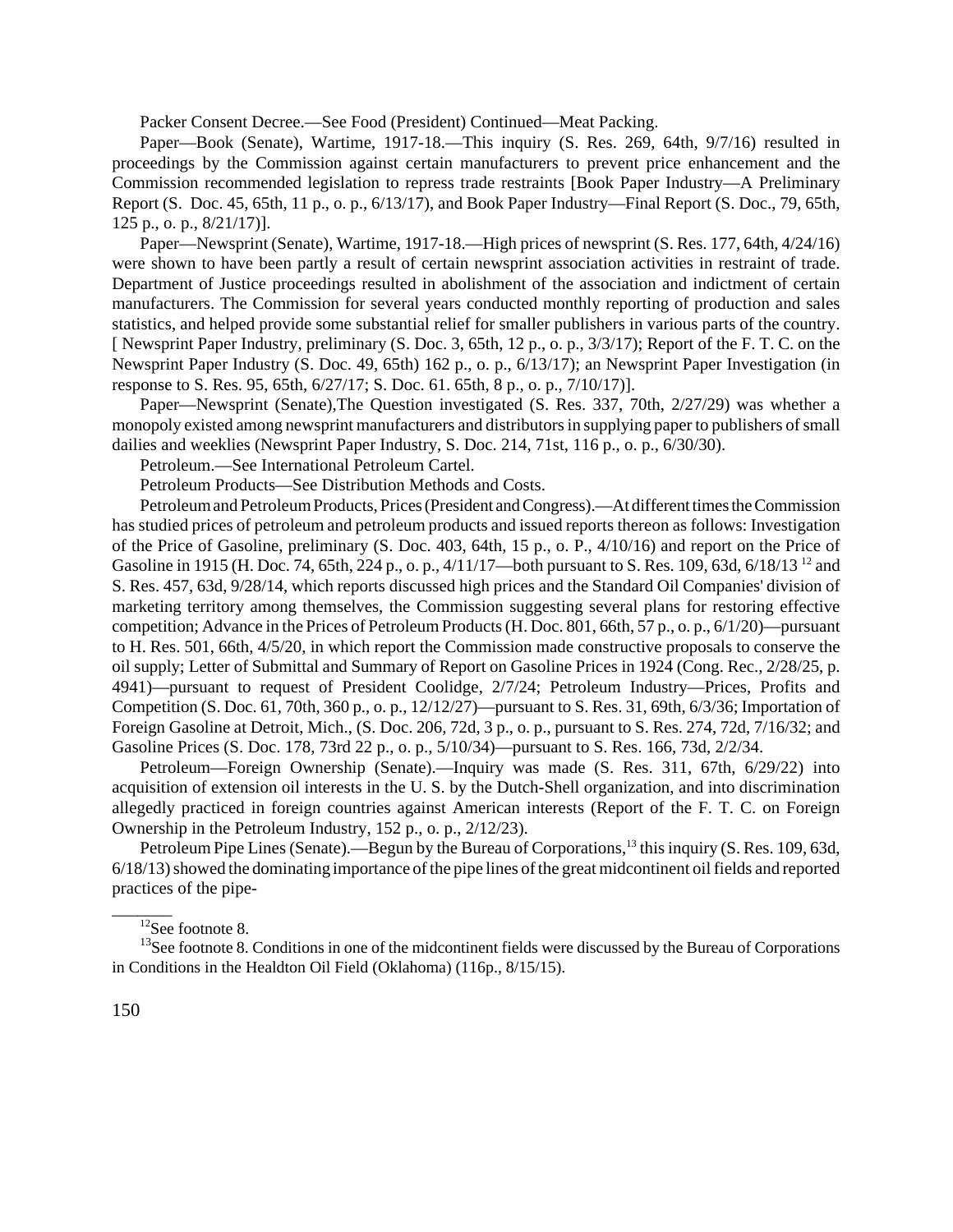line companies which were unfair to small producers(Report on Pipe-line Transportation of Petroleum, 467 p., o. p., 2/28/16), some of which practices were later remedied by the Interstate Commerce Commission.

Petroleum-Regional Studies (Senate and F. T. C.).—Reports published were: Pacific Coast Petroleum Industry (two parts 4/7/21 and 11/28/21, 538 p., o. p. pursuant to S. Res. 138, 66th, 7/31/19; Reports of the F. T. C. on the Petroleum Industry of Wyoming (54 p., o. p., 1/3/21) pursuant to F. T. C. motion; Petroleum Trade in Wyoming and Montana (S. Doc. 233, 67th, 4 p., o. p., 7/13/22) pursuant to F. T. C. motion, in which report legislation to remedy existing conditions was recommended; and Report of the F. T. C. on Panhandle Crude Petroleum (Texas) (19 p., o. p., 2/3/28) pursuant to F. T. C. motion, 10/6/26 (in response to requests of producers of crude petroleum).

Potomac Electric Power Co. (Procurement Director, United States Treasury).—A study (2/29/44) of the financial history and operations of this corporation for the years 1896-1943 was made at the request of the Director of Procurement, United States Treasury, and the report thereon was introduced into the record in the corporation's electric rate case before the District of Columbia Public Utilities Commission.

Power—Electric (Senate).—This inquiry (S. Res. 329, 68th, 2/9/25) resulted in two reports, the first of which, Electric Power Industry—Control of Power Companies (S. Doc. 213, 69th, 272 p., o. p., 2/21/27) dealt with the organization, control, and ownership of commercial electric-power companies. It called attention to the dangerous degree to which pyramiding had been practiced in superimposing a series of holding companies over the underlying operating companies, and was influential in bringing about the more comprehensive inquiry described under Power—Utility Corps., below. Supply of Electrical Equipment and Competitive Conditions (S. Doc. 46, 70th, 282 p., o. p., 1/12/28) showed, among other things, the dominating position of General Electric Co. in the equipment field.

Power—Interstate Transmission (Senate).— Investigation (S. Res. 151, 71st, 11/8/29) was made of the quantity of electric energy transmitted across State lines and used for development of power or light, or both (Interstate Movement of Electric Energy, S. Doc. 238, 71st, 134 p., o. p., 12/20/30).

Power—Utility Corporations (Electric and Gas Utilities) (Senate).—This extensive inquiry (S. Res. 83, 70th, 2/15/28; Public Res. 46, 73d, 6/1/34; and F. T. C. Act, Sec. 6) embraced the financial set-up of electric and gas utility companies operating in interstate commerce and of their holding companies and other companies controlled by the holding companies. The inquiry also dealt with the utilities efforts to influence public opinion with respect to municipal ownership of electric utilities. The Commission's reports and recommendations, focusing congressional attention upon certain unfair financial practices in connection with the organization of holding companies and the sale of securities, were among the influences which brought about enactment of such remedial legislation as the Securities Act (1933), the Public Utility Holding Company Act (1935), the Federal Power Act (1935), and the Natural Gas Act (1938).

Public hearings were held on all phases of the inquiry and monthly interim reports presented hundreds of detailed studies by the Commission's economists, attorneys, accountants, and other experts, based on examination of 29 holding companies having \$6,108,128,713 total assets; 70 subholding companies with \$5,635,463,201 total assets; and 278 operating companies with \$7,245,106,464 total assets. The testimony, exhibits, and final reports (Utility Corporations, S. Doc. 92, 70th, o. p.) comprised 95 volumes.<sup>14</sup>

\_\_\_\_\_\_\_

<sup>&</sup>lt;sup>14</sup>Final reports were published in 1935; a general index in 1937. Some of the volumes are out of print. For report titles, see F. T. C. Annual Report, 1941, p. 221; and for lists of companies investigated, see F. T. C. Annual Reports, 1935, p. 21, and 1936, p. 36.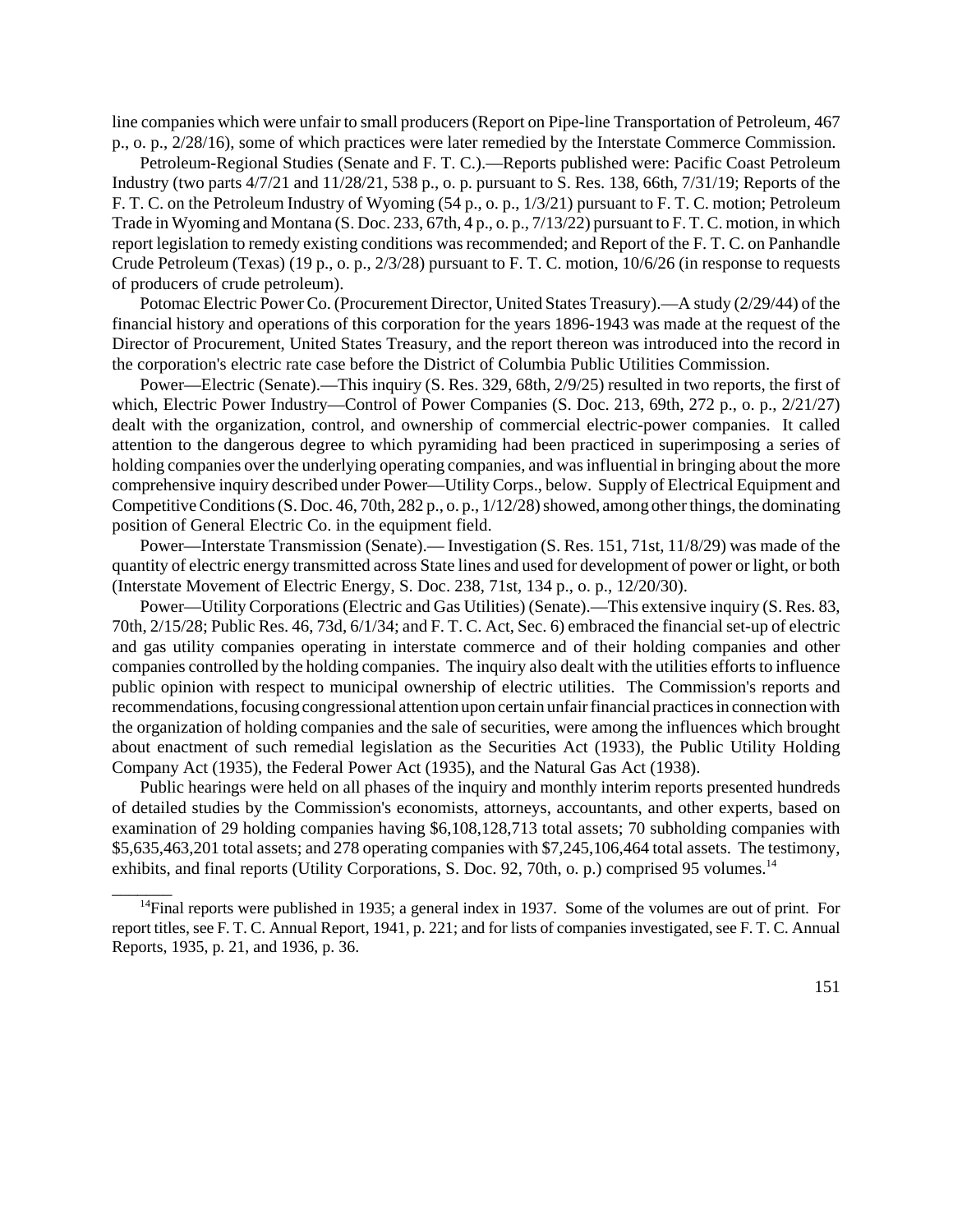Price Bases (F.T.C.).—More than 3,500 manufacturers representing practically every industrial segment furnished data for this study (F.T.C. motion, 7/27/27) of methods used for computing delivered prices on industrial products and of the actual and potential influence of such methods on competitive markets and price levels. In the cement industry the basing-point method<sup>15</sup> was found to have a tendency to establish unhealthy uniformity of delivered prices and cross-hauling or cross-freighting to be an economic evil(Report of the F.T.C. on Price Bases Inquiry, Basing-Point Formula, and Cement Prices, 218 p., o.p., 3/26/32). Illustrating the use in a heavy commodity industry of both a modified zone-price system and a uniform delivered-price system, the Commission examined price schedules of the more important manufacturers of rage boilers, 1932-36, disclosing that the industry operated under a zone-price formula, both before and after adoption of its N.R.A. code (Study of Zone-Price Formula in Range Boiler Industry, 5 p., processed, 3/30/36, a summary based on the complete report which was submitted to Congress but not printed).

Price Deflation (President).—To an inquiry (3/21/21) of President Harding, the Commission made prompt reply (undated) presenting its views of the causes of a disproportional decline of agricultural prices compared with consumers' prices (Letter of the F.T.C. to the President of the U.S., 8 p., o.p.).

Profiteering (Senate), Wartime, 1917–18—Current conditions of profiteering (S. Res. 255, 65th, 6/10/18) as disclosed by various Commission investigations were reported in Profiteering (S. Doc. 248, 65th, 20 p., o.p., 6/29/18).

Quarterly Financial Report for Manufacturing Corporations.—Since 1947, the Federal Trade Commission has summarized for each calendar quarter uniform, confidential financial statements collected from a probability sample of all enterprises classified as manufacturers, except newspapers, which are required to file U.S. Corporation Income Tax Form 1120. The quarterly summaries, entitled Quarterly Financial Report for Manufacturing Corporations, are published by the Government Printing Office and sold by the Superintendent of Documents. In the published summaries, profits per dollar of sales and rates of profit on stockholders' equity are shown each quarter for each of 60 industry and size groups of manufacturing corporations. Also shown each quarters are 45 income statement and balance sheet items, and as many financial and operating ratios, for each of 45 industry and size groups of corporate manufacturers. (Similar reports for retail trade and wholesale trade corporations were published for the year 1950 and for each quarter of 1951 and 1952.)

Radio (House).—Acomprehensive investigation of the radio industry (H. Res. 548, 67th, 3/4/23); Report of the F.T.C. on the Radio Industry, 347 p., o.p., 12/1/23) contributed materially to enactment of the Radio Act of 1927 and the succeeding federal Communications Act of 1934. The investigation was followed by Commission and Department of Justice proceedings on monopoly charges which culminated in a consent decree (11/2/32; amended, 11/2/35).

Rags, Woolen.—See Textiles.

Raisin Combination.—See Food.

Range Boilers.—See Prices Bases.

Rates of Return for Identical Companies in Selected Manufacturing Industries (F.T.C.).—Part A of the report compares prewar (World War II) and postwar rates of return on stockholders' investments for identical manufacturing corporations in 24 selected industries, for the years 1940, 1947-60. Part B of the report compares rates of return on stockholders' investments, for 1959 and 1960, for the 4 largest companies, and usually the second 4 and third 4 largest companies in each of 39 industries. (49 p. Processed.)

\_\_\_\_\_\_\_\_\_\_\_\_

<sup>&</sup>lt;sup>15</sup>Basing-point systems are also discussed in the published reports listed under "Cement," "Steel Code," and "Steel Sheet Piling" herein.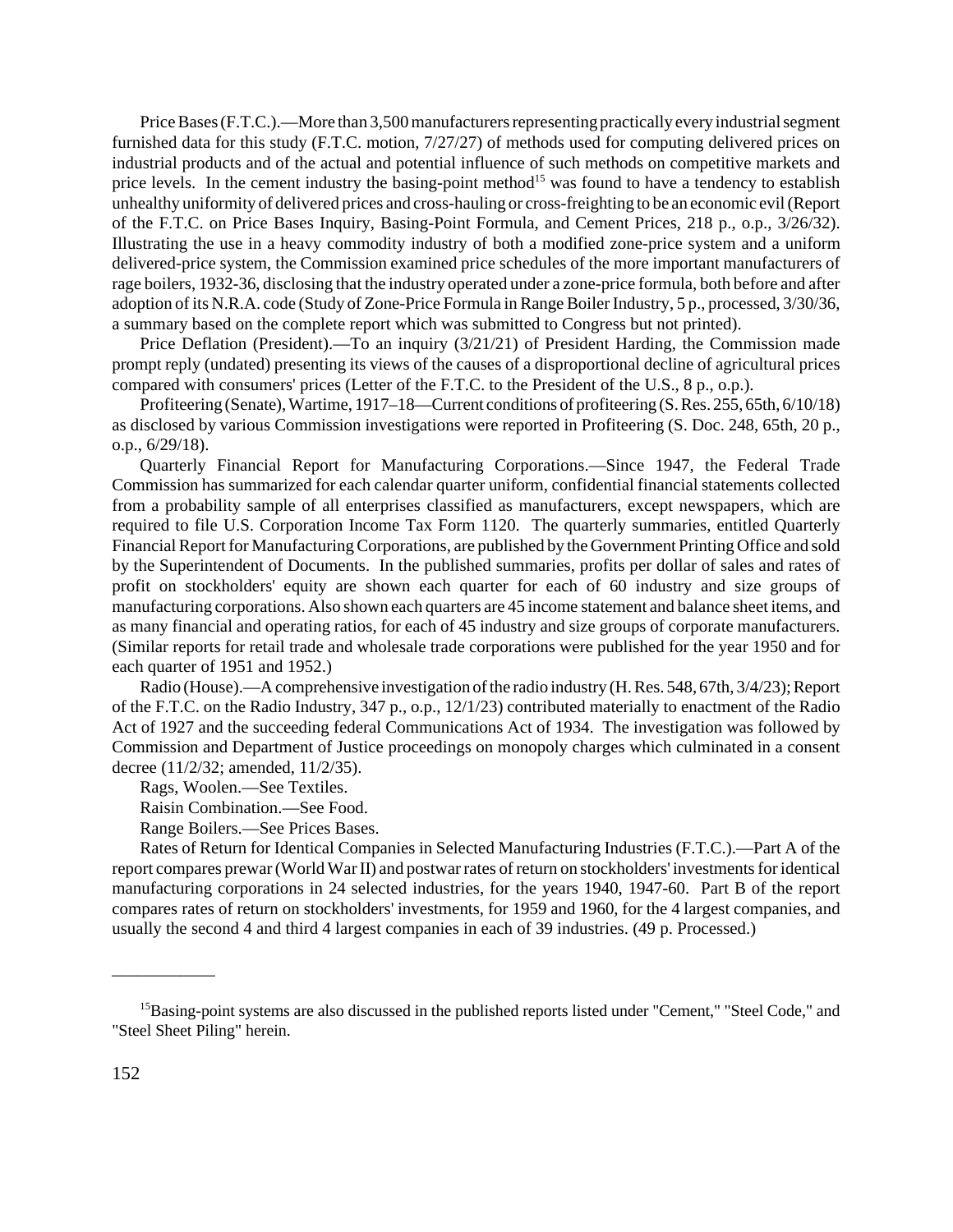Resale Price Maintenance (F. T. C.).—The question whether a manufacturer of standard articles, Identified by trade-mark or trade practice, should be permitted to fix by contract the price at which purchasers should resell them, led to the first inquiry, resulting in a report, Resale Price Maintenance (H. Doc. 1480, 65th, 3 p., o. p., 12/2/18). Other reports were: A Report on Resale Price Maintenance (H. Doc. 145, 66th, 3 p., o. p., 6/30/19) and resale Price Maintenance (F. T. C. motion, 7/25/27; reports, Part 1, H. Doc. 546, 70th, 141 p., o. p., 1/30/29, and Part II, 215 p., o. p., 6/22/31). The Report of the F. T. C. on Resale Price Maintenance, o. p., (F. T. C. Res., 4/25/39) was submitted to Congress 12/13/45. The inquiry developed facts concerning the programs of trade organizations interested in the extension and enforcement of minimum resale price maintenance contracts, and the effects of the operation of such contracts upon consumer prices and upon sales volumes of commodities in both the price-maintained and non pricemaintained categories.

Rubber Tires and Tubes—See Distribution Methods and Costs.

Salaries (Senate).—The Commission investigated (S. Res. 75, 73d, 5/29/33) salaries of executives and directors of corporations (other than public utilities) engaged in interstate commerce, such corporations having more than \$1,000,000 capital and assets and having their securities listed on the New York stock or curb exchanges. The Report of the F. T. C. on Compensation of Officers and Directors of Certain Corporations (15 p., processed, 2/26/34, o. p.) explained the results of the inquiry.<sup>16</sup> The facts developed focused the attention of Congress on the necessity of requiring listed corporations to report their salaries.

Southern Livestock Prices.—See Food.

Steel Code and Steel Code as Amended (Senate and President).—The Commission investigated (S. Res. 166 73d, 2/2/34) price fixing, price increases, and other matters (Practices of the Steel Industry Under the Code, S. Doc. 159, 73d. 79 p., o. p., 3/19/34) and the Commission and N. R. A. studied the effect of the multiple basing-point system under the amended code (Report of the F. T. C. to the President in Response to Executive Order of May 30, 1934, with Respect to the Basing-point System in the Steel Industry, 125 p., o p., 11/30/34).<sup>17</sup> The Commission recommended important code revisions.

Steel Companies, Proposed Merger (Senate).—An inquiry (S. Res. 286, 67th 5/12/22 into a proposed merger of Bethlehem Steel Corp. And Lackawanna Steel Co., and of Midvale Steel & Ordnance Co., Republic Iron & Steel Co., and Inland Steel Co., resulted in a two-volume report. Merger of Steel and Iron Companies (S. Doc. 208, 67th, 11 p., o. p., 6/5/22 and 9/7/22).

Steel Costs and Profits.—See Wartime Cost Findings, 1917-18.

Steel Sheet Piling—Collusive Bidding (President).—Steel sheet piling prices on certain Government contractsin New York, North Carolina, and Florida were investigated (inquiry referred to F. T.C. 11/20/35). The F. T. C. Report to the President on Steel Sheet Piling (42 p., processed, 6/10/36 o. p.) demonstrated the existence of collusive bidding because of a continued adherence to the basing-point system<sup>18</sup> and provisions of the steel industry's code.

Stock Dividends (Senate).—The Senate requested (S. Res. 304, 69th, 12/22/26) the names and capitalizations of corporations which had issued stock dividends, and the amounts thereof, since the Supreme Court decision (3/8/20) holding that such dividends were not taxable. The same information for an equal period

 $\overline{\phantom{a}}$ 

 $16$ <sup>16</sup>The salary lists do not appear in the report but are available for inspection.

<sup>&</sup>lt;sup>17</sup> As of the same date, the N. R. A. published its Report of the National Recovery Administration on the Operation of the Basing-Point System in the Iron and Steel Industry. The basing-point system is also discussed in published reports listed under "Cement" and "Price Bases" herein.

 $18$  See footnote 15.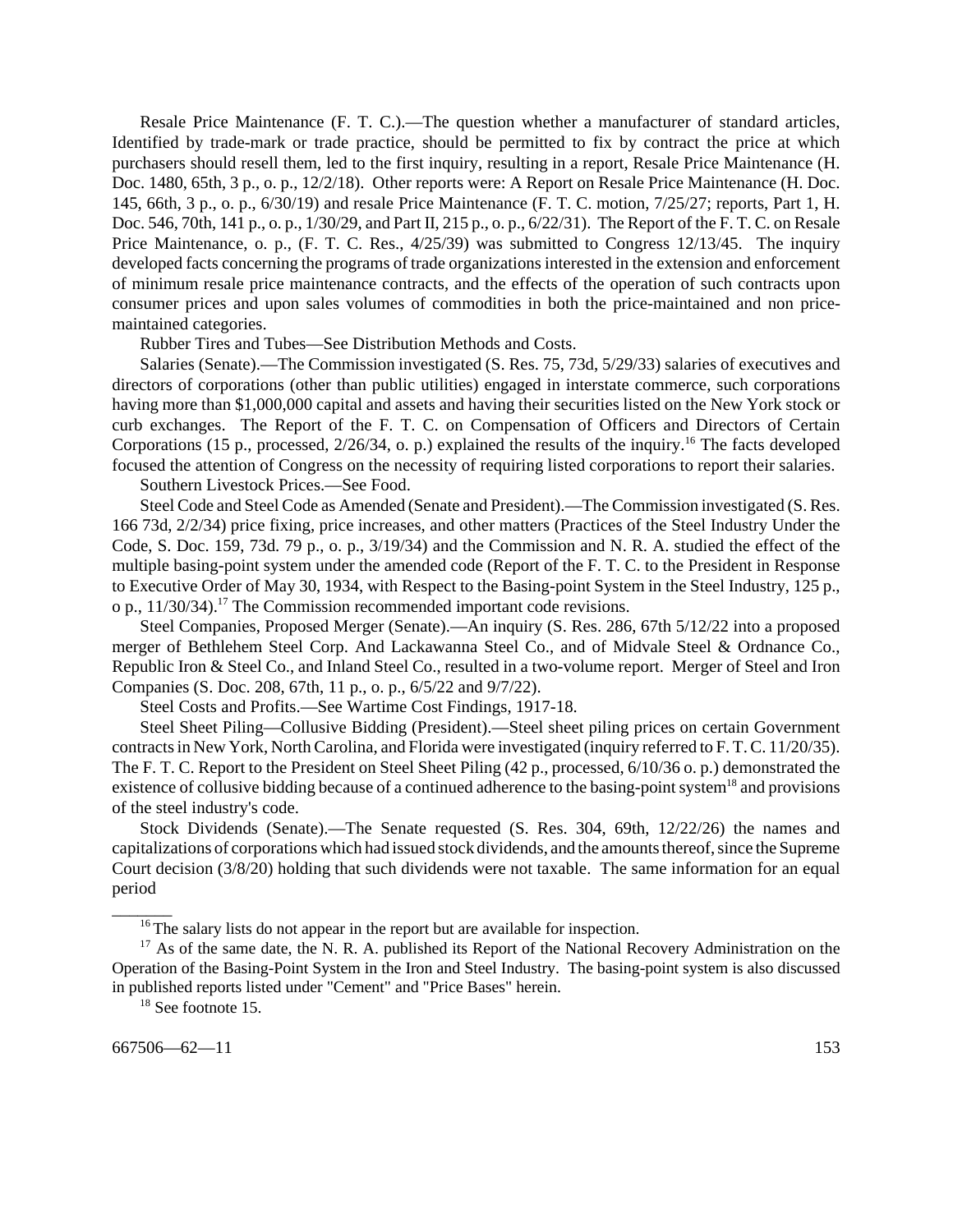prior to the decision was also requested. The Commission submitted a list of 10,245 corporations, pointing out that declaration of stock dividends at the rate prevailing did not appear to be a result of controlling necessity and seemed questionable as a business policy (Stock Dividends, S. Doc. 26, 70th, 273 p., o. p., 12/5/27).

Sugar.—See Food.

Sulphur Industry (F. T. C.) in its report to Congress on The Sulfur Industry and International Cartels (6/16/47), o. p., the Commission stated that the operations of all four producers constituting the American sulphur industry generally have been highly profitable, and that the indications are that foreign cartel agreements entered into by Sulphur Export Corp., an export association organized under the Webb-Pomerene Law, have added to the profitability of the U. S. Industry. On 2/7/47, after hearings, the Commission recommended that Sulphur Export Corp. readjust its business to conform to law.

Taxation and Tax-Exempt Income.—See National Wealth and Income.

Temporary National Economic Committee, Studies of the F. T. C.—See F. T. C. Annual Report, 1941, p. 218, for titles.

Textiles (President) —President Roosevelt (Executive Order of 9/26/34) directed an inquiry into the textile industry's labor costs, profits, and investment structure to determine whether increased wages and reduced Working hours could be sustained under prevailing economic conditions. Reports covering the cotton, woolen and worsted, silk and rayon, and thread, cordage and twine industries were: Report of the F. T. C. on Textile Industries, Parts I to VI, 12/31/34 to 6/20/35, 174 p., o. p. (Part VI financial tabulations processed 42 p., o. p.); Report of the F. T. C. on the Textile Industries in 1933 and 1934), Parts I to IV, 8/1/35 to 12/5/35, 129 p., o. p.; Parts II and III, o. p. (Part IV, processed, 21 p., o. p.; accompanying tables, processed, 72 p., o. p.); Cotton Spinning Companies Grouped by Types of Yarn Manufactured During 1933 and 1934, 1/31/36, 20 p., processed, o. p.; Cotton Weaving Companies Grouped, by Types of 'Woven Goods Manufactured During 1933 and 1934, 3/24/30, 48 p., processed, o. p.; Textile Industries in the First Half of 1935, Parts I to III, 5/22/36 to 8/22/36, 119 p., processed, o. p.; Textile Industries in the Last Half of 1985, Parts I to III,  $11/20/36$  to  $1/6/37$ , 155 p., processed, o. p.; and Textile Industries in the First Half of 1936, Parts I to III, 1/21/37 to 2/11/37, 163 p., processed, o. p.

Textiles—Combed Cotton Yarns.—High prices of combed cotton yarnsled to thisinquiry (H. Res. 451, 66th, 4/5/20) which disclosed that while for several years profits and prices had advanced, they declined sharply late in 1920 (Report of the F. T. C. on Combed Yarns, 94 p., o. p., 4/14/21).

Textiles—Cotton Growing Corporation—See Foreign Trade.

Textiles—Cotton Merchandising (Senate).—Investigating abusesin handling consigned cotton (S. Res. 252, 68th, 6/7/24), the Commission made recommendations designed to correct or alleviate existing conditions (Cotton Merchandising Practices, S. Doc. 194, 68th, 38 p., o. p., 1/20/25).

Textiles—Cotton Trade (Senate).—Investigation (S. Res. 262, 67th, 3/29/22) involved a decline in cotton prices, 1920-22, as reported in Preliminary Report of the F. T. C. on the Cotton Trade (S. Doc. 311, 67th, 28 p., o. p., 2/26/23). After a second inquiry (S. Res. 429, 67th, 1/31/23), the Commission recommended certain reforms in trading practices and particularly in permitting Southern delivery of cotton on New York futures contracts (The Cotton Trade, incl. testimony, S. Doc. 100, 68th, 2 vols., 510 p., o. p., 4/28/24). A subsequent Senate bill (S. 4411, 70th, 5/18/28) provided for Southern warehouse delivery, but, before any law was enacted, the New York Cotton Exchange adopted Southern delivery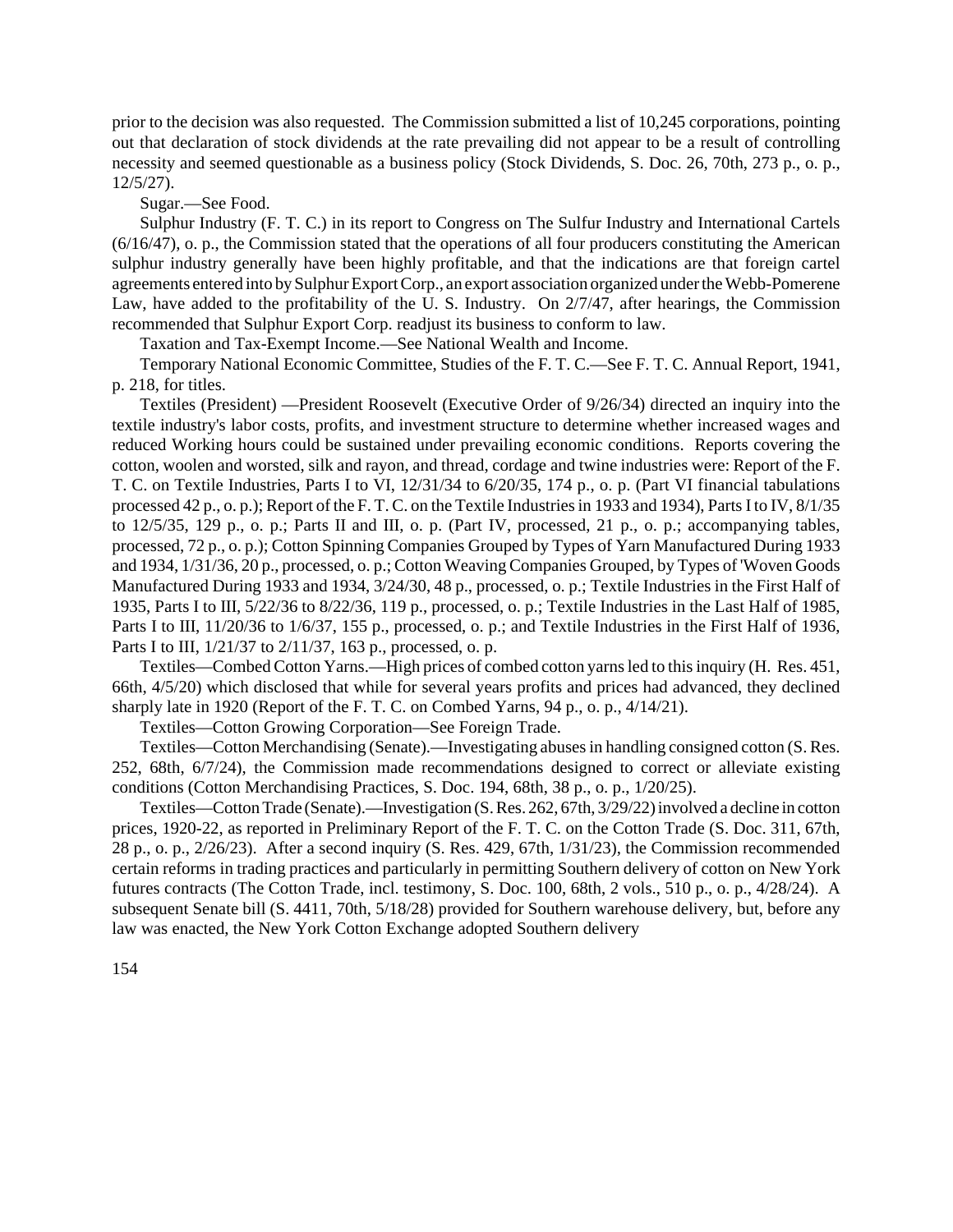on New York futures contracts (11/16/28 and 2/26/30) in accordance with the Commission's recommendations.

Textiles—Woolen Rag Trade (F. T. C.).— Wartime, 1917-18.—The Report on the Woolen Rag Trade (90 p., o. p., 6/30/19) contains information gathered during the World War, 1917-18, at the request of the War Industries Board, for its use in regulating the prices of woolen rags employed in the manufacture of clothing.

Tobacco (Senate).—Inquiry  $(S. Res. 329, 2/9/25)$  in to activities of two well-known companies disclosed that alleged illegal agreements or conspiracies did not appear to exist (The American Tobacco Co. and the Imperial Tobacco Co.. S. Doc 34. 69th, 129 p., o. p., 12/25/25).

Tobacco Marketing—Leaf (F. T. C.).—Although representative tobacco farmers in 1929 alleged existence of territorial and price agreements among larger manufacturers to control cured leaf tobacco prices, the Commission found no evidence of price agreements and recommended production curtailment and improvement of marketing processes and cooperative relations(Report on Marketing of Leaf Tobacco in the Flue-Cured Districts of the States of North Carolina and Georgia, 54 p., o. p., processed, 5/23/31).

Tobacco Prices Inquiries with respect to a decline of loose-leaf tobacco prices following the 1919 harvest (H. Res. 533, 66th, 6/3/20) and low tobacco prices as compared with high prices of manufactured tobacco products (S. Res. 129, 67th, 8/9/21) resulted in the Commission recommending modification of the 1911 decree (dissolving the old tobacco trust) to prohibit permanently the use of common purchasing agencies by certain companies and to bar their purchasing tobacco under any but their own names (Report of the F. T. C. on the Tobacco Industry, 162 p., o. p., 12/11/20, and Prices of Tobacco Products, S. Doc. 121, 67th, 109 p., o. p., 1/17/22).

Trade and Tariffs in South America (President).—Growing out of the First Pan-American Financial Conference held in Washington, May 24-29, 1915, this inquiry (referred to F. T. C. 7/22/15) was for the purpose of furnishing necessary information to the American branch of the International High Commission appointed as a result of the conference. Customs administration and tariff policy were among subjects discussed in the Report on Trade and Tariffs in Brazil, Uruguay, Argentina, China, Bolivia, and Peru (246 p., o. p., 6/13/16).

Twine.—See Sisal Hemp and Textiles.

Utilities.—See Power.

Wartime Cost Finding (President), 1917-18.—President Wilson directed the Commission (7/25/17) to find the costs of production of numerous raw materials and manufactured products. The inquiry resulted in approximately 370 wartime cost investigations. At later dates reports on a few of them were published,<sup>19</sup> including: Cost Reports of the F. T. C.—Copper (26 p., o. p., 6/30/19): Report of the F. T. C. on Wartime Costs and Profits of Southern Pine Lumber Companies 94 p., o. p.. 5/1/22); and Report of the F. T. C. on Wartime Profits and Costs of the Steel Industry (138 p., o. p.,  $2/18/25$ ). The unpublished reports  $^{20}$  cover a wide variety of subject. On the basis of the costs as found, prices were fixed, or controlled in various degrees, by Government agencies such as the War and Navy Departments, War Industries Board, Price Fixing Committee, Fuel and Administration, Food Administration, and Department of Agriculture. The Commission also conducted cost inquiries for the Interior Department, Tariff Commission, Post Office Department, Railroad Administration, and other Government departments or agencies. It is estimated that the inquiries helped to save the country many billions of dollars by checking unjustifiable price advances.

 $\overline{\phantom{a}}$ 

<sup>&</sup>lt;sup>19</sup> See footnote 10.

<sup>&</sup>lt;sup>20</sup>Approximately 260 of the wartime cost inquiries are listed in the F. T. C. Annual Reports, 1918, pp. 29-30, and 1919, pp. 38-42, and in World War Activities of the F. T. C., 1917-18.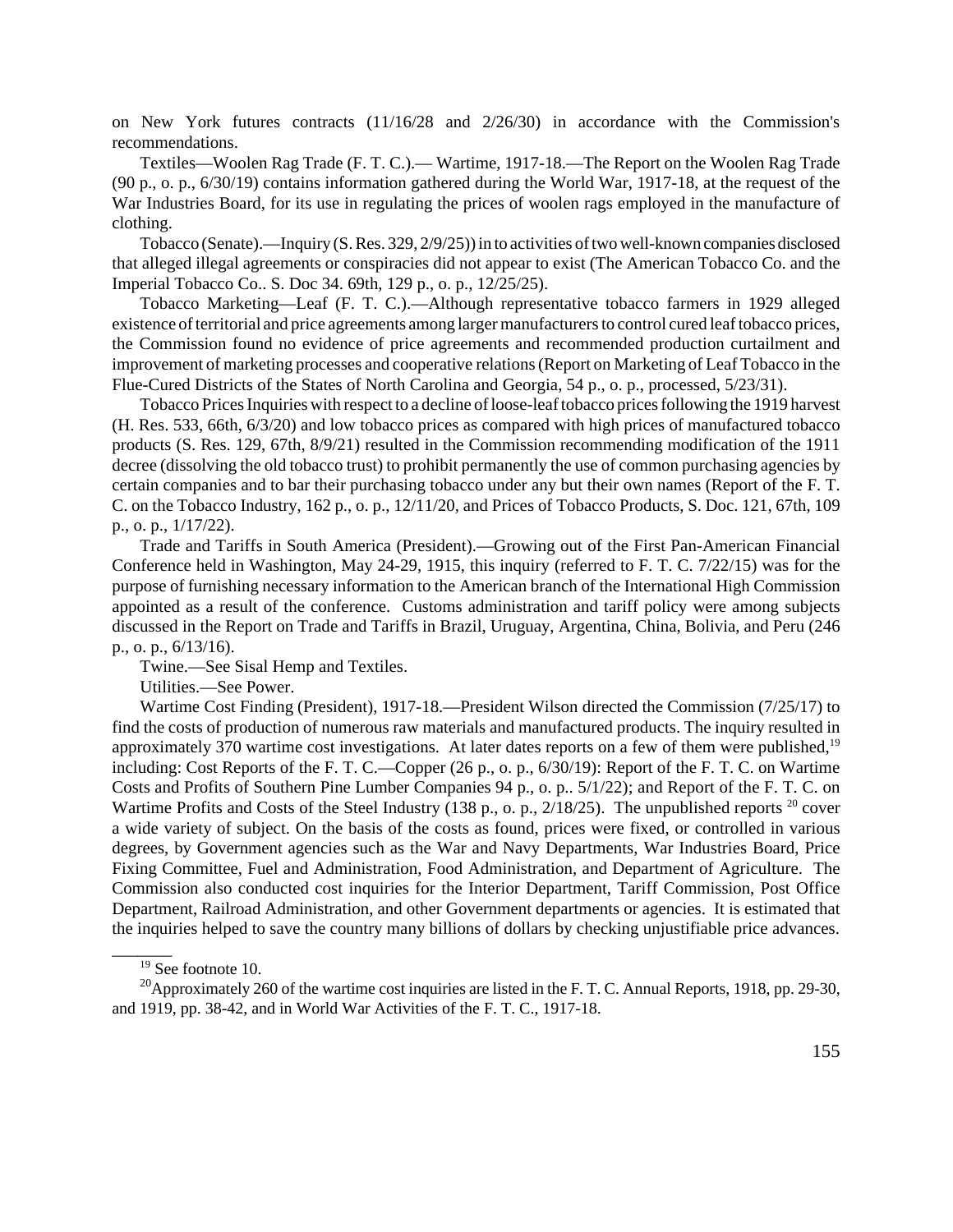Wartime Costs and Profits (F. T. C.).—Cost and profit information for 4,107 identical companies for the period 1941-45 is contained in a Commission report on Wartime Costs and Profits for Manufacturing Corporations, 1941 to 1945. Compilation of the information contained in the report was begun by the Office of Price Administration prior to the transfer of the financial reporting function of that agency to the Federal Trade Commission in December 1946.

Wartime Inquiries, 1917-18, Continued.—Further wartime inquiries of this period are described herein under the headings: Coal, Coal Reports—Cost of Production, Cost of Living, Flags, Food, Farm Implements, Independent Harvester Co., Leather and Shoes, Paper—Book, Paper—Newsprint, Profiteering, and Textiles—Woolen Rag Trade, o. p.

## The following are unpublished investigations by the Commission for the use of other government agencies:

Aluminum Foundries (W. P. B.), Wartime, 1942-43—Details were obtained for the War Production Board, at its request, from aluminum foundries throughout the U. S. covering their operations for May 1942 and their compliance with W. P. B. Supplementary Orders m-1-d, M-1-c, and M-1-f.

Antifreeze Solutions, Manufacturers of (W . P. B.), Wartime, 1943-44.—War Production Board Order L-258 of 1/20/43 prohibited production of salt and petroleum-base antifreeze solutions. While production of these products had ceased, great quantities were reported to be still in the hands of producers and distributors. To enable W. P. B. to determine what further action should be taken to protect essential automotive equipment from these solutions, it. requested the Commission to locate producers' inventories as of  $1/20/43$ , and to identify till deliveries made from such inventories to distributors subsequent to that date.

Capital Equipment (W. P. B.), Wartime, 1942-43.—For the War Production Board, a survey was made in connection with Priorities Regulation No. 12, as amended 10/3/42, of concerns named by it to determine whether orders had been improperly related to secure capital equipment or whether orders that had been rerated had been extended for the purpose of obtaining capital equipment in violation of priorities regulations.

Chromium Processors (W. P. B.), Wartime, 1942-43.—For the War Production Board, the Commission investigated the transactions of the major chromium processors to determine the extent to which they were complyingwith Amendment No. 2 toW. P.B. General Preference Order No. issued 2/4/42. The investigation was conducted concurrently with a survey of nickel processors.

Commercial Cooking and Food and Plate Warming Equipment, Manufacturers of (W. P. B.), Wartime, 1942-43.—TheCommission conducted an investigation for the War ProductionBoard to determine whether manufacturers of commercial cooking and plate warming equipment were complying with W. P. B. Limitation Orders L-182 and L-182 as amended 3/2/43;Conservation Orders M-126 and M-9-c, as amended; and Priorities Regulation No. 1.

Contractors, Prime, Forward Buying Practices of (W. P. B.), Wartime, 1942-43.—The matter of procurement, use, and inventory of stocks of critical materials involved in the operation of major plants devoting their efforts to war products was inquired into for the information of the War Production Board. Items such as accounting, inventory, control, purchase, practices, etc., formed a part of the inquiry.

Copper Base Alloy Ingot makers (W. P. B.), Wartime, 1942-43.—This investigation was designed to ascertain the operations, shipments, and inventories of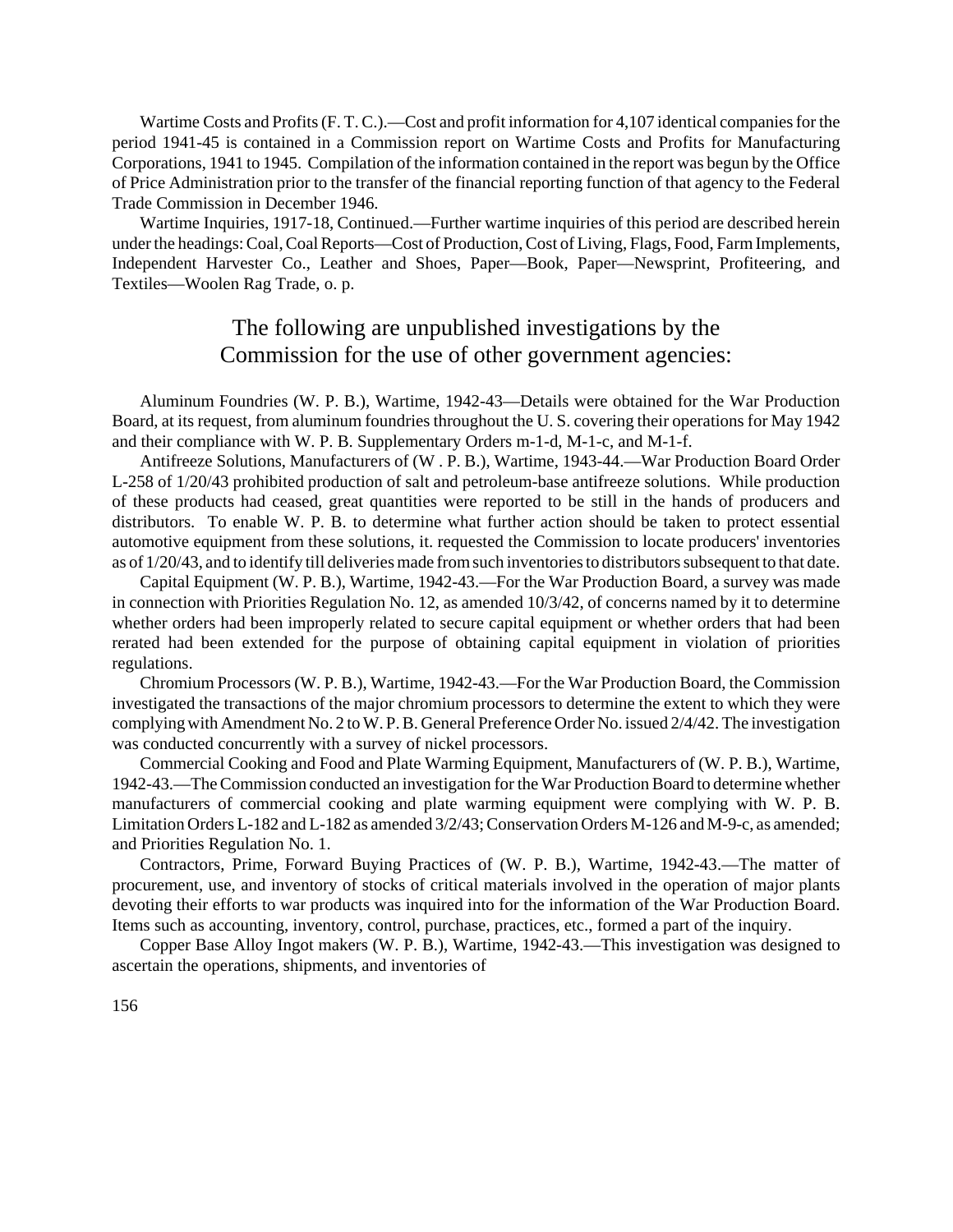copper, copper alloys, copper scrap, and copper base alloy ingot makers and was conducted for the purpose of determining the extent to which they were complying with governing W. P. B. Preference and Conservation Orders M-9-a and b, and M-9-c.

Copper, Primary Fabricators of (W. P. B.), Wartime, 1941-42.—A survey and inspection of a specified list of companies which used a large percentage of all refinery copper allocated, and at the same time represented a fair cross-section of the industry, were made to ascertain the degree of compliance accorded to preference, supplementary, and conservation orders and regulations of the Director of Priorities, Office of Production Management (later the War Production Board).

Cost of Living (President)—President Roosevelt, in a published letter (11/16/37), requested the Commission to investigate living costs. The Commission (11/20/37) adopted a resolution undertaking the inquiry and a few months thereafter submitted a report to the President.

Costume Jewelry, Manufacturers of (W. P. B.), Wartime, 1943-44.—Because it appeared that vast quantities of critical metals were being diverted illegally fromwar use to the manufacture of costume jewelry and similar items, the War Production Board requested the Commission to investigate 45 manufacturers to ascertain the facts concerning their compliance with W. P. B. Orders M-9-a, M-9-b, M-9-c, M-9-c-2, M-43, M-38, M-11, M-11-b, M-126, L-81, L-131, and L-131-a, all amended.

Electric Lamp Manufacturers (W. P. B.), Wartime, 1942-43.—At the direction of the War Production Board, an investigation was made of the activities of manufacturers of portable electric lamps whose operations were subject to the restrictions imposed by W. P. B. Limitation and Conservation Orders L-33 and M-9-c.

Fertilizer and Related Products (O. P. A.), Wartime, 1942-43.—At the request of O. P. A. (June 1942), the Commission investigated costs, prices, and profits in the fertilizer and related products industries. The inquiry developed information with reference to the operations of 12 phosphate rock mines of 11 companies, and 40 plants of 24 companies producing sulphuric acid, superphosphate, and mixed fertilizer. One of the principal requirements of the inquiry was to obtain information concerning costs, prices, and profits for 103 separate formulas of popular-selling fertilizers during 1941 and 1942.

Food—Biscuits and Crackers (O. P. A.), Wartime, 1942-43—As requested by the Office of Price Administration, the Commission investigated costs and profits in the biscuit and cracker manufacturing industry and submitted its report to that agency 3/25/43. The survey of 43 plants operated by 25 companies showed, among other things, that costs were lower and profits higher for the larger companies than for the smaller ones.

Food—Bread Baking (O. E. S.), Wartime, 1942-43.—This investigation was requested (10/23/42) by the Director of the Office of Economic Stabilization and was conducted to determine what economies could be made in the bread-baking industry so asto remove the need for a subsidy for wheat, to prevent an increase in bread prices, or to lower the price of bread to consumers. Essential information on more than 600 representative bakeries' practices, costs, prices, and profits was developed and reported to O. E. S. (12/29/42). The report also was furnished to the Secretary of Agriculture and special data gathered in the inquiry were tabulated for O. P. A.

Food—Bread Baking (O. P. A.), Wartime, 1941-42.—In the interest of the low-income consumer, for whom it was deemed necessary the price of bread Should be held at a minimum), the Commission investigated costs, prices, and profits of 60 representative bread-baking companies, conveying its findings to O. P. A. (Jan. 1942) in an unpublished report.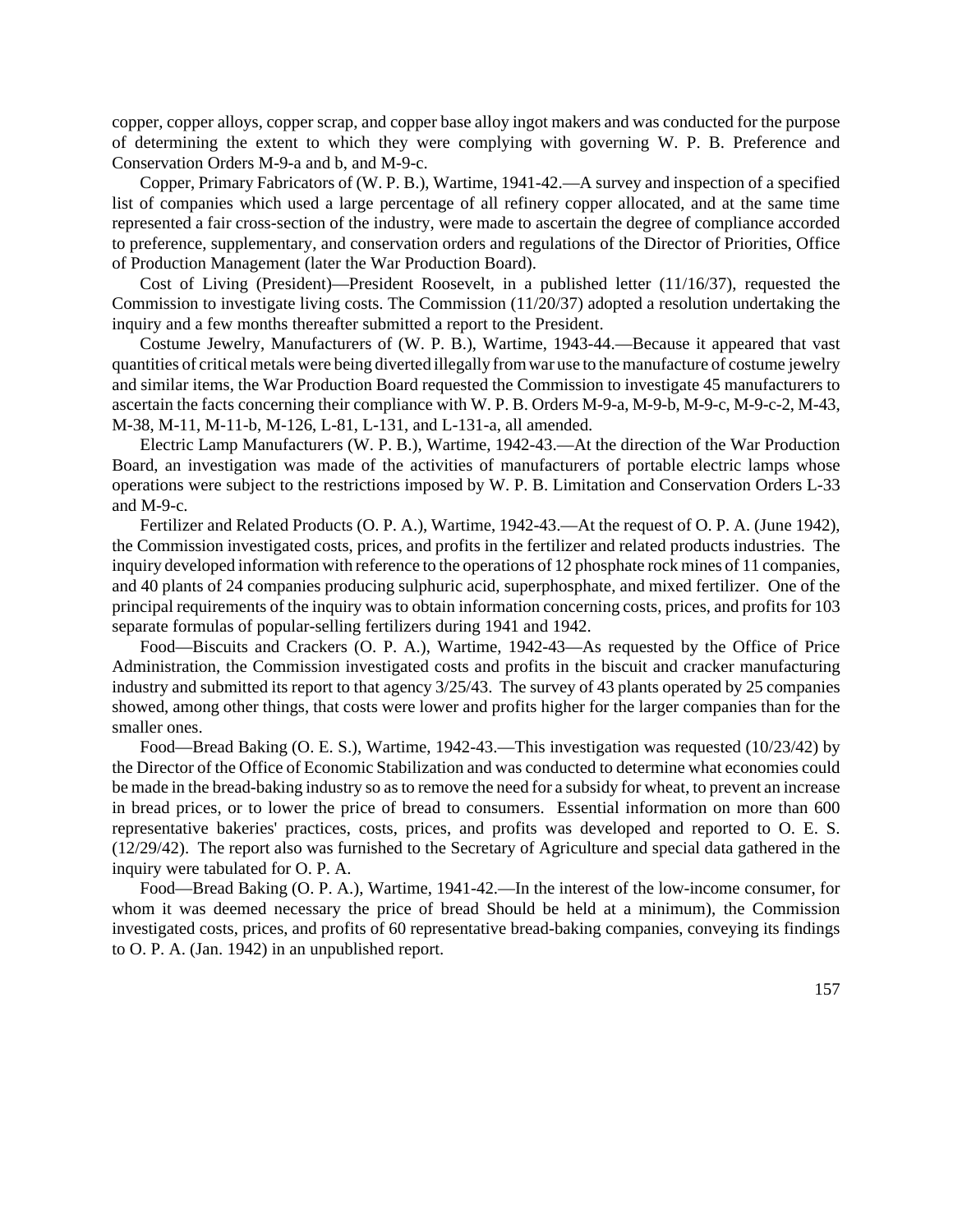Food-Flour Milling (O. E. S.), Wartime, Requested by the Director of the Office of Economic Stabilization, this inquiry covered practices, costs, prices, and profits in the wheat flour-milling industry, its purpose being to provide the Director with facts to determine what economies could be effected in the industry so as to eliminate the need for a wheat subsidy, without reducing farmers' returns, or to reduce bread prices. The report was made to O. E. S. and a more detailed report was prepared for O. P. A.

FruitGrowers and Shippers (W. P. B.), Wartime, 1943-44.—This investigation was requested by the War Production Board to determine whether 7 grape growers and 12 grape shippers, all located in California, were in violation of W. P. B. Order 1,232 with respect to quotas affecting the use of lugs (wooden shipping containers)

Furnaces, Hot Air, Household (W. P. B.), Wartime, 1943-44.—The Commission made a Nation-wide survey for the War Production Board of the operations of one of the largest manufacturers in the United States of household hot air furnaces, to determine whether its practices in selling and servicing domestic heating plants were in violation of Orders L-79 and P-84, and other applicable regulations and orders of W. P. B.

Fuse Manufacturers (W. P. B.), Wartime, 1942-43—For the War Production Board the Commission investigated and reported on the activities of representative fuse manufacturers whose operations were subject to W. P. B. Limitation Orders L-158 and L-161, as amended.

Glycerin, Users of (W. P. B.). Wartime, 1942-43.—At the request of the War Production Board, paint and resin manufacturers, tobacco companies, and other large users of glycerin were investigated to determine whether they had improperly preference ratings to obtain formaldehyde, paraformaldehyde, or hexamethylenetetramine, to which they were not otherwise entitled.

Household Furniture (O. P. A.), Wartime, 1941-42—Costs, prices, and profits of 67 representative furniture companies were studied to determine whether, and to what extent, price increases were justified. A study was also made to determine whether price-fixing agreements existed and whether price increases resulted from understandings in restraint of trade. Confidential reports were transmitted to O. P. A. in Sept. 1941.

Insignia Manufacturers (W. P.B.), Wartime, 1944-45—Preliminary studies made by the War Production Board disclosed the probability that certain insignia manufacturers had acquired larger quantities of foreign silver than necessary to fill legitimate orders and diverted the balance to unauthorized uses. In response to W. P. B.'s request the Commission surveyed the acquisition of foreign silver by such manufacturers to determine the degree of their compliance with Order M-199 and checked the receipt and use of both domestic and treasury silver, as well as the manufacture of insignia, as controlled by Orders L-131 and M-9-c.

Jewel Bearings, Consumers of (W. P. B.), Wartime, 1942-43.—For the War Production Board, users of Jewel bearings were investigated to determine the extent to which they were complying with W. P. B. Conservation Order M-50, which had been issued to conserve the supply and direct the distribution of jewel bearings and jewel-bearing material.

Metal-Working Machines, Invoicing and Distribution of (W. P. B.), Wartime, 1942-43.—For the War Production Board an inquiry was made to obtain complete data fromthe builders of metal-working machines (including those manufactured by their subcontractors) such as all nonportable power-driven machines that shape metal by progressively removing chips or by grinding, boning, or lopping; all nonportable powerdriven shears, presses, hammers, bending ma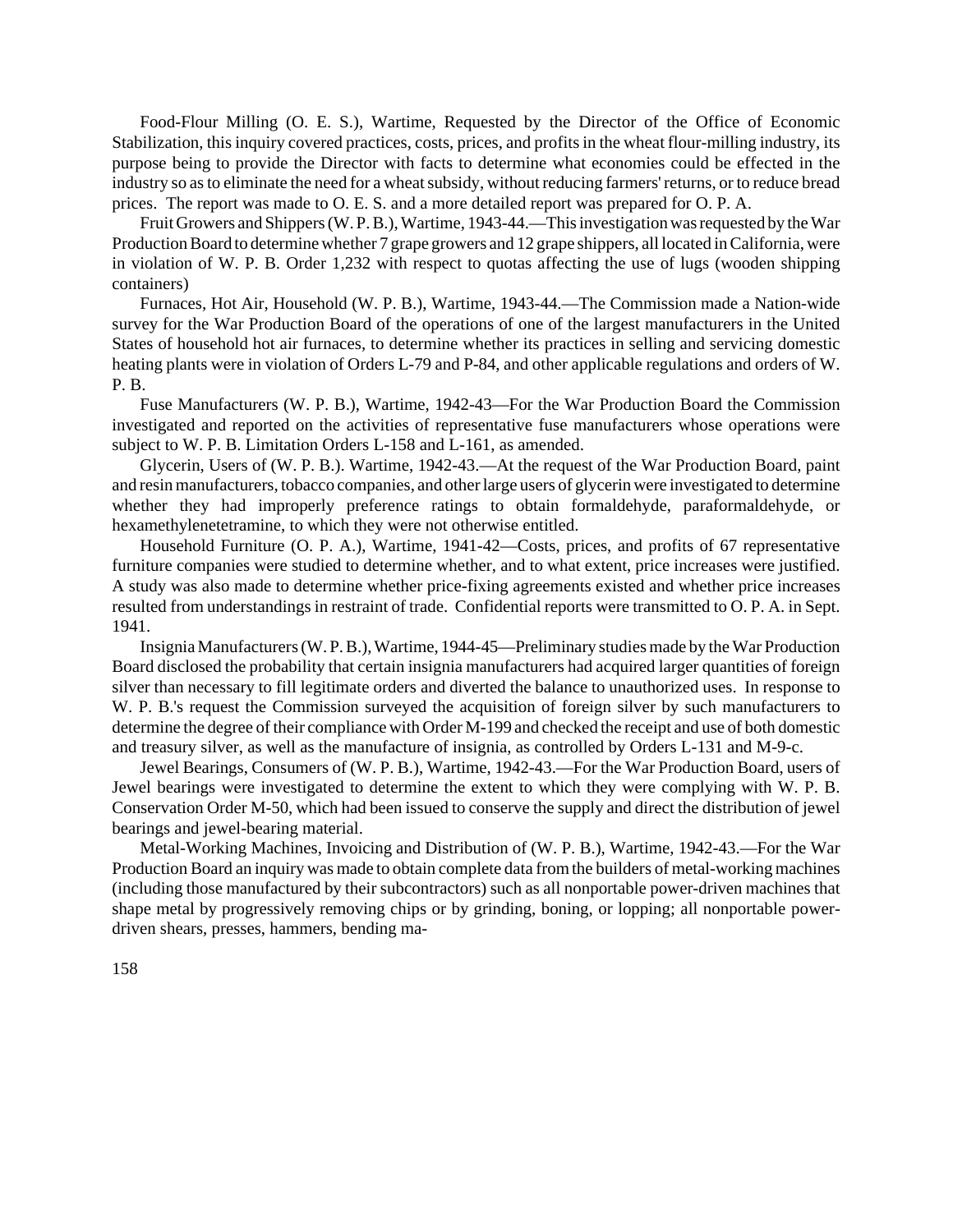chines, and other machines for cutting, trimming, bending, forging, pressing, and forming metal; and all power-driven measuring and testing machines. Each type and kind of machine was reported on separately.

Nickel Processors (W. P. B.), Wartime, 1942-43.—The Commission was designated by the War Production Board to investigate the transactions of some 600 nickel processors for the purpose of determining the extent to which they were complying with W. P. B. Preference Order No. M-6-a, issued 9/30/41, and Conservation Order M-6-b, issued 1/20/42. The investigation was conducted concurrently with a survey of chromium processors.

Optical Decree (Attorney General).—The Commission investigated (inquiry referred to F.T.C. 8/12/52) the manner in which an antitrust consent decree entered (Sept. 1948) against the American Optical Company and others, restraining them from discriminatory and monopolistic practices, was being observed, and report (2/10/54) to the Attorney General.

Paint, Varnish, and Lacquer Manufacturers (W. P. B.), Wartime, 1943-44—The purpose of this survey was to determine whether the manufacturers covered were in violation of War Production Board Orders M-139, M-150, M-159, M-246, and M-327 in their acquisition and use of certain chemicals, all subject to W. P. B. allocations, used in the manufacture of paint, varnish, and lacquer. Sales of such products to determine their end uses also were investigated.

Paperboard (O. P. A.), Wartime, 1941-42.—Costs, profits, and other financial data regarding operations of 68 paperboard mills (O. P. A. request, 11/12/41) for use in connection with price stabilization work, were transmitted to O. P. A. in a confidential report (May 1942).

Paper—Newsprint (Attorney General).—The Commission investigated (inquiry referred to F. T. C. 1/24/38) the manner in which certain newsprint manufacturers complied with a consent decree entered against them (11/26/17) by the U. S. District Court, Southern District of New York.

Petroleum Decree (Attorney General).—The Commission investigated (inquiry referred to F. T. C. 4/16/36) the manner in which a consent decree entered (9/15/30) against Standard Oil Co. of California, Inc., and others, restraining them from monopolistic practices, was being observed, and reported (4/2/37) to the Attorney General.

Priorities (W. P. B.), Wartime, 1941-45.—Pursuant to Executive orders January 1942), W. P. B. designated the Federal Trade Commission as an agency to conduct investigations of basic industries to determine the extent and degree to which they were complying with W. P. B. orders relative to the allocation of supply and priority of war materials. F. T. C. Priorities investigations are listed herein under the headings: Aluminum, Foundries Using; Antifreeze Solutions, Manufacturers of; Capital Equipment, Chromium, Processors of; Commercial Cooking and Food and Plate Warming Equipment, Manufacturers of; Contractors, Prime, Forward Buying Practices of; Copper Base Alloy Ingot Makers; Copper, Primary Fabricators of; Costume Jewelry, Manufactures of; Electric Lamps, Manufacturers of; Fruit Growers and Shippers; Furnaces, Hot Air, Household; Fuse Manufacturers; Glycerin, Users of; Insignia Manufacturers; Jewel Bearings, Consumers of; Metal-working Machines, Invoicing and Distribution of; Nickel, Processors of; Paint, Varnish, and Lacquer, Manufacturers of; Quinine, Manufacturers and Wholesalers of; Silverware, Manufacturers of; Silverware Manufacturers and Silver Suppliers; Steel Industry; Textile Cotton; and Tin, Consumers of. The report on each of these investigations was made directly to W. P. B.

Quinine, Manufacturers and Wholesalers of (W. P. B.), Wartime, 1942-43.—At the instance of the War Production Board, investigation was made to deter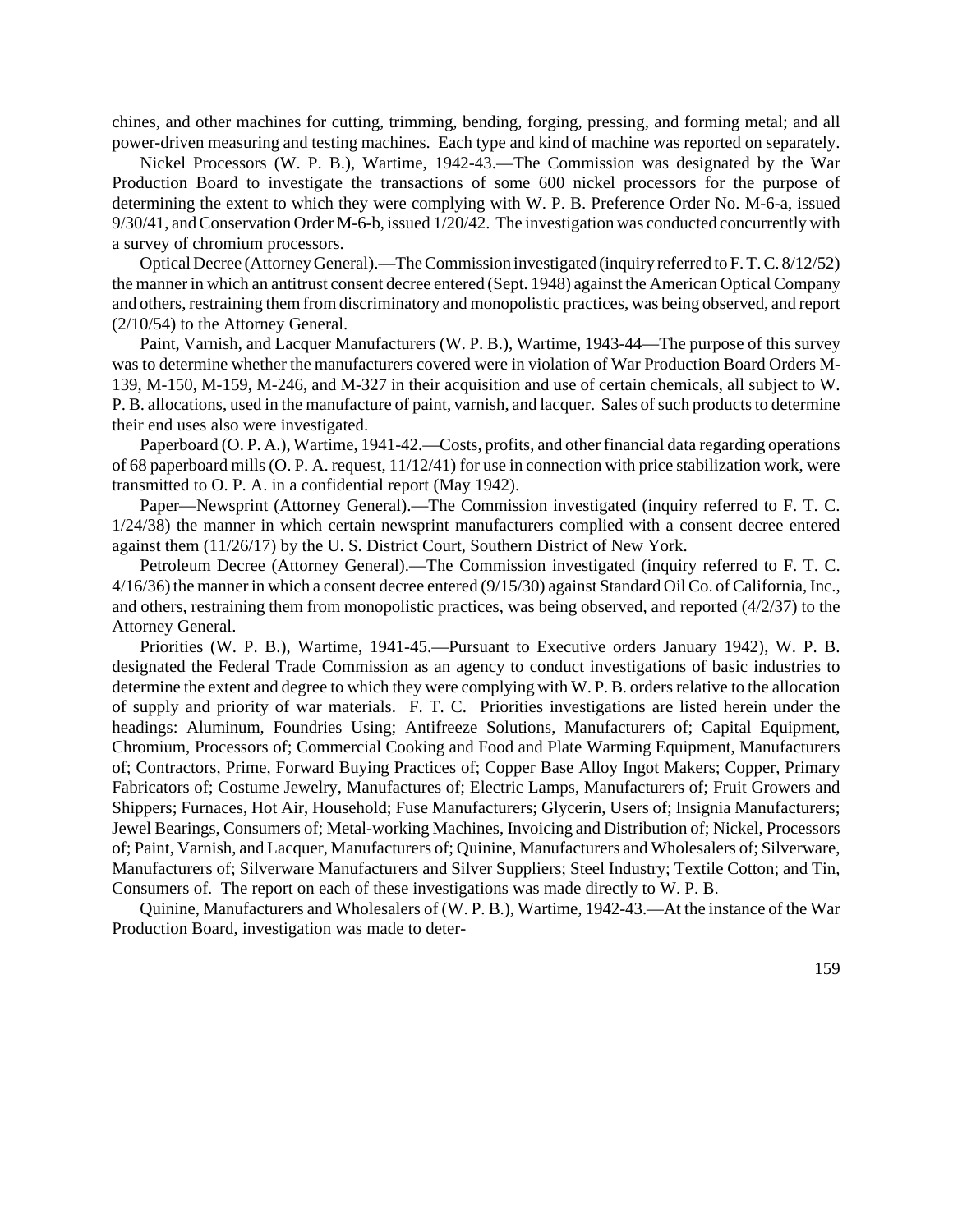mine whether requirements of its Conservation Order No. M-131-a, relating to quinine and other drugs extracted from cinchona bark, were being complied with.

Silverware Manufacturers(W. P. B.), Wartime, 1942-43.—Silverware manufacturers were investigated at the request of the War Production Board to determine the extent to which they had complied with the copper orders, that is, W. P. B. General Preference Order No. M-9-a, Supplemental Order No. and Conservation Order m-9-c, as amended.

Silverware Manufacturers and Silver Suppliers (W. P. B.), Wartime, 1942-43.—The activities of silverware manufacturers and silver suppliers under W. P. B. Conservation and Limitation Orders m-9-a, b, and c, m-100 and L-140 were investigated and reported on at the request of the War Production Board.

Sisal Hemp (Senate).—The Commission assisted the Senate Committee on Agriculture and Forestry in an inquiry (S. Res. 170, 64th, 4/17/16) and advised how certain quantities of hemp promised by the Mexican sisal trust, might be fairly distributed among American distributors of binder twine (Mexican Sisal Hemp, S. Doc. 440, 64th, 8 p., o. p., 5/9/16). The Commission's distribution plan was adopted.

Steel Costs and Profits (O. P. A.), Wartime, 1942-43.—A report on the Commission's survey of costs, prices and profits in the steel industry, begun in April 1942 at the request of O. P. A., was made to that agency. The inquiry covered 29 important steel-producing companies.

Steel Industry (O. P. M.), Wartime, 1941-42.—This investigation covered practically every steel mill in the country and was conducted for the purpose of determining the manner in which the priorities and orders promulgated by the Office of Production Management were being observed, i. e., the technique used in the steel industry in meeting the requirements of O. P. M. (later the War Production Board) orders and forms controlling the distribution of pig iron, iron and steel, iron and steel alloys, and iron and steel scrap.

Textile Mills, Cotton (W. P. B.), Wartime, 1943-44.—For the War Production Board the Commission conducted a compliance investigation of manufacturers of cotton yarns, cordage, and twine to ascertain whether they were in violation of Priorities Regulation 1, as amended, by their failure to fill higher rated orders at the time they filled lower rated orders.

Tin Consumers(W. P. B.), Wartime, 1942-43.—The principal consumers of tin were investigated at the instance of the War Production Board to determine the degree of their compliance with Commission Order m-43-a, as amended, and other orders and regulations issued by the Director of the Division of Industry Operation, controlling the inventories, distribution, and use of the tin supply in the U. S.

War Materials Contracts (House), Wartime, 1941-42.—At the request of the House Committee on Naval Affairs, the Commission assigned economic and legal examiners to assist in the Committee's inquiry into progress of the national defense program (H. Res. 162, 77th, 4/2/41). The Commission's examiners were active in field investigations covering aircraft manufacturers' cost records and operation, naval air station construction, materials purchased for use on Government contracts, and industry expansion financing programs.

Wartime inquiries, 1941-45.—To aid in the 1941-45 war program, F. T. C. was called upon by other Government departments, particularly the war agencies, to use its investigative, legal accounting, statistical and other services in conducting investigations. It made cost, price, and profit studies; compiled industrial corporation financial data; investigated compliance by basic industries with W. P. B. priority orders; and studied methods and costs of dis